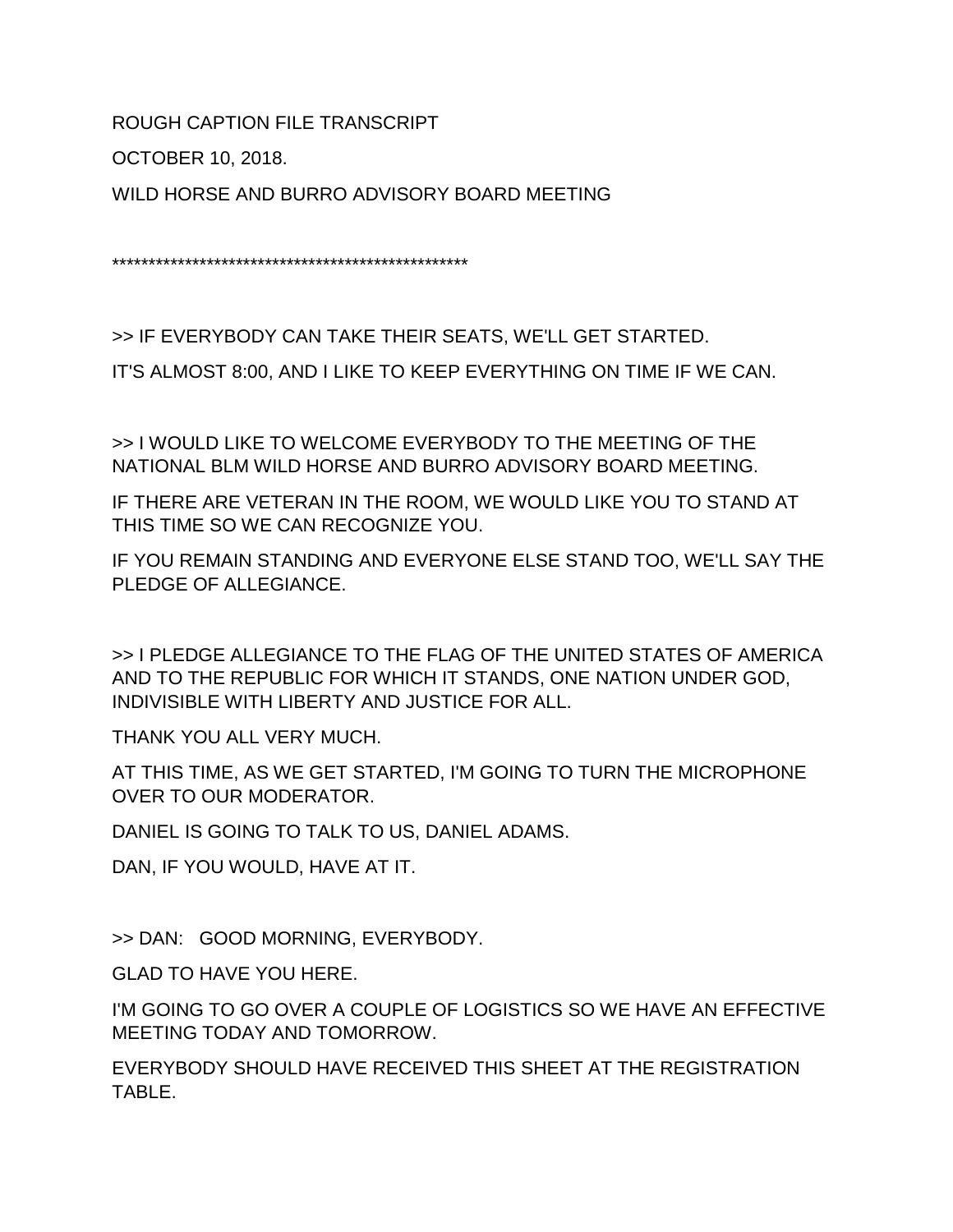WE'LL WALKTHROUGH THIS QUICK.

THESE ARE WHAT WE CALL THE RULES OF THE ROOM.

OUR HOPE AND INTENT IS THAT BY EVERYONE LISTENING AND FOLLOWING THE RULES, WE'LL HAVE A GOOD MEETING.

FIRST IS ABOUT SEATING FOR ATTENDEES.

IF YOU WISH TO STAND, THAT YOU WOULD DO SO IN THE STANDING AREA IN THE BACK.

WE WANT TO MAKE SURE EVERYONE CAN SEE THE BOARD.

IF YOU CAN STAY SEATED, THAT HELPS A LOT.

SPEAKERS WILL BE SEATED AT THIS TABLE.

THE COMMENT PERIOD IS TOMORROW.

THERE WILL BE A ROSTER SET UP TO DO THAT.

WE ASK PEOPLE NOT TO COME FORWARD PAST THE RED LINE IN FRONT OF THE CHAIRS.

YOU ARE NOT ALLOWED TO APPROACH UNLESS YOU HAVE APPROVAL FROM THE CHAIR.

THE MEDIA, THERE IS A TAPED OFF SPACE IN THE BACK OF THE ROOM FOR THE MEDIA TO SET UP.

ATTENDEES ARE NOT ALLOWED TO PLACE MICROPHONES OR CAMERAS IN THE SPACE SET ASIDE FOR THE BOARD MEETING.

WE ASK YOU TO KEEP THOSE IN THE BACK.

NUMBER FIVE, ALL ATTENDEES SHOW MUTUAL RESPECT FOR EACH OTHER AND THE BOARD.

WE ASK YOU TO REFRAIN FROM USING CELLPHONES OR TALKING DURING THE MEETING.

IF YOU HAVE A PHONE CALL, WE ASK YOU TAKE THAT OUTSIDE.

IF ANYONE DISRUPTS THE MEETING, THEY'LL BE ASKED TO LEAVE OR ESCORTED OUT.

THOSE WISHING TO ADDRESS THE BOARD, AS I MENTIONED, THERE IS A SIGN UP IN THE BACK.

THE COMMENT PERIOD IS TOMORROW.

THIS MEETING IS FOR THE BOARD.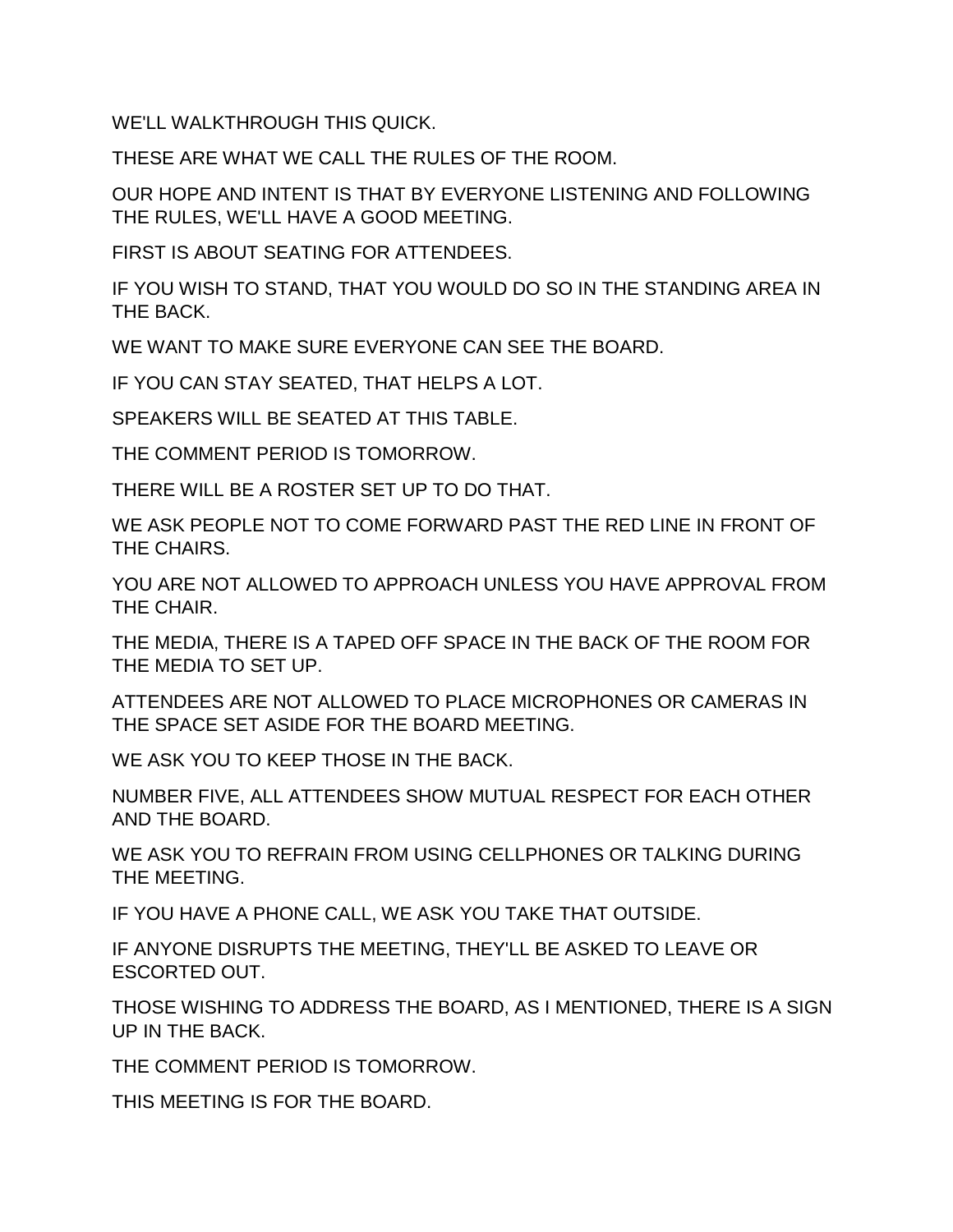WE ARE HERE TO HELP THEM AND GET THEM THE INFORMATION THEY NEED TO DO THE WORK THEY DO.

ONE OF THE THINGS, WHY IT'S IMPORTANT FOR YOU TO SIGN UP, WHEN WE HAVE THE COMMENT PERIOD, TIME TOMORROW, WE'LL BASE THAT ON THE NUMBER OF PEOPLE SIGNED UP TO SPEAK, SO IT'S IMPORTANT IF YOU WISH TO SPEAK, THAT YOU DO THAT.

ATTENDEES WISHING TO PROVIDE HANDOUTS TO THE BOARD, LEAVE THEM AT THE TABLE WHEN YOU COME IN.

HANDOUTS WILL NOT BE AT THE SPEAKER TABLE AND NO ONE MAY APPROACH THE BOARD WITH HANDOUTS.

ATTENDEES MAY NOT OBSCURE THE VIEW OF PARTICIPANTS OR DISRUPT THE MEETING.

NUMBER 10, THE BOARD WILL NOT BE ALLOWED COMMENTS DURING THE MEETING.

THIS DOES NOT MEAN THE BOARD AGREES OR DISAGREES WITH ANYTHING SAID.

THE BOARD HAS THE RIGHT TO SHARE COMMENTS DURING THE PERIOD AND WE MAINTAIN THE RULES FOR THE BENEFIT OF ALL INVOLVED AND APPRECIATES THE COOPERATION OF THE RULES.

WE SHARE IN COMMON THAT WE WANT TO DO THINGS GOOD FOR WILDLIFE AND THE RANGE.

WE CAN ALL WORK TOGETHER AND HAVE A GREAT MEETING.

WE ARE EXCITED TO GET STARTED AND GET GOING.

LOGISTICS, SAFETY IS IMPORTANT.

IS THERE ANY REASON TO VACATE THE BUILDING, EXITING THE BACK DOORS HERE?

TO THE LEFT OR RIGHT, THERE ARE EXITS YOU CAN GET TO.

THERE ARE RESTROOMS OUT THE DOOR TO THE LEFT AND THEN RIGHT OR PAST THE REGISTRATION DESK AT THE FRONT, THERE ARE ALSO RESTROOMS THERE.

DID I MISS ANYTHING, FRED?

>> FRED: I THINK YOU HAVE DONE A GOOD JOB.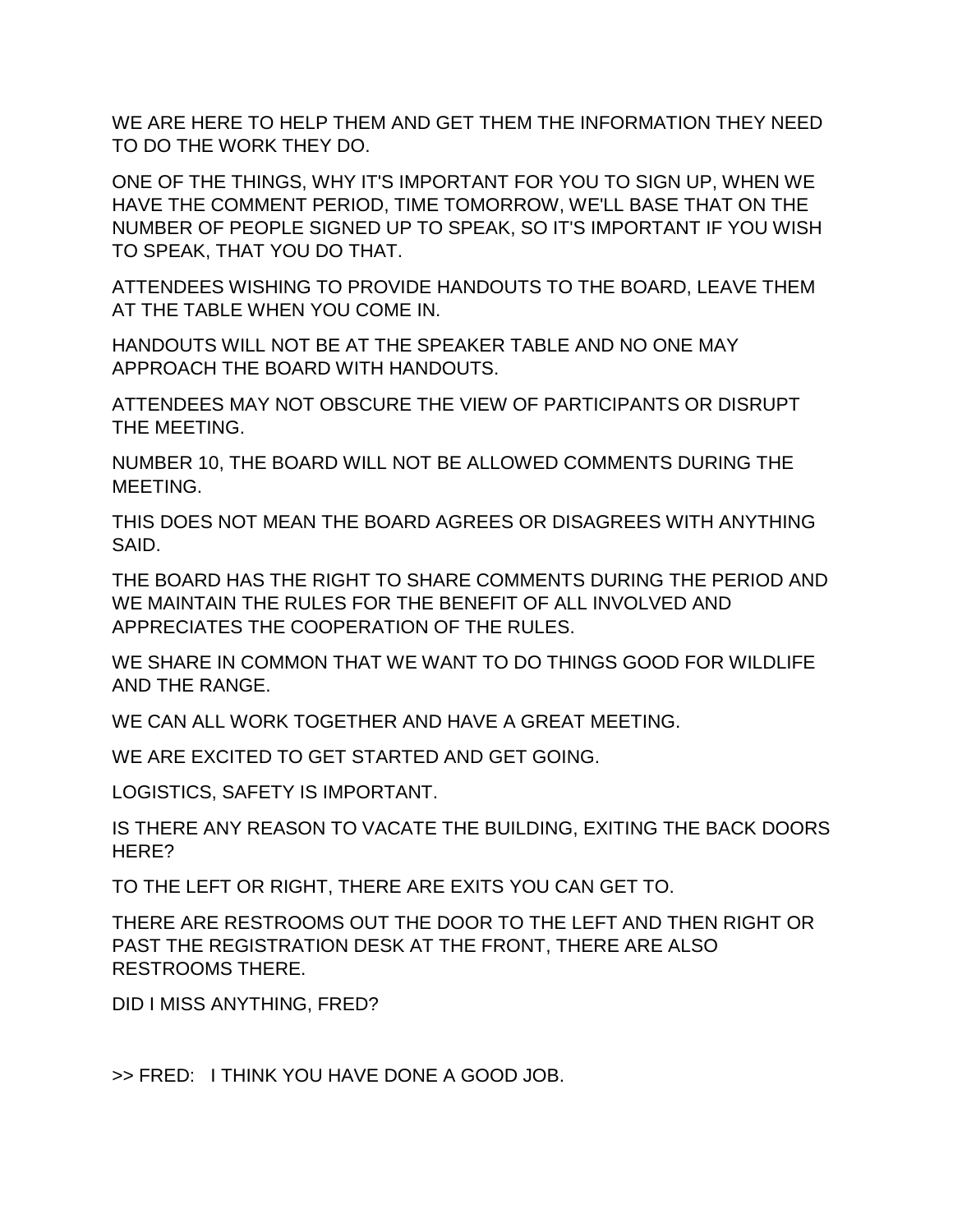AN OUTSTANDING JOB.

>> DAN: THANKS.

WE'LL TURN IT BACK TO FRED.

>> FRED: WE APPRECIATE EVERYONE COMING.

WE HAVE NEW BOARD MEMBERS.

WE'LL INTRODUCE THE BOARD TO YOU.

I'LL ASK THEM TO INTRODUCE THEMSELVES AND SAY A BIT ABOUT THEMSELVES, ANYTHING THEY WANT TO SAY.

WE START WITH DR. BARRY PERMAN.

>> I'M A PROFESSOR OF MANAGEMENT AT THE UNIVERSITY OF NEVADA, RENO.

>> I'M CAP GINGER CATHERINE.

I'M A NATURAL HISTORY MAKER.

I SOUND UNDER WATER.

>> I'M JIM FRENCH FROM HUMBOLDT COUNTY, NEVADA.

I WORK FOR THE NEVADA DEPARTMENT OF WILDLIFE.

>> I'M AN EQUINE VETERINARIAN.

>> I'M CELESTE CARLISLE.

I HAVE BEEN IN BIOLOGY FOR A LONG TIME.

I'M THE PROJECT MANAGE FOR RETURN TO FREEDOM, WILD HORSE CONSERVATION.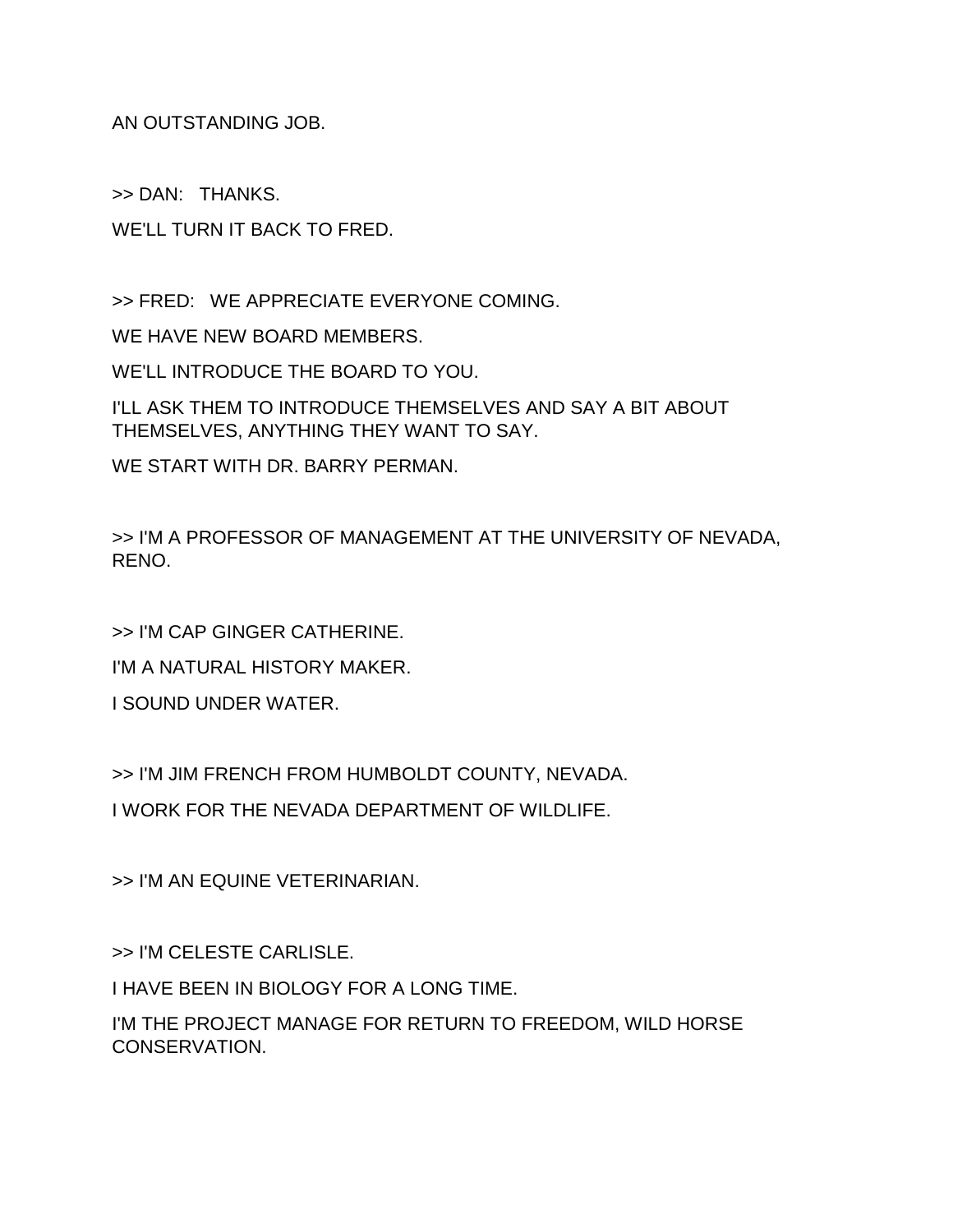>> I'M STEVEN YEARDLEY.

I'M A CATTLE RANCHER IN YOU SAW.

I'M HERE TO PRESENT LIVE STOCK MANAGEMENT ON THE BOARD.

>> I'M BEN MASTERS.

I SIT AS WILDLIFE MANAGEMENT ON THE BOARD.

I'M FRED WOOL.

I HAVE THE HONOR AND PRIVILEGE TO SERVE AS CHAIRMAN OF THIS BUNCH OF CATS.

IT'S LIKE HERDING CATS, BUT IT'S FUN.

WE HAVE WITH US TODAY MR. KRISTIN BAIL.

SHE'S THE ONE IN CHARGE OF THE MEETING.

I'M TURN IT OVER TO HER TO HER GIVE YOU COMMENTS THIS MORNING.

KRISTIN, IT'S YOURS.

>> KRISTIN: THANK YOU, FRED.

ONE THING I DON'T HAVE IS A GOOD VOICE.

I APOLOGIZE.

THANK YOU ALL FOR BEING HERE.

I KNOW SOME OF YOU TRAVELED QUITE A WAYS.

I HAVE BEEN IMPRESSED BY THE PASSION AND DEDICATION OF EVERYONE INVOLVED IN THE PROGRAM AND WHO CARES ABOUT THE HORSES AND RANGE LAND UPON WHICH THEY ATTEND.

THANK YOU FOR THOSE ATTENDING TODAY AND FOR THOSE ATTENDING ON LIVE STREAM.

WE HAVE A GREAT GROUP OF FOLKS THAT TRAVEL HERE AND DO AN AMAZING AMOUNT OF SETUP TO BRING THE LIVE STREAM TO YOU.

THANK YOU FOR YOUR WORK ON THAT.

I WANT TO INTRODUCE BRUCE RITTENHOUSE. HE IS FILLING IN FOR DEAN. I AM KRISTIN BAIL, DIRECTOR OF RESOURCES AND PLANNING. TODAY I AM THE DESIGNATED FEDERAL OFFICIAL FOR THE WILD HORSE AND BURRO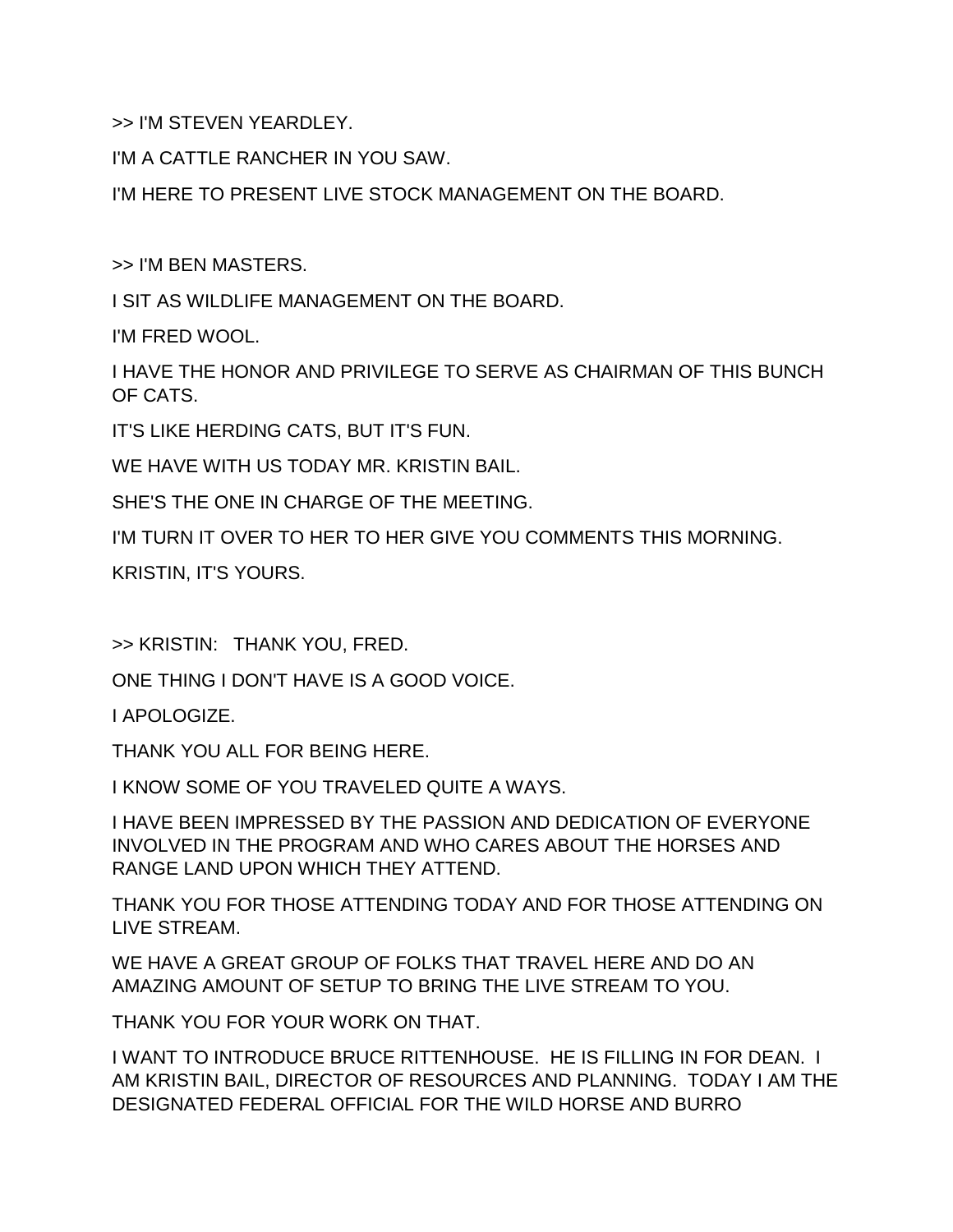ADVISORY BOARD. I WANT TO THANK OUR MEMBERS FOR THEIR SERVICE, THEIR CONTRIBUTION TO DEALING WITH TOUGH, COMPLEX AND IMPORTANT ISSUES. DR. MCDONNELL, ONE OF OUR BOARD MEMBERS HAD A PREVIOUS COMMITMENT AND SHE WAS UNABLE TO ATTEND IN PERSON. SHE IS PARTICIPATING THROUGH THE PHONE. I WANT TO THANK HER FOR TAKING TIME TO CONTINUE TO PARTICIPATE EVEN WITH THE CHALLENGES OF COMMITMENT. I WANT TO JOIN FRED IN WELCOMING OUR NEW MEMBERS, DR. PERRYMAN, DR. LENZ AND CELESTE CARLISLE. THANK YOU FOR JOINING US. IT TAKES A LARGE TEAM TO PUT THESE MEETINGS TOGETHER. I WANT TO THANK OUR WASHINGTON OFFICE, WILD HORSE AND BURRO BOARD STAFF.

TODAY, WE'LL START TWO DAYS OF DIALOGUE ON A VARIETY OF ISSUES. THE HEALTHY, CONSTRUCTIVE DIALOGUE IS FOR THE BOARD MEMBERS. WE HAVE THE PRIVILEGE OF HAVING A VARIETY OF IMPORTANT PRESENTATIONS. THAT IS TO INFORM ALL OF US AS WE MOVE FORWARD IN THE PROGRAM TO HELP THE BOARD PROVIDE RECOMMENDATION TO THE BUREAU OF LAND MANAGEMENT. WE CONTINUE TO LOOK FOR THE BOARD'S AND OUR PRESENTER'S INSIGHTS AS WE WORK TOWARD HAVING A HEALTHY, PRODUCTIVE AND THRIVING ECOLOGICAL BALANCE FOR OUR HORSE HERDS. ONE THING WITH THE NEW BOARD MEMBERS, AND SOME OF YOU MAY BE LESS KNOWLEDGEABLE ABOUT ADVISORY BOARD ROLES AND RESPONSIBILITIES, AND I WANT TO TAKE A MINUTE TO EXPLAIN THOSE. AN ADVISORY BOARD IS A SPECIAL PRIVILEGE GIVEN BECAUSE THE FEDERAL ADVISORY COMMITTEE ACT PRETTY MUCH GIVES BOARDS THE RIGHT TO PROVIDE GROUP ADVICE TO AN AGENCY. THAT DOESN'T HAPPEN OUTSIDE OF A CHARTERED ADVISORY BOARD. THE BOARD IS HERE TO OFFER ADVICE AND RECOMMENDATIONS FOR THE SECRETARIES OF BOTH INTERIOR AND SECRETARY OF AGRICULTURE.

WE HAVE FRIENDS FROM THE FOREST SERVICE HERE TODAY PROVIDING PRESENTATIONS. THEY PROVIDE INPUT TO THE AGENCY RESPONSIBILITY YOU SAID THE WILD HORSE AND BURRO. FORMAL BOARD RECOMMENDATIONS ARE DONE BY A VOTE. THAT VOTE DOES NOT REQUIRE UNANIMOUS CONSENT. RECOMMENDATIONS ARE APPROVED EVEN IF THERE IS NOT A 100% CONSENSUS. JUST A MAJORITY. WE DO ENCOURAGE THAT THE BOARD MEMBERS WORK TO ACHIEVE CONSENSUS, BUT THESE ARE TOUGH ISSUES. IT IS TOUGH BECAUSE WE ALL HAVE STRONG, VALID APPROACHES TO WHAT SHOULD BE DONE, AND WE DON'T ALWAYS REACH 100% AGREEMENT ON HOW THAT IS FORWARD. WE DO WORK VERY, VERY MUCH TOGETHER TO WORK ON THOSE AREAS THAT WE HAVE AGREEMENT. I CALL WORKING ON THE VIOLENT AGREEMENT THAT WE ACHIEVE IN A LOT OF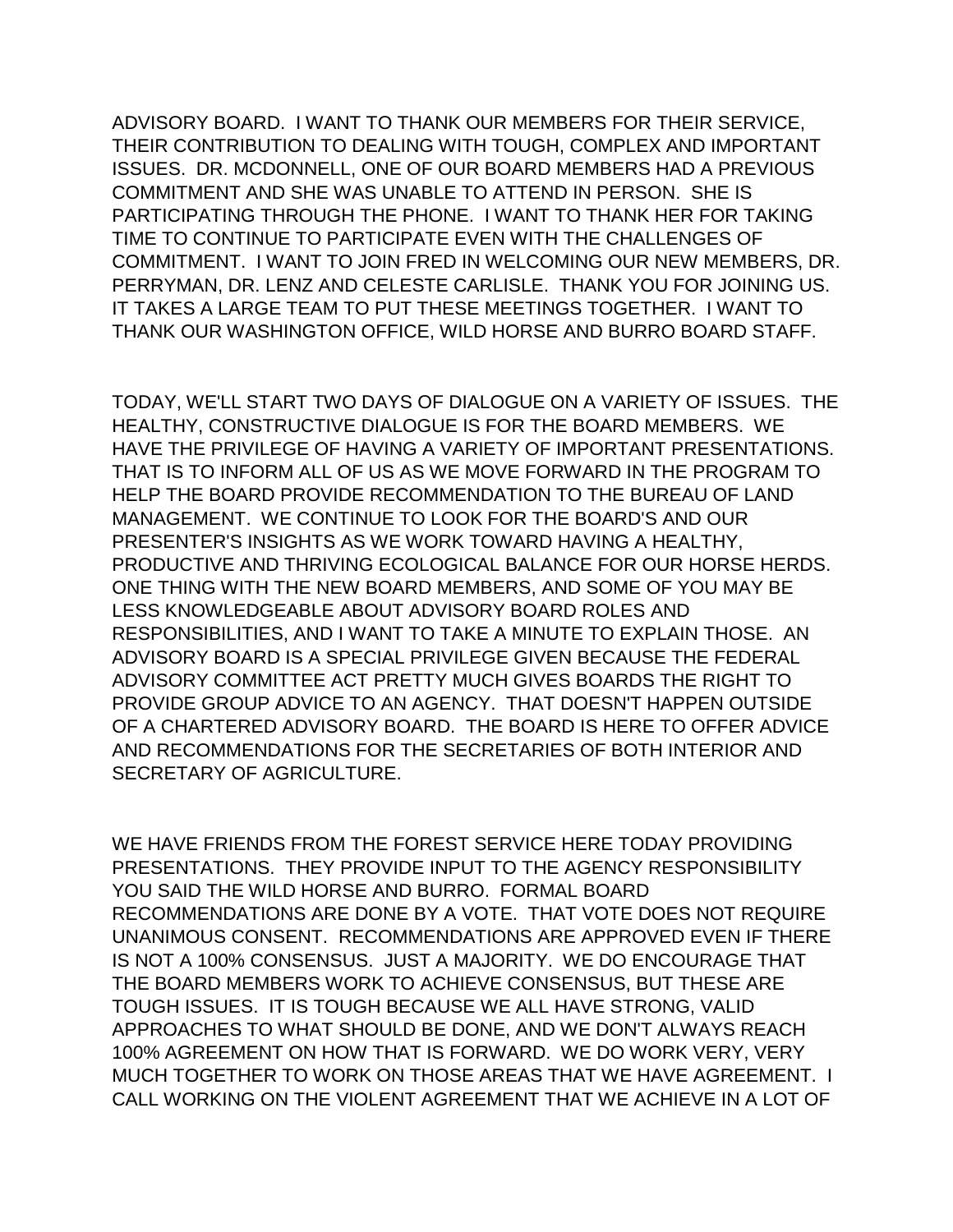AREAS. WE WANT TO CONTINUE TO HAVE THAT DIVERSE, IMPORTANT, CHALLENGING DIALOGUE, AND MOVE TOGETHER TO REACH CONSENSUS WHERE WE CAN.

IT'S OKAY IF YOU WONDER WHY WE DON'T HAVE UNANIMOUS VOTES. IT'S OKAY BECAUSE WE WANT TO HONOR THE FACT THAT THERE ARE DIVERSE OPINIONS, AND THE BOARD CAN'T ALWAYS REACH CONSENSUS. I MENTIONED ADVISORY BOARDS AND COUNCILS. THE BLM HAS 37 CHARTERED RESOURCE ADVISORY COUNCILS SIMILAR IN FUNCTION BUT DIFFERENT IN THEIR MAKEUP COVERING LAND MANAGEMENT BOARDS. THEY CAN INCLUDE MEMBERS OF TRIBES, MEMBERS OF INDUSTRY, ENVIRONMENTAL GROUPS, RECREATION INTERESTS, ETC. THEY ALL HAVE A CHARTER LIKE THE ADVISORY BOARD DOES. ONE THING WE HAVE CARRIED OVER FROM PREVIOUS MEETINGS IS FINDING WAYS OF VARIETY OF BOARDS THAT WE HAVE TO TALK AND INTERACT BECAUSE SO MANY INTERESTS INTERSECT. WHETHER YOUR INTEREST IS IN HUNTING, FISHING, WILDLIFE MANAGEMENT, ETC. AS WE MOVE FORWARD, WE CONTINUE TO LOOK FOR WAYS WHERE WE HAVE INTERACTION AND CROSS POLLINATION, AND MORE IMPORTANTLY, ALSO HAVE A CLOSE TIE TO WHAT IS GOING ON IN THE FIELD.

THE RACKS ARE CLOSE TO WHAT IS HAPPENING ON THE GROUND IN THEIR AREA AND HOW TO INFORM EACH OTHER WHAT IS GOING ON IN LOCAL CONDITIONS. I LOOK FORWARD TO OUR DIALOGUE OVER THE NEXT TWO DAYS. I'M HOPING WE CAN BUILD ON OUR SUCCESSES, CONTINUE TO ROLL UP OUR SLEEVES AND DEAL WITH OUR CHALLENGES, AND WORK TOWARD THE THRIVING ECOLOGICAL BALANCE WE ALL SEEK, AND ALSO CONTINUE TO WORK TOWARD THRIVING RELATIONSHIPS ON BEHALF OF THE LAND AND VERY IMPORTANTLY ON BEHALF OF THE WILD HORSES AND BURROS. IF THERE ARE QUESTIONS FROM THE BOARD, I WOULD BE HAPPY TO TAKE THEM OR I CAN TRANSITION TO THE NEXT PART OF THE AGENDA. THANK YOU AGAIN, TODAY.

>> THANK YOU VERY MUCH. IT'S INTERESTING WE HAVE AS MANY PEOPLE AS WE HAVE HERE. WE HAVE AN HONOR WE HAVEN'T HAD SINCE I HAVE BEEN ON THE BOARD. EVEN THOUGH HE'S AN ACTING DIRECTOR OF THE BLM, HE'S STILL IMPORTANT AND IMPORTANT TO THE OVERALL HORSE PROGRAM, MR. BRIAN STEED. I'LL LET KRISTIN INTRODUCE HIM. SHE IS BETTER THAN ME.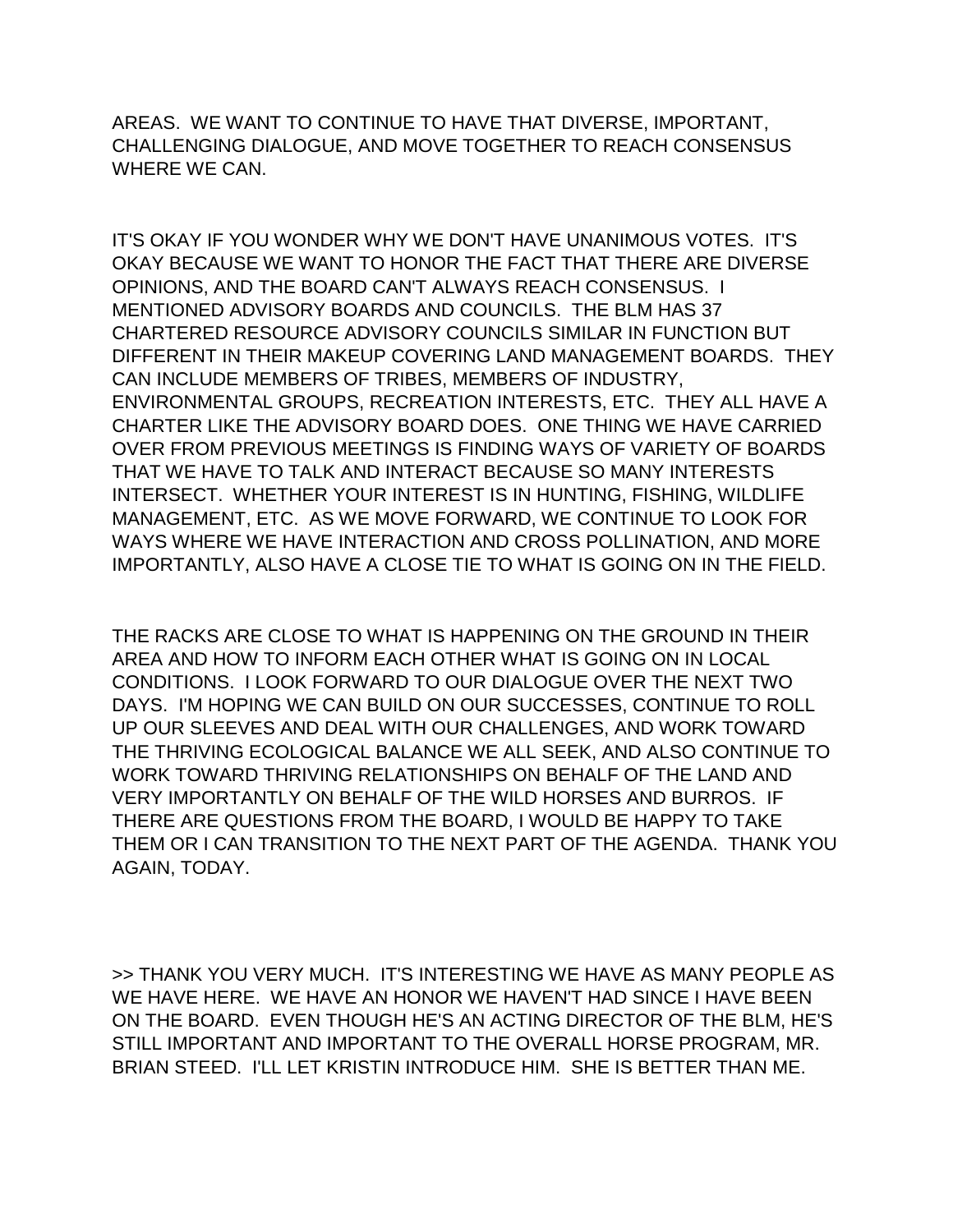>> KRISTIN: I'LL APPRECIATE FRED AND WELCOME BRIAN. HE IS THE SON OF UTAH. HE KNOWS WESTERN ISSUES. HE CARES ABOUT WESTERN ISSUES AND HAS BEEN REFRESHING AND ENGAGED IN THIS PROGRAM AS WELL AS THE OTHER CHALLENGING AND DIVERSE PROGRAMS THAT THE BLM WORKS IN AND FACES EVERY DAY. IT IS MY PLEASURE TO WELCOME BRIAN STEED TO OUR MEETING AND WELCOME HIS REMARKS SOON COMING. TAKE ADVANTAGE OF THIS OPPORTUNITY. YOU ARE TALKING TO A LEADER FOR THE BLM AND DEPARTMENT AND THE FUTURE WILD HORSE AND BURRO PROGRAM. FOR THOSE THAT DON'T KNOW BRIAN, I'LL ASK YOU TO STAND UP TO LET FOLKS KNOW WHAT YOU LOOK LIKE. PLEASED TO HAVE YOU. THANK YOU.

>> BRIAN: I NOTICED AN EMPTY SEAT WITH MY NAME ON IT. I APOLOGIZED FOR NOT TAKING MY RESPECTIVE PLACE. BY THE TIME I REALIZED, MY FRIEND JOHN TOLD ME, YOU HAVE BEEN HERE FIVE MINUTES AND ALREADY SCREWED IT UP. THANKS, BRIAN. I'M DIRECTOR OF POLICY AND PROGRAMS, BUREAUX OF LAND MANAGEMENT. IT'S A GROUP OF PEOPLE I HAVE LONG ADMIRED, A FUN JOB. I WANT TO THANK KRISTIN AND BRUCE FOR THE HARD WORK THEY PUT INTO THIS PUBLICLY, AS WELL AS THE OTHER TEAM MEMBERS HERE. I WANT TO THANK EVERYONE IN THE PUBLIC FOR ATTENDING TODAY. THIS IS AN IMPORTANT ISSUE, AN ISSUE THAT INSPIRES A LOT OF PASSION, AND PASSION ON MULTIPLE SIDES. IT'S IMPORTANT TO HAVE DIALOGUE IMPORTANT POINTS.

THOUGH WE MAY NOT AGREE, WE CAN COMMUNICATE IDEAS, DISCUSS CONCEPTS AND DO SO IN A CIVIL WAY THAT WE CAN ACTUALLY COME TO RESULTS AND SOLUTIONS. I LOOK FORWARD TO HEARING THE CONVERSATION TOMORROW. ALSO, I WANTED TO GIVE A SPECIAL THANKS TO OUR ADVISORY BOARD MEMBERS, ALL NINE OF THEM. YOU HAVE BEEN GIVEN A DIFFICULT JOB. I HAVE ONLY WORKED ON THIS PROGRAM IN AN OFFICIAL CAPACITY FOR THE LAST YEAR. I STARTED MY JOB WITH BLM IN OCTOBER. I HAVE TO SAY IT'S AN ISSUE THAT INSPIRES MANY STRONG EMOTIONS. THOSE STRONG EMOTIONS, I THINK, ARE OFTEN COMMUNICATED TOWARD YOU ALL. I APPRECIATE THE TIME, DEDICATION AND PASSION YOU PUT INTO THIS. IT'S FUN TO SEE SO MANY OF YOU AGAIN. MY PREVIOUS JOB WHEN I WORKED ON CAPITOL HILL, I HAVE WORKED WITH SOME OF YOU BEFORE. IT'S FUN TO MEET NEW FRIENDS AS WELL. TO MISS CATHERINES, I WAS INTRODUCED THROUGH CLOUD. WE ARE AT A JUNCTURE. WE ARE FACING A TIME WHERE NO ACTION IS NOT AN ACTION -- OR IS NOT AN OPTION. ALLOWING THE PRESENT COURSE IS CONTRARY TO THE BLM'S MISSION. AS EQUINE POPULATIONS CONTINUE TO GROW, WE HAVE SEEN NEGATIVE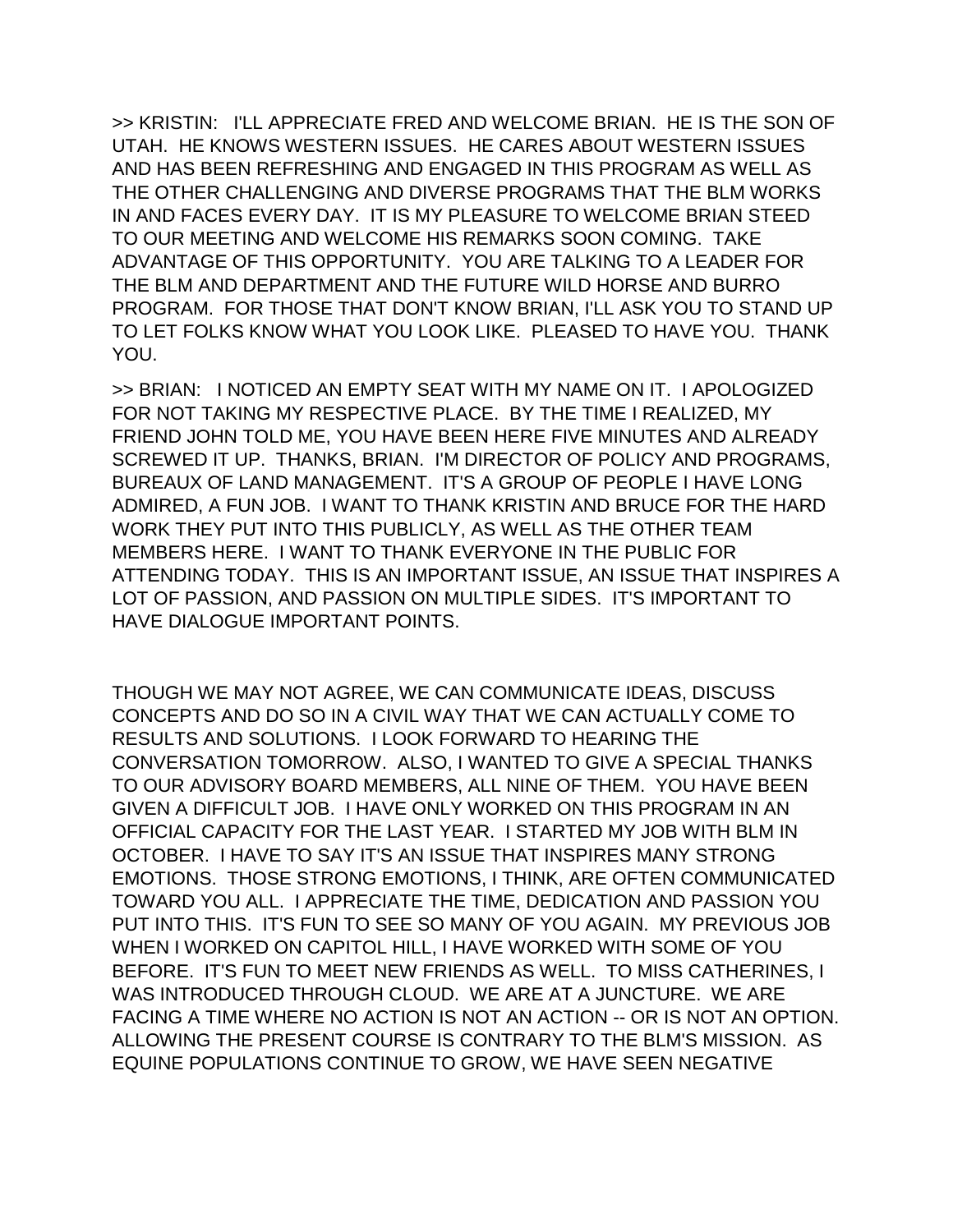CONSEQUENCES FOR THE ENVIRONMENT AND THE ANIMAL RELYING THERE ON.

WE AT THE BLM NEED TO REACH THE APPROPRIATE MANAGEMENT LEVELS, AND WE LOOK FORWARD TO A CONSTRUCTIVE DIALOGUE WITH YOU ALL ON HOW WE FIND ACTION THAT PROTECTS THE LONG-TERM HEALTH AND WELFARE OF THE ANIMALS AND RESOURCES ON THE RANGE. WE ARE COMMITTED TO ADDRESSING PRESENT CHALLENGES ON POPULATION ON THE RANGE AND ALSO OFF RANGE, WHICH IS AN INCREASINGLY OPPRESSIVE PROBLEM TO US FROM A FINANCIAL STANDPOINT. I DID A POWERPOINT. I APOLOGIZE. I USED TO BE A UNIVERSITY PROFESSOR. I GOT IN THE HABIT OF DOING IT. THIS IS MORE FOR MY BENEFIT THAN YOURS. YOU CAN SEE EXCITING SLIDES LIKE THIS ONE. HERE IS THE SITUATION. WE HAVE AN ON RANGE VISION OF HEALTHY HORSES AND RANGELAND. WE BELIEVE THAT HEALTHY HORSES AND RANGELAND EQUALS HEALTHY COMMUNITIES. THAT'S WHAT WE ARE STRIVING FOR ON THE RANGE.

OFF RANGE, WE ARE WORKING HARD TO FIND PLACEMENT INTO GOOD HOMES FOR THESE HORSES AFTER SOME OF THEM HAVE BEEN REMOVED FROM THE RANGE. THOSE TWO VISIONS WORK TOGETHER AND CAN'T BE SEPARATED. I WOULD ALSO BE REMISS IN SAYING THIS IS NOT ONLY THE BLM VISION BUT THE SECRETARY OF INTERIOR WHO ASKED ME TO ADDRESS THIS IN A DIRECT MANNER. THERE ARE MANY HORSES ON THE RANGE. WE CURRENTLY SIT AT MULTIPLE TIMES OF WHAT WAS DEEMED TO BE THE APPROPRIATE MANAGEMENT LEVELS. AS A RESULT, WE ARE SEEING IMPACTS ON THE RANGE, ALSO IMPACTS ON THE BOTTOM LINE OF THE BLM WHERE WE SPEND AN ADDITIONAL PORTION OF THE YEARLY APPROPRIATIONS BUDGET ON HORSES GATHERED OFF THE RANGE.

NOTABLY AS WELL, THESE VISIONS ALIGN WELL WITH BLM'S OVERALL MISSION OF MULTIPLE USE AND SUSTAINED YIELDS BOTH FOR FUTURE AND PRESENT GENERATIONS. THAT MEANS IT'S CRITICALLY IMPORTANT TO ACHIEVE THE VISION FOR THE OFFLINE POPULATION AS WELL AS ON RANGE. TO DO THAT, WE HOPE TO FIND A PERMANENT HOME FOR ALL OF THE HORSES REMOVED FROM THE RANGE. WE'LL TALK ABOUT THOSE THINGS TODAY. LET'S TALK ABOUT CONSEQUENCES OF OVERPOPULATION. EVEN MEMBERS NEW TO THE ISSUE KNOW WE ARE FACING A CRITICAL JUNCTURE AS MENTIONED BEFORE AND OVER POPULATION CAUSES DEGRADATION OF ANIMALS ON THE RANGE AND IMPACTS LOCAL COMMUNITIES.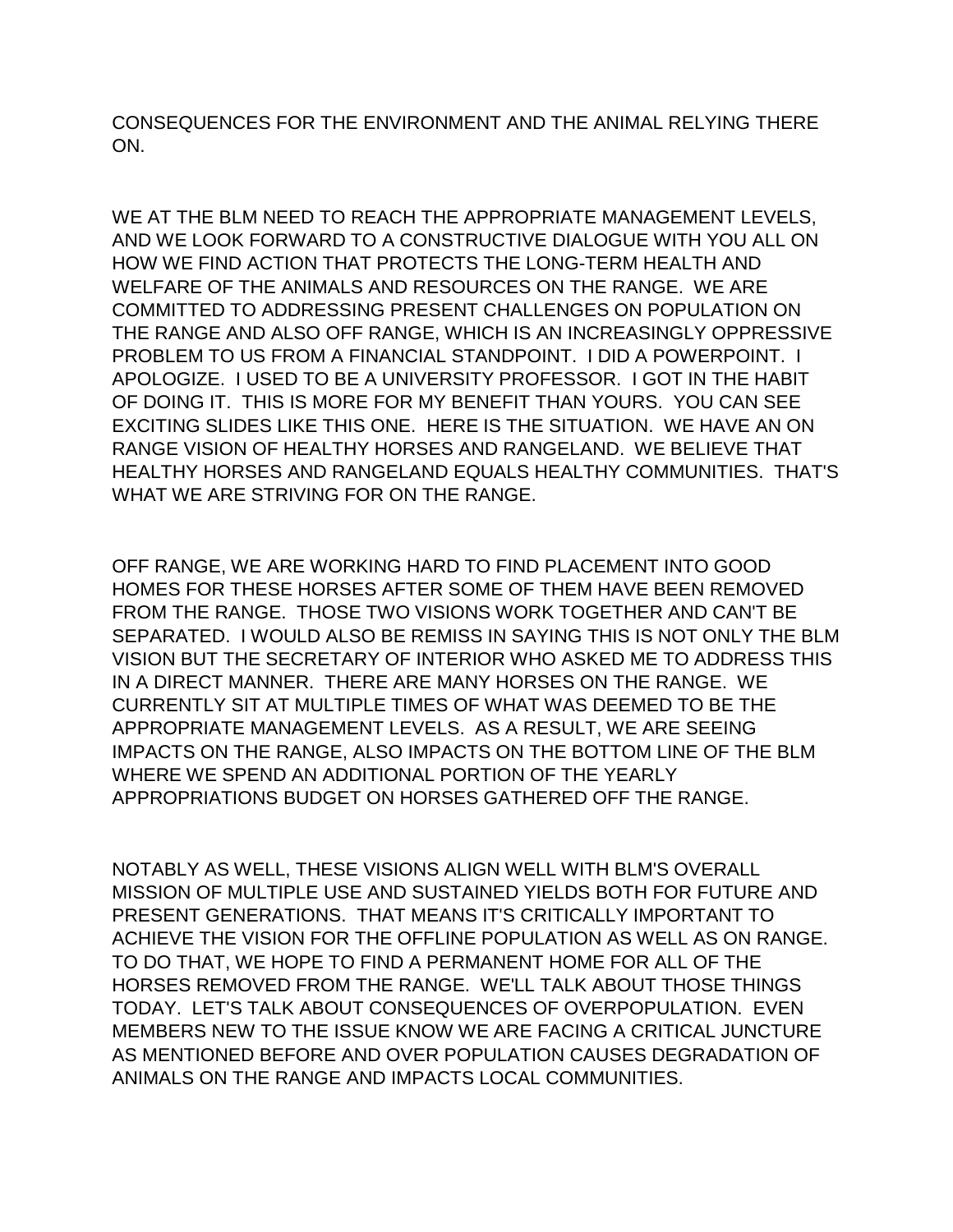THIS IS NOT JUST REALIZED BY THE BLM, CONGRESS IN 2017 NOTED FAILURE TO ADDRESS THESE PROBLEMS WILL RESULT IN IRREPARABLE DAMAGE TO THE LANDSCAPE AND CREATED THE WILD HORSES AND BURRO ACT. WE WANT TO TALK ABOUT CONSEQUENCES WE ARE SEEING ON THE RANGE. THIS IS THE PAN CAME HMA, 438% OF AML NEAR NEVADA. THE PICTURE ON THE RIGHT, YOU NOTICE HORSES AROUND THE WATERING SOURCE, KEEPING PRONG HORN ANTELOPE AT BAY. I WISH WE COULD SAY THIS IS A UNIQUE CIRCUMSTANCE. WE HAVE MANY EXAMPLES OF WILD HORSES AND BURROS. AS WATER SOURCES BECOME SCARCE, HORSES ARE INDEED TRYING TO REACH AS MUCH WATER AS THEY CAN AND WE'LL HAVE SEVERE IMPACT TO THE SPRINGS OVER TIME.

AS A RESULT FOR INCREASED COMPETITION FOR RESOURCE, WE HAVE NOTICED A DECLINE IN THE HEALTH OF HORSES AND BURROS. ABOUT 1,857% OF AML ON HMA AND YOU NOTICE THE CONDITION OF THE HORSES IS SAD. AS SOMEONE WHO LOVES ANIMALS, IT'S IMPORTANT, I THINK, THAT WE PAY ATTENTION TO THE CONSEQUENCES OF OUR CHOICES AS WE ARE GOING FORWARD. ALSO, AS THERE IS INCREASED COMPETITION FOR RESOURCES, WE NOTICE THAT HORSES ARE NOT ONLY GOING TO STAY ON BLM PROPERTY, BUT INDEED WILL TRAVEL. HORSES AND BURROS HAVE SOUGHT REPRIEVE ON PRIVATE PROPERTY ANTELOPE VALLEY HMA, YOU SEE THE DAMAGED HORSES AS WELL AS THE GO SHOOT HMA. THESE ARE NOT SINGULAR ISSUES, BUT EXAMPLES WE ARE SEEING IN MANY PLACES ACROSS THE RANGE. THIS HAS LED TO ISSUES OF PUBLIC SAFETY, PINE KNOT MOUNTAIN HMA. AS YOU SEE, HORSES HAVE MOVED IN FREQUENTLY TO AN APARTMENT COMPLEX TO ACCESS THE GREEN GRASS, AND THIS CREATES A BIT OF A PUBLIC SAFETY CONCERN AS WELL. I ACTUALLY REQUESTED THE PICTURE ON THE BOTTOM LEFT BE INCLUDED ON THIS.

I THINK IT SHOWS HOW CLOSE THEY COME TO HUMAN ACTIVITIES. THIS WOULD BE DIFFERENT IF THEY WERE DOMESTICATED ANIMALS. THEY ARE NOT DOMESTICATED ANIMALS. THEY ARE WILD ANIMALS. ON THE RANGE AND VISION, HEALTHY RANGE LANDS EQUAL HEALTHY COMMUNITIES. HOW DO WE GO ABOUT DOING THAT? I WOULD BE LYING IF I SAID THAT THERE IS AN EASY PATH FORWARD. WE ARE FACED WITH A NUMBER OF DIFFICULT CHOICES AS AN AGENCY, AND INDEED ARE TURNING TO THE ADVISORY BOARD AS LOOKING FOR GOOD IDEAS ON WHAT IS A PRESSING PROBLEM EVERY SINGLE YEAR. I'LL MENTION, ANECDOTALLY, THERE ARE TWO THINGS I VIEW AS THREATS TO THE BLM. ONE IS WILDFIRE. THE OTHER IS WILD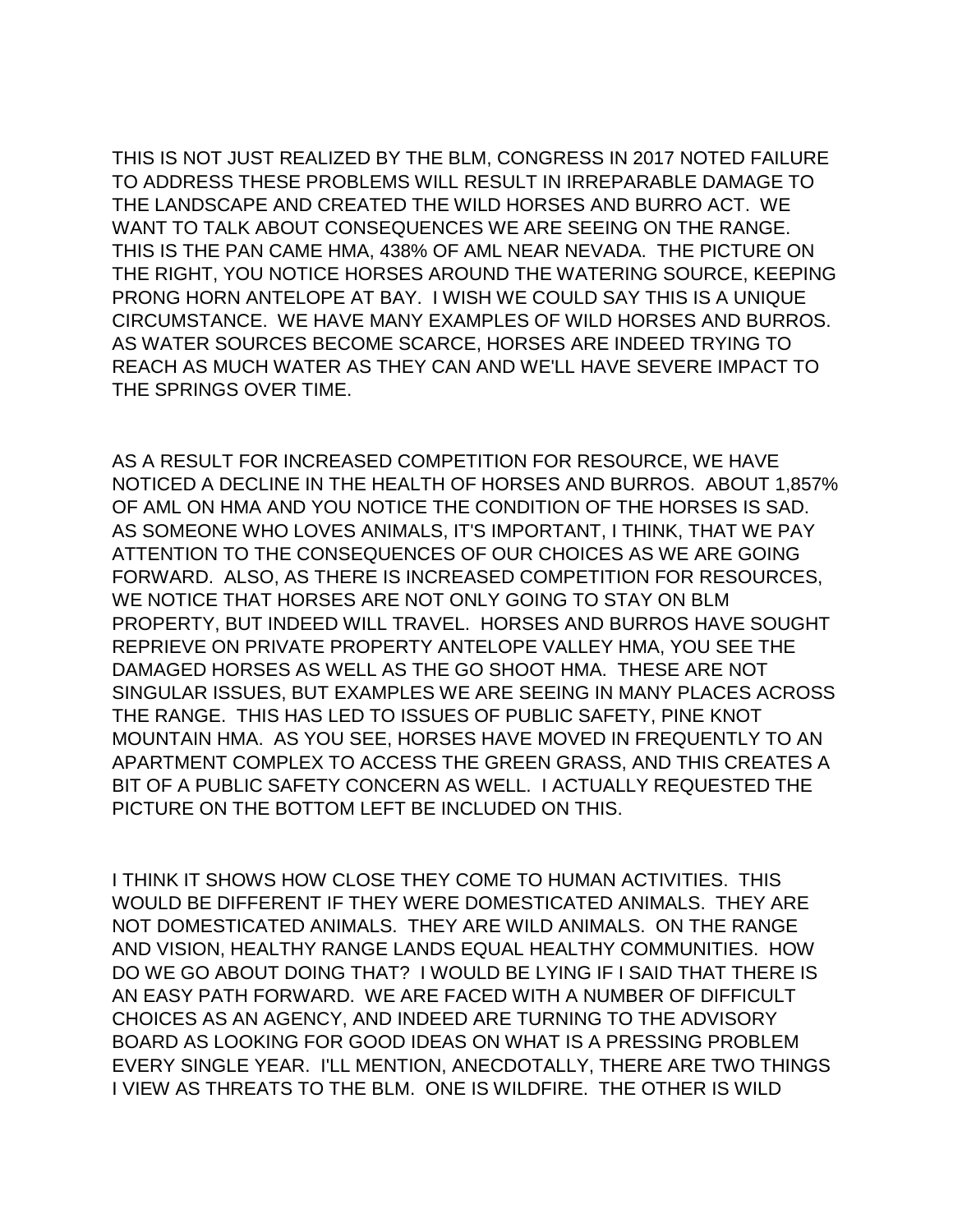HORSES. WE ARE IN A TREND LINE TO WHERE HORSES ARE CONSUMING A LARGE PORTION OF OUR BUDGET. I'M NOT ENTIRELY SURE HOW TO GET ENTIRELY IN FRONT OF THAT IN THE TIMEFRAME THAT WE HAVE.

WE HAVE A BUDGET OF \$81 MILLION PER YEAR FOR THIS PROGRAM. OVER HALF OF THAT IS SPENT ON HOUSING HORSES OFF RANGE. THAT MEANS WE HAVE LESS MONEY TO SPEND. WHILE I WISH THERE WAS A BIG POT OF MONEY OUT THERE THAT WE ENVISION GETTING IN THE FUTURE, I'M NOT SURE WHAT CONGRESS WILL DO WITH THIS INFORMATION. MY FEAR IS THAT WE'LL BE INCREASINGLY ASKED FOR OTHER PARTS OF THE BLM TO SUPPORT THIS PROGRAM, WHICH I THINK IS A FRIGHTENING PROSPECT INDEED. HOW DO WE GET THERE? YOU KNOW WE HAVE LIMITED TOOLS IN THE TOOL BOX. ONE OF THE TOOLS WE HAVE USED AGGRESSIVELY AS WE CAN OF LATE IS GATHERS. GATHERS REMAINS AN IMPORTANT PART OF THE MANAGEMENT PORTFOLIO. I SAY THAT BECAUSE WE HAVE AREAS -- AND THIS YEAR HAS BEEN PARTICULARLY ROUGH, WHERE WE HAVE ANIMALS IN DECLINING HEALTH, AND ANIMALS THAT ARE CLEARLY ON A PATHWAY TO WHERE THEY WON'T SURVIVE IN CERTAIN AREAS. WE HAVE BEEN INSTRUCTED AND HAVE BEEN INSTRUCTING -- I HAD A CONVERSATION EARLIER IN THE YEAR WITH THE SECRETARY OF INTERIOR. THOSE ANIMALS DEPLETING WATER SOURCES AND ARE IN PERIL, WE HAVE BEEN DOING THAT AND IT WILL CONTINUE TO BE AN IMPORTANT MANAGEMENT TOOL GOING FORWARD.

ALSO, THE SECRETARY -- THE SECRETARY HAS INSTRUCTED US TO LOOK FOR ADDITIONAL MEANS OF POPULARITY GROWTH DEPRESSION. WE SUBMITTED A REPORT TO CONGRESS DETAILS SEVERAL OPTIONS ON PATHWAYS FORWARD. ONE OF THE OPTIONS THAT WAS PRESENTED THERE INCLUDED EXTENSIVE USE OF POPULATION GROWTH SUPPRESSION, METHODOLOGIES, BOTH INCLUDING TEMPORARY VACCINE BASED AS WELL AS SPAY AND NEUTER TECHNIQUES. WE ARE PURSUING BOTH AS EXPEDITIOUSLY AS WE CAN GIVEN THE CONSTRAINTS THAT WE FACE. I THINK BOTH CERTAINLY HAVE MERIT. THE VALUE OF BOTH MEAN THAT THE MORE POPULATION GROWTH SUPPRESSION WE EMPLOYEE ON THE RANGE, THE LESS NEED WE HAVE FOR GATHERS AND LONG TERM HOLDING OF THE ANIMALS, A COSTLY ENDEAVOR. WE LOOK TO DOING MORE OF THAT IN THE FUTURE, AND WE CONTINUE TO DO THAT AS AGGRESSIVELY AS WE CAN.

WE ARE ALSO ENGAGED IN ACTIVE RESEARCH PROGRAM TO IMPROVE FERTILITY CONTROL METHODS THROUGH VACCINE-BASED AS WELL AS SPAY AND NEUTER TECHNIQUES. LASTLY, I WANTED TO TALK ON THE OFF-RANGE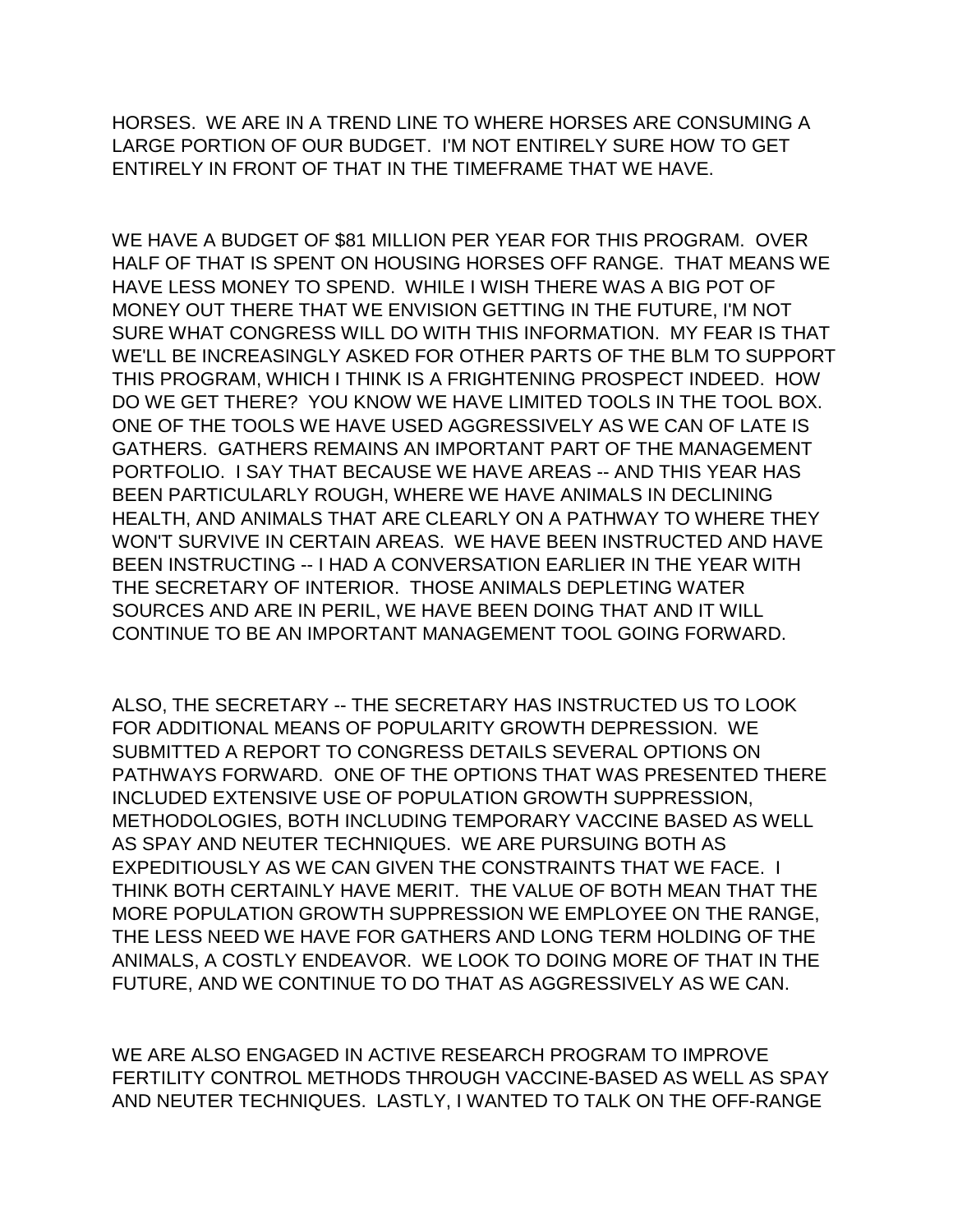VISION. WE HAD ABOUT 46,000 HORSES IN HOLDING AT THE BEGINNING OF THIS YEAR. EACH OF THOSE HORSES WILL COST, DEPENDING ON WHAT WE DO WITH THEM OVER SHORT-TERM OR LONG-TERM HOLDING, IT COULD CAUSE \$4,800 A HORSE HER LIFETIME. THAT'S ABOUT A BILLION DOLLARS TO CARE FOR THE HORSES OVER THEIR LIFETIMES. THIS YEAR WE HAVE AN ADDITIONAL 11,000 HORSES OFF OF THE RANGE. WE HAVE NOT SEEN THE EXACT NUMBERS YET ON HOW MANY HORSES, BUT IT'S ALMOST CERTAINLY NORTH OF 50,000 HORSES OFF RANGE. THAT MEANS THE PRICE TAG OF HOLDING THE HORSES LONG TERM IS INCREASING. WE ARE LOOKING FOR AGGRESSIVE MEANS TO MOVE THE HORSES INTO GOOD HOMES, LOOKING TO PURSUE ADOPTIONS AND SALES.

ONE OF THE THINGS UPCOMING IS ADOPTION INCENTIVES, A THOUSAND DOLLARS INCENTIVES, DISTRIBUTED \$500 AT A TIME OF ADOPTION AND \$500 TITLING THE HORSE AT THE END TO PROVIDE THE BOOKENDS FOR THE YEAR WE ARE SEEING THE ANIMALS AND HOW THEY ARE DOING SO WE ARE ABLE TO MAKE SURE WE ABIDE BY THE MANDATES OF THE BURRO ACT IN TERMS OF ADOPTION. IT'S A NOVEL IDEA. SOME PEOPLE WANT TO EXPRESS THIS BY LOOKING AT ME LIKE I'M INSANE. AVERAGE HORSE THAT SAVES US \$200 PER HORSE EACH YEAR NOT COUNTING YEARS TWO THROUGH END, WHATEVER THE HORSE'S LIFE EXPECTANCY IS. LOOKING AT THAT SEEMS TO MAKE SENSE AND THIS INCREASES OUR LONG-TERM HOLDING CAPACITY FOR HORSES. IF WE PUT THEM IN SHORT-TERM CORRALS, IT'S MORE EXPENSIVE THAN TO HOLD THEM OFF RANGE IN LONG-TERM PASTURES. WE'LL BE ROLLING OUT THE ADOPTION INCENTIVE THIS FALL. WE HOPE TO INCREASE THE NUMBER OF SALES TO GOOD HOMES AS WELL. WE HAVE BEEN PARTNERING WITH A VARIETY OF PARTNERS TO INCREASE THE NUMBER OF SALES AND MAKE SURE THEY ARE GOING TO HOMES THAT TREAT THEM WELL. WE ENVISION THAT GOING FORWARD.

LASTLY, WE CAN'T DO THIS BY OURSELVES. WE ARE LOOKING FOR PARTNERSHIPS WITH ANYONE WILLING TO PARTNER WITH US TO MAKE SURE THAT WE CAN MAINTAIN A VIABLE HORSE AND BURRO POPULATION, TO MAINTAIN HEALTHY HORSES ON THE RANGE. WE HAVE BEEN IN DISCUSSIONS WITH MANY ADEQUACY GROUPS AS WELL AS A VARIETY OF OTHER GROUPS OF INDIVIDUALS TO ENSURE WE CAN MEET OBLIGATIONS. AS I SAID BEFORE, WE HAVE AN APPROPRIATION FIXED ON THIS, AND SO WHILE WE ARE AS CREATIVE AS WE CAN BE, WE ALSO NEED AS MUCH HELP FROM OUR PARTNER ORGANIZATIONS AS POSSIBLE. WITH THAT, LET'S TALK ABOUT WHAT COMES NEXT.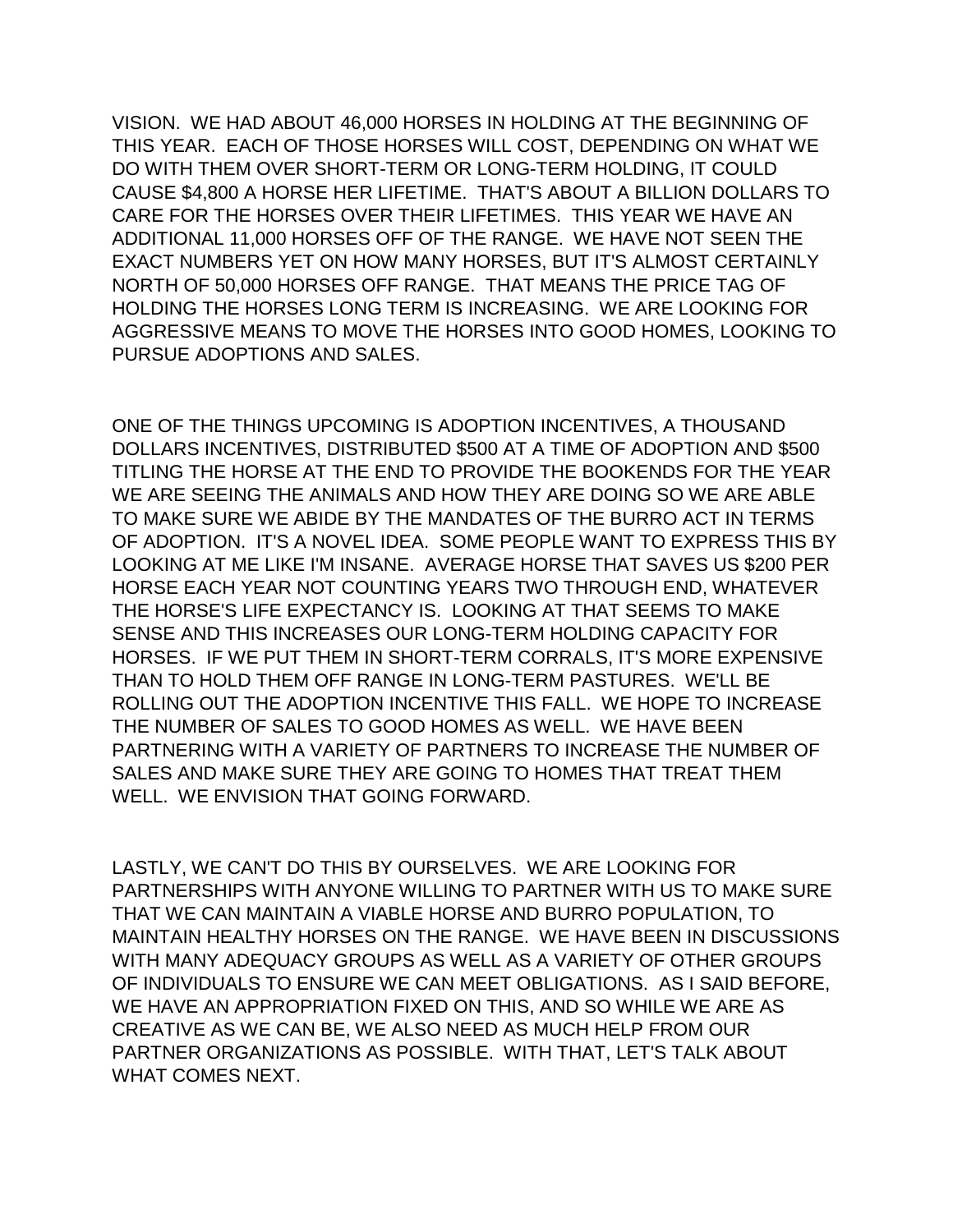THE BLM IS MOVING AHEAD ON NEW INNOVATIVE TOOLS AND STRATEGIES TO ADDRESS ON RANGE POPULATION, INCREASING PLACEMENT OF ANIMALS INTO GOOD HOMES. I WOULD BE FOOLISH TO SAY THIS WILL BE EASY. IT WILL NOT. WE NEED AS MUCH CONSENSUS GOING FORWARD ON THAT. THIS WILL NOT BE DONE NEXT YEAR. IT WILL TAKE US SOME TIME. IT'S TAKEN US SOME TIME TO GET INTO THE SITUATION WE ARE IN, AND IT WILL TAKE TIME TO GET OUT OF THE SITUATION, BUT I'M OPTIMISTIC. THE WILD HORSE AND BURRO POPULATION IS IN MANY MAJORS A PRODUCT OF HUMAN PREFERENCE. I'M ABSOLUTELY OPTIMISTIC THAT AS WE GO FORWARD AND EDUCATE AS MANY PEOPLE AS POSSIBLE ON THIS ISSUE, THERE ARE REAL LONG-TERM SOLUTIONS FOR IT. I LOOK FORWARD TO HEARING FROM THE BOARD WHAT YOUR PERCEIVED SOLUTIONS ARE AND WORK WITH YOU AS WELL AS MEMBERS TO FIGURE OUT. WE PROBABLY HAVE TO MAKE HARD DECISIONS, BUT I'M OPTIMISTIC THAT WE CAN MAKE THE DECISIONS AND HAVE A VIABLE AND LONG-LASTING PROGRAM BENEFICIAL TO THE RANGE AS WELL AS THE HORSES.

WITH THAT, I'M HAPPY TO TAKE ANY QUESTIONS YOU MIGHT HAVE.

>> FRED: THANK YOU, BRIAN. ONE OF THE THINGS I WOULD LIKE TO BRING UP, THAT ADOPTION INCENTIVE PROGRAM WAS A BOARD RECOMMENDATION BACK IN 2015. WE ARE TICKLED TO SEE THAT COMING BACK.

>> BRIAN: I READ THAT, ACTUALLY. I'M GLAD TO SEE THAT COME TO FRUITION.

>> FRED: SOMETIMES NEW BOARD MEMBERS DON'T UNDERSTAND THAT WE MAKE RECOMMENDATIONS THAT HAVE TO BE APPLIED TO GOVERNMENT REGULATIONS. THEY MAY NOT BE THE EXACT SAME THING, BUT THEY ARE CLOSE. A LOT OF COMMENTS YOU MADE, THE MAJORITY STANDS BEHIND THAT -- THE MAJORITY OF THE BOARD. WE AGREE WITH WHAT YOU ARE TALKING ABOUT. DO ANY OF THE BOARD MEMBERS HAVE QUESTIONS THEY WOULD LIKE TO ASK, OR COMMENTS?

>> BEN: I WANT TO SAY THANK YOU FOR COMING. WE HAVE NEVER HAD AN ACTING DIRECTOR COME. IT MEANS A LOT TO HAVE SOMEONE FROM THE HIGHER UPS, COME AND TALK FACE TO FACE. TO ME, IT SHOWS YOU HAVE A DEDICATION TO TACKLE THIS. I HOPE THAT ALSO EXISTS UP ON THE HILL AS WELL. THAT WAS GOING TO BE MY QUESTION TO YOU. WE WANTED TO HAVE THIS IN WASHINGTON D.C. TO GAUGE, IS THIS AN ISSUE PEOPLE WANT TO ADDRESS. IN YOUR OPINION, IS THIS A TOPIC BEING DISCUSSED IN WASHINGTON D.C.? DO PEOPLE WANT TO FIND A SUSTAINABLE SOLUTION?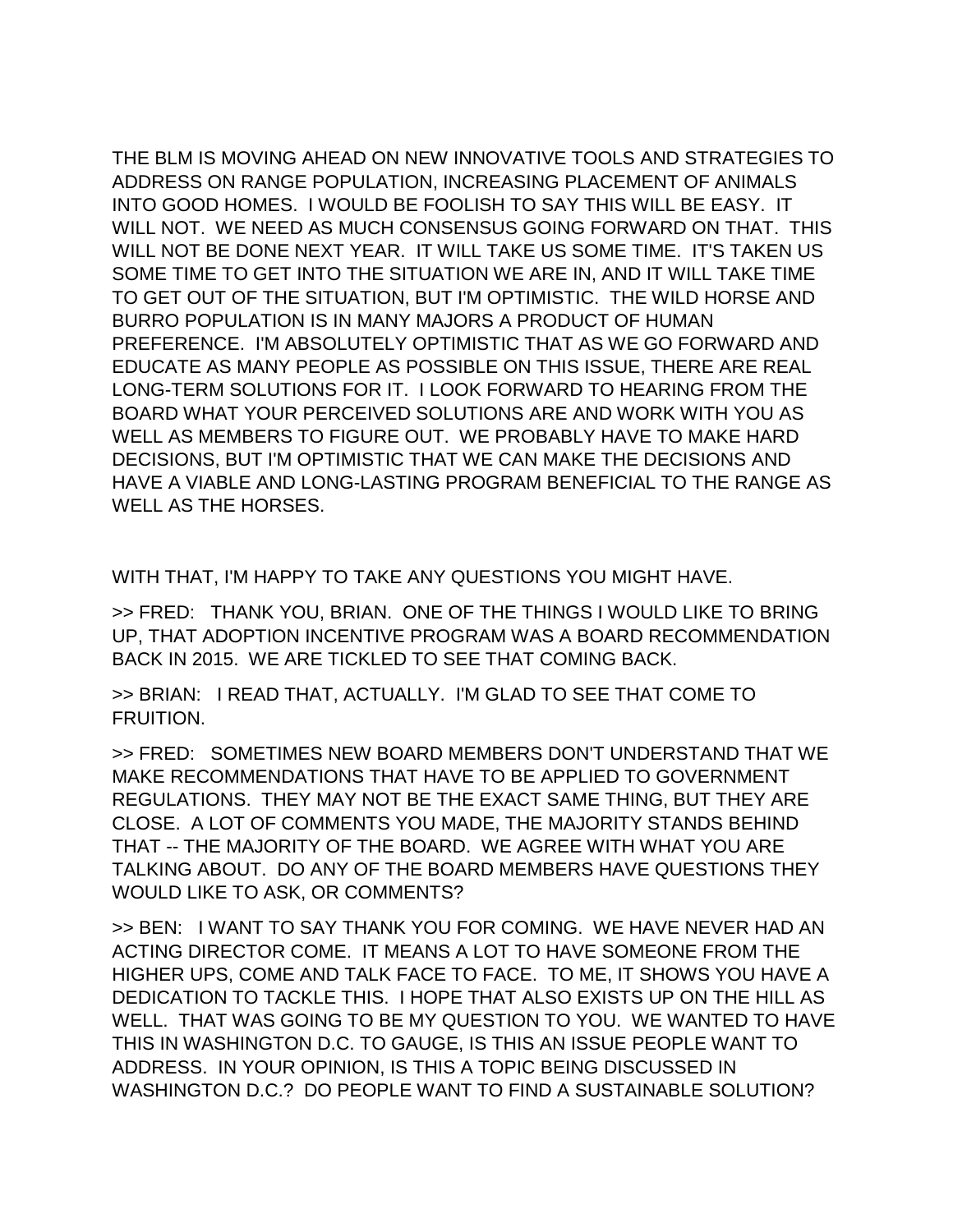ARE THEY WILLING TO PUT MONEY INTO MAKING THAT HAPPEN? WHAT IS THE TALK ON THE HILL, FOR LACK OF BETTER WORDS, REGARDING THE TOPIC?

>> BRIAN: I WORK FOR THE ADMINISTRATION. IT'S HARD TO GAUGE ALL OF THE TALK. I HAVE BEEN ASKED ABOUT IT MANY TIMES BY COLLEAGUES ON THE HILL. THERE IS A REAL INTEREST IN HOW WE CAN HELP THIS PROGRAM GET TO A BETTER PLACE. I DO THINK THERE IS INTEREST ON THE HILL. I THINK THERE IS INCREASED AWARENESS THAT THE WAY IN WHICH WE HAVE DONE THINGS IN THE PAST IS PROBABLY UNSUSTAINABLE. LOOKING AT THAT, I THINK THAT IT'S EITHER GOING TO TAKE MORE MONEY OR MORE TOOLS, AND EITHER OF THOSE SITUATIONS IS UP TO THEM. I CAN'T MAKE THAT DECISION ON MY OWN.

>> HI, BRIAN. ANOTHER QUESTION -- THANKS, LIKE BEN SAID, FOR COMING OUT HERE AND SUPPORTING US AND FOR THE DISCUSSION. IT'S GOOD TO GET SOMEONE IN YOUR POSITION OUT HERE. YOU MENTIONED, THOUGH, ABOUT HEALTHY HORSES, UNHEALTHY RANGES, AND YOU MENTIONED TWO MAJOR CONCERNS THAT YOU HAVE FOR THE BLM. ONE WAS WILDFIRE, AND ONE WAS WILD HORSES, AND REALLY, THE RAMIFICATIONS FOR BOTH ARE MAJOR ECOSYSTEMS BEING DESTROYED. IN SITUATIONS WHERE OVERGRAZING IS OCCURRING FROM EXCESS POPULATIONS OF ANY LARGE AMULET. WHEN THERE IS A WILDFIRE, FIRST THING WE DO IS RUN TO PUT IT OUT. SPEAKING OF HUMBOLDT COUNTY, THEY HAD A WILDFIRE BURN OVER 62,000-ACRES. YOU CAN IMAGINE THE DAMAGE THAT DID. WE HAVE 31,000,000-ACRES WILD HORSES RUN ON. A LOT OF CASES, AND YOU SHOWED SEVERAL OF THEM, WHERE THE POPULATIONS ARE IN EXCESS FIVE, SIX, UP TO 18 -- 18 TIMES THE AMOUNT OF HORSES THAT SHOULD BE ON THERE. THE AMOUNT OF DAMAGE BEING DONE IS EQUAL TO THAT OF A WILDFIRE, BUT WHEN THERE IS A WILDFIRE, EVERYONE HEARS ABOUT IT. THERE IS A LOT OF PUBLICITY ABOUT IT. PEOPLE IN CONGRESS FIND OUT ABOUT IT. IS THERE THAT KIND OF URGENCY TOWARD THE WILD HORSES PROGRAM? DO CONGRESSMEN UNDERSTAND WHAT IS GOING ON IN THE WEST? DO THEY CARE ABOUT IT? WHAT IS YOUR PERCEPTION ON THAT?

>> BRIAN: I THINK IT'S MIXED. I WORKED FOR FIVE YEARS ON THE CONSERVATION CENTER FOR UTAH. WE HAD A CHANCE TO TALK ABOUT THIS A LOT WITH OTHER COLLEAGUES, ESPECIALLY IN MISSISSIPPI. I THINK THERE IS AN INCREASED UNDERSTANDING. I DON'T THINK EVERYONE HAS THAT SAME UNDERSTANDING WHAT IS GOING ON WITH THE WILD BURRO POPULATIONS AND CIRCUMSTANCES THEY FIND THEMSELVES IN. I FIND THEM WORKING ON IT. I THINK, AND THIS IS AN OPINION ON THE DIFFERENCE BETWEEN WILD HORSES AND WILDFIRES. WILD HORSES HAVE BEEN A SLOW BURN, TO USE THE ANALOGY. IT'S TAKEN TIME TO GET TO WHERE WE ARE. I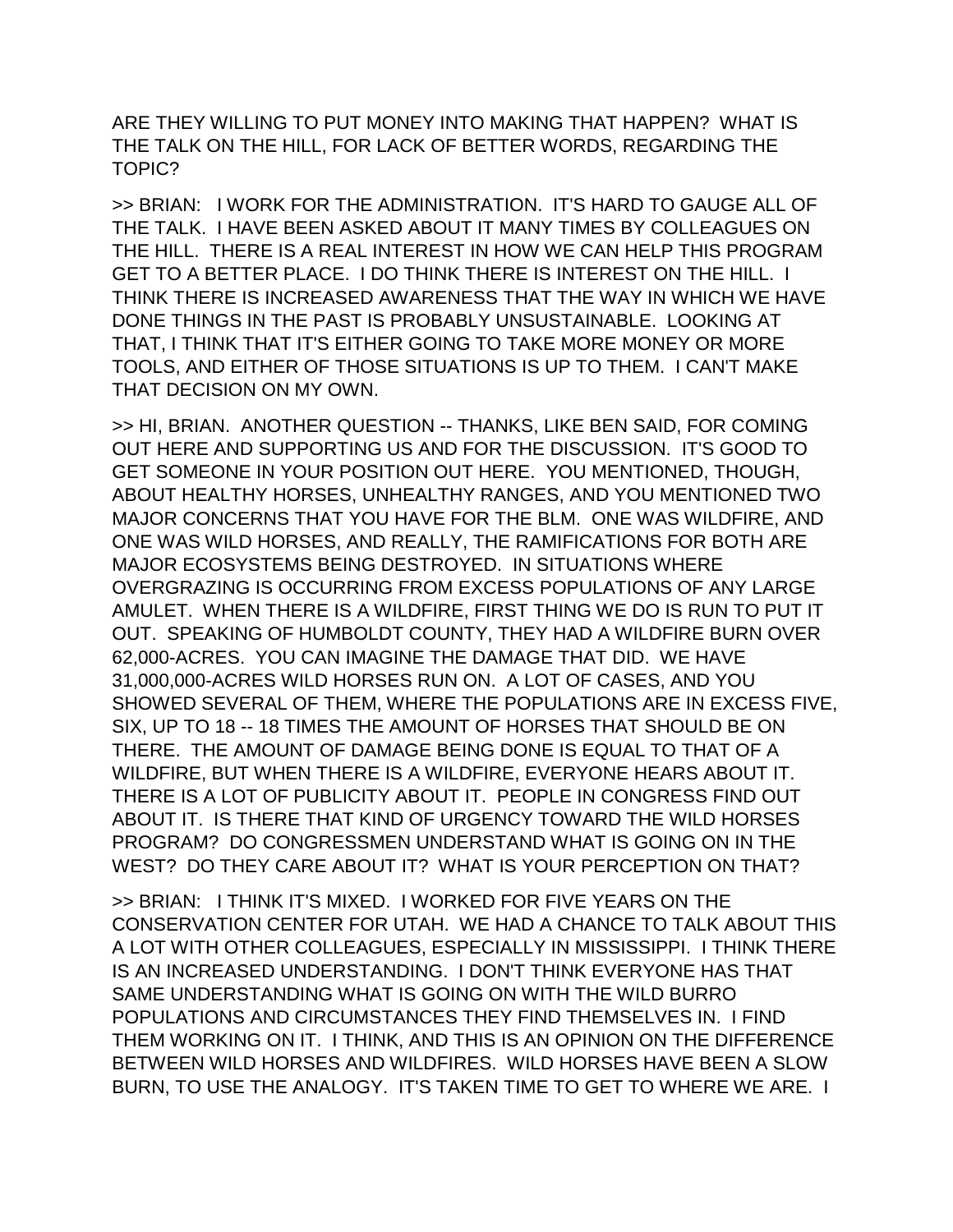THINK THERE IS A VARIETY OF VIEWPOINTS ON THAT, WHAT WE SHOULD DO ABOUT THAT. WHEREAS WILDFIRE, THERE IS CONSENSUS ON WHAT SHOULD BE DONE. YOU SEE A CATASTROPHIC WILDFIRE, YOU FIGHT IT, WHERE THERE IS A CONSENSUS NATIONWIDE ON THE WILD HORSE PROGRAM.

>> SOMETIMES THE FIRE THAT BURNS SLOWEST BURNS THE MOST, THOUGH.

>> BRIAN: THAT'S TRUE. THE TWO ARE NOT COMPLETELY SEPARATED. WE HAD A DISCUSSION THIS WEEK ON THE FIRE BEING DISCUSSED. THE REASON WE ARE GATHERING THE HORSES, THE FIRE BURNED UP ALMOST THE ENTIRETY OF THE FEED. IF THE HORSES ARE TO REMAIN, WE TOOK 800 OFF OF THE RANGE TO SAVE THEIR LIVES.

>> AND THEY ARE CONNECTED, IF YOU REMOVE THE PERENNIAL SHRUBS AND GRASSES AND THEY ARE REPLACED WITH INVASIVE SPECIES, BURN CYCLES INCREASE TO EVERY SEVEN YEARS.

>> BRIAN: I THINK DR. PERRYMAN CAN SPEAK BETTER ABOUT THAT THAN I COULD. CHEEK GRASS IS THATCH WHERE BUNCH GRASSES AREN'T. THEY LAY OVER EACH OTHER AND BUILD FUEL STALK MORE THAN OTHER NATIVE GRASSES THAT DON'T BURN AT THE SAME RATE THAT NONNATIVE GRASS DOES.

>> THANK YOU.

>> BRIAN, THANK YOU FOR BEING HERE, COMING OUT TO DO THIS. OUTSIDE LOOKING AT WHAT IS GOING ON. I DON'T KNOW IF IT'S A FAIR QUESTION OR NOT, BUT -- IT'S MY OPINION THAT OUR CHALLENGES AREN'T GOING TO BE -- FOR LACK OF A BETTER WORD, FIXED. I'M NOT SURE CONGRESS HAS THE APPETITE TO TAKE THIS UP RIGHT NOW. IT MIGHT BE BECAUSE THEY ARE SO UNINFORMED AND OTHER THINGS GET IN THE WAY THAT END UPTAKING PRIORITY OVER THEIR TIME. YOU SHOW PHOTOGRAPHS HERE, AND MANY OF US HAVE BEEN OUT TO A LOT OF THE HMAS IN NEVADA AND OTHER PLACES. SOME PLACES DON'T HAVE THE PROBLEM NEVADA DOES. NEVADA IS THE 800-POUND GORILLA IN THE ROOM. THE FACT OF THE MATTER IS THAT WE HAVE MANY OF OUR HMAS THAT OVERLAP WITH A T & E SPECIES LIKE STAGE GRASS AND THESE LATE-SEASON HABITATS, WE ARE IN THE MIDDLE, WE ARE IN A TRAIN WRECK. CONGRESS NEEDS TO KNOW. I'M THAT WAY. MY WIFE -- YOU HAVE TO GET ME AND GO, LOOK AT THIS. THIS IS A PROBLEM HERE. ONCE YOU DO THAT, WE CAN TAKE CARE OF IT.

THAT'S A LONG WAY TO GO TO ASK THIS, DO YOU THINK IN YOUR OPINION THAT IT WOULD BE HELPFUL FROM BLM'S PERSPECTIVE, AND AGAIN, MAYBE IT'S NOT A FAIR QUESTION, I DON'T KNOW, BUT DO YOU THINK A MEETING OF THE ADVISORY BOARD IN WASHINGTON D.C. COULD POSSIBLY HELP GET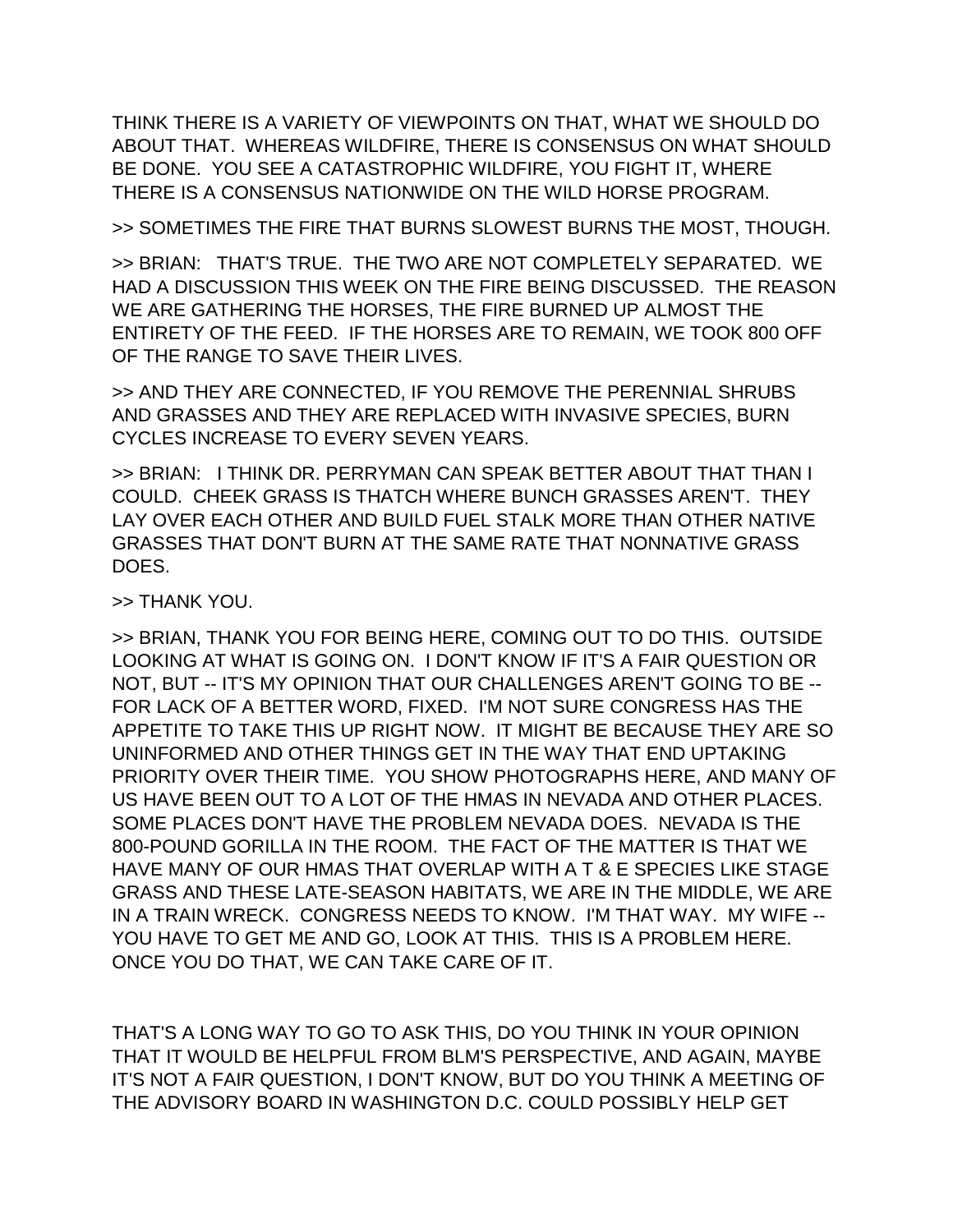SOME POLITICAL APPETITE TO HELP SOME OF THE FOLKS ON THE HILL TAKE A REALISTIC, IN THE MOMENT LOOK AT WHAT WE HAVE GOT TRANSPIRING OUT HERE IN THE WEST? IS THAT A FAIR QUESTION?

>> BRIAN: I'M NOT SURE IT'S A FAIR QUESTION. CAN I SAY, NO, IT'S NOT A FAIR QUESTION AND MOVE ON? [LAUGHING]

I WOULD SAY THE MORE ATTENTION WE BRING TO THIS, THE BETTER OUTCOMES WE CAN SEE.

>> THANK YOU.

>> BRIAN: I'LL GIVE A LONGER ANSWER. I'LL SPEAK LIKE AN ECONOMIST. I USED TO TEACH ECONOMICS AT THE UNIVERSITY 80-MILES FROM HERE. THIS IS A QUESTION OF TRADEOFFS. THE TRADEOFFS ARE INHERENT HERE ON WHAT WE ARE WILLING TO TRADE OFF. RIGHT NOW, I THINK PEOPLE HAVE NEVER ENVISIONED THE HORSE PROGRAM AS A TRADEOFF. EVERY DOLLAR I SPEND ON KEEPING A HORSE IN CAPTIVITY LONG TERM IS A DOLLAR THE FEDERAL GOVERNMENT DOESN'T SPEND SOMEPLACE ELSE OR DOESN'T GO INTO THE DEFICIT. THAT'S A CONVERSATION WORTHY TO HAVE. OR THE TRADEOFFS ON THE RANGE, FOR EVERY ADDITIONAL HORSE ON THE RANGE ACCORDING TO VEGETATION AND WILDLIFE, IT'S A TRADEOFF.

MORE INFORMATION IS PROBABLY BETTER -- NOT JUST PROBABLY, MORE INFORMATION IS BETTER.

>> FRED: IN THE LAST BOARD MEETING WE HAD, THE BOARD MADE THE RECOMMENDATION THAT LONG-TERM HOLDING WITHIN THREE YEARS, WAS PART OF THE REASON TO TAKE THE MONEY. JIM, I THINK YOU HAD A COMMENT YOU WANTED TO MAKE?

>> JIM: THANK YOU, MR. CHAIRMAN. BRIAN, ONCE AGAIN, APPRECIATE YOU COMING. I'M SURE YOU HAVE HEARD A LOT OF THESE REQUESTS AND CONCERNS THAT HAVE BEEN VOICED SO FAR THIS MORNING. I GUESS THAT'S WHERE SOME OF THE FRUSTRATION COMES FROM. WE SEEM TO BE TASKED WITH A JOB HERE THAT IS -- THAT HAS NO SOLUTIONS, OR THERE IS NO APPETITE FOR THE SOLUTIONS. IT MAKES IT TOUGH FOR A LOT OF US. I'M NOT COMPLAINING, JUST SAYING THAT'S WHERE THE FRUSTRATION COMES FROM. FROM THE PERSPECTIVE, AND I WANT TO FOLLOW UP ON DR. PERRYMAN'S COMMENTS ABOUT THE ECOLOGICAL DISASTER IN NORTHERN NEVADA. FOLLOWING THE FIRE BUDGETING AND SUPPORT THAT HAPPENED FOR WILDFIRE SUPPRESSION THIS YEAR, ONE OF THE THINGS I DON'T THINK, I HAVEN'T SEEN HAPPEN WITH REGARD TO BUDGET SUPPORT HAS TO DO WITH THE RECLAMATION SIDE OF IT. ONE OF THE THINGS THAT I FEEL IS -- ONE OF THE PLACES WE ARE DROPPING THE BALL RIGHT NOW, AFTER THE FIRE IS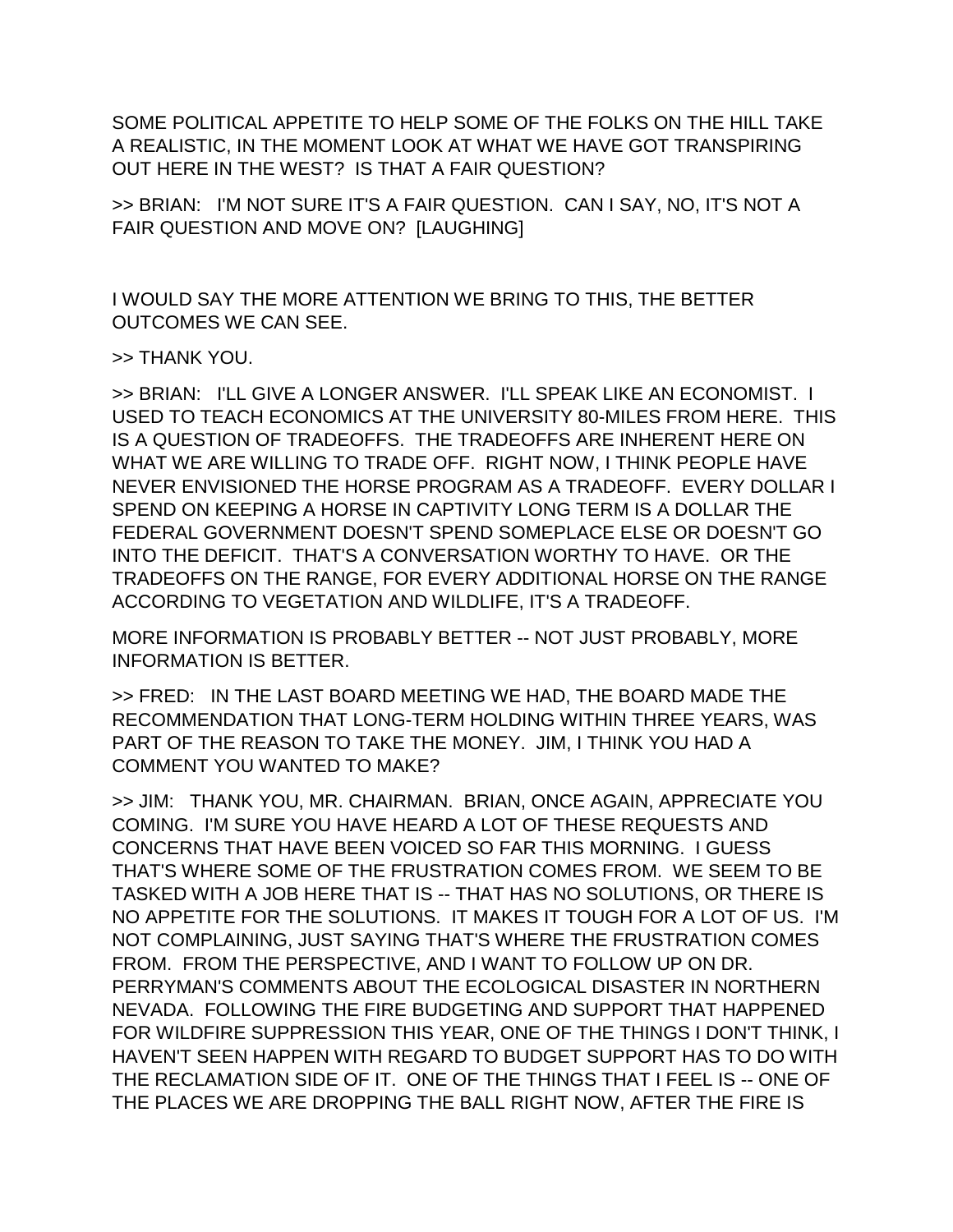OUT AND EVERYBODY GOES HOME TO GET THEIR TEE SHIRT AND COFFEE CUP FOR THE LAST FIRE, WE ARE FACED WITH A RECLAMATION DISASTER. THE MARTIN FIRE TOOK THE GRASS OUT OF THE ECOSYSTEM, TOOK THE PRIORITY HABITAT OUT OF IT. TALKING WITH MUCH OF THE FOLKS IN THE DISTRICT OF BURRO LAND MANAGEMENT, THE BUDGET SUPPORT FOR THE RECLAMATION THAT NEEDS TO OCCUR THERE IN THE NEXT 18 MONTHS ISN'T THERE.

AS YOU ARE WELL AWARE, WITH THE INVASIVE SPECIES ISSUES, WE HAVE ABOUT 18 MONTHS IN MUCH OF THE GREAT BASIN BEFORE WE LOSE THE HABITATS TO INVASIVE SPECIES. I WONDER WHAT YOUR PERSPECTIVE IS RELATIVE TO THAT RECLAMATION BUDGET. I KNOW MONEY IS TOUGH. THAT IS ONE OF THE REASONS THE RECOMMENDATION OFF THIS BOARD FOR SHORT-TERM, LONG-TERM HOLDING CAPITAL. ASIDE FROM THE HORSE ISSUE, WE HAVE AN ECOLOGICAL DISASTER THAT IS GOING TO CREATE MUCH BIGGER PROBLEMS DOWN THE ROAD THAT WE HAVEN'T SEEN.

>> THANK YOU FOR THE QUESTION. WE ARE AWARE THAT RECLAMATION IS AN ENORMOUS PRIORITY. WE ARE MOBILIZING. WHEN YOU HAVE A MARTIN FIRE BURNING 440,000-ACRES, AND BY THE WAY, THAT FIRE WAS GOING 10 MILES PER HOUR AT ONE POINT, IT IS -- IT'S A DAUNTING TASK. IT'S A LOT OF LAND TO RECLAIM AND A LOT OF LAND TO RESTORE. IT'S SOMETHING WE INDEED TAKE SERIOUSLY. WE THROW AS MUCH MONEY AT IT AS WE CAN, BUT WE HAVE A FIXED BUDGET AS WELL. WE HAVE A FIXED APPROPRIATION THAT -- WE ARE WHERE WE ARE. WE HAVE TO BALANCE THE RESOURCES BETWEEN PRIORITIES.

>> A FOLLOW UP QUESTION, MR. CHAIRMAN. THE POINT OF MY QUESTION WAS, ONCE WE -- IT APPEARED TO BE THAT WE PROVIDED THE PRIORITY FOR FIRE SUPPRESSION WITH REGARD TO THE SUPPORT ON THE FIRE BUDGET. THE POINT I WANTED TO MAKE IS, WE ARE AT A POINT WHERE WE NEED TO TAKE A SIMILAR ACTION IN TERMS OF BUDGET SUPPORT FOR THE RECLAMATION SIDE OF IT BEFORE WE LOSE IT.

>> BRIAN: POINT TAKEN.

>> A REAL QUICK FOLLOW UP QUESTION TO DR. PERRYMAN AND JIM. AS FAR AS -- I HAVE TALKED WITH A LOT OF PEOPLE. THEY TOLD ME, IT'S NOT OUR JOB TO TALK TO CONGRESS. CONGRESS IS OUR BOSS. IF THEY WANT TO TALK TO US, WE CAN'T GO TO THEM. IF THERE WAS A MAJOR FIRE CONSUMING HUNDREDS OF THOUSANDS OF ACRES ON PUBLIC LAND OCCURRING AND YOU DIDN'T TALK TO CONGRESS, THERE WOULD BE BACKLASH FROM CONGRESS ON WHY DIDN'T YOU INFORM US THIS WAS TAKING PLACE.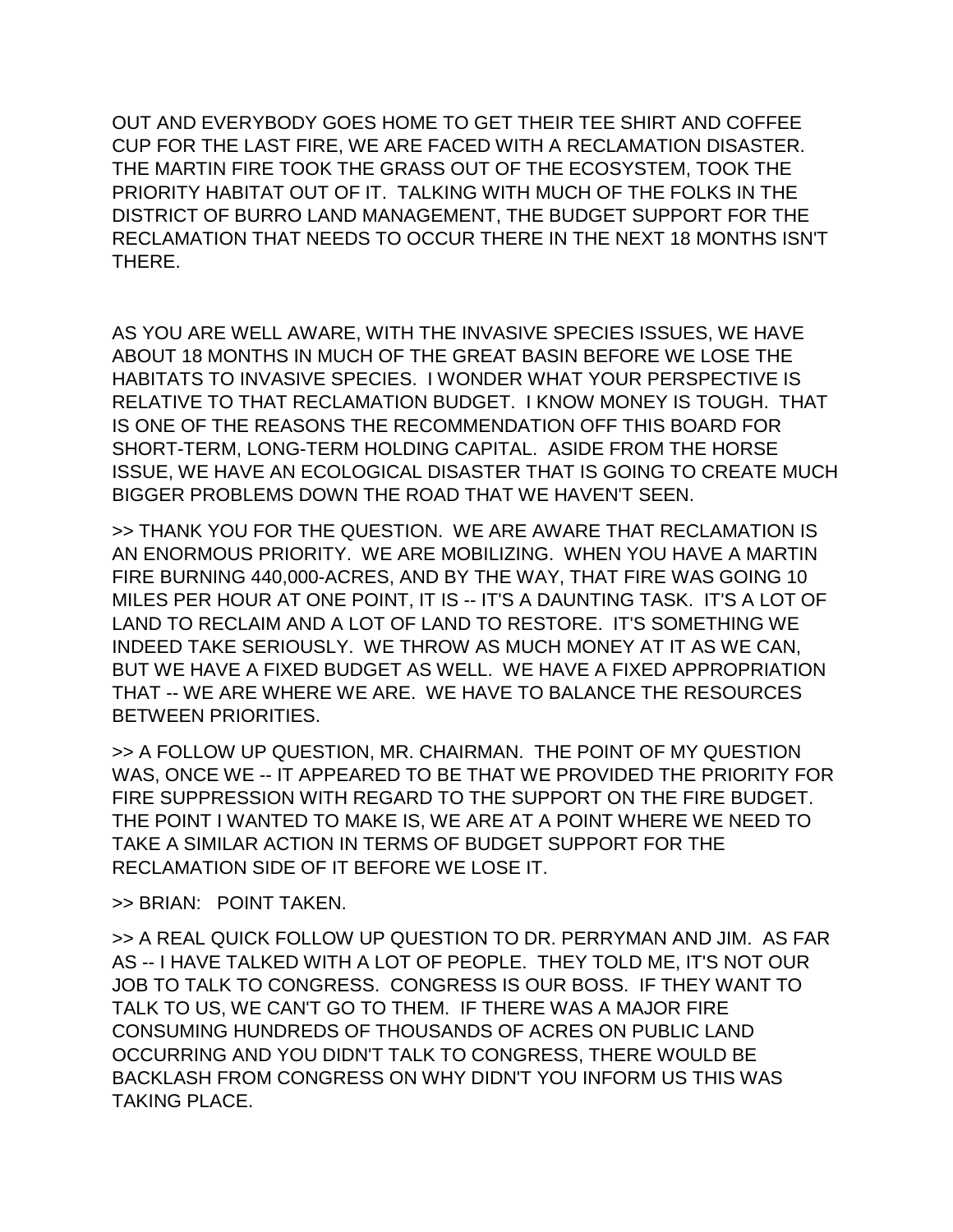I FEEL LIKE WE ARE IN A SIMILAR SITUATION WITH THESE WILD HORSES. CAN THERE BE A PARADIGM SHIFT WITHIN THE AGENCY TO REACH OUT AND INFORM CONGRESS, WE HAVE THIS PROBLEM. WE HAVE TO DO SOMETHING ABOUT IT. WE ARE A DIRE ECONOMIC THRESHOLD BEING CROSSED AS WE SPEAK.

>> I HAVE CERTAIN RULES OF WHAT I CAN AND CAN'T DO. I CAN'T LOBBY CONGRESS. THAT'S SOMETHING BY LAW I'M NOT ALLOWED TO DO. WHAT I CAN DO IS INFORM CONGRESS. THAT'S PART OF WHY WE ARE HERE TODAY. WHILE IT'S LESS DIRECT, I SPEND A LOT OF TIME ON THE HILL TALKING TO PEOPLE ABOUT THIS ISSUE AND THE RESOURCE NEEDS WE HAVE.

>> FRED: ANY OTHER BOARD MEMBER? WE NEED TO STAY ON TIME IF WE CAN. BRIAN, I APPRECIATE YOU COMING. I APPRECIATE THE EFFORT. I KNOW BUSY AS YOU ARE, AND YOU STAYING OVER FOR THE WHOLE BOARD MEETING, IT'S AN HONOR FOR YOU TO BE HERE. I KNOW HOW BUSY YOU ARE, AND HOW IMPORTANT THIS IS OR YOU WOULDN'T BE HERE. THE BOARD WOULD APPRECIATE INTERACTING WITH YOU AT ANY TIME IF THAT'S OKAY.

>> BRIAN: ABSOLUTELY. I WANT TO SAY, YOU GUYS HAVE A HARD JOB. I APPRECIATE THAT. I APPRECIATE THE EFFORT YOU PUT INTO IT, AND THE SERIOUSNESS YOU PUT INTO IT. IT'S AWESOME. WE TAKE WHAT YOU SAY SERIOUSLY. THANK YOU VERY MUCH.

>> FRED: THANK YOU VERY MUCH. ONE THING AS WE GO ON, I WOULD LIKE TO REMIND EVERYBODY TO PUT YOUR CELL PHONES ON MUTE. I HAVE BEEN HEARING A DING ONCE IN A WHILE FROM TEXT MESSAGES. THAT'S NOT FAIR FOR EVERYBODY. IF YOU HAVE A CELLPHONE AND YOU WANT TO PUT IT ON MUTE, THAT'S FINE. PLEASE, DON'T INTERRUPT THE MEETING FOR THINGS LIKE THIS. WHEN I WAS A NEW MEMBER ON THE BOARD, THERE WERE TWO PEOPLE THAT MENTORED ME. THEY WERE ON THE BOARD AND ARE HERE TODAY. THAT'S CALLIE HENDRICKSON AND SUE. THEY WERE FORMER BOARD MEMBERS THAT TAUGHT ME TO BE SURE I KNEW EVERYTHING I WAS DOING. JUNE, STAND UP AND CALLIE, STAND UP WITH HER. I APPRECIATE YOU ALL MORE THAN YOU WILL EVER KNOW.

MOVING ALONG WITH THE BOARD MEETING, WE ARE HONORED TO HAVE WITH US TODAY THE STATE DIRECTOR OF THE STATE OF UTAH, MR. ED ROBERSON. HE WILL TALK TO US ABOUT WHAT IS GOING ON WITH THE STATE. ED, IF YOU WOULD MAKE YOUR WAY UP? YOU HAVE THE FLOOR, MY FRIEND.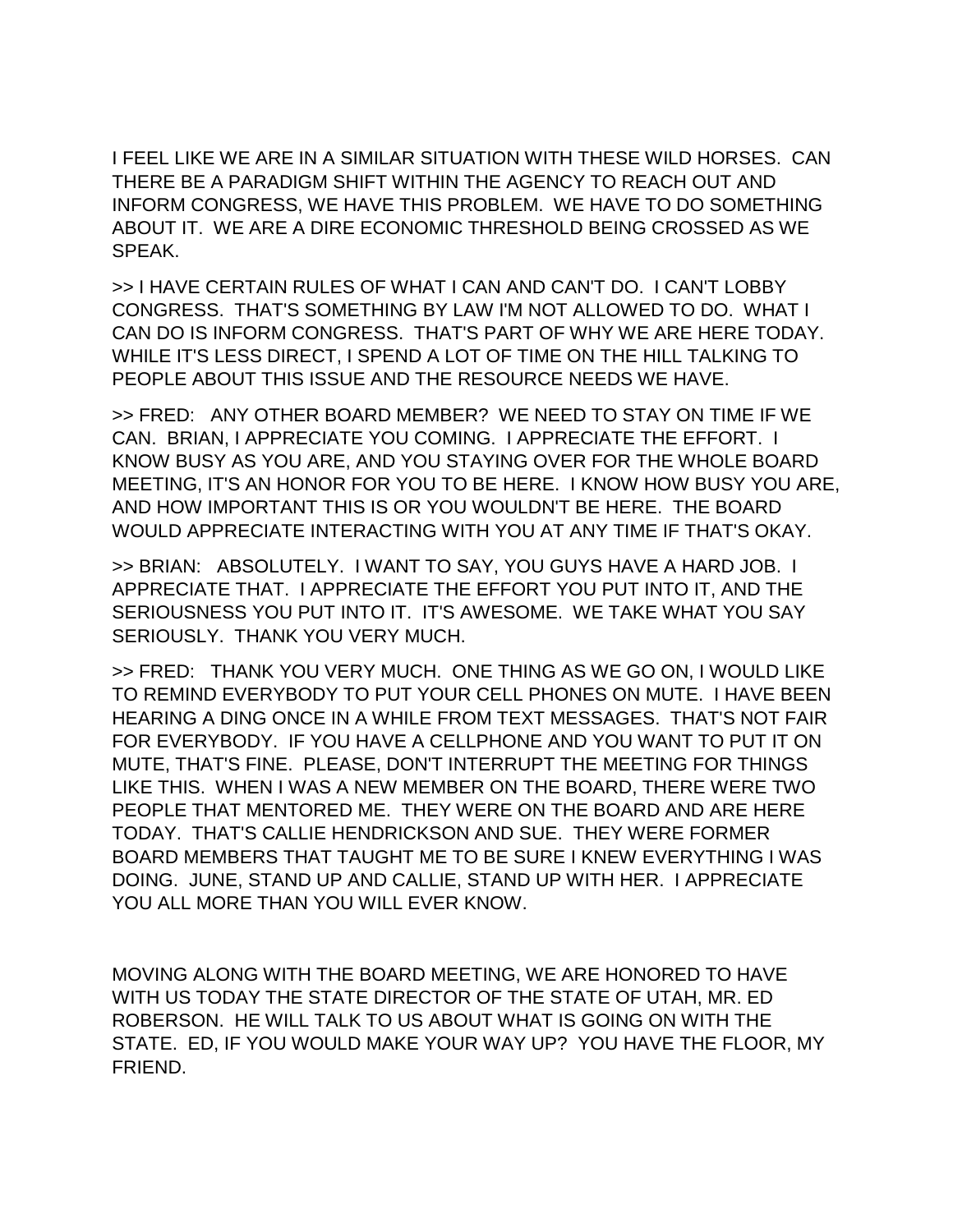>> ED: I HAVE DONE THIS A FEW TIMES. I KNOW I SHOULDN'T BE WALKING UP AND TALKING. IT'S STRAINED, AND WE WANT THE PUBLIC TO HEAR EVERYTHING WE HAVE TO SAY. GOOD TO SEE SOME OF THE BOARD MEMBERS I KNOW, THE STAFF. WORKED WITH JUNE, OKAY? I LIKE LEANING FORWARD. ED ROBERSON, TWO YEAR EXPERIENCED UTAH STATE DIRECTOR, MOVED HERE OCTOBER 3RD, 2016, AND I AM SO PROUD TO BE HERE. I WANT TO WELCOME YOU TO SALT LAKE CITY. I WANT TO TELL YOU HOW MUCH I APPRECIATE YOU GOING OUT WITH OUR STAFF. WE HAVE GREAT STAFF IN BLM UTAH. THE TRIP TO SKULL VALLEY YESTERDAY. I DIDN'T MAKE IT BUT I HEARD IT WAS A GOOD TRIP. ONE SLIDE I ADDED, AND YOU HAVE HAD A NICE DISCUSSION WITH BRIAN ABOUT ECOLOGICAL HEALTH AND RESTORATION AND HOW WE ARE DOING OUR WORK HERE IN UTAH. I LOOK FORWARD TO SPENDING TIME WITH YOU. I APPRECIATE JUNE AND CALLIE AND THE BOARD MEMBERS THAT PROCEEDED YOU.

IT TAKES DEDICATION, PERSONAL SACRIFICE AND HARD WORK. WHAT WE NEED FOR THE BODY, IT SOUNDS LIKE YOU ALL ARE PROVIDING. THAT IS BALANCED, ENLIGHTENED, INFORMED ADVICE. WE HAVE THE SAME BOARD THAT DOES THE SAME FOR US IN ALL OF OUR PLANNING. THANK YOU FOR THE SERVICE AND THANK BRIAN FOR TAKING ALL OF THE HARD QUESTIONS. I KNOW YOU WILL BE EASY ON ME BECAUSE I HAVE THE JOB OF WELCOMING YOU TO UTAH, AND THANKING YOU FOR BEING HERE. I THINK WE HAVE A GREAT STATE. I MOVED HERE PARTLY BECAUSE I KNEW THAT LISA REID, THE STAFF WE HAVE HERE IS TOPNOTCH. WE HAVE BEEN CHALLENGED. GUESTS WILL TELL YOU ABOUT OUR HERD MANAGEMENT AREAS, OUR POPULATION. SOME OF THE THINGS WE ARE DOING TO ADDRESS SCIENCE ON THE LAND, TO LOOK AT POPULATION CONTROL AND OTHER THINGS WE ARE WORKING HARD FOR HERE IN UTAH. WE HAVE, YOU KNOW, WE ARE FORTUNATE ENOUGH TO HAVE 23,000,000-ACRES, 22.9 MILLION-ACRES OF PUBLIC LAND HERE. IT'S SOME OF THE MOST BEAUTIFUL COUNTRY, SPECTACULAR SCENERY YOU WILL EVER SEEN. YOU SAW THE GREAT BASIN PORTION OF IT YESTERDAY. YOU GO SOUTH, YOU GO EAST. YOU WILL SEE RED ROCK. YOU WILL SEE FORMATIONS ALONG THE RIVER, GREEN RIVER, AND INTO WYOMING. 32,000,000-ACRES OF SUBSURFACE. BLM MANAGES A VARIETY OF USES, THE LANDS NOT ONLY PROVIDE ECONOMIC OPPORTUNITY FOR OUTDOOR RECREATION, DEVELOPMENT OF MINERALS, RAISING, WE ARE ALSO STEWARDS FOR MANAGEMENT AND RESOURCES THE STATE IS ENDOWED WITH.

THE ADMINISTRATIVE UNITS YOU HAVE HAVE BEEN IN THE WEST DISTRICT, YESTERDAY IN THE FIELD OFFICE. YOU SEE ON THE MAP WE HAVE, WE HAVE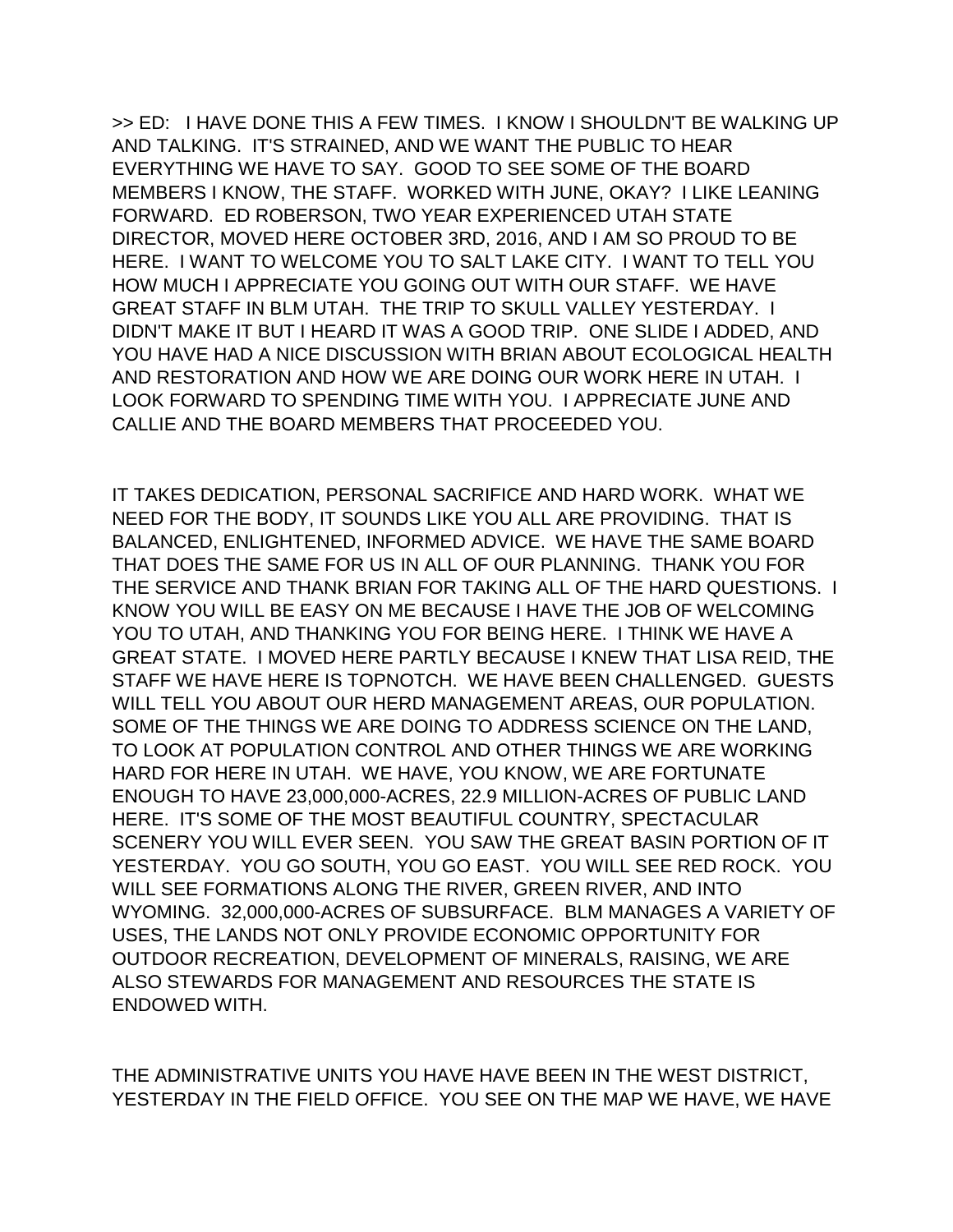FOUR DISTRICTS AND THE GRAND STAIRCASE MONUMENT. THOSE ARE THE FIVE LINE OFFICERS THAT REPORT TO ME AND NEED AN ASSOCIATE STATE DIRECTOR. THEY ARE DOING EVERYTHING THEY CAN TO MANAGE TWO NATIONAL MONUMENTS, TWO NATIONAL CONSERVATION AREAS AND THE REST OF THE 23,000,000-ACRES ARE POSSIBILITIES WE HAVE HERE. THEY SUPPORT NATIONAL AND REGIONAL ECONOMIES. I WOULD LIKE TO RECOGNIZE STEVE YEARDLEY WHO IS IN ONE OF THOSE LOCAL AND REGIONAL ECONOMIES IN THE SOUTHWEST PART OF THE STATE. I APPRECIATE YOUR SERVICE ON THE BOARD FROM THE INDUSTRY, THE LIVESTOCK INDUSTRY AND YOUR INTEREST IN HORSES AND HOW WE MANAGE THEM ON PUBLIC LANDS. SINCE MY TENURE HERE AS STATE DIRECTOR, I WALKED ON FOLLOWING THE FOOTSTEPS OF MY PREDECESSOR AND STRENGTHENING RELATIONSHIPS AT THE LOCAL LEVEL WITH THE STATE OF UTAH, WITH MY OTHER FEDERAL PARTNERS.

LAST WEEK I WAS IN ST. GEORGE SOUTH OF WHERE STEVE IS FROM WHERE WE HAVE THE FASTEST GROWING COMMUNITY IN THE NATION. WE WERE WORKING ON HOW THE LANDS AND CONSERVATION AREA COME INTO PLAY WHEN YOU HAVE THAT KIND OF GROWTH AND WE ARE THE URBAN INTERFACE INCLUDING THE RED CLIFFS NATIONAL CONSERVATION AREA AND BEAVER DAM NATURAL CONSERVATION LAND. WE ARE WORKING TO TAKE CARE OF THE LANDS WITH THAT FAST GROWTH AND ENSURE WHAT WE HAVE AT THE END OF THE DAY IS WHAT WE ARE CHALLENGED TO HAVE, A SUSTAINABLE SET OF RESOURCES AND LANDS UPON WHICH MULTIPLE USES CAN TAKE PLACE. THE ECONOMIC BENEFITS THAT WE ARE ABLE TO CONTRIBUTE TO. IT'S NOT US, WE ARE NOT THE ENTREPRENEURS AND PUBLIC LAND USERS THAT HELP BRING ALL OF THAT TO BEAR, BUT THROUGH BALANCED MANAGEMENT, WE HELP DEVELOP OPPORTUNITIES FOR RESOURCES DEVELOPING RESPONSIBLY.

WE WORK TO MAINTAIN HEALTHY ECOSYSTEMS. WE WORK TO ENSURE HEALTHY OPPORTUNITIES. THIS STATE, I HAVE A SLIDE ON VISITATION AND RECREATION IN A MOMENT. THIS STATE IS DRIVEN BY THAT. THIS IS ONE OF THE FASTEST GROWING STATES AS WELL. THEY MOVE HERE BECAUSE WE HAVE THINGS LIKE THE WASATCH FRONT AT OUR DOORSTOP, THE SALT FLATS, THE DEEP CREEKS TO THE FAR WEST ON THE BORDER WITH NEVADA. WE HAVE SOME AMAZING OPPORTUNITIES HERE FOR RECREATION OF ALL KINDS. IN 2017, I'M SURE THEY'LL BE HANDING IT OUT, IN 2017, OUR ECONOMIC OPPORTUNITIES, IF YOU HAVEN'T BEEN GIVEN -- THIS IS THE 2018 SOUND INVESTMENTS, WHICH I KNOW WE'LL TALK ABOUT THE BENEFITS BLM BRINGS TO THE ECONOMY. HERE, OIL AND GAS BRINGS IN \$2.6 BILLION TO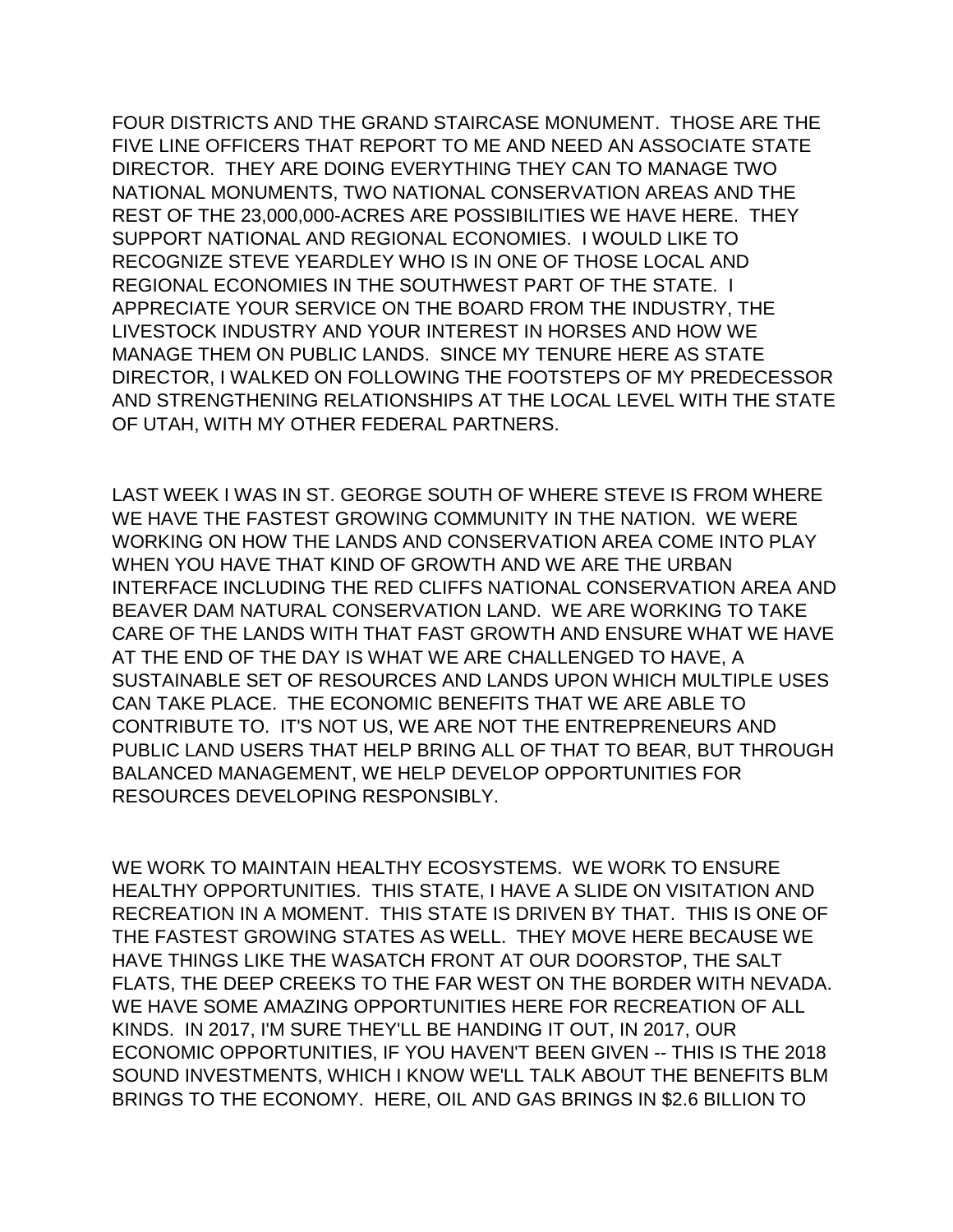THE ECONOMY CONTRIBUTING TO 25,000 JOBS, 4 BILLION IN TOTAL ECONOMIC OUTPUT, COAL, 750,000,000. MINERALS 72,000,000. SOLAR, WE HAVE A SOLAR SALE IN PROCESS IF YOU ARE INTERESTED IN INVESTING IN SOLAR DEVELOPMENT, OF 24,000,000, GRAZING OF 170,000,000, RECREATION OF 185,000,000 AND 25,000 JOBS. WE FEEL AN OBLIGATION TO ALL OF THE PUBLIC OF THE UNITED STATES, AND ALSO TO OUR LOCAL STATE ECONOMIES. I MENTIONED I WOULD TALK ABOUT RECREATION. 2017 WE HAD 8,000 VISITORS TO BLM LANDS, COMPARABLE TO THE MIGHTY FIVE. THE MIGHTY FIVE NATIONAL PARKS PUT ON A NATIONWIDE -- I THINK THEY ARE SADDENED BY THE SUCCESS OF THE PUBLIC RELATION'S CAMPAIGN. WE HAVE FOLKS COMING TO THE MIGHTY FIVE PARKS AND LOVING THEM TO DEATH. THEY ALSO LOVE OUR BLM LANDS THAT ARE ADJACENT TO THE TUNE OF 5200 JOBS.

WE HAVE AN ABUNDANCE OF RECREATIONAL OPPORTUNITIES. WE HAVE THE LANDSCAPE AND MORE IF YOU STAY A WHILE, AND WE HAVE VISITORS FROM ACROSS THE WORLD NOT JUST THE NATION. WE GO FROM MOUNTAIN BIKING IN MOAB, RIVER RUNNING IN WEST CANYON. OSB RIDING IN LITTLE SAHARA WHERE I WENT MONDAY WITH JOHN BUCKMEYER WHERE WE GET 28,000 PEOPLE TO SPEND TIME WITH FAMILY ON A SPECIAL WEEKEND. DRIVING OF NINE MILE CANYON. HUNTING IN THE HENRY MOUNTAINS. WE HAVE WILD BISON HERDS. IT'S AN AREA JOHN WESLEY POWELL THOUGHT IT WAS ROUGH TERRITORY DOING HIS RIVER EXPEDITIONS. WE HAVE THE PRIDE OF BEING ABLE TO SAY THAT'S ONE OF THE AREAS WE MANAGE. OUR UTAH REC JUST APPROVED FIVE BUSINESSES TO DISTRIBUTE OPPORTUNITIES ACROSS THE STATE INSTEAD OF ALL IN ZION OR ARCHES OR CANYON LAND OR PARKS OR OUR AREAS GETTING INCREASED VISITATION.

I THINK THOSE OF YOU THAT HAVE BEEN ON THE RACK FOR THE LAST TWO YEARS, YOU KNOW THE PRIORITIES OF THE BLM. I THINK YOU KNOW THE PRIORITIES OF THE AGENCY. I WANTED TO WALK THROUGH THEM A LITTLE BIT AND TALK ABOUT BLM UTAH AND OUR LEADERSHIP HERE DOES TO SUPPORT THE NATIONAL BLM NATIONAL LEADERSHIP OPPORTUNITIES AND THE AREAS OF FOCUS. I MENTIONED JOB CREATION. WE ARE SUPPORTING WORKING LANDSCAPES. ENERGY DEPENDENCE, INDEPENDENCE, WE ARE ENCOURAGING ENVIRONMENTALLY RESPONSIVE DEVELOP ON OUR PUBLIC LANDS IN UTAH. SHARED CONSERVATION STEWARDSHIP, THE NEXT SLIDE, I'LL WALK INTO THAT AND FOR YOUR BENEFIT, IT WILL BE MY LAST SLIDE BEFORE TAKING A FEW QUESTIONS. I'LL MAKE A LOUD NOISE AND WAKE YOU UP BEFORE THAT POINT.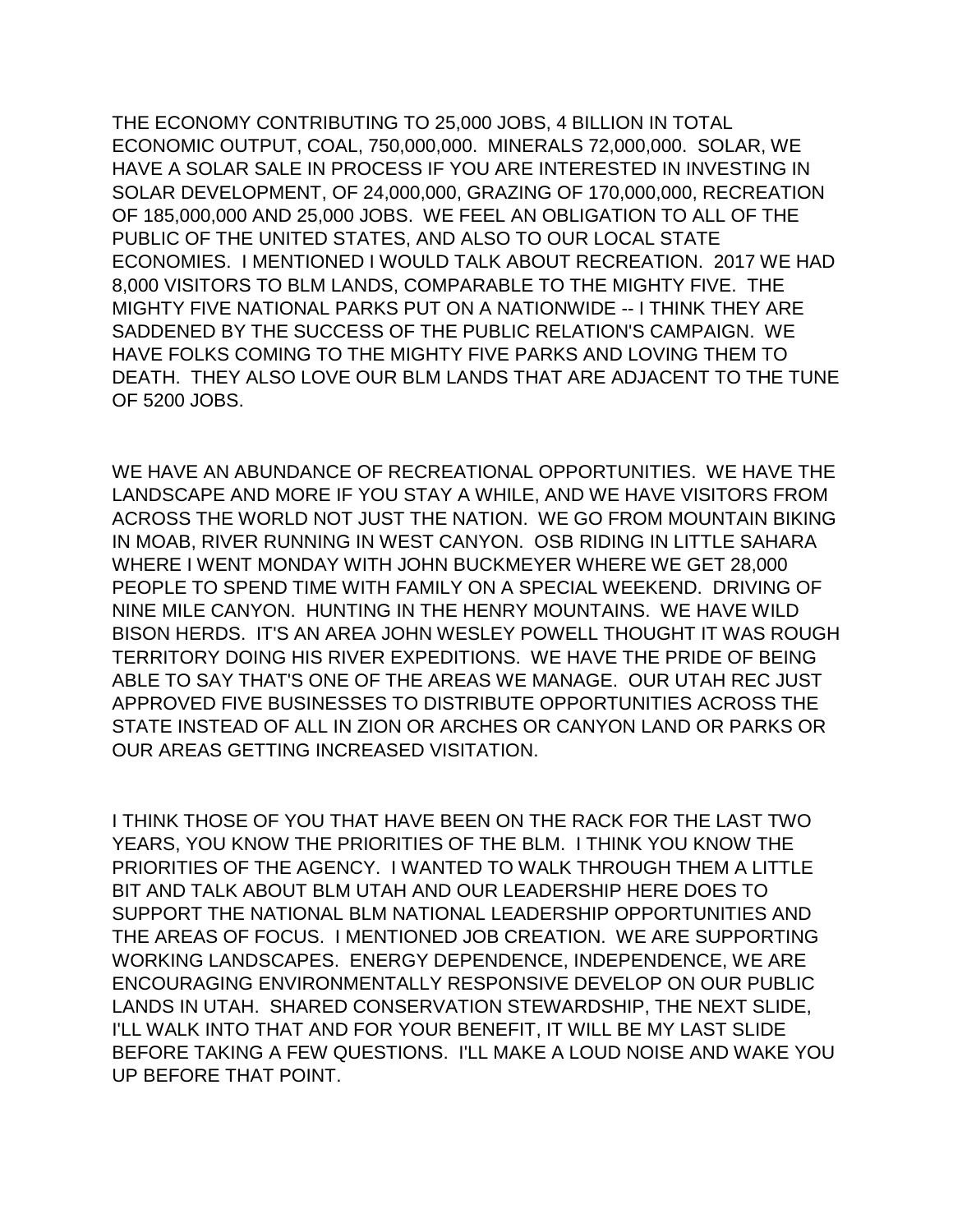SAFE BORDER, WE DO A LOT HERE SUPPORTING BORDER SECURITY MOVING TO THE BORDERS WHEN NEEDED TO ASSIST. YOU ARE NEXT TO THE DUG WAY PROVING GROUND. WE HAVE HILL AIR FORCE BASE. WE HAVE LAND THAT BLM SUPPORTS THROUGH OUR COMPLIMENTARY MANAGEMENT AROUND THEM. WE ARE COMPLETING A LARGE LAND EXCHANGE ON THE UTAH TEST AND TRAINING RANGE TO MOVE STATE LANDS OUT OF THERE SO THE LANDS WILL BE ALL PUBLIC WHEN THE MILITARY DOES TEST MISSILES FLYING INTO THE AREA. SERVING AMERICA, I THINK THE THING THAT I LIKE TO BRAG ABOUT IS I THINK WHAT GOOD NEIGHBORS WE ARE AND HAVE BEEN, AND HOW WE SUPPORT TRADITIONAL LAND USES, AS WELL AS PROVIDING ACCESS FOR HUNTING, FISHING, OTHER RECREATIONAL OPPORTUNITIES AND AMAZING PUBLIC LANDS THAT SUPPORT WILDLIFE, WILD HORSES, AND LIVESTOCK. I WANT TO TALK A MINUTE ABOUT THE UTAH WATER RESTORATION INITIATIVE. I HAD THE POSITION OF SITTING IN THE POSITION KRISTIN IS IN FOR SEVERAL YEARS. THAT PARTNERSHIP THAT STARTED 13 YEARS AGO WAS ABLE TO MAKE SO MANY SIGNIFICANT CONTRIBUTIONS TO THE HEALTH OF OUR PRIORITY WATERSHEDS IN THE STATE.

IT'S AN ALL HANDS, ALL LANDS APPROACH. WE ARE DOING -- WE ARE PROVIDING CONTINUITY ON THE GROUND FOR THESE ACTIVITIES. WE ARE WORKING AS GOOD NEIGHBORS WITH OTHERS TO POOL TOGETHER OUR RESOURCES TO FOCUS ON THE HIGHEST PRIORITY ACTIVITIES AND PROJECTS AND TO REDUCE ADMINISTRATIVE IMPLEMENTATION. IT'S A DEPARTMENT OF NATURAL RESOURCES WEBSITE. MY FRIEND MIKE STYLER, EXECUTIVE DIRECTOR ON DNR WILL BE TALKING WITH YOU THIS MORNING. IT WAS HIS DEPARTMENT THAT IS THE FOCUS OF ADMINISTERING WRI. THE WEBSITE IS AMAZING. IT TALKS ABOUT THE PARTNERS. IT TALKS ABOUT HOW WE ARE IMPROVING OUR RESTORATION ACTIVITIES, AND OVER THE TIME PERIOD OF THE LAST 13 YEARS, WE HAVE TREATED 1.4 MILLION-ACRES. 400-MILES OF STREAM RESTORED TO PROPER CONSERVATION. HEALTHY WATERSHEDS. YOU CAN SEE ISLANDS OF JUNIPER CONVERTED BACK TO RANGE LAND AND SHRUB LAND TO HOST THE SAGE GROUSE AS WELL AS 300 OTHER SPECIES AS WELL AS PROVIDING HEALTHIER LANDS FOR WILD HORSES, WILDLIFE AND LIVESTOCK. OPPORTUNITIES FOR THE PUBLIC AND VISITORS TO SEE AN INTACT LANDSCAPE MORE OF A MOSAIC THAN MONO CULTURE.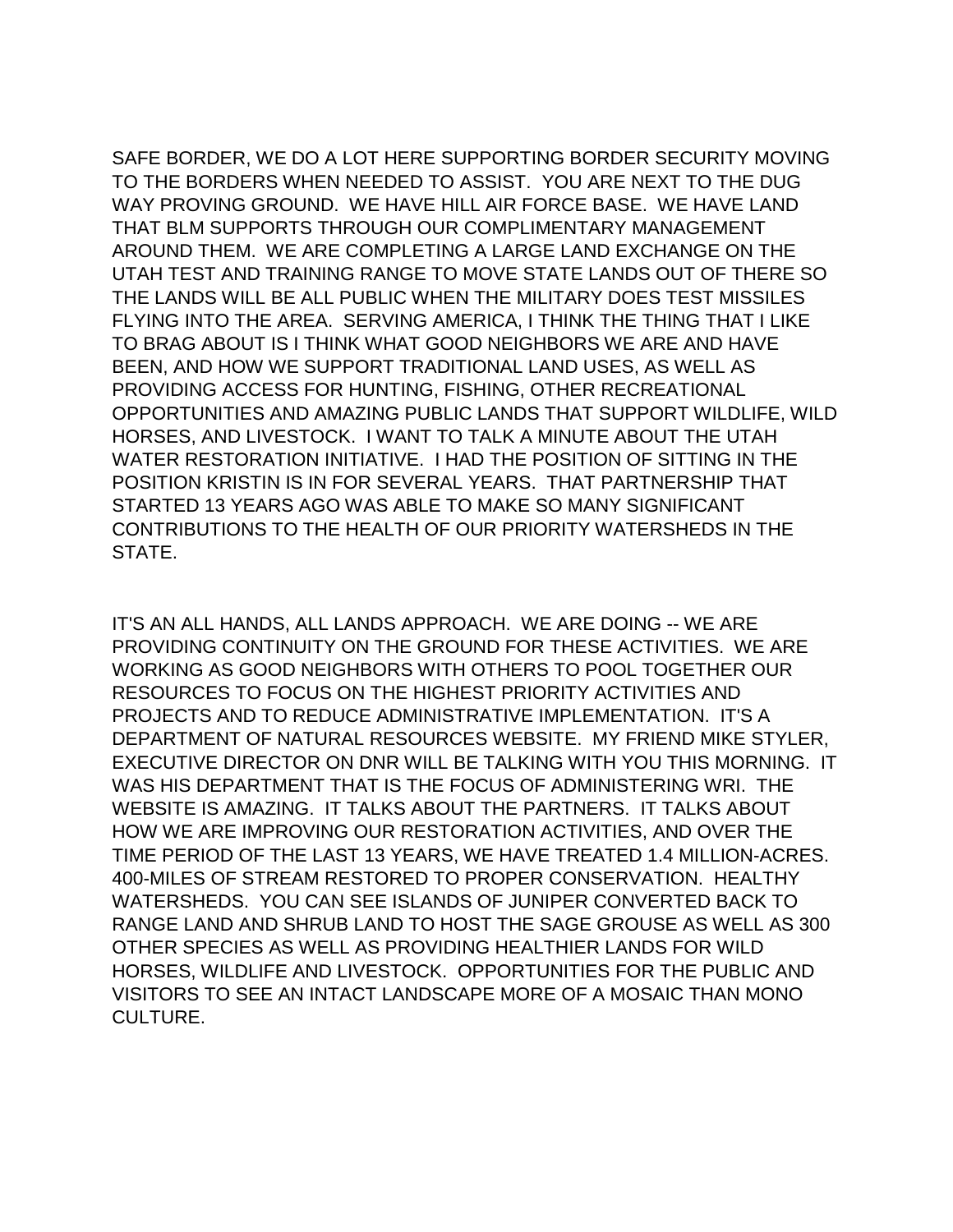WE HAD HORSES WAITING TO DRINK WATER. WE PUT TOGETHER A WATER PROJECT PROPOSAL THAT ALLOWS FOLKS TO SAY, I HAVE CONFLICTS HERE. I HAVE AREAS I COULD DO A BETTER JOB OF MOVING MY ANIMALS OUT, OR MOVING WILDLIFE OR HORSES OUT OF AN AREA THAT'S BEING HEAVILY IMPACTED SO WE CAN GET RESTORATION OF THE AREA. REALLY, TRY TO MOVE WATER TO PLACES WHERE THE ANIMALS CAN USE IT, AND GET IT OUT OF AREAS LIKE REPAIRING AREAS. IN THE 13 YEARS WE HAVE SPENT COLLECTIVELY, AND THAT'S ALL OF THE FOLKS. THERE ARE 100 TO 150 PARTNERS THAT DO IT, \$207 MILLION, ALMOST \$1.5 MILLIONS OF TREATMENT, \$24 MILLION OF IN-KIND CONTRIBUTIONS AND THIS YEAR ALONE WE HAVE TREATED 127-ACRES. WE ARE SNR ON THE FIRES THAT HIT US. I'LL STOP THERE. I WANT TO THANK YOU FOR JOINING US IN UTAH. I'M A BLOCK FROM THE GATEWAY MALL. IF YOU COME TO THE OFFICE, LOOK FORWARD TO ENGAGING YOU ON THE ISSUE THAT I PUT A LOT OF HEART AND THOUGHT INTO WHILE I WAS IN KRISTIN'S POSITION. WE ARE PROUD HERE, GUS AND LISA'S LEADERSHIP. WE HAVE A GREAT PROGRAM AND RELATIONS WITH FOLKS AND ENLIGHTENED MANAGEMENT. ABBY JOSIE IS OUR DEPUTY STATE DIRECTOR WHO PROVIDES LEADERSHIP AND KNOWS ONE OF TWO OF YOU FROM HER DAYS IN NEVADA.

MR. CHAIR, THAT'S -- I COULD GO ON AND ON AS GINGER KNOWS, AND OTHER, BUT I'LL STOP.

>> FRED: I MET YOU AT THE TIME I CAME ON, AND I WAS IMPRESSED AND HAVEN'T CHANGED THAT VIEW. ANYONE HAVE ANY QUESTIONS?

>> HI.

>> YES, MA'AM.

>> THANK YOU FOR COMING. THANK YOU FOR THE WORK ON THE BOARD IN THE PAST. IS SITTING OUT THERE THEN. I JUST REALLY APPRECIATE IT. WE HAD A GREAT TOUR YESTERDAY WITH GUS AND LISA. AT ONE POINT THEY SHOWED US THE KIOSK AND RULES FOR THE HMA. DO YOU HAVE PLANS FOR DOING THAT FOR ALL OF THE HMAS IN UTAH? PEOPLE LOVE TO SEE WILD HORSES. IF THE SIGNAGE IS THERE, THAT WOULD BE GREAT.

>> GUS WILL TALK TO YOU A BIT. I'LL LET HIM. I'M GETTING THE --

>> THE EVIL EYE?

>> I WANT TO KEEP YOU ALL ON SCHEDULE. I KNOW GUS CAN ANSWER THAT QUESTION. IT'S A GREAT QUESTION. MY GRANDDAUGHTERS WERE HERE OVER THE SUMMER, AND WE WENT TO THE SWELL AND SAW THE SINBAD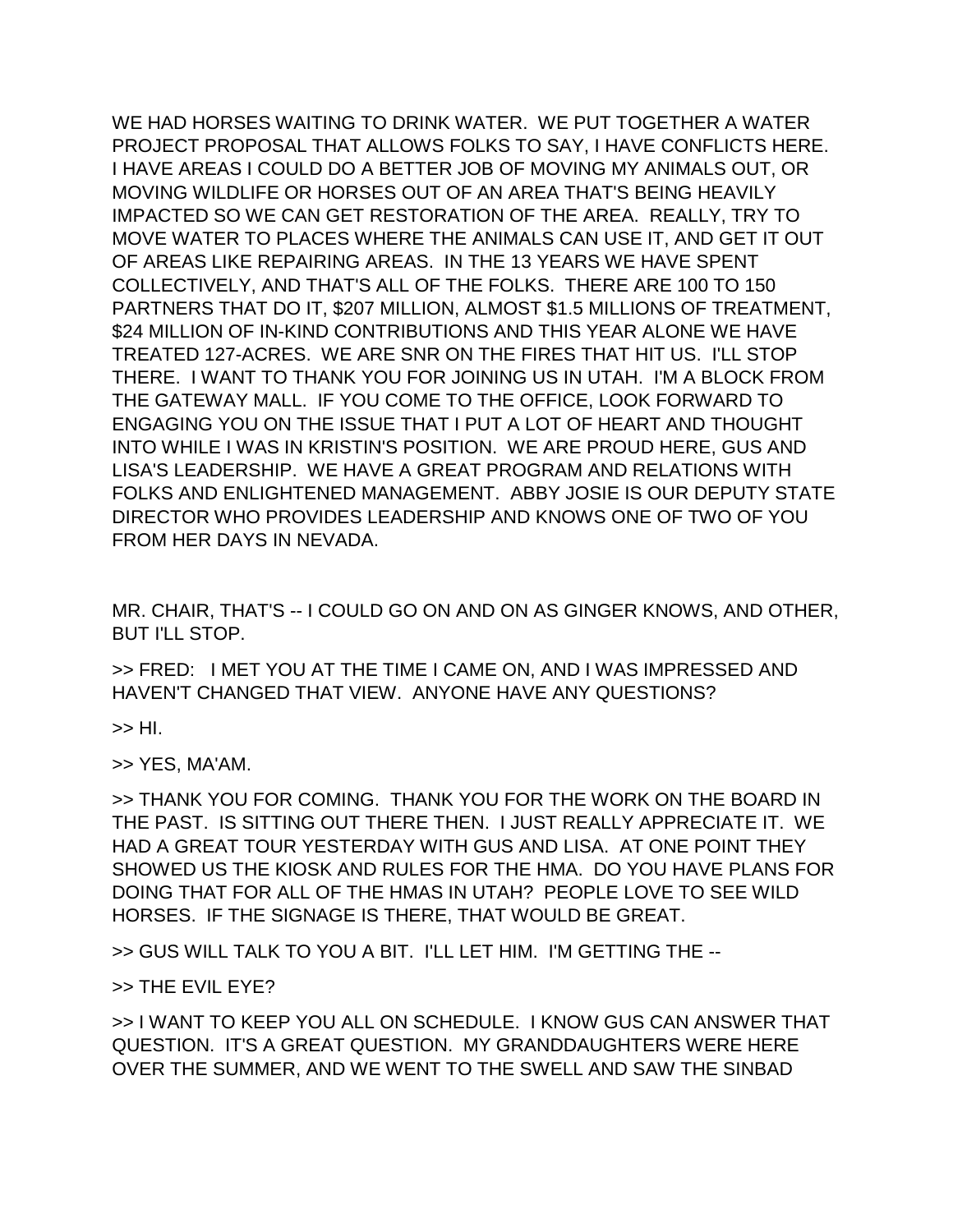BURROS OUT THERE. IT HELPS TO HAVE SOME INTERPRETATION SO YOU KNOW WHAT YOU ARE SEEING.

>> I COULDN'T AGREE MORE.

>> FRED: THANK YOU, GINGER. ANYONE ELSE? STEVEN?

>> STEVEN: ONE QUICK QUESTION. WITH ALL OF THE ACTIVITIES AND ECONOMIC OUTPUTS THAT TRANSPIRE UNDER THE DIRECTION OF THE BLM IN THE STATE OF UTAH AND LANDS MANAGED, WHERE DO YOU SEE THE EXPRESSIVE NUMBERS OF WILD HORSES AND ECOLOGICAL DAMAGES OCCURRING IN THE LONG LIST OF PROBLEMS AND PRIORITIES? WHERE DOES THAT LINE UP ON THAT LIST?

>> I WOULD RATHER GUS ANSWER. I THINK YOU WILL HEAR FROM MIKE STYLER. WE HAVE HAD AREAS WHERE THERE ARE SO MANY WILD HORSES ON PRIVATE LAND BASICALLY UP IN THOSE HIGH AREAS IN THE CLIFFS. DNR HAS HELPED FUND SOME OF THE PASSIVE GATHERS WE HAVE HAD. YOU HAVE HAD PRIVATE LANDOWNERS WHO HAVEN'T USED THEIR LAND FOR GRAZING FOR 15 OR 20 YEARS BECAUSE OF OVERPOPULATION. WE HAVE OTHER AREAS LIKE THAT. WHEN WE HAVE DROUGHT AND WATER SHORTAGES, AND THREE TIMES OVER AML IN THE STATE, WE HAVE TRIED TO BE STRATEGIC AND FOCUS ON WHERE YOU GO. WE KNOW IN BEAVER IRON COUNTY, TWO WINTERS AGO WE HAD SO MANY HORSES OUT THERE IN SNOW UP TO THEIR CHEST. IT WAS A HARD THING TO DO. WE COULDN'T GET THEM OUT BECAUSE OF THE SNOW. YOU HAVE -- AND AGAIN, I'LL LET GUS, IF YOU WOULDN'T MIND, LET HIM GIVE YOU THE REAL LAY OF THE LAND AND WHAT OUR PLANS ARE.

>> STEVEN: THANK YOU.

>> FRED: THANK YOU, ED. THANK YOU VERY MUCH. OUR NEXT SPEAKER IS A GENTLEMAN, AND I'M LOOKING AT THE BOARD AND SEE "THEE GUS WARD." "I HAVE KNOWN HIM FOR A LONG TIME, AND I DIDN'T KNOW HE HAD A NAME THAT BEGAN WITH "V." WHAT DOES THAT STAND FOR?

>> THE "V" STANDS FOR VICTOR AND "A" FOR AUGUST. VICTOR AUGUST. APPRECIATE BEING HERE. I WAS LOOKING AT THIS TRYING TO FIGURE OUT HOW THE POINTER WORKS. ANY IDEA? NO? THEY WON'T SEE IT ON THERE.

>> FRED: OH, THAT POINTER. I HAD A GREAT TRIP YESTERDAY. HOPE YOU ENJOYED IT AS MUCH AS I DID. I WOULD RATHER BE KICKING IN THE SOIL AND BEING WITH THE HORSES. THIS IS A GREAT ENVIRONMENT. I CAN'T TELL YOU HOW MUCH WE THANK YOU FOR YOUR WILLINGNESS TO BE ON THE BOARD. YOU FEEL THE STRUGGLE WE FEEL AS BML EMPLOYEES. AT TIMES WE ARE ATTACKED. AT OTHER TIMES WE ARE PRAISED. WELCOME TO UTAH. I'M A UTAH NATIVE BORN AND RAISED. WASHINGTON WILL NEVER GET ME OUT OF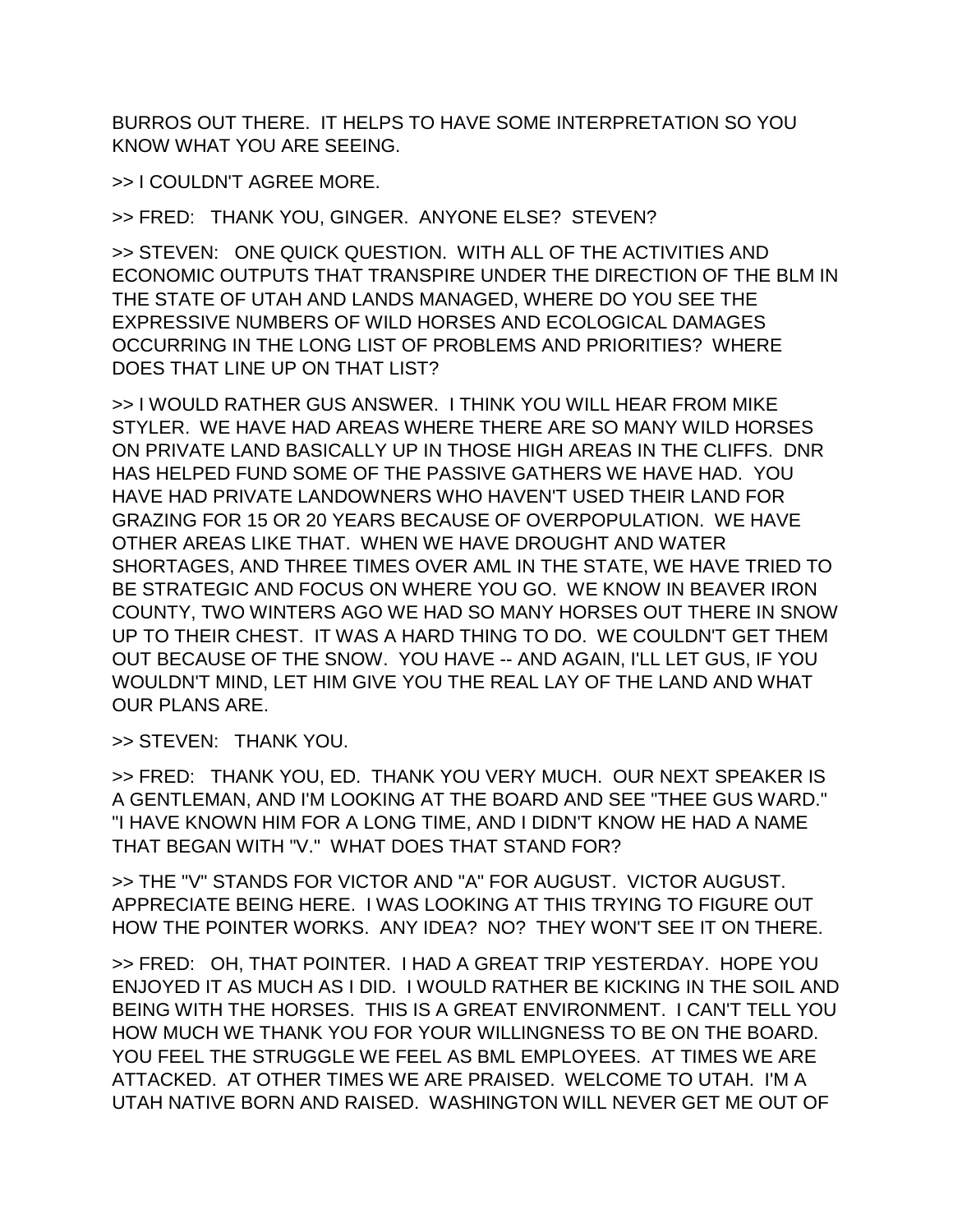THE STATE. YOU ARE STUCK WITH ME HERE. I CAN TALK ABOUT UTAH FOR HOURS AND DAYS. LOVE THE STATE. I SPENT THE LAST 28 YEARS WITH BLM IN THE WILD HORSE AND BURRO PROGRAM. THOSE OF YOU NEW ON THE BOARD, ONE OF THE OPPORTUNITIES WE GET, WHEN THE BOARD COMES HERE, WE TELL YOU EVERYTHING WE CAN ABOUT OUR PROGRAM IN THE STATE.

I'LL DEEP DIVE INTO THE HORSE AND BURRO PROGRAM, TELL YOU ABOUT INDIVIDUAL HM AS, CHALLENGES AND SUCCESSES. I DON'T SEE A CLOCK. THROW SOMETHING AT ME FOR QUESTIONS. AS YOU SAW YESTERDAY AND HAS BEEN TALKED ABOUT, SOMETHING I HAVE TO TOUT, WE HAVE AN AMAZING HORSE AND BURRO TEAM IN THE STATE OF UTAH. IT'S NOT JUST THE STATE LEVEL. WE ARE A SMALL STATE. WE HAVE TWO FULL TIME HORSE AND BURRO EXPERTS IN THE STATE OF UTAH. WE HAVE OTHERS ACROSS THE STATE THAT WORK IN THE HORSE AND BURRO PROGRAM BUT ALSO HAVE OTHER DUTIES. THEY WORK IN THE RANGE PROGRAM, THE WEED'S PROGRAM, WHATEVER IT MAY BE. THERE ARE THREE FACILITY WORKERS. WE HAVE WONDERFUL, FULL-TIME PUBLIC AFFAIRS OFFICER. LISA, YOU MET YESTERDAY. WHAT MAKES OUR MANAGEMENT TEAM SUCCESSFUL IS OUR MANAGERS. ED, WHAT AN AMAZING GUY, CLEAR DOWN ABBY TO OUR FIELD MANAGER, DISTRICT MANAGERS. THEY SUPPORT US AS A TEAM AND ARE ABLE TO GET THINGS DONE. I'M PROUD OF THAT COORDINATION AND WORK.

AT OUR FACILITIES, WE HAVE A BIT OF EVERYTHING IN UTAH. WE HAVE TWO WHAT WE CALL OFF RANGE CELLS. OUR DELTA FACILITY. IT'S A 300 ANIMAL FACILITY. IT'S INSIDE THE CITY LIMITS. IT'S LIMITED IN SIZE. THEN WE HAVE THE AXEDALE FACILITY, A BURRO CONTRACT AND HORSE CONTRACT FACILITY. ONE IS FOR HORSES, HOLDS UP TO 2,000 ANIMALS. WE HAVE A CONTRACT FOR A THOUSAND ANIMALS FOR THAT FACILITY AND A BURRO FACILITY, 1200 HEAD FACILITY. IT'S PART PASTOR AND PART CORRAL. THE INDIVIDUAL APPLIED AND WAS AWARDED THE CONTRACT. WELL-RUN PROGRAM. WE HAVE AN OFF RANGE PROGRAM. WE HAVE 350 MARES THERE. WE HAVE AN OFF RANGE PASTURE IN CENTRAL UTAH. WE HAVE 19 HERD MANAGEMENT AREAS IN THE STATE. I'LL GO THROUGH THEM IN DEPTH COMING UP. WE HAVE 19 HERD MANAGEMENT AREAS TAKEN OUT OF MANAGEMENT WITHIN 29 HERD AREAS. 17 OF THOSE ARE WILD HORSES AND TWO WILD BURROS. THIS IS KIND OF A WIDE-SHOT MAP YOU ARE LOOKING AT IN FRONT OF YOU.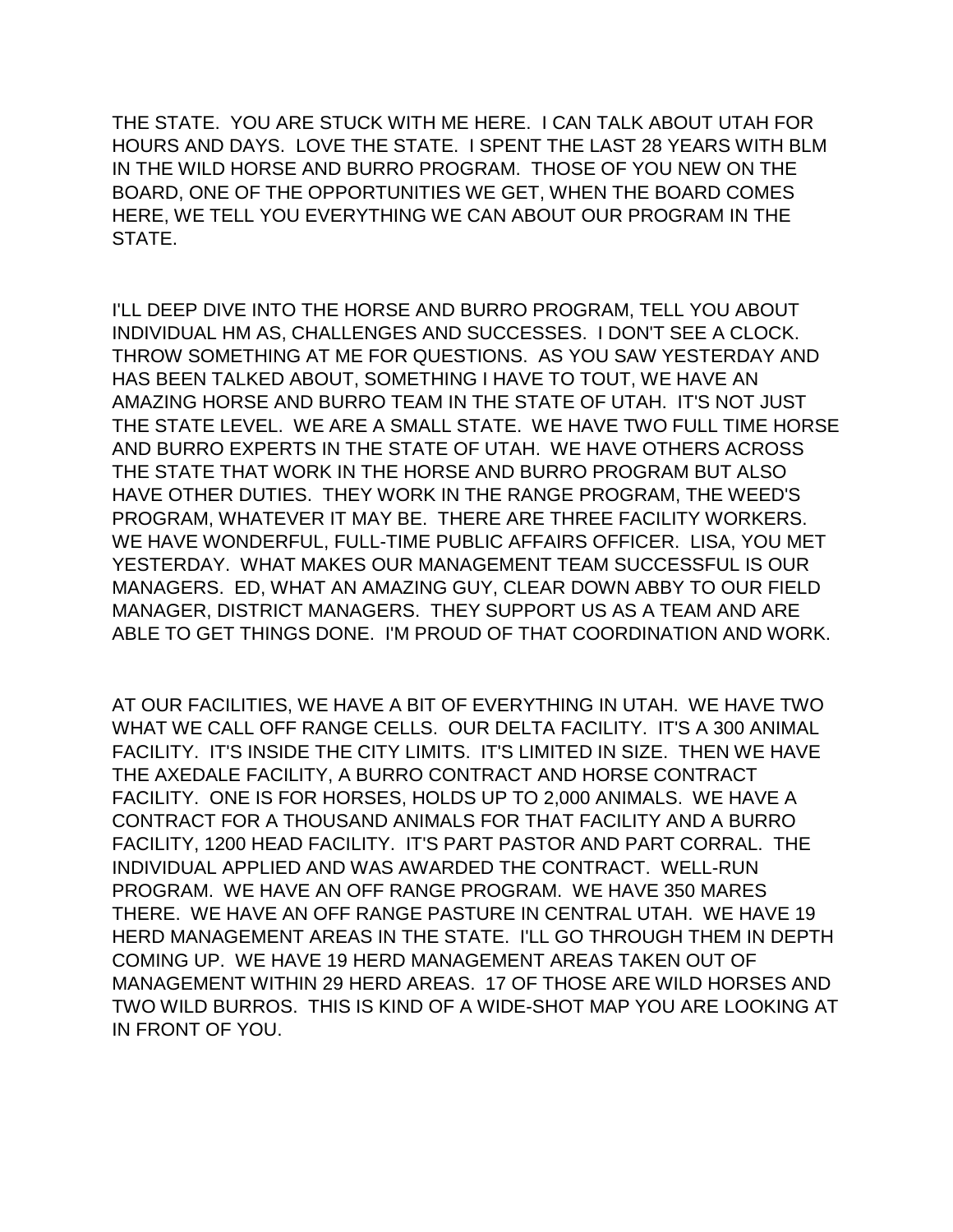YOU CAN COMPARE UTAH TO THE BORDERS OF WYOMING AND NEVADA. THE BLUE AND PURPLE ARE HERD MANAGEMENT. I'M COLOR-BLIND. THE RED ONES ARE THE AREAS. WITHIN 29 HERD AREAS, 19, WE MANAGE ANIMALS AT. I'M GOING TO MOVE FORWARD. IF YOU LOOK AT, ON THE RIGHT-HAND SIDE, LET'S DEEP DIVE INTO SOME OF THESE. I'LL FOCUS ON NORTHERN UTAH. ON THE RIGHT SIDE, THOSE ARE HERD AREAS. THOSE ARE HERD AREAS THAT CREATE THEIR OWN CHALLENGE. THAT'S AN AREA WE HAVE HAD. THOSE OF YOU FAMILIAR WITH EQUINE ANEMIA, THAT'S THE COGGENS TEST FOR HORSES. THERE ARE ONLY A COUPLE DOCUMENTED THAT WE HAD EQUINE INFECTIOUS ANEMIA ON THE RANGE. WE TEAMED UP WITH THE TRIBE IN 1998. BETWEEN 1998 AND 2006 WE DID EXTENSIVE GATHERS AND AT THE TIMING. WE GATHERED A LOT OF ANIMALS AND IDENTIFIED 98 INDIVIDUALS POSITIVE FOR EQUINE INFECTIOUS ANEMIA OFF OF PUBLIC LANDS THAT HAD TO BE EUTHANIZED. VERY UNIQUE, SOMETHING OTHERS DON'T DEAL WITH.

IN 2008 THE LAND USE PLAN DESIGNATED THOSE AS HERD AREAS. NOT ONLY BECAUSE OF THE EQUINE INFECTIOUS ANEMIA, BUT WE HAVE A LOT OF TRIBAL LAND IN THAT AREA. THERE ARE ESTIMATES OF 2,000 PLUS HORSES ON THE TRIBAL LAND THAT GO BACK AND FORTH TO THE BLM. VERY CHALLENGING AREA THERE. WE HAVE THE HERD CREEK. IT HAS A JAGGED BOUNDARY WITHIN THE HMA THERE. WE DID A DEEP DIVE TO FIGURE OUT, THAT IS THE AREA WE MANAGE IT IN. THAT WAS A CIRCLE ON A MAP AT ONE TIME. WE HAVE BEEN ABLE THROUGH LAND-USE PLANS TO FOCUS ON WHERE CAN WE MANAGE THE HORSES EFFECTIVELY? IF YOU MOVE TO THE LEFT SIDE, THAT'S WHERE WE WAS YESTERDAY. YOU CAN SEE THE ORIGINAL HERD AREA OF THE ONAQUIS IS LARGE. A LOT OF IT HAS NO WATER SOURCE. THEN YOU GET TO THE MILITARY LAND. WE IDENTIFIED 200,000-ACRES IS WHAT WE CAN MANAGE ON THE ONAQUIS. THIS IS A CHALLENGE ITSELF BECAUSE OF THE VISITATION. YOU HAVE THE MILITARY COMPONENT TO DEAL WITH. EACH ZONE WITHIN UTAH HAS THEIR OWN MANAGEMENT CHALLENGES AND OPPORTUNITIES.

WHEN YOU GO TO THE SOUTHEAST PART OF THE STATE, YOU HAVE THE MUDDY CREEK AND SINBAD AREAS WE MANAGE LAND ON. ROBERT'S ROOST IS AN AREA THAT WAS A HERD MANAGEMENT AREA BUT THERE IS NOT EFFECTIVE WATER THERE. WE COULDN'T KEEP A POPULATION OF 25 TO 30 ANIMALS THERE BECAUSE THERE WENT WATER. ANIMALS WERE GOING WITHOUT WATER. THEY WERE BEING COMPROMISED. IN 2008 THE LAND USE PLAN WENT THROUGH THE PUBLIC PROCESS AND DETERMINED WE CAN'T EFFECTIVELY MANAGE ANIMALS THERE. THERE ARE STILL HORSES THERE. IF YOU LOOK TOWARD THE GRAND STAIRCASE ED TALKED ABOUT AT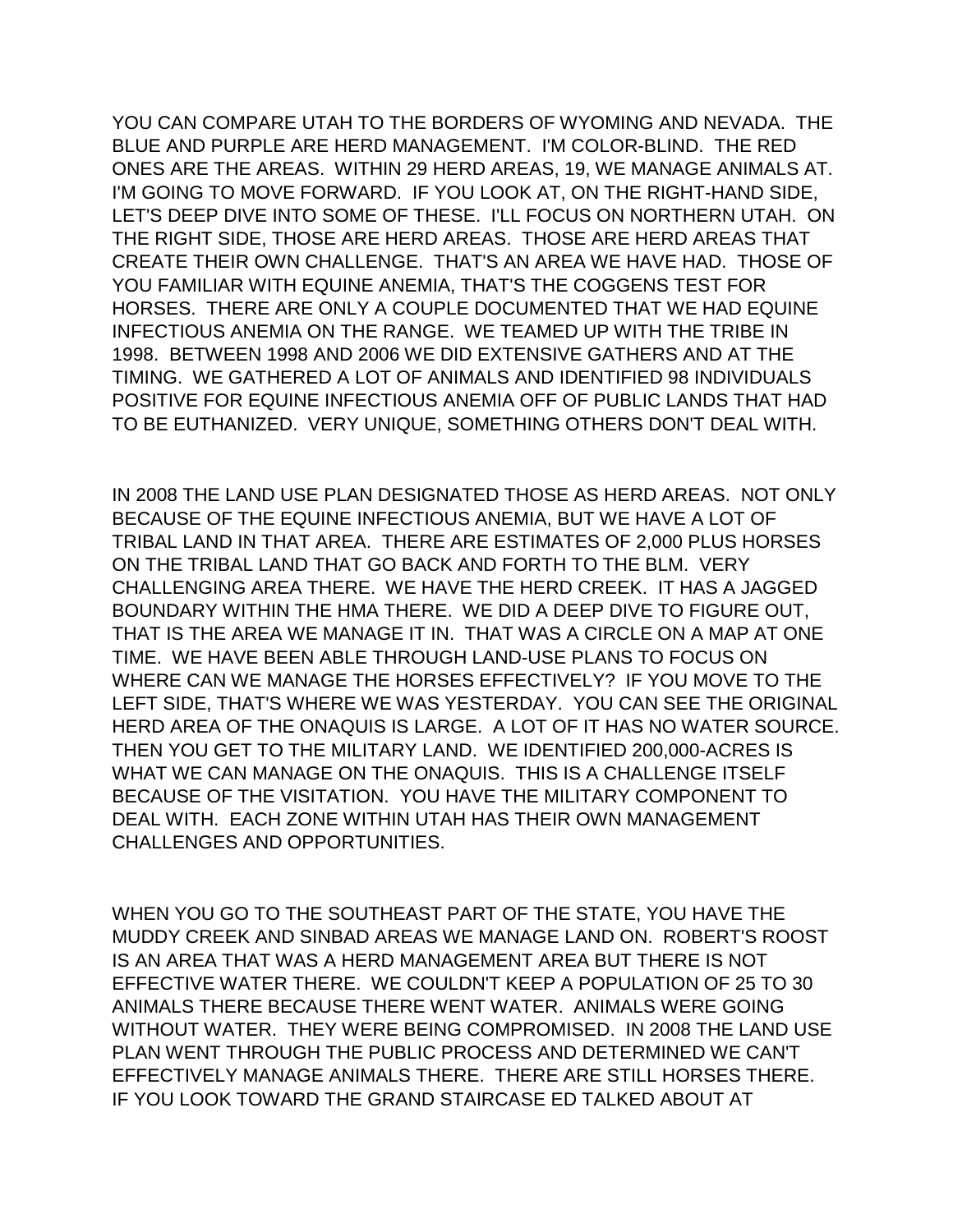HARVEY'S SPHERE, THERE ARE A DOZEN TO TWO DOZEN ANIMALS THERE, A VERY REMOTE POPULATION, SELF REGULATING THROUGH LAND. IT'S NOT A HERD MANAGEMENT AREA. ON THE WESTERN SIDE OF OUR STATE IS OUR LARGEST COMPONENT MANAGING HORSES AND BURROS IN UTAH. THE ONAQUIS, WE HAVE A LARGE NUMBER OF HERD MANAGEMENT AREAS. MOST OF THE BOUNDARY IS THE SAME AS THE HERD AREA BOUNDARY.

THEY ARE GOING THROUGH A LAND-USE PLAN TO MANAGE THE POPULATIONS. WE HAVE BEEN PARTNERED WITH OUR PARTNERS WITH THE USGS IN COLORADO STATE TO DO RESEARCH ON THE CONGERS. AT SINBAD WITH THE BURROS, WE HAVE BEEN DOING WORK THERE. WE ARE ACTIVE IN HOW TO BETTER MANAGE THE POPULATIONS. HERE ARE SPECIFIC NUMBERS. I APOLOGIZE TO YOU BOARD MEMBERS. I THINK THE SLIDE YOU HAVE IN FRONT OF YOU, THE NUMBERS -- I ADJUSTED THEM A BIT OR I ADDED SOME. AS OF 2018 MARCH, LOOKING AT OUR WEBSITE, WE HAD 5100 ANIMALS IN THE STATE OF UTAH DOWN FROM 2017. WE WERE UP 5800 ROUGHLY. TODAY, AS OF NOW, I ESTIMATE OUR POPULATION IN THE STATE OF UTAH TO BE 4842 ANIMALS. THAT'S PLUS OR MINUS 15% EITHER WAY, CONSISTING OF 4800 HORSES AND 344 BURROS. WE HAVE BEEN ACTIVE IN REMOVING ANIMALS IN '17-'18. IF YOU LOOK AT OUR APPROPRIATE MANAGEMENT LEVEL, IT'S JUST UNDER 2,000. EVEN THOUGH WE HAVE BEEN ACTIVELY REMOVING, TRYING TO DO THE BEST WE CAN, WE ARE TWO AND A HALF TIMES WHERE WE SHOULD BE.

WE ARE NOT BAD AS SOME STATES. WE HAVE BEEN TRYING. WE HAVE BEEN EFFECTIVE IN SOME AREAS. WE HAVE A LONG WAY TO GO. IN MANAGING HORSES HERE IN UTAH, I HAVE FOUND WE CAN BE THE BEST MANAGERS IN THE WORLD. THIS IS A KEY FACTOR THAT DRIVES WHAT WE DO AND HOW WE DO IT QUICKER THAN ANYTHING. LIKE I TOLD YOU YESTERDAY, AND THANK YOU FOR BRINGING THE RAIN WITH YOU. IT'S OCTOBER 1ST, AND IT STARTED RAINING. WE HAVE PRETTY MUCH HAD FOUR MONTHS OF DRY NOTHING IN UTAH. BASED ON THE DROUGHT MONITOR, UTAH, COLORADO, THERE IS A BIG BLOB OF CRUCIAL DROUGHT STRICKEN -- THE WHOLE WEST. THAT'S A DROUGHT MONITOR. IF IT'S WHITE, YOU ARE NOT IN THE DROUGHT, BUT YOU CAN SEE THE WHOLE WEST IS IN A DROUGHT CONDITION. THAT DICTATES IN A BIG WAY WHAT WE DO AND PUSHES US IN ONE DIRECTION OR ANOTHER WHEN IT COMES TO LONG-TERM MANAGEMENT. WE DEAL WITH THE WATER ISSUE EVERY YEAR ON MANY OF THE HMAS. THIS IS A SLIDE I PULLED IN 2016. WE HAD SO MANY HORSES WITHOUT WATER. IT WAS BRING WATER TO THEM OR THEY WOULD BE COMPROMISED AND WE WOULD HAVE TO DO AN EMERGENCY REMOVAL.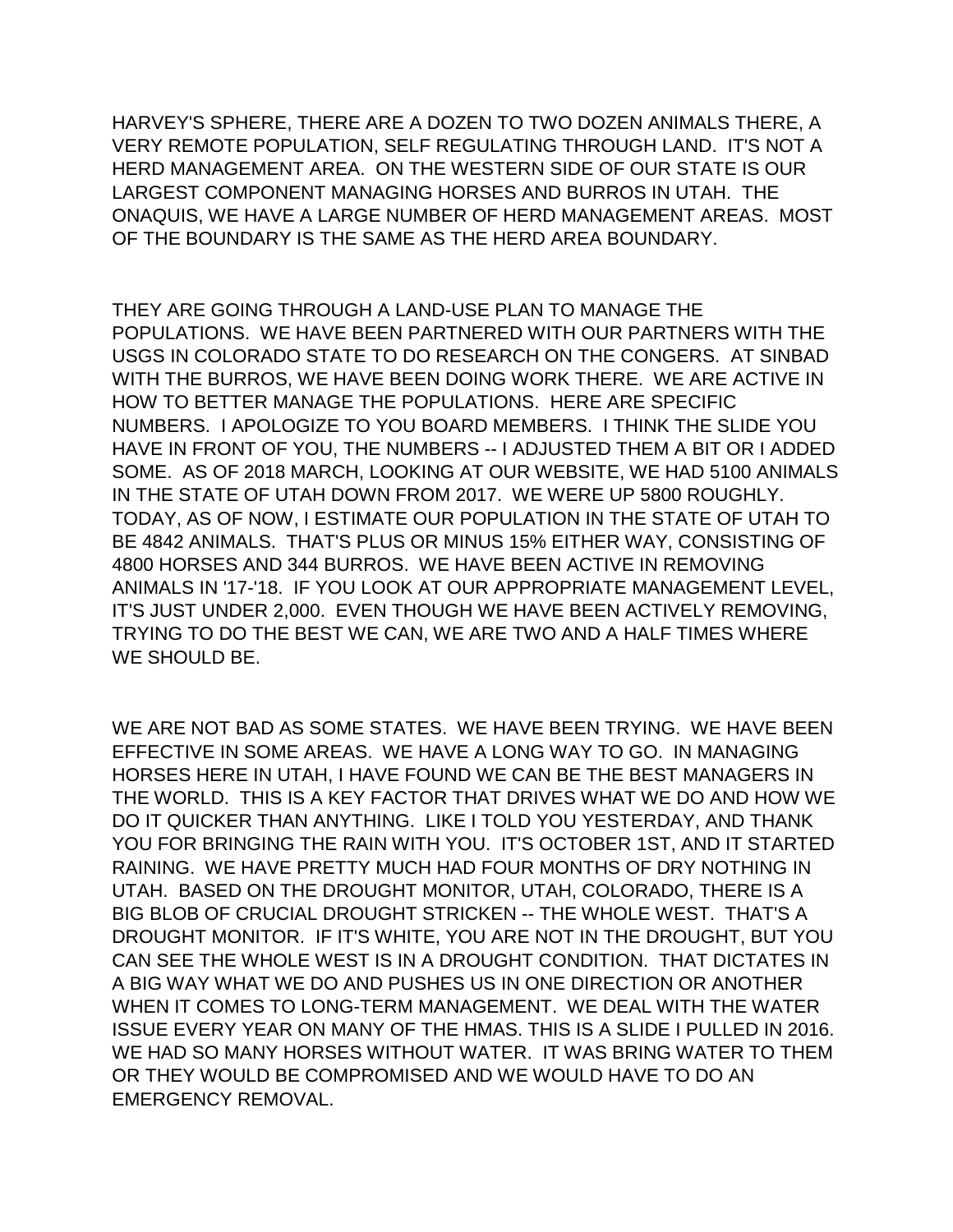MOST OF THE ISSUE IS THE WATER. YOU SEE THAT A LOT IN THE WEST. WE TRY TO IMPROVE THE WATER SOURCES SO WE DON'T HAVE TO HAUL WATER. THIS IS WATER CATCHMAN PONDS, CLEANING THEM OUT, SIMPLE MAINTENANCE THAT DOESN'T TAKE A LOT OF MONEY, BUT IT'S EFFECTIVE IN STORAGE CAPACITIES SO THEY DON'T GET INTO COMPROMISE. MUDDY CREEK, WE DID A MANAGEMENT THIS SUMMER. THAT'S A CHALLENGING AREA. THE SPRING SOURCE ON THE LEFT YOU SEE, WE DEAL WITH THAT EVERY YEAR. IT SUSTAINS 25 OR LESS HORSES. WHEN WE HAVE MORE THAN THAT, THE STREAM STARTS DRYING UP. LITERALLY, IT'S BEEN FOR THE LAST FIVE YEARS, AN ANNUAL PROCESS OF THREE AND A HALF HOURS INTO THIS MAKING SURE THE HORSES ARE OKAY. WE HAVE HAD TO EUTHANIZE HORSES FOR THE LAST FIVE YEARS WHERE THEY CAN'T WALK. I'M NOT GOING TO DRIVE INTO AN AREA TO SEE A HORSE IN THAT AREA AND NOT RELIEVE THAT SUFFERING.

IT'S A CHALLENGE, BUT WHEN IT RAINS, THINGS LIKE THE RIGHT SIDE HAPPENS, CAVERNS FILL UP WITH WATERS AND THE HORSES DISPERSE. THE LONG-TERM SOLUTION IS KEEPING THE NUMBERS IN CHECK. THIS IS SOME OF THE SIGNS GINGER TALKED ABOUT. I WOULD LOVE TO ANSWER THAT QUESTION. THESE ARE CRITICAL IN FUTURE MANAGEMENT TO EDUCATE THE PUBLIC. THIS TALKS ABOUT THE ONAQUIS WHERE PEOPLE LOVE THEM TO DEATH. THEY START PETTING THEM, FEEDING THEM AND MAKING PETS OUT OF THEM, THAT'S THE CONCERN I HAVE. THE KIOSKS, I WOULD LOVE TO SEE THEM ACROSS THE STATE. WE NOTICED YESTERDAY, THIS HAS BEEN UP FOR TWO YEARS. THERE ARE NO BULLET HOLES IN IT. THAT TELLS ME THE PUBLIC LIKES IT.

THE ONAQUI HMA, PARTNERSHIPS CREATE CHALLENGES. WE PARTNER WITH THE MUSTANG FOUNDATION. THIS IS THE IMPACT EVERY YEAR. IF IT WAS NOVEMBER, WE WOULD INVITE YOU UP WITH A COMPETITION BETWEEN MUSTANGS AND DOMESTIC HORSES. IT'S FANTASTIC. WE HAVE HARD CORE DOMESTIC HORSE OWNERS ADOPTING MUSTANGS BECAUSE THEY ARE BLOWN AWAY BY WHAT THEY CAN DO. THE ZOO DISPLAYS SOME OF THE ANIMALS WHERE WE HAVE THOUSANDS VISITING THE ZOO AND THEY LOOK AT THAT AND SAY, WE DIDN'T KNOW THERE WERE WILD HORSES. WE HAVE A FESTIVAL WE HAVE BEEN DOING 30 YEARS, I BELIEVE. WE HAD THE 20 YEAR ANNIVERSARY WITH BLM HORSES. THEY HAVE TO HAVE A FREEZE MARK. THEY COME TO COMPETE. WE HAVE STARTED A 4-H PROGRAM. THE YOUTH PROGRAMS WE DO, THEY ARE GREAT PARTNERSHIPS. WE LOVE OUR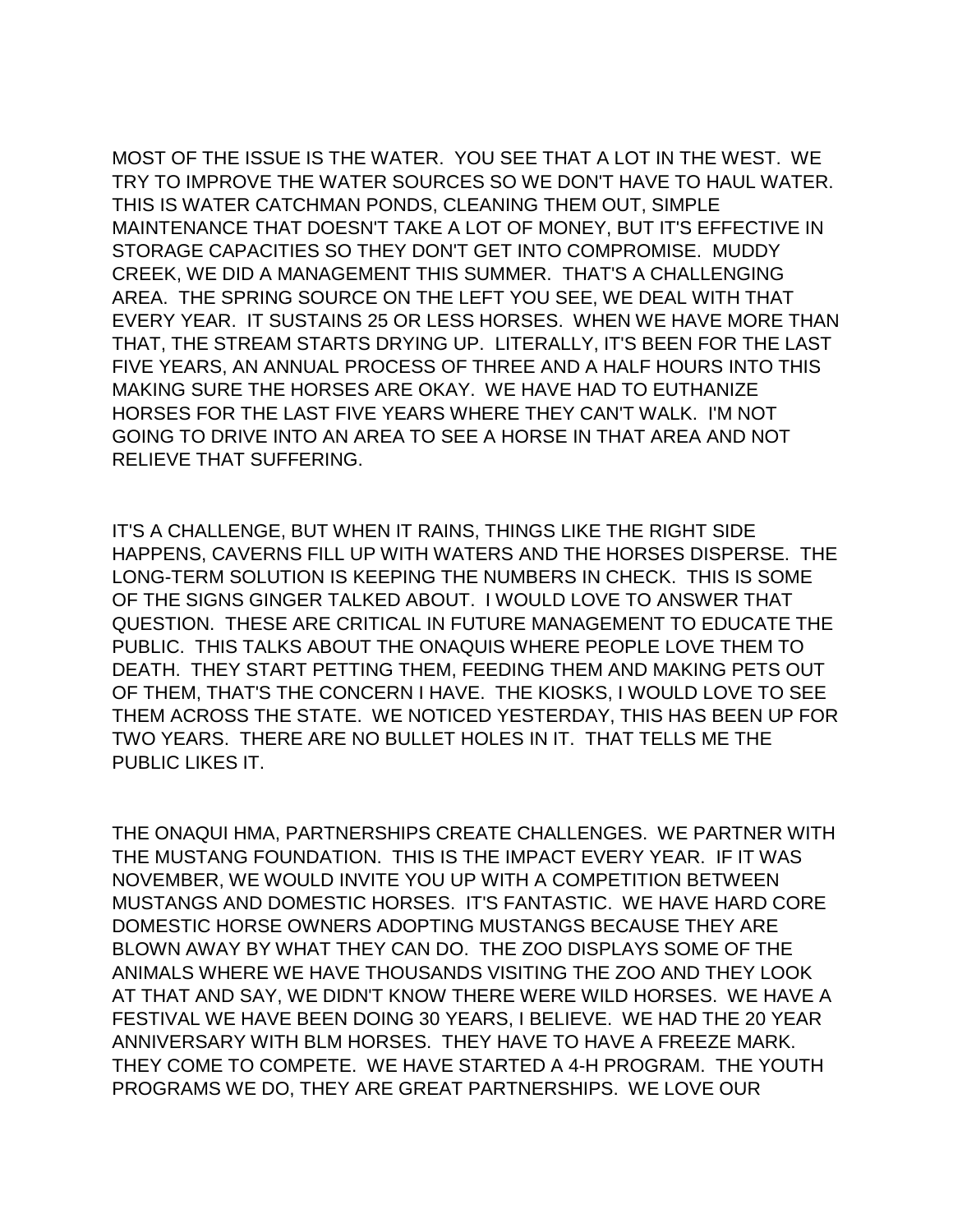PARTNERSHIPS. WE LOVE THE PARTNERS WE WORK WITH. IT'S A CHALLENGE WITH THE PROGRAM WE HAVE. THE SATISFACTION WE GET AS A TEAM TO SEE THE SUCCESS IS JUST WELL WORTH THE EFFORT WE PUT IN.

WE HAVE GREAT PARTNERSHIPS. I HAVE LISTED SOME OF THE CHALLENGES HERE. YOU CAN LOOK AT YOUR BOOKS AND ASK QUESTIONS TO GENERATE QUESTIONS. WE ARE TWO AND A HALF TIMES AML. WE HAVE SEVERAL THAT ARE FOUR OR FIVE TIMES OVER WHAT THEY SHOULD BE. THE EXTENDED DROUGHT PERIODS WE ARE HAVING, THEY ARE KILLING US. THE WATER LIMITATIONS ARE KILLING US. THE WATER SHORTAGE ISSUE, WE HAVE TALKED ABOUT IT AMONGST OURSELVES. MAYBE WE NEED TO LOOK AT THE AMLS. IF WE DON'T HAVE ENOUGH WATER TO SUSTAIN THE POPULATIONS, DO WE DEVELOP MORE WATER, REDUCE AML? WHAT DO WE DO? IT'S TOUGH TO DEAL WITH. PROGRAM WIDE, BRIAN AND EVERYBODY, THE PROGRAM WIDE BUDGET LIMITATION WHERE OTHER STATES ARE TAKING THE OPPORTUNITY TO DO REMOVALS. MAYBE WYOMING WILL GET IT OR NEVADA WILL GET IT. THAT MEANS THE OTHER STATES CAN'T REMOVE THE ANIMALS THEY SHOULD. THE TRICKLE EFFECT, THE STATES NOT HIGH PRIORITY GET LEFT BEHIND. NEVADA WAS IN THAT MODE SEVERAL YEARS. NEVADA IS IN A TOUGH BOAT RIGHT NOW.

THE INCREASE PRIVATE PROPERTY AND PUBLIC SAFETY CONCERNS, THOSE ARE THINGS WE DEAL WITH ON A SOMETIMES WEEKLY OR MONTHLY BASIS AROUND THE STATE. THAT'S WHAT I'VE GOT. I HOPE I LEFT TIME FOR QUESTIONS.

>> FRED: YOU DID. EVEN IF YOU DIDN'T, WE ARE GOING TO ASK THEM.

>> I LOVE IT. I WOULD RATHER ANSWER QUESTIONS.

>> FRED: ONE THING WE WOULD LIKE YOU TO DO FOR THE NEW BOARD MEMBERS, CAN YOU EXPLAIN THE DIFFERENCE OF WHAT GOES INTO AN HA?

>> A HERD AREA IS THE ORIGINAL 1971 DESIGNATION. IF YOU LOOK AT THE ONAQUI HERD AREA, THAT'S THE DARK RED LINE. AFTER THE ACT WAS PASSED IN '71, THERE WAS A PERIOD BETWEEN '73, '74, '75, EACH DISTRICT HAD TO IDENTIFY WHERE WILD HORSES WERE FOUND. SOMETIMES THAT WAS DONE ON THE GROUND OR HOSPITAL OR FIXED AIRPLANE. THE BML MADE A CIRCLE ON THE MAP AND SAID THAT'S WHERE THEY WERE FOUND. AFTER THAT, BLM HAD TO IDENTIFY WITHIN THE HERD AREA, WHERE CAN WE EFFECTIVELY MANAGE THE HORSES? A HERD MANAGEMENT AREA HAS TO FALL WITHIN A HERD AREA. HOPEFULLY, THAT MAKES SENSE. THUS, WE HAVE THE HERD MANAGEMENT AREAS, A SUBSET OF THE HERD AREA OR THE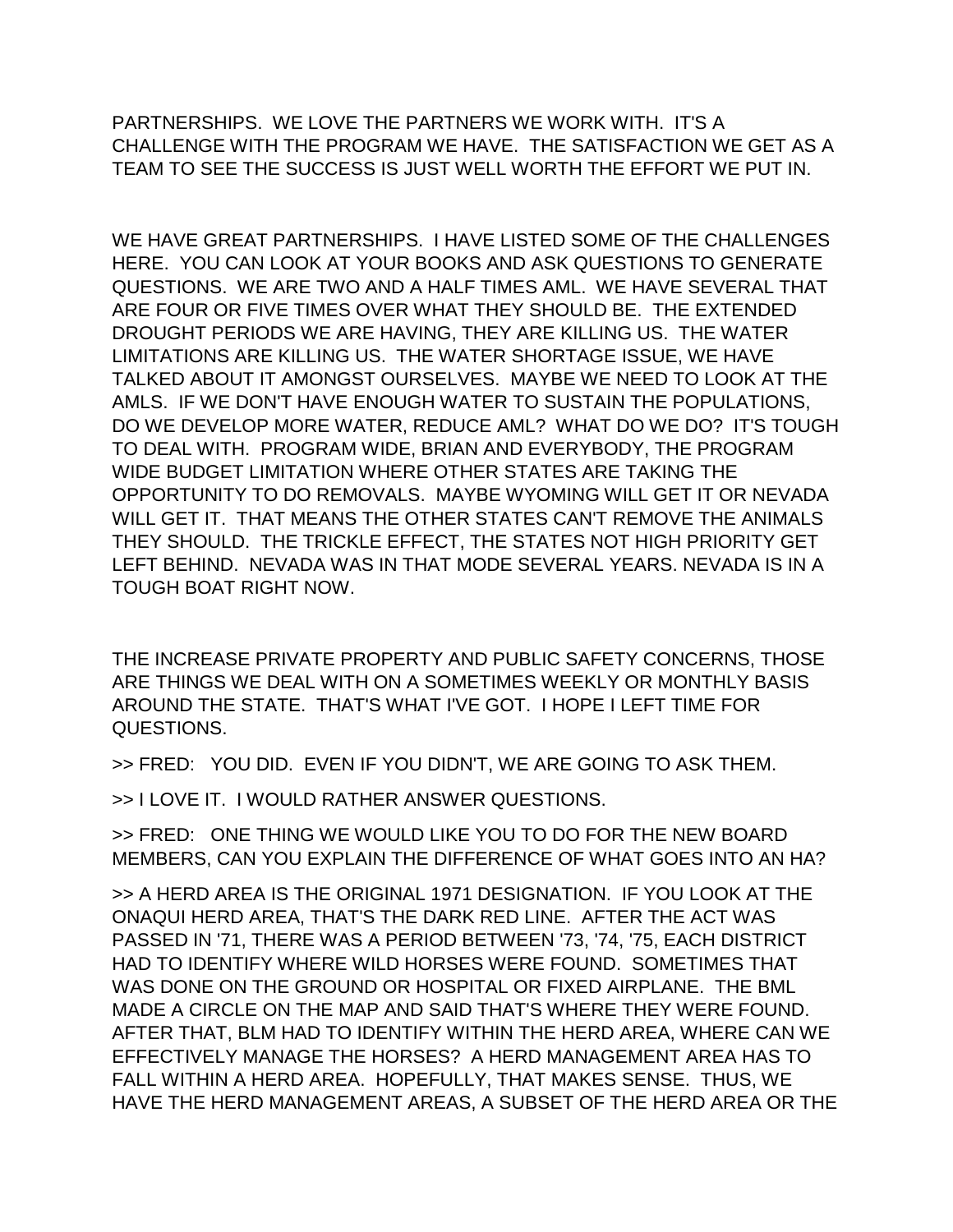SAME BOUNDARY. A LOT OF HERD MANAGEMENT AREAS ON THE SOUTHWEST PART OF THE STATE, IT'S THE SAME BOUNDARY.

>> FRED: ONE OTHER QUESTION I WANT TO ASK BEFORE I TURN IT TO THE OTHER BOARD MEMBERS. I DON'T GET ON FACEBOOK MUCH. I HAVE GRANDKIDS. I DO THAT, BUT I HAVE A FRIEND THAT SAYS EVERYTHING ON FACEBOOK IS TRUE. RECENTLY, THERE WERE FACEBOOK POSTS ABOUT A GATHER THAT OCCURRED IN THE STATE. I HAVE KNOWN YOU A LONG TIME. SOME OF THE COMMENTS FORWARDED TO ME WERE NOT VERY -- FLATTERING. I WANTED TO KNOW IF YOU WOULD MIND SHARING THAT.

>> EVERY TIME WE DO A GATHER OR EVENT, THINGS LIKE THAT POP UP, MR. CHAIRMAN. I APPRECIATE YOU BRINGING THAT UP. WE TALKED ABOUT THIS YESTERDAY. WE HAD A GATHER CALLED THE MUDDY CREEK GATHER. WE REMOVED 150 HORSES. THERE WAS A SITUATION WITH PASSIONATE PEOPLE THERE. THEY LOVE THE HORSES. I LOVE THAT ABOUT THIS PROGRAM. PEOPLE ARE PASSIONATE AND LOVE THE ANIMALS. WE HAD THE NEED TO REMOVE ANIMALS. THEY WERE SO UPSET THAT THEY STARTED TO GET RAMBUNCTIOUS. WE HAVE A GREAT LAW ENFORCEMENT TEAM. I ASKED THE LAW ENFORCEMENT PERSON TO GO THERE AND MAKE SURE EVERYTHING WAS OKAY, JUST BE A PRESENCE THERE, WHICH HE DID. THE GATHER PROCEEDED AND IT WAS GREAT. THAT EVENING FACEBOOK AND TWITTER FEEDS WERE SHOWING UP THAT GUS WAS MAKING FUN OF PEOPLE, AS PEOPLE WERE CRYING, HE WAS MAKING FUN OF THEM. I WASN'T EVEN UP THERE. I WAS DOWN BY THE LAW ENFORCEMENT. IT'S UNFORTUNATE THAT PEOPLE HAVE SO MUCH PASSION THAT IT TAKES THEM DOWN THE ROAD OF BEING DISHONEST AND TRYING TO SMEAR SOMEONE PERSONALLY. IT'S A SAD SITUATION AT THAT POINT.

I HAVE DEALT WITH HATE MAIL AND THREAT AND YOU SHOULD DO THIS OR THAT. THAT HAPPENS. I WISH PEOPLE WOULD EDUCATE THEMSELVES ON THE TRUTH. SOCIAL MEDIA IS A LOT OF TIME A VENTING POINT WHERE PEOPLE'S PASSION AND EMOTION, I CAUTION PEOPLE TO WATCH WHAT THEY READ AND GET THE FACTS BEFORE THEY JUMP INTO THAT. THAT WASN'T THE ONLY INCIDENT. WE COULD GO ALL DAY, BUT THAT'S THE ONE WE ARE TALKING ABOUT, I IMAGINE.

>> FRED: WHEN THAT HAPPENED, I HAVE KNOWN YOU QUITE A WHILE. I DON'T KNOW ANYONE IN THE PROGRAM THAT HAS MORE PASSION THAN YOU.

>> THANK YOU.

>> FRED: ANYMORE QUESTIONS FOR GUS? BEN?

>> BEN: I HAVE TWO QUESTIONS --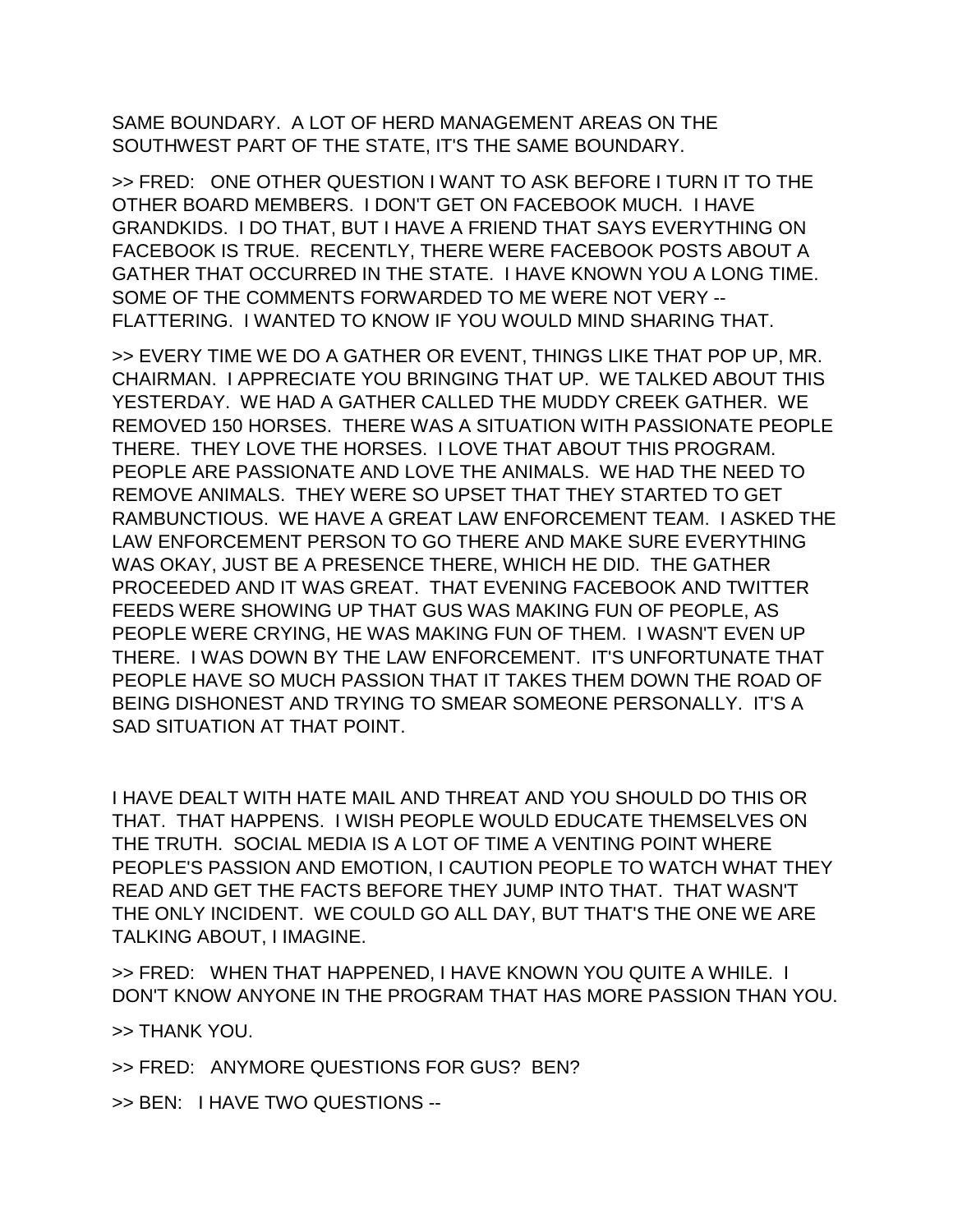>> FRED: YOU CAN ONLY HAVE ONE. KIDDING.

>> DO YOU HAVE A SYNOPSIS OR DATA OF HMA IN THE HA?

>> GUS: YES, ON OUR STATISTICS, IF YOU GO TO OUR NATIONAL STATISTICS, YOU CAN LOOK AT THE HERD AREAS. ARE YOU TALKING OUTSIDE OF THE HERD AREA BOUNDARIES?

>> CORRECT.

>> GUS: THANK YOU. OUT OF THE 4800 ANIMALS IN UTAH, WE HAVE 300 TO 400 ANIMALS OUTSIDE OF THE HERD AREA BOUNDARY. WE HAVE THAT SUBSET OF 800 TO A THOUSAND ANIMALS WITHIN HERD AREAS, SO YOU KNOW, THAT'S A BIG PROBLEM WE DEAL WITH. WHEN THE POPULATIONS EXPAND, THEY GO SOMEWHERE. HORSES AND BURROS DON'T UNDERSTAND THEY HAVE TO STOP AT THIS LINE. THEY GO OUTSIDE. IT CAN BE SIGNIFICANT, BUT IT'S DEFINITELY A SUBSET OF THE NUMBER THAT THERE ARE QUITE A FEW ANIMALS OUTSIDE. THEY HAVE BEEN ON PUBLIC LAND. DO THEY FALL UNDER THE WILD HORSE AND BURRO ACT? ABSOLUTELY. THEY ARE NOT IN A HERD AREA OR HERD-MANAGEMENT AREA.

>> THANK YOU. YESTERDAY YOU MENTIONED MOUNTAIN LION. I'M NOT FAMILIAR WITH THE CLAIMS. DO YOU HAVE THAT INFORMATION AVAILABLE?

>> GUS: I WORK WITH DR. PETERSON. I DON'T KNOW ABOUT STUDIES. WE HAD STUDIES IN THE LATE '9 0S. I DON'T KNOW OF STUDY, BUT DR. PETERSON MAY BE ABLE TO TACKLE THAT ONE FOR US.

>> STEVEN: ONE OTHER QUESTION I HAVE. IT WAS ONE I ASKED MR. ROBERSON. HE SAID HE WOULD DEFER TO YOU. THERE ARE A LOT OF ACTIVITIES, ECONOMIC ACTIVITIES AND THINGS GOING ON WITH BLM GROUND IN THE STATE OF UTAH. IT'S A LARGE AREA. AS FAR AS ON THE LIST OF PRIORITIES AND PROBLEMS WE ARE FACED WITH, WHERE ARE THE ECOLOGICAL PROBLEMS OCCURRING BECAUSE OF THAT ON THAT LIST?

>> I WOULD SAY SINCE ED CAME TO UTAH AS OUR STATE DIRECTOR, HE UNDERSTOOD THE PROGRAM, FORTUNATE FOR UTAH, IT'S NOT UNCOMMON FOR ME TO GET TO MY DESK 6:30 IN THE MORNING AND ED WANTS TO KNOW WHAT'S GOING ON. IF HE'S CALLING ME PERSONALLY, IT'S HIGH ON HIS PRIORITY. HE'S MADE THIS A PRIORITY TO DO HIS BETH TO WORK WITH THE STATE, WITH THE LIVESTOCK COMMUNITY, INTEREST GROUPS TO MAKE THIS A PRIORITY PROGRAM. IT MAY NOT BE NUMBER ONE, BUT IT'S UP THERE. IT'S DEFINITELY HIGH.

>> FRED: TOM?

>> GUS, I WANT TO THANK YOU FOR THE TOUR YESTERDAY. THAT WAS EDUCATIONAL. ARE HORSES REMOVED FROM THE COGGENS?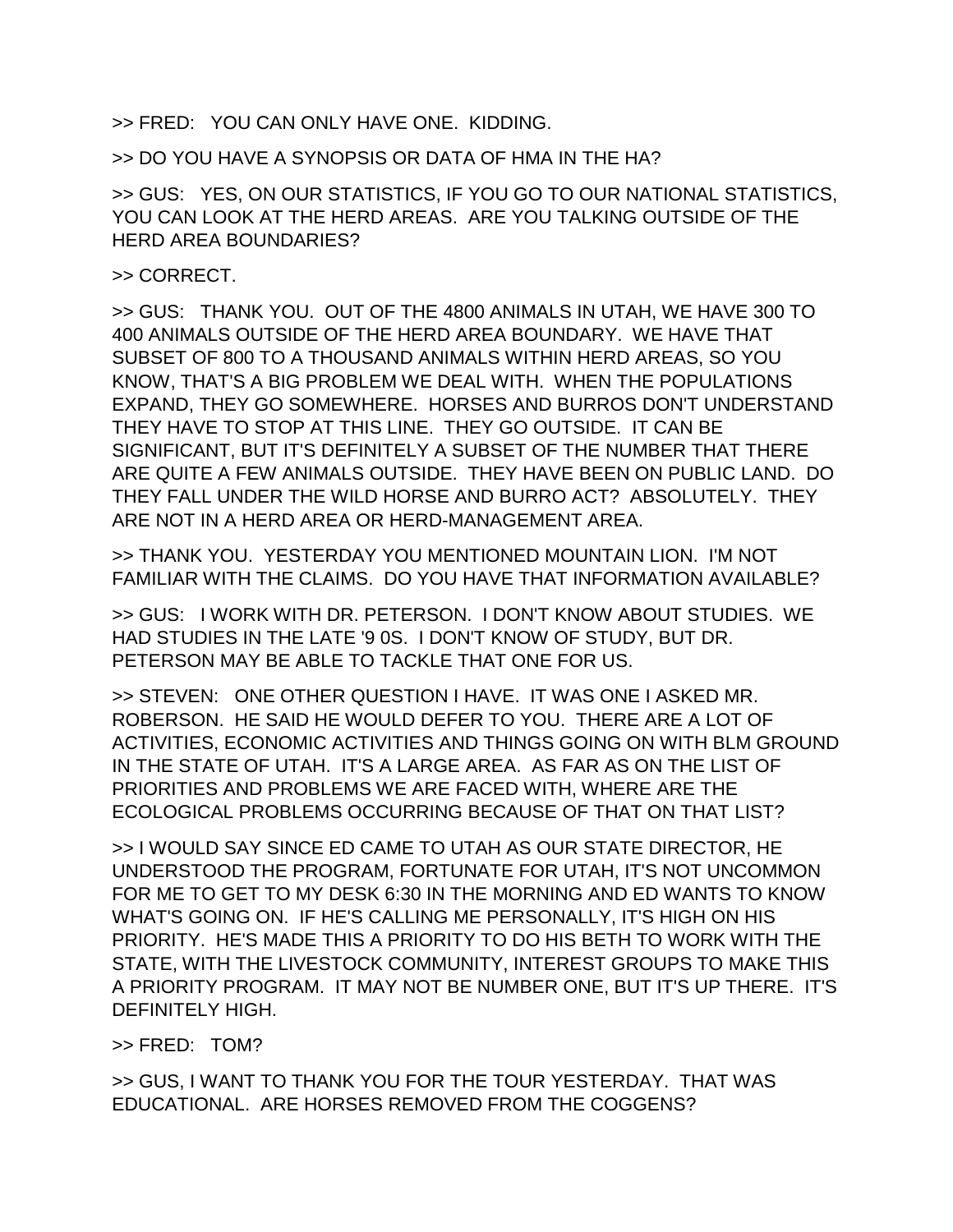>> GUS: YES, THEY ARE TESTED FOR ANEMIA.

>> IN THE CASE OF THE HERD OF REACTORS, DO YOU GO BACK TO THE HORSES REMAINING TO TEST THEM?

>> GUS: NOT ON A REGULAR BASES. THE CHALLENGE WE HAVE IS THEY GO BACK AND FORTH BETWEEN TRIBAL LANDS. WE HAVE AN AGREEMENT WITH THE UTAH STATE VETERINARIAN. WE GATHER THE HORSES AND TEST THEM ONSITE. WE WON'T SHIP THEM TO OUR FACILITY. WE HAVE TO TEST THEM. IF WE HAVE A POSITIVE AND WE HAVE A QUARANTINE ONSITE WHERE WE HAVE SPENT MONTHS IN QUARANTINE ON THE PUBLIC LANDS. IT'S A RARE, ISOLATED CASE. ANYTIME WE GO INTO THERE, WE HAVE TO HOLD THE ANIMALS AND TEST THEM.

>> THANK YOU, MR. CHAIRMAN. GUS, FIRST TIME I MET YOU WAS YESTERDAY. YOUR REPUTATION PROCEEDS YOU FOR SURE IN TERMS OF PASSION FOR THE JOB ON THE NEVADA SIDE. I HAD FOLKS ASK ABOUT YOU WHEN WE WERE TALKING ABOUT THE SCHEDULE. THE STATE OF UTAH IS LUCKY RIGHT NOW. BEN ASKED ONE OF THE FIRST QUESTIONS. I'M GOING TO DEFER TO THAT. I HAD A COUPLE OF OTHER SMALL QUESTIONS. I WAS WONDERING ON THE 1100 OR SO THAT YOU GATHERED THIS YEAR, WERE THOSE GATHERED BASED ON EMERGENCY CONDITIONS, OR WERE THEY SCHEDULED AHEAD OF TIME?

>> A COUPLE OF THEM WERE EMERGENCIES. MOST WERE SCHEDULED. WE HAD ONE PRIVATE LAND GATHER. WE HAD A COUPLE ON PRIVATE LAND. THEY WERE SMALL. ONE WAS AN EMERGENCY. THERE WAS A LACK OF WATER, NOT THE ENTIRE HMA. IT WAS THE SOUTHERN PART WITH THREE SPRINGS. THE REST WERE PLANNED WE WERE WORKING TO GET ON THE GATHER SCHEDULE.

>> THE OTHER QUICK QUESTION, YOU MENTIONED THE 4-H PROGRAM ON THE ADOPTION SIDE OF IT. DO YOU HAVE A NAME FOR A LEAD?

>> ON THE WATER PROGRAM?

>> ON THE 4-H PROGRAM. YOU HAD A SLIDE WITH THE 4-H PROGRAM.

>> GUS: THE WATER PROGRAM? IF I SAID FORAGE, I MIGHT HAVE MISSPOKE.

 $>> 4-H$ .

>> OH, IDAHO KICKED IT OFF AND WE HAVE MULTIPLE STATES DOING THE SAME PROGRAM. IT'S WORKING GOOD. WE COULD HOOK THE 4-H LEADERS UP TO HELP EACH OTHER.

>> I APPRECIATE THAT. NEVADA IS NOT DOING THAT. IT LOOKS LIKE A GOOD OPPORTUNITY.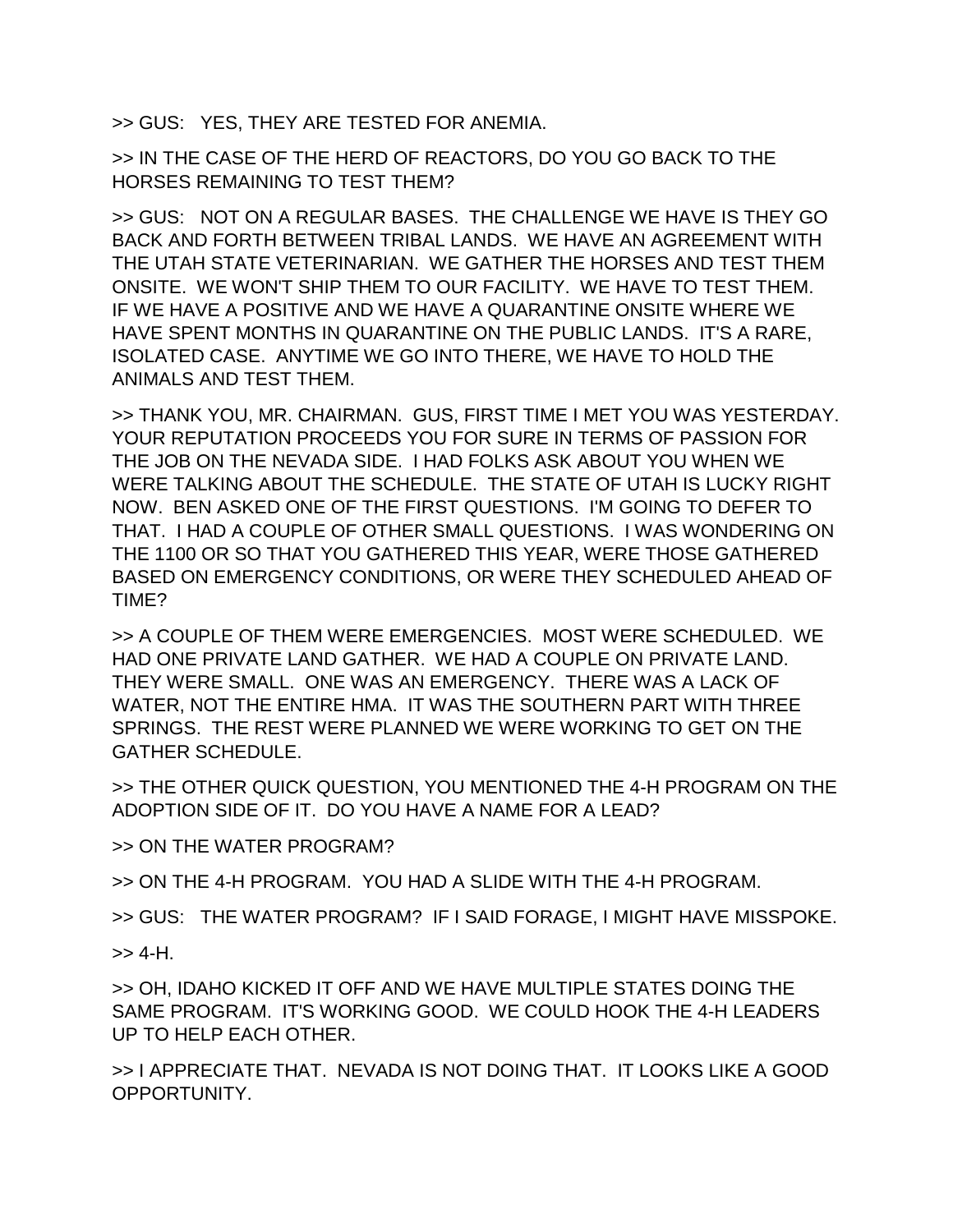>> GUS: IT'S SUCH A GREAT PROGRAM FOR THE YOUTH. IT'S GREAT. >> IF YOU WOULDN'T MIND, WOULD YOU FORWARD THE CONTACTS TO ME? >> GUS: HELP ME WITH THAT, LISA.

>> I REGRET WHAT OUR CHAIRMAN REFERRED TO ON FACEBOOK. I HAVE KNOWN YOU A LONG TIME. I CAN'T IMAGINE YOU WOULD EVER DO ANYTHING LIKE THAT. I'M NOT A FACEBOOK FOLLOWER. ON THE 4-H, WONDERFUL. IN COLORADO, STEVE LEONARD IS WORKING ON THE 4-H INTERFACE. HE'S EXCITED ABOUT IT, DEDICATED BLM EMPLOYEE. JUST ON A PERSONAL NOTE, WHEN I ADOPTED BY MUSTANG, THE BLM WAS KIND ENOUGH TO BRING IT TO GRAND JUNCTION TO PICK HIM UP. THANK YOU.

>> GUS: THANK YOU, GINGER.

>> YOU MENTIONED THE DROUGHT MONITOR. HOW ARE YOU USING THE DROUGHT MONITOR IN YOUR DECISION-MAKING PROCESS?

>> GUS: ONE OF THE THINGS, I ENCOURAGE OUR FIELD SPECIALIST TO DO, WHEN THEY ARE DOING AN ANALYSIS ON DOING A GATHER OR NOT, WHEN THEY USE INFORMATION SUBSEQUENT TO GATHER, THIS HAS TO BE PART OF THE ANALYSIS. I ENCOURAGE THEM TO LOOK AT NOT ONLY OUR UTILIZATION OR TREND, BUT USE THE DROUGHT DATA. IT'S PREDICTABLE. IT PREDICTS, LOOK WHERE WE ARE AT RIGHT NOW. THIS CAN ANSWER QUESTIONS WHY WE HAVE NO VEGETATION GROWTH BECAUSE OF LACK OF WATER. WE HAVE RAIN GAUGE WE USE.

>> THE DROUGHT MONITOR IS BASED ON SURFACE WATER AVAILABILITY. THERE ARE SOME YEARS YOU CAN HAVE ALL KINDS OF FEED ON THE GROUND THAT YOU DON'T -- THERE'S NO WATER, BASICALLY. AS LONG AS YOUR STAFF IS COGNIZANT -- I CAN'T SAY THAT WORD. AS LONG AS THEY REALIZE WHAT IS GOING ON, IT'S OKAY. WE HAVE HAD ISSUES WHERE SOME OF THE BLM OFFICE HAS BEEN RELYING EXCLUSIVELY ON THE DROUGHT MONITOR AND IT CAN BE OFF BASE WHAT IS GOING ON THE GROUND.

>> THAT'S ONE GLIMPSE. THEY HAVE TO LOOK AT THE LOCAL DATA, THE LOCAL TREND, MONITORING DATA, UTILIZATION, ALL OF THE FACTORS. THAT'S A GOOD POINT. THANK YOU FOR MAKING THAT.

>> SHE FINALLY CAME AWAKE AND HAS A QUESTION.

>> WELCOME TO THE BOARD, CELESTE.

>> CELESTE: ONAQUI IS LOOKED TO FOR A SUCCESSFUL FERTILITY PROGRAM. YOU HAVE APPROACHABLE HORSES AND A TEAM SUPPORTIVE OF DOING THIS INCLUDING THE STATE LEAD. THAT'S REALLY IMPORTANT. I KNOW OTHER FIELD OFFICES HAVE LOOKED TO YOU FOR ADVICE AND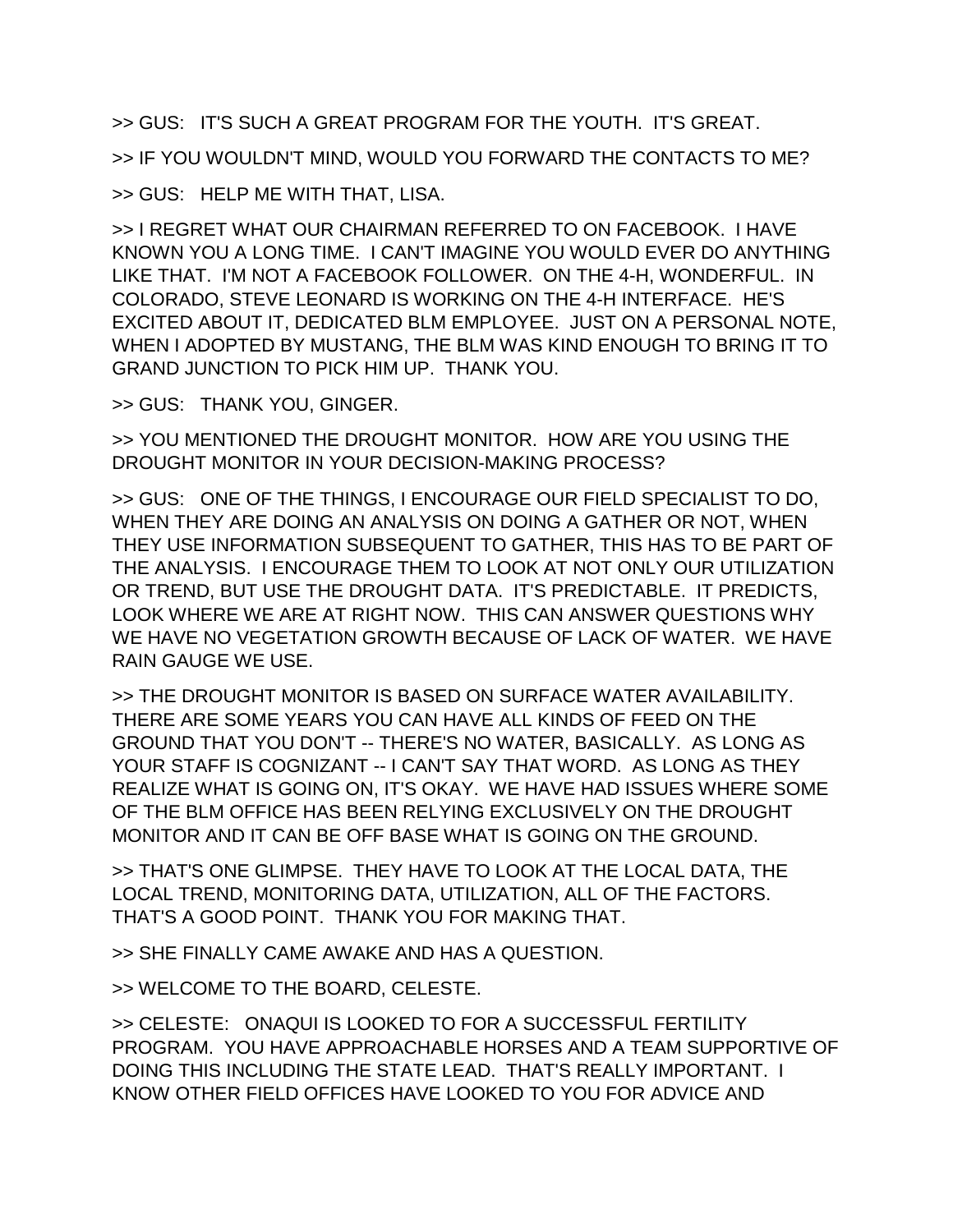PRACTICALITY AND THE DOS AND THE DON'TS. ALSO, AS YOU BUILD AND ESCAPE UP A PROJECT WITH SUCH APPROACHABLE HORSES AT ONAQUI, HOPING TO UP THAT, HOW ARE YOU FORMULATING YOUR -- WHAT ARE YOUR LIMITATIONS FOR 60 AT THIS POINT INSTEAD OF 100, ARE THERE REASONS YOU ARE NOT JUST SAYING, 80% OF THE MARES OR WHATEVER?

>> GUS: ONE OF THE BIGGEST CHALLENGES IS WE HAVE THE MOB, THE LARGE GROUP OF HORSES. THOSE ARE APPROACHABLE. WE HAVE SUB POPULATIONS ON THE ONAQUIS THAT ARE NOT THAT APPROACHABLE. THERE ARE THOSE WE CAN'T APPROACH CLOSE. WE HAD A TRAINING THIS SUMMER WHERE WE HAD HALF A DOZEN INDIVIDUALS TAKE THE TRAINING. THE IDENTIFICATION OF THE INDIVIDUAL ANIMAL IS KEY. MAKING SURE YOU HAVE THE DATABASE AND MAKING SURE YOU CAN IDENTIFY EACH INDIVIDUAL MARE SO YOU KNOW WHICH ANIMAL YOU ARE TRAINING. WE DON'T WANT TO HALF HAZARDLY DART ANY MARE WE WANT. WE WANT TO KNOW WHEN IT WAS TREATED. WE WANT TO BE PRECISE IN WHAT WE DO. OUR LIMITATIONS ARE ON THE ONAQUIS. WE ARE LOOKING AT THE MUDDY CREEK. WE HAVE A SUBSET OF MUDDY CREEK THAT ARE APPROACHABLE. THERE ARE A LOT OF THOSE IN MUDDY CREEK YOU CAN'T GET A MILE FROM THEM. TAKE WHAT YOU CAN GET. ANY SUPPRESSION WILL SUPPORT THE PROGRAM IN THE LONG RUN. I ENCOURAGE FIELD FOLK TO TAKE ADVANTAGE OF THAT.

>> ONE QUICK ONE, IF I COULD. IN MCCULLOUGH PEAK, THOSE HORSES ARE JUST LIKE YOU ARE TALKING ABOUT, MILE AWAY, LOT OF DUST. WHEN THEY STARTED HAVING PEOPLE WHO WERE COMING TO VIEW THE HORSES, THAT TURNED AROUND WITHIN A COUPLE OF YEARS.

>> IS THAT RIGHT? NOW THE MCCULLOUGH PEAK HORSES ARE NOT TO IGNORE YOU AS ONAQUIS, BUT THEY ARE DEFINITELY DISTANT. THE SIGNAGE, IF IT'S ANYTHING LIKE THE MCCULLOUGHPEAK, IT WAS CLOUD OF DUST IN 1994 TO SEE THE HERD.

>> WE HAVE HAD BLM DIRECTION DIRECTING US TO SAY IF YOU CAN DART HORSES, EVERY STATE SHOULD LOOK AT HMA AND WHAT IS THE APPLICABILITY. WE NEED TO EMPHASIZE THAT AT THE STATE LEVEL AND DO WHAT WE CAN, USE ALL OF THE TOOLS WE HAVE.

>> FRED: ANYBODY ELSE? GUS, I WANT TO THANK YOU VERY MUCH. THANK YOU FOR THE TOUR YESTERDAY. IT WAS A PLEASURE HOOKING UP WITH YOU YESTERDAY AND SPENDING TIME WITH YOU.

>> GUS: YOU ARE WELCOME ANY TIME. IT'S NOW 10:00. LET'S TAKE A 15 MINUTE BREAK. EVERYONE BE BACK ON STATION BY 10:15. THANK YOU ALL.

[MEETING WILL RESUME SHORTLY ]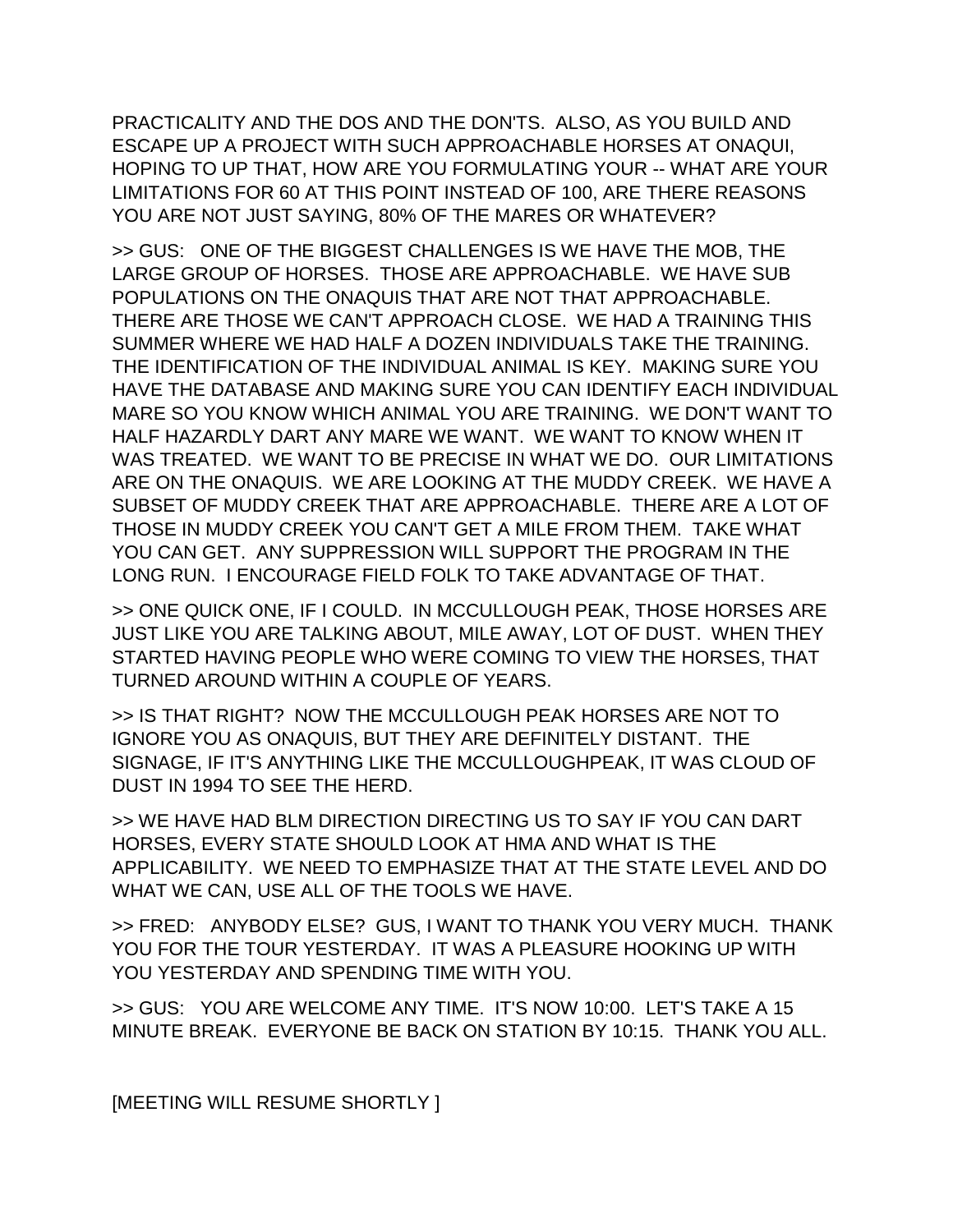>> IF EVERYBODY CAN TAKE THEIR PLACES, WE'LL TAKE BACK UP. ONE OF THE THINGS I WAS ASKED TO DO, APPARENTLY I HAVE DONE THIS IN A LOT OF MEETINGS WE HAVE HAD IS TO SHARE A COWBOY POEM WITH YOU. THE EARLY PREDAWN SILENCE IS LIKE MUSIC TO THE EARS. OF THE RESTED AND CONTENTED WHO TAKE THE TIME TO HEAR. I HAVE MISSED THAT PREDAWN SILENCE UPON THE TRACK, BUT I WILL HAVE IT BACK FOR ONCE AGAIN I HAVE HORSES THAT HEAR MY SPIRIT'S ODE. DEAR GOD HOW HAVE I HAVE MISSED THEM, AND HOW THEY MAKE ME WHOLE.

ALL RIGHT, IF YOU WILL SIT DOWN AND WHERE IS MR. BRUCE AT? OH, SHAZAM. WE ARE HONORED AND PRIVILEGED TO HAVE THE ACTING CHIEF OF THE WILD HORSE AND BURRO PROGRAM. HE'S A NICE GUY. HE WORKED HARD TO GET THE MEETING UNDER WAY. HE'S DONE AN OUTSTANDING JOB. AT THIS POINT, I'LL TURN IT OVER TO YOU, BRUCE. YOU CAN SHARE A BIT.

>> ALL RIGHT. CAN EVERYBODY HEAR ME? THANK YOU. GOOD MORNING. FIRST OF ALL, I WANT TO, AS EVERYONE HAS ACKNOWLEDGED THE BOARD MEMBERS FOR YOUR PASSION AND BEING PART OF THIS. IT TAKES A LOT TO GET YOU ON THE BOARD. I KNOW THAT NOW FIRST HAND. YEAH, SO IT WAS GREAT. ONE, IT TOOK A LOT OF WORK TO GET THIS MEETING. I HOPE -- MY HOPE PREFACE OF THE MEETING WAS IT WAS FOR YOU NINE FOLKS HERE. THANKS FOR BEING HERE. SECOND, FIRST OF ALL, IT'S REALLY IMPORTANT THAT I WANT TO THANK EVERYBODY WITHIN THE BUREAU OF LAND MANAGEMENT AND WILD HORSE AND BURRO STAFF DEDICATE TODAY THE PROGRAM, WEARING DUAL HATS. MANY, MANY PEOPLE IN THE BURRO WORK IN THE HORSE PROGRAM, RANGE PROGRAM AND OTHER THINGS. IT'S A VERY COMPLEX JOB. THANKFULLY TO THEM, THEY ARE THERE. BEING IN THIS PROGRAM, I CAME INTO THE PROGRAM FIVE MONTHS AGO. NOW I HAVE SEEN IT FIRST HAND. I KNOW PEOPLE IN THE PROGRAM ARE SOME OF THE MOST DEDICATED EMPLOYEES IN THE BUREAU, AND THEY ARE DEDICATED TO THEIR RESOURCE. THEY CARE FOR THE ANIMALS.

THAT'S MY LINE IN THE SAND WHEN THEY TALK TO PEOPLE. THEY SAY PEOPLE IN THE WILD HORSE AND BURRO PROGRAM DON'T CARE FOR THESE ANIMALS. THERE IS NOTHING FURTHER FROM THE TRUTH. THAT'S THEIR MAIN MOTIVATE FOR BEING IN THE PROGRAM. I HAVE BEEN IN THE POSITION FIVE MONTHS NOW. I WANT TO THANK ALAN SHEPHERD AND HOLLY WADDELL THE TWO BRANCH CHIEFS RESPECTIVELY. WITHOUT THEM AND THEIR EXPERIENCE AND KNOWLEDGE, I COULDN'T HAVE DONE -- I DON'T KNOW WHAT I HAVE DONE IN SOME CASES. THEY ARE THE REAL FOLKS THAT DO ALL OF THE WORK. YOU WILL HEAR FROM BOTH OF THEM LATER TODAY.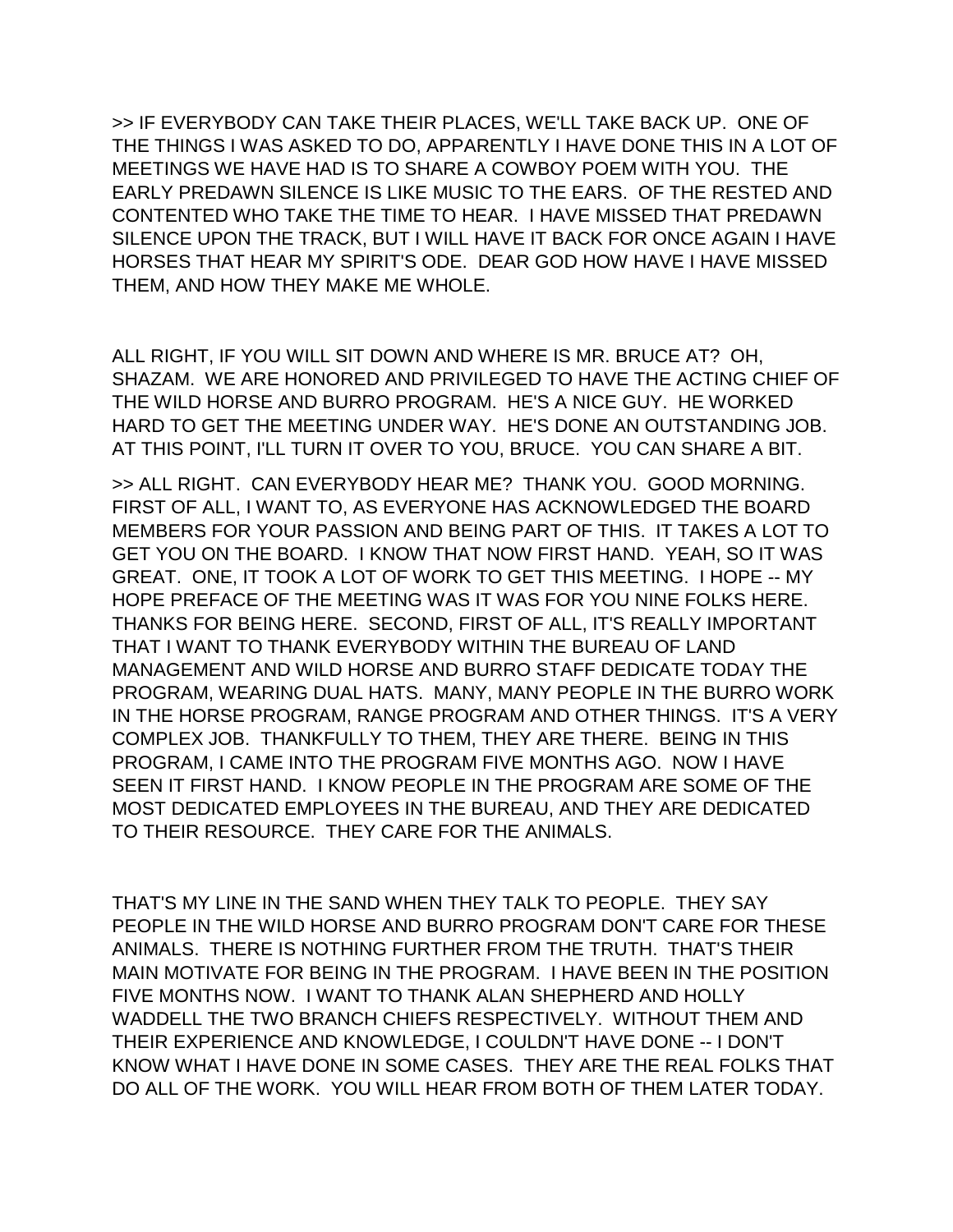LASTLY, I FEEL FORTUNATE TO BE GIVEN THE OPPORTUNITY TO THANK KRISTIN AND STEVE FORGIVING ME THE OPPORTUNITY TO BE IN THIS POSITION.

MANY HAVE TOLD ME AND I HAVE SAID IT FIVE OR SIX YEARS AGO, WHEN I NEVER THOUGHT I WOULD BE SITTING IN THIS CHAIR. WITH DUE RESPECT TO THE DIRECTOR AND KRISTIN AND OTHER STATE DIRECTORS THAT THIS IS PROBABLY ONE OF THE MOST CHALLENGING POSITIONS IN THE BUREAU AS THE DECISION CHIEF. I FEEL HONORED TO BE IN THE POSITION. WITH THAT, WE'LL MOVE ON. HOPEFULLY, I GET -- THERE WE GO. WE HAVE HAD A LOT OF GOOD CONVERSATION ALREADY. I WANT TO -- WHAT I'M GOING TO TALK ABOUT IS GROUND EVERYBODY ON THE ROAMING FREE WILD HORSE AND BURRO ACT SAYS. I'M GOING TO GIVE THE CURRENT NUMBERS OF THE PROGRAM AT A NATIONAL LEVEL. YOU HEARD GUS' PRESENTATION FOR UTAH. UTAH MIRRORS THE NATIONAL PROGRAM OVERALL. THIRD IS, AS BRIAN MENTIONED IN HIS PRESENTATION, THERE IS AN EMERGENCY. BOLD MANAGEMENT NEEDS TO OCCUR AND HARD DECISIONS WILL NEED TO BE MADE, OR WE'LL SEE -- AND WE ARE PROBABLY ALREADY SEEING PHOTOS AND WE ARE ADDING IRREVERSIBLE CHANGES. IS IT ALL HORSES? THAT'S TO BE DEBATED, BUT IT'S ONE KEY AREA. LASTLY, LET'S TALK ABOUT MANAGEMENT TOOLS THAT WE EMPLOYEE.

KIND OF BRIEFLY, THERE IS A MAP SHOWING OF HMAS IN THE WEST. NEVADA IS GROUND ZERO. UTAH, 18 OR 19. WYOMING IS ANOTHER BIG AREA WITH A LOT OF HORSES. THE PURPLE ONES ARE HORSE HERDS. THE GREEN ONES ARE BOTH HORSE AND BURRO AND THE YELLOW ARE BURRO HMAS. AGAIN, BASIC INFORMATION. PUBLIC LAW SIGNED INTO LAW DECEMBER '71. HISTORIC PIONEER SPIRIT OF THE WEST IN WHICH THE HORSES AND BURROS DO THAT. THE CULTURE AND PASSION PEOPLE HAVE FOR ANIMALS, I HAVE COME TO A GREATER APPRECIATION OF THE MAGNIFICENCE OF THE ANIMALS. IT IS TO PROTECT WILD HORSES AND BURROS AS A COMPONENT OF PUBLIC LANDS MANAGED IN A MANNER DESIGNED TO THRIVE ACHIEVING AND NATURAL BOUNDS. WE HEAR THOSE WORDS MANY TIMES. BRIAN MENTIONED EARLY ON, THRIVING ECOLOGICAL BALANCE FALLS IN LINE WITH THE MISSION TO SUSTAIN DIVERSITY AND PRODUCTIVITY FOR THE USE AND ENJOYMENT OF CURRENT AND FUTURE GENERATIONS. WE GET SO WRAPPED UP IN, YOU KNOW, THE MOMENT AND THE ACTION THAT HAPPENS AT THAT MOMENT, BUT WE ARE LOSING THE SCOPE AND BEYOND WHAT IT'S GOING TO LOOK LIKE 20 YEARS FROM NOW. WHEN WE LOOK AT THE HEALTH OF THE ANIMALS AND RANGE LANDS.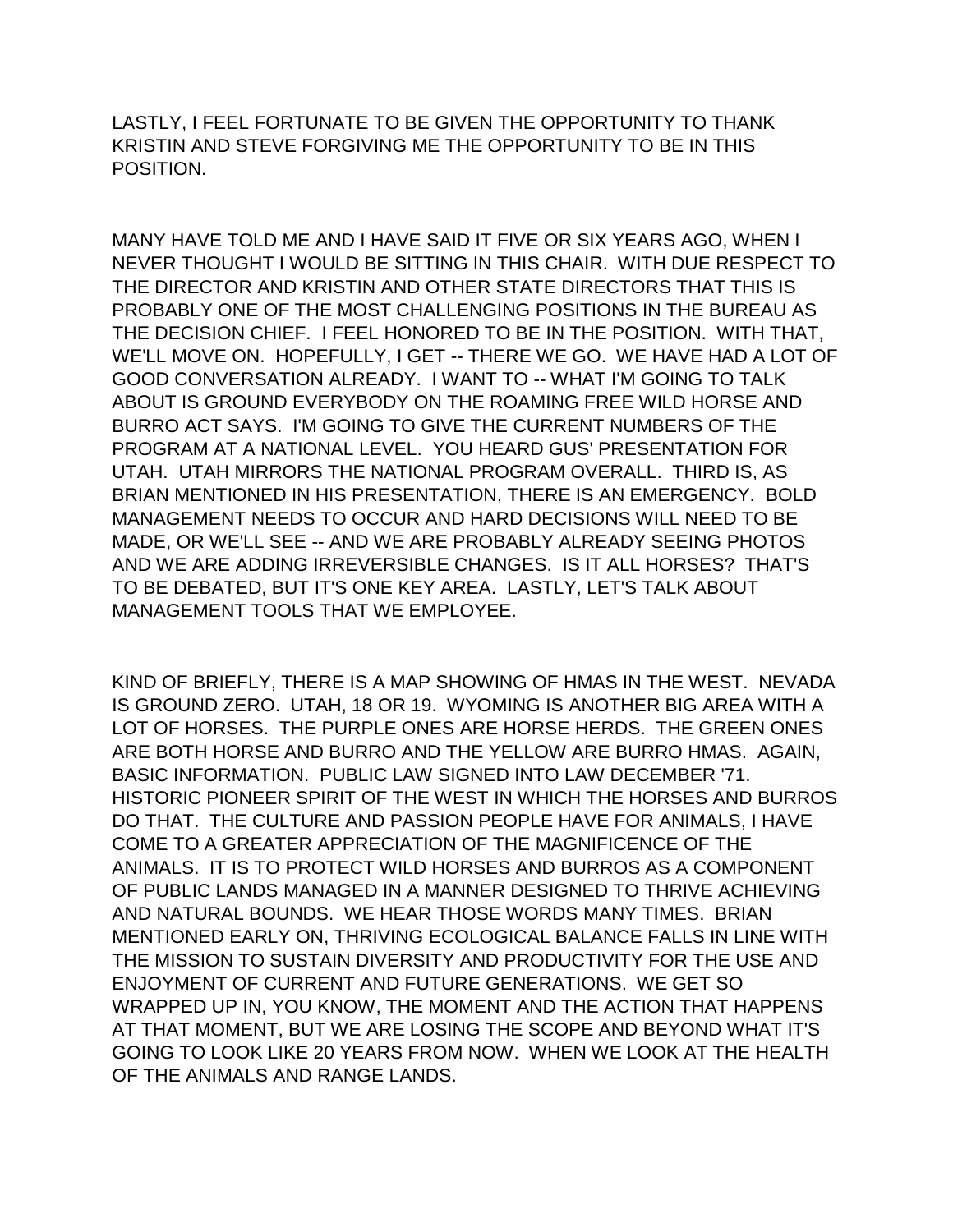THAT IS A REAL KEY THING FOR MY STANDPOINT, THRIVING ECOLOGICAL BALANCE, WE'LL SEE PICTURES. WE SAW PICTURES FROM BRIAN'S PRESENTATION. I'LL BUILD ON A COUPLE MORE ON THAT. UNHEALTHY HORSES, IS THAT A THRIVING ECOLOGICAL BALANCE? NO. GRAINS LANDS, IS THAT A THRIVING ECOLOGICAL BALANCE? NO. THE OTHER COMPONENT OF THE ACT, THE WILD HORSE AND BURROS WILL BE CONSIDERED COMPARATIVELY WITH RESOURCE VALUES. THIS IS A POINT THAT IS LOST IN THE PUBLIC VENUE OF CONVERSATION IS THAT WE HEAR A LOT OF THINGS ON THE HMAS THAT A LOT OF THE PUBLIC FEEL HMAS ARE THERE SOLELY FOR THE HORSES OR BURROS. I HAVE TO REMEMBER THE BURROS OR THEA WILL GET MAD IF I DON'T MENTION BURROS ENOUGH. THEY ARE NOT THE EXCLUSIVE USE OF LAND. THEY ARE WILD HABITAT, RANGE LAND HEALTH, MANY OTHER OPPORTUNITIES. THEY ARE CONSIDERED COMPARABLY IN THE MULTIPLE USE MANDATE. I FORGET WHO SAYS THIS, IT MIGHT HAVE BEEN ED. PUBLIC LAND MANAGEMENT AND MULTIPLE USE MANAGEMENT ON PUBLIC LANDS IS NOT FOR SISSIES. WE'LL GET TO WHERE THERE ARE HARD DECISIONS.

AS GUS MENTIONED, MANAGED SINCE 1991. HE WENT THROUGH THE HMA PROCESS. ANOTHER COMPONENT IS MINIMUM FEASIBLE LEVEL. THAT TERM AND THRIVING ECOLOGICAL BALANCE HAVE NEVER BEEN DEFINED. THAT'S A KEY THING THAT WE ARE DEALING WITH TERMS THAT WE DON'T KNOW HOW WE DEFINE THAT, THOSE TWO TERMS. THOSE ARE FURTHER DISCUSSIONS. ALL RIGHT, WE ARE ROUGHLY AS OF MARCH 2018, AT ABOUT 82,000 ANIMALS. THAT'S AN ESTIMATE. THAT IS A PLUS AND MINUS NUMBER THERE. CURRENTLY, FROM HOLDING, THIS IS OUR FACILITIES HOLDING REPORT, 48,000 IN 028. YOU SAID NORTH OF 50,000. I THINK WE ARE NOW AS WE HAVE BEEN REMOVING ANIMALS. ROUGHLY 48,000 SOME TIME IN SEPTEMBER. 36,000 IN OUR PASTURES. THIS PAST YEAR WE ADOPTED 4647 ADOPTED OR SOLD, AN INCREASE OF 600 FROM 550 LAST YEAR. WE ARE NOT GETTING TO THE LEVEL OF WE ARE 7,000 SHORT OF MEETING THE GOAL OF PUTTING ANIMALS INTO HOMES WE REMOVE OFF OF THE RANGE. THIS IS ANOTHER GRAPHIC HERE. WE HAVE A BETTER GRAPHIC TO SHOW WE ARE THREE TIMES OVER THE APPROPRIATE MANAGEMENT LEVEL ON THE RANGE.

WE ARE AT A CROSSROADS. THE HALL OF FAME CATCHER YOGI BERRA SAID WHEN YOU ARE IN A FORK IN THE ROAD, YOU TAKE IT. WE ARE AT THE FORK IN THE ROAD. WHICH ROAD DO WE TAKE IN ONE FORK ON ONE SIDE IS NO ACTION. AS BRIAN MENTIONED EARLIER, NO ACTION AT THIS POINT IS NOT AN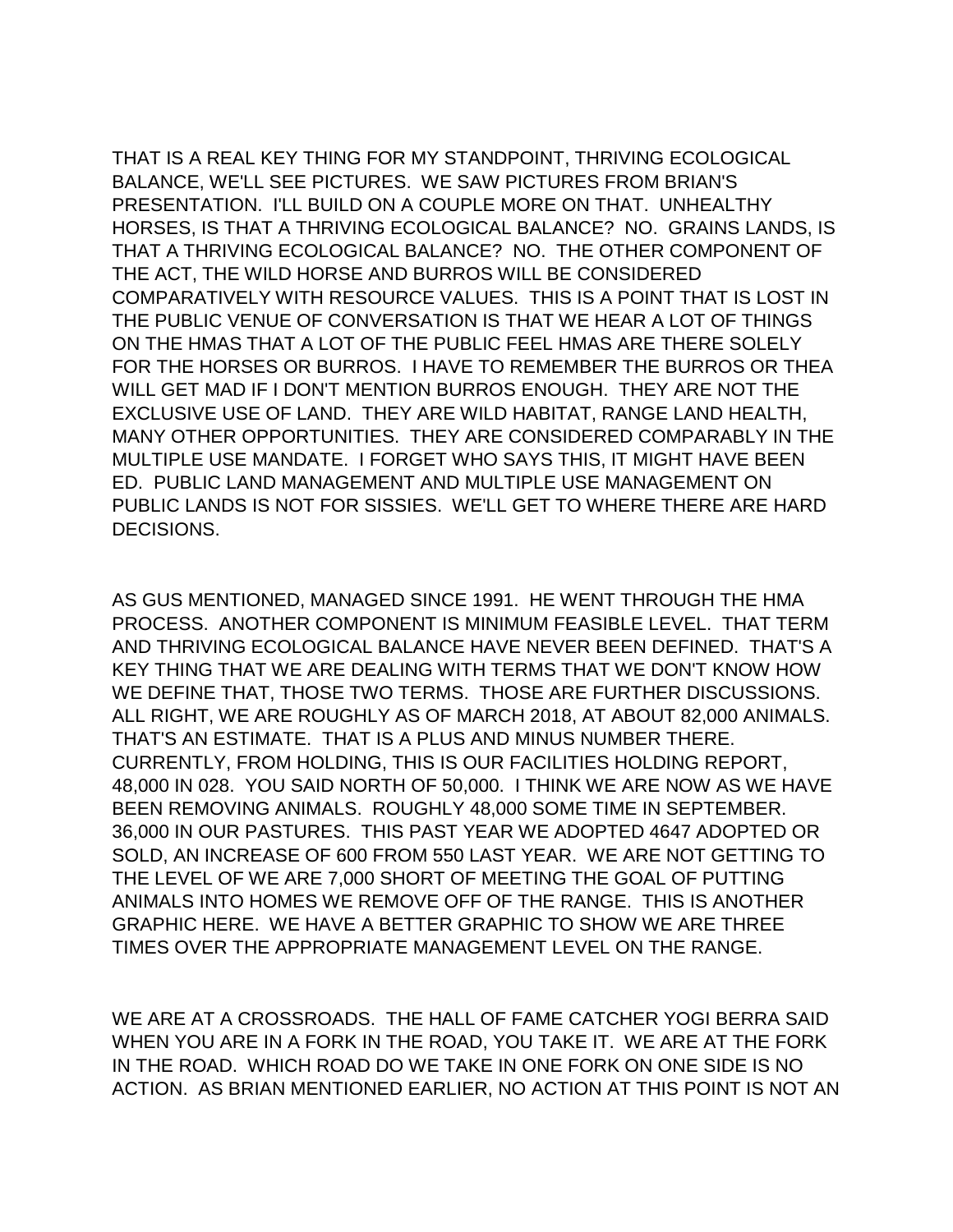OPTION. THEN THE OTHER FORK IS, WHAT MANAGEMENT -- THIS IS WHERE THE MULTIPLE FORKS ARE, HOW MANY TOOLS DO WE USE IN THE ACT? FULL LIMITATION IS THE FARTHEST EXTREME AND THERE ARE MULTIPLE ONES BETWEEN. WE ARE AT A CROSSROADS. AGAIN, EMPHASIZE NO ACTION AT THIS MOMENT IS NOT AN OPTION. CONSEQUENCES OF INACTION, I'LL SAY, OF NOT NO ACTION, BUT INACTION, ANTELOPE VALLEY HMA, SEVEN TIMES OVER AML. THIS IS A PICTURE SAME TROUGH, WE HAVE THE RED ARROW TO SHOW. I HAVE MY POINTER. THE RED ARROW SHOWS BASICALLY THE SAME TREE. PICTURE FROM 2012. YOU SEE THE WATER TROUGH THERE. THERE ARE TWO THINGS TO NOTE IN THE PICTURE, 2012-2018, IN 2018, ALL OF THE VEGETATION BETWEEN THE TROUGHS IS GONE AND BARE GROUND. SECOND, PRETTY MUCH MORE DISTURBING TO ME IS YOU SEE IN 2012 THE TROUGH IS SIX INCHES ABOVE THE SOIL SURFACE. SIX YEARS LATER, THE ENTIRE TROUGH IS EXPOSED. WE HAVE LOST 18-INCHES TO TWO FEET OF SOIL.

IS THAT SOLELY DUE TO HORSES? THERE HAVE BEEN EXTREME RAIN EVENTS HAPPEN, BUT PROBABLY MOSTLY DUE TOHORSES. IN THE PAST, WE HAVE STRUGGLED TO GET MORE ANIMALS INTO CARE. WE ARE NOW WAY TOO MANY ANIMALS. THE GRAPH HERE, THERE ARE WAY TOO MANY POINTS TO SHARE. THE RATE OF PRIVATE CARE IS RELATIVELY STAYED DECLINED. IT'S HARD TO SEE ON THAT -- I WISH MY POINTER WOULD WORK ON THERE. IT WON'T. IT LOOKS LEAK A FLAT LINE. IT'S REALLY GONE DONE ROUGHLY 50% OVER THE LAST 20 YEARS. WE HAVE SEEN AN INCREASE IN IT THE LAST FEW YEARS. THERE ARE SEVERAL FACTORS THAT HAVE CAUSED THE DECLINE IN PRIVATE CARE OF ADOPTIONS AND SALES OF WILD MUSTANGS. I WON'T GO INTO THAT. THE BOTTOM RED LINE -- MIDDLE LINE THERE IS THE NUMBER OF REMOVALS. 2,064. THE TOP IS THE ON RANGE POPULATION, WHICH HAS BASICALLY GONE UP. THE LINE IS EXPECTED TO CONTINUE UP TO AT SOME POINT WHERE WE DON'T KNOW WHAT THE LEVEL WILL BE, 85,000, 120,000, 150,000 HORSES? WE DON'T KNOW. UNTIL THERE IS A MAJOR EVENT HAPPENING ON THE RANGE LANDS.

AS BRIAN MENTIONED, 58% OF OUR BUDGET IS STRICTLY NOW TO HOLDING ANIMALS IN LONG-TERM CARE. AGAIN, IT'S CONTINUALLY, AS OUR BUDGETS HAVE FLATTENED OUT, AND YOU SEE THE DECLINE THE LAST COUPLE OF YEAR, WE ARE BETTER AT MOVING ANIMALS INTO LONG-TERM CARE REDUCING COSTS. ESTIMATES VARY YEAR BY YEAR, BUT ROUGHLY, WE USE THE NUMBERS OF COST, \$5 A DAY PER ANIMAL IN A CORRAL AND \$2 PER DAY IN A LONG-TERM PASTURE. I WANTED TO SHOW HOW THESE COSTS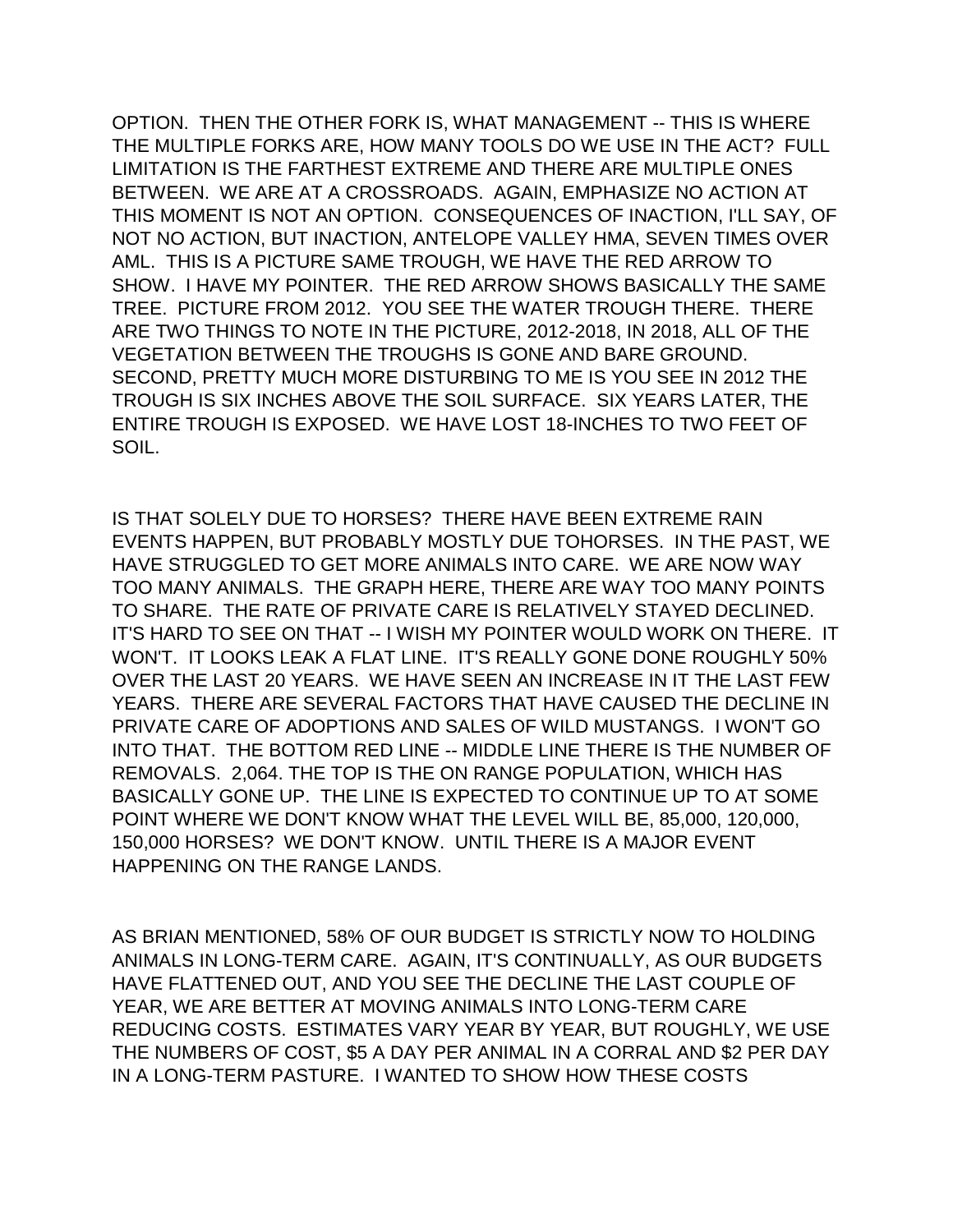ESCALATE AND TRY TO GET PEOPLE TO REALLY UNDERSTAND AND WRAP AROUND HOW THE COSTS ESCALATE.

THIS NUMBER CHANGES DAILY. FOR 36,500 HORSES, ONE DAY TO FEED THOSE ANIMALS IN OUR PASTURES IS \$73,000. FOR ONE YEAR FOR THOSE 35,500 -- 36,500 ANIMALS, IT'S \$26 MILLION. FOR THE LIFETIME OF THE ANIMALS, ASSUMES 15 TO 20 YEARS. SOME SAY IT COULD BE LONGER. \$500 MILLION TO FEED THOSE HORSES CURRENTLY IN HOLDING NOW. ADDING THE CORRALS, YOU ADD ANOTHER 400 TO 500,000,000 AGAIN GETTING TO A BILLION DOLLARS MARK FOR HORSES CURRENTLY IN HOLDING. THE ESCALATION OF COSTS IS REALLY ASTOUNDING TO ME. WHERE ARE WE AT? THE URGENCY OF THE SITUATION. WE ARE AT A FORK IN THE ROAD. LET'S TAKE IT. WHAT FORK ARE WE GOING TO TAKE? THE ADVISORY BOARD HAS A KEY ROLE IN WHAT FORK WE TAKE. WE KNOW HOW PRETTY MUCH EVERY HMA IS OVERPOPULATED. I WOULD SAY THERE IS MAYBE -- SHEPHERD WOULD KNOW HOW MANY AT AML, BUT I WOULD SAY 20 TO 30. I'M NOT SURE. AGAIN, MANY OF THESE ARE WAY, WAY OVER. WE SAW ONE THAT WAS 19 TIMES OVER AML. WE ARE STARTING TO SEE A LOT MORE DEGRADATION OF THE PUBLIC LANDS IN THE HMAS. SOIL LOSS, VEGETATION CHANGES, CONVERSION TO CHANGES WE HAVE HEARD EARLIER ON. THIRDLY IS THAT EMERGENCY GATHERS ARE INCREASING.

THERE WERE PROBABLY 3 TO 4,000 ANIMALS REMOVED THIS YEAR DUE TO EMERGENCY GATHERS DUE TO CONDITIONS. DR. PERRYMAN, TO ADDRESS THE QUESTION YOU ASKED, GUS, ABOUT DROUGHT MONITOR, WE HAVE DEVELOPED A NEW PROCESS THAT WIND STATES WANT TO -- WHEN THEY ASK THE WASHINGTON OFFICE FOR AN EMERGENCY GATHER DUE TO RESOURCE CONDITIONS, THAT IS ONE OF THE KEY FACTORS THAT WE LOOK AT THE NATIONAL OFFICE TO SAY ARE THEY IN DROUGHT CONDITIONS? WHAT IS THE LIKELIHOOD OF CONSIDERING THE DROUGHT INDEX? AS YOU SAID, IT REFLECTS SURFACE WATER. IF IT'S A WATER-HAULING ISSUE, IT NEEDS DIRECTOR APPROVAL AS WELL. THIS YEAR MONTANA WAS NOT IN A DROUGHT. IT WOULD BE INTERESTING TO HEAR THAT SOMEONE IN MONTANA OR NORTHERN WYOMING WANTED TO HAUL WATER BECAUSE THEY WERE NOT IN A WATER-HAULING SITUATION, BUT EMERGENCY GATHERING IS BECOMING THE NORM ANYMORE WITH CONTINUING DROUGHT. WHEN THAT IS EXACERBATED WITH HIGH NUMBERS, THAT EXACERBATES THE NUMBERS OF REQUESTS WE ARE GETTING. JULY AND AUGUST, IT WAS LIKE ONE A DAY, IT SEEMED LIKE. THE LAST PART WE SAW IN PICTURES BEFORE WAS PRIVATE PROPERTY. WE HAVE MORE AND MORE HORSES AND BURROS MOVING OFF.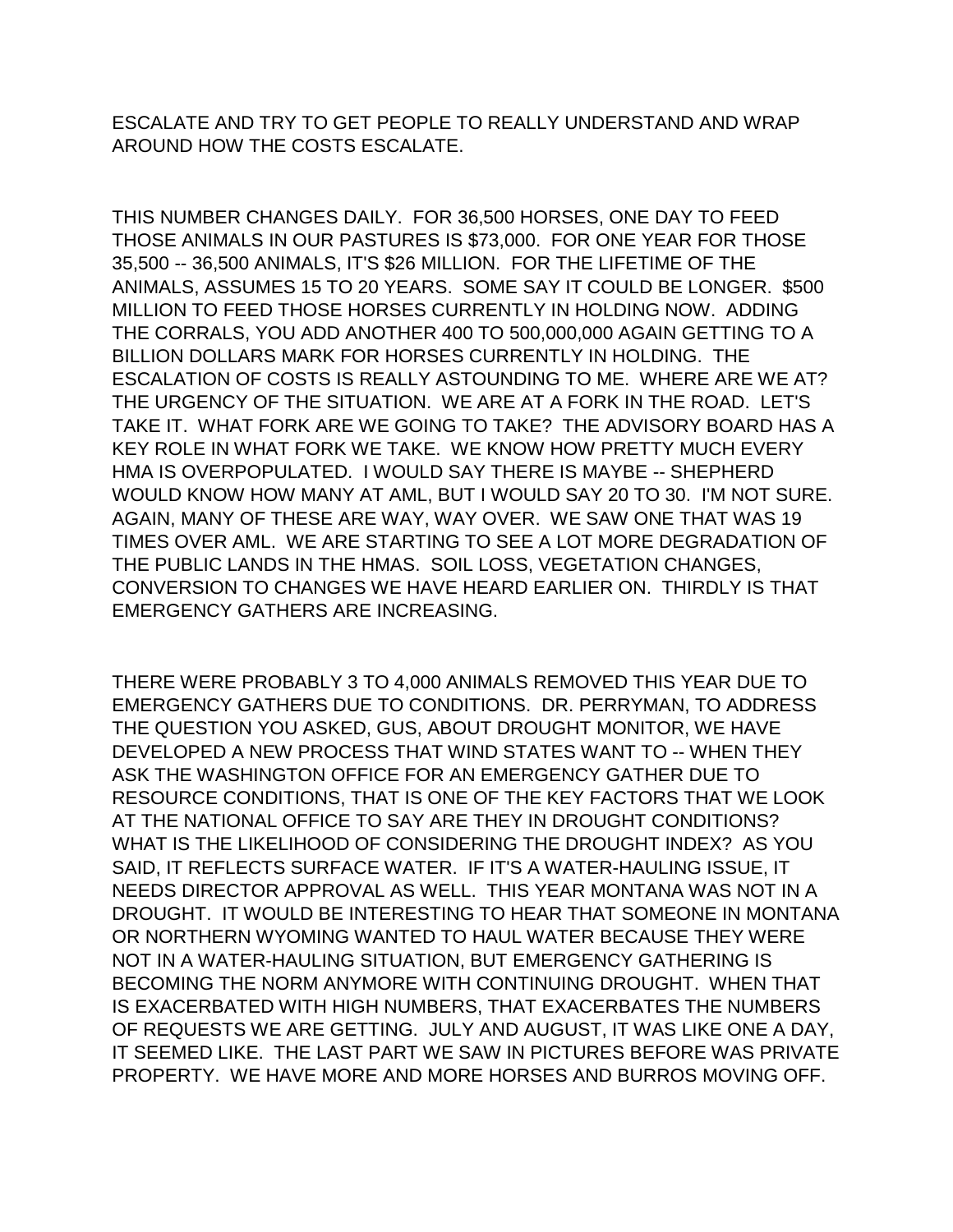WE HAD SEVERAL BURRO GATHERS IN ARIZONA DUE TO ONE CASE NEAR THE TOWN OF WINDEN, ARIZONA, THERE WERE 13 COLLISION BURRO INCIDENTS.

HORSES AND BURROS MOVING ON TO PRIVATE LANDS AND AG LANDS AS WELL. ALSO, DAMAGING THEIR PRIVATE PROPERTY AS WELL. TOOLS, THE BMS CONTINUES TO LOOK AT EXCESS ANIMALS. WE STRIVE TO DO THAT IN A HUMANE WAY A HELICOPTER OR BAIT-TYPE GATHER METHOD. THE EXAMPLE GUS GAVE ABOUT THE ONAQUI, WE CAN TREAT THE MOB BUT NOT THE OTHERS BECAUSE THEY ARE HARDER TO DEAL WITH. IN NEVADA, 800,000- ACRE HMA AND YOU CAN'T GET WITHIN A MILE OF THE HORSES, THERE IS NO WAY TO DART THAT. WE ARE LOOKING AT EXPANDING TEMPORARY FERTILITY CONTROL AND EXPLORING PERMANENT. A LOT OF FOLKS ARE AWARE OF WARM SPRINGS GATHER OCCURRING RIGHT NOW, WHICH IS PROPOSING SPACE FOR MARES. WE CAN TALK ABOUT THAT IN FURTHER DISCUSSION.

WE ARE ALWAYS ON THE INCREASE IN ADOPTION AND SALES. WE ARE TRYING TO EXPAND THE MARKETS. IN THE WORK GROUP YESTERDAY, FOLKS WERE IN ON THE ADOPTION SALE SIDE. LOOKING AT MARKETING TOOLS WE HAVE CONTRACTED OUT TO REACH NEW AUDIENCES FOR ADOPTIONS. THERE ARE AREAS WE HAVE NOT TAPPED. WE KNOW THEY ARE BIG HORSE COUNTRY, SOUTHEASTERN UNITED STATES IS A BIG AREA WHERE WE HAVE A LOT OF ADOPTERS FROM FLORIDA, GEORGIA AND THAT AREA. WE ARE TRYING TO PROVIDE, AND IT WAS A BOARD RECOMMENDATION PASS TO HAVE ADOPTION EVENTS OUTSIDE OF THE CORRALS AND FACILITIES AND REACH NEW MARKETS. ALONG WITH SUPPLEMENTING ADOPTION EVENTS WE HAVE IN THE FACILITIES AS WELL. AS BRIAN MENTIONED, STRENGTHEN AND EXPAND PARTNERSHIPS. WE CAN'T DO THIS ALONE. WE NEED PEOPLE'S HELP AND ASSISTANCE. WE HAVE GREAT PARTNERS AT THE NATIONAL LEVEL AND LOCAL LEVEL AS WELL. WE ARE TRYING TO WORK ON EXPANDING VOLUNTEERS. WE HAVE A CONTRACTOR WORKING WITH DOROTHEA ON TRYING TO DEVELOP A POOL OF VOLUNTEER, AND NOT JUST IN THE WEST AND NOT JUST FOR DARDING BUT FOR EVENTS THAT OCCUR IN NEW JERSEY OR THE NORTHEAST, GETTING A CADRE OF VOLUNTEERS WILLING TO HELP OUT. ANOTHER ONE WE ARE WORKING ON TRYING TO GET CONGRESS TO AUTHORIZE IS TRANSFER OF ANIMALS TO OTHER AGENCIES. OVER THE YEARS BML HAS ADOPTED 400 ANIMALS TO BORDER CONTROL.

BORDER SECURITY IS PROVIDED THROUGH BLM. SEVERAL OTHER LAW ENFORCEMENT AGENCIES APPROACHED BLM, EXAMPLE OF NEW YORK CITY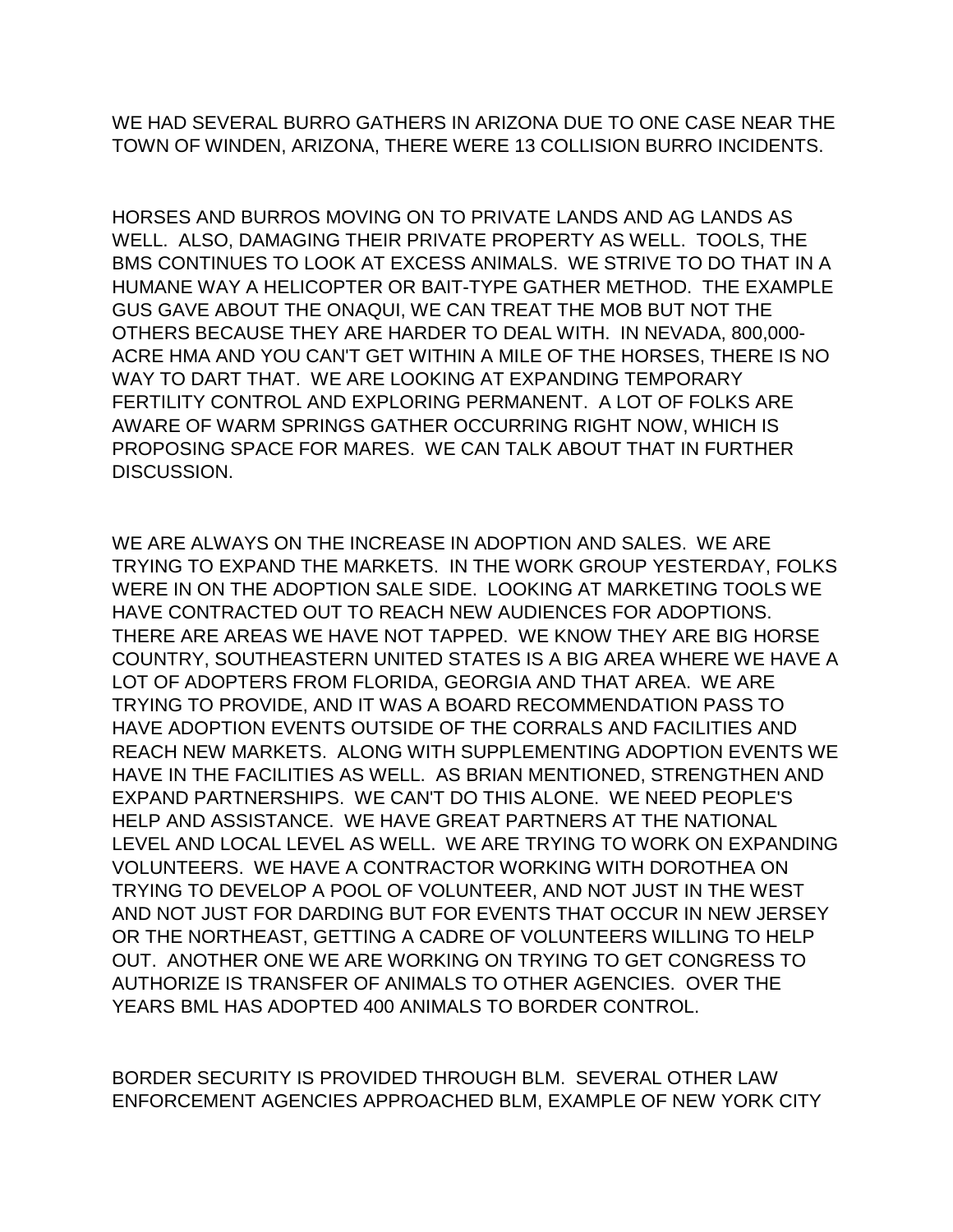POLICE DEPARTMENT HAS APPROACHED BLM TO SAY, HEY, FIRST OF ALL, THEY THOUGHT -- AND SOME OF OUR KEY SPOKES PEOPLE ARE NOT BLM PEOPLE, IT'S PEOPLE OUTSIDE OF THE AGENCY. ONE OF THE BIGGEST ADVOCATES WE HAVE ABOUT GETTING ANIMALS AND THE VALUE OF DURABILITY AND MUSTANG PATROL I WAS INTRODUCED TO IN WASHINGTON. HE ACTUALLY PERSUADED THE NEW YORK CITY POLICE DEPARTMENT TO INQUIRE ABOUT USING MUSTANGS AS HORSES IN NEW YORK CITY. BY VISION WAS, HOW COOL WOULD THAT BE TO BE IN TIME SQUARE AND SEE A BLM MUSTANG WITH A FREEZE MARK ON ITS NECK? TO ME, THAT WOULD BE COOL. WE ARE TRYING TO EXPAND THE MARKETS AND OTHER FEDERAL AGENCIES AS WELL. THERE ARE A LOT OF OTHER AGENCIES THAT USE HORSES. THEY DON'T COME TO US. THERE ARE CERTAIN REASONS WHY. OTHER LEGISLATIVE AUTHORITIES, ALLEN WILL TALK ABOUT THAT WHEN HE RECAPS THE REPORT SUBMITTED TO CONGRESS THIS PAST SPRING. WITH THAT, I'M GOING TO OPEN IT UP TO QUESTIONS. I THINK WE HAVE FIVE MINUTES.

>> FRED: AND IF WE HAVE MORE QUESTIONS, WE'LL TAKE 'EM.

>> I CAN'T GET OUT IN FIVE MINUTES?

>> GUS: NO. YOU HAVE BEEN IN THE JOB FIVE MONTHS. I KNOW HOW FRUSTRATING IT IS. A FRIEND HAD 12 KIDS AND A WIFE, AND HE WAS HAVING TROUBLE FINDING A PLACE TO RENT. HIS WIFE SAID, I'M GOING TO TAKE SOME OF THE KIDS TO SEE MY MAMA WHO PASSED AWAY, IN GRAVEYARD, THE CEMETERY. SOMEONE STEPPED BY. HE SAID I WANT TO RENT YOUR HOUSE. HE SAID I HAVE 12 KIDS AND A WIFE. HE SAID WHERE ARE THE OTHERS? THEY ARE IN THE CEMETERY. HE SAID, I'M SO SORRY. YOU CAN RENT THIS PLACE FOR \$100 A MONTH. THERE ARE A LOT OF HALF TRUTHS THAT AFFECT THE WAY BLM MANAGES. I WANT YOU TO SEE HOW FRUSTRATING IT IS WHEN YOU PROPOSE A WAY TO MANAGE AND LAWSUITS ARE HAPPENING AND YOU ARE WITHDRAWN AND ALL OF THIS STUFF. AS FAR AS A MANAGER, THAT KIND OF COMPLICATES THINGS, DON'T IT?

>> NO.

## [LAUGHING]

>> I'M GOING TO USE THAT STORY NEXT TIME I GET A PLACE. IT DOES, AND THERE'S ALL THAT NOISE, BUT WHEN I CAME INTO THIS JOB, I KNEW THIS JOB WAS EMOTIONAL -- OR THE PROGRAM CONJURES UP A LOT OF EMOTIONS WITH A LOT OF PEOPLE WHETHER IT'S A RANCHER OR A WILD HORSE ADVOCATE. WHEN I CAME INTO THE PROGRAM, I SAID BRUCE, DON'T LET YOUR EMOTIONS -- YOU HAVE TO BE UNEMOTIONAL. THAT'S JUST EXTERNAL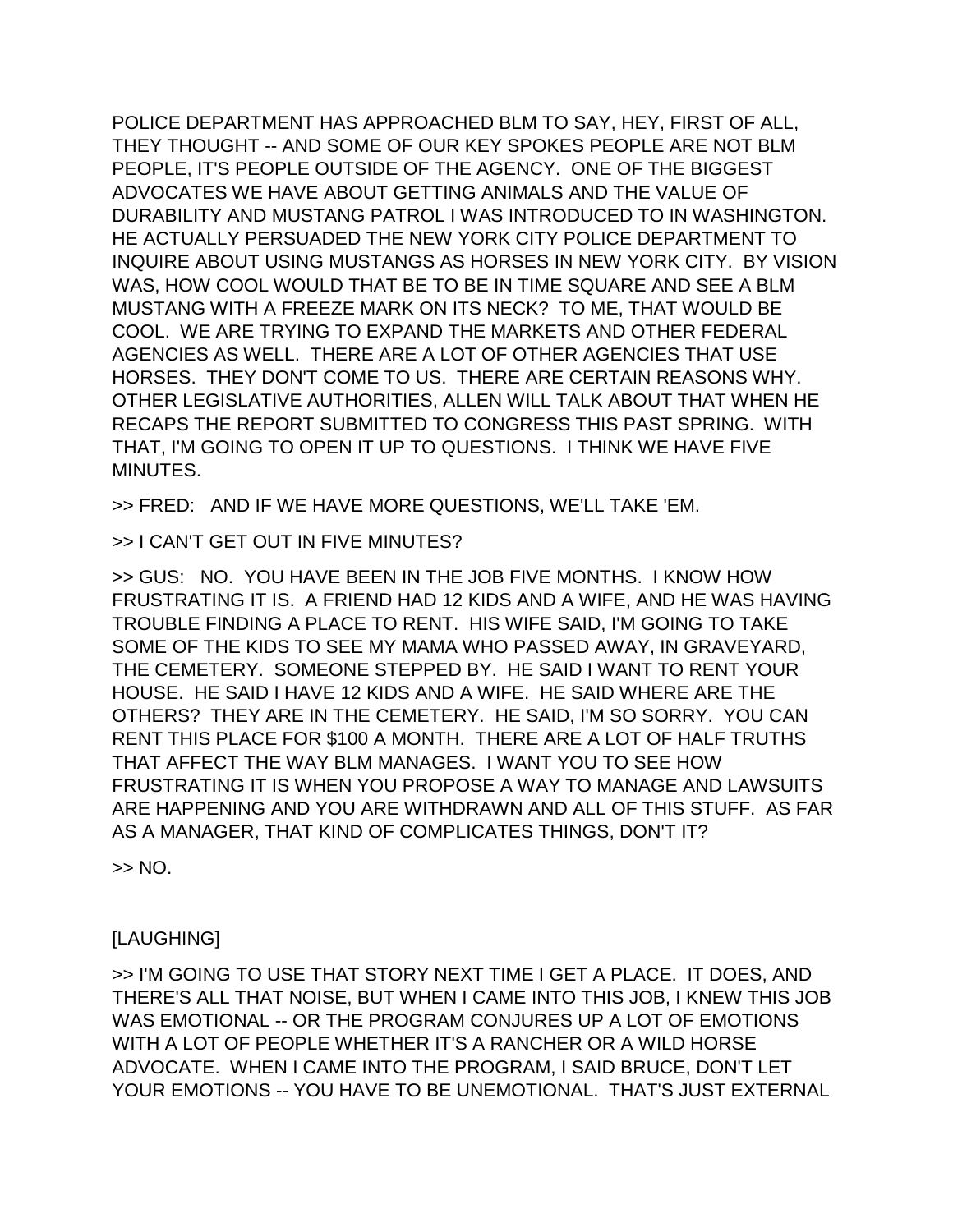NOISE OUT THERE THAT YOU DON'T -- YOU NEED TO IGNORE IT -- OR NOT REALLY IGNORE IT, BUT, OKAY, SOMETHING, YOU KNOW, HAPPENS THAT WE HEAR. WELL, WHAT REALLY DID HAPPEN? LET'S FIND INFORMATION. MY BACKGROUND IS IN SCIENCE. I WANT TO MAKE SURE BEFORE I COME UP WITH A CONCLUSION OR WHATEVER, I HAVE ALL OF THE FACTS INVOLVED. IF NOTHING ELSE, I PUNT IT TO STEVE OR KRISTIN. OR EVEN TO BRIAN, BUT YEAH, I THINK THAT WAS THE KEY THING FOR ME COMING INTO THIS POSITION, JUST FOCUS ON THE PROGRAM, WHAT WE CAN DO. IT'S OUR SIDE BOARDS. KEEP THE EMOTIONS OUT. I'M AN EMOTIONAL-TYPE PERSON. THAT'S TOUGH SOMETIMES.

>> FRED: JIM, I BELIEVE YOU HAVE A QUESTION?

>> JIM: BRUCE, THANKS AGAIN FOR WHAT YOU ARE DOING. TOUGH JOB. WE APPRECIATE YOUR LEADERSHIP IN IT, AND THE WILLINGNESS TO DO THE JOB. I NEED TO ASK A COUPLE OF QUESTIONS, AND I THINK THEY ARE RHETORICAL AS ANYTHING. I WAS STRUCK BY THE NUMBERS IN YOUR PRESENTATION HAVING TO DO WITH SHORT, LONG-TERM HOLDING AND PROJECTED NUMBERS IN TERMS OF THE BUDGET CONSUMPTION ON THE PART OF THAT, SHORT, LONG-TERM HOLDING. WITHOUT A CALCULATOR, LOOKS LIKE THREE TO SIX YEARS DEPENDING ON HOW MANY ANIMALS WE HAVE TO REMOVE FROM PUBLIC LANDS, AND BASED ON SEEING A DOUBLING IN THE POPULATION ABOUT EVERY FOUR YEAR, WE'LL EXCEED THE PROGRAM BUDGET WITHIN SIX YEARS. I THINK IT COULD COME DOWN TO MORE THAN THAT BASED ON THE 50 --

>> 58%.

>> JIM: 58% NOW. APPARENTLY, WE ARE AT THE CROSSROADS OF THE TIPPING POINT. IT'S UNSUSTAINABLE AND UNSUSTAINABLE IN A SHORT PERIOD OF TIME. HAVING SAID ALL THAT, MY QUESTION IS, IS CONGRESS FULLY AWARE OF WHERE THIS IS HEADED RIGHT NOW?

>> I THINK WE HEARD THAT EARLIER FROM BRIAN'S PRESENTATION. I DON'T THINK THEY ARE. THERE ARE SOME AWARE. TYPICALLY, YOU KNOW, I THINK THEY BECOME AWARE WHEN THEIR CONSTITUENTS WRITE THEM LETTERS. IN MOST CASES, THE RESPONSES WE GET AT THE PROGRAM LEVEL AND RESPONSES TO MEMBERS OF CONGRESS, ARE THESE SNAPSHOTS IN TIME. THERE IS A CERTAIN INCIDENT THAT HAPPENED. EXPLAIN HOW IT HAPPENED, AND WHY DID IT HAPPEN? I THINK, YOU KNOW, THERE'S NOT REALLY -- WE NEED A LOT MORE -- THE PUBLIC NEEDS TO REALLY BE ENGAGED. I THINK WE HAVE SEEN AN ENGAGEMENT IN THE POLITICAL WORLD IN THE LAST FEW YEARS ON WHATEVER POLITICAL SPECTRUM THEY ARE DEALING WITH AND YOU SUPPORT. I THINK, YOU KNOW, REALLY FOCUSING ON, AGAIN, THE LONG-TERM VISION HERE IS TO ONE, WE HAVE TO FIRST STOP AND THE ONE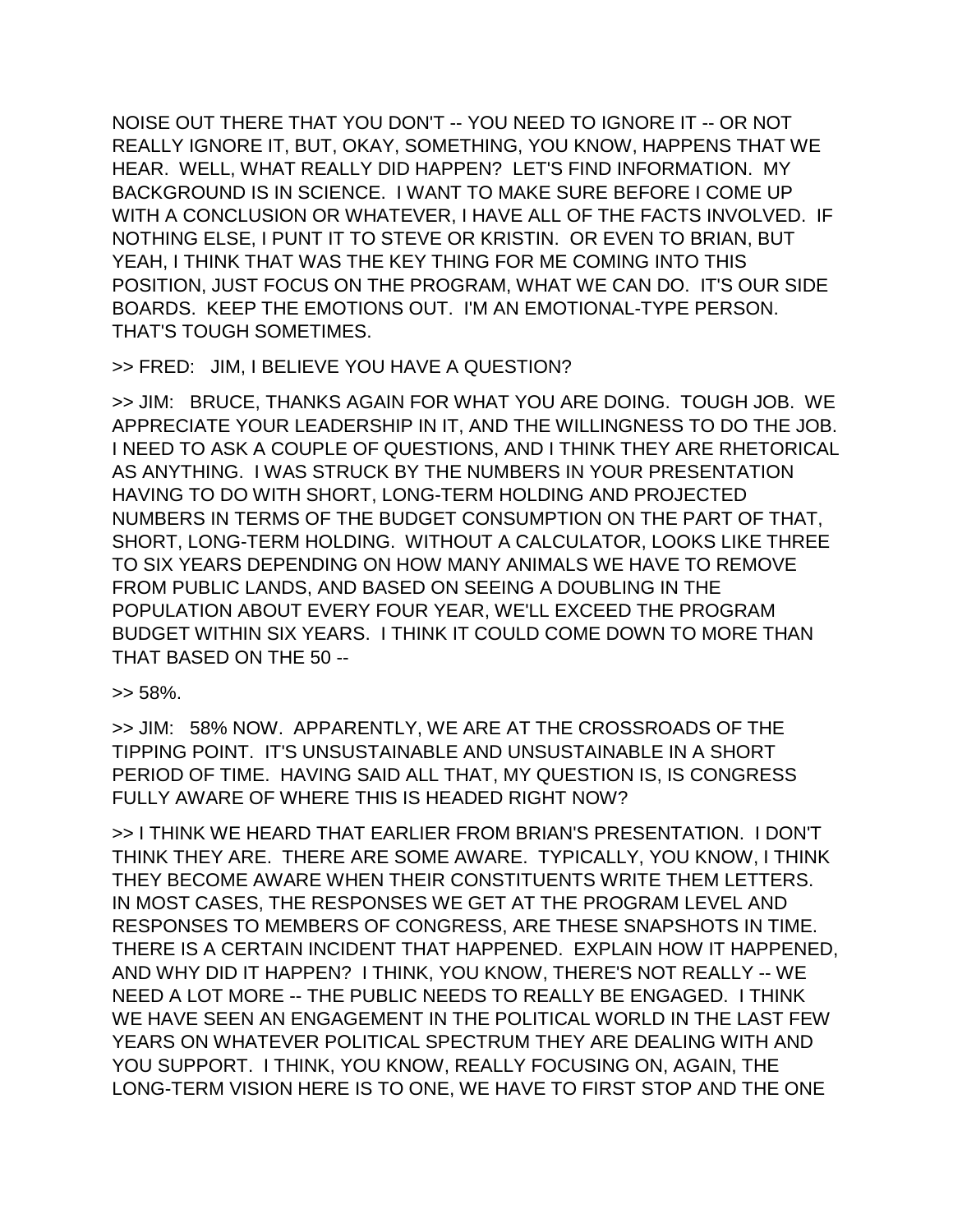GRAPH THERE, THE POPULATION GROWTH GRAPH, WE HAVE TO START TO STABILIZE THAT. WITH THE NUMBER OF ANIMALS WE REMOVE THIS YEAR, WHEN YOU BUILD IN THIS YEAR'S FULL CROP, WE MAY KEEP IT FLAT. WE MAY BE AT 82,000 NEXT YEAR.

THAT'S TO BE DETERMINED, BUT THAT'S THE FIRST STEP. TO GET CONGRESS ENGAGED IS TO REALLY HAVE THE PUBLIC ENGAGE THEM. NETWORKS OF THE ADVOCATE GROUPS ARE HUGE. 120,000,000 PEOPLE. THAT'S TOO BIG FOR ME TO COMPREHEND. THEY WROTE EDUCATED LETTERS TO WHAT THE ISSUES WERE, THAT WOULD HELP. INSTEAD OF TALKING ABOUT TWO HORSES THAT MIGHT HAVE DIED IN A GATHERER, THAT DOESN'T SOLVE THE LONG-TERM ISSUE. THAT'S WHERE CONGRESS CAN BE ENGAGED IN AND BE MORE INFORMED.

>> JIM: ONE FOLLOW UP TOO, MR. CHAIRMAN. UNDER THE MANAGEMENT SIDE OF YOUR PRESENTATION, YOU TALKED ABOUT THE DECISIONS TO MAKE, THINGS LIKE HAULING WATER. OBVIOUSLY, AN OLD ADAGE MY DAD USED TO SAY, THAT'S LIKE DRILLING A HOLE IN THE FLOOR TO TAKE CARE OF A HOLE IN THE ROOF. THAT'S WHAT I'M LOOKING AT THERE. WITH REGARD TO THOSE DECISIONS TO CONCENTRATE HORSES IN A LOCATION BASED ON ARTIFICIALLY PROVIDING WATER, ARE WE EVEN THINKING ABOUT WHAT THE RAMIFICATIONS ARE TO THOSE OTHER OBLIGATE SPECIES THAT HAVE BEEN IMPACTED BY THE SHORTAGE OF WATER AS WELL? BY EXACERBATING THAT BY ARTIFICIALLY WATERING THE HORSES TO REMAIN IN THAT LOCATION, I'M GUESSING WE ARE --

>> WE ARE ENABLING THE BEHAVIOR THAT THEY BECOME DEPENDENT ON IT.

>> EXACTLY. ONE, IT REMOVES THE FREE ROAMING PART THAT THEY'LL STAY IN THE AREA. THE AREA THAT IS GOING TO BE WHERE WATER IS BEING HAULED IS FURTHER DEGRADED, LIKE THE TROUGH PICTURE, THERE. I'M SURE THE WATER HAULING PROBABLY OCCURRED THERE, BUT I THINK -- BELIEVE ME, WE HAVE HAD DISCUSSIONS ABOUT THIS THROUGHOUT THIS SUMMER, WHETHER TO HAUL WATER OR NOT HAUL WATER. YEAH, IT'S THAT ISSUE OF GETTING THE ANIMALS DEPENDENT ON THAT WATER SOURCE, AND THEN THEY DON'T -- IF HORSES ARE GOING TO MOVE, THEY ARE GOING TO MOVE. WE DON'T KNOW WHERE THEY'LL MOVE TO. WE CAN'T CONTROL THEM. THERE WAS SOMETHING YESTERDAY ABOUT POSSIBLY HURTING THEM, GOING OUT THERE WITH A COUPLE OF PEOPLE ON HORSEBACK AND PUSHING THE HORSES OUT IN A MOB MENTALITY WE SAW YESTERDAY AT THE ONAQUI. THEY ARE PROBABLY OBUTUATED TO THAT. IT'S THE DEDICATION OF PEOPLE IN THE FIELD THAT DON'T WANT TO SEE HORSES,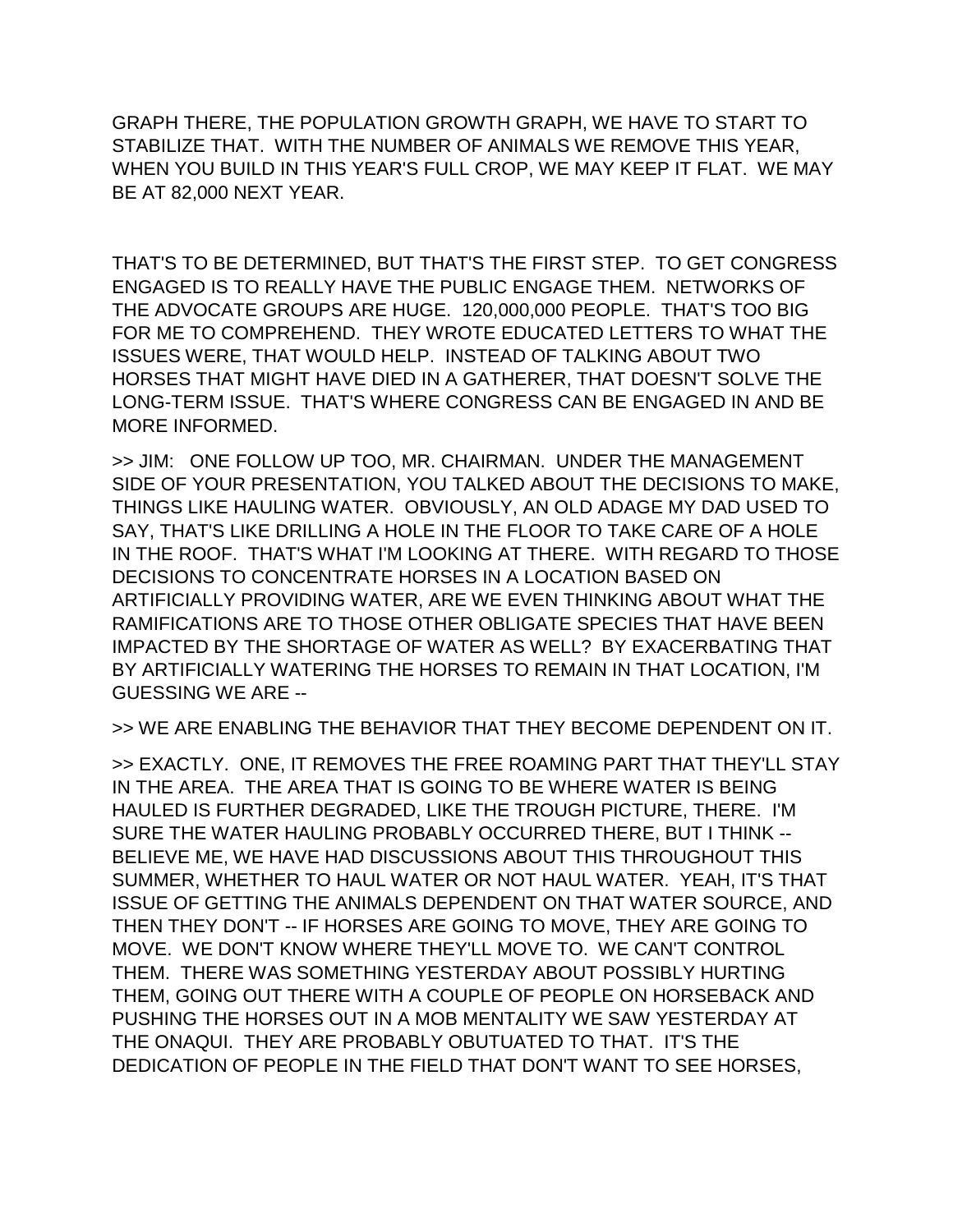AND AS GUS MENTIONED, YOU PUT DOWN FOUR OR FIVE ANIMALS THAT CAN BARELY STAND.

>> IT BECOMES A QUESTION OF WHETHER OR NOT MANAGEMENT IS EXACERBATING THE IMPACT TO THE ECOSYSTEM AND SAGE BRUSH ADVOCATES ON THE GROUND. I WORRY ABOUT THAT AS MUCH AS ANYTHING.

>> IT GOES BEYOND SAGE BRUSH SYSTEMS. IT'S THE OTHER SYSTEMS WHERE WE HAVE HORSES.

>> JIM: THANK YOU.

>> FRED: AS A FOLLOW UP, AND GINGER, I'LL GET TO YOU IN A MINUTE. YOU RUN OUT OF WATER AND TAKE THEM WATER. THEY RUN OUT OF FEED AND YOU TAKE THEM FEED. IS THERE ANY ART OF THE 1971 LAW THAT SAYS YOU HAVE TO HAUL WATER?

>> NOT THAT I'M AWARE OF. YOU GO BACK TO THE FEASIBLE LEVEL.

>> FRED: NATURE IS A CRUEL TASK MASTER AT TIMES. ARE YOU REFERRING THAT WE ARE INTERRUPTING NATURE'S WAY OF BALANCING THE POPULATION?

>> I DON'T KNOW IF I'LL GO THAT FAR. I THINK, ONE, AS BRIAN MENTIONED, IT HAS TAKEN MANY YEARS TO GET TO THIS KEY MOMENT IN TIME. PROBABLY SO. I THINK, YOU KNOW, HAS THE BLM -- YEAH. WE HAVE DONE SOME ACTIONS THAT HAVE ACTUALLY ALLOWED FOR THE SITUATION TO OCCUR. YOU ARE RIGHT ON ABOUT THAT. WE ARE HAMMERED FROM ONE SIDE WHERE DON'T DO ANYTHING, JUST LEAVE THEM ALONE. LET THEM SELF REGULATE. THE KEY POINT IS THAT BY THE TIME HORSES KEY REGULATE POPULATIONS, WHAT ELSE HAS BEEN DEGRADED AND LOST BEFORE THAT? I ASSUME HORSES ARE FAIRLY ADAPTABLE. I'LL DEFER TO THE EQUINE FOLKS ON THE BOARD ON THAT. I'M NOT GOING TO MAKE AN OPINION ON THAT.

>> THANK YOU, BRUCE. GINGER?

>> GINGER: THANK YOU, MR. CHAIRMAN. I DON'T WISH YOU ILL WILL, BUT WE WOULD LIKE TO HAVE YOU BACK IN COLORADO.

>> THERE ARE DAYS I WISH THAT.

>> GINGER: I BET THERE ARE. THIS IS A DIFFICULT QUESTION, PROBABLY. I HAVE WONDERED, HOW WAS THE 27,000 NUMBER THAT COULD LIVE IN THE WEST, WILD HORSES AND BURROS, HOW WAS THAT ARRIVED AT? I HAVE BEEN IN COMMUNICATIONS SINCE 1993 WITH DR. GUS COSTMAN THE FOREMOST EQUINE IN OUR AREA. THAT'S 150 TO 200 ANIMALS, AND ABOUT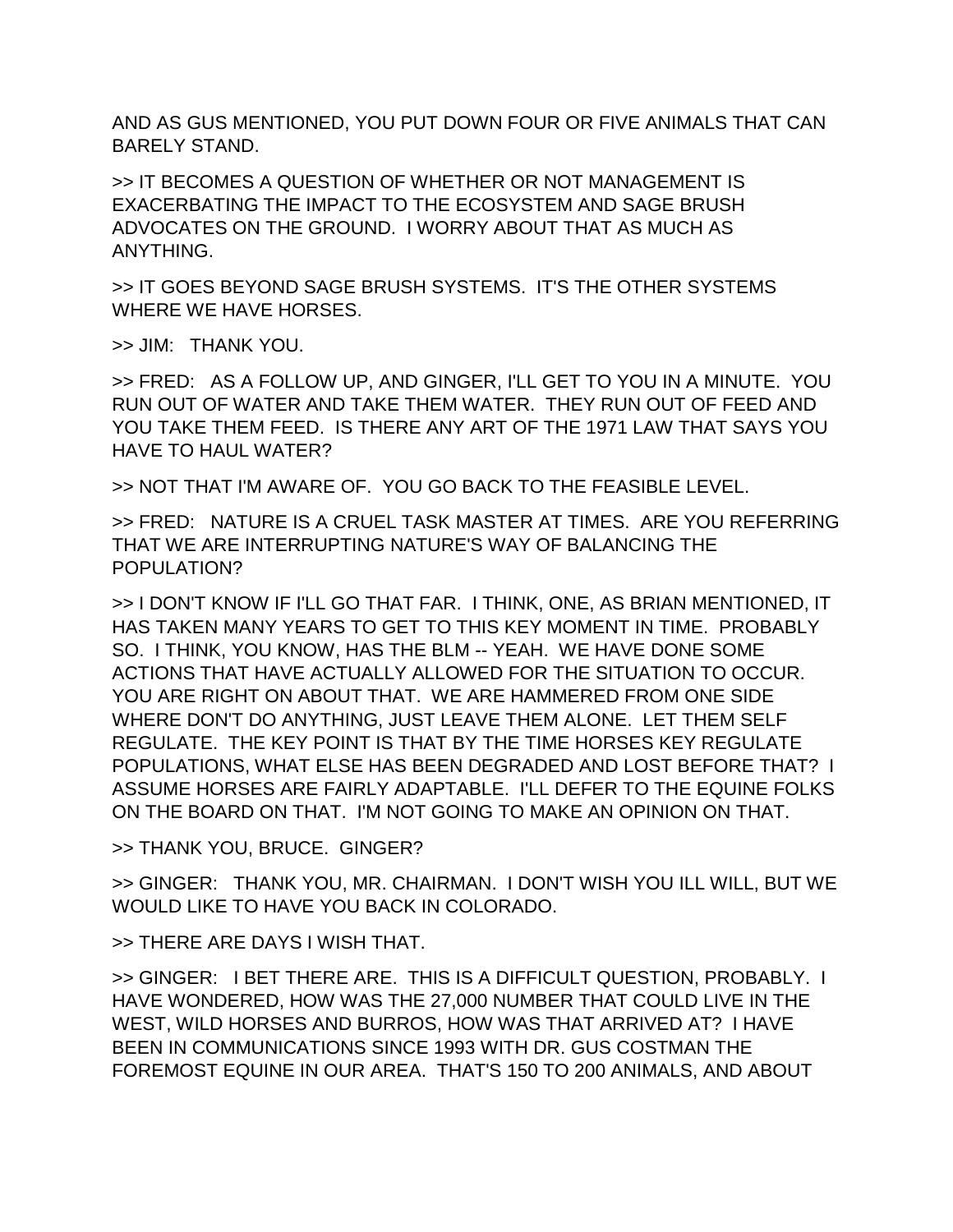75% OF THE HERD AMLS ARE BELOW THAT THRESHOLD. MY BASIC QUESTION, THOUGH, IS HOW WAS THAT NUMBER ARRIVED AT?

>> THE ORIGINAL --

 $>> 26.710.$ 

>> AML IS BASED ON RANGE CAPABILITY, WATER, THE HABITAT OF HORSES IN CONJUNCTION WITH PERMANENT GRAZING AND WILD LIFE USE. IN THE ACADEMY OF SCIENCES REPORT, THERE WAS DEBATE THAT INDICATED THAT AML WAS NOT DONE, I DON'T THINK, IN MANY CASES IN A SCIENTIFIC WAY AND USED GOOD DATA TO DO THAT. I THINK THE BLM IS LOOKING AT THAT. AS GUS MENTIONED, EVALUATING THAT, WHERE THE COMPONENTS OF HABITAT AND MANAGING RESOURCES. IF WE HAVE MORE HORSES OUT THERE AND WE HAVE TO HAUL WATER TO THEM EVERY YEAR, IT'S AGAINST THE MINIMUM FEASIBLE LEVEL OF MANAGEMENT AND REMOVES THE FREE ROAMING. THE NUMBERS WERE DETERMINED BASED ON RANGE CONDITION AND FORGE AND SITE POTENTIAL AND THE AVAILABILITY OF WATER AND COVER AS WELL, ALONG WITH, LIKE I SAID, PERMANENT USES.

>> GINGER: YOU TALK ABOUT HEALTHY RANGE LAND AND GENETIC VARIABILITY CONTEND THAT A HEALTHY HERD IS VARIABLE. I KNOW IT'S A BALANCING ACT, BUT THE 27,000 NUMBER SEEMS INCREDIBLY LOW. I JUST WONDERED IF IT WAS SCIENTIFICALLY DONE ON EACH HERD. MAYBE THERE NEEDS TO BE A REEVALUATION OUT THERE.

>> I WOULD SAY PROBABLY NOT. IT WAS NOT DONE SCIENTIFICALLY BASED. WE WERE USING THE BEST INFORMATION AVAILABLE AT THE TIME. YOU CAN DEBATE ON THE BEST SCIENCE, SOME CASES, YES. SOME, MAYBE NOT. IT WAS BASED ON THOSE FACTORS. THE NUMBERS, SECOND PART HE WAS ASKING, CAN IT BE ADJUSTED. AML WILL ALWAYS BE ADJUSTED. UP OR DOWN. I WOULD ASSUME THE GENETIC COMPONENT WOULD BE A COMPONENT TO THAT AS WELL.

>> I WOULD LIKE TO TRY TO ANSWER THAT QUESTION FOR YOU AS WELL. I'M GOING TO DATE MYSELF RIGHT NOW, BUT WHEN THE DECISION TO SET AML CAME OUT, THERE WERE A NUMBER OF PEOPLE SITTING AT THE TABLE. I WAS ONE OF THEM IN A NUMBER OF THOSE IN THE 1970S. AML WAS ESTABLISHED BASED ON A GROUP OF PEOPLE SETTING AROUND THE TABLE WITH A SET OF OVERLAYS. WE DIDN'T HAVE GIS AT THE TIME, BUT WE HAD OVERLAYS. WE TALKED ABOUT WATERSHED MANAGEMENT TO BIG-GAME MANAGEMENT TO SPECIES MANAGEMENT TO PERMITTED LIVESTOCK AS WELL AS OTHER USERS ON THE GROUND. IT WAS A DELIBERATIVE PROCESS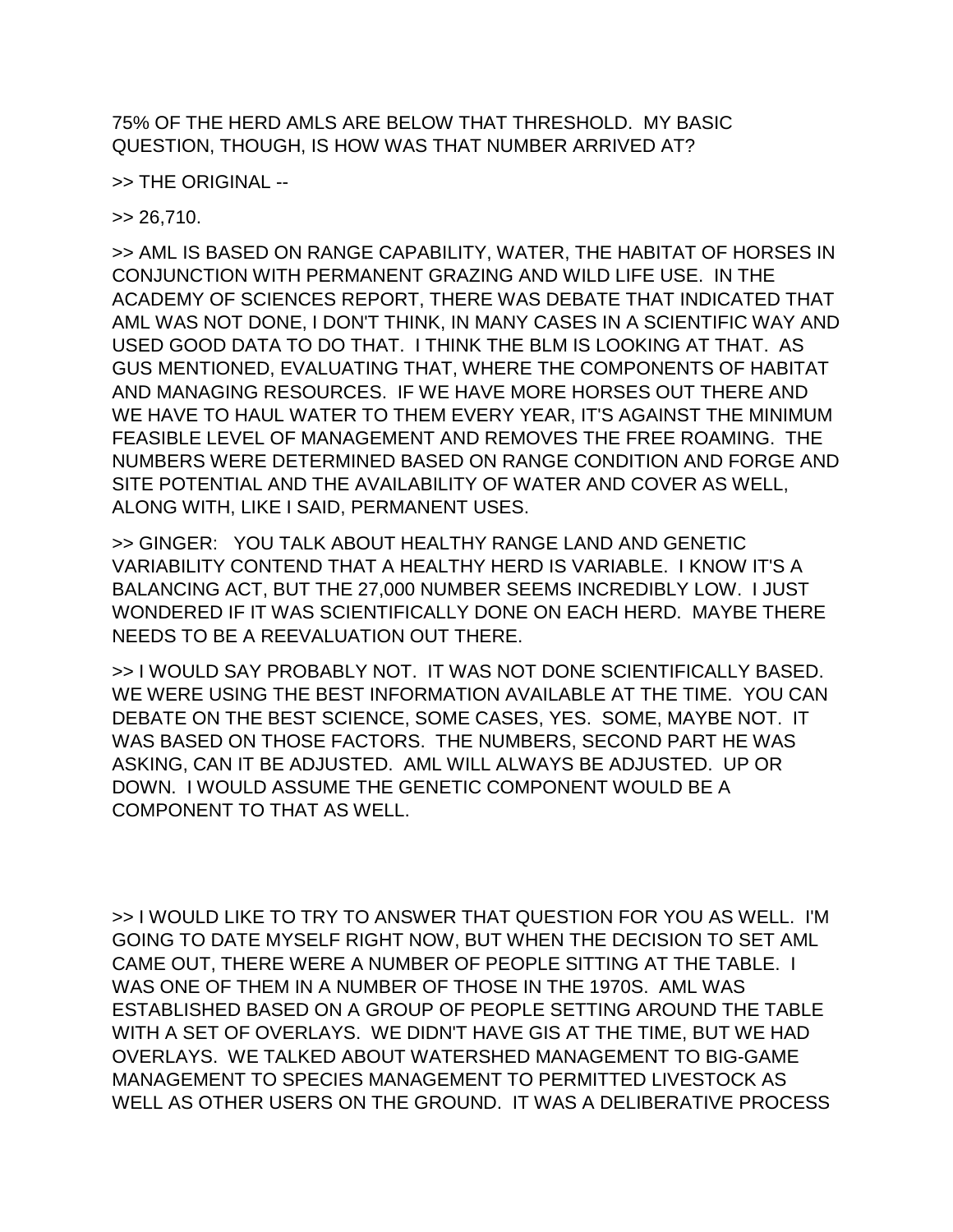TO GET TO THE NUMBER. I REMEMBER TALKING ABOUT GENETIC VIABILITY. WE DIDN'T HAVE THE 200 ANIMAL NUMBER. IT WAS LESS THAN THAT. THERE ARE HMAS THAT CAME IN LESS THAN THAT. THE CONCERN ABOUT GENETIC VIABILITY ASSUMED ONE THING. THAT WAS THAT THE POPULATION WAS ISOLATED AND HAD NO OPPORTUNITY FOR GENETIC MIXING FROM OTHER HERDS. WE FOUND IN NORTHERN NEVADA THAT, THAT WASN'T THE CASE. WE DIDN'T HAVE ISOLATED POPULATIONS. ONE OF THE FIRST THINGS YOU NOTICE IS A LACK OF FERTILITY. WE ARE NOT HAVING THAT PROBLEM IN THE HORSE POPULATION NOW. I WANTED TO BRINK IT FORWARD THAT IT WAS A DELIVERY PROCESS. IT WASN'T A FLIPPING OF THE COIN.

WE WORKED ON IT, SEEMS LIKE WEEKS AT A TIME TO GET ALL OF THE DATA ON THE TABLE TO COME UP WITH AML. THERE WERE CONVERSATIONS AT THAT TIME DETERMINING WHETHER OR NOT -- WAS THAT A NUMBER CAST IN CONCRETE? IF NOT, COULD IT GO BOTH DIRECTIONS? THE UNDERSTANDING AT THE TIME WAS THAT IT COULD GO BOTH DIRECTIONS BASED ON DATA AT THE TIME COLLECTED ON THAT. THERE WERE SECTIONS ON THE RMPS AND HMPS THAT THE BURRO WAS DEVELOPING AT THE TIME THAT THE AML DISCUSSIONS ARE INCLUDED IN THAT.

>> WAS THE AML27000 THAT YOU ARRIVED AT?

>> WE DIDN'T DO IT ON HMAS ACROSS THE COUNTRY, THEY WERE IN THE MANAGEMENT AREA WE WERE RESPONSIBLE FOR AT THE TIME. THAT DIDN'T INVOLVE THE ENTIRE 27,000 NUMBER.

>> SOUNDS LIKE, JIM, YOU WERE ONE PERSON ON ONE TEAM THAT WAS OVER ONE AREA FOR DECIDING AMLS, BUT I WOULD ASSUME THERE WERE OTHER TEAMS YOU WERE ABLE TO WORK WITH AND OTHER AREAS DOING THEIRS. THE BEST PEOPLE ON THE GROUND IN THE AREA THEY WERE IN WERE DOING THE SAME PROCESS IN THEIR RESPECTIVE AREAS.

>> QUESTION I HAVE, WHEN YOU WERE TALKING ABOUT THE LOWER RATE OF PRIVATE CARE, IN LARGE PRINT AT THE TOP, YOU TALK ABOUT A MAJOR EVENT HAPPENING IF SOMETHING ISN'T DONE. YOU WANT TO TOUCH ON WHAT THAT MAJOR EVENT WOULD LOOK LIKE IF WE CONTINUE STATUS QUO FROM BOTH AN ECOLOGICAL STANDPOINT, FROM THE RANGE THE ANIMALS RUN ON AND FOR THE ANIMALS THEMSELVES?

>> I THINK ON THE SECOND PART, THE ANIMAL THEMSELVES SEE A LOT MORE -- WE ARE SEEING A DECLINE IN HEALTH IN SOME AREAS. I THINK THAT'S MORE WIDESPREAD AS THE NUMBER GOES UP. WE WON'T BE ABLE TO KEEP UP WITH ALL OF THE EMERGENCY TYPE OR ESCALATING ISSUE PROBLEMS THAT WE HAVE. I THINK WE'LL SEE A LOT MORE LOWER AND DECLINE IN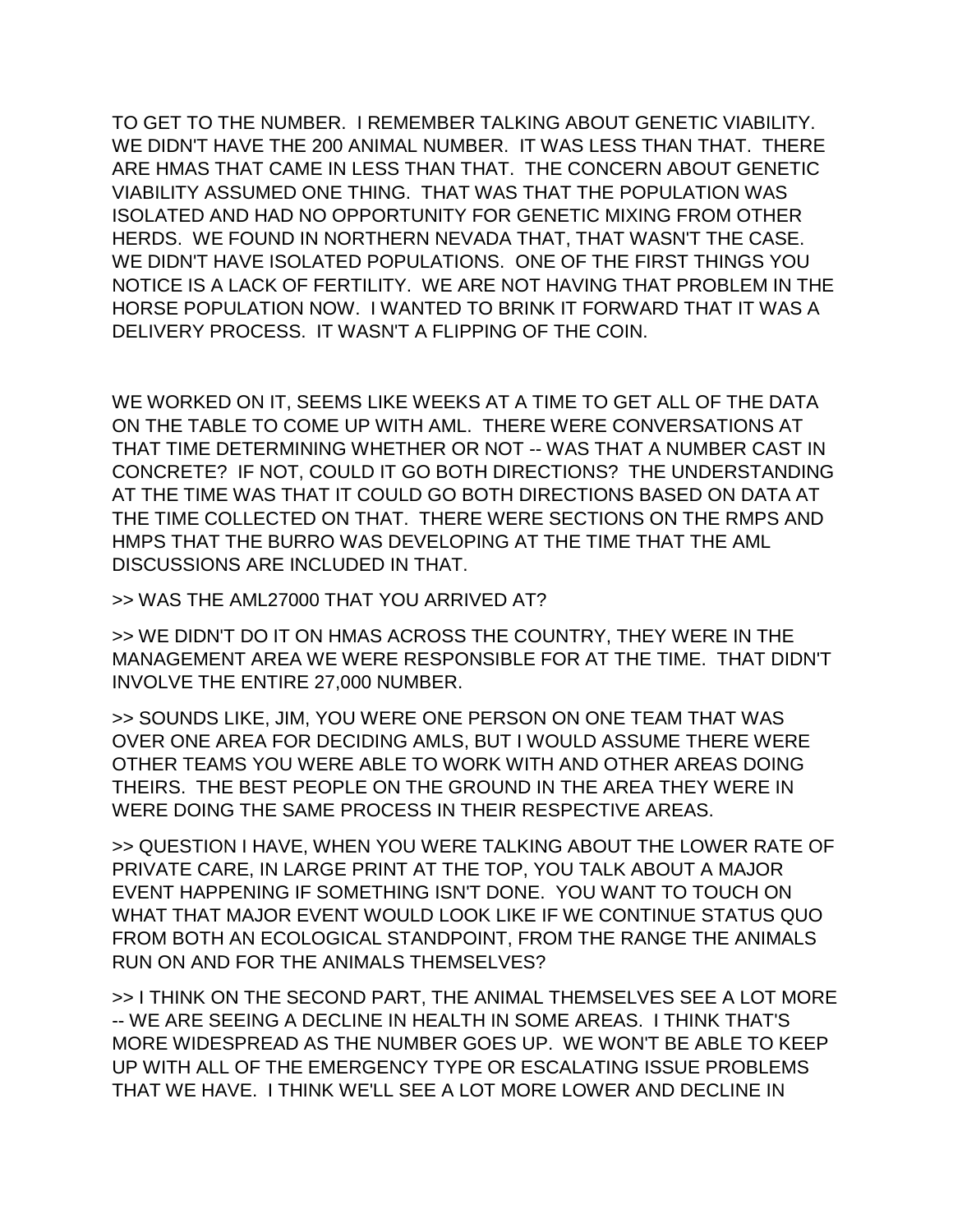ANIMAL HEALTH. THAT'S FOR THE ANIMAL'S PERSPECTIVE. ON THE RANGE PERSPECTIVE, I THINK WE'LL SEE FURTHER DEGRADATION OF LANDS LIKE INVASIVE SPECIES ENCROACHMENT OR SPREADING BROUGHT ON BY THE HORSES OR A WILDFIRE AS WELL IN THE AREAS. YOU ARE GOING TO SEE RESOURCE DEGRADATION, VEGETATION CHANGES, SOIL LOSS, SOIL CHANGES. YOU MAY SEE DISPLACEMENT OF ANIMALS, WILDLIFE AS WELL. AGAIN, THAT WOULD BE MY CRYSTAL BALL. I THINK YOU CAN SAY TEN DIFFERENT PEOPLE WOULD HAVE TEN DIFFERENT ANSWERS.

>> WHICH OF THOSE HAPPENS FIRST? THE ECOLOGICAL CRASH OR THE POPULATION CRASH?

>> I THINK WE ARE SEEING AN ECOLOGICAL CRASH IN SEVERAL AREAS. WE HAVE CROSSED THE THRESHOLD IN MANY AREAS MAKING IT HARD AND DIFFICULT TO -- YOU KNOW, GET BACK TO. I MEAN, LIKE WITH A FIRE, IT'S RELATIVELY -- I DON'T KNOW IF IT'S RELATIVELY EASY, BUT IT'S MORE CLEAR CUT. WE DO SEEDING, AND WE PRETTY MUCH PULL LIVESTOCK OFF FOR A FEW YEARS TO LET THAT RECOVER FROM THAT WILDFIRE. WHEREAS WITH THE WILD HORSE PROGRAM AND ISSUES THERE, EVEN WHEN WE REMOVE A HUNDRED ANIMALS, 700 ANIMALS OVER, WE ARE NOT EVEN GETTING TO WHERE WE NEED TO BE. EVEN IF WE GOT DOWN TO THE LOW AML, WE HAVE TO DO THE RESTORATION PART. THE HORSES ARE STILL OUT THERE.

>> I'M NOT AN ECOLOGIST. I ASSUME, IT'S NOT GOING TO BE PRETTY. IN BASIC BIOLOGY, POPULATIONS CAN ONLY SUSTAIN THEMSELVES A TERN AMOUNT OF TIME, AND, PARTLY, WE ARE BLM IS CONTINUING THE INCREASE BY ONE, HAULING WATER, AND BY DOING ACTIONS WE ARE DOING. I JUST THINK THE OPTICS ARE NOT PRETTY, AND FROM AN ANIMAL HEALTH CONCERN.

>> STEVEN: THANK YOU.

>> FRED: CELESTE?

>> CELESTE: I THOUGHT YOU WERE GOING TO GO ON FOREVER. WE HEAR A LOT OF DOOM AND GLOOM PROJECTIONS. IF WE MAINTAIN THE STATUS QUO. DOES THE BLM HAVE GOOD PREDICTIONS WHAT CAN OCCUR WITH LAYERED MANAGEMENT APPROACHES? IN OTHER WORDS, THE PROBLEM IS THE POPULATION GROWTH RATE. WHAT ABOUT MANAGEMENT AREAS THAT ADDRESS THAT AND THE ECONOMY OF SCALE HAS BEEN MODELED OUT YET BY THE BLM. WE GET TO AML BASED ON CERTAIN ACTIONS. ALLEN WILL TALK ABOUT THAT MORE THIS AFTERNOON. THOSE ARE THE OPTIONS WE HAVE LAID OUT. FROM FULL IMPLEMENTATION OF THE ACT TO WHAT WE ARE CURRENTLY UNDER. THOSE ARE THE OPTIONS THAT, I THINK, AML IN EIGHT YEARS AND ANOTHER OUT TO 20 YEARS. MAYBE HOLD THAT UNTIL THE PRESENTATION THIS AFTERNOON.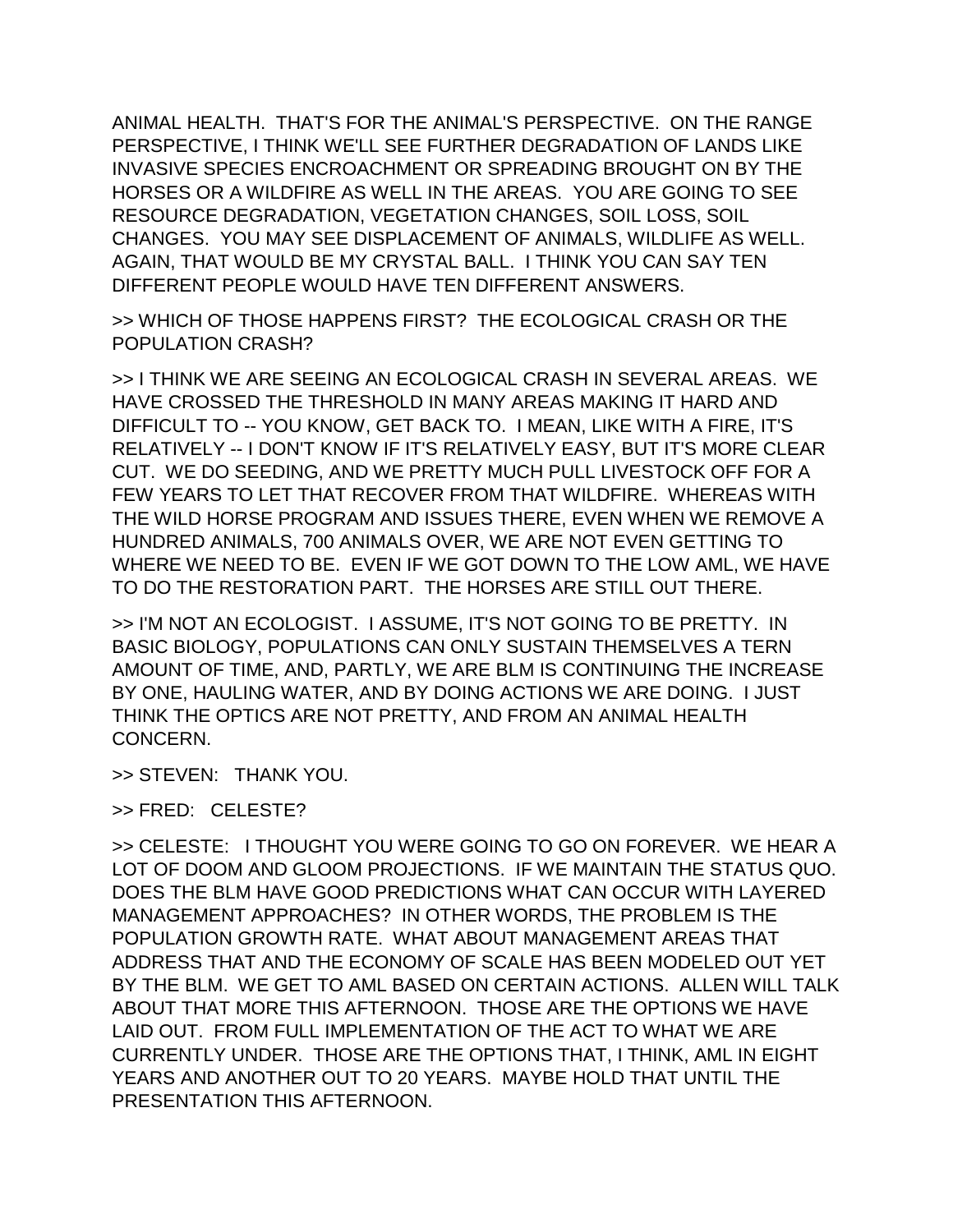>> PERFECT.

>> GO AHEAD, BARRY.

>> THANK YOU, MR. CHAIRMAN. WE HAVE BEEN TALKING ABOUT MANAGEMENT PARADIGM CHANGES OVER MOST OF MY CAREER. ONE OF THE THINGS THAT CONCERNS ME, AND I'LL PREDICATE MY QUESTION WITH THIS, WHAT I WOULD LIKE TO SEE, IT'S MORE STRONG THAN THAT. WHAT I WOULD WANT IS FOR ALL OF OUR HMAS TO BE MANAGED IN A WAY SO THAT THEY FALL WITHIN THE CIRCUMSTANCES OF THE PRIOR MOUNTAIN HMA. TO ME, THAT'S THE ULTIMATE END POINT. WE HAVE HMAS THAT ARE IN GOOD SHAPE. THINGS ARE DOING WELL. THEY JUST NEED A MANAGEMENT TWEAK EVERY NOW AND THEN TO MAINTAIN THINGS. THEN THERE'S THE OTHER HMAS. WE HAVE A SIGNIFICANT NUMBER OF THEM IN NEVADA. WHERE WE HAVE ALREADY LOST ECOLOGICAL POTENTIAL, WE HAVE LOST THREE FEET OF SOIL. THE AMLS ASSOCIATED WITH THOSE SITES HAVE NOW BEEN AUTOMATICALLY DECREASED. THE CARING CAPACITY IS NO LONGER WHAT IT WAS.

WHEN WE GO BACK TO THIS ASSESSMENT OF THESE THINGS, AND I THINK BLM WILL HAVE TO DO THIS IN PART IS ONCE WE START GETTING THIS THING TURNED AROUND, THERE IS GOING TO HAVE TO BE CRITICAL ASSESSMENTS OF THE AMLS, UP AND DOWN OR WHATEVER THE DATA SAYS, THEY'LL HAVE TO GO THAT DIRECTION. THAT IS SOMETHING THAT HAS TO BE DEALT WITH IN THE NEAR TERM. WITH RESPECT TO THAT, THE QUESTION I HAVE IS, WE HAVE IN NEVADA AND SOME OTHER STATES, SOME OF THE HMAS ARE WELL OVER AML LEVELS. A LOT OF THEM ARE WITH EME CRITTERS OUT THERE. THAT IS THE LIMITING SEASONAL HABITAT FOR SAGE GRASS. THAT'S THE PREFERRED HABITAT WITH HORSES AND BURROS OVERLAPPING IN HMAS. YOU CANNOT HAVE MORE HORSES AND BETTER BROOD HABITAT IN THOSE AREAS. THEY ARE MUTUALLY EXCLUSIVE. YOU CAN'T HAVE LIGHT AND DARK AT THE SAME TIME. MY QUESTION IS THIS, DOES YOUR GATHER AUTHORITY INCLUDE THOSE REASONS IS THE THREAT TO HABITAT, DOES YOUR GATHER AUTHORITY ALLOW YOU TO GATHER FOR THAT REASON HAVE YOU HAD DISCUSSION ON THAT?

>> VERY MUCH SO. THIS PAST YEAR, YOU MENTIONED ABOUT IDENTIFYING PRIORITIES FOR GATHERS. TYPICALLY, THEY ARE BASED ON A COURT ORDER DIRECTED TO REMOVE ANIMALS. WE HAVE TO. THERE ARE PRIVATE LAND REQUESTS. WE GO GET THE ANIMALS AND REMOVE THEM. THIS PAST YEAR, WE HAVE CONSIDERED HABITATS FOR OTHER SPECIES IS ONE OF THOSE PRIORITIES. THIS PAST YEAR FISCAL YEAR '18, \$4 MILLION OF SAGE GROUSE FUNDS WAS FOR PRIORITY HABITAT. THERE WAS THAT. YOU WILL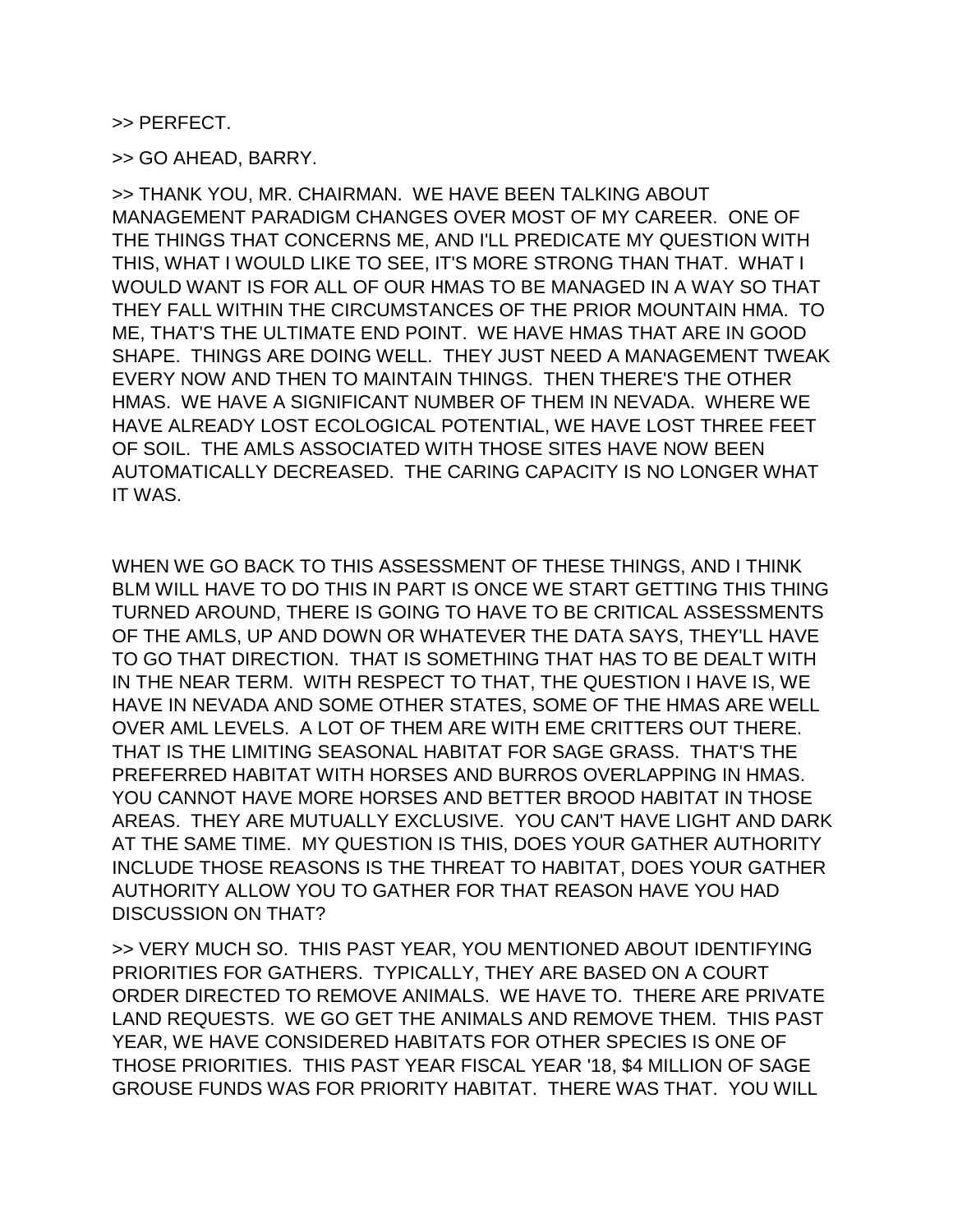HEAR THAT LATER ON WHEN I TALK ABOUT RESPONSES TO BOARD RECOMMENDATIONS AS WELL.

>> WERE THESE REGULARLY SCHEDULED GATHERERS OR EMERGENCY?

>> THEY WERE NOT EMERGENCY GATHERERS. WE TOOK \$4 MILLION OF SAGE GROUSE FUNDS, WILDLIFE FUNDS DEDICATED TO SAGE GROUSE. WE PULLED THAT OFF AND IDENTIFIED PRIORITY AREAS FOR GATHERERS IN THE PIPELINE. WE HOPE TO DO THAT AGAIN THIS YEAR. WE ARE UNDER C.R. NOW, WE HOPE TO GET A FULL YEAR BUDGET. WE HAVE ENCOURAGED THE STATES, THE STATES GET A LOT OF MONEY FOR SAGE GROUSE INTEGRATED PROGRAM OF WORK. THEY IDENTIFY PROJECTS ON THE GROUND THAT ARE FOR RESTORATION AND ENHANCEMENT AND FOR SAGE GROUSE HABITAT IN THE SAGE BRUSH BIO. I HAVE BEEN TALKING TO A FEW STATES, AND SOME GET 4 TO \$5 MILLION. WE PULL OFF THOSE THAT ARE DIRECTLY TO, BUT AGAIN, IN THE HORSE PROGRAM, THIS IS WHAT I HAVE LEARNED IN THE LAST FIVE MONTHS. YOU CAN'T HAVE STATES DO THEIR OWN THING BECAUSE OF THE ISSUES OF HOLDING. IT WOULD BE GREAT IF A STATE COULD SAY, I'M GOING TO TAKE \$3 MILLION. I'LL TAKE 200,000 TO DO A GATHER FOR HORSES. THAT'S THE PROBLEM ITSELF.

WHEN YOU MOVE THEM, WHAT WILL YOU DO WITH THEM? THAT'S THE INNER LINK THAT I THINK A LOT OF PEOPLE IN THE BUREAU DON'T UNDERSTAND. I DIDN'T GRASP THE WHOLE ENORMITY OF THE ISSUE. WHY DON'T WE DO A GATHER?

>> LET ME REPHRASE MY QUESTION GIVEN YOUR ANSWER. IS IT WITHIN YOUR EMERGENCY GATHER AUTHORITY TO GO OUT AND REMOVE HORSES FROM THE PRIORITY HABITATS?

>> TYPICALLY, UNDER THE REGS AND HORSE PROGRAM, IT'S MOSTLY -- STRICTLY FOR THE HEALTH OF THE ANIMALS. THAT'S DEFINED AS AN EMERGENCY. MAYBE THE POLICY NEEDS TO BE REVIEWED. THAT WOULD BE A GREAT RECOMMENDATION, DR. PERRYMAN.

>> FROM WHAT I HAVE SEEN AND WHAT OTHERS HAVE SEEN, IF WE CAN'T MAKE A CASE TO THE PUBLIC THAT THESE PRIORITY HABITS, AND THIS IS ONE EXAMPLE.

>> IT COULD BE DESERT TORTOISE. IF WE CAN'T MAKE A CASE THAT HABITAT DEGRADATION IS OCCURRING TO THE POINT THAT OTHER CRITTERS ARE BEING AFFECTED IN A SIGNIFICANTLY NEGATIVE WAY, THEN I DON'T KNOW IF WE CAN DO ANYTHING. OUTSIDE OF THE MANAGEMENT PARADIGM BOX, WHAT ARE THE OTHER TOOLS WE CAN HAVE, THAT MIGHT BE A TOOL WE CAN IMPLEMENT? IF WE HAD IT AVAILABLE TO TAKE A CRACK AT HABITATS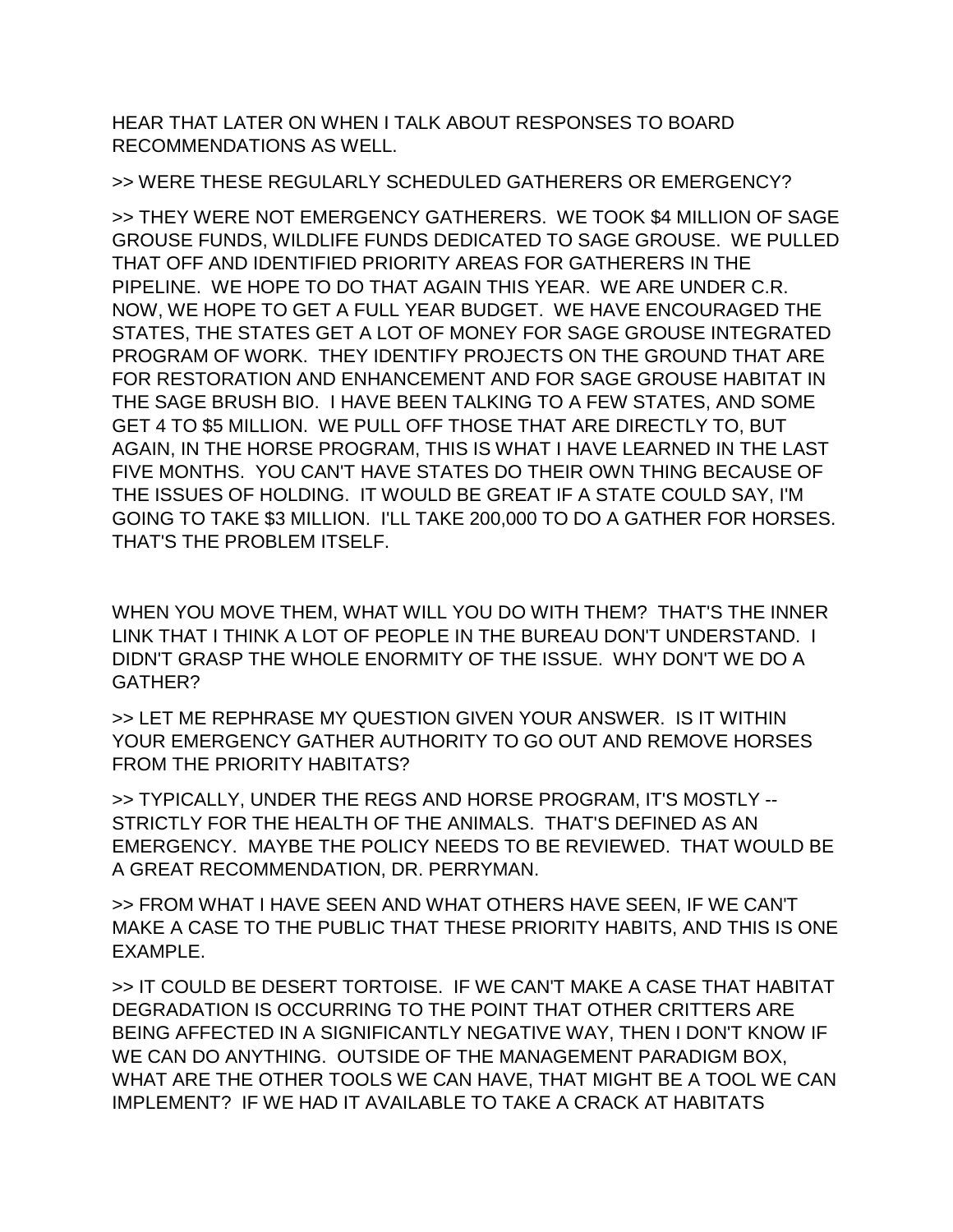LOSING THE ABILITY TO LOSE THE CRITTERS THEY ARE SUPPORTING NOW, AND LESS OF THEM IN THE NEAR FUTURE.

>> WHEN YOU MENTION REVISION OF THE MANUAL, WE ARE DOING THAT WITH THE ADOPTION SIDE. THE ADOPTION MANUAL IS OUT OF DATE. WE HAVE A TEAM DEVELOPED LOOKING AT THAT AND REVISING TO BRING US UP TO THIS MOMENT OF TIME THAT INCLUDES THE ADOPTION INCENTIVE PROGRAM AND THAT. WE HAVE NOT REALLY CONSIDERED THE START OF LOOKING AT IT FOR THE GATHERER PART OF THE HANDBOOK AND MANUALS. THAT WOULD BE SOMETHING. IF THE BOARD LOOKS AT IT, WE'LL LOOK AT IT AND CONSIDER IT.

>> THANK YOU. IN THINKING ABOUT CHANGING POLICY OR DETERMINING THAT AN AREA CAN SLOT UNDER THE EMERGENCY GATHERER PORTION OF GATHERERS, I'M NOT SURE HOW TO PHRASE THAT, BLM HAS THE PARAMETERS FOR WHAT THEY HAVE ESTABLISHED AS PRIORITIZED GATHERERS OF RECENT, UPCOMING FUTURE AND HOW HAVE THEY TAKEN INTO ACCOUNT SAGE GRASS HABITAT?

>> SORRY, REPEAT THAT AGAIN?

>> THAT'S OKAY. NOW I THINK I HAVE IT BETTER IN MY HEAD. TO CLARIFY VARIOUS POINTS THAT THERE ARE HABITATS THAT ARE GOING TO HAVE MORE PRIORITY OVER OTHERS AND HOW THEY CATALOG DIFFERENT SERIES THEY CAN TAKE, BUT BLM HAS PRIORITIZED GATHERERS UP AND COMING, HOW WERE THOSE HMAS -- WHAT WERE THE PARAMETERS FOR DETERMINING OKAY, WE ARE GATHERING THERE. WAS IT SOLELY PERCENT ABOVE HML OR SAGE GROUSE HABITAT AND OTHERS?

>> YOU MAY WANT TO ADDRESS ALLEN AT BREAK. IT WAS ABOUT HML AND SAGE GROUSE, IT WAS FOCUSED ON IF HMA HAD HABITAT, WE MAY SEE A LOSS OF POPULATION OF SAGE GROUSE. THAT WOULD HAVE BEEN A PRIORITY GATHER. IN THOSE GATHERS IDENTIFIED IN THE \$4 MILLION SAGE GROUSE. DOES THAT GET WHERE YOU ARE GOING? I THINK THERE ARE MULTIPLE THINGS. TYPICALLY, IT'S NOT JUST ONE SPECIFIC THING.

>> I THINK SHE WAS ASKING, IF I CAN PARAPHRASE THAT, WAS THE GATHERS MADE ON THE SAGE GROUSE HABITAT PRIMARILY BECAUSE THEY WERE PRIMARILY ON SAGE GROUSE HABITAT.

>> I'M TRYING TO LOOK FOR LAYERS IN DOUBLE DIPPING PROTECTING SAGE GROUSE AND ELIMINATING EVERYTHING ELSE. I COMPLETELY GET YOUR POINT. I'M TRYING TO FIGURE OUT WHERE THE PROTECTIONS ALREADY EXIST. I MEAN, THAT'S THE BEAUTY OF THE BLM, I GUESS, IS TO TRY TO WEIGH THE FACTORS OUT. AGAIN, LIKE I SAID, THERE ARE HARD CHOICES WE HAVE TO MAKE. IF IT IS CRITICAL HABITAT OF A LISTED SPECIES AND THE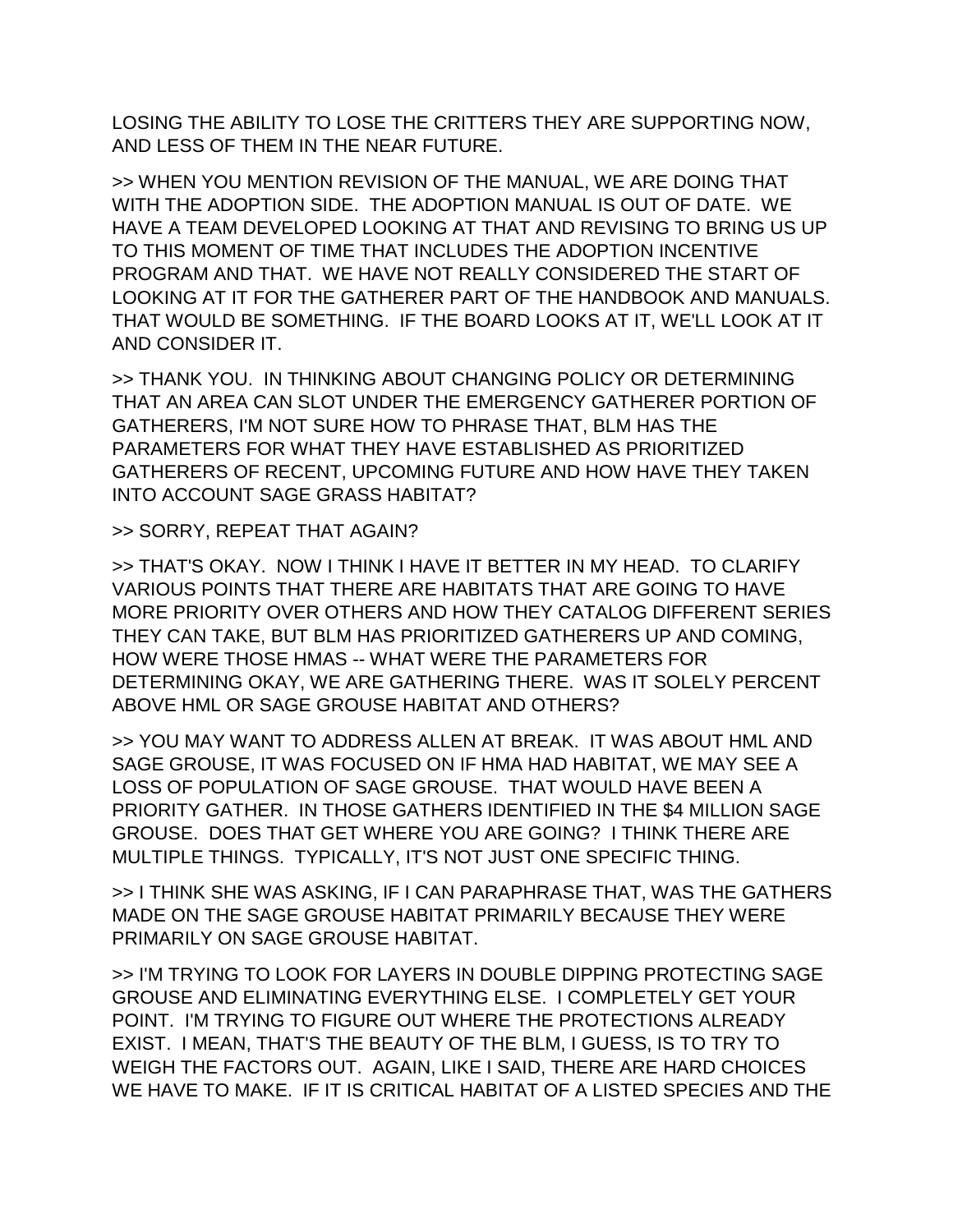DESERT TORTOISE AND LANDSCAPE SPECIES AND BURROS, THAT IS A SPECIES WITH CRITICAL HABITAT. THE GOAL IS TO RECOVER SPECIES AND PROTECT THE HABITAT. AGAIN, WE ARE NOT GOING TO USE ONE FACTOR TO BASE THAT GATHER ON. THE WAY YOU PARAPHRASED IT, FRED, THAT WAS ONE KEY COMPONENT. SINCE AGAIN, NOT TO MISAPPROPRIATE FUNDS, THAT WAS CONGRESS DESIGNATED THE FUNDS FOR SAGE GRASS. WHEN YOU GET DOWN TO THE NUTS AND BOLTS OF HOW IT WAS APPROPRIATED, WE NEED TO TARGET SAGE GROUSE. WE COOPERATE DO THAT FOR DESERT TORTOISE. YOU ARE HOPING THAT THERE ARE OTHER SPECIES IN THERE. THE OTHER 250 OBLIGATES AS WELL BENEFIT FROM THE REMOVAL OF ANIMALS AS WELL.

>> FRED: I'M GOING TO END THIS NOW. WE ARE ABOUT 30 MINUTES OR SO PAST.

>> THAT WAS A LONG FIVE MINUTES, FRED. MY ASSOCIATE IS NOT HELPING ME HERE.

>> FRED: HE IS. HE'S LISTENING TO ME BECAUSE I DID THIS. I WANT THE BOARD TO BE AWARE WE ARE GOING TO BE ON TIME. WE USED UP PART OF YOUR LUNCH BREAK FOR THIS TALK HERE.

>> NOW YOU MAKE ME HURT. I HAVE AFFECTED PEOPLE'S LUNCH.

>> IF YOU WANT TO BRING A SANDWICH BACK TO EAT IT, THIS IS GOING TO COME OUT OF THE LUNCH BREAK BECAUSE WE ARE GOING TO STAY ON TIME. WE'LL TAKE A FIVE MINUTES TO LET MIKE SET THINGS UP AND COME BACK AND ORDER IN ABOUT FIVE MINUTES.

>> THANK YOU, FRED.

>> ALL RIGHT, WE ARE NOW COMING BACK TO ORDER. EVERYBODY, PLEASE TAKE A SEAT. EVERYBODY, PLEASE TAKE A SEAT.

>> MIKE STYLER, WE ARE GLAD YOU ARE HERE. YOU COME WITH HIGH PRAISE FROM PEOPLE THAT TOLD ME. YOU TAKE AS LONG AS YOU NEED BECAUSE IT'S COMING OFF OF THE BOARD'S LUNCH HOUR. HELP YOURSELF.

>> THAT'S THE LAST THING I WANT TO DO IS SHORTEN YOUR LUNCH HOUR. WE'LL SEE IF WE CAN GET YOU BACK ON TRACK. I'M MIKE STYLER, DEPARTMENT OF NATURAL RESOURCES. WE HAVE A RESPONSIBILITY OF RESOURCES, GEOLOGIC SURVEYS, STATE PARKS, WE HAVE A DYNAMIC DEPARTMENT WITH 1500 EMPLOYEES AND ONE OF THE DELIGHTFUL THINGS I DO IS WORK CLOSELY WITH UTAH BLM. I WANT TO JUST SHARE A BIT OF MY PERSONAL BACKGROUND WITH YOU. I'M FOURTH GENERATION OWNER OF MUSTANGS. MY DAD AND MY GRANDPA, MY GRANDPA VAL AND DAD RUSSELL, THEIR RECREATION WAS TO TAKE THEIR HORSES OUT ON THE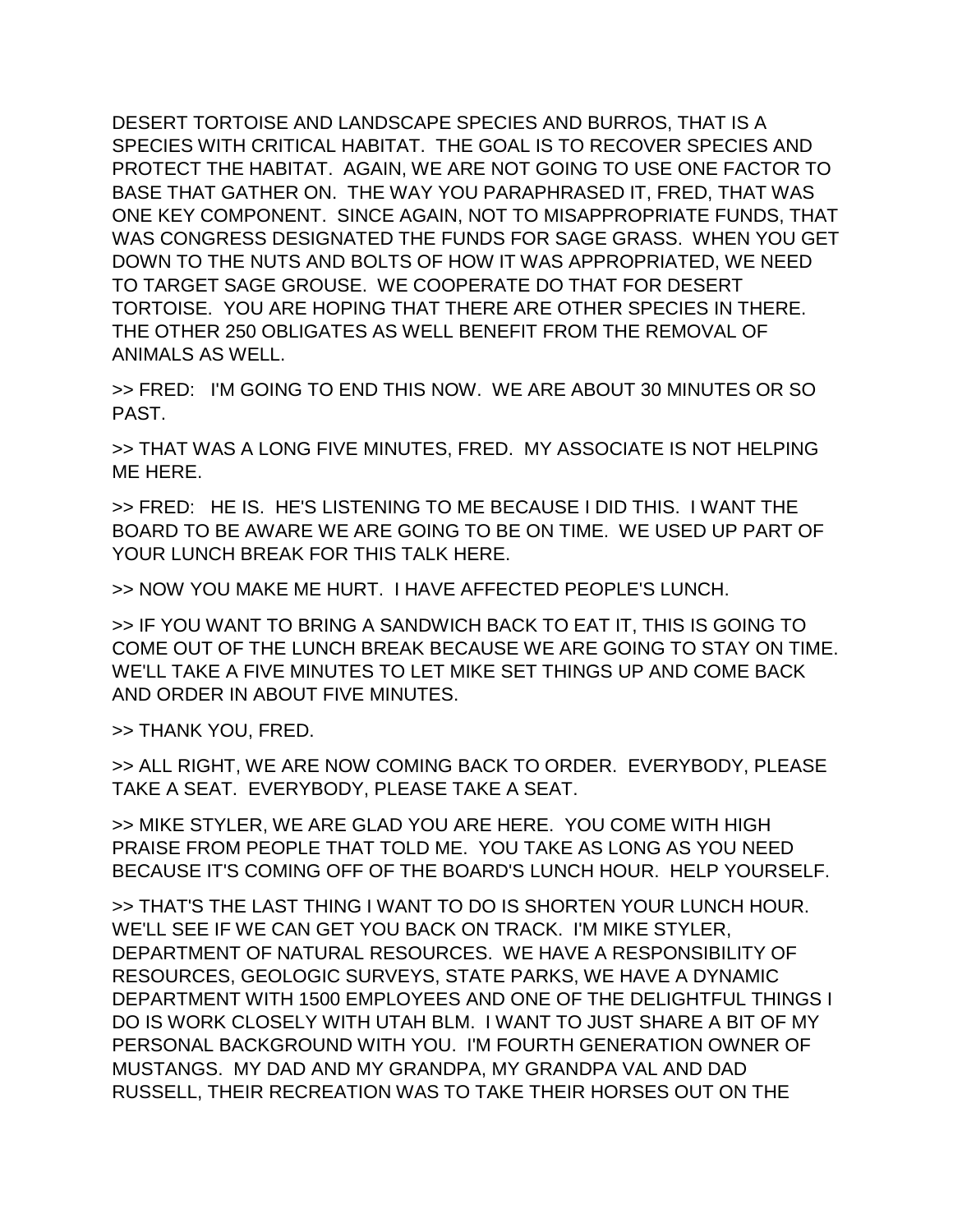WEST DESERT AND CHASE MUSTANGS AND LASO THEM. THE ANIMALS WERE A SOURCE OF COMPANIONSHIP. THEY USED THEM AS WORK ANIMALS. THEY USED THEM TO GATHER CATTLE AND HELPED KEEP THE POPULATION IN CHECK. THEY VALUED THEM, AND THEY USED THEM, AND THAT ETHIC HAS COME DOWN TO ME AS I HAVE ALSO ADOPTED SOME AND RAISED THEM AND HAD A LOT OF ENJOYMENT FROM THE HORSES. I HAVE HAD REAL GOOD WRECKS BY BEING THROWN BY A FILLY I HAVE. SHE SURPRISED ME WITH RANDOM RODEOS. I NEVER KNEW WHEN WE WOULD HAVE A RODEO. OUR LEGISLATURE HAS BEEN CONCERNED IN UTAH WITH THE IMPACTS FROM OUR WILD HORSE AND BURRO POPULATION. WE ESPECIALLY IN THE LAST YEAR, SUFFERED IF YOU READ TODAY'S PAPER, THE DRIEST WATER YEAR IN OUR HISTORY.

I BELIEVE THAT IS TRUE. WE HAVE BEEN WORKING FOR MANY YEARS TO OFFSET THE EFFECTS OF INVASIVE SPECIES AND DROUGHT. WE HAVE GREAT PARTNERS WITH THE BLM TO WORK ON OUR WATERSHED RESTORATION WORK. I COULD USE THE POWERPOINT HERE. ABOUT TWO YEARS AGO IN 2017 LEGISLATIVE SESSION, THE LEGISLATURE WAS TALKING TO US ABOUT WHY DON'T WE GIVE THE UTAH DEPARTMENT OF NATURAL RESOURCES, WHY DON'T WE PETITION TO GIVE YOU WILD HORSE MANAGEMENT? I SAID, PLEASE, DON'T EVEN ASK FOR THAT. IF IT HAPPENED TO COME TO US, WE WOULD HAVE TO FOLLOW THE SAME FEDERAL GUIDELINES THAT BLM AND FOREST SERVICE HAVE TO FOLLOW. WE KNOW THE BURDEN THEY ARE UNDER. THEIR HANDS ARE TIED BEHIND THEIR BACKS. THE BUDGET THEY USE IS ASTRONOMICAL. I DON'T THINK OUR STATE LEGISLATURE CONTEMPLATED GIVING US MONEY, JUST TAKE IT OVER AND DO IT. THEY APPROPRIATED \$500,000 AND THEY SAID LOOK INTO WHAT YOU CAN DO WITH THE HORSE AND BURRO SITUATION WE HAVE IN UTAH.

WE THOUGHT, WHAT CAN WE DO? WE THOUGHT WE COULD DO HABITAT RESTORATION TO LESSEN THE IMPACT OF THESE ANIMALS ON THE LANDSCAPE. WE HAVE A FEW SLIDES TO SHOW YOU HOW WE PARTNERED WITH NRCS AND U.S. WILDLIFE SERVICE AND FORESTRY LAND AND PRIVATE LANDOWNERS TO LESSEN THE IMPACT OF WILD HORSES. THESE ARE BEFORE AND AFTER PICTURES. I BELIEVE THIS IS THE SAME AREA 50-MILES SOUTHWEST OF MILFORD, UTAH. WE DID JUNIPER AND RABBIT BRUSH REMOVAL. WE ALWAYS DO RECEDING AS WELL. WE DON'T JUST CUT STUFF DOWN AND MOW IT DOWN, WE RESEED. OUR DENSE JUNIPER, LOOK AT THE LANDSCAPE. IT'S BASICALLY ZERO. WE RECEDE AND WITHIN A YEAR OR TWO, THERE IS LESS SHRUBS. THAT'S WHAT WE WANT IT TO COME BACK TO.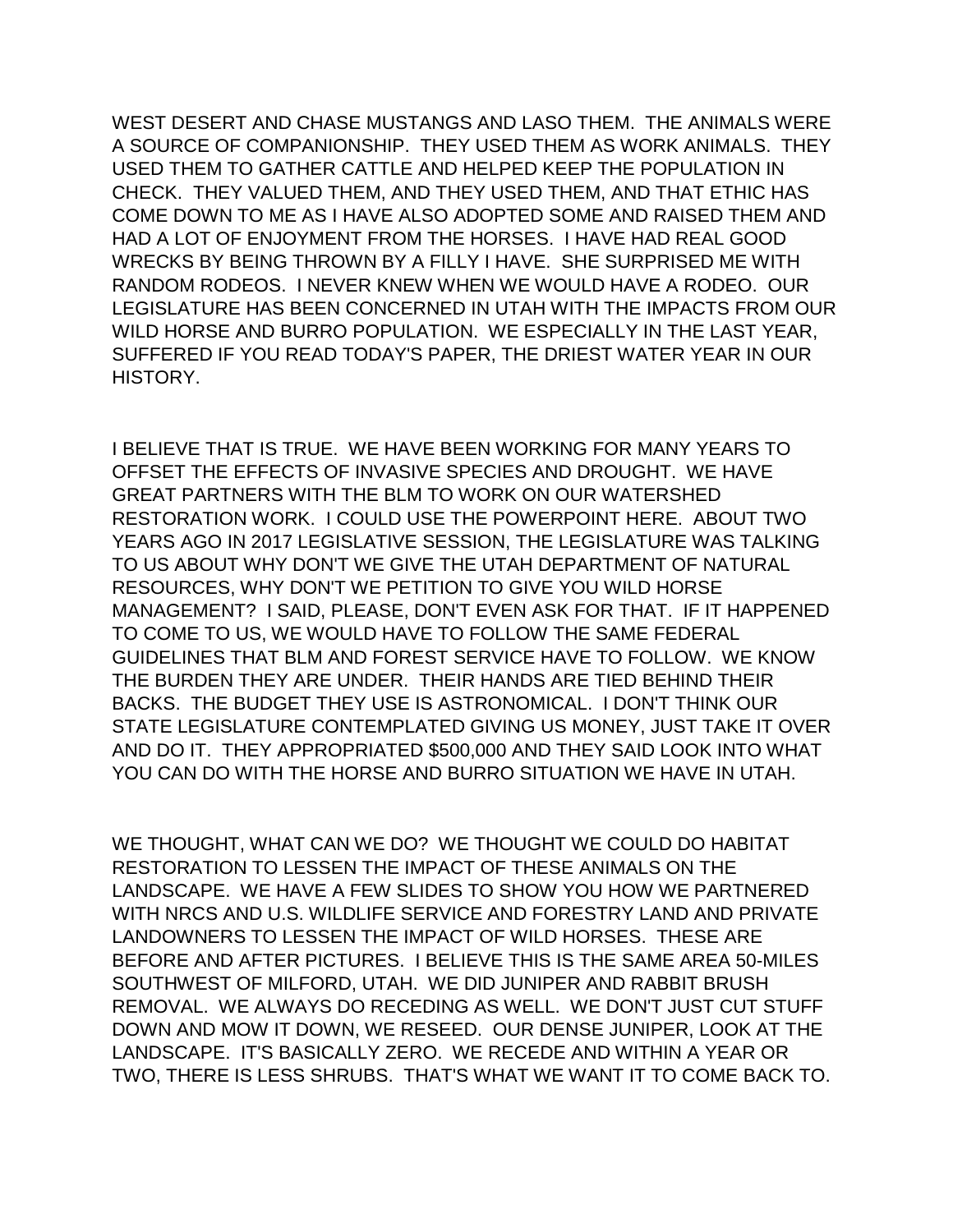LOOK AT THE TREES COMING BACK. SAGE GROUSE WILL NOT LIVE IN AN AREA WITH 5% TREES.

>> I HAVE ANOTHER BEFORE AND AFTER BLM PROJECT FROM A BLM EMPLOYEE. THEY MARK THE SPOT FOR THE BEFORE AND AFTER PICTURES. WITH RESEEDING AND MULCH THAT PUTS ON THE GROUND, THAT WILL BE PRODUCTIVE IN THIS AREA. THERE ARE LIVESTOCK, HORSES AND ELK. WE ARE CONCERNED ABOUT THE DEPARTMENT OF WILDLIFE. \$454,000. WE PARTNERED WITH OTHER ORGANIZATIONS, THE BIG BLOCK OF WHITE IS BLM MONEY. THE BLUE IS WILDLIFE RESOURCES MONEY. SPORTSMANS GROUPS, ALL 112,000. WE LEVERAGED IT TO \$9 MILLION TO DO THE PROJECTS YOU HAVE SEEN. THAT'S PART OF OUR WATERSHED RESTORATION INITIATIVE THAT WE ARE PARTNERS WITH UTAH BLM, AND WE HAVE DONE MANY, MANY ACRES. GOING BACK TO THE PICTURE, THE LAND HAS A CERTAIN CARRYING CAPACITY. YOU CAN PUT SO MANY MOUTHS ON THE LAND. YOU ADD UP THE CATTLE, SHEEP, ELK, DEER AND HORSES, AND IT CAN CARRY SO MUCH.

ONE OF MY CONCERNS IS, WE MANAGE THE WILDLIFE. WE MANAGE THE LIVESTOCK. THERE IS NO -- BASICALLY, NO WAY TO MANAGE THE NUMBER OF HORSES. WHEN WE DO PROJECTS LIKE THIS, WE STILL CAN ISSUE PERMITS FOR DEER AND ELK. WE CAN PULL OFF THE DEER AND WILD SHEEP AND ELK, BUT OFTEN, BLM CAN'T KEEP UP WITH THE GROWTH OF THE WILD HORSE POPULATION. WE DO MORE THAN THIS. WE DEVELOP STRINGS, GUZZLERS DRILL WELLS. WE DO THAT TO SPREAD OUT THE MOUTH ON THE LANDSCAPE SO WE FULLY UTILIZE THE AMLS OUT THERE. WE HELD THE WILD HORSE AND BURRO SUMMIT. I HOPE YOU RECEIVED INVITATION TO. WHERE ARE THE PRESENTATIONS? THAT'S WHAT I WANTED YOU TO SEE, A NUMBER OF PRESENTATIONS THAT MIRROR WHAT YOU HEAR TODAY. THE SCIENCE WAS VERY CLEAR ABOUT WHAT'S HAPPENING WITH WILD HORSE AND BURROS AT THIS SUMMIT. THIS WAS ALL TAPED FOR US AT UTAH UNIVERSITY, AND THIS WAS ONLINE. LET'S GO BACK TO -- WHERE'S THE -- WHERE'S THE WEBSITE? DO I HAVE THAT? THANKS TO PAUL GOETCH FOR GOING OVER BECAUSE WE WERE PUTTING THIS TOGETHER AS HE WAS SPEAKING. WILD HORSE RANGE.ORG. IF YOU CALL THAT UP, ALL OF THE PRESENTATIONS AT THE WILD HORSE AND BURRO SUMMIT LAST YEAR ARE AVAILABLE.

I SPENT A COUPLE OF HOURS REVIEWING THOSE THINGS. I GET HERE AND SEE YOU HAVE BEEN HEARING ALL OF THE NUMBERS. THEY ARE REFRESHED IN YOUR MEMORY, SO YOU KNOW THOSE. BEN, YOU SHOWED US A MOVIE, A YEAR OR SO AGO. WAS THAT A MOVIE ABOUT WILD HORSES? YOU SPOKE. YOU SPOKE. I REMEMBER THE PRESENTATION WAS GOOD. THAT'S WHAT WE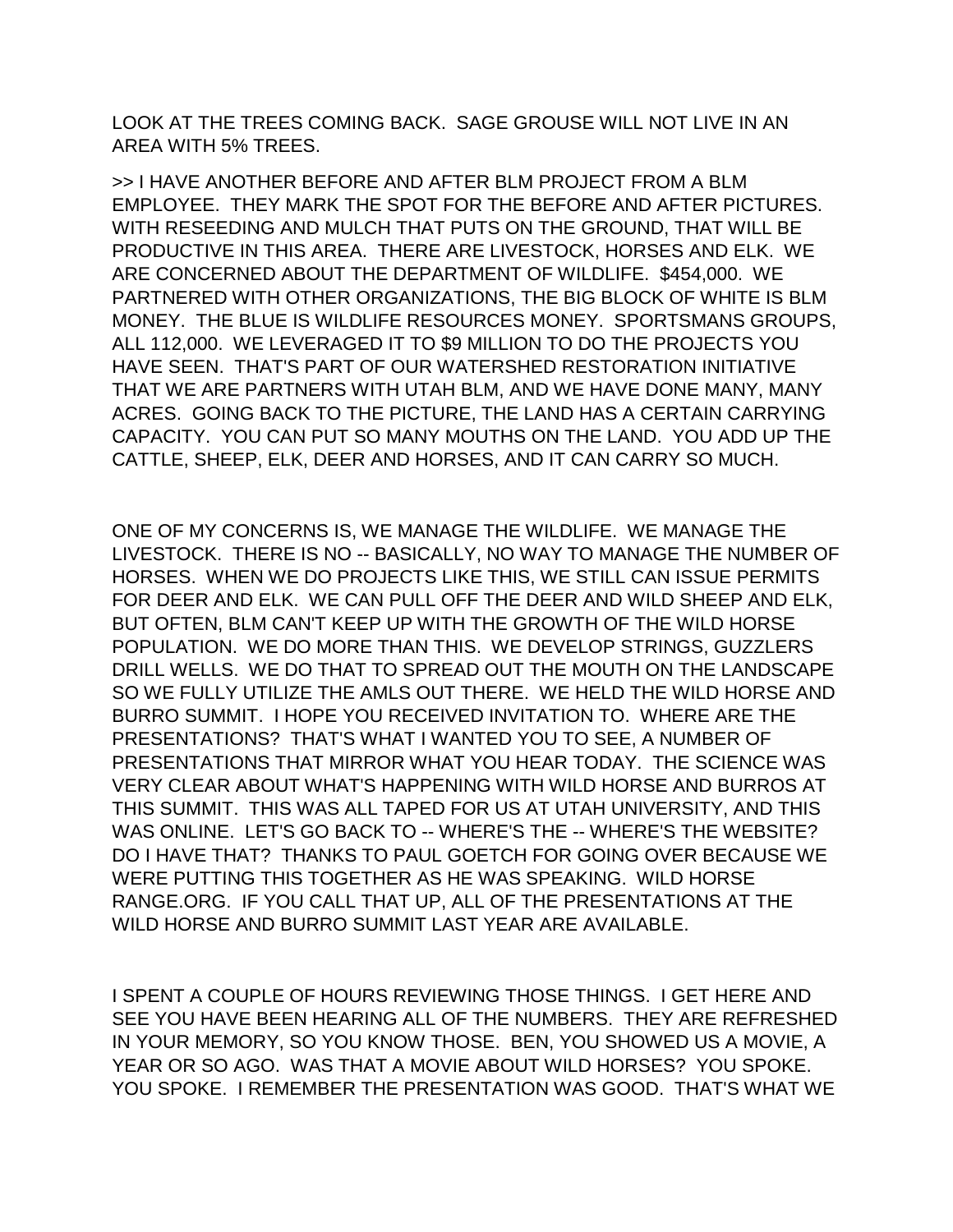DID WITH THE OTHER 40,000. WE REPORTED THAT BACK TO THE LEGISLATURE, AND THEY SAID, WELL, WE ARE GOING TO GIVE YOU ANOTHER 250,000, AND TRY TO THINK OUTSIDE THE BOX AND DO OVER THINGS TO HELP WITH THE WILD HORSE AND BURRO SITUATION. WE CHANGED OUR THINKING THIS YEAR. WE APPROACHED BLM AND SAID WHAT CAN WE DO TO HELP IN ASSISTING YOU TO DO GATHERERS.

>> YOU CAN SUE. WHY DON'T WE TRY TALKING TO SEE IF THERE IS SOMETHING THEY CAN DO. I KNOW THEY DON'T WANT TO SUFFER THE EFFECTS OF 4 TO 500 HORSES ON YOUR RANCH. WE HELD A MEETING. I HAVE TO TELL YOU HOW MUCH WE APPRECIATE THOSE TWO GENTLEMEN, GUS AND ED. THEY SAID WE UNDERSTAND YOUR SITUATION. WE WILL TRY TO PUT THIS IN THE QUEUE TO TRY TO GET A GATHER DONE ON YOUR LAND.

WE SAID HOW ABOUT IF WE SWEETEN THE POT BY PAYING FOR THE GATHER. THEY SAID, YOU WILL DO THAT? YEAH, WE'LL DO THAT. I WANT TO REPORT THAT EARLIER THIS FALL, THEY DID A SOFT GATHER. THEY BAITED THE WILD HORSES AS THEY CORRAL, SLAM THE GATE. THERE WASN'T NEED FOR HELICOPTERS OR STRESS. I BELIEVE 93 OR 94 HORSES WERE GATHERED. I'M TRYING TO GET THEM TO GIVE ME THE BILL. THEY HAVE TOLD ME WHAT THE BILL IS AND SAID WE'LL PAY IT. ESSENTIALLY, OUR PART OF THE BILL IS FOR THE CONTRACTOR'S COST THAT THEY CONTRACTED TO COME HELP GATHER THE HORSES. THE BLM COSTS, HOPEFULLY, THEY ARE OKAY COVERING THOSE. THAT WAS SO SUCCESSFUL, WE ARE LOOKING AT A COUPLE OF OTHER GATHERERS THROUGHOUT THE STATE. WE THINK BY CONSERVING THEIR MONEY, THEY HAVE MORE MONEY TO GO TOWARD HOUSING. MORE MONEY TO SPREAD OUT TOWARD MORE GATHERS. WE ARE HELPING PRIVATE LANDOWNERS IN GETTING THE HORSES REMOVED. WE DON'T CARE IF IT'S PRIVATE LAND OR PUBLIC LAND, WE WANT TO REDUCE THE PROBLEM. WE HAVE A WONDERFUL RELATIONSHIP WITH BLM AND CONTEMPLATING THE GATHERERS. SOME UP THERE, YOU CAN SEE THE SPRINGS COMPLEX, CEDAR MOUNTAIN, MUDDY CREEK AND RANGE CREEK ARE THINGS WE ARE CONTEMPLATING TO HELP WITH THE GATHERERS.

THEY ELUDED TO THE DRAFT, OCTOBER 1ST IS THE END OF THE NEW WATER YEAR.

THANK GOODNESS, SINCE THE FIRST OF OCTOBER, WE HAVE HAD RAINSTORM AFTER RAINSTORM. THINGS ARE LOOKING UP. THE IMPACT OF LAST WINTER'S DROUGHT AND LAST SUMMER'S DROUGHT MEANS THERE IS NO GRASS ON THE GROUND. THE PONDS MIGHT BE FULL, BUT THERE IS NO GRASS. WE ARE ESPECIALLY CONCERNED ABOUT THAT. WE HAVE WILDLIFE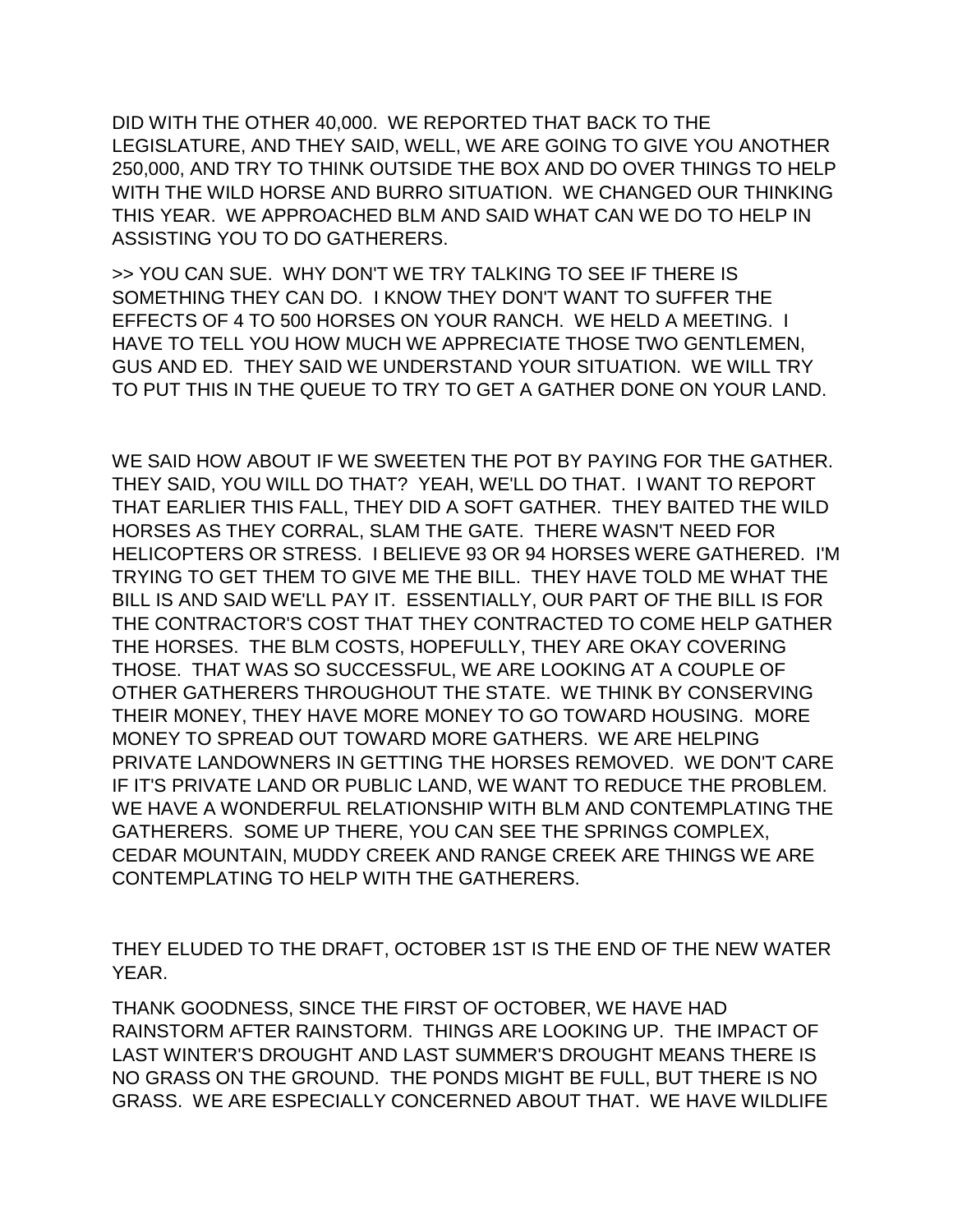RESOURCES TO DEAL WITH. DOWN IN SOUTHEASTERN UTAH, SAN JUAN COUNTY, WE COLLARED A NUMBER OF FARMS THIS PAST SPRING. BY END OF SUMMER, WE HAD LOST 100% OF THE COLORED FARMS. THAT SHOWS HOW SERIOUS THIS DROUGHT IS. OUR RANCHERS HAVE TO MOVE THE CATTLE OFF PURELY. THEY HAVE THE CATTLE HOME IN MID SEPTEMBER WHEN THEY COULD HAVE STAYED UNTIL MID OCTOBER. THEY SAID WE HAVE TO BRING THEM HOME BECAUSE THEY ARE SUFFERING. WE HAVE HAD MORE FIRES THIS YEAR. THIS YEAR IT'S BEEN 490,000-ACRES. LET ME STOP THERE A SECOND AND TELL YOU SOME GOOD NEWS. NOT ONLY DO WE HELP PUT OUT THE FIRES, BUT WE RESEED AFTER THE FIRES. YESTERDAY, I MET WITH THE GOVERNOR'S STAFF AND GAVE THEM THE PROPOSED BUDGET. THE COST IS \$6.2 MILLION. THEY DIDN'T BAT AN EYE. I THOUGHT THEY WOULD COME OUT OF THEIR SEATS. THEY SAID, IT'S SOMETHING WE HAVE TO DO. IT'S PART OF WHAT THE DEPARTMENT OF NATURAL RESOURCES DOES. WE RESEED AFTER FIRES.

I'M PLEASED TO REPORT THAT WE ARE PROACTIVE IN TRYING TO CHANGE THE LANDSCAPE WHEN IT GETS TO CHEEK GRASS OR PINION JUNIPER STATE, WE TRY TO RESEED TO FIRE RESILIENT GRASSES AND SAGE BRUSH SO THE WATERSHED IS HEALTHY. THAT'S THE SECRET, HAVING HEALTHY WATERSHEDS. WE HAVE TO HAVE BALANCE BECAUSE WE BELIEVE IN MULTIPLE USE. THAT'S OUR FOUNDATION. MULTIPLE USE. WE HAVE TO PROVIDE FOR EVERY USER OF THE LAND. IF WE ARE PROVIDING FOR THE USERS OF THE LAND, WE HAVE HEALTHY LANDSCAPE. IF WE HAVE HEALTHY LANDSCAPE, THE WATER WILL TURN INTO A MUDSLIDE TAKEN UP BY A ROOT SYSTEM. THAT WILL RECHARGE THE AQUIFERS IN THE SPRING. WE HAVE, INADVERTENTLY, I THINK HAVE HELPED WITH BURROS BY DEVELOPING SPRINGS AND WELLS AND PUTTING IN PONDS WHERE HISTORICALLY WHEN MY GRANDPA WAS OUT CHASING HORSES, THERE WERE SO MANY SPRINGS AND PONDS. IF THEY WEREN'T IN CLOSE PROXIMITY TO THAT, THE HORSE POPULATION COULDN'T GO. INCREASING FOR WILDLIFE, WE HAVE PLACES FOR HORSES TO SPREAD OUT TO INCREASE THEIR NUMBERS.

SOMETHING I WANTED TO TELL YOU, THIS YEAR, NUMBERS I GOT FROM THE WILDLIFE RESOURCES, IN RESPONDING TO THIS DROUGHT, WE HAVE INCREASED THE ELK TAG NUMBERS BY 700 TO REDUCE ELK POPULATIONS. WE HAVE INCREASED OUR BISON PERMIT NUMBERS. WE HAVE A HEALTHY HERD ABOUT 450. WE WERE ORIGINALLY GOING TO GIVE OUT 100 BISON TAGS. WE HAVE NOW RAISED IT TO 220. WE ARE GOING 220 TAGS ON A 450 HEAD HERD OF BISON. WE ARE TAKING THIS SERIOUS. WE HAVE INCREASED THE PRONG HORN TAGS ABOVE 50 PRONG HORN TAGS. THE CATTLEMEN, I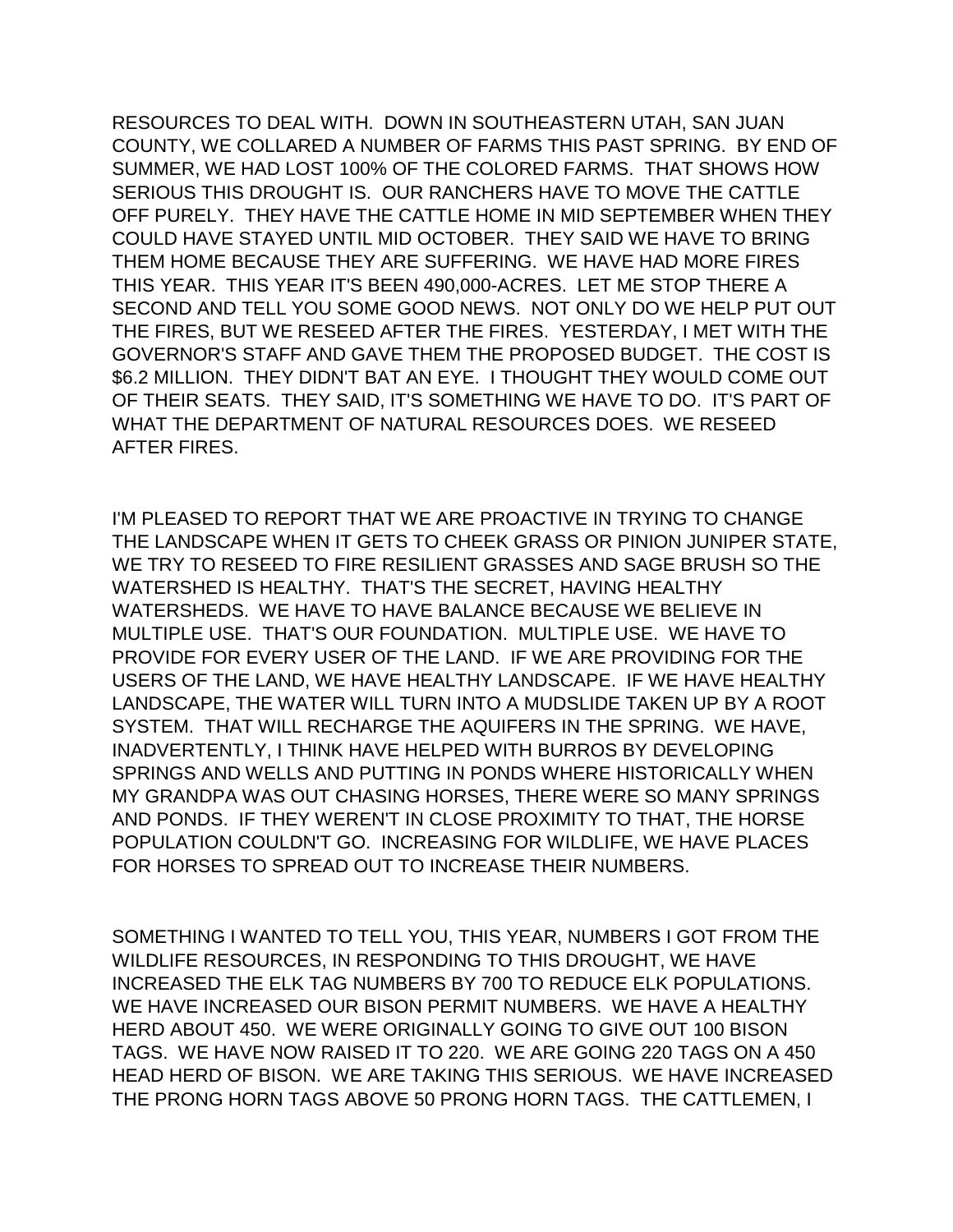HAVE MENTIONED HAVE VOLUNTARILY REMOVED LIVESTOCK BECAUSE THERE IS NO FEED. WE NEED A SIMILAR EFFORT WITH WILD HORSE AND BURROS. MANAGEMENT IS KEY. WE CAN ALL COEXIST, BUT THERE HAS TO BE MANAGEMENT. WITHOUT MANAGEMENT, THINGS GET OUT OF WHACK AND SOMETHING WILL SUFFER. WE ARE TRYING TO DO OUR PART. I KNOW BLM IS TRYING TO DO THEIR PART. IT SEEMS THEIR HANDS ARE TIED. THERE ARE RIDERS ON THE BULL MANAGEMENT ACT. IF SOME OF THE RIDERS WOULD BE REMOVED, THAT WOULD HELP THEM. I DON'T KNOW IF WE HAVE THE POLITICAL WILL IN THE COUNTRY TO DO WHAT NEEDS TO BE DONE, BUT WE ARE COMMITTED ALONG WITH OUR PARTNERS IN BLM TO DO WHATEVER WE CAN TO HAVE HEALTHY WATERSHEDS AND MAINTAIN THE BALANCE THAT NEEDS TO BE THERE SO WILDLIFE AND LIVESTOCK LIVE TOGETHER IN A HEALTHY ECO-SYSTEM WITH BOTH. THAT'S MY PRESENTATION. WE APPRECIATE YOU COMING TO UTAH TO VISIT WITH US.

WE APPRECIATE ANYTHING YOU CAN DO TO HELP US THROUGH THIS DIFFICULT TIME.

>> FRED: THANK YOU VERY MUCH. THE MAJORITY OF THE BOARD AGREES WITH YOU THAT WE NEED TO HAVE A COOPERATIVE EFFORT MADE WITH ALL STAKEHOLDERS, AND FOR ALL OF THE BEST USE OF THE RANGE FOR THINGS THAT USE THE RANGE. WE APPRECIATE YOU COMING IN. DOES ANY OF THE BOARD HAVE ANY QUESTIONS FOR MIKE?

>> STEVEN: MIKE, I WANTED TO THANK YOU FOR THE WRI PARTNERSHIP. THERE HAS BEEN A LOT OF LAND IMPACTED REPLACING THE VIABLE FEES AND WILDLIFE. I THINK IT'S A STEP IN THE RIGHT DIRECTION IN FIRE PREVENTION, GETTING OUR WILDLIFE TO HAVE A HIGHER CARING CAPACITY. THANK YOU FOR THAT. THE OTHER INDUSTRY RELYING UPON THE LANDS.

>> MR. YEARDLEY REMINDED ME OF TWO THINGS. THEY HAVE THE GRAZING IMPROVEMENT PROGRAM WHERE THEY HELP RANCHERS DEVELOP NEW WATER SOURCES, HELP WITH FENCING, HELP WITH THINGS TO HAVE MORE SCIENTIFICALLY MANAGED GRAZING, MORE INTENSIVE SHORT-TERM GRAZING, WHICH WE ALL KNOW IS HEALTHY FOR THE LAND. THEY'LL COME TO OUR WRI FOLKS WITH PROJECTS, AND WE GO TO THEM WITH PROJECTS, AND WHOEVER FITS THE PROJECT THE BEST, WE WORK TOGETHER. WE WORK ACROSS THE FENCE ALL THE TIME ON DOING THESE PROJECTS TOGETHER. WE HAVE A WONDERFUL PARTNERSHIP. I WANTED TO REPORT, WE HAVE NUMEROUS EVENTS OF FIRE THIS YEAR WHERE FIRE CAME BLOWING DOWN ACROSS A VALLEY OR MOUNTAIN THAT HIT ONE OF OUR WEAR RESTORATION PROJECTS AND STOPPED BECAUSE WE HAVE THE KIND OF COVER ON THE GROUND THAT IS FIRE RESISTANT. WE ARE DOING THAT A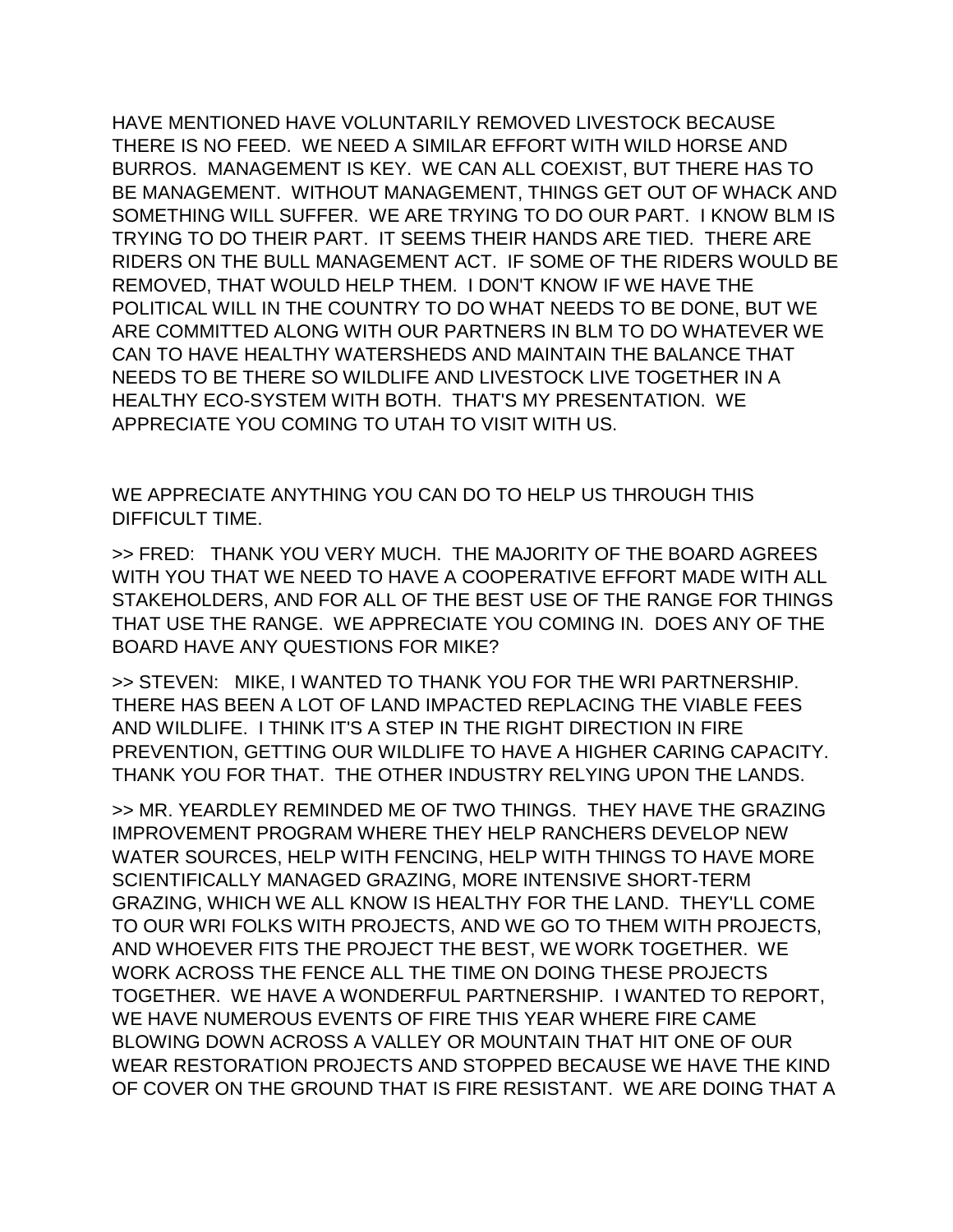LOT FOR SAGE GROUSE BECAUSE ONE OF THE DANGERS FOR SAGE GROUSE IS FIRE.

IF WE CAN GET THE RIGHT COVER WE PROTECT THE SAGE GROUSE AS WELL.

>> I HAVE ONE QUESTION TO ASK YOU. I'M FROM THE MILLS OF ARKANSAS. IS BULL HOGGING THE SAME AS BUSH HOGGING?

>> PROBABLY COULD PULL UP A PICTURE MOMENTARILY. IT'S A FRONT END MOTOR WITH A GRINDER TO THE FRONT. IT GRINDS THE TREE INTO SPI INTERS.

>> FRED: THAT'S DIFFERENT THAN THE WAY I DID IT.

>> WE CAN TAKE THIS DOWN. THIS IS A BIG DEAL. WE TAKE OUT BIG, BIG TREES WITH THIS. SOMETHING OF INTEREST TO YOU --

>> FRED: CAN I BORROW ONE OF THOSE? I HAVE CEDAR TREES THAT WOULD BE AWESOME. LOOK AT THAT.

>> THESE ARE ALL PRIVATE CONTRACTOR. THEY ARE NOT GOVERNMENT EMPLOYEES. WE CONTRACT FOR THE WORK TO BE DONE, THE SEEDING DONE, ALL OF THIS IS DONE BY PRIVATE CONTRACTORS.

>> FRED: WE AIN'T GOT NOTHING LIKE THAT IN ARKANSAS. LORD! MY GOODNESS. SEE, I LEARNED SOMETHING TODAY. THAT'S AWESOME. THAT IS INCREDIBLE.

>> THAT MULCH, THE NEXT SPRING, ALL OF THE GREEN GRASS -- IT MAKES IT WONDERFUL.

>> FRED: THAT'S JUST AWESOME. WE ARE KIND OF BEHIND BECAUSE ME AND MY CHAIN SAW AND HERD OF GOATS DON'T GET IT DONE THAT QUICK. ANYWAY, ANYBODY HAVE ANY QUESTIONS FOR MIKE? HE'S GOT US BACK ON TRACK FOR LUNCH.

>> GINGER: IF YOU HAVE ANOTHER CONFERENCE, I WOULD BE HAPPY TO ATTEND. IT'S UNFORTUNATE THAT MY ORGANIZATION -- THE OTHER ORGANIZATION WHICH WOULD HAVE REALLY LIKED TO BE PRESENT, WE WOULD LOVE TO HAVE YOU.

>> WE HAVE BEEN ASKED, ARE YOU GOING TO HOLD ANOTHER. BASED ON THE TALKS AND SCIENCE PRESENTED, WE DON'T KNOW WHAT NEW INFORMATION THERE IS TO COME TO THE TABLE. WE PROBABLY WON'T HOLD ANOTHER ONE. IF YOU WOULD TAKE TIME AND LOOK AT THE PREPARATIONS THAT ARE ONLINE, IF YOU FEEL THAT THERE IS A NEED, AND THERE IS NEW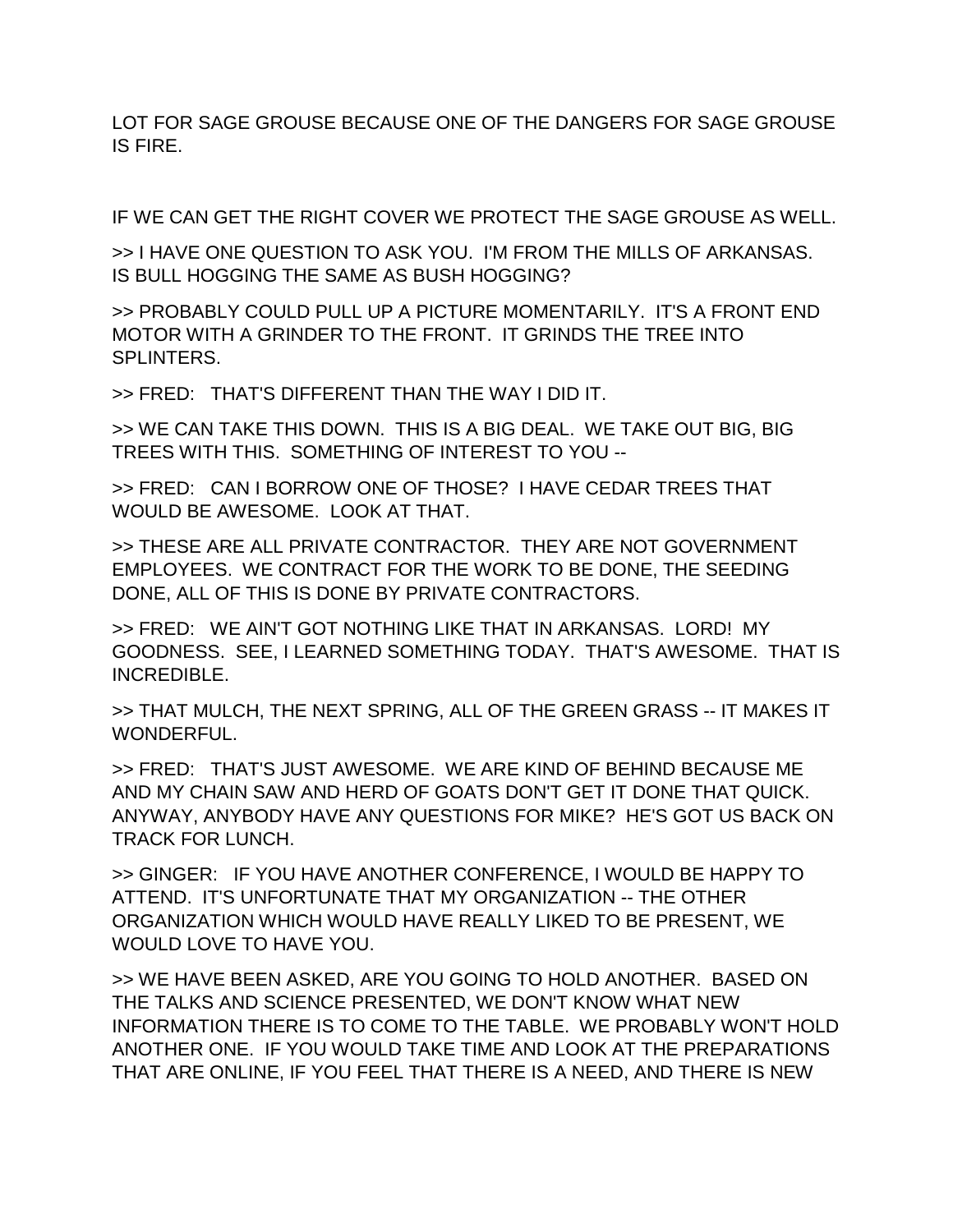INFORMATION THAT WE SHOULD HAVE BROUGHT TO THE TABLE, WE WOULD BE HAPPY TO CONSIDER THAT.

>> GINGER: THANKS SO MUCH. I APPRECIATE IT. HOW ARE THE MULE DEER DO YOU THINK NOW? YOU LOST 100% OF THE FAWNS.

>> THAT'S THE DRIEST CORNER OF THE STATE. TOMORROW MORNING, I SHOULD BE ON A MULE DEER HUNT. MAYBE I CAN REPORT BACK.

>> GINGER: YOU WON'T BE COLLARING THEM?

>> NO, THIS IS A HUNT.

>> FRED: THANK YOU VERY MUCH. ALL RIGHT, AT THIS TIME, WE'LL ADJOURN. WE'LL COME BACK TO ORDER AT 1:15 THIS AFTERNOON AND HEAR FROM MR. BRUCE WHO WILL TALK TO US ABOUT RECOMMENDATIONS, RESPONSES TO RECOMMENDATIONS. WE ARE ADJOURNED.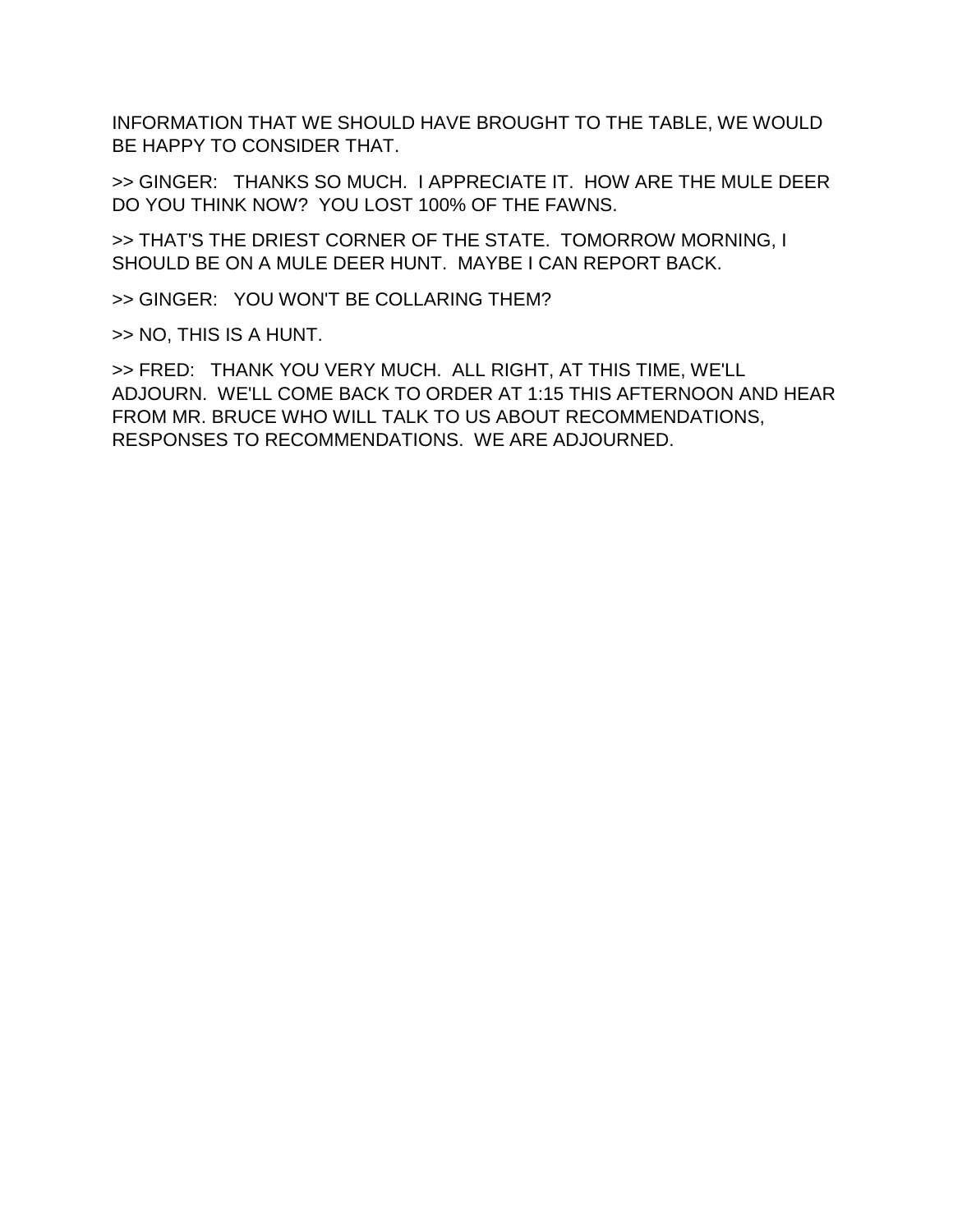## **ROUGH EDITED COPY**

Bureau of Land Management National Training Center Wild Horse and Burro Advisory Board Meeting October 10, 2018

\* \* \* \*

*This text, document, or file is based on live transcription. Communication Access Realtime Translation (CART), captioning, and/or live transcription are provided in order to facilitate communication accessibility and may not be a totally verbatim record of the proceedings. This text, document, or file is not to be distributed or used in any way that may violate copyright law.* 

*\* \* \* \**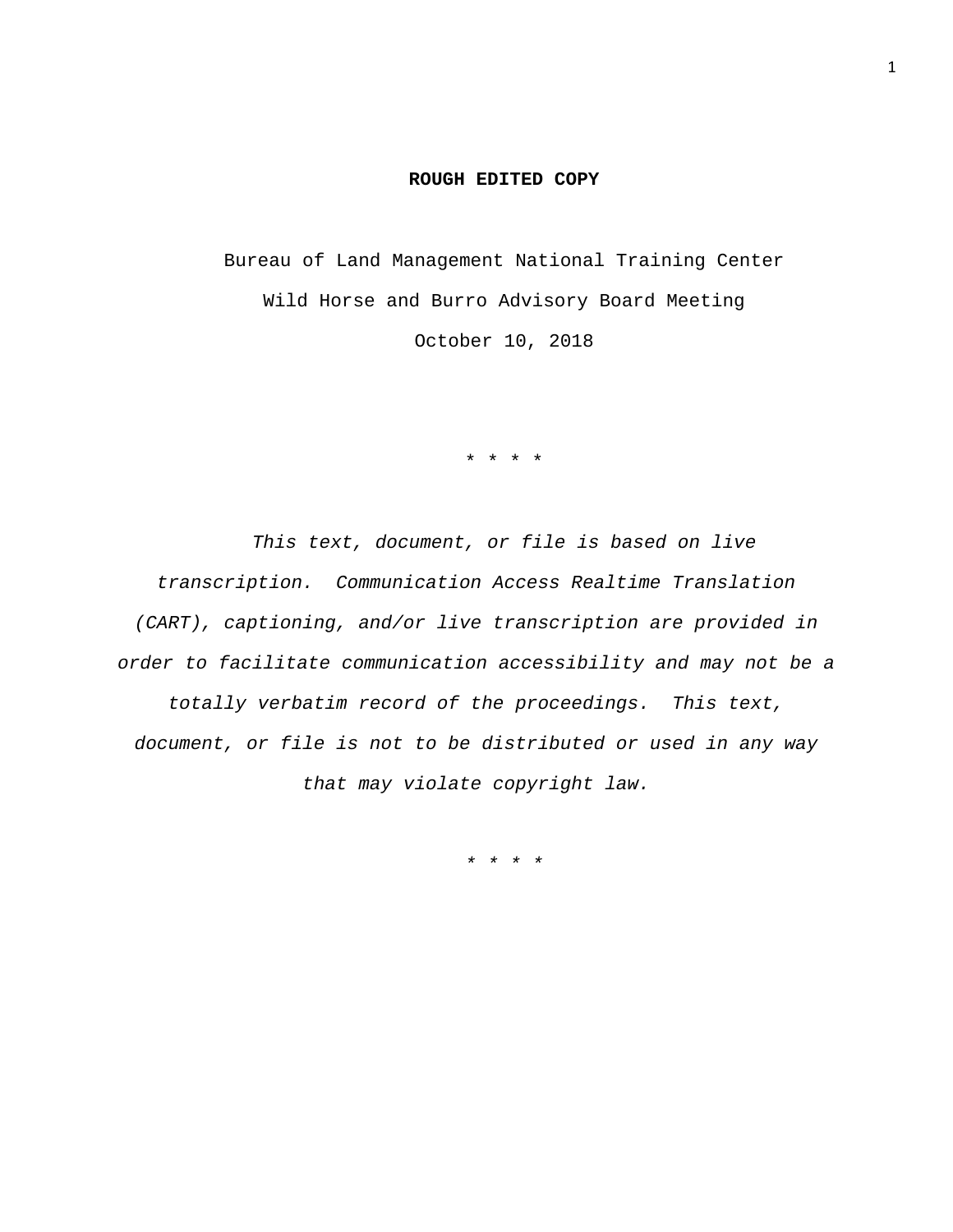>> If I can have everybody's attention. We're a little bit late. We're going to start again. And as everybody takes their seat, I will recite another poem. There's nothing like a mustang between your knees, willing to please. On a mustang I'll find my way home. The world's mump brighter when I'm up on that throne, strapped to the topside of muscle and bone, beneath me a friend on whom I depend, on a mustang I'll find my way home. Luck is fickle, danger is quick and -- on a mustang I'll find my way home. When my trails have ended on this earthly plain and the angels above, they call out my name, please lord, carry me home on a good honest gray, on a mustang I'll find my way home. Thank you all for coming this afternoon. We're going to go ahead and start. And we've got our good friend, Bruce, that's going to talk to us about past recommendations. He's going to go through each one individually. And if at that time, if you have any questions or concerns, you need to address him at that time, and I will recognize you, and we'll go on. That way we won't wait until the end of it, knowing that you might say what did he say about that? We're going to do it one at a time.

[ Humming "Jeopardy" theme song... ]

 >> BRUCE: All right, after lunch is a probably a good time to do this. The BLM implements those or provides rationale. So, we're going to present briefings from the last two board meetings, one from Elko, Nevada, in September of 2016, and the ones from Grand Junction last October 2017. I'll paraphrase what the board's recommendation was. So, I'm not reading so much, and then I'll read the BLM's response. So, the first recommendation from Elko, Nevada, in 2016, the board recommended that should follow the -- by -- deemed unadoptable for sale without limitation or humane euthanasia. Those animals deemed unsuitable for sale should then be destroyed in the most humane way possible. The response is that congress provides that appropriations here in shall not be made available for the destruction of healthy unadopted wild horses and burros. And with or without that prohibition, and that prohibition in our appropriations bill has been since about 2010. So, again, with or without that prohibition, one of BLM's top priorities will be continue to place animals into private care, and transfer of animals to other federal, state, and local agencies. I hope that you have all of your responses in your notebooks. They should be in there. I will open that up to questions to the board for that response.

 >> FRED WOEHL, JR.: I will say that the fact that congress has used their appropriations authority to rewrite the wild horse and burro act, I think is a little bit wrong, but that's all right. So, all right. Go ahead with number two.

 >> BRUCE: All right. Number two. BLM should prioritize designated habitat for removal of excess animals. BLM shall use the degree of range degradation as a criterion for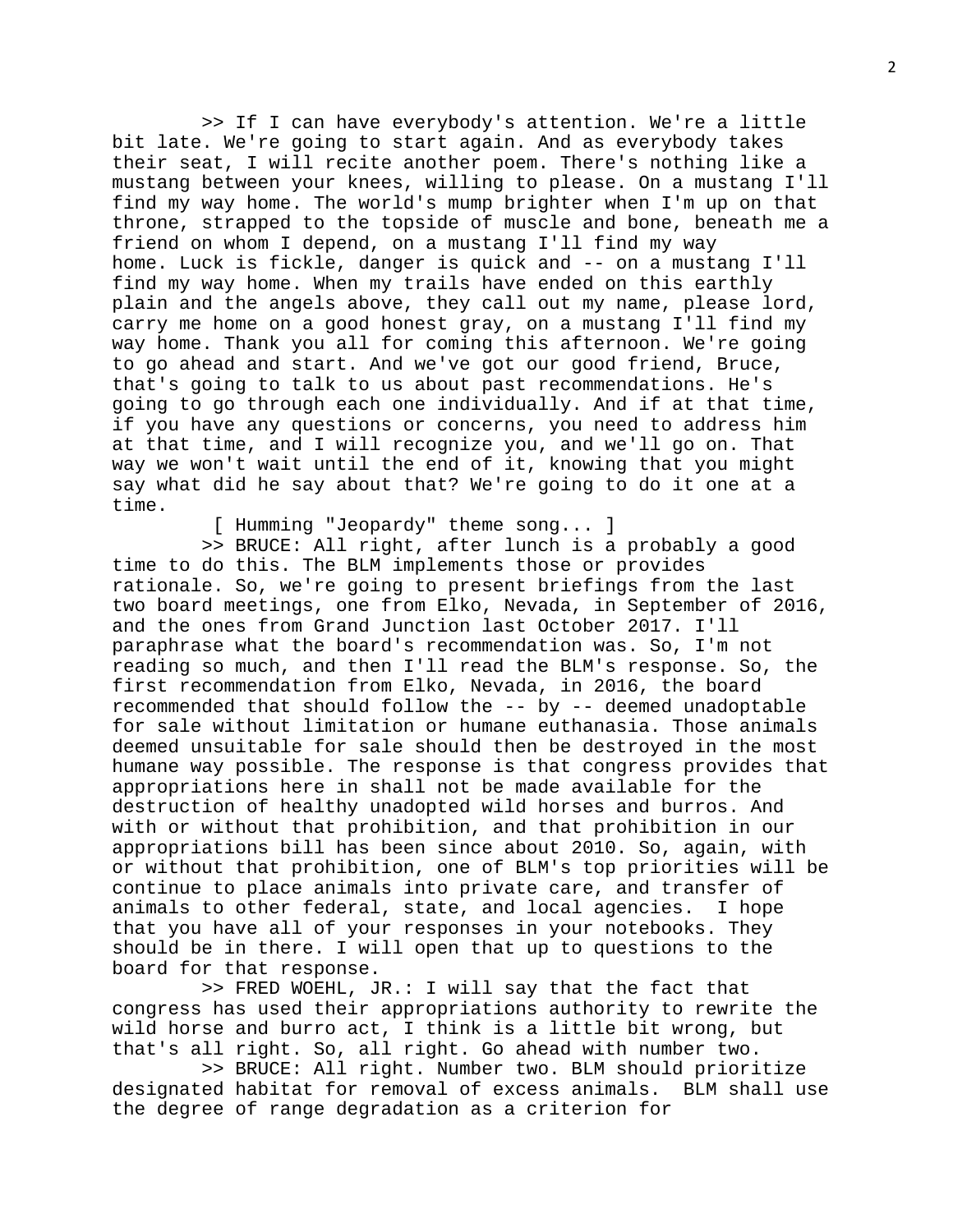prioritization of removal of excess animals. Consideration should be given to those range lands that can be restored and maintained in a healthy status. So, BLM's response to that is that, again, gather priorities are based on the following criteria, compliance with court orders, public safety, protection of private property, protection of species, which includes greater sage grouse, initiation of research, and to achieve appropriate management levels in HMA. Those are the criteria. And the response to that is that in FY2018, BLM has removed over 11,000 animals, in which about 5,000 of those animals were in sage grouse habitat, specifically moved to the gathering wildlife funds to gather horses in those areas.

 >> FRED WOEHL, JR.: I can assume that you agreed with that recommendation?

 >> BRUCE: Yes, we do. And we're at prioritization. It's also been in there, but this is the first year where the wildlife program has contributed funds to do specifically for gathers in those habitats.

 >> Is this a routine operation to determine whether or not the trigger has happened with regard to emergency removals? Or is this something that has to -- the bureau is waiting for a wake-up call, so to speak, from constituents or from somebody, another agency?

>> BRUCE RITTENHOUSE: I'm not sure what you --

 >> I'm wondering, is that something on the radar by HMA that you're actually monitoring it on your own? Or are you waiting for a wake-up call from somebody around that is actually seeing it?

 >> BRUCE RITTENHOUSE: I think, typically these are ones where we're making the call. These are our planned gathers. These are what we put on our regular schedule. And again, it doesn't preclude us from using wild horse and burro funds when available to include beyond, if we get sage grouse money in the future to use wild horse and burro funds, but our wild horse and burro funds to prioritize gathers in additional habitats as well. Does that answer your question?

>> JIM FRENCH: Yes, it does.

>> FRED WOEHL, JR.: Number three, okay?

 >> BRUCE RITTENHOUSE: BLM shall develop partnerships to conduct analysis of socio-economic and environmental effects on communities with reduced AUMs on HMAs due to range degradation. Further analysis shall be conducted regarding the effects from all HMAs. The response, then response is that the BLM is not prepared to fund this without outside help. Our purpose is to fund the work that is a priority. Although this is a priority, but again, we are limited with funding. The BLM recognizes that uses of public land such as recreation, including private -- energy development, permitted livestock grazing and the presence of wildlife herds contribute to the viability of western communities and the national economy.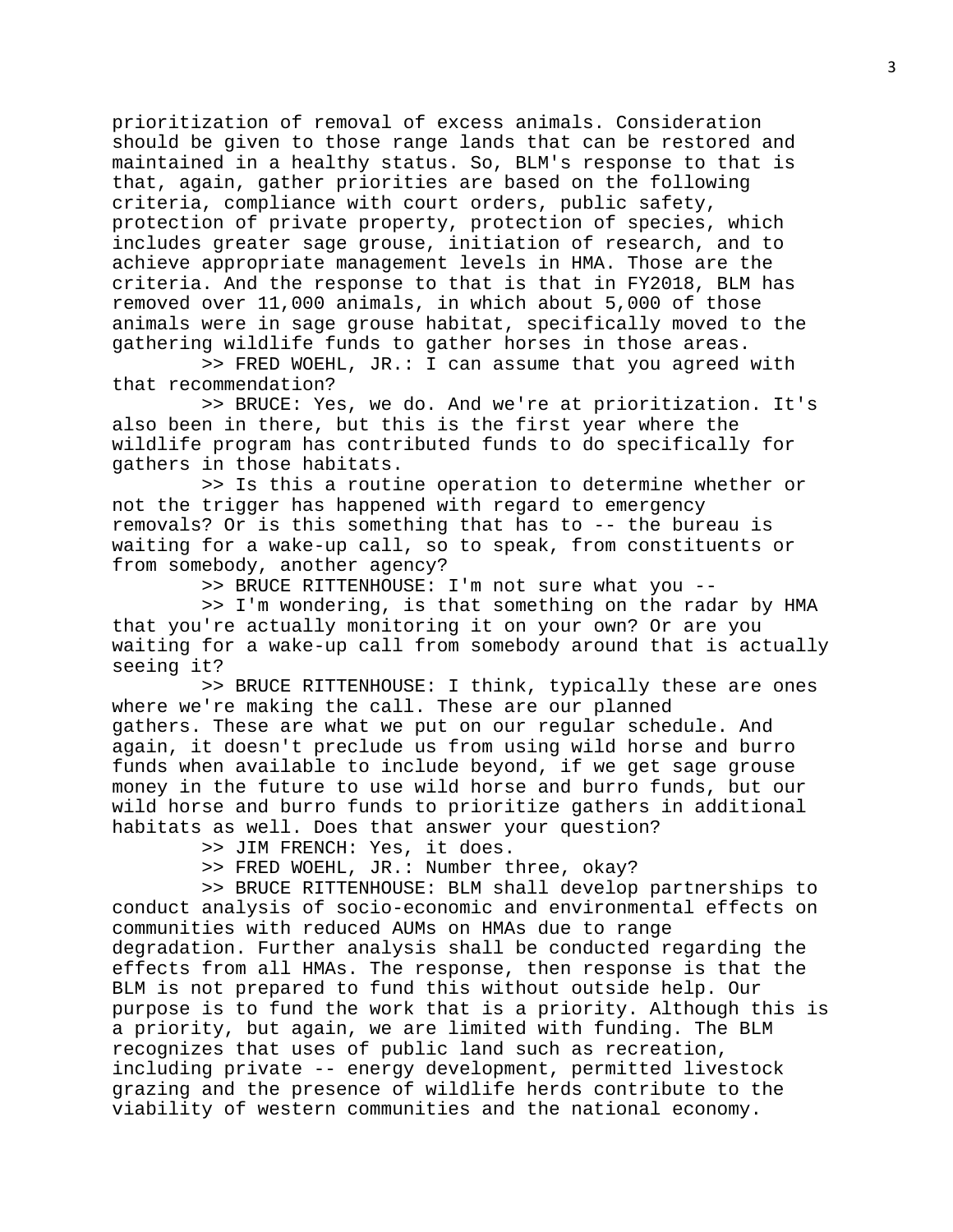>> I had a quick request on that, the decision-making process within the bureau, whether it be wild horse and burro, whether it be other decisions that come down the pipe such as land plan amendments. Generally involve decisions which will have an impact on local governments. Wild Horse and Burro it's not the part of the state or the county or the city that's responsible for that. It's interior. And I think that's where this recommendation came from, ultimately. And I would say that at least to cite the master plans from those communities in states that actually -- that actually are being -- they are being subjected to those decisions has to be part of the decision-making process. You can't make that decision absent that crucial piece of analysis.

>> BRUCE RITTENHOUSE: Right.

 >> JIM FRENCH: And I believe there's been a court case that cited that in inform Nevada that required the interior to go back and look at that. I make that statement for the record is that it's not really optional. It's something the interior needs to do.

 >> I know any site-specific project, we do a socio-economic analysis as well.

 >> When it talks about effects on resources that many rural western communities depend upon, this is not just the tail end of a statement. There's a lot of our western communities do not have the tax base that you have in eastern states. It's a completely different sort of economic arrangement. So, in Nevada, for instance, where we're depending on who you talk to, we're 85% to 90% public land, there's no tax base. There's no school sections. There's no state sections to generate funding and whatnot. So, this is -- it's not just this little statement at the end of a sentence. It's extremely important, because the only tax base that we have are in many of the rural areas that is ranch-based income. And we just don't  $-$  it's  $-$  and many people do not understand that. We don't have private land that can be taxed. So, it all has to come off of the public lands. So, it's a very, very -- I know as a county commissioner, I know you are sympathetic to that concept. So, I just wanted to kind of clarify that for yourself being sort of from the eastern part of the world.

>> BRUCE RITTENHOUSE: Well, I'm a westerner.

 >> JIM FRENCH: I have a question. At home, we have the -- we have the forest service and the park service owns 80% of Newton county, Arkansas. What you're talking about is true. They pay a stipend.

 >> BRUCE RITTENHOUSE: But if you look at what the payment of tax is, it's not I was just back in DC about this. But our lowest tax base for private property that we tax at is a \$1.35 an acre. The government pays 17 cents an acre.

 >> JIM FRENCH: I know it's not much, but I wanted to be sure it was the same thing. Ginger?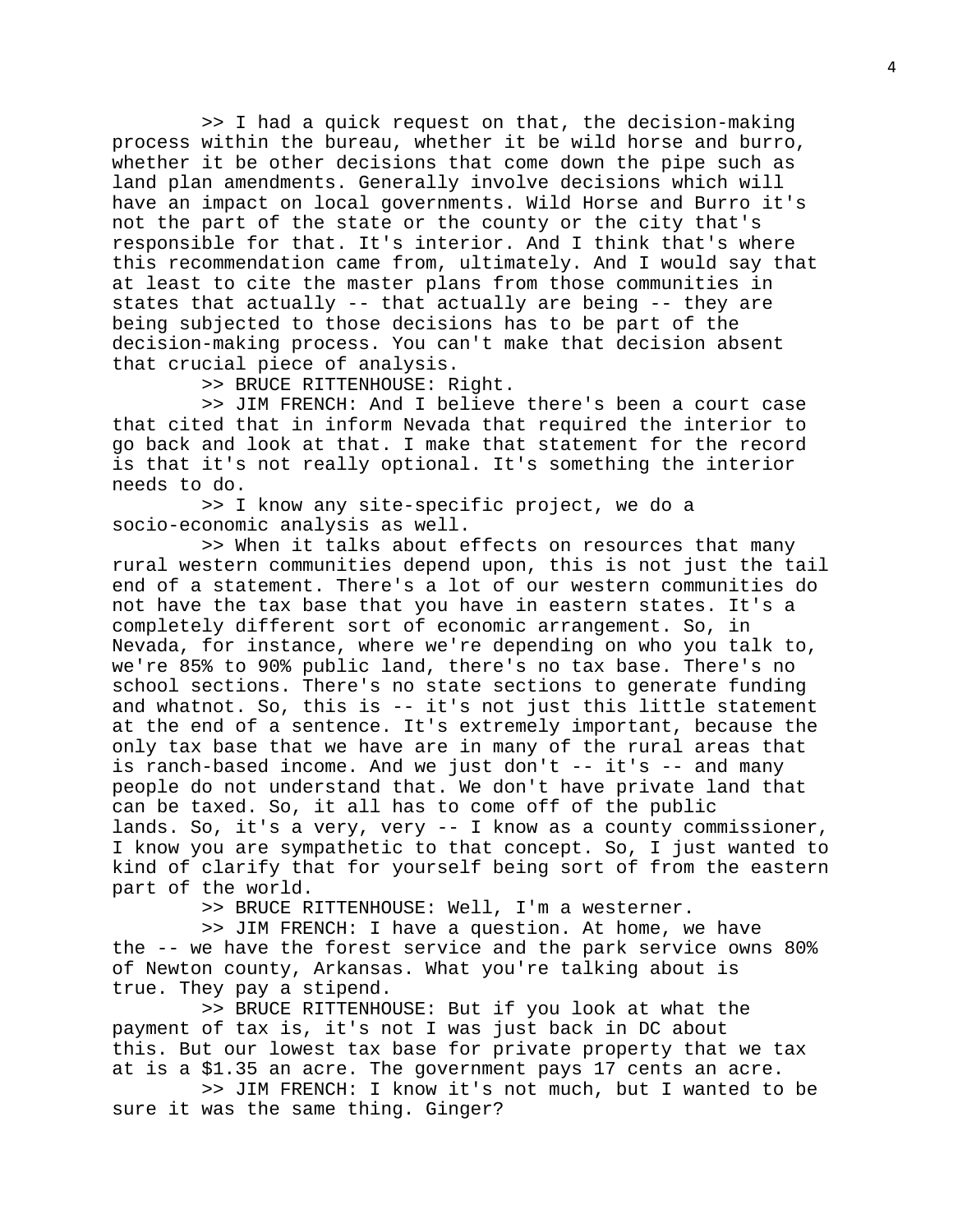>> GINGER KATHRENS: This cuts both ways. The little town of Maybell, Colorado, they're a wild horse watching economy. I would point out that a little town in Wyoming as well, their main driver is looking at wild horses. So, it works both ways, I should think.

 >> I firmly believe that the federal government, there needs to be a robust review of the master plan that actually outlines what they're depending on. With whether it be wild horse watching or livestock grazing.

 >> I would like to add, these smaller communities in the west are solely dependent on that are surrounded by strictly public land it affects everything. It's people's livelihoods at stake. If the range isn't maintained and taken care of, the caring capacity is decreased, and they're out. They're not able to take part in their western heritage. Their livelihood, the traditions that they have, that's supposed to be protected as well. And it's often a bypass statement like Dr. Perryman talked about. And ginger, what you talked about, a lot of people are guides and participate with wildlife and stuff. It affects all aspects of that. So, I think we need to really be aware of this situation and not overlook it. It's part of what makes up the west.

[ Silence on the line... ]

 >> BRUCE RITTENHOUSE: Let me start over. BLM shall encourage racks to develop and submit for consideration ideas for herd management and range rehabilitation. Our response is that racks have a keen interest in wild horse and burro management. The BLM will prepare and transmit a letter to the racks representing areas where wild horse and burros are present and ask for their insight into herd and land management, including opportunities with state, local, and national organizations. We are, as a division chief, I'm going to commit ourselves to preparing that letter and having some discussion on this at the next meeting.

 >> JIM FRENCH: Our meeting in Elko was the first meeting I had a racks attend. It was very positive, and I mentioned for this meeting having the local rack attend. Was that ever addressed or thought about or looked into?

 >> BRUCE RITTENHOUSE: Yes, very much so, especially to get the Utah RAC here. But their charter expired. The RAC chairperson appointment expired, and they were without one, and we were scrambling. We were looking at other states as well to have a RAC chairperson come in to build that relationship with you guys as well. But we'll -- Wild Horse and Burro program will initiate that. 37RACs now. It doesn't need to go to all of them, but we'll determine how many have horse herds and burro herds on their RACS and send them letters and get some feedback and I'd be happy to some board members review that letter as well.

 >> JIM FRENCH: Well, thank you. That was the first time we had done anything like that, and it was a very positive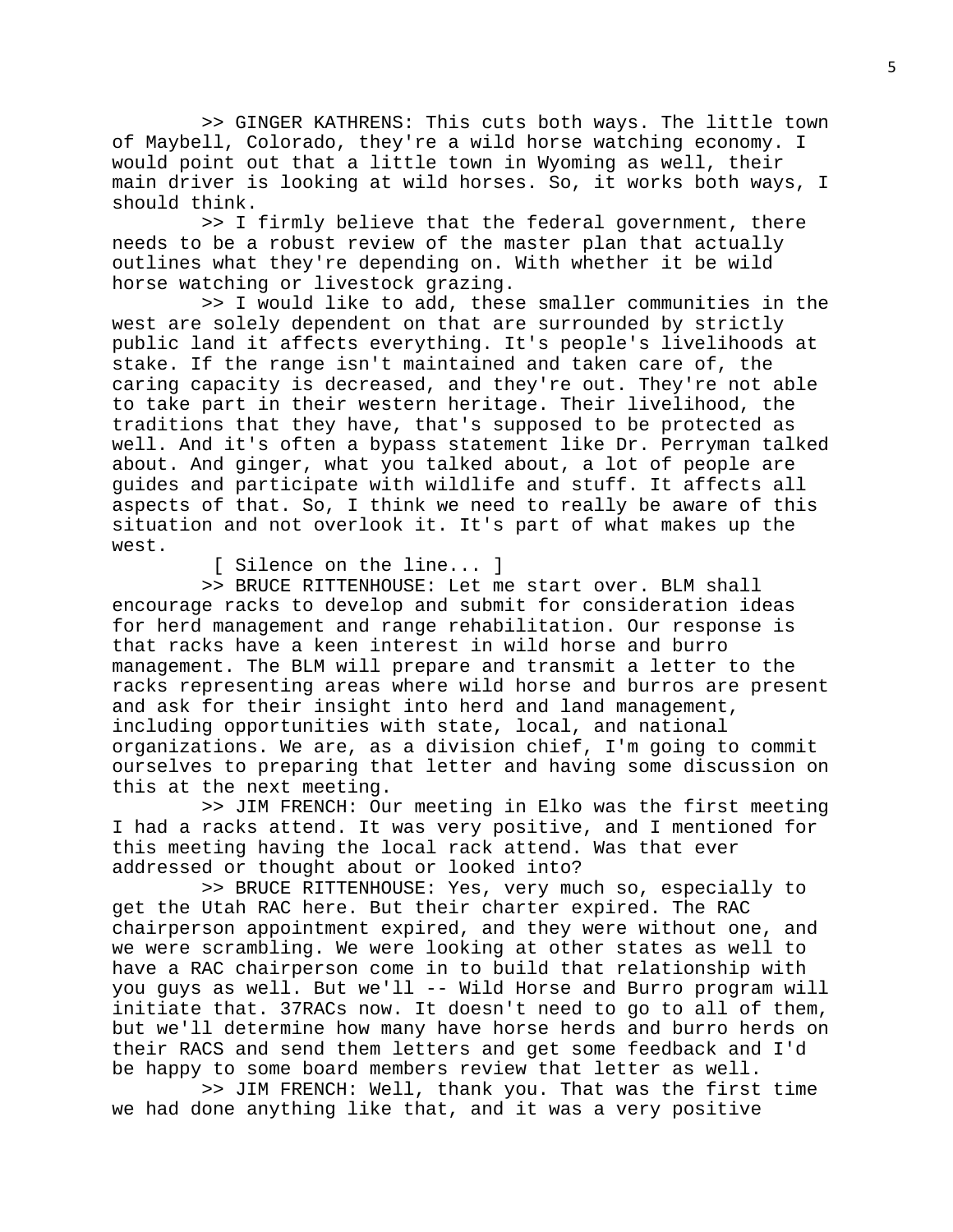bridge-building event. Anybody else have any comments? Okay. You can go on to number five.

 >> BRUCE RITTENHOUSE: BLM shall advertise and conduct more frequent adoption events at off range corrals to allow more horses and burros to reach sale eligible status. In calendar year 2018, the BLM according to our website held a total of 96 adoption events. Of these events, 39 were held or will be held in BLM off-range corrals. For example, BLM's Paul's valley in Oklahoma holds monthly adoptions on the second Tuesday of every month. They have begun internet adoptions. Adoption events across the country allows more people an opportunity to adopt animals without having to travel to BLM facilities which are primarily located in the western United States.

 >> JIM FRENCH: This was one of my recommendations right here. And I know that Illinois is a different type of facility as Paul valley. But in Illinois, I can go there any day of the week and adopt a horse.

>> BRUCE RITTENHOUSE: We have formal adoption events --

 >> JIM FRENCH: But in Paul's valley, you can only go the second Tuesday of the month. That is what this was addressed to. If some cannot go. I understand it's a stress, and Pat at Paul Valley is a friend of mine, and I'm not picking on him. If I happen to be going to Oklahoma City with a horse trailer, and I think dang, I can adopt a mustang, and it's only about 40 miles down from Oklahoma City. But it's the first Tuesday of the month, I'm blowed up. I mean, and you know what I'm saying. So, that's what this is about. I understand scheduling and personnel. But we need to work a little bit better, especially because there's only two off-range corrals from Oklahoma. It's Oklahoma and Paul's Valley. There's no other. Those things, I mean, we need to be able to work more with the public to make these horses available when we have them. Does that make sense?

>> BRUCE RITTENHOUSE: Oh yeah. Definitely.

 >> JIM FRENCH: Ginger? Again, on the second Tuesday of every month, they herd in horses into the smaller corrals. Ewing, they're already in a small corral. It's a little bit different set-up, and I'm not saying that we should be able to go to Paul's Valley every day and it do. But once a week or something like that would be -- anything that will get these horses more available would help.

>> BRUCE RITTENHOUSE: All right.

>> JIM FRENCH: Ginger?

 >> GINGER KATHRENS: They were used as an adoption event facility, a number of mares that were brought in from Nevada. I showed horses to some of the people who came through there. This accounted for 161 horses were adopted in Montana during a few month period. I don't know if any of the other herds that have facilities like that, but this is a permanent facility at the base of the priors, and people were coming from Wisconsin, Minnesota, the Dakotas, because it's a lot closer than Palomino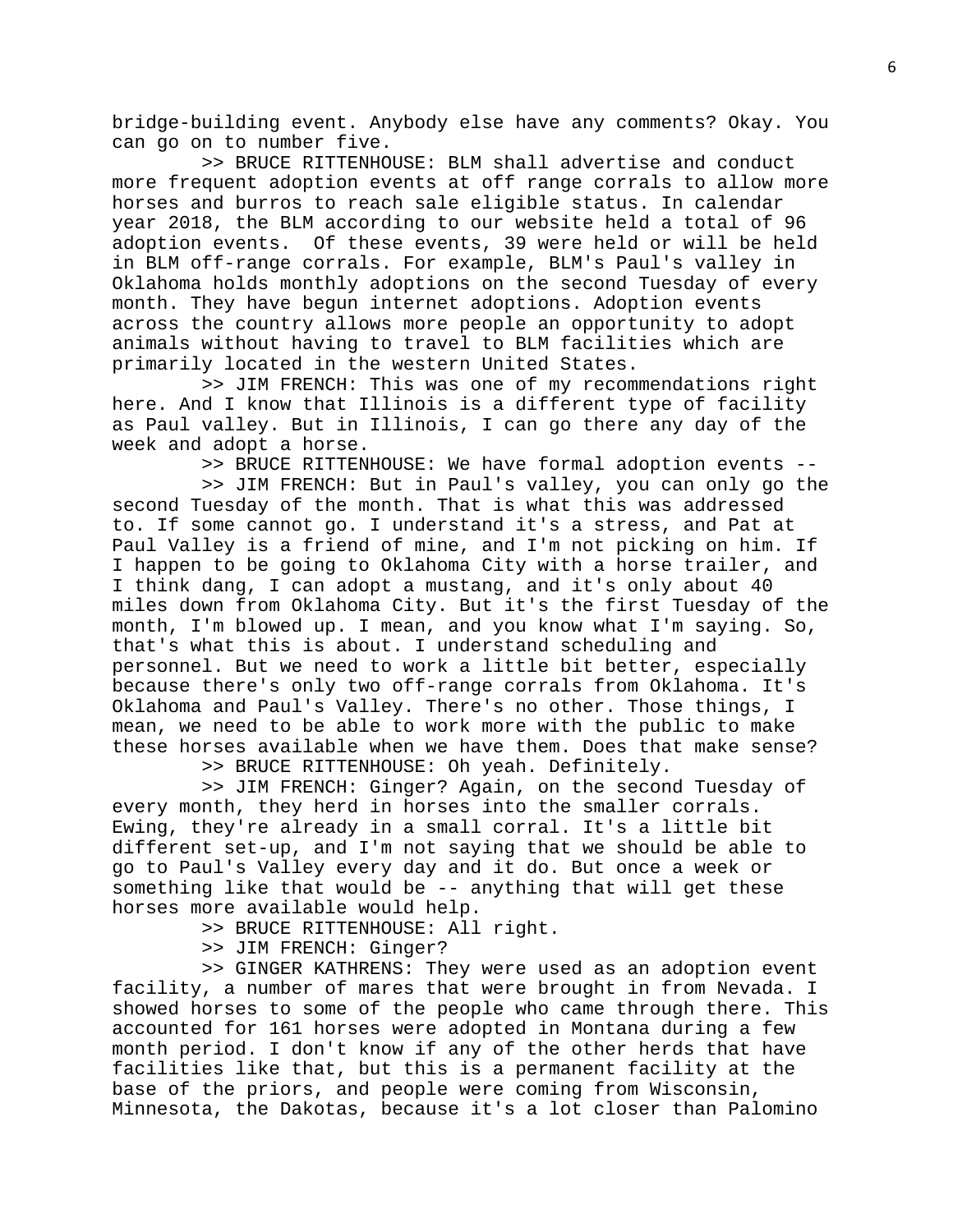valley.

 >> BRUCE RITTENHOUSE: I caught some of the discussion with the work group with placement care, and I know there was discussion about that and discussion about increasing the adoptions and making them more available. We're hoping that the online corral -- and we had roll-out issues with that. But I think that's a start to at least allow anybody to go and pick up a horse at an event. We are trying to really strategize on how to streamline adoptions and get more animals in care.

 >> GINGER KATHRENS: There were a lot of very plain horses there. But they were really nice horses. And I just don't know on the facilities end of that whether there are other opportunities like that.

 >> JIM FRENCH: I really want to give BLM a pat on the back. One of the previous recommendations we made was to make the off-range corrals available. And a lot of the ones that was closed, the one that first comes to mind is Litchfield. It was closed, and it has been opened and there has been adoptions there. And there's a lot of these corrals that are now being used, and it's due to the board recommending, and the BLM agreeing to and implementing that. It's a positive thing and I think it helps with the number of adoptions that we had. And I think that number is only going to go up as more people realize the benefits. Gus, he talked about that. It's cool that we're taking mustangs and doing a show with quarter horses and beating them. That's cool! That is cool. Because, you know, that's -- well, mustangs are where the quarter horse got their<br>start. The steel dust horse, he was a mustang, and that was t The steel dust horse, he was a mustang, and that was the start of the American Quarter Horse. Jim, I will let you take over.

 >> JIM FRENCH: The number one request that I have received since being on this board aside from hate mail has been making adoptions more accessible. And I can only imagine with the change in protocol, that we're going to see an increase in interest in this. If we have people running guys like me down wanting to know how do I contact the bureau relative to the wild horse program or adoptions outside of the prison program for breaking horses, there's got -- it indicates to me there's a heck of a lot of interest on this that is untapped at this point. I just think that based on the policy shifts, we're going to have to ramp up the --

 >> BRUCE RITTENHOUSE: And we're looking at all the ways to do that.

>> FRED WOEHL, JR.: How have the online adoptions gone?

 >> BRUCE RITTENHOUSE: Essentially we post animals online, and people can bid on them and then when they get a -- I think they're open for a certain time period. Take over!

[ Laughter ]

>> Oh yes.

>> Introduce yourself.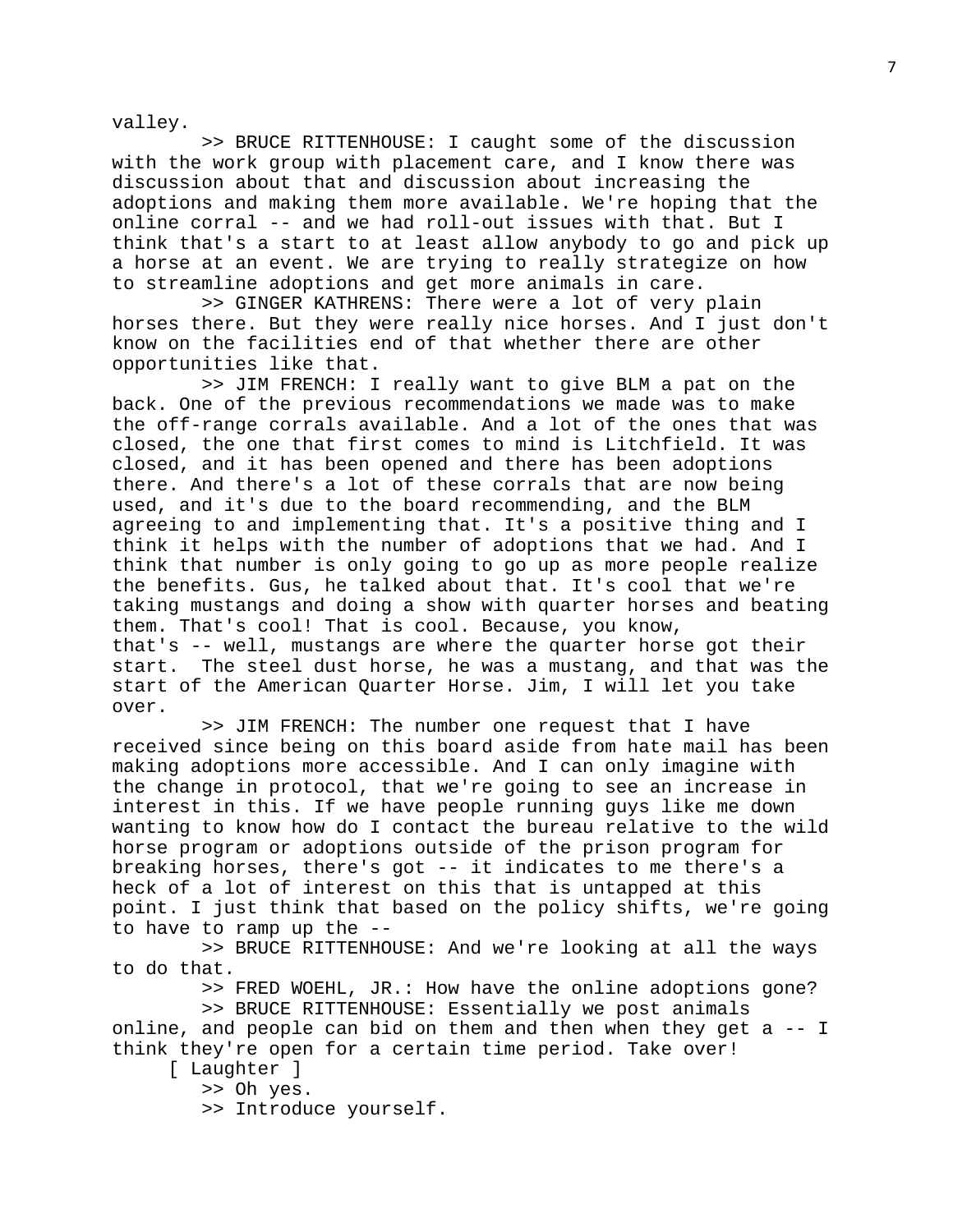>> Hi. I am Hollé Waddell. I presented a couple of different times to the board. We have a new system in which you can adopt a horse online. We identify different pick-up locations so you can register, get approved application for purchasing or adopting an animal. Once a pick-up location is identified, a little down the line, a couple of months of logistical coordination that happens, but they normally can pick up the animal at a store front, off-range event, or a corral.

>> FRED WOEHL, JR.: It has been successful?

 >> HOLLÉ WADDELL: Yes. It has really improved. The previous system was really archaic and outdated, so we gave it a face look. Crystal Johnson did a great job working with developers and reformatting and recoding and all of the technical things that needed to happen. There were bugs and fixes, but there was policy issued as well as a how-to guide for the field, and a helpful guide for purchasers online. It has been an interactive -- people can still contact the eastern states, because they are who manage the online corral system. So, I'd say that it has increased the number of events that we've had online. Previously we had maybe three a year. And we're really trying to ramp up to have a monthly online corral event.

 >> FRED WOEHL, JR.: Aren't you using more and more volunteers to help take photos?

>> HOLLÉ WADDELL: Yes. We have.

 >> FRED WOEHL, JR.: And this is what the previous board has worked close with Holle on this. It has been really good.

 >> HOLLÉ WADDELL: A long way to go, but we have volunteers taking videos and photos. It just has a better ability to create a catalog for the animals, and then the animals maintain some of the facilities. It's more user-friendly for BLM staff and personnel to up load photos or videos of animals that didn't get adopted, and use those animals again in a future event. There's a search feature, so if you're looking for a black horse, you can filter just for that. So, it's, you know, kind of like if you're shopping online, it's the same thing. It's a very similar concept, and it's much more user-friendly than the previous system.

 >> FRED WOEHL, JR.: Very much so. You've done a good job. And to address Dan, your thing, we'll try to take up the slack elsewhere. But this is good discussion, and this is a board meeting, and I don't want to shortcut anything when we're getting progress. Okay? I apologize for that, but we'll try to get back, even if we don't have to have a break, we will get back. Okay. Go ahead. I'm a tough one.

 >> BRUCE RITTENHOUSE: We're not using this -- part of this recommendation was to get animals to reach sale-eligible status. And you haven't heard us say that. Mostly it is to, again, to get animals into good homes. We're not trying to do new things to get animals into that sale authority. I mean, if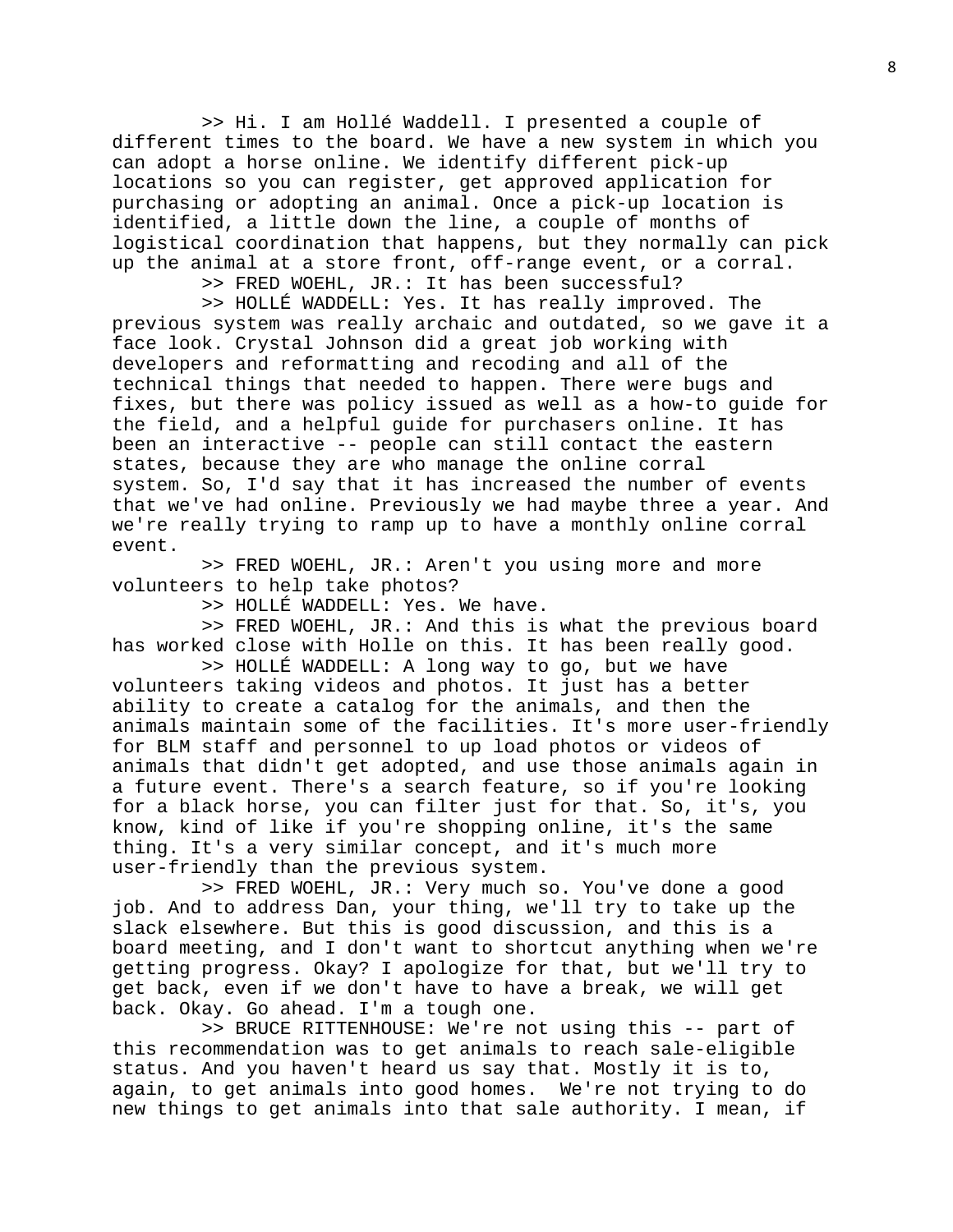an animal, we're thinking, we're posting good animals that are adoptable, and that are going to get into good homes and get through our adoption program. Whether they're untrained or trained. But most of them online are untrained.

 >> HOLLÉ WADDELL: Most of them are untrained. That is correct. One of the things that I would add, and I talked yesterday during the working group is that we've developed additional policy regarding animal selection requirements. So that if an animal, to say we want to put the best animals forward on the online corral system and present those for adoption. And if you come to a facility, an off-range corral and adopt an animal that, you know, maybe has a couple of extra Nicks or maybe the mane has been cut down by someone else, maybe it wasn't the prettiest horse, but it is still available for adoption or purchase. So, we did develop policies to help create some guidelines of practices that people in the field were already doing available to the public, so they can see that we make the best effort to put the best animals forward in the events.

 >> FRED WOEHL, JR.: Are all the horses at short-term holding facilities available for adoption or not? Something that you said, you said we're not trying to make it so that they're eligible for sale. Why not make it so they're eligible for sale authority? I don't see why that's a bad thing?

 >> BRUCE RITTENHOUSE: Steven, if I may answer, they didn't say it was bad. They said the intent was not to speed horses through that, but to give everybody an opportunity to adopt a horse. They are not saying it's a bad thing, but it's another tool in the box.

 >> STEVEN YARDLEY: We need to have all the horses available so if somebody wants to adopt them, they are --

>> BRUCE RITTENHOUSE: They are.

 >> HOLLÉ WADDELL: That was part of the sales policy that was revised this fiscal year. It does provide guidance to off range corrals to hold monthly facility adoptions and events so that it's created as an event and the animals that are participating would be offered once, twice, and three times, and they become sale eligible. If the animal is not sale eligible, it can still be adopted.

>> STEVEN YARDLEY: Even after three times?

 >> HOLLÉ WADDELL: Yes. Even after being presented and offered three times. That's correct.

 >> FRED WOEHL, JR.: Ben, you have a question? Just go ahead and stay there.

 >> BRUCE RITTENHOUSE: We've got two more and the Grand Junction, which are seven for that. Number six, I know a lot of people have been hearing this in the news. BLM shall facilitate invitation to attend state trials if they might occur if allowed by protocols governing the trial. The response is a research project is currently being proposed for a gather in Oregon,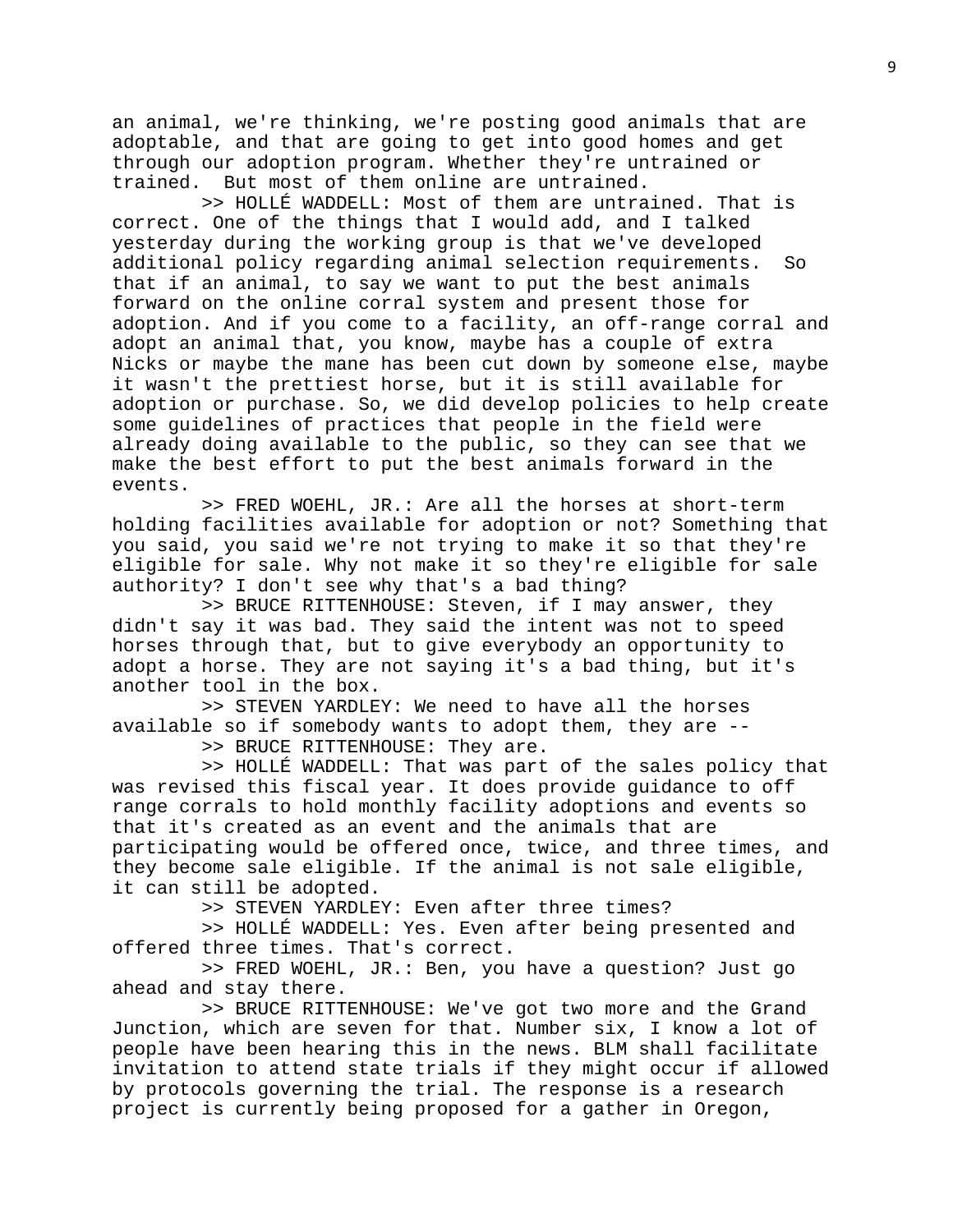which is ongoing at this time, and this fall. BLM plans to contract to spay 100 mares. It is BLM's intention to be transparent and allow public viewing of these procedures. While at the same time we need to be prudent and consider the nature of the research and the protection of the veterinarians and the health of the animals. There are no special provisions in the Warm Springs HMA environmental assessment. The board members are certainly allowed and encouraged to join the public viewing, and there is going to be public viewing at this, if it does happen.

 >> FRED WOEHL, JR.: I thought there was a lawsuit was filed, and the intent of it was that there was not going be no public viewing?

 >> BRUCE RITTENHOUSE: That is when CSU was involved. One of the criteria that Colorado State University had is they would not allow viewing -- or they would allow viewing but no videography. When CSU pulled out, we revised to basically say that we have a process outlined that says the public can watch and do videography and do photography as well. It's in a small room, and they're going to funnel people through.

 We are working on those recommendations as priority work includes -- increasing the number of trained animals offered for adoption, increasing animal availability to adopters through more store fronts with more emphasis on the eastern part of the U.S., research more effective contraceptive measures and more.

 >> FRED WOEHL, JR.: You have done an outstanding job on that, too.

 >> BRUCE RITTENHOUSE: Don't pat me on the back. I had nothing to do with it.

 >> FRED WOEHL, JR.: I was reappointed to the board a year ago.

>> BRUCE RITTENHOUSE: It's people like her.

 >> FRED WOEHL, JR.: Then they shut down all the board activities that was going. And your crew continued on with these recommendations and implemented a lot of them, and it's going on with it. I'm thankful for that. That's rewarding that they went ahead and implemented -- even though we wasn't there to help them and, you know, give them -- that's not what we meant. But they did it. And I'm appreciative of that. Any other board members have any comments? Okay. Go ahead and move on.

 >> BRUCE RITTENHOUSE: We'll move to Grand Junction. There were seven. The Wild Horse and Burro had their meeting in Washington and presented their most recent recommendations. It was scheduled early in the year, but we know it happened. Obviously we didn't have a meeting in March, but I'll paraphrase our response that we consider the board's input on where future meeting locations. I think at the end of this meeting, we'll discuss that a little bit at the end. BLM will then work with the advisory board members, our senior BLM leadership, stakeholders, and public, while still being cost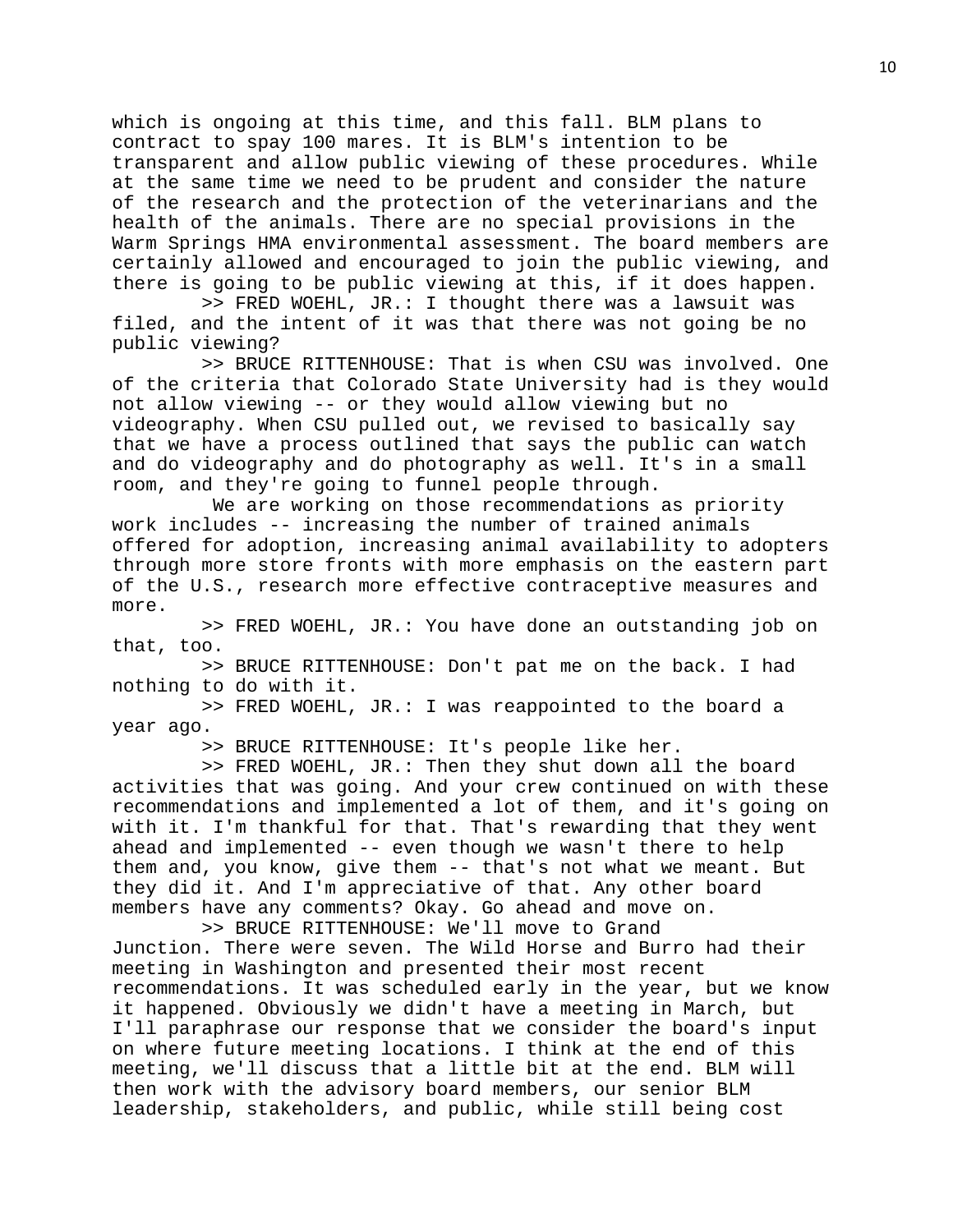effective. Costs are obviously important, and Washington dc is a very expensive place. We know what happened in the spring. We didn't have a meeting for various reasons. I think we'll discuss more locations. But Washington dc, and I think some of the discussion we had about getting congress, you know, there is some rationale to have a meeting in Washington, but we will make that call at some point. Okay?

 All right. Number two was the phase-out long-term holding over the next three years and apply that budget to on-range management and adoptions. BLM BLM's was that it would allow sale or unitize the animals currently in holding. Refer to our response that basically we cannot do those actions at this point due to appropriations language, and our priorities of placing animals into private care.

 >> FRED WOEHL, JR.: But if you had an advocacy group step up to the plate and say, "We would take them".

 >> BRUCE RITTENHOUSE: They will take them and ensure that they will provide good homes for 36,000 animals, we would gladly take it.

>> FRED WOEHL, JR.: Okay. Okay.

 >> GINGER KATHRENS: There are groups working right now, and I think we will talk more about this tomorrow, too, to actually not come to the table empty-handed. We're not going to provide homes for 35,000 horses either, but to provide some of the support that is going to be necessary to figure out what to do with that. And including perhaps housing some ratio of those horses. So, that is not off the table.

 >> BRUCE RITTENHOUSE: Right. And we've had several offers like that as well. There's been three or four, I think in the last couple of years.

 >> FRED WOEHL, JR.: Mary, would you like to make a comment like what we talked about at lunch?

 >> LARRY: Certainly. We've got to start thinking about things differently than we have in the past. I have a paper that should be published in the next couple of weeks. But one of the aspects that we thought would be good to explore is this idea of shared participation by -- shared participation of care for a very large number of animals, and it could be done congress would have to get involved with it. But I think it would have to be done through tax credits and accelerated tax write-off amounts. For instance, if a benefactor wanted to provide an entity who has taken charge of these horses, if they wanted to provide them with \$5 million worth of donations, they should not only get \$5 million worth of tax write-off, they should get maybe 1.25 or 1.5, pick a number, some kind of accelerated amount that would create some kind of economic incentive for<br>taking on this responsibility. And it moves the animals. You taking on this responsibility. And it moves the animals. can put whatever kind of stipulations you want to put on that care, but it would transfer that ownership from and that care responsibility from the federal roles on to the private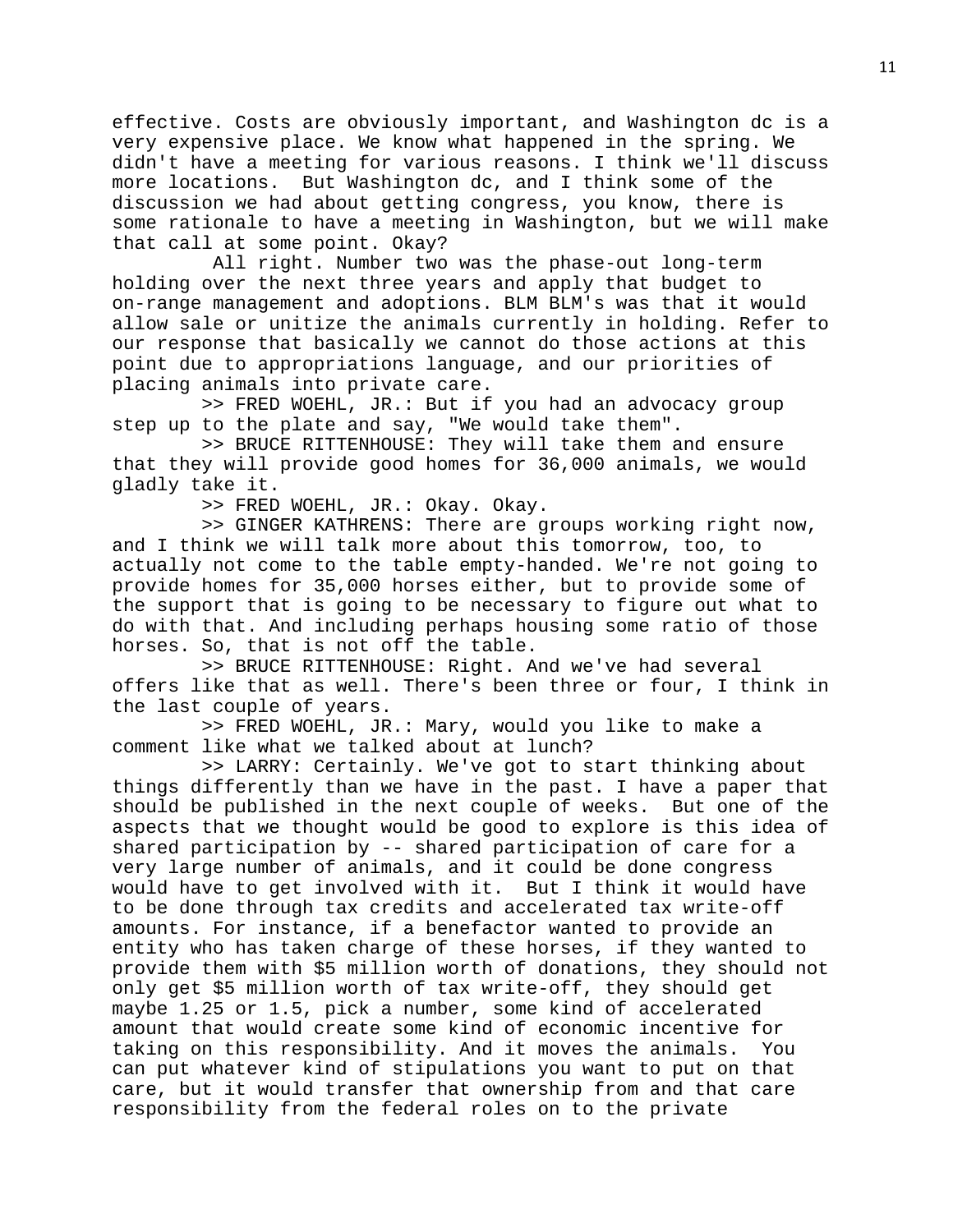sector. And I think there's some ways -- there could be numerous ways to do that. But I think we have to start thinking along those lines, and it also provides an opportunity for some of the vocal horse advocacy folks to actually play a participatory role in the actual care and maintenance of the animals.

>> BRUCE RITTENHOUSE: That would be wonderful.

 >> BARRY PERRYMAN: I think it's in production now. We'll get it passed around. It should be something that could spur conversation for the next several weeks.

 >> BRUCE RITTENHOUSE: Number three, create adoption mechanisms -- to include international adoptions and/or sales. We continue to seek innovative and creative ways to increase private care placement through adoptions and sales. We are in the process of an adoption center program. You'll hear more about that this afternoon. We have received authority. We can transfer animals to other federal, state, and local governments. And then at this point, there is really no direct -- there is no authority at this time to directly transfer wild horse and burros to other private non-government entities, nor outside of the country. We have made sales that have eventually made their way out of the country, but these were specific things that were made to, for example, a similar thing like mustang heritage foundation in Germany. But, we're exploring ways with that.

>> BARRY PERRYMAN: Good. Good.

 >> CELESTE CARLISLE: There were some animals sold, and the purchasers did complete the required paper work, the sales application, and they were outside of BLM, and we were no longer involved. We did receive an update, and they worked very well with the mustang care foundation in order to have a successful event.

>> FRED WOEHL, JR.: Yes. It was very successful. Jim?

 >> JIM FRENCH: Thank you. I want to get clarification on some of this wording. 2018-5052. No authority existed to directly transfer wild horses or burros to private non-government entities. That policy flies in the face of just exactly what Dr. Perryman was just talking about. We were talking about the possibility of putting a foundation together, organizing a foundation so that people who want to donate \$20 or want to donate, people in the private sector who don't necessarily want to own a horse or a mustang could donate into a foundation that would support horses in long-term holding to alleviate the problem that we just described earlier this morning with the budget of the interior. And I in reading this, this policy flies in the face of that solution in the tool box. And we've got -- I bring that up right now, because I want to clarify that. I know there's conversation about a foundation being formed before. I'm told now that that idea has pretty much died. I just think it's a great idea. We have people who don't have a million dollars that would like to donate into a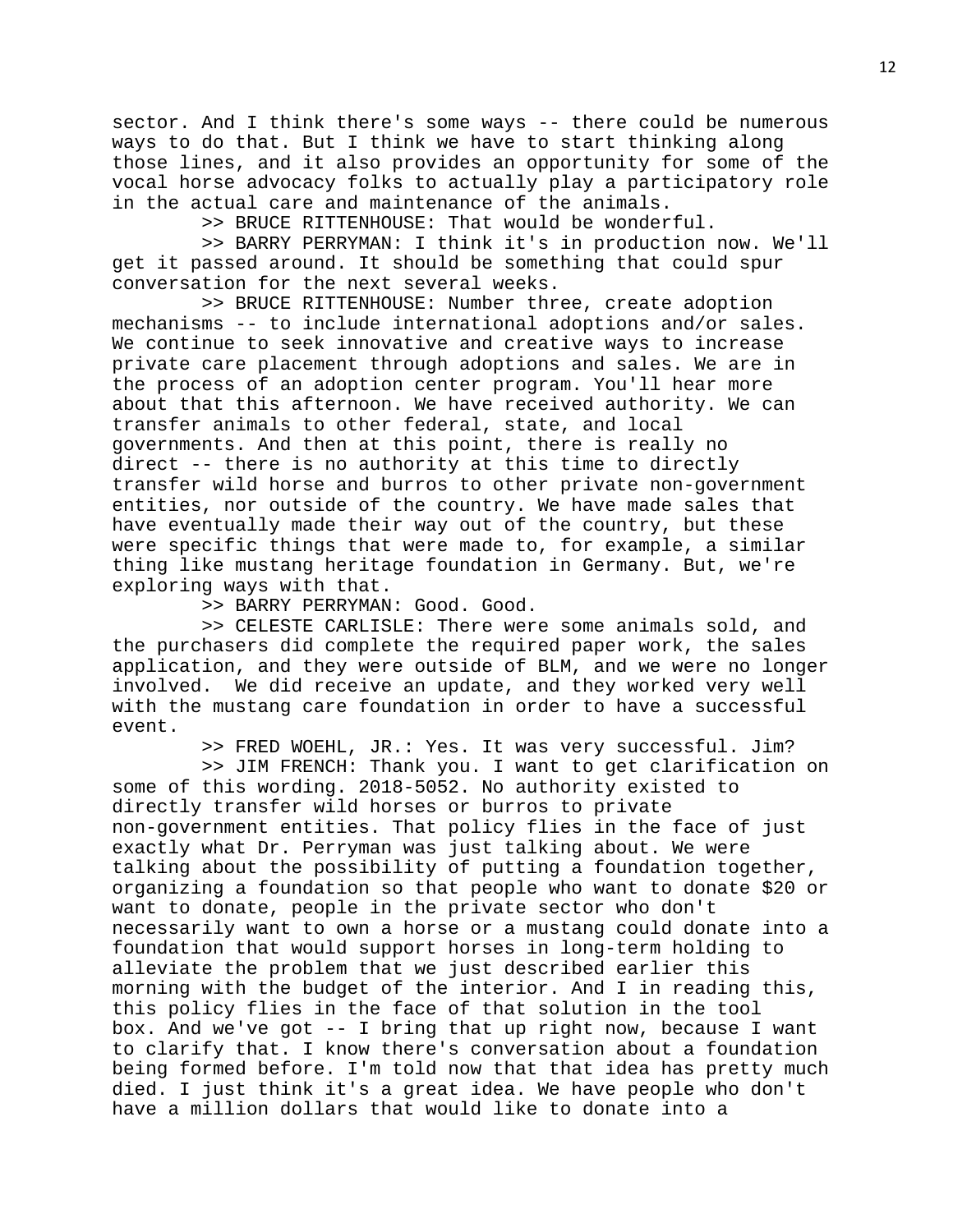foundation and actually provide funding for put it on the ground to benefit mustangs that are in captivity.

 >> HOLLÉ WADDELL: So the first point is I have not heard that the BLM foundation died. So, I'm not sure about that. I defer, probably, to leadership to respond to that part of it, if you're talking about the BLM foundation. Is that what you're referring to? Okay.

 >> The IM and the foundation are two different things. The IM specifically addresses the transfer to federal, state, and local government. That's what that policy focuses on. That's separate from any work to develop a BLM foundation. Congress did give that authority, and there's still work being done to understand how the agent will move forward with that. I haven't been briefed on anything else in the area. And I will say that the authority to accept donations does exist, so the foundation is just a way to facilitate something that the BLM already is able to do.

 >> HOLLÉ WADDELL: That's correct. And to get deeper, there's departmental policy that creates the authority to accept and solicit donations, and it's very clear about who is authorized to do that. It's clear about that. So, there's BLM policy that's being developed, and it's not been complete and completely approved yet, and it is separate from the transfer IEM. So, if there are non-governmental entities that are interested in acquiring animals, they can still do that. There's no law against it. They can adopt or purchase those animals. And in fact, we have a memorandum of understanding right now with an organization, Equi-center that has been very successful. They have purchased animals and doing great training work and looking at doing an open house later this fall. I would encourage organizations, if you're interested in acquiring the animals, then they can totally do that through adoptions and sales.

 >> BRUCE RITTENHOUSE: To try to clarify a little bit, I think if we elevate this to 30,000 feet, and we actually look at some of the conversations we had in Grand Junction versus today, one of the things that I mentioned in Grand Junction is we had a room full of people and energy in that room that want to do something positive for the mustang program. And I can't think of a better way of doing that and empowering people who have that interest to follow through with that, other than creating a foundation independent of the protocols on the ground right now and allow for entities that have and are looking through a tax benefit incentive or through just the goodness of their heart, wanting to donate into a foundation. I firmly believe that's the solution to the whole question about euthanasia. I really do.

 >> HOLLÉ WADDELL: Jim, yesterday, during our working group, we had some good discussion, and this was actually brought up. There are lots of foundations that have resources to support foundations. I encourage that they work together. BLM cannot do it all. I cannot create every program that is going to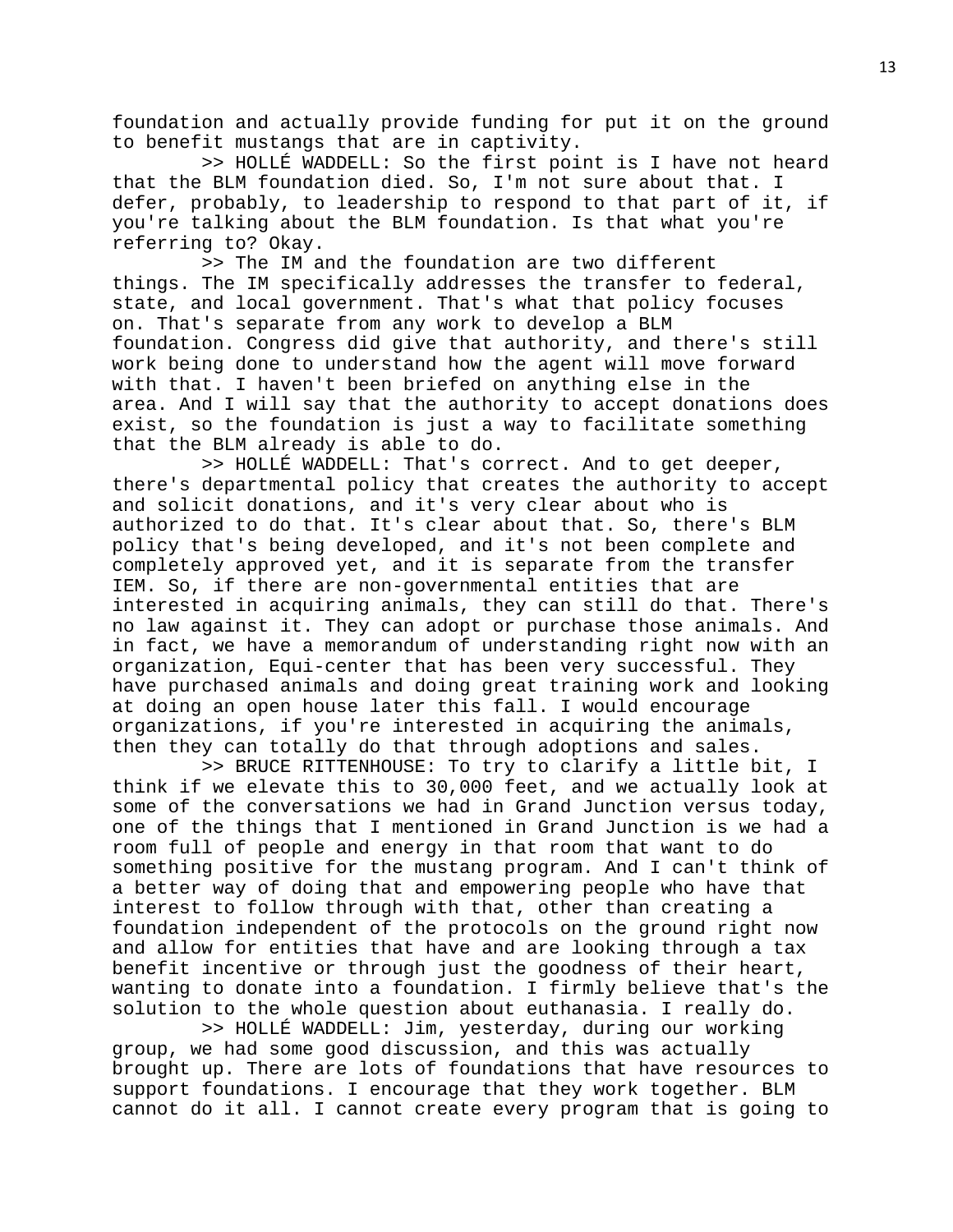place all of the animals. If I did, I should totally get a really high rating on my evaluation.

[ Laughter ]

 But in all of my efforts, I recognize that we have, you know, over 40,000 animals that are in off-range corrals and off-range pastures. So, I would encourage those organizations to coordinate amongst themselves, absolutely, 100%. Contact us, and we can move through adoptions and sales of those items. But we have gone down the tax incentive road, and it does create -- of course we have to engage other departments. It's not just something our agency and the department of interior could resolve, but those are conversations we could have at the table. Absolutely.

 >> JIM FRENCH: I think we're scratching the surface of a solution here, and I believe, you know, that it's kind of sad that here we are in 2018, and we're just now starting to talk about this to this degree, because I really believe that that energy is here, and that there are a lot of foundations out there on the ground right now or corporations that would like to donate large amounts of money to support -- if they can get the tax write-off or credits to do so. I believe it would be a great opportunity for them to buy into a piece of this management right now. And I just -- I bring this out and I'm going to re-emphasize it one more time, because I think we still need to sit down and circle up and determine how do we duplicate some of the efforts that are going on in the private sector right now for other foundations and other things that are trying to be done in the private sector? There's a lot of models out there on the ground that I think we should try to take a look at on that. I'll leave it with that.

 >> FRED WOEHL, JR.: Okay. Daniel, if I may make a recommendation. I don't want to stifle any positive discussion by the board, and we're doing very well. I know we're over. If I could, we've got 30 minutes extra at the end of the day. What I would like to do is let Mr. Shepherd give his talk after the break. We'll finish up with this, and then Ms. Hope can do her thing, and then we'll break, and we'll let Mr. Shepherd do it then, and then we'll take up with Holle, if that's okay with you. We will have a I don't want to stifle positive conversations or limit any questions from the board. At this point, this ain't anybody preaching, so I'm not going to say amen and shut them down. Bruce?

>> BRUCE RITTENHOUSE: We're not going anywhere.

>> FRED WOEHL, JR.: Thus says the boss.

 >> BRUCE RITTENHOUSE: Whether it's donations or just having people put these animals into private care, and you know, I think that's -- again, that is one of our priorities. That was our off-range vision to get as many animals into private care as possible. Whatever mechanism is, and if these things that, you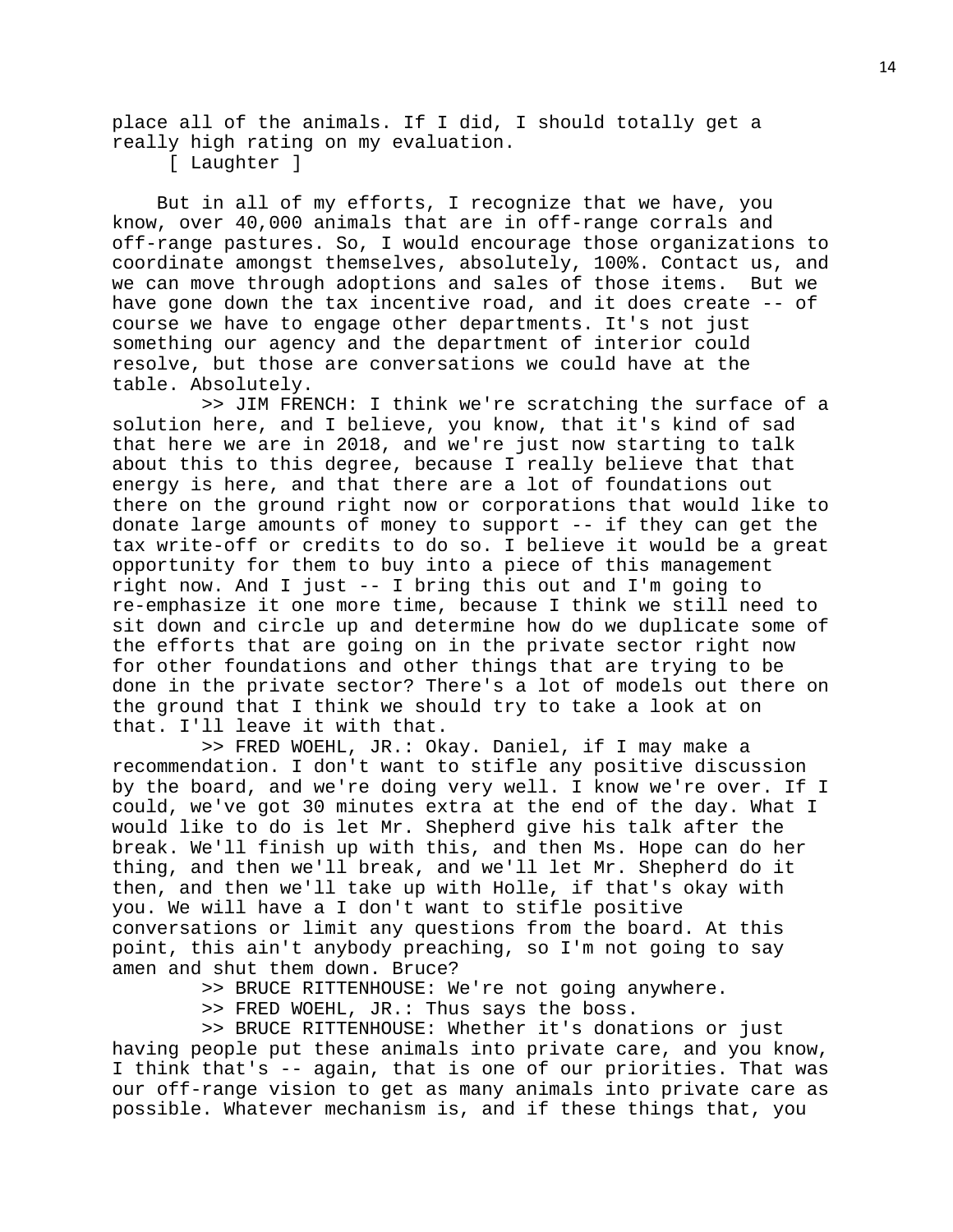know, tax breaks, tax incentives, if that's going to work, great. All right. Moving to number four. Increase wild horse and borrow funding for reversible fertility control by \$3 million in FY19. And we are now in FY19. Fiscal year 19. BLM is partnering with several research institutions to support research into additional fertility control methods. Some methods show promise but have not been tested on horses on the range. BLM hopes to expand where applicable reversible fertility control such as vaccines and others that have shown some promise. Again, if it can be effectively and efficiently administered with the goal to reduce removals and achieve and maintain AML. Reversible fertility control reversible fertility control does have limitations.

>> FRED WOEHL, JR.: Number five?

 >> BRUCE RITTENHOUSE: Okay. No questions. Okay. All right. BLM will immediately, within the next three years follow Wild Horse and Burro act, the on-range population is 82,000, and we have finite off-range holding space for moving large numbers of animals over consecutive years is currently not feasible unless we get additional space. Unless the BLM receives -- through adoption, sales, and transfers, or increases future BLM budgets. This recommendation cannot be achieved and cannot be achieved in this time frame. In April 2018, you will hear later that BLM submitted a report to congress titled management options for a sustainable Wild Horse and Burro program. This had four options to move the program forward towards achieving and maintaining across the program. These rely heavily on achieving AML quickly, which includes partnership with stakeholders in the public.

 >> FRED WOEHL, JR.: I know we will probably talk about it later, but who picks out of the options?

>> BRUCE RITTENHOUSE: The report was to congress.

>> FRED WOEHL, JR.: So congress has got to pick one?

 >> BRUCE RITTENHOUSE: They can pick one or a blend of them. We submitted with the intention -- we were directed under the 17 to submit that report. We have done that, and now we are waiting. As you've heard mentioned earlier today, we cannot lobby congress. I think everybody has seen that report here in the room, and know what's in it.

 >> FRED WOEHL, JR.: My mamma taught me if I could not say anything good, not to say anything. So, we're going on to number six.

 >> BRUCE RITTENHOUSE: Maintain AML for fertility control. After AML is achieved, and when we say that, we're talking at a program-wide level. In any one particular HMA temporary fertility control can be effectively administered to reduce future removals and maintain AML. Within most complexes well above their AML, it will take many years using only fertility control to reach AML. Permanent and temporary fertility control will not allow those to reach AML at this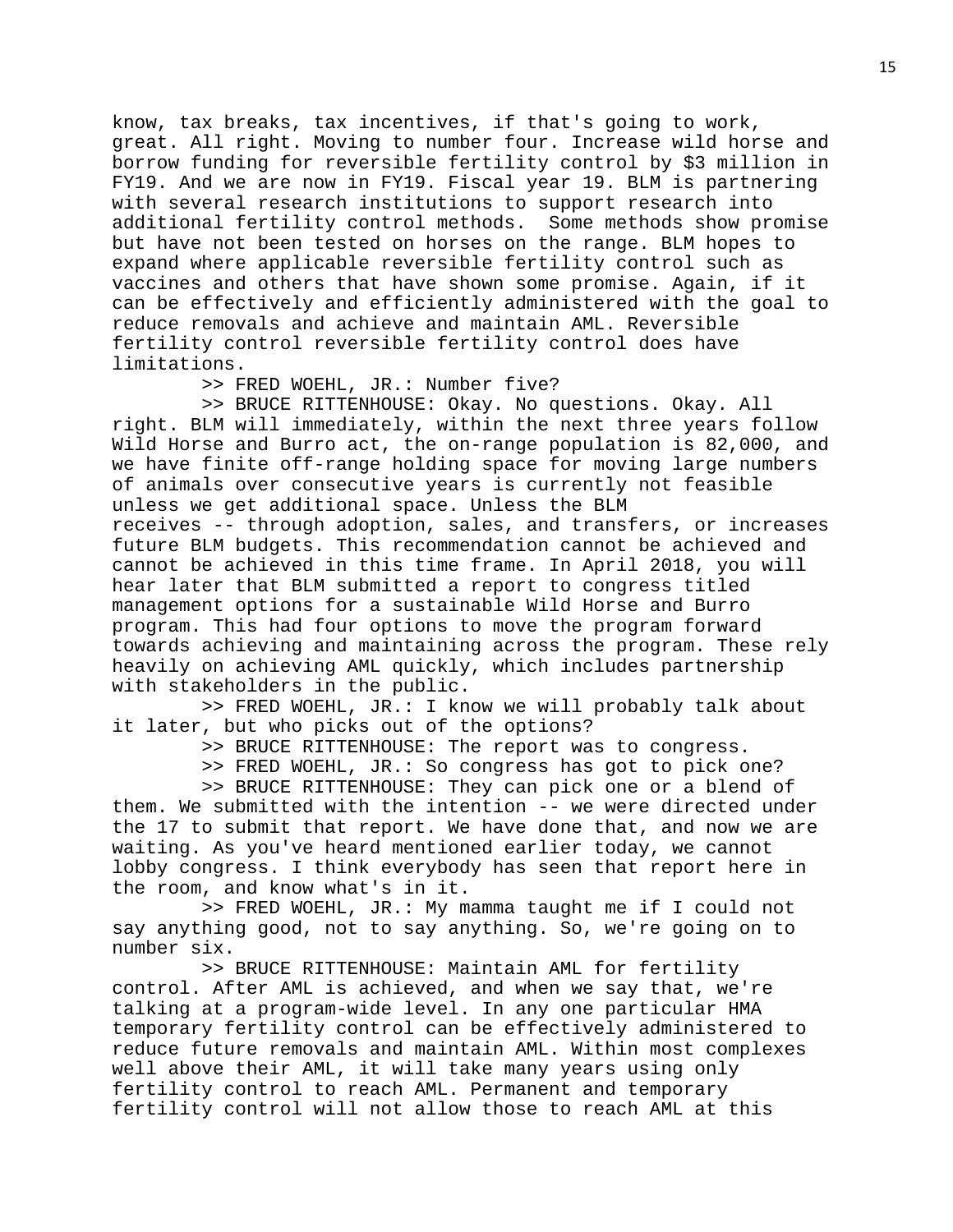moment.

 >> FRED WOEHL, JR.: After reading this, and when I saw that, I think what they were referring to was HMA like tiger, and like Oregon, there's a big demand for horses. The Pryor Mountains where those horses get adopted really quick, I think that's what they were referring to. Something like that.

>> BRUCE RITTENHOUSE: I didn't read the response.

 >> FRED WOEHL, JR.: Am I right, Ginger? Is that what that was about?

 >> GINGER KATHRENS: I'm not absolutely sure, but what I am sure of is that it will take the application of fertility control, whether you're at AML or not, combined with those techniques.

 >> FRED WOEHL, JR.: Okay. Any other comments? Okay. On to number seven.

 >> BRUCE RITTENHOUSE: All right. Adjust AML where appropriate. I know we've already had some discussions on this. After AML is achieved in any particular HMA or HMA complex, BLM with assess the need to adjust AML, following in-depth analysis of range land monitoring and data collected over three to five years in accordance with our procedures outlined in 4700 in our handbook. As part of a long-term management and land use planning. The goal of any adjustment is to have sufficient water and forage at the minimum feasible level to maintain their free-roaming behavior.

>> FRED WOEHL, JR.: Comments? Questions? Go ahead, Jim.

 >> JIM FRENCH: I remember their recommendation well. I think the intent was to modify the 4700 manual having to do with adjusting AML following a catastrophic event. A three to fiveyear analyses following a major fire event or coming out of a drought cycle or something along that line, which has dramatically impacted the HMA habitat needs to be done sooner than later, and in many cases, it's not a five-year -- we don't have that luxury of five years. And I think the idea behind this is there's got to be a trigger within the context of the BLM's manual that allows for adjustment at AML based on conditions on the ground.

 >> FRED WOEHL, JR.: Browse, there's probably several listed, and I don't know how many we have online watching this, and I'm sure there might be some people here. But would you briefly describe how AML is set?

>> BRUCE RITTENHOUSE: I'm going to let Alan do that.

 >> FRED WOEHL, JR.: That's good. Okay. I can do that. Okay. Alan?

>> BRUCE RITTENHOUSE: And your EPAP will be...

 >> FRED WOEHL, JR.: That's a question I'm asked time after time after time. And we've talked about it a little bit today. So, Mr. Shepherd, if you would just --

 >> ALAN SHEPHERD: I'm Alan shepherd, the on-range branch of the Wild Horse and Burro in Washington. We're going to go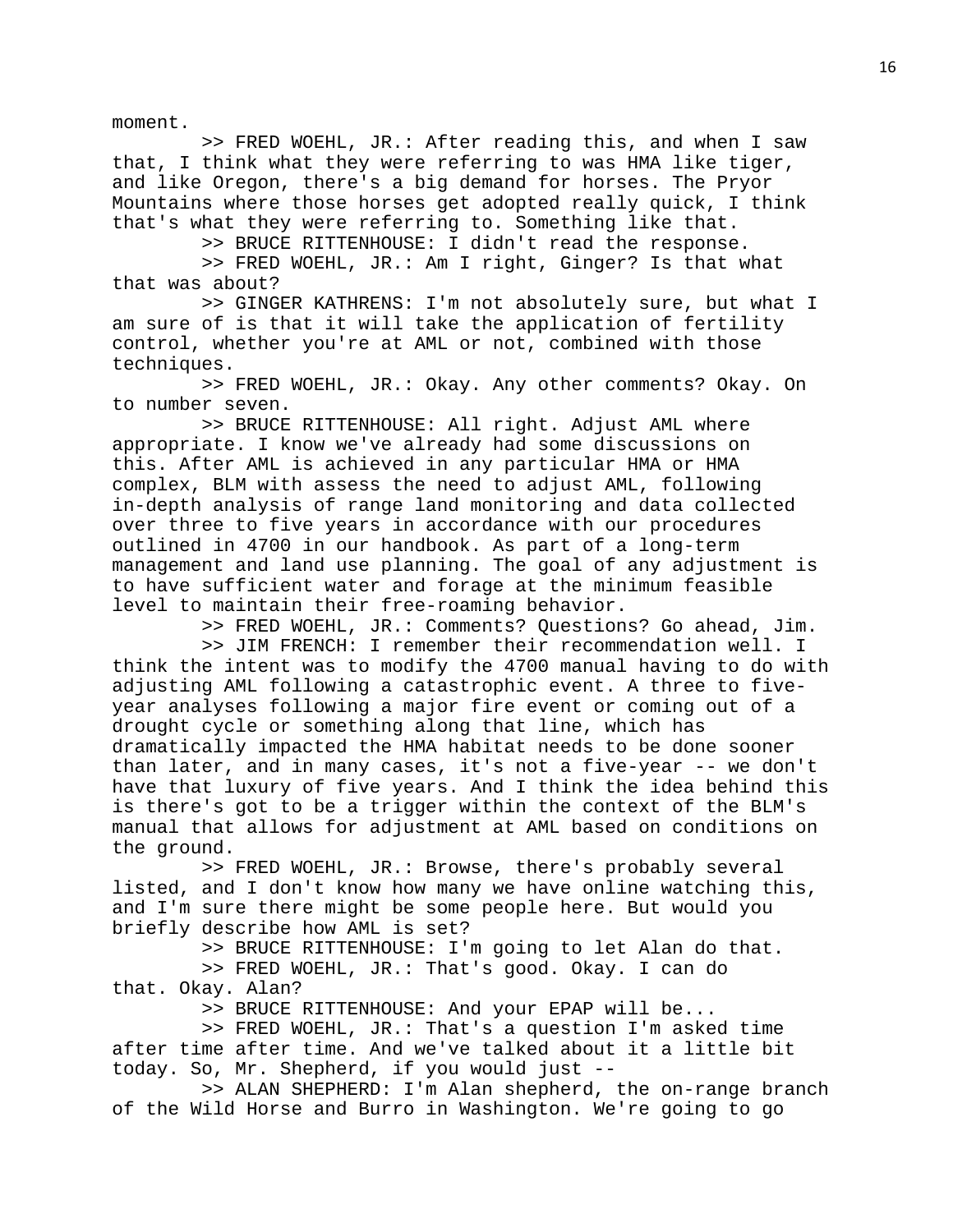into an area and we're going to have a series of years of collected monitoring data on forge utilization, animal distribution, animal use distribution, water availability, whether impacting private ground. We're going to look at all factors. So, all of those are taken into account, and we're going to figure out what our capacities for use is in those areas. And then you're going to also be looking at in regards to your livestock use, we're going to be working with our departments of wildlife agencies to see what their target elk numbers and deer numbers and all of those things to look at to see what that capacity is for an AML or a multiple use decision in an area. And establish it through that. Jim talked about earlier that the initial steps that were taken in the late 70s and early 80s to establish the preliminary AMLs, done with county commissioners and grazing boards and folks like that. We took it steps further to then look at those numbers and then use resource monitoring data to look at carrying capacities of those pieces of ground. And each state did it differently. Nevada did multiple use decisions where we looked at livestock, wild horses, wildlife, multiple uses.

Some states were specific to horses. By using resource monitoring data is the key to look at what that production is on an annual basis. And you want three or five -- multiple years, you know? One year is not going to set it. You don't want to set it on a high year, then your AML is too high. You don't want a drought year, or it's way low. You want to have an average, and you want to take into account that bad year anyway. You want to have an AML that is supportable, should you have that bad event.

>> FRED WOEHL, JR.: Right.

 >> ALAN SHEPHERD: That's the basic process. Like I said, it's not a one-year answer. It's going to take a couple years to put together the right amount of information. The field is collecting this data every other year.

 >> FRED WOEHL, JR.: And each HMA would probably have a different basis of information -- thank you, lord.

[ Laughter ]

Prayers work. What can I say?

[ Laughter ]

Highway did you do that, Dan? Oh, goodness. I mean, so how long does it take to adjust an AML? I think that's what this was all about. In those areas where there's a fire that sweeps through. We've had lots of fires. Almost 500,000 acres here in this state, and horses can't handle that, but the AML is still the same. Is that what this is directed to?

 >> ALAN SHEPHERD: And I think the way I would answer Jim's thought is we're not going to adjust the AML immediately with that scenario. We're just going to look at adjusting that population level to help benefit the restoration. And then look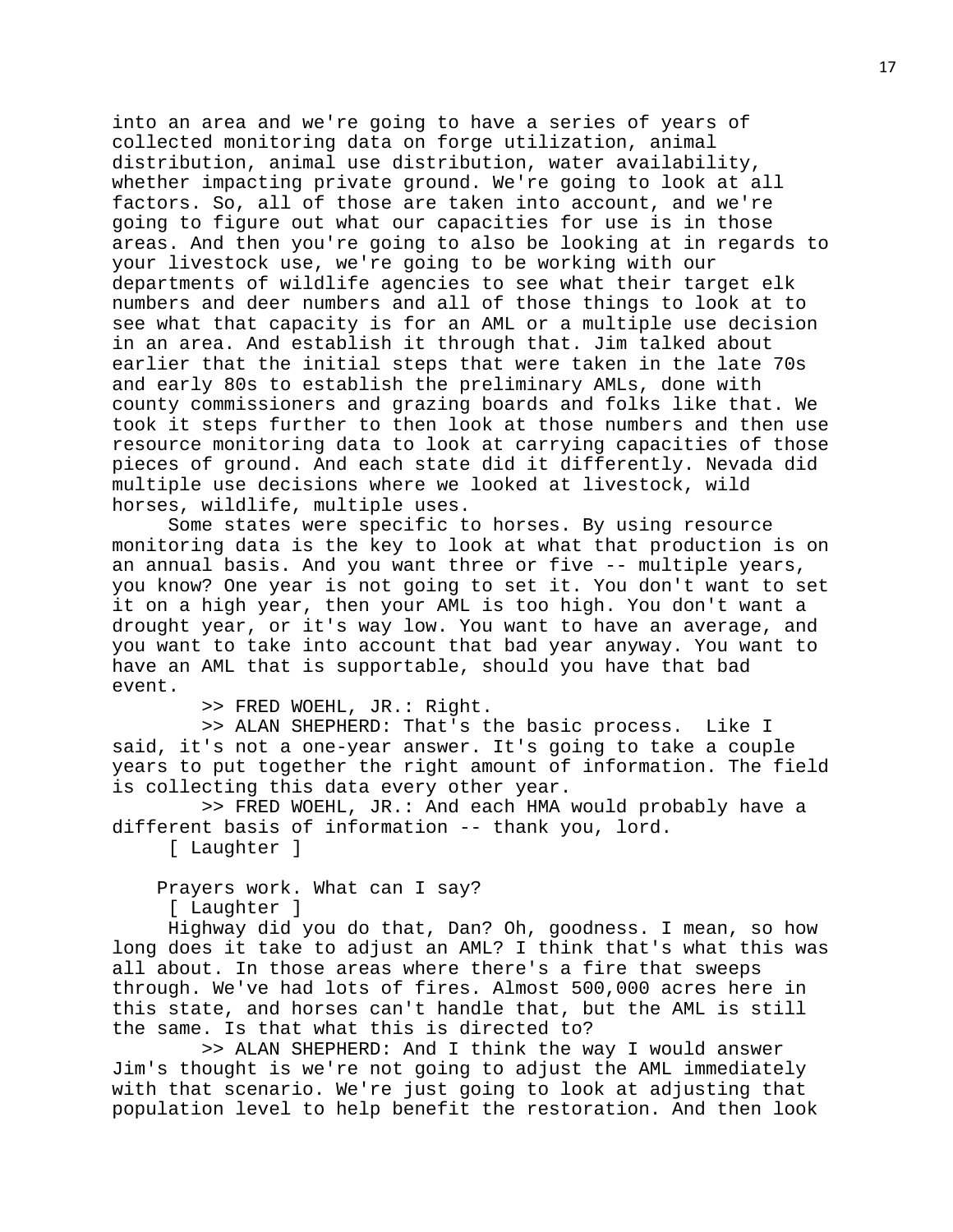at the monitoring data down the line to see did that restoration enhance the area and it's benefitting the horses? Or did it just, you know, burn the soil clean that it's not going to be beneficial to re-establish some of the things? And we go to the land of cheat grass in a lot of our country where the AML isn't supported anymore. So, I think the key thing would be a BLM response to manage animals in specific cases to a response of a major drought or major fire instead of adjusting the AML immediately. That comes later with trying to do -- have them with the right data.

>> FRED WOEHL, JR.: That makes sense.

 >> BRUCE RITTENHOUSE: That makes a lot of sense. Does the policy currently call for the initiation of analysis to start looking at data coming out of a --?

 >> ALAN SHEPHERD: We have gotten to the AML range, and we can start looking to see is AML appropriate? In 85% or 90% of our HMAs, we never achieved AML, so how do we know it's right? That's the key. I have been doing this stuff for 29 years, and I have only reached AML twice in one HMA, and that was because of a fire or a drought. I have never achieved it due to AML gathers, to achieve AML as a management tool, just because we have never had the capabilities to be there. I think that's the big thing. We have to be able to get there and stay there for a little bit and see what happens on the ground, you know? The problem is, in a lot of our countries, especially the great basin and our Mohave country and things like that, where it takes five and ten and 15, and maybe 50 years to see any major response to some of this stuff. We just have to hope that we see a response and we get favorable moisture and things like that and we keep that number there, so we can see how the vegetation responds.

>> FRED WOEHL, JR.: Thank you.

>> BRUCE RITTENHOUSE: That's it.

 >> FRED WOEHL, JR.: That's it for you, Bruce. You can come back up here and sit now. You can sit with the big boys.

 >> FRED WOEHL, JR.: We will now hear from Ms. Hope Woodward, and she will talk about what the forest service is doing with their wildlife services. I appreciate you being patient it's a good meeting. We're asking lots of questions and finding out lots of information. So, buckle your seat belt, because -- it's your turn to drive.

 >> All right. Thank you very much for the opportunity to present here to you, and thank you for Utah state for hosting this I want to note that this presentation is a little bit different than what was on the website. We are about a tenth of the size, however, we are authorized similarly as the BLM under the wild roaming Wild Horse and Burro act as amended. The issues we face, and the opportunities are similar to that of the BLM, and that we also do partner with the BLM and actually have 24 of our territories -- they are referred to as territories as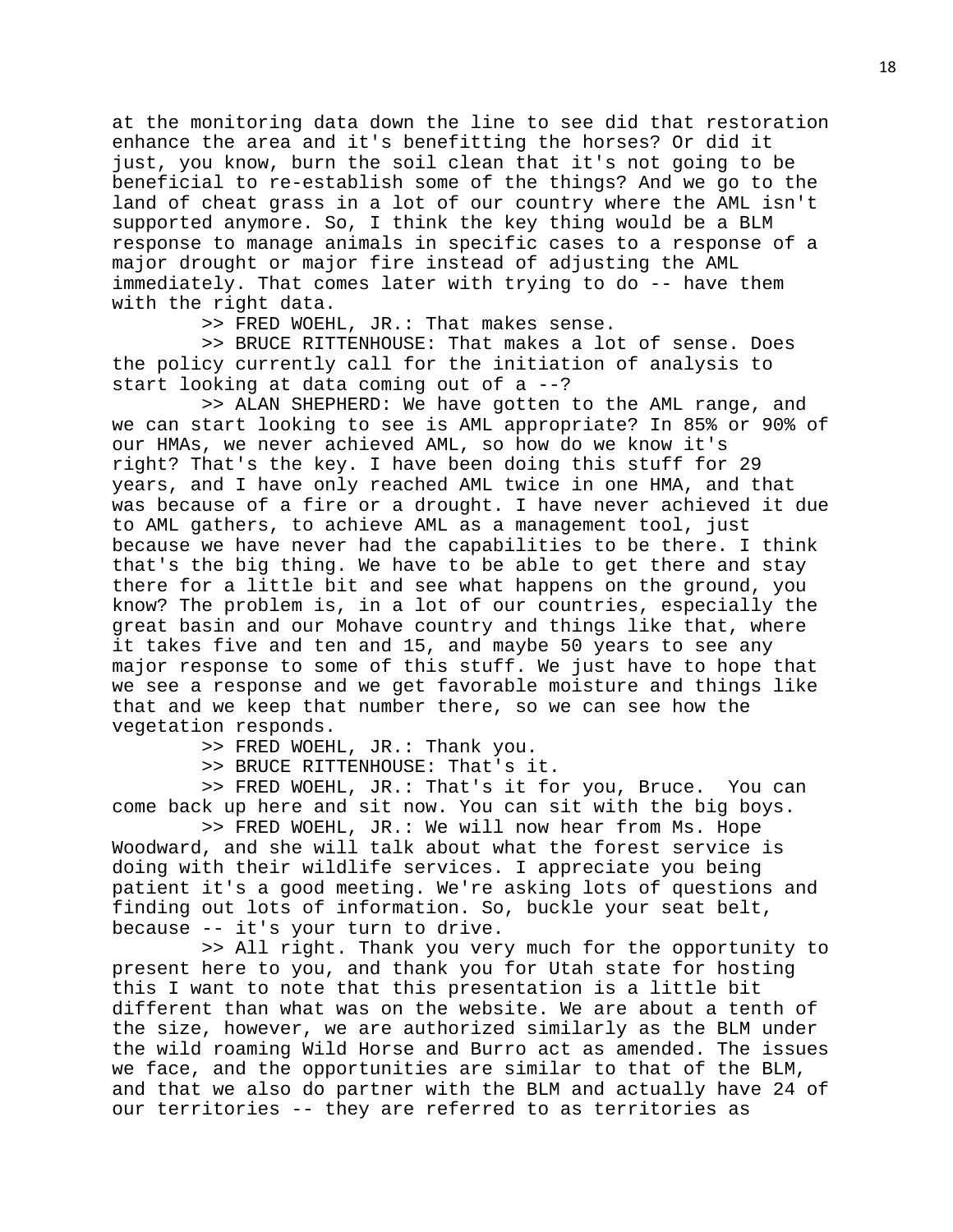opposed to herd management or herd areas. We actually partner with the BLM on 24 of those, primarily in Nevada where we share boundaries. We have approximately 8700 wild horses and wild burros on the active territories that are found in 19 national forests in eight western states on 2.1 million acres.

 I am pausing, because 19 seems like a number of national forests, but I think that number is likely correct. And of those 24, 27 are wild horse territories and four are wild burro territories, and three are actually combined, and those are in the spring mountains areas outside of Las Vegas.

 Our staffing is a bit smaller than the BLM, and we have the staff in region three. The Washington office has a program manager, myself. And also in region three, we have dedicated specialists on the Carson national forest, there's a wild horse specialist and a facility manager and also a horse technician seasonal, and we were also able to bring on Carson assisted funding to bring on four wild horse interns. Some of which are continuing on. So, there's not a separate tab here as Carson pointed out. Here present with us today, we are fortunate. But the region three as a dedicated wild horse and burro coordinator. Dr. Francisco is a veterinarian and Ph. Primarily, we're funded to support the costs related to the animals, horses and burros, primarily horses removed off of forestlands prior to FY14. There are approximately 700 animals in BLM long-term holding pastures, and that's where we receive our budgeted for funding. We received the same FY18 as we did in FY17. Fortunately, the costs were somewhat reduced overall. We're actually billed after the end of the calendar year, and so we did have a little bit of extra funding beyond 550,000 that we could use for other program support out to the regions and forests.

 And we're looking at for FY19, additional funds, primarily to be covering not only those horses in the BLM long term, but also animals that were removed, and an emergency gather, which I'll refer to later in the Cold Creek area, wild horse territory. And then also the animals that are to be removed, the helicopter round-up on the Modoc national forest that will be in short-term care for adoption and sales at the BLM facilities. In terms of our management capacity and planning, how the forest service has approached management, without decisions, we're limited in management other than for emergency gathers off private, tribal, state lands, or for public safety or safety of the animals. Currently we have seven of the 34 territories have decisions, three are joint managed, and we have four that are working on wild horse management plans.

 In terms of the management that we have been doing, particularly on those that do have the management plans, and this includes the prior mountain herd, which the forest service, 10% of that herd is on the forest service in Montana. So, in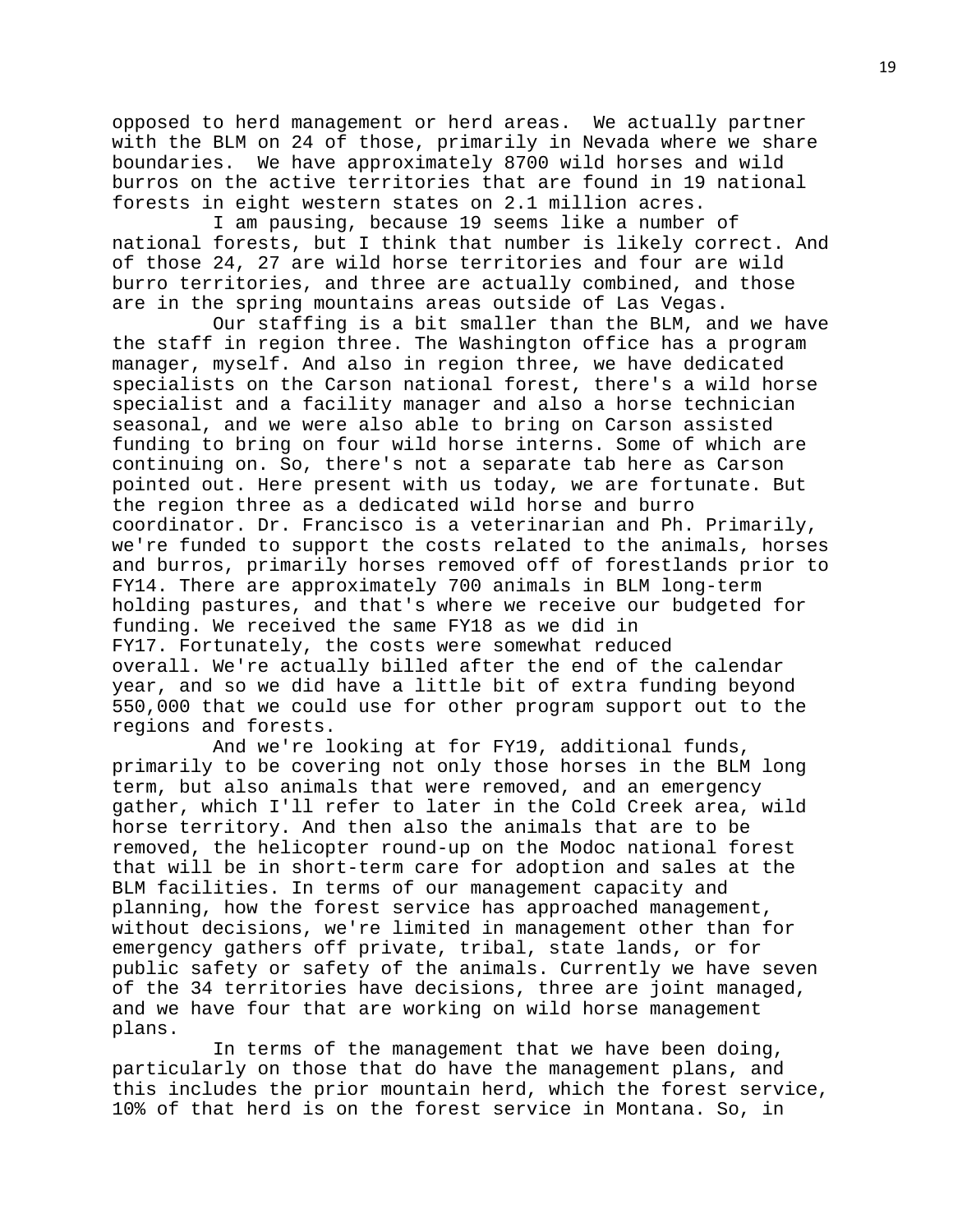terms of on-range fertility control, we have two territories doing that. That includes the priors and Jicarilla. At least for this fiscal year. In other years we have had fertility control on both Herita mesa and Jicarilla. Both are in northern New Mexico. The Jicarilla and the Herita mesa go to the Bloomfield facility in the Carson national forest. And Modoc has recently come on with a new short-term facility on Modoc national forest and with capacity, initial phase one, of about 300 to 500 horses.

 In terms of round-ups and removal of animals, which includes helicopter as well as bait trapping, there is ongoing bait trap removal in the Carson forest. This year, the Jicarilla, the forest service land. That is a jointly managed area with the BLM. And activities have been conducted on the prior service portion, and not on the mesa portion, which is the BLM. So, the gathers would be off the Jicarilla, the planned Modoc gathers, and the emergency gathers on cold creek territory, cold creek area. In terms of gentling and training, we have been doing that on the Carson, some on the Jicarilla, and also the Modoc national forest. And adoptions and sales, those have been done on the same three forests, and also some on the Prior Mountains. I don't have figures this year on the prior mountains in terms of the we have appropriate management levels for 2000 for horses and 296 for burros. Overall, we're almost four times over AML, or 400%. We do have some territories with higher percent over AML. And we also do have some territories that are actually under AML, some very small territories in Nevada.

 >> FRED WOEHL, JR.: Hope, are you going to talk more about the devil's garden?

 >> HOPE WOODWARD: Yes. There are more in later context, and I will discuss certain aspects of that as well.

>> FRED WOEHL, JR.: Okay.

 >> HOPE WOODWARD: A note in terms of management planning, there's a few territories that have done management planning, and there's others that yet need to do management planning, and that's also discussed in another slide. So, there's need for review for about 25 territories, the AML review. As was noted earlier in the 70s and 80s, there was initial review. And then some of those territories haven't had any review or analysis regarding decisions in this.

 So the areas that I'll be going into in the next few slides have to do with where we are in the status of our plans and fertility control related to management as well as well as litigation. So, I noted that we have 34 active territories and seven with NEPA decisions. Those are in New Mexico, Hundo Torape is one. And another in the cherry creek area. And also this year, Hickasun completed a management plan out of the Austin range district in Nevada. The Modoc national forest also has a signed management plan with the priors, and San Bernardino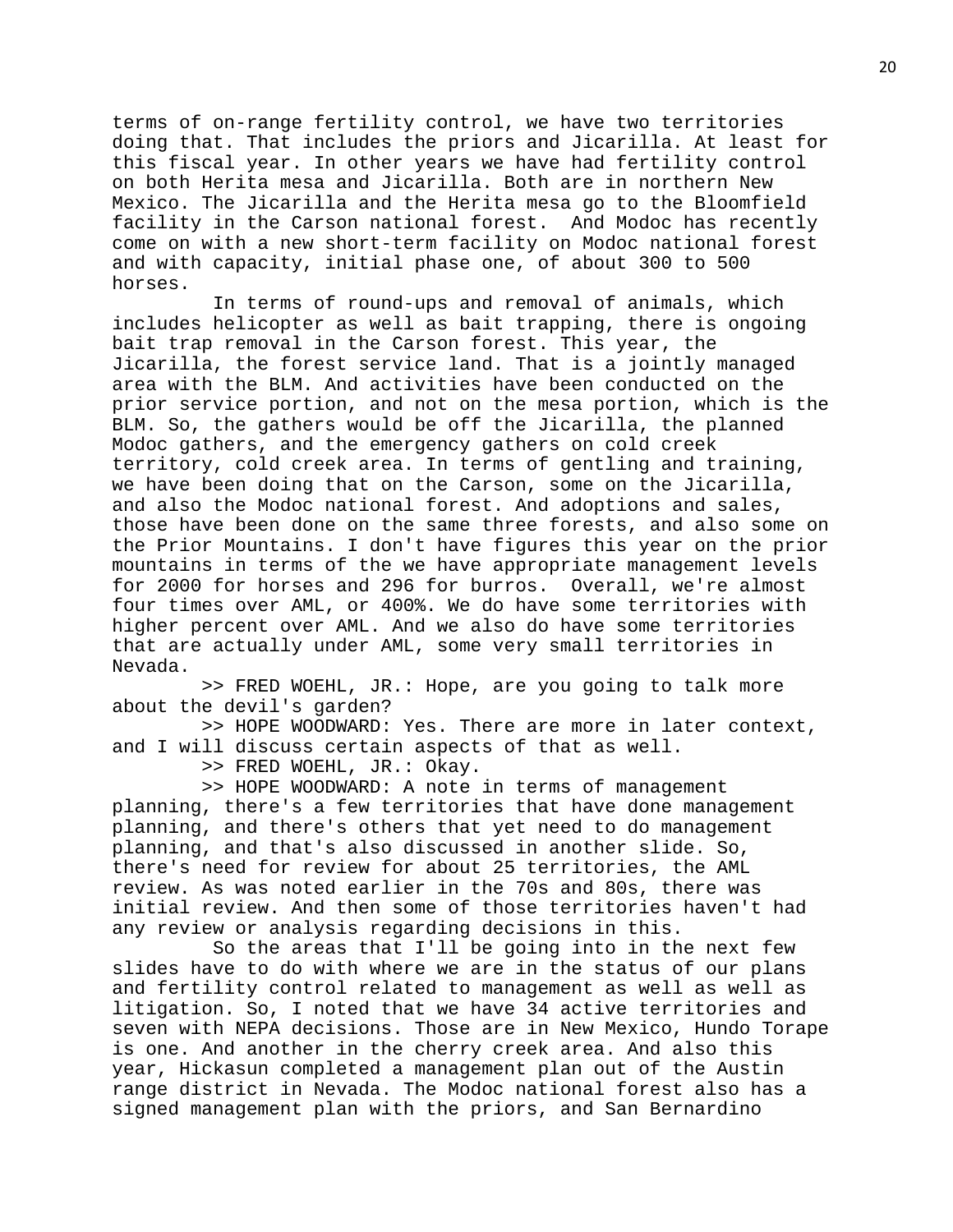territory. And we have five territories working on management plans. The Heber has completed the collaborative group process, and now they're going to be beginning the EPA process in mid-November, and they expect to go out for scoping for initial work and proposed action. The North Hills, we've moved along with assistance of the BLM. They have taken the lead on that EA, and likely for the BLM, they have a management decision in this first quarter, and then likely the Dixie will sign a decision the next -- the second quarter. So, the population surveys are generally done with the BLM, especially where we have joint managed areas. But we have surveys for populations that are done more informally. We have horseback surveys, and some population is derived from the permu-T observations. The Jicarilla is the primary territory with the only -- only area that we have done fertility control, the forest service led this year. We plan to expand that, the fertility control with PZP. Carson is bringing in the science center, and they will put on PZP training for about ten people, including staff from Oregon. The Ocicho did conduct a pilot study to see how that might be affected for those horses, and they are deciding to move through with training people and working to get something that perhaps maybe hadn't been brought out here before, the EPA licensing. And that varies. States require certification or licensing. So, although we are treating vertebrates, for Oregon, for example, you're looking at rodents. Some states are more stringent to get that licensure. Some are easier to get that.

 In terms of the gathers, in reference to Fred's question, today began the round up via helicopter on the Devil's<br>Garden, and there's a planned removal for 1,000 horses. I'm Garden, and there's a planned removal for  $1,000$  horses. wondering whether it might be more appropriate to be question/answer or break out on a separate -- after going through the slides first, and then returning to that.

 In terms of removal by bait trapping, we removed one horse off the Big Summit territory, due to the horse having become overly habituated, being fed by the public, and that was an unfortunate occurrence that there is need for greater education for the public. Some signs are put up there. And unfortunate to have one of our partners who is working towards adopting that animal. As I noted, we had an emergency gather related to low body condition, lack of forge off of Cold Creek. This was in April and May, and 148 horses were removed through bait trapping and with assistance, at least in terms of the contracting with the BLM. However, this was a forest service bait-trap gather removal of those animals. And they are available for adoption. The first ones became available for adoption out of the Ridge Crest facility in south eastern California on August 1. And probably two weeks ago, I think 16 of those had been adopted out for training. So, those are some very gentle, easily approachable animals. And we're looking to have success in finding good homes for those animals. And the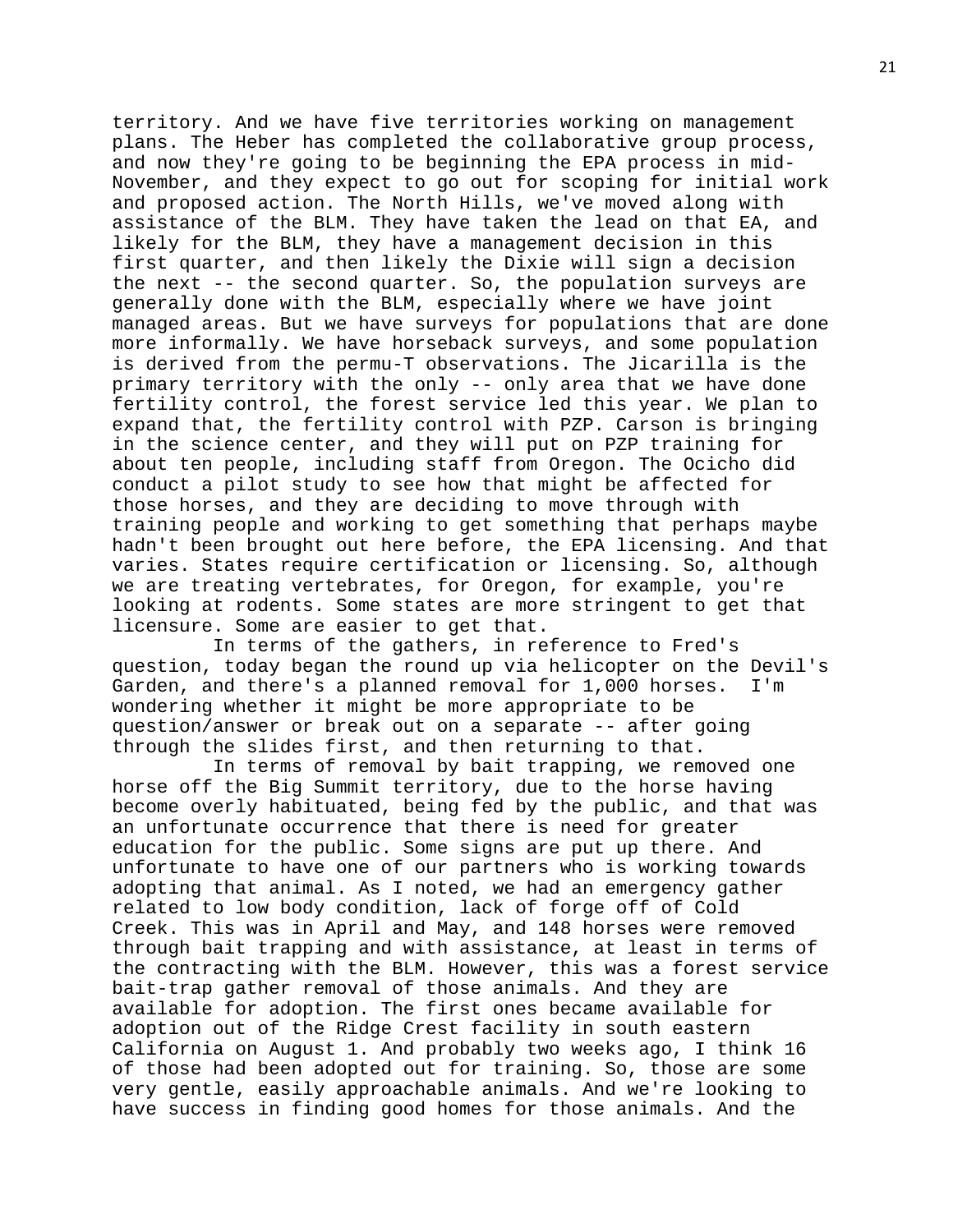Ridge Crest facility has been helpful in taking on that role when we didn't have a place for those animals to go to offer them for adoption. In terms of the Jicarilla, this year they removed 48 horses from bait-trapping method. In terms of the gentling and training program, with Devil's Garden, animals removed through several partners, were able to adopt out a number of horses and get those gentled. That was actually more of last fiscal year. But that still is an active program, and they're working on developing other partners and other gentling programs. The Jicarilla, in addition to the Jicarilla Mustang Heritage alliance, which is one of the partners with the Carson, the Carson has also been doing some in-house, so to speak, gentling with some of the interns that came on, two of them have horse experience or training experience. And the one I mentioned on the Big Summit. And sales, 37 animals were sold off the Jicarilla.

 We're getting near the end of the presentation. I noted with the Jicarilla mustang heritage alliance, they are working with the Carson as well as the sky mountain wild horse sanctuary, who have assisted doing work with PZP as well as with surveys and setting out cameras. I noted we were able to bring on a number of interns. The Washington program has several partners, two of which are the college trees program, and we were able to bring on six interns on the Carson for, and also two here in Oregon. Those partners were on. We funded a Modoc to assist with the wild horse program. Okay. All right. So, just the other inner agency agreements that we have other than those working with the BLM are national agreement to refund the BLM for care of the horses we have an agreement that expires this calendar year. They were helpful in working with the Salt River horse collaborative in Arizona outside of phoenix on the Tonto national forest, and they have also been working with a contractor now to form a collaborative to look into solutions working with the state of Arizona for those horses. These were not protected under the wild and free roaming horse and burros act. However, tracking those animals as well as unauthorized animals that are not protected under the act also comes under the purview of the wild horse and burro program in forest service, in collaboration working with our units, the forest service local units. We're recognizing just overall on this idea, on the agreements that we need to develop into more partnerships. We need to engage how to engage those partnerships and formalize and develop new partners. And the idea of having open and honest communications, respectful communications, and that all information gets out on the table. People are able to really express what their side boards are, what their needs, we are using the Udall foundation for that. In terms of informal agreements where we don't have an MLU, the -- has been a partner assisting with the pike summit herd, particularly with the annual ground surveys. And also they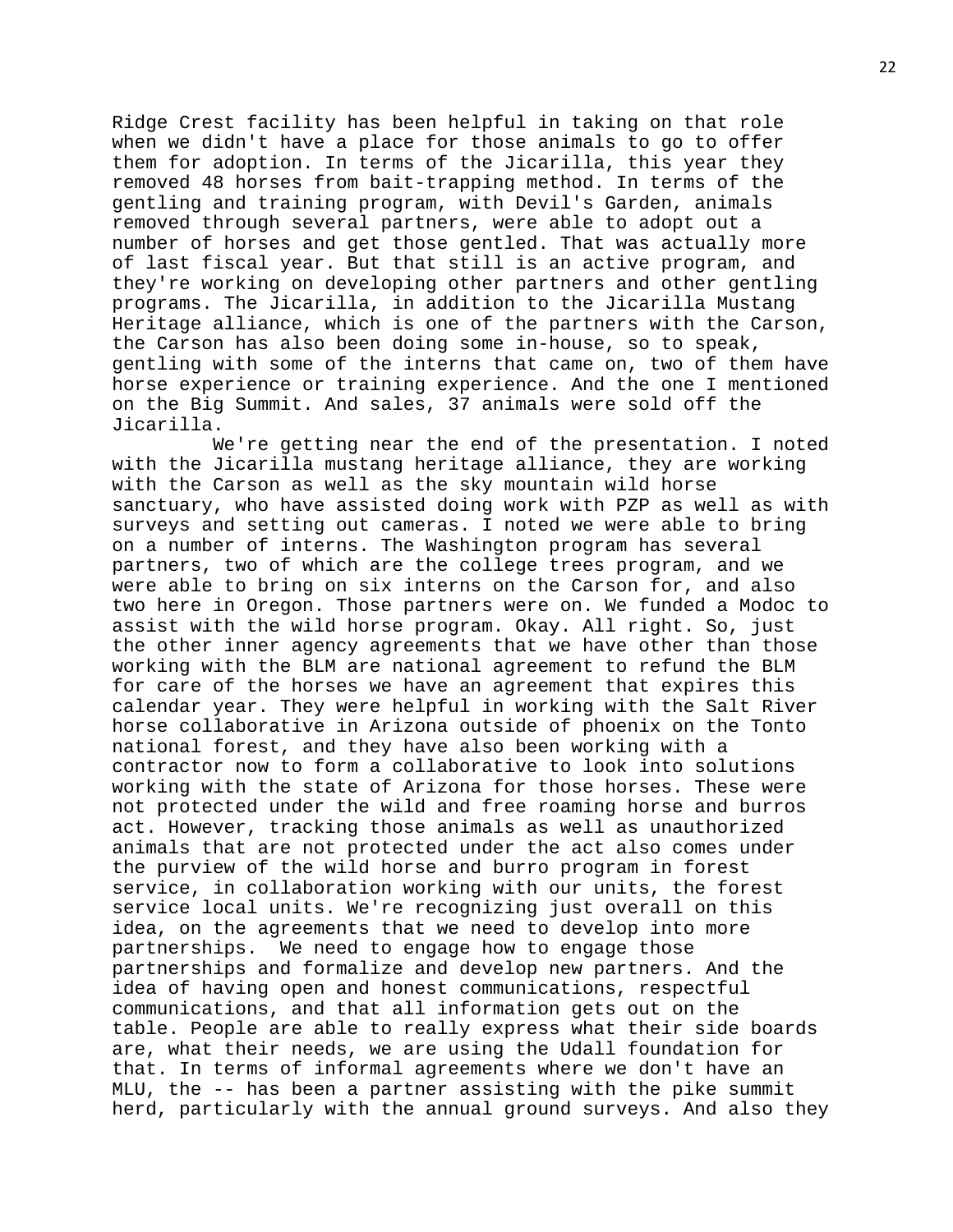have been assisting, too, with emergency issues such as the one I mentioned earlier about the animal that needed to be removed. And then the Modoc placement committee on the Modoc national forest has been continuing to work to help place animals and look for alternative solutions to long-term management.

 We currently have one ongoing litigation that is ongoing from last year, which is actually FY18. And those plaintiffs are noted here. That is currently ongoing, and there is no ruling on that case. Oh! And I didn't show these slides here. I apologize. I was imagining that you were seeing that. I apologize thinking that you were maybe seeing all of that.

 This last slide, we move on to the question issues, and given that I don't have the slides specifically on the Modoc national forest gather off the devil's garden plateau wild horse territory, I want to note a few points about that. I will pause here just to get my thoughts in order. So, this round up and removal of horses via helicopter contract which began today, this falls under the authority under the act in terms of maintaining a thriving and preserving and maintaining and achieving a thriving natural ecological balance in terms of our relationship on our wild horse and burro territories. There are an estimated 4,000 for a territory with an AML that was set in 2013 of 402 horses...

 And it is seen that without removing some of those horses and removing towards AML, that there could be significant damage. There already has been damage to the eco-system, and also to the horses themselves. The Modoc national forest plans to make as many of those removed horses as possible available for adoption to good homes. And I have specifics on how that will be done. However, it's unlikely that there will be enough adopters provide homes for all of the gathered horses. And given the population on the Modoc national forest is expected to increase by 20% a year, it's seen that it may be destructive to actually return those horses not adopted to the territory. Destructive in terms of the habitat, of the territory. So, these horses, some of these horses will be made available for sale. We recognize this is the least preferred option in terms of limited sale, as well as unlimited sale authority that the forest service does have authority to use under the act.

 And so that's why we're working hard, both the actions of the forest service, as well as partnering with the BLM to prioritize adoption of the gathered horses. And there is additional information on the devil's garden plateau wild horse territory web page, as well as links for application for limited sales application for the Modoc, as well as an application for adoption for the Modoc, and links to the BLM website to apply for adoptions of those animals that will be going to the BLM facility. Approximately 700 will be going, I believe, to the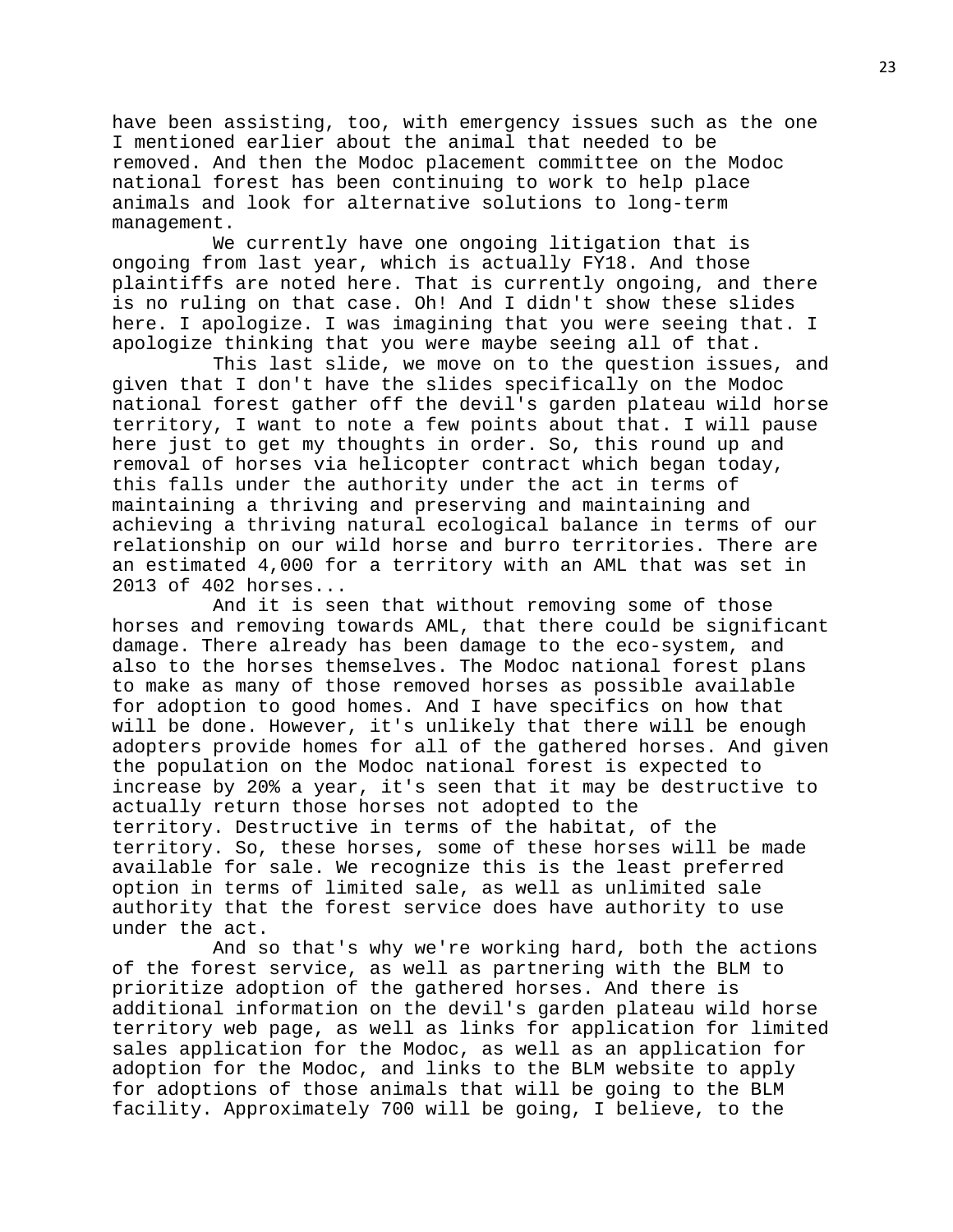Litchfield facility, north of Susanville, and 300 animals will be going to the new Devil facility on the Modoc national forest.

 >> FRED WOEHL, JR.: Okay. Now in the past, in 2015, the forest service kind of terminated their cooperative agreement with the bureau of land management. They quit sending them horses and started operating on their own. Are you saying that's coming back since you're sending them to the BLM holding facilities?

 >> HOPE WOODWARD: Yes and no. The forest service is not managing to put in long-term holding. So that's not changing. I would say no, we are not revising that. We are using our existing memo of understanding with the BLM and our national agreement. And so the animals that will be removed off of the Modoc national forest that are under ten years old will be -- will be -- I'm pausing, just because I've believing that they're going to the Litchfield facility, and they will be offered for adoption there, and they will go on to the agreement to have those animals there for a short-term facility and no go into long-term.

 >> FRED WOEHL, JR.: So what happens if them 700 head don't get adopted? How long is Litchfield going to hold on to the 700 head?

 >> HOPE WOODWARD: My understanding is they will hold on to the 700 head for a year, and those are discussions that we haven't finalized. So, I don't feel that I can speak outside of what the Murdoch's plans are right now.

>> FRED WOEHL, JR.: Okay.

 >> HOPE WOODWARD: They may very well be that I could get back to you, maybe I can dial them up and get back to you by tomorrow, perhaps.

 >> FRED WOEHL, JR.: I understand that. Now the 300 head that you've got, and you know, I'm aware of a lot of stuff between the BLM and the forest service, and being on this board as long as I have and being an active participant in a lot of this. Honestly, my e-mails are burning up with some of the information that is coming up. I don't know how much of it is true, and how much of it is not, how much of it is half-truths and how much of it is out and out lies. If there's something you can't answer, just say that. But, the advocacy groups are going crazy that you're going to send 300 horses to slaughter. And that's some of the comments that I'm getting. And I know that's not exactly correct, but I do know that you're going to offer those horses for sale in the same manner that BLM does SE horses. Is that right?

 >> HOPE WOODWARD: That's correct. The Modoc national forest has determined a process recording to sales as well as adoptions. We recognize the sale without limitation is controversial, so we have a progression of potential options to move horses out of government ownership. The priorities are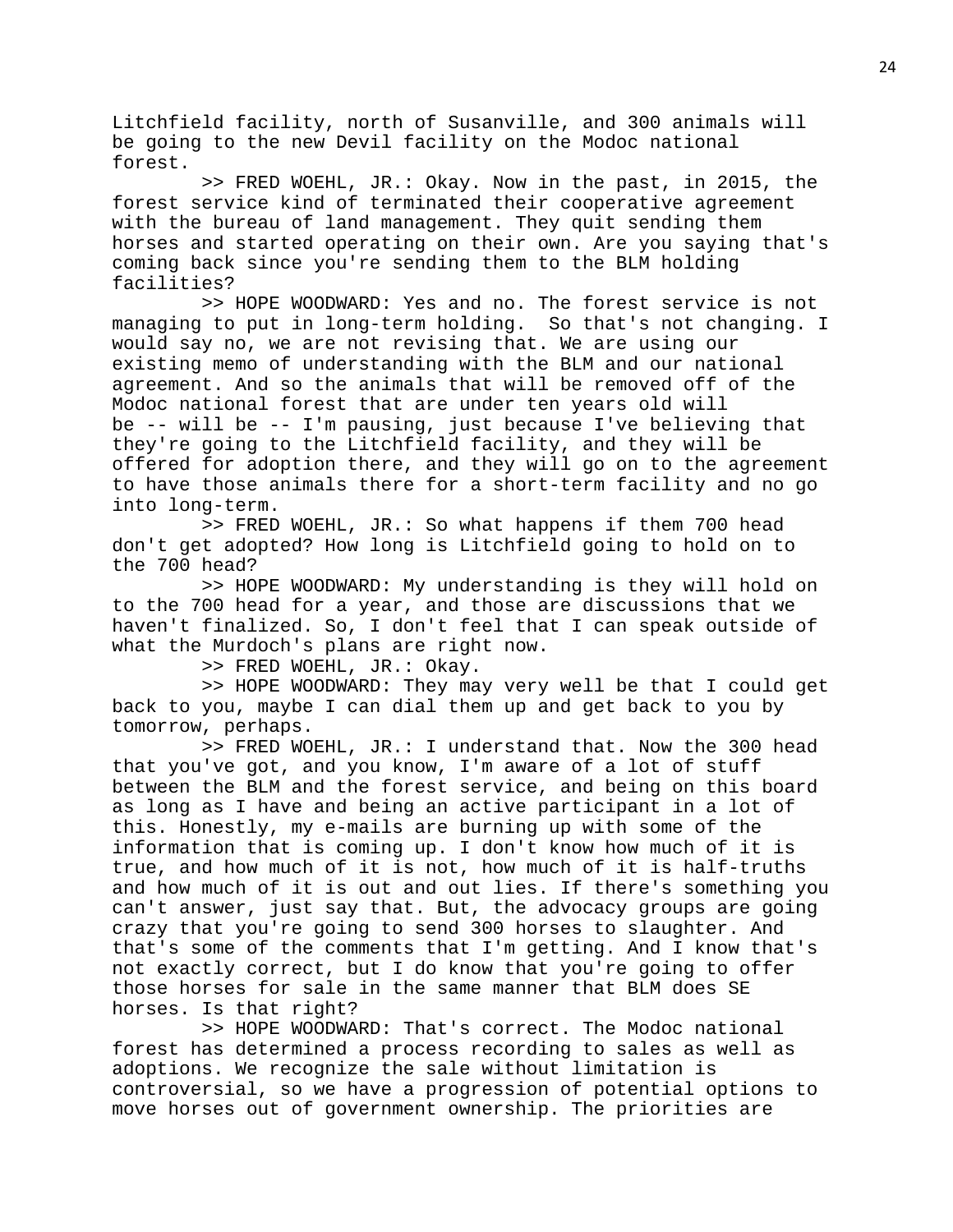adoptions and sales with limits under the current BLM guidance criteria, and also sales without limits, addressed by the act as amended as well as California state law.

 >> FRED WOEHL, JR.: How can the forest service have sales without limits if they are acting under the same as BLM, and BLM can't?

 >> HOPE WOODWARD: We are not required to not sell horses -- let me say this appropriately or correctly. Although we can sell horses without limitations, there's nothing in the act that says that we cannot offer them with limitations.

>> FRED WOEHL, JR.: That makes sense.

 >> JIM FRENCH: Did I hear you say it's also under the provisions of the California state law?

 >> HOPE WOODWARD: There is language related to the penal code for the Virginia state penal code.

 >> JIM FRENCH: So there's a California state law that says you can't export or sell a horse in California for slaughter, right?

 >> HOPE WOODWARD: There is actually -- it's probably best to actually look at the language itself rather than to interpret the California penal code section 598C and 598D.

>> FRED WOEHL, JR.: Do you have it there?

 >> HOPE WOODWARD: It's unlawful for any person to buy or accept a horse with the intent of killing the horse if that person knows or should have known that any part of that horse will be used for human consumption. And under 598D, it's unlawful under that law to offer sale for sale horse meat for human consumption.

 >> FRED WOEHL, JR.: For human consumption. That's interesting.

 >> May I ask a quick question? For my own information, doesn't federal law supersede state law?

 >> HOPE WOODWARD: There is a question for that that our counsel has discussed and BLM forest service. And we do have some thoughts related to mentioning the California penal code provisions on our forms. These forms are not approved by the office of management and business. These are forms that we've produced in the interim while we're working through getting OMB-approved forms forest-wide.

 So, you may look at the interpretations of that. The office of supremacy of federal law over state law. The Modoc national forest has felt that it was important to include those on the form. If there is a need to remove or discuss, our counsel is aware of that.

 >> FRED WOEHL, JR.: I assume that litigation is going to answer that question for us. At this point, has there been any lawsuits filed that you are aware of?

 >> HOPE WOODWARD: I could check my Skype here. I'm not aware that any litigation has been filed.

>> FRED WOEHL, JR.: You just explained it very good,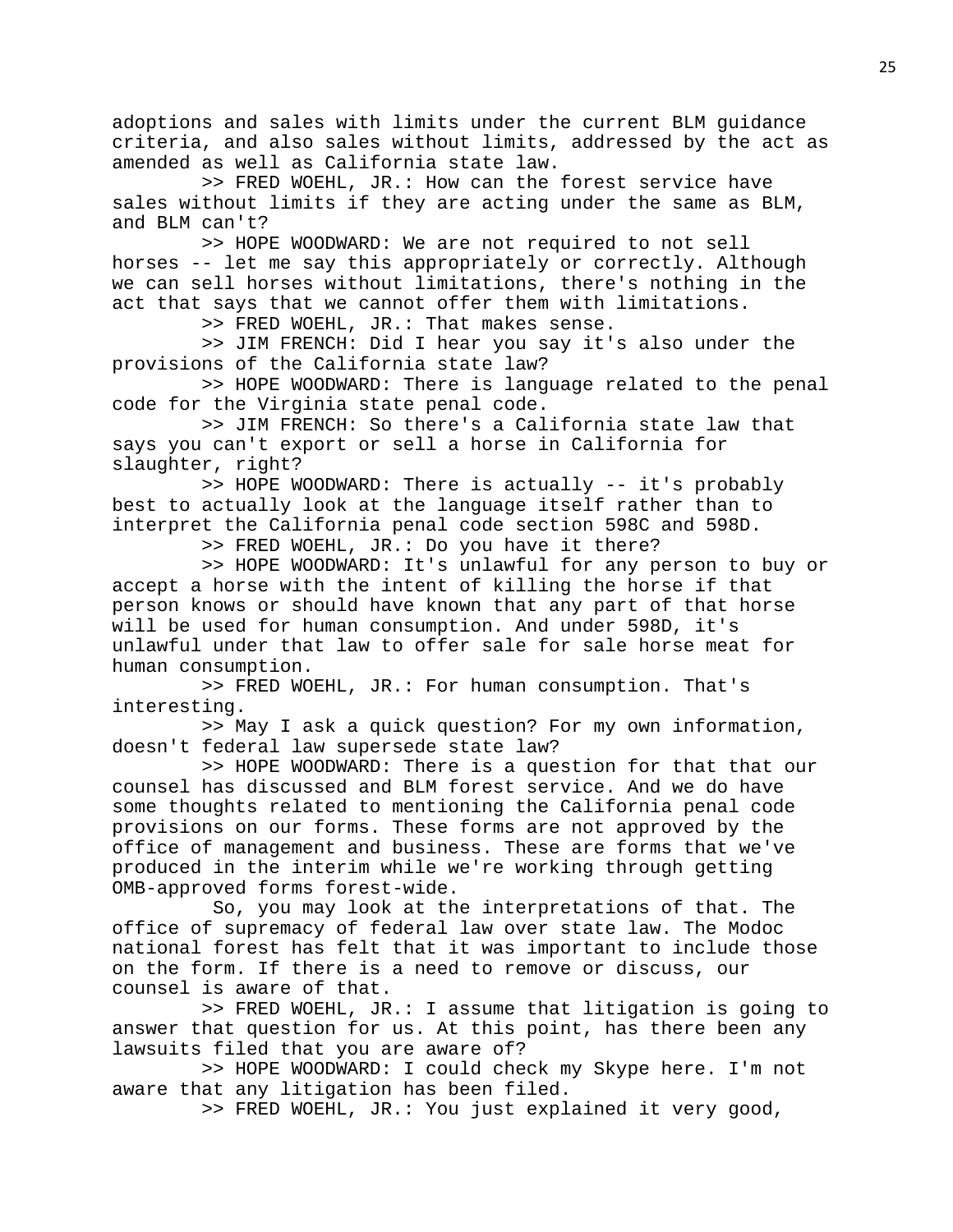under the BLM regulations, congress has stipulations in the appropriations bill, but the same stipulations are not in USDA's budget bill, which is why you can do what you're doing is basically what you're saying.

 >> HOPE WOODWARD: That's correct. We do have that authority. We have the authority to use that. And we also have the discretion to not use that authority.

 >> FRED WOEHL, JR.: But I want to clarify the fact that you're going to do every effort that you can to be sure that these horses go to good homes. That's the first and foremost priority of everything, correct?

 >> HOPE WOODWARD: Yes. The direction from the Washington office as well as what the Modoc has stated is that the first priority is to find good homes for these animals, either through adoption or sale with limitation.

 >> FRED WOEHL, JR.: Okay. But -- okay. That makes sense. Any other board members? Ginger?

 >> GINGER KATHRENS: I think it's unfortunate that someone who cares so deeply is in this situation. I know that the board's hope that these horses can find homes. Thank you.

 >> I know you mentioned this, but how many are they planning to actually remove?

 >> HOPE WOODWARD: They're planning to remove up to 1,000 horses, so 1,000 horses. And that action starts today, and will continue until 1,000 horses are removed.

 >> There's about 3,000 or 3500 over AML. Is the long-term plan to get back to AML?

 >> HOPE WOODWARD: So the long-term plan is to get to AML. And this gather removal round-up is actually part of a four-year plan to get to AML.

 >> So if everything goes as planned, within four years, they'll be back to AML?

>> HOPE WOODWARD: That's correct.

 >> One question I have, and this stems from our conversation with Paul and Celeste yesterday in our break-out meeting. From what I understood, don't they have draft blood in them?

 >> HOPE WOODWARD: Yes. And they are generally recognized as being horses that are easy to train. And they're also the larger size, approaching 16 as ginger mentioned, but 15, possibly up to 16 hands. And that's also expected that the younger horses who may have been raised and given better feed and forge could attain larger size. Some of the horses removed in 2016 were not as large size as we had expected. But, there's a number of photos on the website, actually, a little bit of time on Facebook, and Googling Modoc, you'll see a number of the horses that have been adopted out over the years, and discussion about the horses.

 >> STEVEN YARDLEY: I just remember Holle mentioning one of the big frustrations is that a lot of the wild horses were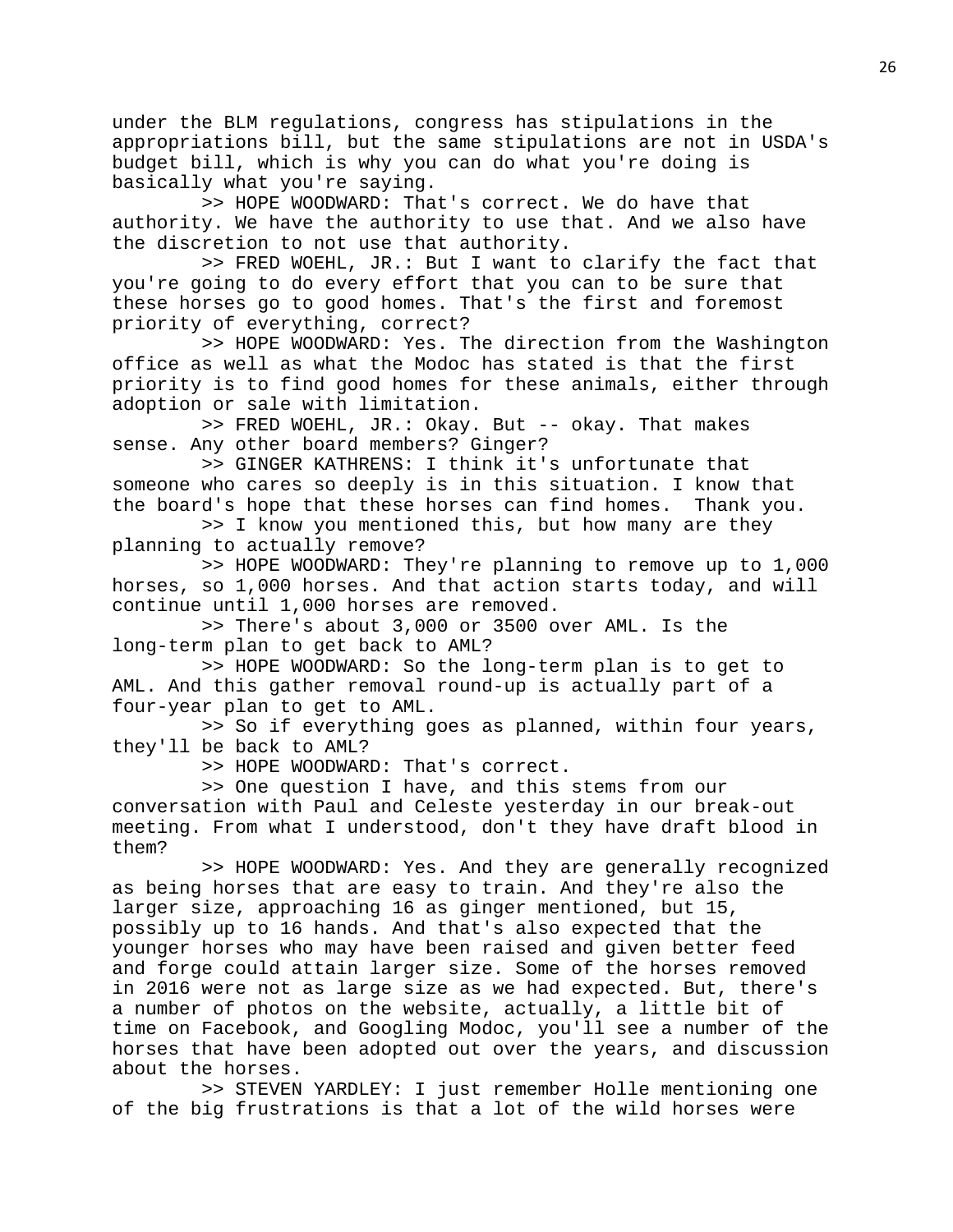not big enough. Maybe some outreach can go out. That's a good thought.

 >> HOPE WOODWARD: That's a good recommendation, Steve, and hopefully if the Modoc is not listening in, I will pass that on. I know we worked with Steve Leonard out of Canon City and border control. But certainly, those are options, and actually opportunities that we'd like to have for the horses.

 >> FRED WOEHL, JR.: I have one more question, and then we'll hit. Are these horses branded on the neck like a BLM horse? Or how are they identified?

 >> HOPE WOODWARD: The Modoc national forest plans to use microchipping, using the same process or readers that the BLM would use.

>> FRED WOEHL, JR.: Okay.

 >> HOPE WOODWARD: And they also will have identification neck tags.

>> FRED WOEHL, JR.: Okay. Thank you very

much. Okay. What we're going to do, since we have taken -- we have taken Alan's time with everything, we're going to let him have as much time as he wants, but we're going to take a short five to seven-minute break. I want everybody back in here at 20 after 3:00. Alan, you'll have as much time as you need, because we don't want to hear Holle talk, and you can have as much time as you want.

[ Laughter ]

 >> FRED WOEHL, JR.: If everybody will please take their seats, we'll start back up. Thank you. If the rest of the board members will please come back to the podium... we're going to start docking your pay. I want you to understand that the agenda is an outline or a guide. The purpose of a board meeting is to learn as much information and fact-find as much as we can, and that's what we're going to do as a board. I apologize to those that don't get on time. Alan, I really do apologize for that. Our job is to ask as many questions as we can, obtain as much information as we can, and that's exactly what we're going to do. At this time, I turn it over to Mr. Alan Shepard, who is the operating manager and a friend of mine.

 >> ALAN SHEPHERD: I'm the on-range branch manager. Holle will get mad if I take her title.

>> FRED WOEHL, JR.: She stays mad at me all the time.

 >> ALAN SHEPHERD: I want to give a quick overview of our report to congress that we were requested to make a -- or develop a year ago. I'm going to run through a couple of quick things that we took into account in presenting the program to congress. We had over 82,000 animals at the time that we were writing the document, which is roughly three times the appropriate management level. We looked at the current populations were threatening the western range lands, impacting the ecological functions that we were dealing with, and in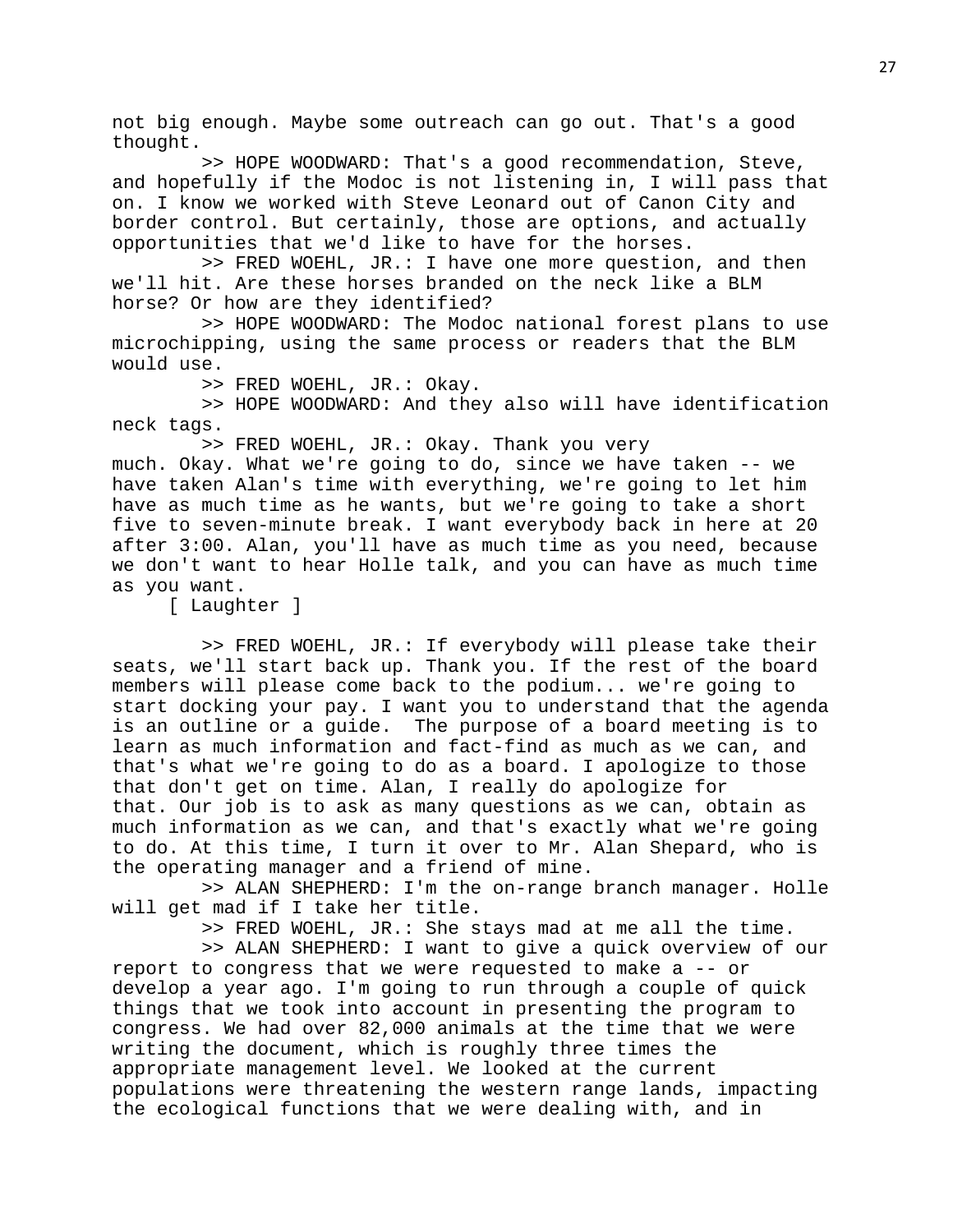limiting forge and water availability to all users. One of the big things we're seeing because of these numbers is emergency gathers based on water and forge availability are becoming more common, and we have to do them to save impacted and in peril animals.

 One of the big keys that we deal with is we can't gather enough animals and treat enough animals to reduce the herd sizes through fertility control alone. They are not 100% effective. I think it is a valuable tool and will be a valuable tool when we're at AML, and can use it as a management tool at that time to keep us there. But at the current rate, it will not solve our problem. Low adoptions and sales have definitely resulted in the volume of horses we've got in holding at this point in time. So, we have to deal with that issue. And where we're spending 60% of appropriated funds for holding of animals and care for them, we definitely need to placing those animals, in order to make that funding available for other uses for proper management on the ground.

 So the report to congress, in our appropriations language, in our 2007 appropriations language, congress requested a report from the BLM containing options for humanely achieving appropriate management level. They didn't request how many options, what they should look like, where they -- what they needed to be at what level. They wanted -- they gave us a time line of when they wanted that document, and we strive to achieve it. The program put together a group team of managers and specialists geared towards developing that document. We think we put together a pretty extensive and experienced team to look at all aspects of the program. And we went forward with that.

 Over the course of a year and a few months, we finalized that report in April of 2018. In developing our report, we went into it with several management assumptions that we wanted to use to gear us as we developed the different options. And the holding expenses that we create by holding so many animals that we have. So, we can free up the funding that our allocations are for on-the-ground management. We had the assumption that long-term holding space including would be available if we're going to achieve these options. And we continued to ask for authority to transfer or to get authority to transfer animals to nonprofits. Other federal agencies, state and local governments. A couple more assumptions that we used in developing our goals were we identified a set of categorical exclusions within the framework of national environmental policy act, organization NEPA.

 We assumed for any treatments that we would need to do on the animals themselves, we would have experienced veterinarians available into the level that we needed. Depending on what we were doing, we would need a lot of them with specialized abilities.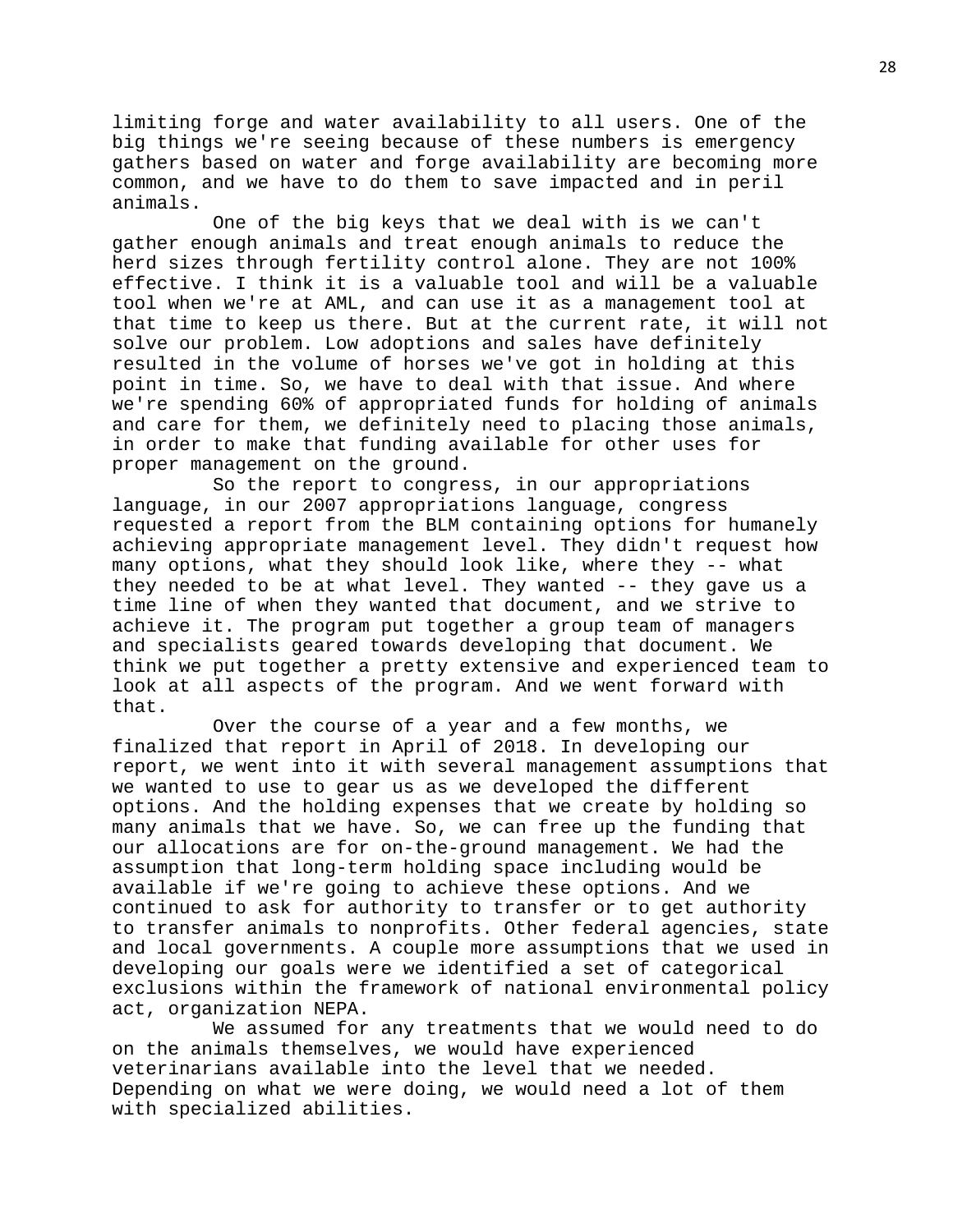And then we also looked at any other legislative options or changes that could be considered to help us achieve some of these management options in our goal of achieving AML across the country and on all of our HMAs.

 We'll just dive into the options. Option number one, our goal is to achieve AML using all existing authorities within the act. Over a ten-year period, under this option, we would need to remove roughly 156,000 animals over a ten-year period to achieve AML. Y'all. We would treat with fertility control, primarily sterilization and vaccines of 38,000 mares over that time period. We would hope to achieve 40 plus thousand adoptions over that time period. We would, under sales without restriction, we would need to sell roughly 110,000 wild horses and burros and roughly 24,000 animals would need to be unitized due to -- it would account for roughly 200 million more than what we are currently spending in that time period, so roughly a billion dollars. Using this option, we would achieve AML in roughly eight years.

 Option number two was to achieve AML using our current existing authorities. So, no sale without limitation and no euthanasia by substantially increasing program funding. We would need to remove, under this ten-year alternative, 151,000 wild horses and burros. We would need to treat over 52,000 mares with fertility control. 2,000 sales within current restrictions during that time period. Off-range population would increase, so our holding population would increase to 110,000 animals, roughly. The cost would exceed our annual budget by 1.1 million, or a billion with a "B" dollars, so we would be close to \$2 billion for the program over ten years.

 >> FRED WOEHL, JR.: Now Alan, is that over the ten-year period? Or 1.1 per year?

 >> ALAN SHEPHERD: It would be our base funding that we get now, each year annually for ten years plus 1.1 billion over the ten years.

> >> FRED WOEHL, JR.: So you would divide that by ten? >> ALAN SHEPHERD: You could do it that way. You're

definitely in the 150 million plus annually until we hit AML. >> FRED WOEHL, JR.: And then your slide on option one

would have increased the budget by about \$20 million a year? >> ALAN SHEPHERD: Correct.

year?

>> FRED WOEHL, JR.: It's going to average \$20 million a

 >> What would be the ramifications -- so this is 0 to 10 years, but in the aftermath, what is the budget going to look like with option one versus option two?

 >> ALAN SHEPHERD: Once we have achieved AML, that curve, the spending ups and downs will level out, and we will actually decrease our budget. If we achieve AML, we have no holding under that option. We would actually decrease it and still be able to have a manageable program, because we would have it under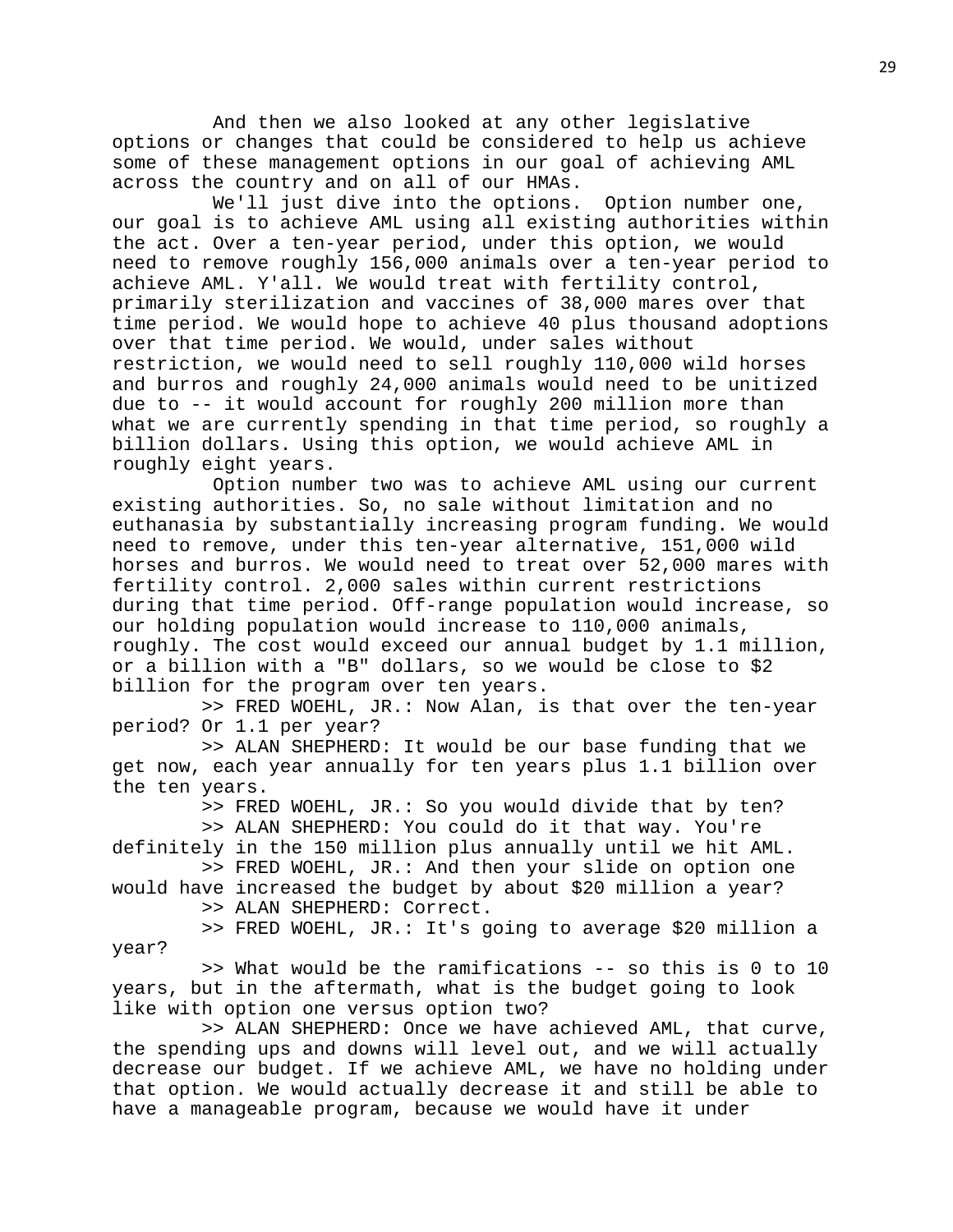control, and we would be achieving -- we would be placing animals hopefully as quickly as we need to remove them and things like that.

>> With option two as well?

 >> ALAN SHEPHERD: With all the options that we will talk about. They will eventually all level out once we achieve AML. We have to achieve AML in order to get the budget to stabilize and/or decrease.

 Okay. Option number three. Again, using the existing authorities to help place the animals as quickly as possible. The removal rate would be roughly 129,000 animals over the ten-year period. We would be treating 26,000 mares in that time period. 84,000 adoptions would need to occur in that -- over that time period using the financial incentive program that we're developing, hoping to basically double our approach of what we're doing currently. During that, we would be selling roughly 2,000 animals, which is about what we sell in a given year to 200 to 300 a year. And our off-range population would still be increasing to some level. By year ten, we would still have roughly 70,000 animals in holding. This is our quickest one, and we could do that within six years, but we will be removing a lot of animals, and we have to expect to place a lot of animals during that time period. 86 thousand animals would be expected to be placed during that time period. It's the most expensive -- this is where the big dollars come in. We would need an additional \$1.4 billion above our cumulative appropriations in order to achieve this.

 Our last option is using existing authorities creating -- using the adoption incentive program, and increasing permanent sterilization. This would remove roughly 36,600 animals. We would treat 103,000 mares with fertility control, focusing on sterilization over a 10-year period of time. 40,000 adoptions would need to occur through the incentive program, similar to option number three. And sales would be roughly 2,000 animals as well. Our off-range population would be decreased to roughly 37,000 animals during that time period. This one would require roughly 320 million additional allocation of funding over the time period in order to achieve appropriate management level in 12 years. This is the only one that took us outside of the ten-year time frame that we were targeting. Even with doing a large number of sterilizations and placements and removals, it's still, based on the modeling that we did, still would require at least 12 years to achieve AML using this approach.

 >> It's hard to compare between things without the background information. But when we look at things like spaying is incredibly contentious to begin with, but looking at feasibility, if you look at option four, over 10,000 mares a year that you would have to spay, that means you're gathering, you know, 40% of mares that are of a treatable age in any gather, so you're gathering 60% more, and BLM has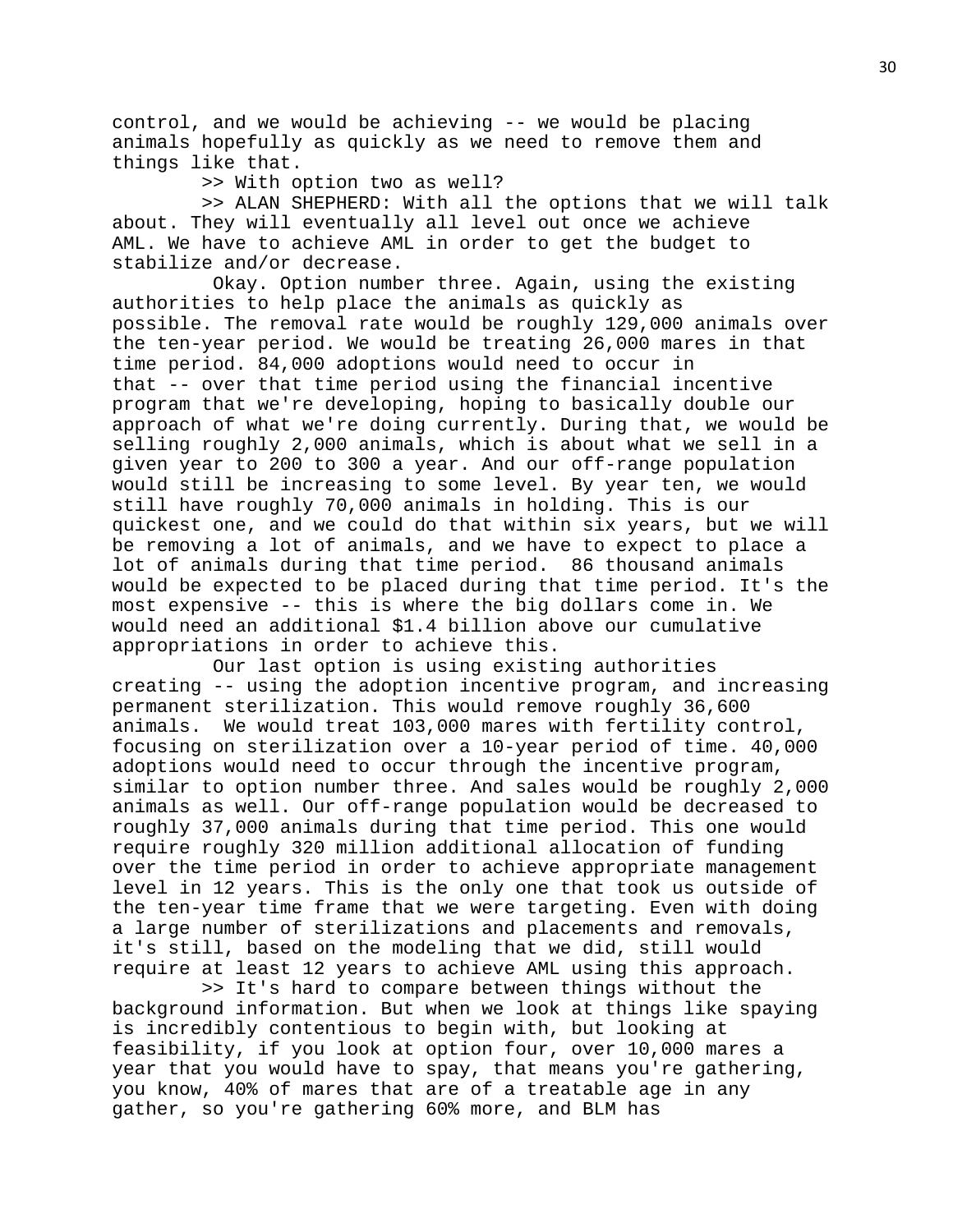parameters. They can't gather more than, you know, you've said anywhere between 15 to 18,000 a year, just because of logistics. And that fluctuates, obviously. So, I have trouble reading through these. And they are sort of magical numbers. I don't know that they're attainable, and that is the analysis of what's feasible.

 >> ALAN SHEPHERD: The big thing is we have to assume that we're going to have the contract crews to gather the animals. So, that would likely mean we're going to have to double or triple what we have currently in order to have that type of work being done. Because we're going to have to gather serious volumes of animals. We're going to have to touch a lot of animals in the course of a year. That's some of the assumptions that we are going to have to have the funding for in order to gather that number of animal. And in order to do that volume of sterilizations, we're going to have those special, having big cadre of qualified vets that can do the work we need to have done. And the sterilizations are going to be, you know, we're going to have all kinds of gelding as well as spaying and fertility control still happening. But, the big thing is that we have got to control that mare population, that growth rate under that option. And that's the most feasible method of controlling for any assurance that we're going to control that growth rate by using sterilization. But we're going to have to rely on a lot of specialized labor work force.

 >> And I want to couch that by saying you do have to make a lot of assumptions when you model any of this, because you start up here, and then you have to --

>> ALAN SHEPHERD: Right.

>> And figure out what you can do.

 >> ALAN SHEPHERD: Right. With all of these options, and these are the four principle options. We looked at all kinds of different things, but these were the most practical to get us<br>within a set of parameters. Our goal was ten years. We set within a set of parameters. Our goal was ten years. that as our goal to see. And in talking to management and requesters, ten years seemed to be the time frame we wanted to live within. And so we have to look at that work that way. So, that's why some of these numbers are just massive in scale. Are they doable? I can't guarantee that. But, you know, we have to formulate options that congress can absorb and mull it over and give us a direction, you know? Tell us what they want. You know? How do they want us to take this program? Do they want us to reach it in ten years? Or do they tell us 20 years from now? Or whenever? There's a lot of activity that has to occur.

 >> BARRY PERRYMAN: One question I have, if any of these are taken up and we get down to AML, what do you foresee as a path way moving forward once we achieve AML so we're not revisiting the same problem down the road ten years thereafter, ten years, whatever. I think of us back in about 2007, we were pretty close to AML on range.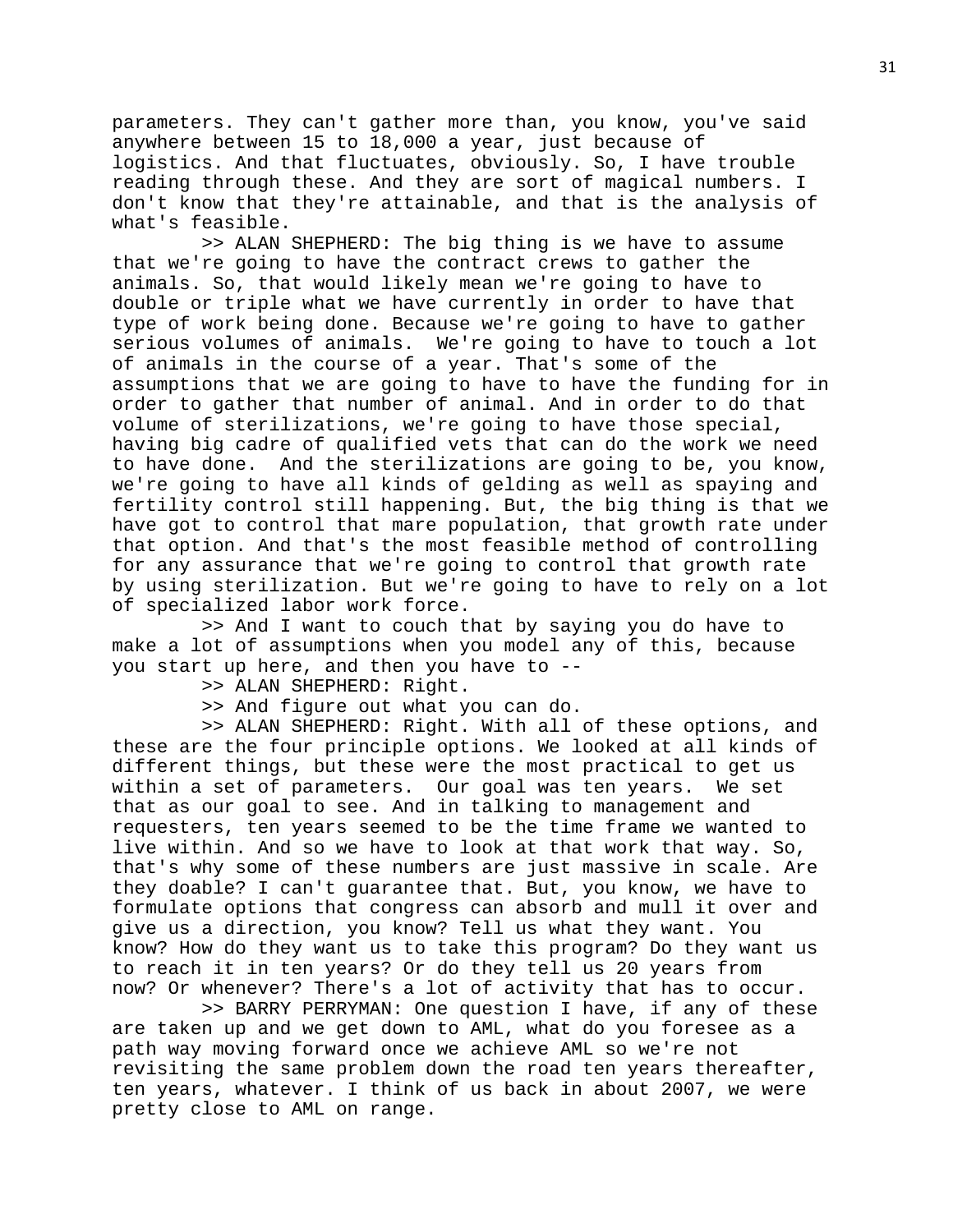>> ALAN SHEPHERD: My personal opinion is if we hit AML, and we maintain a suitable funding level that keeps us on the path to achieving and maintaining AML, I think we can keep it there as long as we maintain our tools. And we need to use all of our tools in order to stay there. We can't slack off and take a time-out and sit back a couple of years, because we know what happens with two or three years of inactivity. We see what happens. We have experienced it multiple times, because we're multiple times over AML. I think the main thing is maintaining funding at the level we need to do the work we need to do population is going to be a goal to achieve and maintain AML, particularly to maintain it. And I think at that point we can get into the discussions that we've had already about looking at the monitoring and restoration projects and verifying AMLs and doing that type of work. But like we talked earlier, we have to achieve it first. We have to get to that number, and then we have to maintain it and see what, how our eco-system responds once we're there.

 >> FRED WOEHL, JR.: Thank you. Alan, I think you have done a good job here trying to encapsulate the scale of the problem, which is something that I have been beating the bushes about for a long time now. The other scale of this plot is very hard to get our heads around. We can't service the debt because we're paying the interest, and we're about to get to the point where we can't make the interest payments. That's the reality of the situation. I believe there is a non-lethal way out of this. But we have to understand the scale of the problem. Anyway that you go about this, there's going to be 100 to 150,000 horses that are going to have to be dealt with in some way to get to AML. If we started today, okay? That's 150,000. How many cups of coffee is that if you have one each day? You know? Just think of it like that. It's an incredible amount. And so, all that to say this. This is my swag, and it may be some other folks' swag. There may be more horses, certainly as many horses on reservation lands than there is in the whole federal system right now. And of course, horses don't observe the sovereign boundary of reservations. They move back and forth, even in the best of situations. They crawl through fences. They crawl over them. Fences aren't maintained on both sides. And so, my concern has been, if we were to get to AML, there's going to be a vacuum filled, at least in those areas around the Res. Those horses are going to come off the res, and they're going to be on public lands, and we may be right back where we were. So, the question is this: What is BLM and what is forest service doing? Is Hope still here? What is BLM and forest service doing to coordinate, for lack of a better term, with each of these -- each tribe is sovereign, and they have different governmental organizations and so on and so forth. What is being done to coordinate with them to sort of at least be ready for what could happen if this were to go down? Or if they wanted to participate in this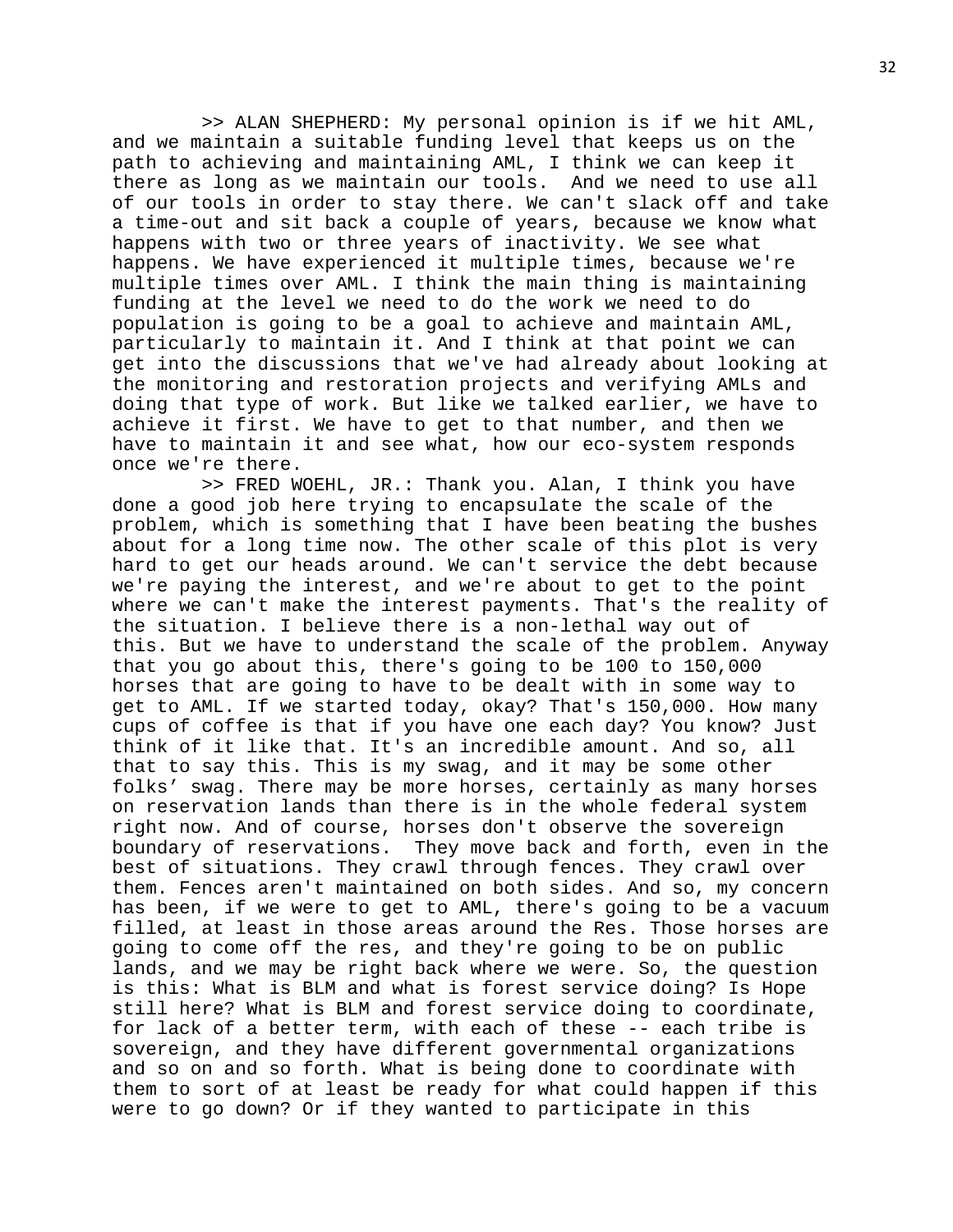overall endeavor that we have to try and get a handle on this debt curve that's bloody out of control right now.

 >> ALAN SHEPHERD: Well, I think a major piece of it, you know, I can't speak for the tribal governments and how they're going to manage their land and horses. I see our role as opening lines of communications with those folks further. Of knowing that we've seen it in many places where you create a vacuum every time you remove animals. You pull them, and establish some level of equilibrium within the area. But, you know, it's going to be -- the lines of communication of trying to figure out, you know, this is what we've done, where can we help? Or at least, you know, give them experience, you know? We work closely with the forest service, so I think we will be okay. We can work through those, because as we achieve AML, I hope our partnerships and co-management of some of these areas are bringing forest service with us. But the tribal ground and state horses and things like that will always be something that we have to consider them drawing in, especially if our habitat starts improving. Forage starts creating and the brown horse comes and visits and brings all of his buddies with him across the tribal fence.

 >> BARRY PERRYMAN: And now you're talking about health issues as well. I think it would be good if BLM actually had an action plan for going to the various tribal governments and saying, Look, our problem is your problem and your problem is our problem, and we probably need to see what we can do to combine all of our resources and ideas and see if we can't, you know, come to some kind of a hopefully non-lethal solution to this.

 But back to the scale, just for everybody's benefit, we're talking about 125,000 horses BLM going in. And we have to figure something else out. Double that. That's probably what the real number is. It's probably closer to that than what we're just dealing with here. That's the scale of the problem that we're facing here. It's -- out of control doesn't describe the situation.

>> FRED WOEHL, JR.: Tom?

 >> TOM LENZ: When do you expect an answer from congress?

>> ALAN SHEPHERD: I can't answer that.

[ Laughter ]

I wanted it the next day, but that didn't happen. We will wait until they give us the direction they would like us to follow.

>> TOM LENZ: And what expertise do they have?

 >> ALAN SHEPHERD: I'm hoping they have staffers that are looking through it and reading through the report that we gave them, and at some point will ask us to sit down and clarify it. I have talked to the appropriations staff when we released it on both houses, and they asked a lot of good questions, but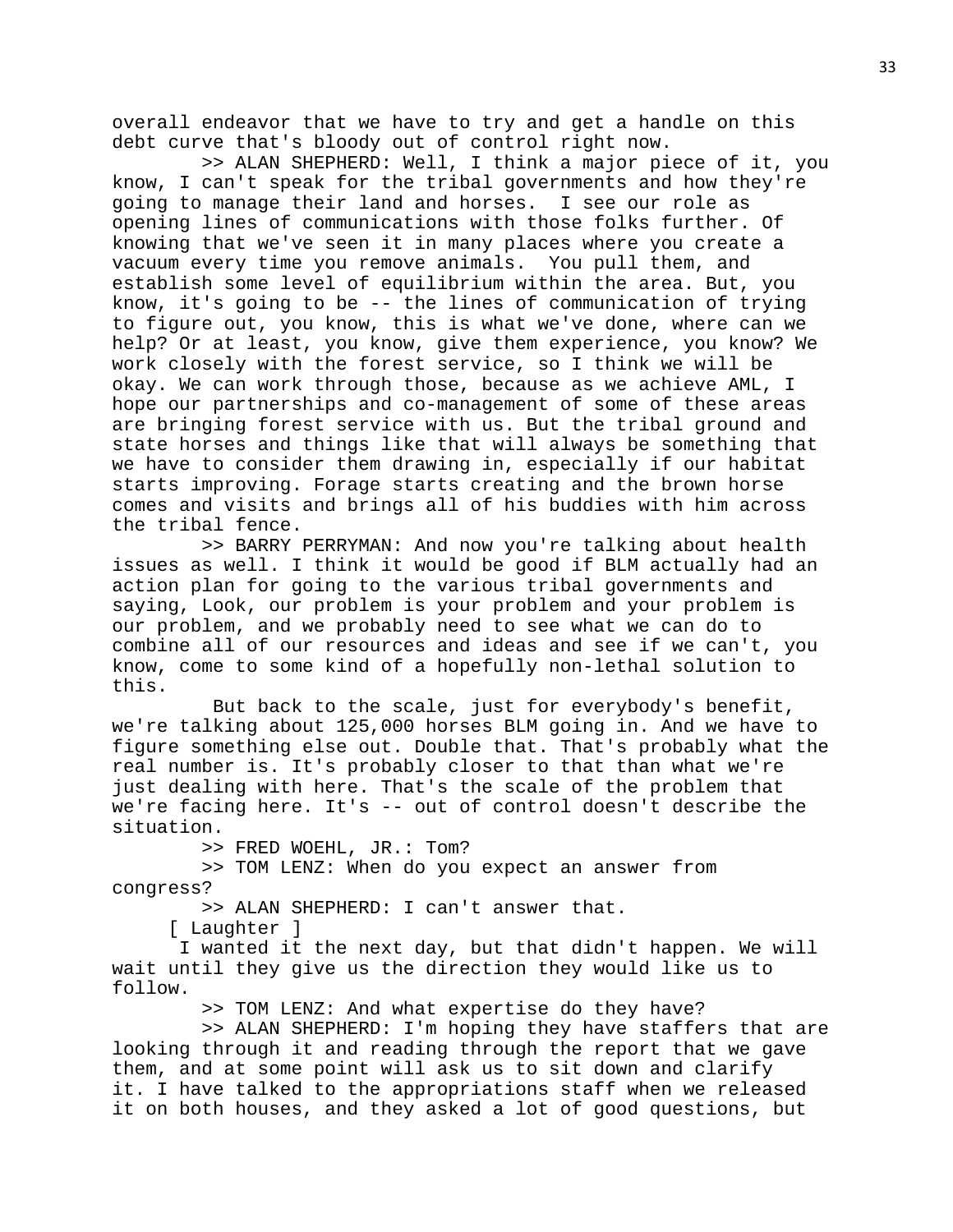it was definitely just cursory-type questions. But I think that will come down to the individual, you know, congressmen and their staffer read through the document and formulate their own process of where they want to take it from there.

 >> If we figure there's 80, 90,000 horses out there and half of them are mares and almost all of them are pregnant, we know we can't spay them the first 120 to 140 days, because the fetus maintains pregnancy. And we haven't had a research project done to determine how far into pregnancy we can spay them -- you may be able to do it throughout pregnancy. We may not. I don't know yet. So, that number, 10,000 a year, may not be feasible.

 >> ALAN SHEPHERD: Like I said, these are, I guess, our best guess to achieve that time frame of looking at that ten-year period of time, that, you know, we know coming out of it that that's our best hope, you know? In reality, is it really going to take us 15 or 20 years using that approach? But the big thing is the numbers we generated and thought through were based on that ten-year target. And that's what makes you look at it and swallow really hard and close your eyes and beg and things like that. But it's a lot of work. And a lot of animals to deal with. You know? And a lot of expertise.

 >> FRED WOEHL, JR.: I appreciate that, but we have more discussion that we need to do. This is a very important topic for us, and so, let me have just a little bit more time, okay? I saw her. Bruce has a question.

 >> BRUCE RITTENHOUSE: I don't have a question, but I know, getting to your question, Tom, about -- and Alan is right. If we will get a response. I have received a few phone<br>calls. Some folks are reading it, and this is good. These gu Some folks are reading it, and this is good. These guys took a lot of effort to get that done.

 >> FRED WOEHL, JR.: I think it's a good effort. But I assume if they asked for it, they would respond to it. Maybe it's not a valid assumption.

[ Laughter ]

 >> ALAN SHEPHERD: It wasn't one of the assumptions we went into it with.

 >> I have been in this for ten years, when I adopted my first mustang. And in that ten years, I've heard a lot of talk, but pretty much what's happened is status quo. People wish they had double the budget. They wish they had more tools in the tool box. But, nothing has changed in ten years. And the concern that I have is right now, it's beyond the control of the status quo, like the ship has sailed. We can't catch up to it. It's gone. And I don't know if we can out-spend it. I don't know if we can catch up, to be really honest.

 So, the concern that I have is I think that it's more of a triage kind of situation. A lot of the HMAs are too far gone to be saved, to be honest. So, that begs the question, how big is the problem going to get, and how can you begin doing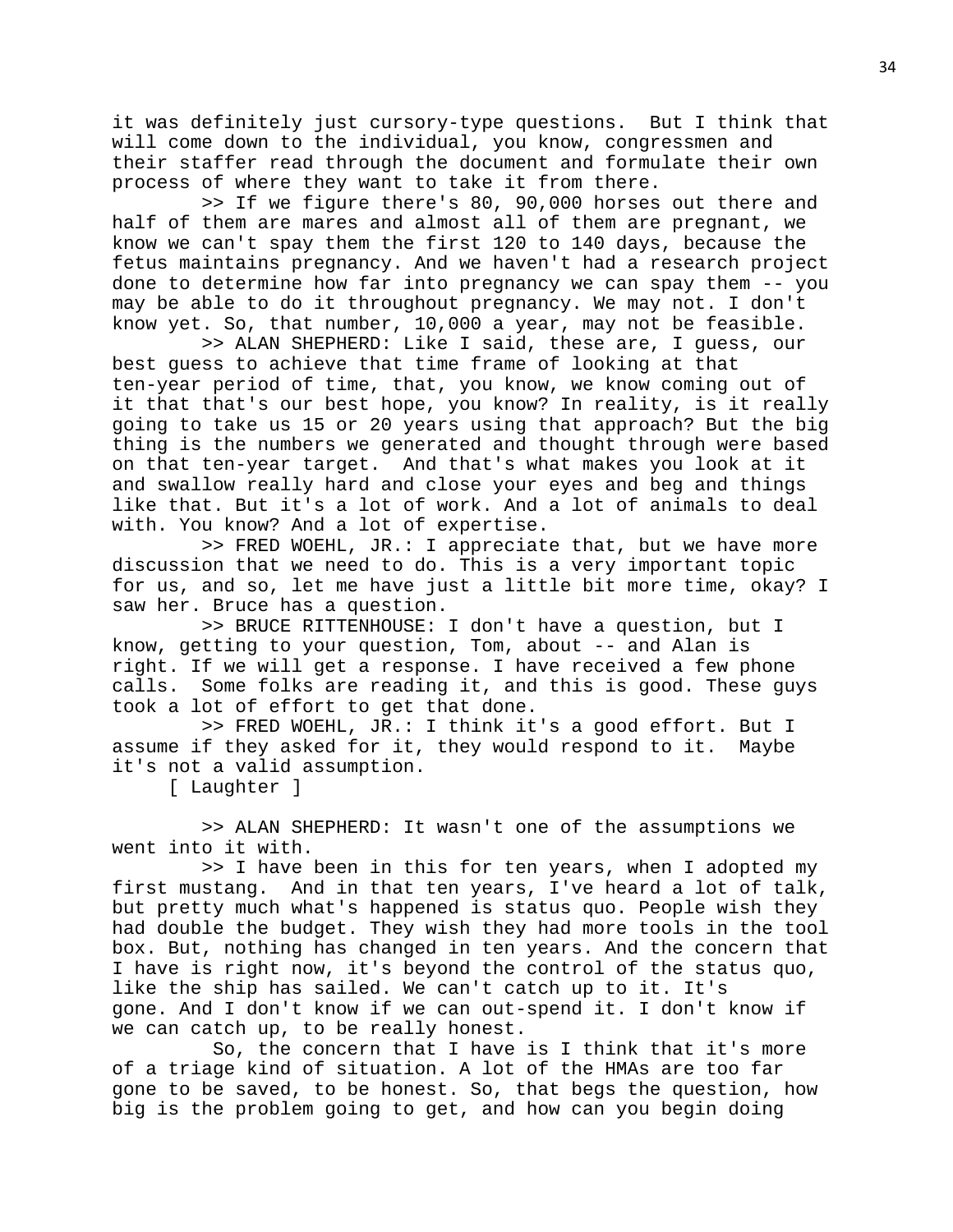triage to save what you can? And Gus today mentioned that there may be over 800 horses outside of HMAs, and -- 800 horses outside of HMAs in Utah alone. In Nevada, that number could be in the tens of thousands outside of the HMAs, and probably thousands outside of the HAs.

 So, we're looking at 31 million acres just inside of the HMAs, and if we continue down the status quo, we might have tens of thousands of horses on 40 million acres or 50 million acres or 60 million acres, and it's just going to get bigger and bigger and bigger, and more and more out of control. And I wonder, is there anything that we can do to cap it at 31 million acres and have our triage and sacrifice it so that it doesn't become 40 or 50 or 60 million acres over the next few decades? Is there anything with fencing or with priorities or anybody talking about containing it at 30 million acres?

 >> ALAN SHEPHERD: I think the main thing is one of our priorities that we will be -- I hope that we're definitely looking at is under a normal situation, which we currently aren't at, but under a normal situation, we would be targeting the HMA areas and HA areas around our existing established HMAs. If we can go in and target those, we can keep that expansion, which was already expanding. If we can control that, and then start making in-roads into it. That's some of our first steps, and that will be priority work, and work that each individual state, when they recommend their HMAs for treatment for management, they should be looking at those type of things of, where our issues are at, can we solve it in this gather? Or is it two gathers or whatever? They definitely all of our states need to be looking at how do we control those expansion animals plus the HA animals where we're not managing them long-term as we're working with the long-term management areas within the HMAs?

 >> BEN MASTERS: Is there any budget for fencing to try to help with that expansion?

 >> ALAN SHEPHERD: At this point in time, we spend very little on that type of work.

 >> BEN MASTERS: If money was allocated for fencing, would it be beneficial?

 >> ALAN SHEPHERD: You're dealing with grazing allotment and wildlife habitats and things like that. You could be placing a fence in a migration corridor for big game animals, for example, in Wyoming. That's a big issue right now with the secretary managing those critical migration corridors for big game. We could be boxing in animals, you know? I can't say that it's a definite thing, but we have to look at those type of things to see if there's a way to control movement away from where we want to do management. The wildlife staff and everybody to look at some of that management very collaboratively and come up with the best mechanism, especially if we get told you're going to do this within this period of time.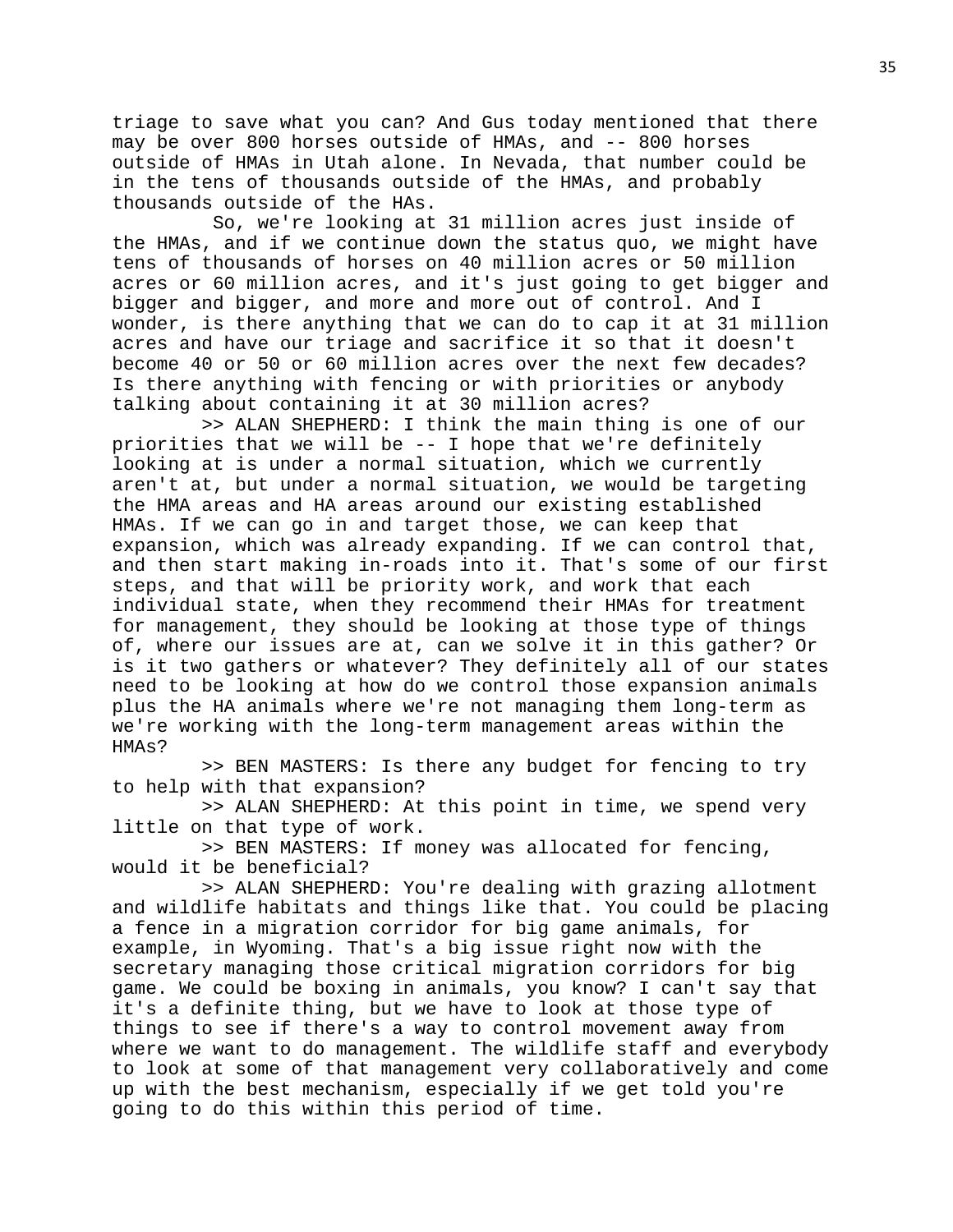## >> FRED WOEHL, JR.: Celeste?

 >> CELESTE CARLISLE: My understanding of these options, and I could be wrong is congress was a little bit grumpy and said you have 30 days. That's not enough time to truly analyze members of this scope. And Paul and I are fond of saying we do a lot of back of the envelope calculations. But then after you've done those, you have to get down into the weeds and into the nitty gritties. I'm hopeful that congress understands that in the presentation of these four options, that these are very basic starting points, because otherwise, these are not good options.

 >> ALAN SHEPHERD: We made it very clear when we talked to folks about it that this is the national AML. It's not HMA by HMA by HMA. In any scenario we run, you're going to have HMAs that are low AML, mid AML, and high AML, and twice AML. And you're going to have -- your average, the goal, the average is going to be the national AML. And then we can start looking at that other stuff. But, it's going to come down to once we really get -- if we implement whatever direction we go, that's when the more finite pencil pushing gets going with, you know, HMAs by HMA or complexes or states. And then how it melds into that national number.

>> FRED WOEHL, JR.: Ginger?

 >> GINGER KATHRENS: You can go ahead. I hadn't planned on saying this at all, but I think that it's time that we looked at the whole program in a very different way. And I think that the HMA concepts haven't been successful in a lot of places because there are so many conflicts. In 1998 or whenever Pat became the director of the BLM, he came to Colorado, and he met with me. And he had a concept of wild horse commons. You wouldn't have all of these little herds all over the place, but you would, within an area in each state in which they are designated, you would have a common area where you have wild horses, and it would be managed primarily for the wildlife. And they would not have livestock grazing. Because a lot of the conflicts come from the multiple-use concept. And this is something that I have rejected immediately when the director said that, because it would require opening up the Wild Horse and Burro act and looking at management of wild horses in a completely different way that wasn't one that comported with the law. But, I'm just throwing this out here, because I'm very willing to sit down with BLM or anybody that would want to discuss a really truly different way of looking at wild horses, where they could be truly viable populations of animals, not 20 in one HMA and 153 in another, and 24 in another. They're just not viable. And when you really are striving to get to AML, which is the number that is probably reflected what it was when the act was passed, when they were fast disappearing, I don't think that's realistic. I don't think it's genetically realistic. And so I just throw it out there that I would love to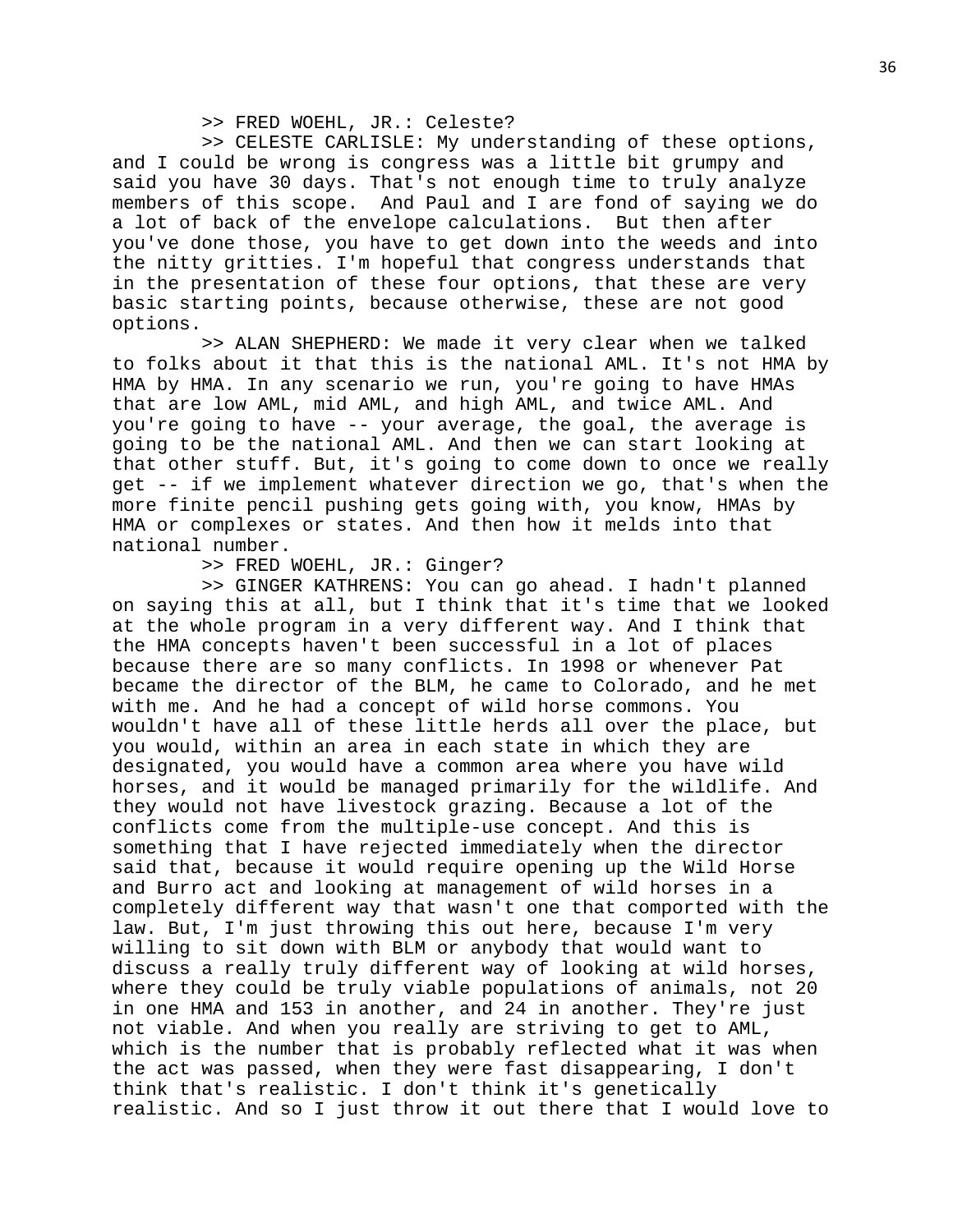embrace discussions on ways which the animals could be managed in large herds in a couple of places that don't interfere with other activities and they would be primarily for wildlife. I say primarily for wildlife, because we know that, and Gus as mentioned this, we know where predators can be protected, but there are even natural management tools that are possible, augmented with humane PZP. I'm not saying we wouldn't try to maintain in numbers in that way. I just throw it out there, Alan, because you've been around for a long time, and we've been through so many struggles together. And I mean, how many animals -- what would be the method of killing the animals that you're talking about?

 >> ALAN SHEPHERD: We would use whatever the approved method would be. You know? That would be the consultation with our vet advisors and things like that to be the appropriate, most humane way practical. Most likely it would be animals that we've already removed from the range, and/or certain adoptability or salability or whatever. You would definitely have to look into that criteria. But it would be the most humane method.

 >> GINGER KATHRENS: That would probably be a gunshot. That would be the most humane method of dealing with this. They didn't even know what hit them. But I mean, this is a pretty emotional issue.

 >> FRED WOEHL, JR.: We're going hear from Jim and Hope, because we're running out of time. Daniel is giving me a really mean look, and I don't want him mad at me. Jim, go ahead and talk, and Ms. Hope, you'll have a chance to talk, and then we'll move on to the next item on the agenda. If you want to have a seat up here, you can. You don't need to stand there.

 >> JIM FRENCH: I was going to confine my comment to one issue, but now I have more after listening to Ginger. Relative to re-writing how the Wild Horse and Burro act is administered would not only crack open the act itself, but also NEPA and -- so getting that accomplished through congress is going to be -- not going be easy by comparison to what we have in front of us. I just wanted to say that. The other side of it, from -- did we provide specific program proposals to affect the 40,000 adoptions to congress to get that increased public awareness or public activity or public acceptance in the removal of horses from their responsibility? We had a sliding scale in terms of the number of adoptions, and I wonder if housed within this, if there is any indication as to how we will go about marketing to that degree.

 >> ALAN SHEPHERD: For the three or four main approaches is, for the most part, we had to assume our adoption level was going to be static for most cases, except where we had the incentive, and the goal of the incentive was to double, basically, that status. So, if we adopted more in a year, we may not have to sell as many, or we may not have to do as many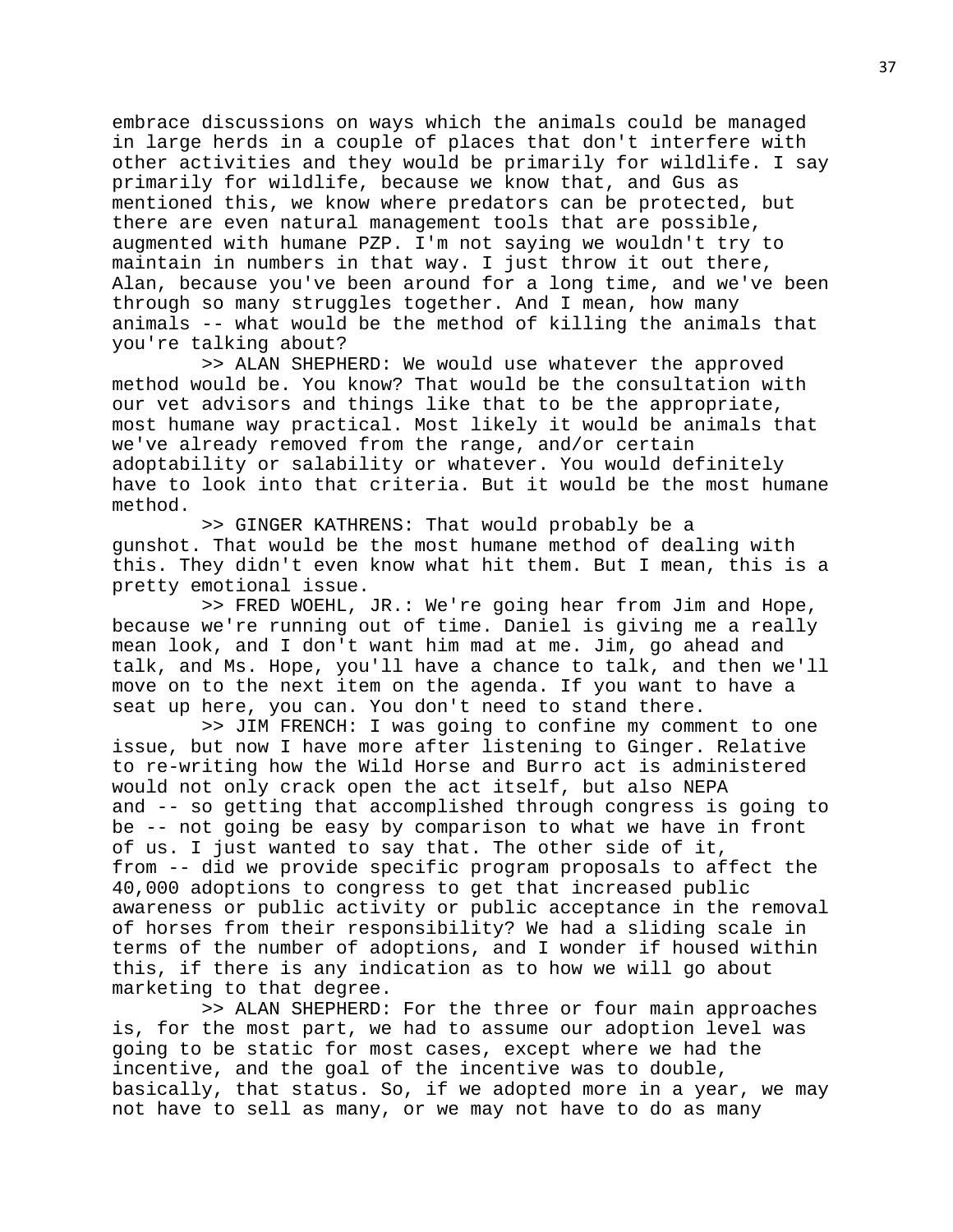sterilizations or that type of work. I think one of the main things we discussed is if we're successful with placement, that will affect a lot of the components of each option of what we can do and can't do.

 So we all know we need to do a better job of placement of animals, whether if it's marketing or, you know, just getting the word out better or however, getting new markets. And Holle has talked more about that and will talk more about it. But I think the way we have to approach these scenarios or these options is the fact that we have to look at some of those things as a very static thing, because we can't see the future. And so we looked at it as that 4,000 number for adoptions, for example, per year for ten years is about what we're averaging over the last period of time. So, we stayed at that level with the options were we boosted the incentive was to hope to magnify that either one or twofold.

>> JIM FRENCH: I get that. Thank you.

 >> CELESTE CARLISLE: I would like to respond to Dr. Perryman, and I would like to present Dr. Francisco, who is our region three Arizona New Mexico wild horse and burro as well as feral, unauthorized, and special status coordinator who has been working with tribes. She's been looking at this issue, so I would like to present Dr. Francisco to answer that question.

 >> Many of the tribes have come to me and asked me the same question. So, when I took this position in January 2017, one of the first things that I looked at, because of something that I have been working on in my own Pueblo in New Mexico, because we have about 7,000 on our 700,000-acre reservation. We have about 7,000 feral horses. And so, having the relations that I've had as a veterinarian for 28 years with tribes and with native people, when I came to the forest service, I brought that relationship. And so we started working with New Mexico State University, Dr. Sam Smalage put on an all voices summit in March of this year where we invited the tribes. So, we want to really engage the tribes in New Mexico and Arizona. Because what we've found out is that, you know, obviously where we have national forests, we are adjacent to tribal lands. And many of those horses don't know that they're on forest service land, and they don't know that they're on reservation land. We get what other people don't want. So, somebody says I can't feed the horse anymore, so they bring it to the reservation and let the Indians, because the Indians all love horses. We are finding that on all tribal lands that we have an abundance of unwanted horses that now belong to the tribes, and they become BLM or forest service. So, we have a relationship, and we are working very hard. In August, we sponsored a one-day summit and had the USDA there and all the different tribal governments from New Mexico, Arizona, Utah, Colorado, California, the south western region. And some of the tribes talked about some pretty hard decisions that they have to make. But nobody wants to see what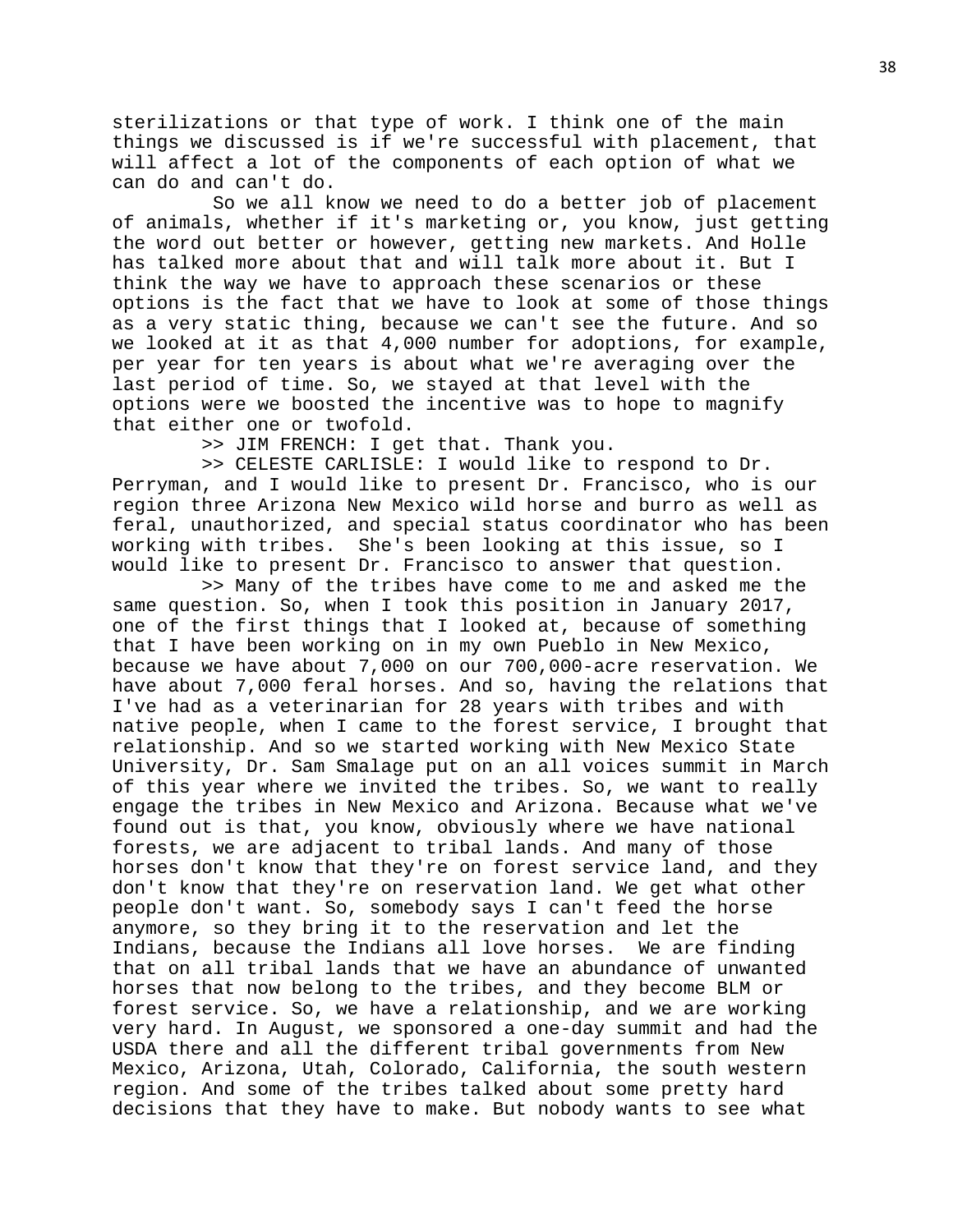happened on the Navajo nation happen again, where you have 191 horses die in a mud pit. It wasn't something that was pleasant for anybody to see, and so those are things that we are working with and relationships that I am working to strengthen and hoping that we can definitely, because we know that these are -- these are tough decisions that have to be made. And tribes want to make the right decision. This was our country. No offense to any of you, but this was my country before it was any of yours. So, I definitely want to make my country strong, and that's why I served in the Air Force. So, I am a veteran. I have a deep, deep love for this country and the animals, which is why I became a veterinarian. So the tribes come, and we are working it out. So, the forest service is forward-thinking in knowing that part of the partnerships that we have to forge are those with the tribes. The tribes are not very trusting of the U.S. government. I know that surprises a lot of people. But the tribes are not very supportive of the U.S. government. So, if I can as a government employee, and as a tribal person, build those relationships so that we can do what is right for the horses in the most humane matter, that is what we are doing and what the forest service wants to do.

 >> Can I ask where tribes are sovereign nations, what are some of the tribes doing that we could glean some ideas that they have come up with for their excess number of wild horses?

 >> DR. FRANCISCO: There was a horse hunt proposed, to hunt 60 horses on a remote location, but they faced a lot of outward opposition to that. Other tribes have thought about the same thing. One question that we get asked all the time, and I say we, meaning government officials. It was asked multiple times in our meeting in Colorado in August, why can't we slaughter horses? And we just, you know, we have to explain that. We did have people there from the food safety inspection service that explained to the tribes the history of what happened. And so the tribes were better educated on why that stopped and why it was not permissible currently. But those are some of the things.

 Other tribes, I will just be honest with you, are probably doing things that people don't want to talk about. That's all I know.

 >> Thank you very much. Appreciate it. I appreciate your input. Paul, you got to be an auctioneer, because we have Mr. Paul right behind you.

 >> HOPE WOODWARD: I should have come up a long time ago and put the pressure on Alan. I warned Dan that he was long-winded.

[ Laughter ]

 >> FRED WOEHL, JR.: It's Dan's fault. >> HOPE WOODWARD: It's Alan's fault. [ Laughter ]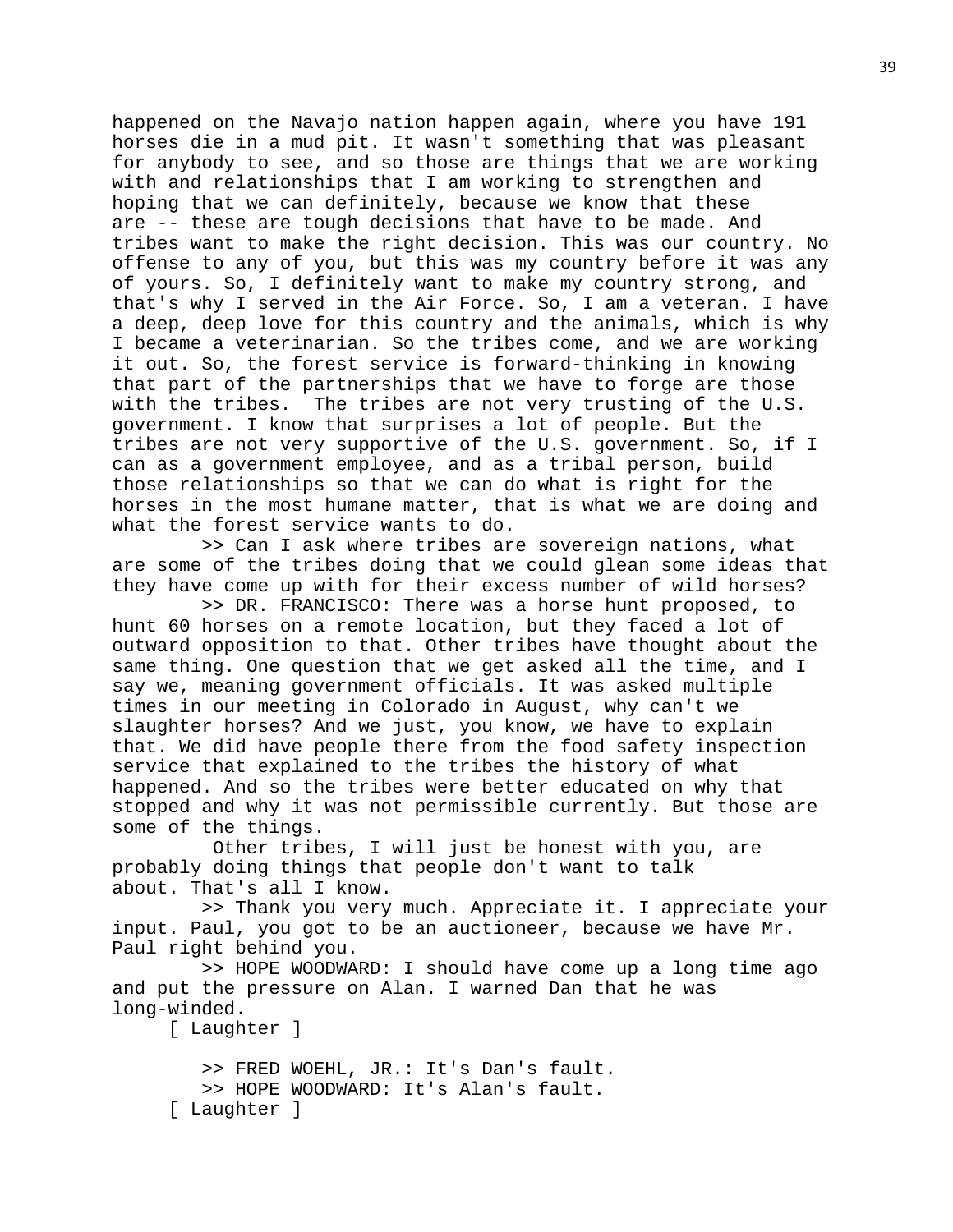I'll be brief. It has been introduced several times throughout this meeting today, and that's the adoption incentive program. One of the things that I think Alan hit on was that it was a part -- it was identified as a part of the report that was submitted to congress, the management options for sustainable program. I'll say that that's the title. And that was submitted back in April, and he already went through all of that. So, I'll just go over the goals of the adoption incentive program. The overall goal is to increase the number of animals that are placed into private care through adoption. And the board members that have been here before and others that are watching, you recall me mentioning an adoption incentive program that was a pilot that was in New Mexico that they did for a number of years, and basically, the incentive they were offering was \$500 one time, and what they found is it did not increase the number of animals placed in private care, it just changed the type of animals. We are hoping this was a thousand-dollar total opportunity for adopters to receive two payments, one of \$500 at the time of adoption date, and \$500 at the time of title date. We like to encourage new individuals and organizations that are not currently purchasing to come out. We want to reach a different market. We want to encourage new individuals as well as reengage the prior adopters that may have been there before to consider adopting additional animals. It was time for him to come get another. If we have adopters that are coming to adopt animals every 25 years, then we can change that, for sure. Every animal that leaves the -- it is freeing up space for Alan to remove more animals, and a cost savings to us as well. The \$1,000 incentive is less than we would pay for the cost of an animal to stay in off-range corrals. Michael will be able to provide that information to you at the next board meeting, I'm guessing. Those cost savings will contribute to improving rangeland health. So, the adoption incentive, this is a draft policy that has been developed that is in the process of being approved. They will be able to choose if they wanted to participate and understand that they would be expected to of course adhere to the prohibited acts in terms of adoption, which is already a requirement as an adopter. And then they would be required to complete a separate form in addition to the adoption application. If they are participating, they would complete an adoption incentive agreement that has several different questions, and I identified the expectation that we would have of this adopter. And they would also be providing financial institution information for the direct deposit of the \$500 initial fee. The initial fee of \$500 incentive payment will be paid 60 days within the adoption date. It would be an electronic deposit, which is why we require the financial information, and the second payment would be eligible once the adopter completed all of their title application information, compliance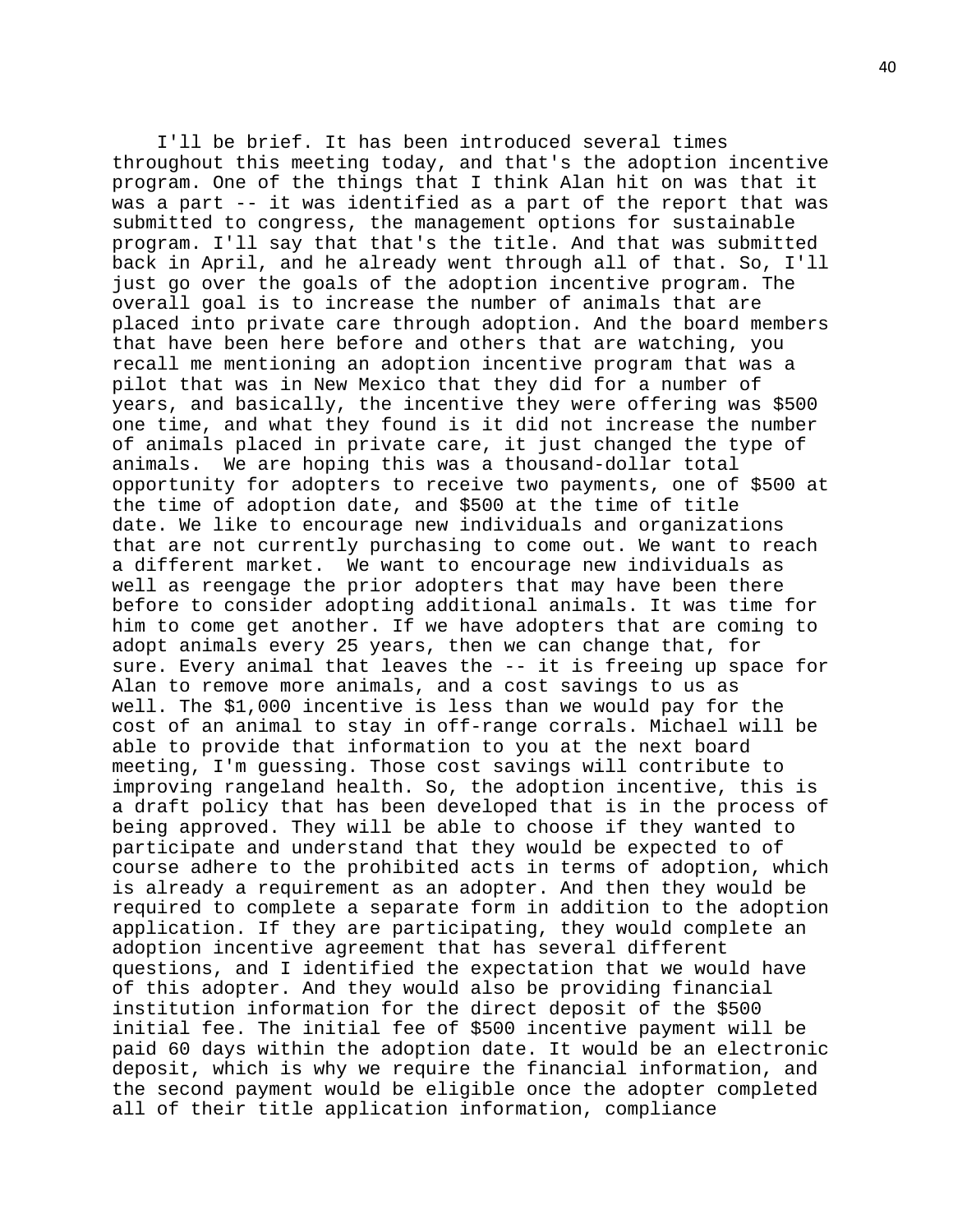inspections, and all of those things would be required for submitting for the second \$500 incentive payment.

 >> FRED WOEHL, JR.: Holle, is there any training requirements with this as far as --

>> HOPE WOODWARD: Next slide.

 >> FRED WOEHL, JR.: No, no, I'm talking about to get the money.

>> HOPE WOODWARD: Training? No.

 >> FRED WOEHL, JR.: So they don't have to touch the horse or anything?

 >> HOPE WOODWARD: Nope. Just adopting. This is to encourage new adopters and re-engage the old ones. So, the only requirement is that they would, of course adhere to appropriate acts in terms of adoption, and also the terms that are identified on the incentive agreement.

 >> FRED WOEHL, JR.: And can you briefly discuss those? Or has that been done?

 >> HOPE WOODWARD: It's being developed, but it's in draft, so I would rather not until it's finalized. The incentive program would work for all animals, all untrained wild horses and burros would be eligible, regardless of age, sex, color. And whether or not they are trained, doesn't matter the number of times that the animal has been offered, because it's an adoption. So, all animals whenever this program is launched sometime this fall would be eligible for this particular program.

 An applicant can choose to adopt and not purchase the animal. The sale eligible animals that participate in the adoption incentive program. As I stated earlier, if an animal was sale eligible, it can still be adopted. If there's an animal being offered and says hey, you can purchase this animal, and they say I want to participate in the adoption incentive program, they would be able to do so. The adoption fees would be -- could be competitive or non-competitive. We have had kind of gone back and changed the format on a number of events. So, it just depends on the event. That would be identified in all of the advertising, as it is now. And again, trained animals are not eligible for this particular incentive. This is an extra thought. The reality is that the off-range holding numbers may not increase dramatically, however, we are wanting to implement this particular adoption program in an effort to assist BLM in regaining balanced populations and rangelands. That's really the goal. So, I know that this is not going to place 36,000 animals into private care, but it is one of the next tools, next steps, one of the components of getting that done. So, many new things that have been coming out of off-range, I talked earlier that we have increased the number of online corral events. We've increased the number of adoptions or sale events that take place at the off-range corrals. That has changed, and we have encouraged the facility managers to host more than one in a one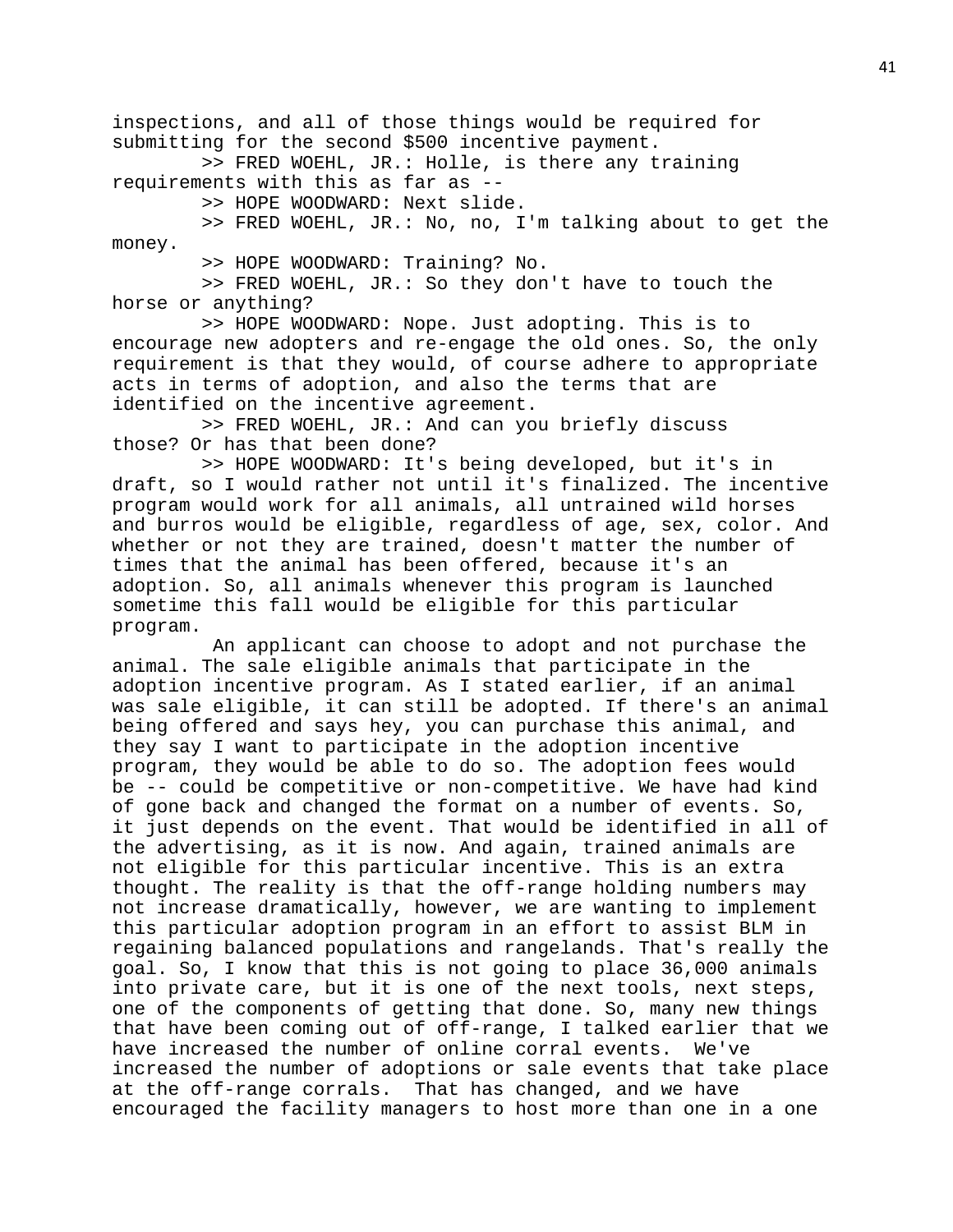big drum bone. It's going to have a lot of different ingredients in order for us to move and increase the number of animals placed into private care.

>> FRED WOEHL, JR.: Questions?

 >> JIM FRENCH: I have a question, and I'm going to think outside of the box. I wonder how we arrived at the 500,000 number. The first time I heard this incentive program proposed was at a national association of counties meeting in Washington dc, and Neil Kornze presented that at the time, and he mentioned \$10,000 for that incentive. \$10,000 is obviously a lot of money, but when you are talking \$48,000 for the life of the horse, there is still \$38,000 going back to the treasury, in my math. I come back to that first question, is how did we arrive at \$1,000?

 >> HOPE WOODWARD: Just to comment on the \$10,000 in the previous proposal, there have been several discussions about incentive payments, and that was \$10,000 for ten years, so it still averaged to \$1,000 per year. That one had challenges about committing appropriation dollars in future years when we weren't really sure what the funding would look like for the program. But the thousand dollars in this particular scenario did take into account that based on FY16 and FY17 numbers, we averaged the cost of an animal in off-range corral for one year to be \$1,825, and that's based on a \$5 per head per day amount at corrals. So, Michael did some average, and he's an amazing person in spreadsheets and his projections and things like that, and felt like that was his recommendation, was the \$1,000 was a reasonable number. We went forward to request that maybe we do 1,000 initiative and \$500 later or 500 initiative and 1,000 later. But it was said, let's offer \$1,000, which is a fair amount, more than we're offering adopters now. And we can see where it goes.

 >> JIM FRENCH: Thanks. I appreciate that. Going back to your comment you made about the guy who, \$25 years before he come back for an additional adoption, and we need to fix that. How about a sliding scale? How about, you know, kind of the thousands for the first one and three thousand for the second? A sliding scale? So if you -- give the incentive for somebody to take two or three of them off the books at one time to have that ability and that desire to do that. I don't understand how that would be a bad thing for the program. And it would certainly give the incentive for that fella who's looking for an additional -- has the room for and looking for an additional mustang for his family to maybe pick up three or two.

 >> HOPE WOODWARD: That's a good comment, and a good thought. We did think about a sliding scale, and increasing, but I won't even go through the challenges in trying to explain, you know, the budget people. They're just like pulling their hair out about oh my God, are we going the use those funds? Are you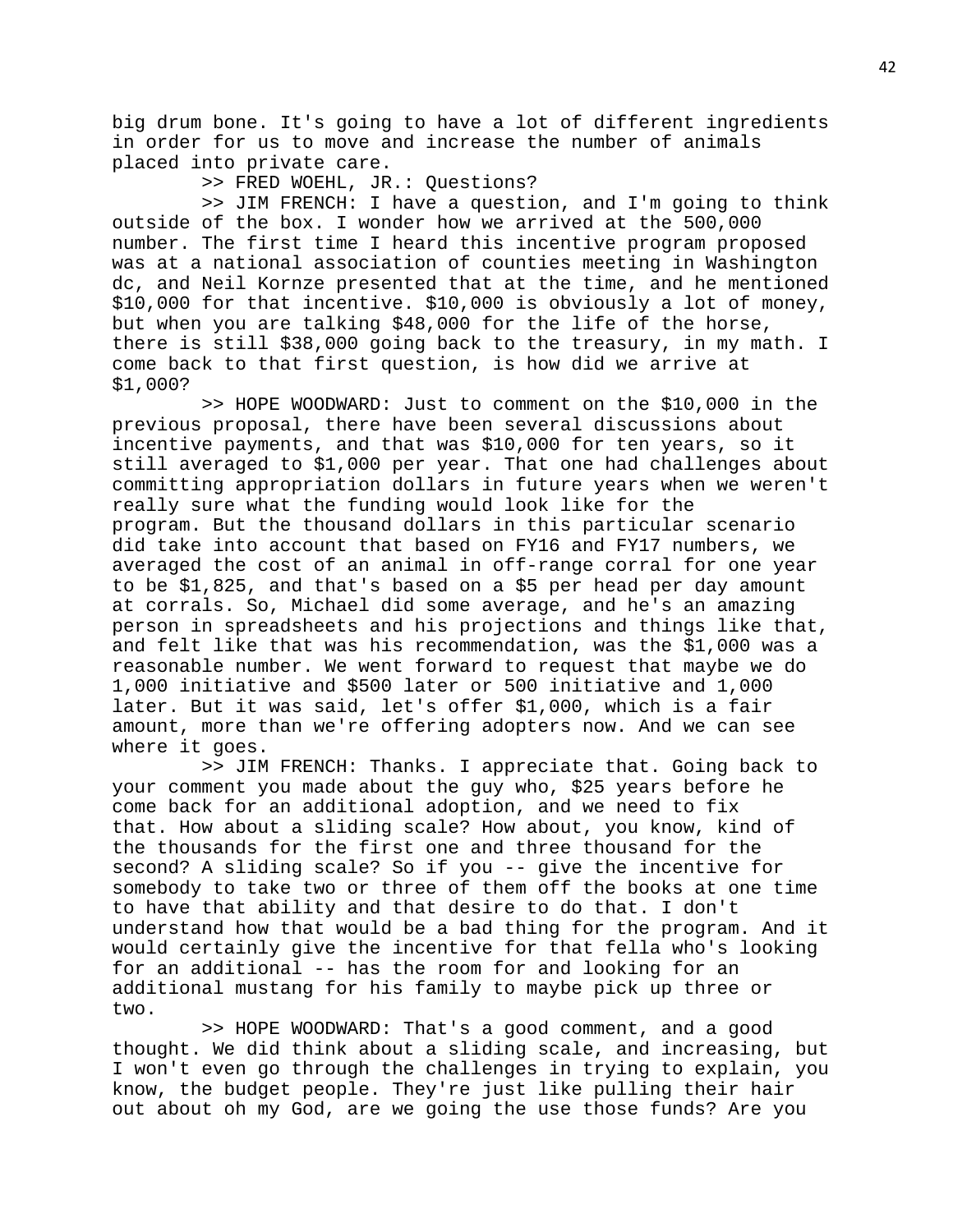sure it's authorized? So lots of discussion about this. Everybody was a team player, and okay, how do we get to yes in this particular scenario? So I think there's potential to do more, Jim, 100%. But I think we start manageable and small first, and see how well it goes.

 >> FRED WOEHL, JR.: This was a recommendation made by the board back in 2015, and part of that was tip trainers for mustang heritage get \$1. If I'm a tip trainer and you come and adopt a horse for \$125, mustang heritage pays me \$1,000. BLM pays more than that because they're managing the program. But that was the amount that we had set back then. And so, that's when that was. You have 30 seconds.

 >> BEN MASTERS: I think there's a lot of demand for mustangs, because they are really good horses and they get a lot of pride out of owning a mustang. And I think that for the majority of the public who want one, they -- a lot of people can't train them themselves, because they don't have that skill set. And usually after about three months or so of work, you can get these wild horses in a pretty good place as far as being able to pass it on to another individual. And while we were sitting here thinking about it, if that number was raised from \$1,000 to \$2500, that is enough money to pay a horse trainer for three to four, maybe even five months' worth of horse training, and it would be a very attractive incentive to a lot of people that I know to pick out their own mustang and take it to their trainer of choice, and then to have it trained for a long enough period of time where the chances are that horse would reach a level of training where it could have a really good relationship with that buyer. The \$1,000 incentive, I don't know if that's enough time or enough money to pay for a trainer to get that horse to the point of where it could be used by the general public. That was just a comment that I thought was worth making. I really don't have a question. It was more of just a comment.

>> FRED WOEHL, JR.: Okay.

 >> HOPE WOODWARD: And there's no requirement to train the animals that are adopted ever. That's not a BLM requirement. That's the choice to that adopter. And the purpose of this adoption incentive, I know you mentioned \$1,000 from the 2015 recommendation, but this was really kind of a more of an analysis of what makes sense for this program, and what can we really afford? Our potential budgets and other challenges that we have within it? So I think if, and I would encourage again, this would be the third time I've said it in this group, but there are lots of organizations that are interested, and they should totally develop some training programs so they can assist adopters or be mentors or assist people in some kind of way, create a Facebook and reach out and be available to them. I think that's wonderful and people should completely do that. And the host of people that you have heard a couple people say there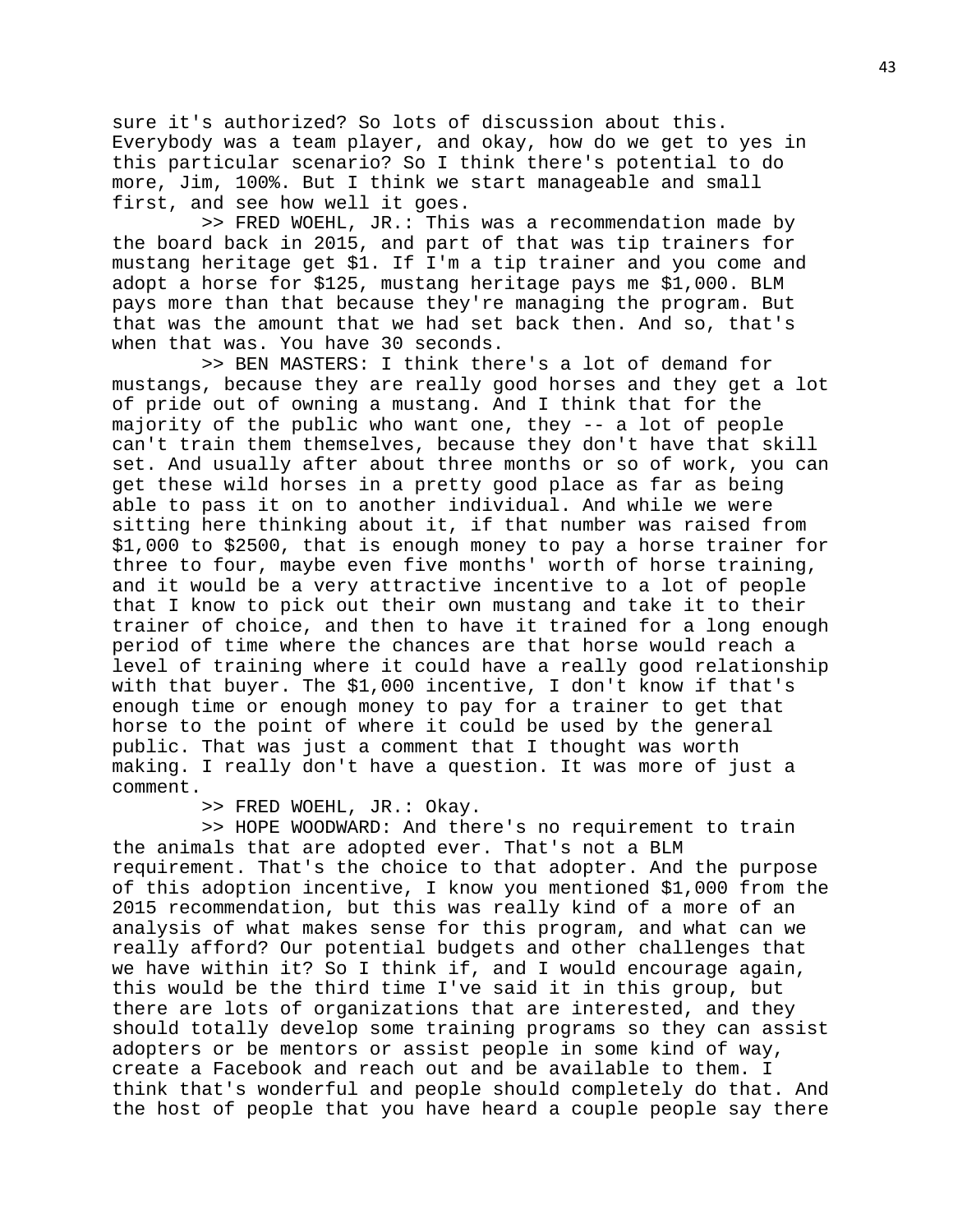are lots of people who want these horses? I encourage them to come and get them. Go to the adoption events or online corral events, and encourage them to adopt and sale. For BLM to have to dress it up for any expectation is a high thing. I promise I will wrap up in just a second. Many of the things we talk about are changes and are not the norm that we have been doing within BLM. So, let's see if this one works, and then we can make adjustments once it's successful.

 >> FRED WOEHL, JR.: Good deal. Thank you, Holle. As Paul comes up to present his program, in is -- Barry has an important meeting tomorrow, so he won't be here tomorrow, so I would like to give him a few minutes to make a statement.

 >> BARRY PERRYMAN: I just wanted to say -- I was going to say something else, but I'm going to say this. I can't be here tomorrow, and so the board will have to make some decisions. We may try to get on the phone call. But service being what it is in this neck of the woods, out in the boonies, it may be problematic. I wanted to say, first of all, with the passage of the Wild Horse and Burro Act, the original authorization, we had the ability, we had the potential to show the world how to manage horses and burros in a thriving or to a thriving ecological balance in a multi-use environment. We had that ability to do that. We had the opportunity to do that. Instead, we're sitting here however many years later talking about a national disgrace. The horse nation -- the horse nation. They have their own stories. They have their own songs. And we have let this thing get so out of balance that our disgrace has become their disgrace. And so, I try not to get too emotional, but, as the board moves forward in their deliberations and their work groups tomorrow, I encourage the board to really think about the public thrust, the public interest, and that interest has to include the resource base. If you don't have the resource base, you don't have anything. That's where it all begins and ends at. You've got to have the habitat and the resource base. If we don't have the resource base, then we don't have any options for the future. The resource base is not managed appropriately. There's no options for the future. At least they're very, very limited. We talked about that a couple of times today. So, I encourage you in your deliberations going forward to really consider that aspect of this whole management scenario that we're dealing with. And with that, that's enough. Thank you for your indulgence.

 >> FRED WOEHL, JR.: Thank you, Barry. All right. Paul that's a tough act to follow, but you've got it.

 >> PAUL GRIFFIN: It is, but I feel like yesterday, I already got to do an audition to that act. In one of the working groups, we already talked, really, about the research that has to do with population growth suppression. I think that it is the research that probably is of the greatest interest to the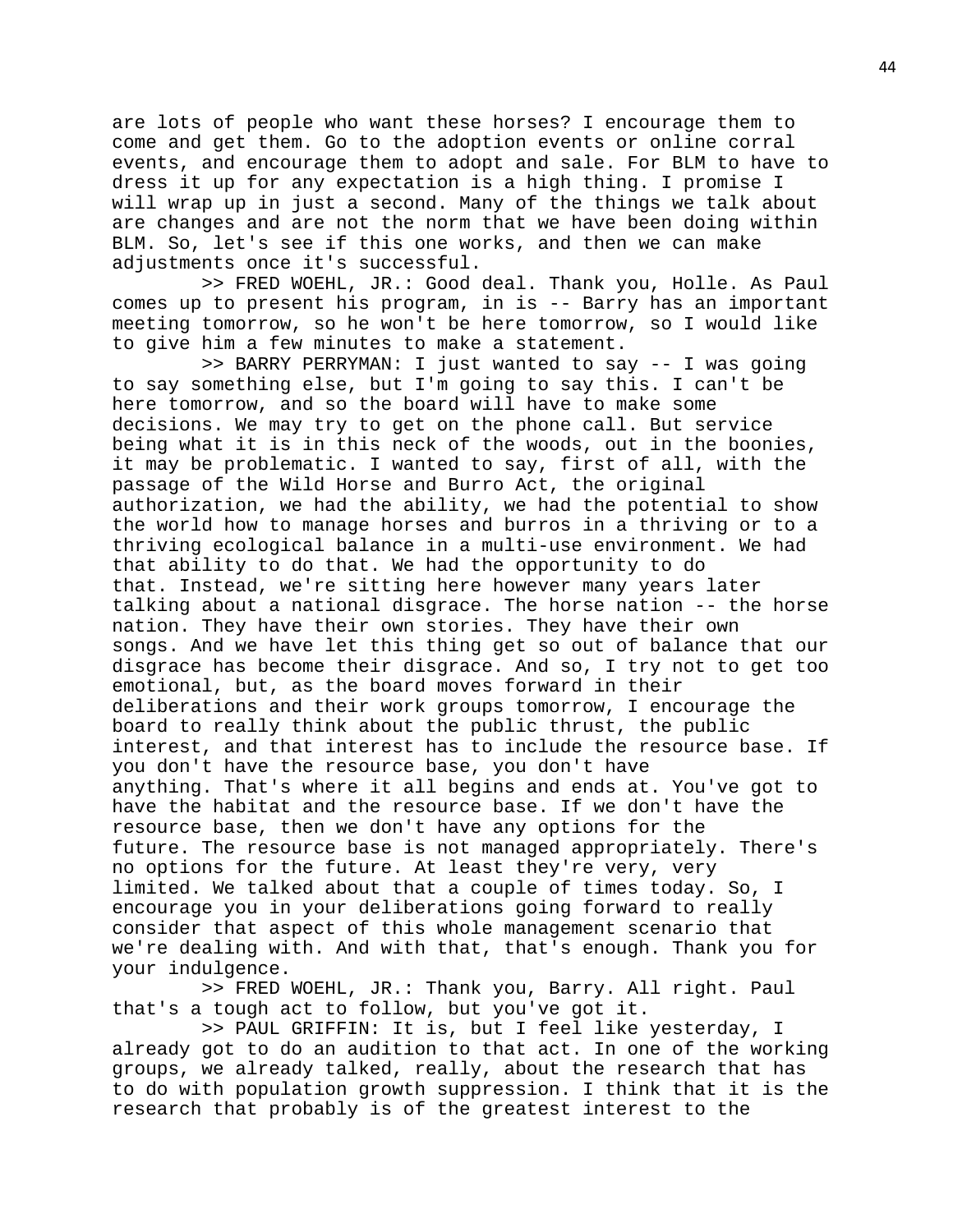board. But there are research topics that we support, including genetics. Survey methods, which are becoming a larger issue with safety concerns. Population modeling and demography. Let me echo people for thanking you for all of the efforts to advise the program. Yesterday you asked me to talk, and maybe I can review super quickly what we know about the fertility control measures that we know already work. I sensed yesterday that there might have been some discussion that board members would have liked to have about the research projects.

 >> FRED WOEHL, JR.: I think you did a good job yesterday during the working group of a brief overview and then let the board ask questions.

 >> PAUL GRIFFIN: Okay. Thank you. We know that PZP works well in both horses and burros. PZP pellets work for about a year, and they may lead to two or three more years of marginally more improved effects after a PZP booster dose, but it doesn't cause great effects for the first year or two. And there may be some variation in batch quality for the pellets. We know that the vaccine doesn't have great effects after the first dose, but after a booster dose, the second overall dose, it can lead to four years of overall pretty good 80% percent contraception, at least. That is at least four years. Could be longer. Gelding, sterilizing stallions, and we're learning more about behavior effects, but at first blush, the effects seem pretty minimal. I mentioned that gelded stallions held their harems similar to fertile stallions.

 We know that spaying mares via colpotomy leads to permanent and immediate sterilization and reduced growth rates. And spayed mares continued to be in bands with other horses. They did not go off by themselves and become solitary. The study that we're wanting to do will provide more detail about the effects of colpotomy -- spaying. So, I'm taking a different approach to everybody else.

 >> FRED WOEHL, JR.: Does any of the board have questions? The board recognizes Steven Yardley.

 >> STEVEN YARDLEY: Thank you, Mr. Chairman. As far as that Oregon study, how far out are they on that? Or what all has been done on that thus far?

>> PAUL GRIFFIN: It is ongoing right now.

 >> STEVEN YARDLEY: And when will that take place? Or anticipated to?

 >> PAUL GRIFFIN: The research aspect to that project is under litigation, but our schedule would be for it to begin -- like I said yesterday, I've got to preface anything about the Warm Springs, the full disclosure about the true details is in the environmental assessment. Don't take my word for truth about this, but my understanding is that that could begin in late October with radio collaring. Then spaying to follow. That's assuming --

>> BARRY PERRYMAN: Could you confirm what I heard? About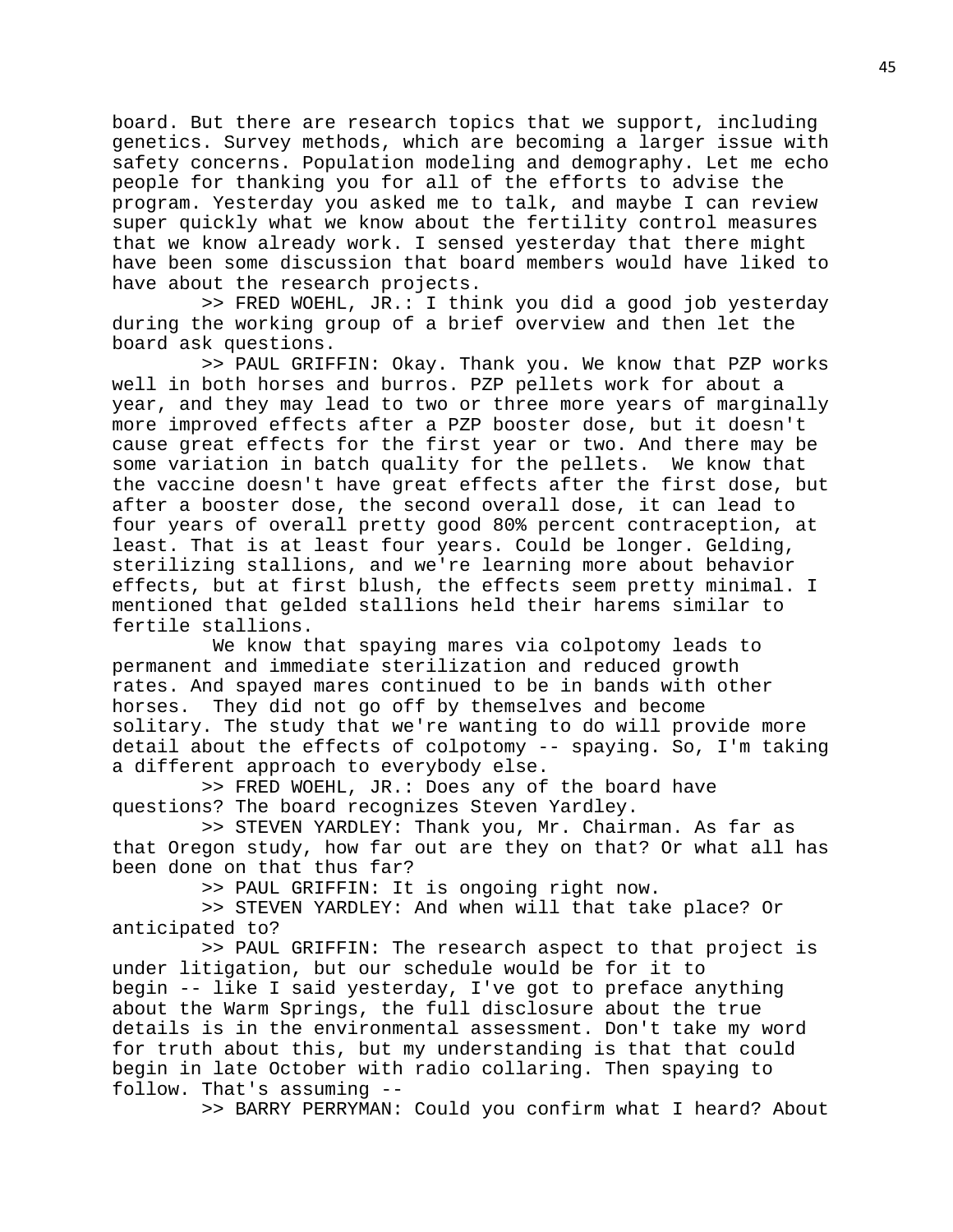the effectiveness in the field and so on and so forth with approximate Spay Vac?

 >> PAUL GRIFFIN: So there was an initial study that found that Spay Vac was promising as a vaccine. It's a PZP vaccine, instead of being oil-based or in capsules or in pellets, the PZP is surrounded by liposomes, and would lead to a long-lasting immune response. The initial trial, Alan, maybe you can confirm for me, was that Carson City? Yeah. A couple of years of good response after one year of Spay Vac. USGS followed up with a second dose at Paul's valley in Oklahoma, also in captivity. And there I think they had one reasonably good year after the dose, but then the second year was not so good. There is one of the investors or a person who works in the company who now makes Spay Vac. We have been in contact. The second trial was not promising. There could have been a number of variables that led to that promising outcome. We don't know which of those variables it was. Could it have been the location of the injection site? The quality of the batch? A number of things. But the bottom line is second trial was a real big disappointment. And so, you know, I would guess that BLM could be open to looking at further studies of Spay Vac if the company demonstrates that it works again.

 >> FRED WOEHL, JR.: Alan, I heard that in some of the recent PZP use that the vaccine was not as viable as it has been in the past, that there was a quality issue?

>> ALAN SHEPHERD: Are you talking liquid PZP?

>> FRED WOEHL, JR.: What I was told is --

 >> ALAN SHEPHERD: You're probably alluding to earlier results that I can't share, because they're held in confidence from one of the researchers. But we do have preliminary results from one of the studies that indicated that a comparison of PZP produced in 2016 was less -- had a lower effectiveness than PZP produced in 2018 at the University of Toledo. When I was alluding to variation in batch quality for PZP for the PZP22, that was the basis for that. The antibody titer response wasn't what we were hoping it would have been in some data that we've seen.

>> FRED WOEHL, JR.: Go ahead, Ginger.

 >> GINGER KATHRENS: The NAS report recommended, you know, certain types of infertility treatments, and they did not recommend an ovariectomy. They said it may be followed by prolonged bleeding or infection, and makes it inadvisable for field application. Has something changed that we would amend that decision with the NAS, do you think?

 >> PAUL GRIFFIN: I would want to re-read what that report said. I don't think that the word recommendation is there. They were listed as the three most promising methods, but the report did not say that other methods were not promising. Yes, additional information has been shared since 2013, and it was made public in the first Oregon environmental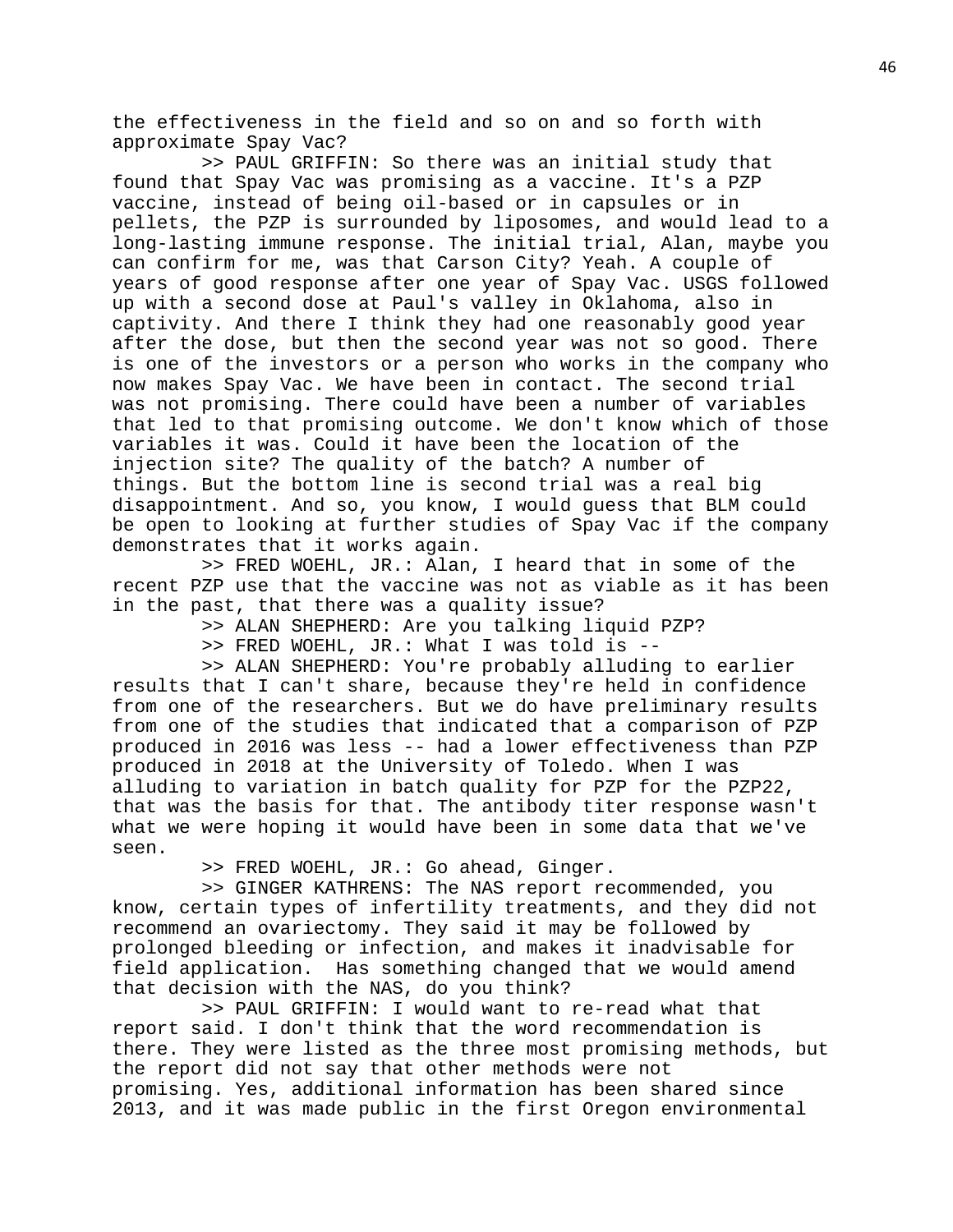assessment in 2016, that was the 2015 panel convened to assess a number of different spaying methods, their risks, their costs, other concerns or things that BLM should be aware of when choosing a method. That 2015 report concluded that colpotomy was one of the most promising of the spay methods available for a use by BLM. I also think that it's an important misnomer that I need to point out here is that the proposed work at Warm Springs for horses that would be coming from Warm Springs, as clarified in the EA, would not be conducted in the field. No one at BLM has considered using gelding or spaying in an HMA. These animals would be removed from the HMA, transported to the corral, which you have visited, and the facility there is set up with padded squeeze chutes for appropriate restraint of an animal, of animals, that is suitable for this type of surgery. So, it shouldn't be interpreted as a method that's being considered for use in the field.

 >> GINGER KATHRENS: At that meeting it was presented in that way, because I remember Steven asked about using it in in the field.

 >> FRED WOEHL, JR.: We have Dr. Tom lynch who had the review of everything, and I think he would like to address this issue.

 >> TOM LENZ: You have to appreciate that the corral is the field. When they say the surgery can be done in the field, it doesn't mean it's done out where they caught the horses. It's not done in a clinic, right?

 >> PAUL GRIFFIN: I stand corrected. Thank you for the clarification. So, a corral is considered in the field.

 >> FRED WOEHL, JR.: That's the way that I understood it. It could be done in a corral, but it doesn't have to be done in a sterile environment, which is difficult to achieve, especially on a large number of horses coming off of the range.

 >> PAUL GRIFFIN: One reason that the ovariectomy is preferred is because there is a smaller incision for healing.

 >> TOM LENZ: I think we reviewed 20 or 30 proposals and ended up recommending either nine or 11. It was in 2014. So, I don't remember the four of them were surgical procedures. One was ablation of the oviduct papulation in the uterus, with a laser, you would scar that, so the fertilized egg couldn't pass to the uterus, and so they would be sterile. The other was a forward-looking scope, putting a ligature around the oviduct to cut off the blood supply to the ovary. The reality was that some of the ovaries caused adhesions in the abdomen or dropped to the floor, and maintained the production of hormones, so the mares continued to cycle. The other was a laser and cutting the oviduct and tube. That one could not be done in the field because of equipment. You would have to have a laser guided endoscope, so that is tens of thousands of dollars that would not work well in the field. Spay Vac is most promising for this type of procedure for these type of horses in this type of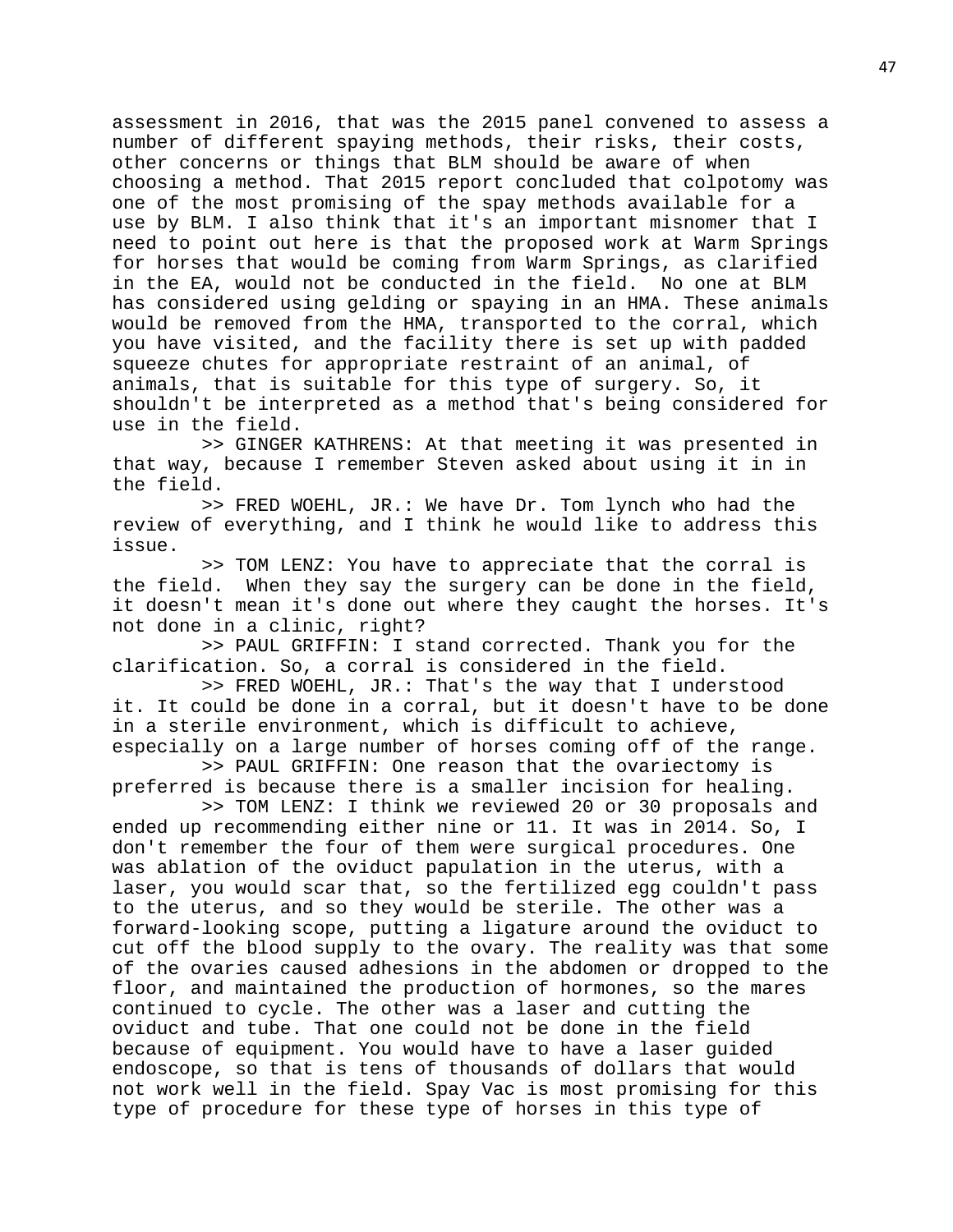environment.

 >> PAUL GRIFFIN: Thank you very much about the reminder about the review of the proposals. The report that Mrs. Katherine mentions by the national academy of sciences. You could look at that as additional information that came in afterwards. One of the recommendations was actually that spaying via colpotomy may not best be considered a research project, because it was already demonstrated for use in management, and that maybe one should consider it as a pilot project. So, that's a semantic argument, but the main thing that I wanted to point out was that the national academy of science review panel concluded that spaying via colpotomy was suitable for use in management.

 >> TOM LENZ: And the surgery itself is not the experiment. It's the stage of the pregnancy and how the horses interact and stuff like that, correct? This is not a brand-new surgery that we dreamed up. This is an old surgery. As a matter of fact, I've got two mares that were done six years ago.

>> PAUL GRIFFIN: It's a well-established procedure.

 >> TOM LENZ: But it was to determine what stage of pregnancy you could perform the procedure on?

 >> PAUL GRIFFIN: I'm getting to the point where I would want to pass the comments to an expert.

>> FRED WOEHL, JR.: Anybody else?

 >> I would like to comment that Dr. Julie was on board before Dr. Lenz, and she was in favor of this. She thought this was a very promising procedure for population control and something that the board should really push for and the BLM should push for. But it showed a lot of promise, so I know that was one of the biggest things that she hoped to see happen was this go into full effect.

 >> FRED WOEHL, JR.: I was asked this twice this week. Can you explain the formulation of PZP? How is it derived? Where does it come from?

 >> PAUL GRIFFIN: Sure. Pig ovaries are macerated or cut up, and the tissue that's surrounded developing eggs, basically, is removed under a microscope, harvested, if you will, and then purified through filters. And then --

 >> I don't want to put words in the chairman's mouth, but I think what he was wanting to know is how many piglets had to be sacrificed for each dose of PZP?

>> PAUL GRIFFIN: I don't know.

 >> FRED WOEHL, JR.: The people that were talking to me about this were kind of curious that the sacrifice of one animal was okay. And to, you know, to do stuff like this.

 >> PAUL GRIFFIN: I mentioned yesterday that Purdue university is looking into the development of a recombinant ZT protein, which would be harvested from microbes, where the microbes are grown in vats. They spit out the protein, the protein is purified, and you know exactly what the concentration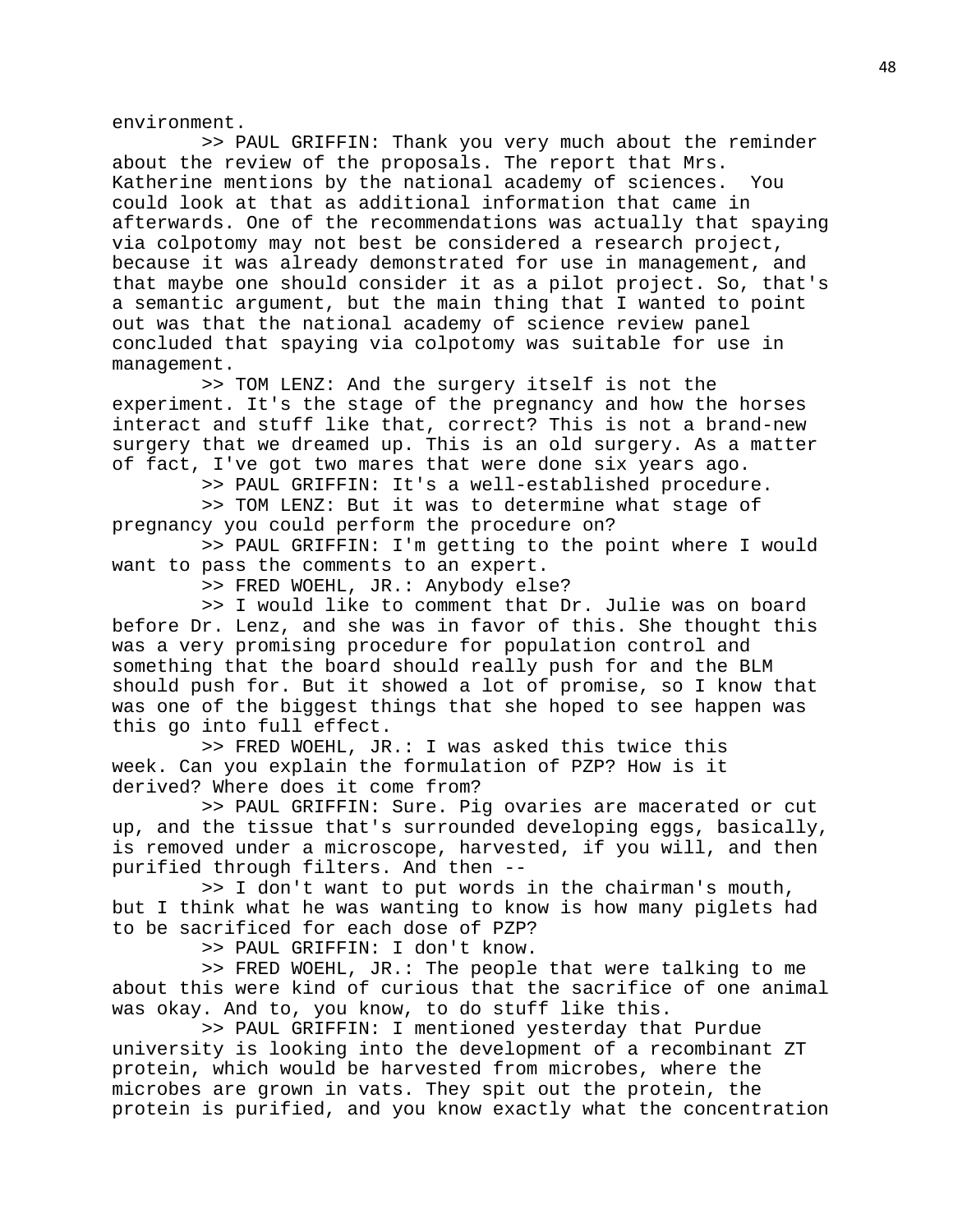is and what the source is. So, there's something appealing about that in many ways. But it has to be demonstrated that it is biologically active. So, we know that has been demonstrated in studies in south Africa and India, but if we put it in wild horses, we want to know that it works and what concentrations and all of the protocols.

 >> FRED WOEHL, JR.: This is my fifth year on the board, and we are always in strong support in all birth control methods, not just one. One is not all we need, but all of them. I support the use of PZP in the areas where it can work. But it's not an answer for everything. Anybody else have a question?

 >> JIM FRENCH: I'm curious, currently what is the cost of a dose of PZP?

 >> PAUL GRIFFIN: A dose of liquid PZP is about \$28, that is to say the cost of purchasing that dose is \$28. The cost of PZP2 pellet vaccine is \$580, and the other is about \$50. That doesn't mean it's \$30 to give a mare a dose of PZP, because you have to have that mare in hand. To get the mare in hand, you have to capture her, and to capture a mare, you typically have to capture -- if you look at the age structure and so on, probably at least a stallion and .4 or .5 foals on average. So, if you're talking about \$1,000 to capture each animal, it's a \$30PZP dose, and then \$3,000 to catch the animals. There has been discussions about which HMAs are suitable for darting. And you have to know what that mare is and what her history is. You use a different regimen if it's a primer or booster dose. If you give two primer doses, it leads to horrible abscessing.

 >> What would the cost potentially for an ovariectomy via colpotomy?

 >> PAUL GRIFFIN: I'm going to make wide margins and say 300 to \$600.

>> FRED WOEHL, JR.: We've got about three minutes.

>> Mr. Chairman, is PZP22 now dartable?

 >> PAUL GRIFFIN: We have been told that it is dartable. We're not confident -- we're a little hesitant to dart it, because we would like to see a further demonstration about how often all of those pellets get injected and to the right musculature and so on. So, we're hesitant to rely on darting for PZP22.

>> FRED WOEHL, JR.: Anybody else?

 >> PAUL GRIFFIN: There's always other research that we support.

 >> FRED WOEHL, JR.: You went over a lot of that yesterday in our working group.

 >> PAUL GRIFFIN: There's research about genetic viability and, you know, we do ongoing monitoring to make sure that each herd --

 >> FRED WOEHL, JR.: I'd like to hear about that, but you've got about three minutes.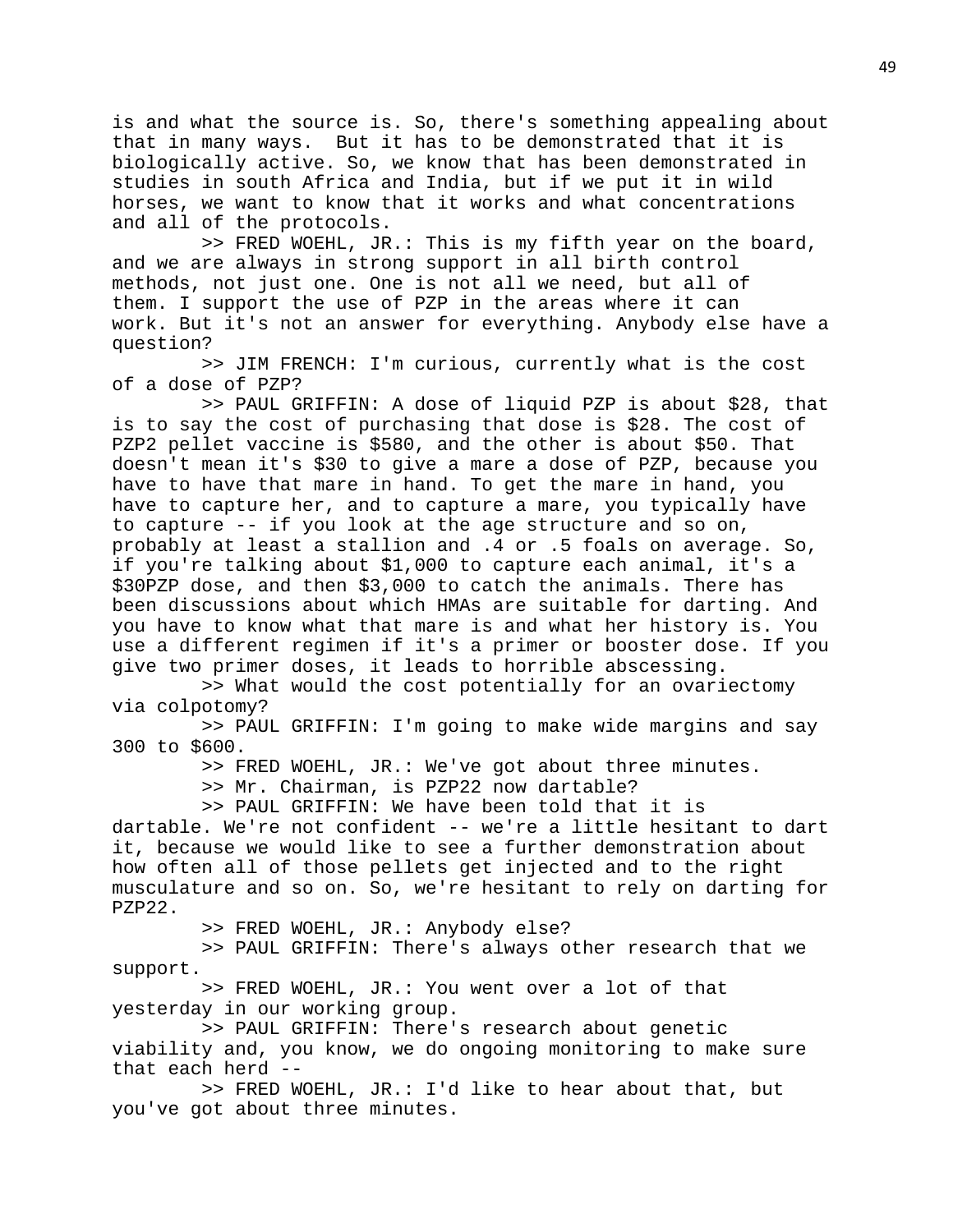>> PAUL GRIFFIN: 30 seconds, we have an ongoing cooperation with Texas A & M University. Our handbook calls for roughly every ten years, we try to sample a number of animals from herds when they're gathered. We send off the samples, and we get information about heterozygosity. The population right now is four times what it was, or, you know, in 1971. Genetic viability is not really a big concern for most populations, and moreover, each herd really shouldn't be considered an isolated population, as Mr. French pointed out that there's a lot of movement between herds, and we can facilitate movement as management agency to make sure that each herd is viable.

 >> FRED WOEHL, JR.: Is there a minimum number in a herd to be genetically viable?

 >> PAUL GRIFFIN: If you had an endangered species like a toad living in one pond, then yes. Different people will give you different numbers whether it's 50 or 500 or 5,000. But horses are not an endangered species. They number in the millions around the planet. They come from breeds that are pretty well known. Most come from breeds that have recently come about, and they're not isolated. If there are isolated herds, geographically, there's nothing in the act that says that they need maintained by themselves. BLM has a purview to move animals between herds.

>> FRED WOEHL, JR.: Are we gone? Are we through?

 >> Public comment period tomorrow, you need to sign up at the back of the room...

[ Spoken off microphone ].

We never checked with Sue.

 >> FRED WOEHL, JR.: She was supposed to have called in. I didn't want to call her, because she was supposed to have called in.

>> That's okay.

>> SUE: I'm here! I've been here all day!

>> FRED WOEHL, JR.: Yes, Lord!

[ Laughter ]

>> SUE: Did you need something?

>> FRED WOEHL, JR.: You didn't ask any questions.

 >> SUE: Well, everybody was doing a good job asking questions, and there was only a couple of times that I had burning questions, and decided it was time to move on.

[ Laughter ]

>> FRED WOEHL, JR.: Well, you're missed.

 >> SUE: It has been nice to listen. Sounds like you're having a really good discussion on everything, which is so helpful.

 >> Can you ask her if she has been hearing everything okay?

>> FRED WOEHL, JR.: Have you been hearing everything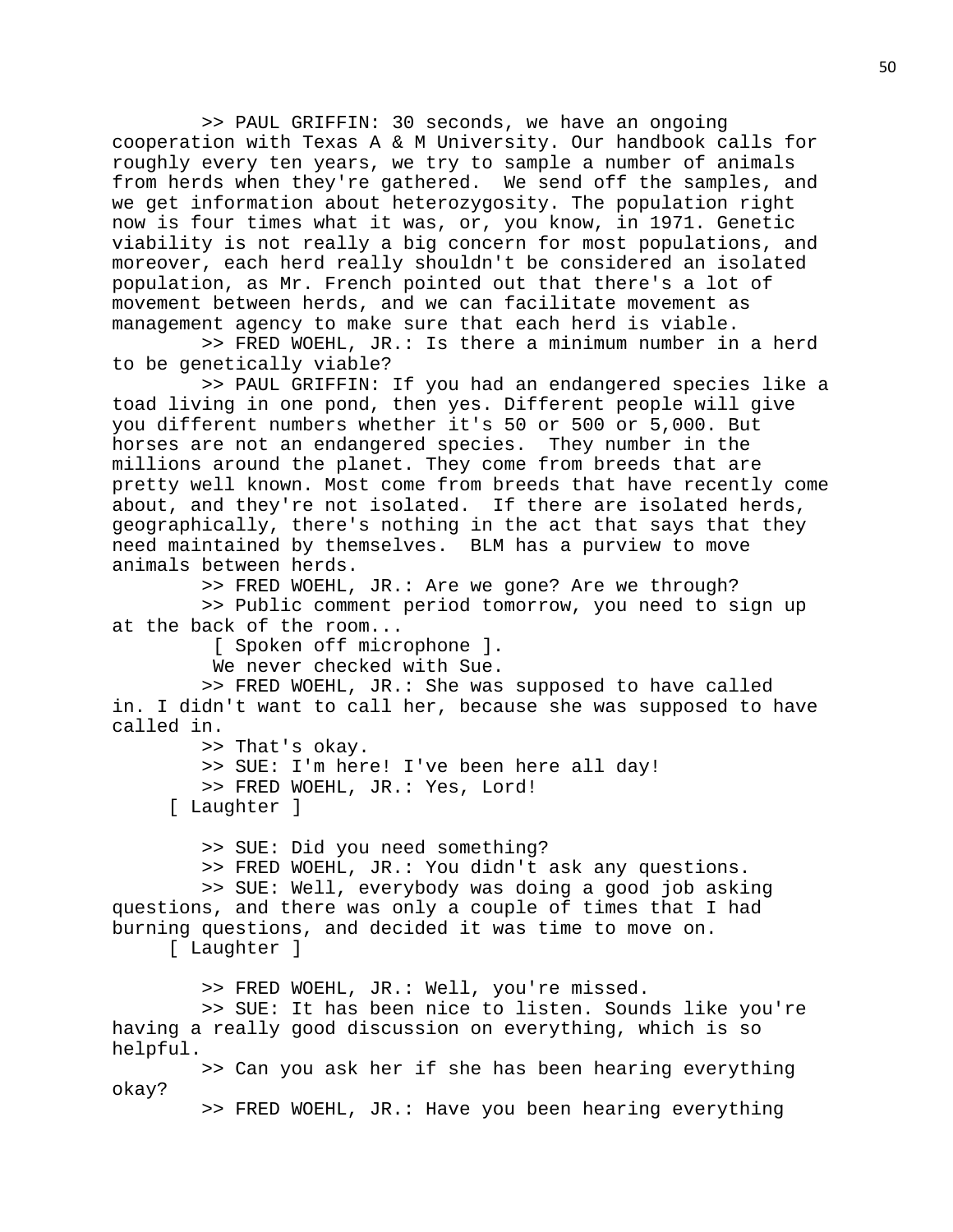okay?

 >> SUE McDONNELL: I have heard your voice really well, but some of the others, it would be nice if they were closer to the microphones, because sometimes it fades in and out. The presenter's microphone has been pretty good. I could hear everybody.

 >> FRED WOEHL, JR.: You could hear Steven, right? >> SUE McDONNELL: Exactly. Steve is one that I could always hear.

[ Laughter ]

 >> FRED WOEHL, JR.: Well that's good. That's good. All right. Well, the meeting will reconvene in the morning at 8:00 a.m. As of right now the meeting is adjourned.

[ Adjourned at 5: 00MDT ]

\*\*\*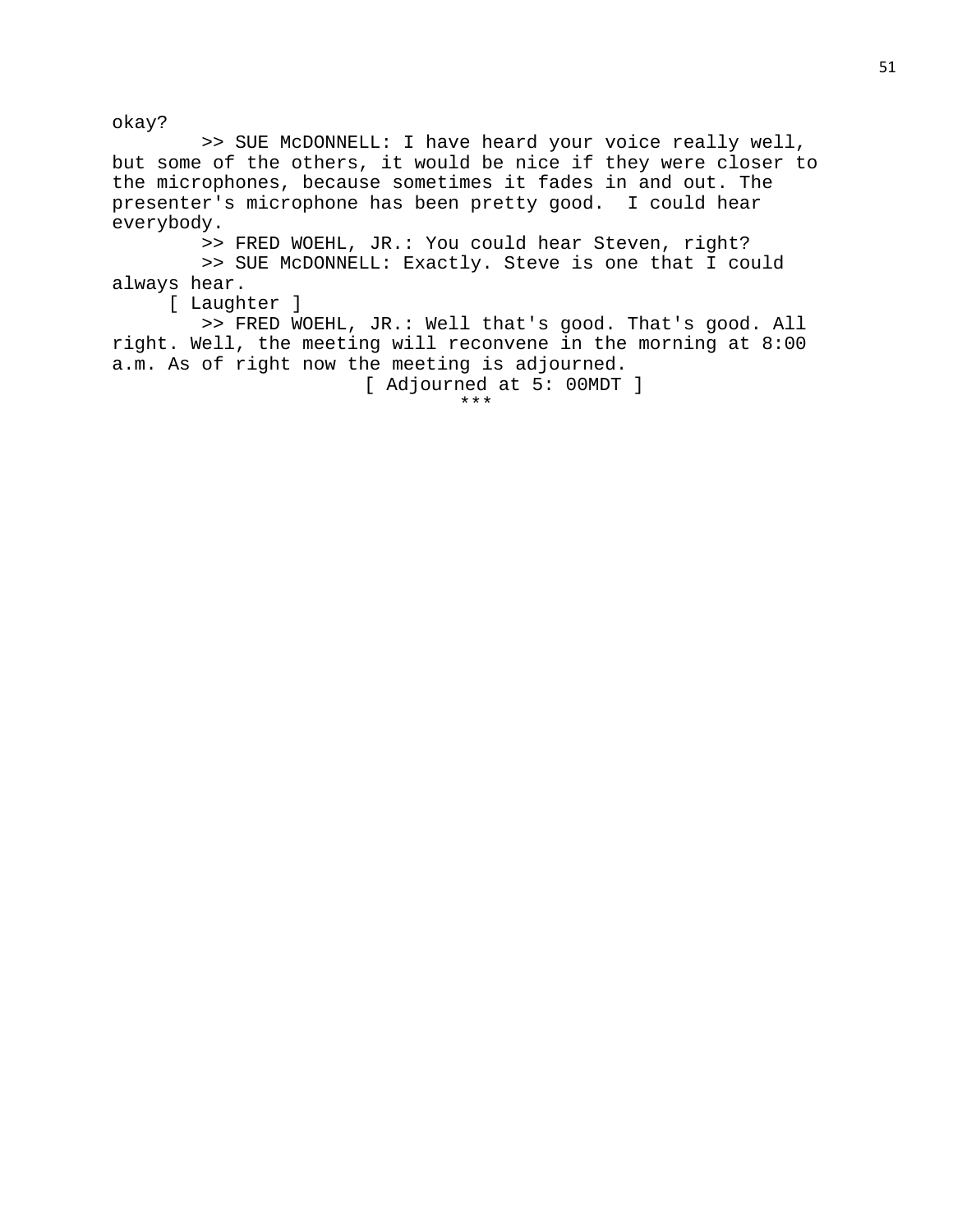## ROUGHLY EDITED TRANSCRIPT

## BUREAU OF LAND MANAGEMENT WILD HORSE AND BURRO ADVISORY BOARD MEETING SALT LAKE CITY, UTAH OCTOBER 11, 2018 8:00 A.M.

\* \* \*

REALTIME CAPTIONING AND/OR CART (COMMUNICATIONS ACCESS REALTIME TRANSLATION) ARE PROVIDED IN ORDER TO FACILITATE COMMUNICATION ACCESSIBILITY AND MAY NOT BE A TOTALLY VERBATIM RECORD OF THE PROCEEDINGS.

\* \* \*

>> FRED WOEHL: Good morning.

Good morning.

We will start.

Everybody take their seats, please.

Ms. Kristin has a shock gun up here.

She's shocking me already because we are five minutes late already.

So we are going to get started.

I thank everybody for coming today.

We had a very interesting meeting yesterday.

We learned April awful lot about an awful lot of stuff.

We had great interaction with the board and great interaction with the presenters and it was a remarkable day, I thought.

And today is going to be just as good.

So without any further ado, I'm going to turn it over to my friend Mr. Bruce, who is going to introduce the speakers this morning.

>> BRUCE RITTENHOUSE: Well, thank you again, everyone this morning. Today we will start the morning off with a panel discussion, and on talking about healthy horses and healthy rangelands and it's a follow-up from, I think, a lot of the discussion we had yesterday.

So I feel very honored that -- Fred, do you want to go over the rules of the room first again?

>> FRED WOEHL: Is this anybody here who was not here yesterday to hear the rules of the room?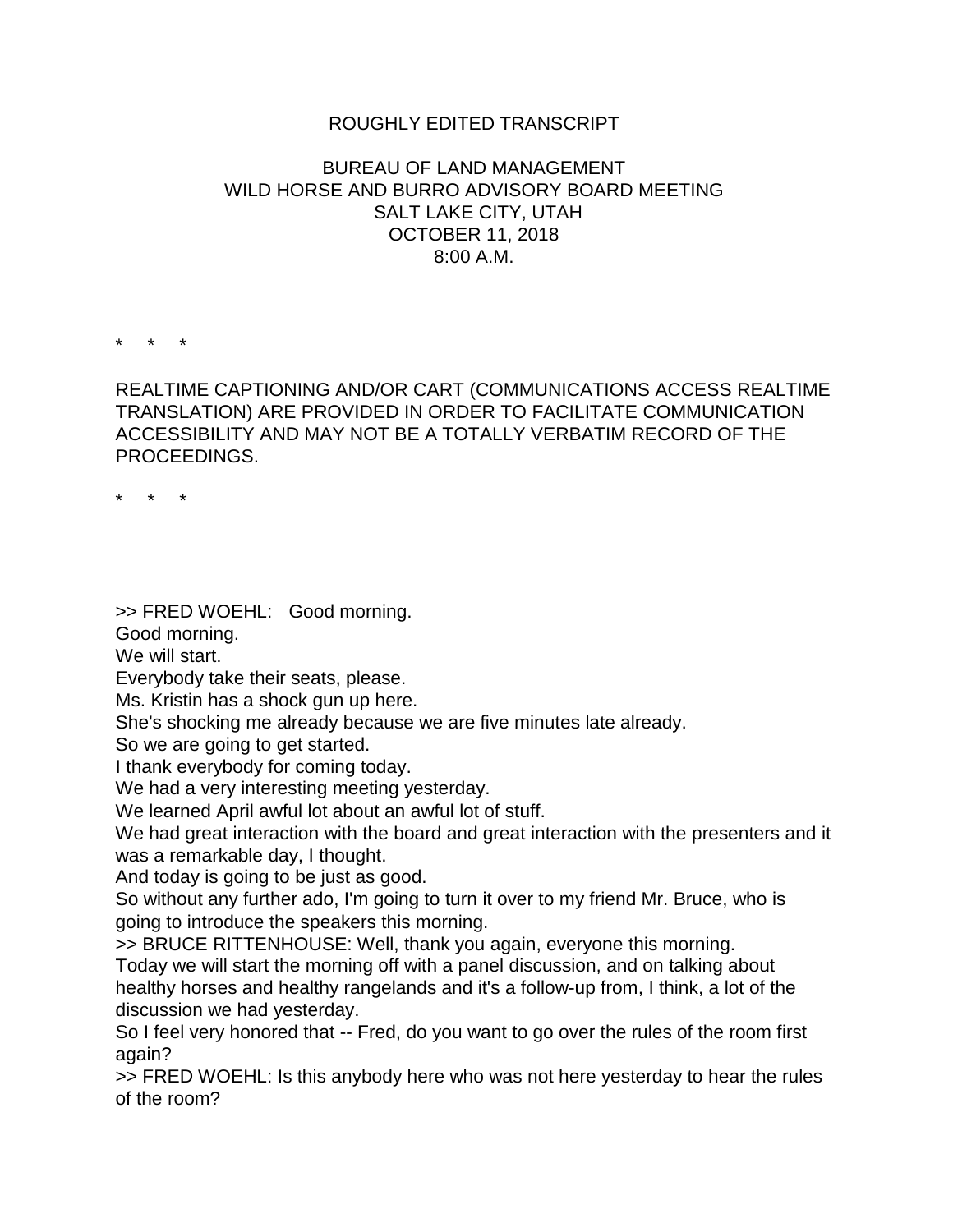I think if you don't mind, I think before we have public comment period, I will have you do it at that point.

Is that okay?

All right.

Thank you.

>> One quick thing, we do have Dr. Barry Perryman and I assume Don will be on the phone.

We want to remember that they will both be participating.

>> FRED WOEHL: Yes, correct.

>> BRUCE RITTENHOUSE: Thank you.

Well, again, I'm really excited about this panel.

I think this is going to be one of the best parts of this meeting.

I think it's already been a great meeting so far, and I feel really honored that we got the four people that we got to come today.

Some came from pretty far away, and some are fairly local.

But -- and we'll provide that conduit and context of the complex management of public lands and a multiple use environment.

So I will introduce the folks all and then they have kind of drawn numbers and -- and they are going to go in that.

So the order that I introduce them is the order that they are going to present.

So first of all, I would like to introduce Nancy Perry.

Nancy works for the American society for the prevention of cruelty of animals.

She is their vice president for government relations, overseeing legislative and

regulatory policy at the local, state, and federal levels.

She has over 20 years leading national policy.

Nancy has degrees from Wellesley, UC Northridge and Lewis and Clark College in beautiful Portland, Oregon.

Being an Oregonian, I had to say that.

The next presenter is Alan Bass.

He's the rangeland management specialist, serving as the range program lead for the BLM Utah State office.

He's been in this position since 2015 and a native son of Utah.

He has degrees from Weber State and Utah State University.

Our third speaker is Redge Johnson.

He's currently the county liaison for the governor's public lands coordinating office. Redge has assisted in all 29 Utah counties for 28 natural resources identified by the Utah legislature.

Redge and his team have taken the county plans and drafted a state Resource Management Plan based on the desired outcomes of those 29 county plans and the state agency mandates, and this man was formally adopted in 2018 Redge has been tasked with the grazing management team.

He enjoys spending times in Utah's abundant outdoor resources and with his wife and two daughters.

And then lastly is Dr. Steven Petersen, he's a professor of rangeland landscape ecology at Brigham Young university.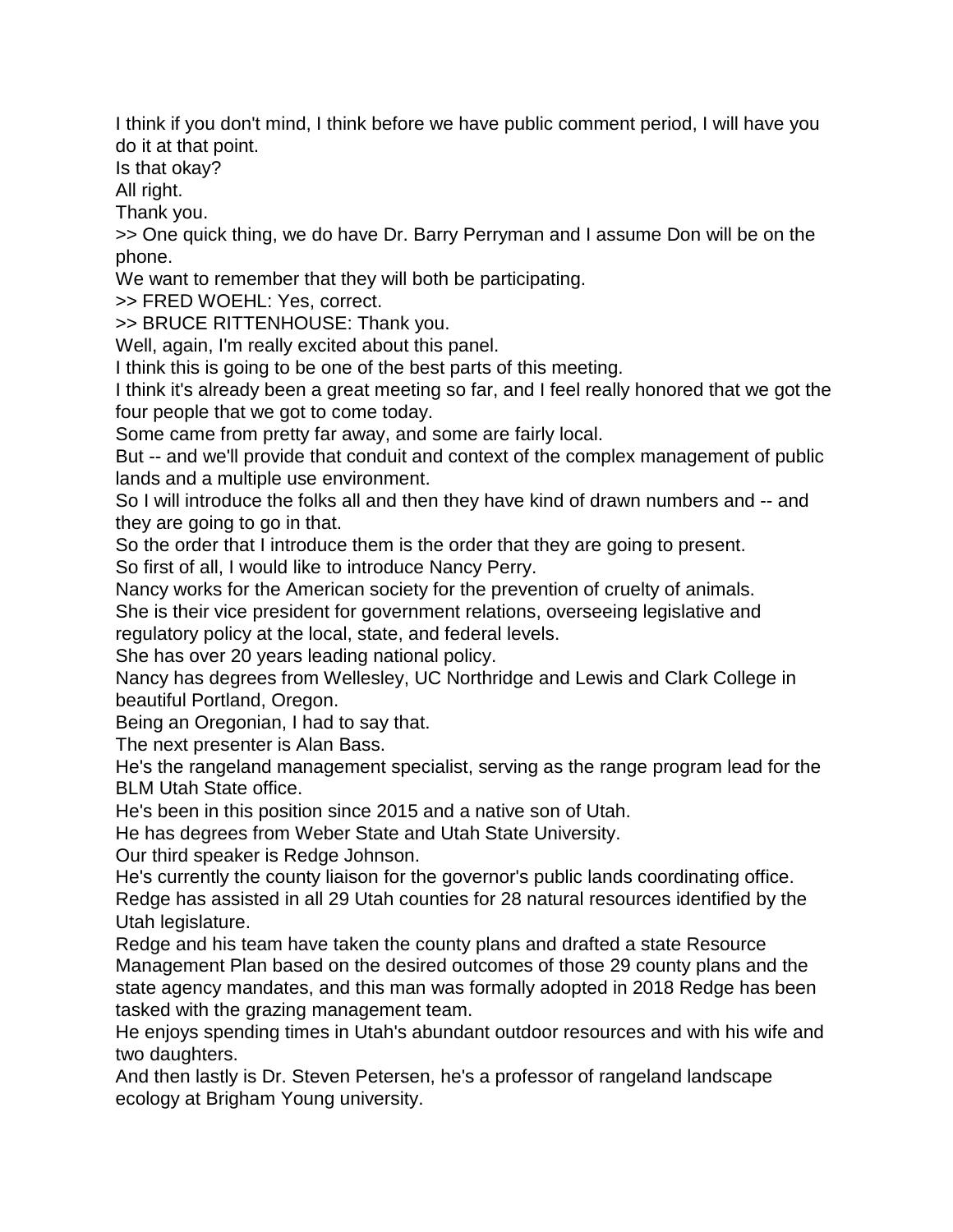He's been in that position for 12 years.

He's been working on free roaming horse research for over 13 years.

He was on the committee and an author of National Academy of Sciences report that was published in 2013.

He entered his Ph.D., again, another Oregon connection, his Ph.D. from Oregon State University in rangeland resources in 2004 under the direction of Dr. Tamsen Stringen. We look forward to a good discussion.

And you each have no longer than ten minutes.

So Dan, keep them on track, okay?

All right.

Thank you.

>> NANCY PERRY: Can you give me one minute?

>> FRED WOEHL: Well, I need to warn you all.

He does have a cattle prod and he used it on me a lot yesterday.

So just be aware.

>> NANCY PERRY: Yeah, I think I'm live.

Can you hear me?

Great.

Thank you.

Oh, wait.

How is that?

Okay.

Great.

Fantastic.

Well thank you so much for this wonderful honor of being here before the advisory board and having this amazing opportunity over the last few days of so much really good conversation with so many people who are truly interested in working through this challenge with wild horses and burros and it's really a delight for me and it's been very energizing.

So as you heard, I'm Nancy Perry.

I'm with the ASPCA.

My organization is first animal welfare organization to be formed on the continent.

We are pretty old.

We have been at it for a long time.

Our focus has not been specifically on wild horses until fairly recently.

And some of the reason for that is we felt that the opportunities with respect there for making a genuine difference.

We were worried that it was just too great a challenge, and in the last couple of years, we have started to see real opportunity and that is why we have started to engage on this issue.

And that's why I titled this "Opportunities and Obligations."

Because I thought it was important to show where we thought we saw ways forward and some of the potential obstacles to moving forward.

So that's where I will focus my comments.

One of the first things that we determined a few years ago when we started having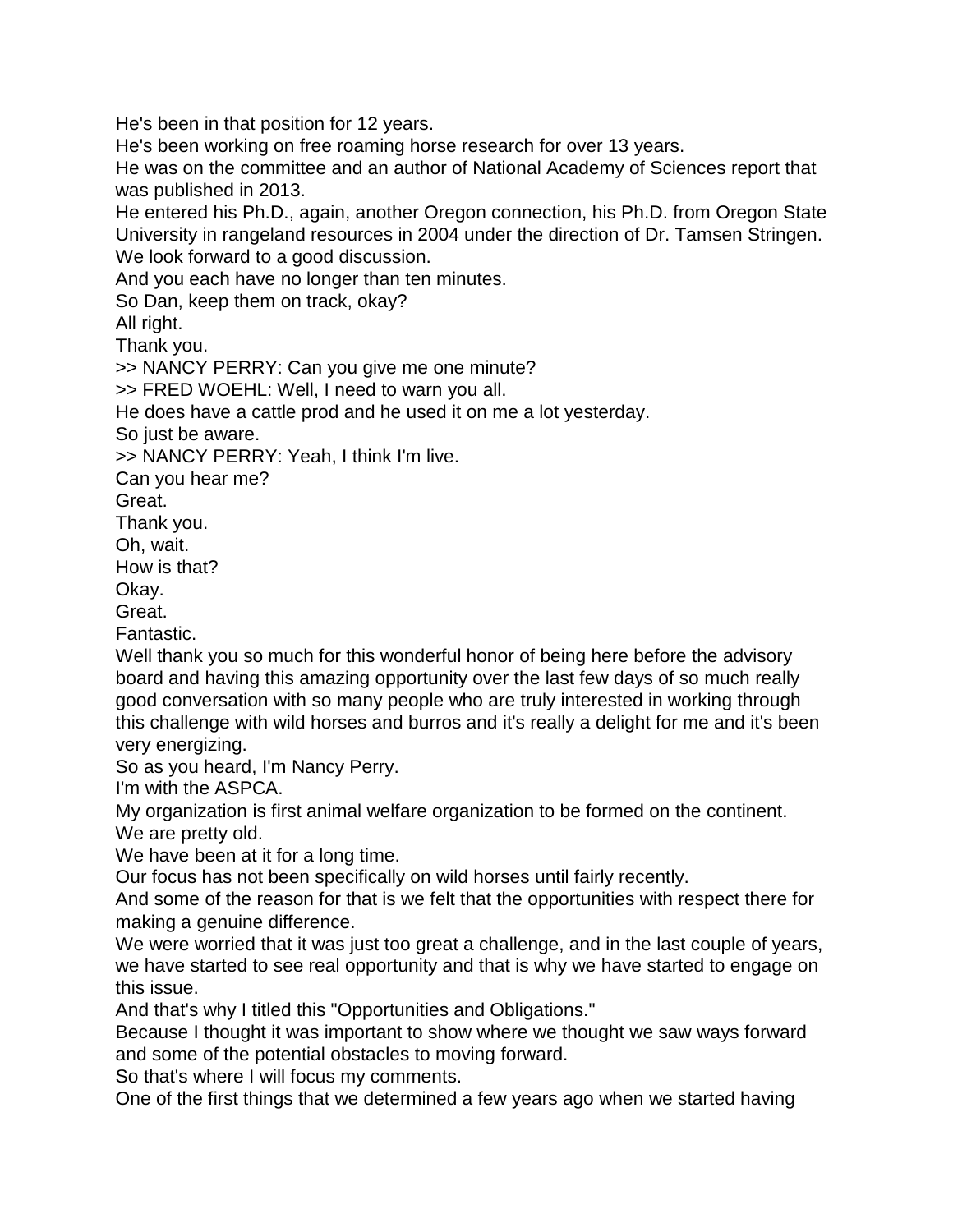these conversations about wild horses, and they involved going out to Nevada and meeting with stakeholders and sitting down with folks who had dramatically different views on this topic, was that if we focused on where we didn't agree, those conversations fell apart rapidly.

If we focused on where we agreed, we found we had a lot more common ground than we even knew walking in the door.

And that was what led to the really fruitful conversations for us.

The common goals we see on this slide don't represent everyone's core value, every one of those boxes may not be where our mission falls most specifically.

Obviously, humane treatment is our wheelhouse at the ASPCA, but we do care about ecosystem health.

We care about the rangeland, being able to support the lives of millions of other animals, and we certainly know that any plan forward that's going to result in long-term success for wild horses and burros will have to be fiscally responsible. We appreciate that.

And most importantly, we really appreciate the way that this conversation in the last year has shifted to be thinking in terms of genuinely long-term solutions.

I think it's been hard to get there.

We all want this to be something that can be resolved quickly.

But we all know if we are looking hard at this problem, that it requires a long-term commitment, and working in Washington, D.C., I know that that is not always a given, and it's actually a pretty big challenge that we all face together.

Getting any administration to commit to something that lives beyond them is difficult, and Congress doesn't think that way either.

So we'll talk about that a little bit.

We do think after sitting down for a few years that there is a way forward.

It led us to sit down with other humane organizations, national welfare groups, as well as those stakeholders in Nevada and Utah, those states obviously representing very large chunks of the larger population of wild horses.

That led us to put a proposal on paper.

The minute you write a proposal and put it on paper, it starts to change and so we have called it a draft proposal, and it's continued to be a draft, but we did final force ourselves to submit it to the secretary last October, so a year ago, again as a draft. We had some very robust, productive conversations with the BLM, working from the very top.

We had several conversations where the Secretary was in the room and we had conversations with the folks that work with the numbers and crunch them and understand the dynamics on the range in a very detailed way.

And that's been incredibly helpful in terms of figuring out some of the logistics of putting forward any kind of proposal.

Those conversations continue.

We have not come to any final commitment or agreement around it, but our proposal genuinely focuses on how to move forward, what the logistics should look like, and a nonlethal approach to managing wild horses.

That's obviously very key for us, but we think it's key for success, for any proposal.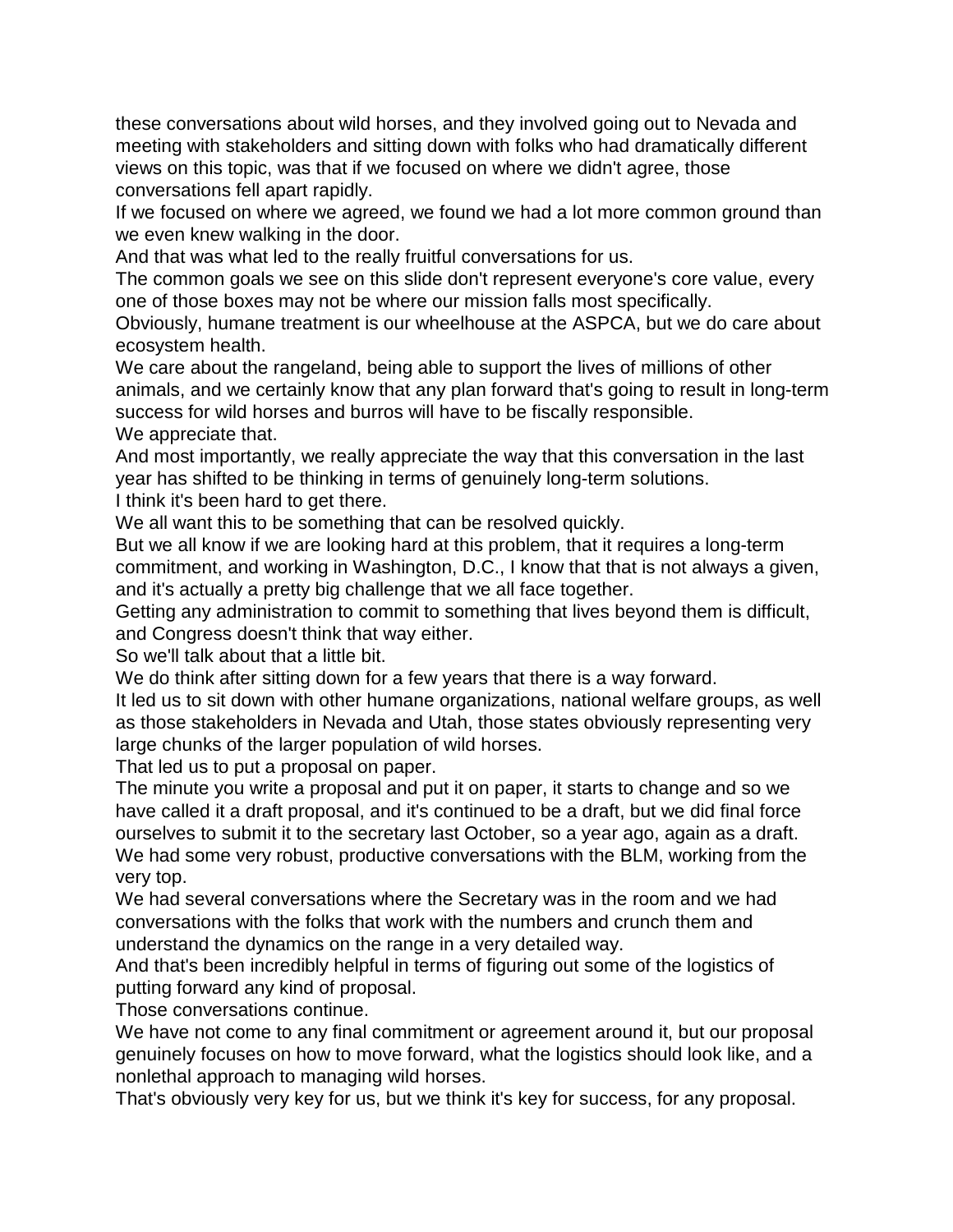Obviously, this is a time-sensitive situation.

So we are hoping that moving forward we can move from the discussion phase to the implementation phase as quickly as possible to avoid more years of foal crops that add to our inability to address this challenge.

Our proposal is basically -- the details are not necessarily the important part, it's the overall theme.

And, again, nothing is all that new under the sun here, but I think what we are proposing is the synergistic effect of committing to four different prongs ever management together.

So first and foremost, we are willing to argue for robust gathers, roundups and gathers.

That's something that's been difficult for the humane community to support, but at this point in timing, it feels like the way to get out ahead and start to work on prevention. In order to be effective in that -- in that prong of the plan, we need to prioritize where the rangeland has been degraded, where wildlife is impacted where there's T&E species.

Focusing on a regional approach, instead of an HMA-based approach feels important. As we all know and talking about the last few days, those herds are large herds and not just HMA-based.

Coupled with that is the need to be very committed to fertility control.

More than ever historically the agency has ever been able to be.

This is a big stretch and we realize it's a big stretch.

We believe that treating art least 80% of the horses on the range is going to be critical to realize the benefits of prevention in this plan.

And as far as the particulars, we can certainly go into them.

We believe that we have an effective tool with PZP, if it's properly applied.

I realize there are all kinds of arguments around that.

I appreciate that.

I have think there are other innovative technologies that we have heard about in the last 24 hours in this room, that are really exciting and there's a lot of prospects that will come online waiting for those prospects to be perfect doesn't feel feasible.

I think we should start with what the -- the tools that we have at our disposal now and bring new things online as they are appropriate.

We have a real interest in making sure all of those tools that are brought online are humane and effective, but we are very interested in being pragmatic too about whatever fertility control methods are applied.

Obviously if you are going to gather and remove, you will have to relocate those horses coming off the range.

And one area that we think there's some potential streamlining benefits is in the long-term holding area.

There have been a lot of be interested parties in helping with this problem, but given around the uncertainty if the agency would move forward with any lethal population control, that's been a bit of an obstacle to bringing some of those potential partnerships forward.

We believe that if we can commit to a nonlethal synergistic, multi-pronged approach,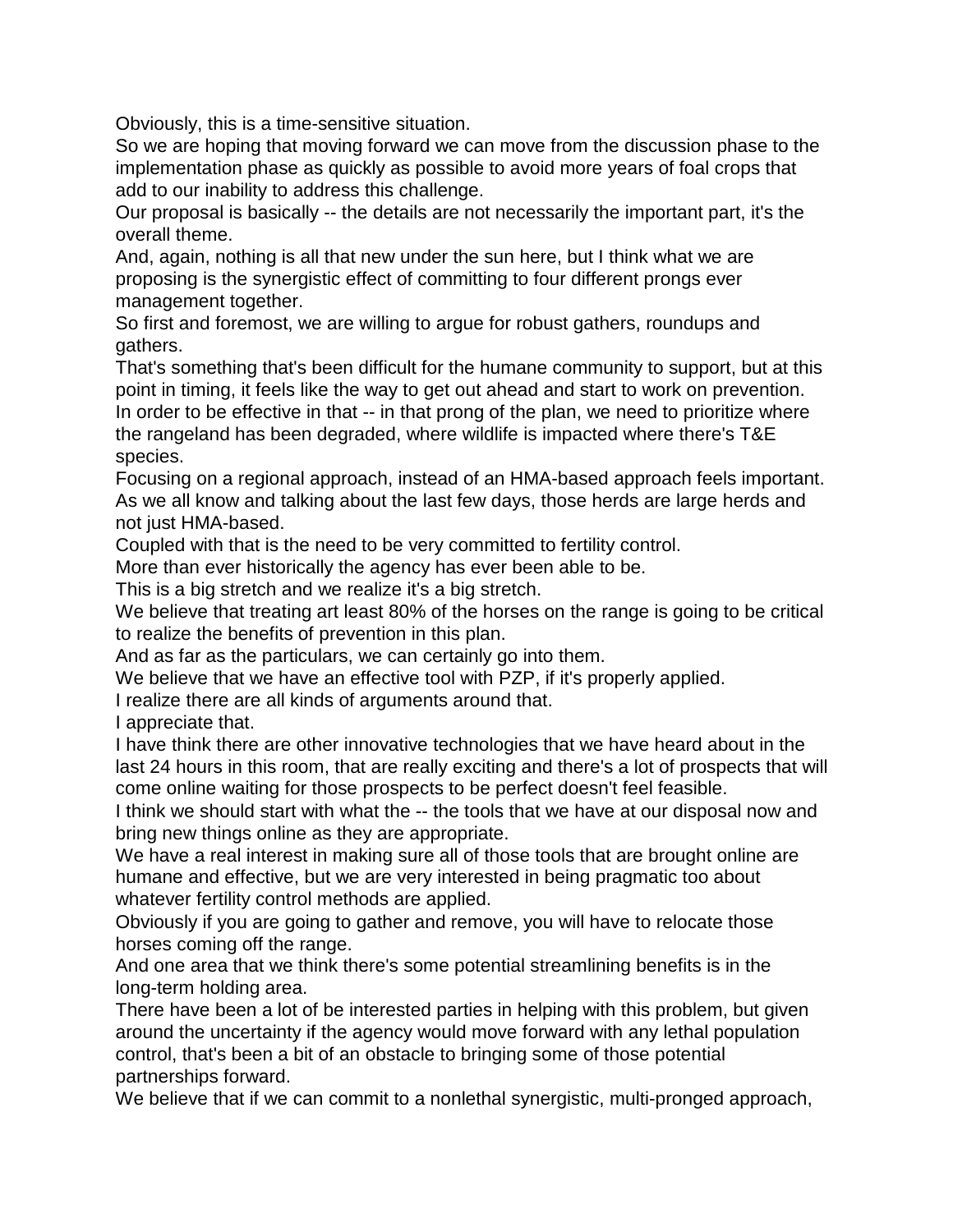we can see long-term cost effective pasturing, maybe lifetime so we are not transporting horses and incurring more costs that would result from some public/private arrangements.

And so that's obviously an area we still have a lot to explore on, but I think there's real potential here for saving money and allocating resources towards the on-the-range work that has to happen.

Then finally, perhaps the most fun prong of the management plan is talking about adoptions.

Everyone would like to talk about adoptions.

I have been really encouraged to hear about some of the innovative ideas that are really taking hold now around the adoption program.

We at the ASPCA are huge proponents of adoption, in many different realms and we are pretty good at marketing and we have offered the administration -- our opportunities to lean in.

We have done work around the horse community that shows there's a lot more homes out there than previously believed.

Edge Research did a study with us a year and a half ago.

That 2.3 million have the resources now to take in the horses and desire to.

It's about finding them, and marketing, obviously that the agency is leaning in on. That's very exciting.

I think we can add to that, if we get the energy of the humane community behind a proposal.

So those are the guts of what we are proposing.

The underlying themes here are urgency.

Obviously prevention, getting out on the range and having a commitment to the rangeland work.

It's easy to talk about adoptions and finding a way out through adopting, but we absolutely cannot solve these problems through the adoption angle.

So I think that prevention on the range work is going to be critical.

Streamlining is something we already talked about.

That's an important element of state cost savings and then finally, this marketing work that's already underway is really important and I think there's a lot to be done there.

The holistic aspect of managing wild horses is going to be critical.

It's so easy to think well, the next new thing is going to be our saving grace.

And I think, you know, we have got to really be committed to and -- and determined to implement all elements of this plan together or else we are not going to realize the benefits that could be realized.

How much a minute?

Okay.

Okay.

So some of the challenges are building trust and making sure we can bring the right partners along on this plan.

The new sales policy, though, it doesn't relate to rangeland work directly, could create a back door to selling horses to slaughter.

I am assured that's not the intent of it, but the problem is many of the provisions that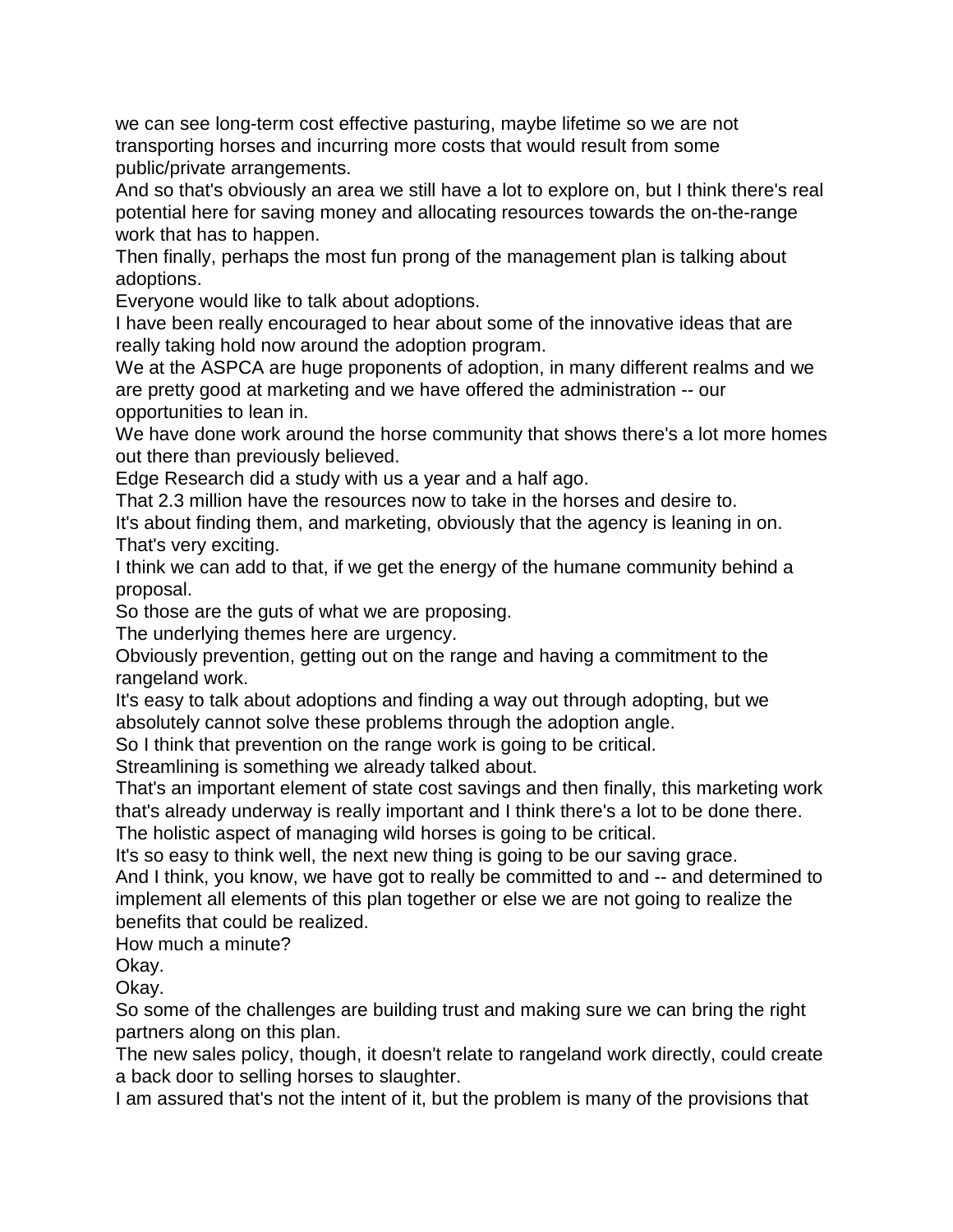were stripped out in the IM, with put in place in response to the incident in 2014, when 1700 mustangs did go to slaughter.

So having those provisions and making sure we are not sending too many horses too quickly, having a time limit, having some ability to report concerns, having a database that helps identify problematic buyers, all of those things are really critical and I think we need to go back and look at that IM and make some adjustments around it.

And I think what it does is it jeopardizes the support for moving forward if we don't have clear understanding that those horses aren't going to move out the back end. Roundup protocols, we should revisit, because every time there is an incident on the range, there's certainly going to be problems with roundups.

It's unavoidable but having those comprehensive animal welfare protocols reviewed and having training for contractors would help avoid some of those programs and it's critical for building trust.

Finally, the political realities that I look at when I work on this issue and have been lobbying around it for 15 years, we cannot do nothing, but we cannot kill is a management option.

We can euthanized.

But killing healthy horses to control the population will not be supported in Washington or among Americans.

And then any sales for slaughter explicitly or any schemes that result in that, are going to erode trust in the agency.

And we have an opportunity right now to build trust.

So I think we have great opportunities.

I think working together and collectively, and really emphasizing where we have commonalty is going to be the way that we are going to get where we need to get and I'm glad that we are in this for the long haul.

So thank you so much for all of your generosity and work on this.

>> FRED WOEHL: Thank you very much.

Does any of the board have any questions or comments? Ben?

Now, I want to point something out, we are going to have to be brief.

And so if I call your hand, don't get mad at me.

>> BEN MASTERS: The private partnership approach to taking care of the horses that would be gathered, you know, if we decided to try to do roundups and fertility control in eight years, that's going to mean probably gathering 100,000 horses off the range.

You are looking at somewhere in the ballpark between 100 to \$150 million annually to feed and house those animals.

Where would that money come from and how would we as the Board or the BLM have some sort of certainty in knowing that that -- when \$150 million expense is going to last for the next 15 to 25 years for the rest of that horse's lifetime?

>> NANCY PERRY: That is an important question and definitely one that's asked by a lot of folks.

We won't have certainty about anything that we do.

But we have to have a strong enough plan that we can look at where that money should be spent, how we can make savings.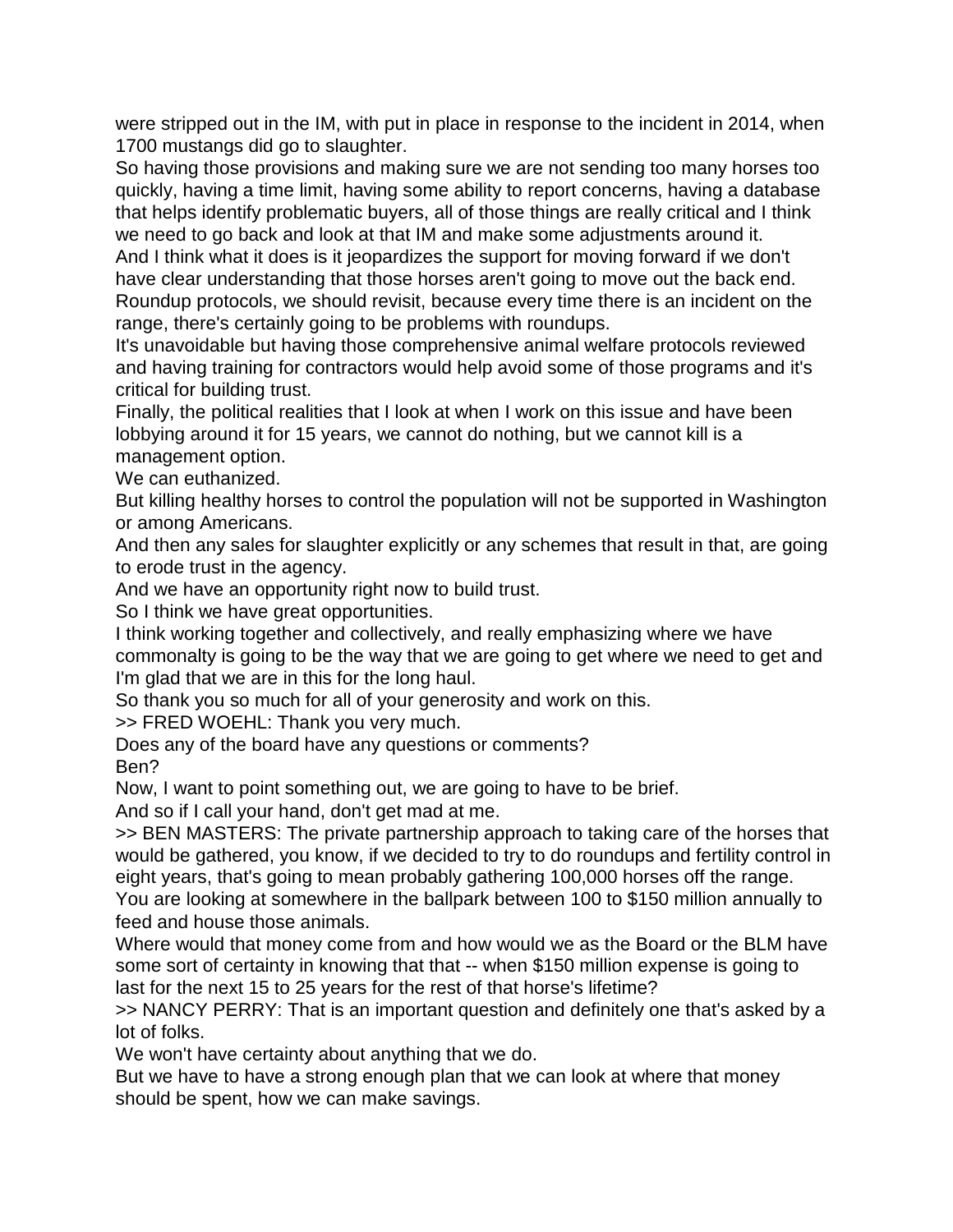We have been working with the biologist and an economist to model out options for gathering this many this year and how many years it would take of gathering. All the gathering be need to be robust.

I don't think it means a lifetime sanctuary for all the horses that come off the range.

I think we can make savings if we are not moving horses to long-term holding and moving them again and again in that process.

There's cost savings to not having to do that.

So having long-term, stable contracts is a savings that we will make.

That's not enough.

We have to also build up our adoptions so that we are not putting every horse out there.

Some of them are not going to go through the adoption program, but I bet we can do a lot more with adoptions.

I don't think it's the only answer, though.

I think it's combination of those things that we'll save.

And then obviously if we really are on the range, employing preventative measures, we will realize the benefits there too.

So it's sort of that -- it's not one thing.

It's all of these things together that will make the savings that we need.

I also think one more thing.

I think there's a lot of interest and energy in a solution that involves unlikely bed fellows in Washington.

And so finding opposing parties that will agree to something will unleash some more funding.

Because I think they are tired of this issue too, and they would like to be done with, it but they just don't want to be responsible for something bad happening to the horses. So I think if we have a positive solution, we will some positive benefits and even private funders might lean in with us.

>> BEN MASTERS: Can you give us an example of an entity that could commit \$20 million annually for the next 15 years?

>> NANCY PERRY: We have not gotten far enough to identify specific corporate entities that would be in that position.

I know that there are some entities like the American Mustang Foundation is one of the potential long-term holders.

They already have some facilities online.

There are others that will come forward if we are able to strike a deal.

But no, I don't -- I think we are a little premature to have examples of those corporate entities.

I think there's an appetite out, there though.

>> STEVEN YARDLEY: You talked about the four different areas, and then on one of your next slides, I saw one of the things you would like to see happen is to minimize helicopter gathers.

How do you propose to accomplish all of this work and treat 80% of horses on the range while at the same time minimizing helicopter gathers?

>> NANCY PERRY: Yeah, well, I think the helicopter gathers are always going to be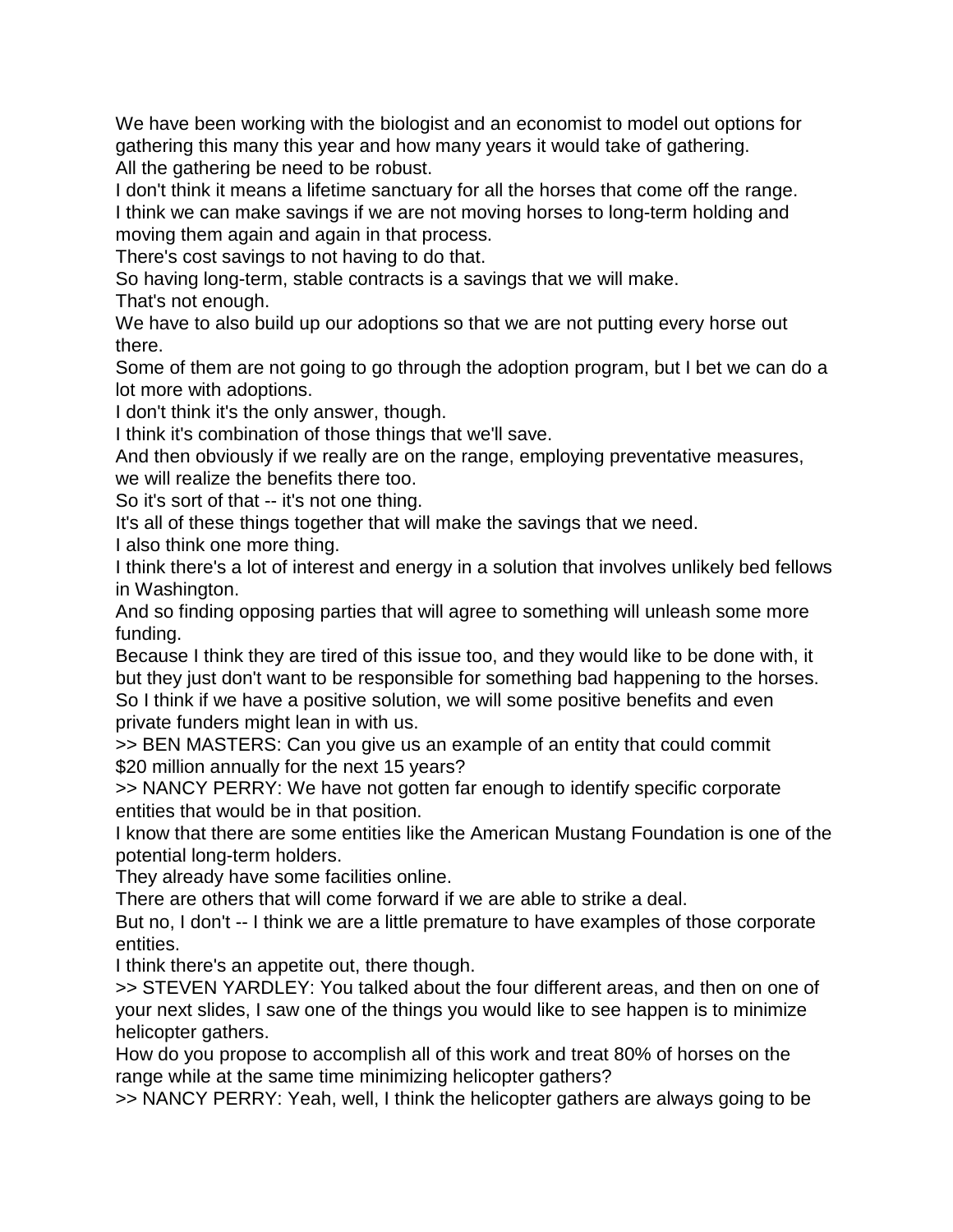necessary in certain geographies and we appreciate that.

I think finding the areas where they are not necessary and always employing other methods, will help avoid some of the incidents that erode trust in the agency's management.

I'm not suggesting that we don't do helicopter gathers.

I have think there's very little opportunity for eliminating them all together, given the geographies the horses live on.

>> STEVEN YARDLEY: What is your big opposition or concern with helicopter gathers?

>> NANCY PERRY: Oh, I think most of the incidents that happened in recent days, months, years, that gain a lot of attention for dens who are watching this issue are incidents that typically happen due to the stress of helicopter gathers, and frankly, some inappropriate behavior on the contractor's part.

And there are animal welfare guidelines that just are not always followed perfectly. I have think there's no perfect scenario, but I think we can do better than we have always done.

>> FRED WOEHL: Steven, that's enough.

>> STEVEN YARDLEY: I would just like to finish one comment.

I would like you just to recognize that all the things you recommended are going to require a greatly increased amount of helicopter gathers versus the current.

>> NANCY PERRY: I think you are right about that.

>> FRED WOEHL: Okay.

Jim?

>> JAMES FRENCH: Thank you, Mr. Chairman.

Nancy, I applaud what you are trying to do.

An awful lot of the comments and the strategy you spelled out this morning is -- was actually discussed this morning prior to this.

And I applaud that.

One of the things that -- and we are talking about the adoption side it.

I think we all embrace the fact that we all would love to see -- as opposed to long-term holding, we would like to see an increase in adoptions.

I have been an advocate for international adoptions since I have been on this board and I know that a lost arguments against it I have heard them -- many of them already. However, I think -- I think we lose sight of what the overall goal is on our side, if we -- if we eliminate that because -- due to some bad actors on the other end.

My question to you is: Would your organization have an interest in brokering through websites and whatnot, brokering international adoptions to make sure that the other end of the -- the receiving end of the adoptions is appropriate?

You know, in other words if we had bad actors, I think your term on the other end of it, and, you know, their intent is -- is we can determine it as less than beneficial for the horses.

Would -- what we're looking for is an organization to broker those adoptions that would make sure that the overall impact would be -- on to the horses would be beneficial. Because we have a -- there's ail huge demand, especially in western Europe for horses.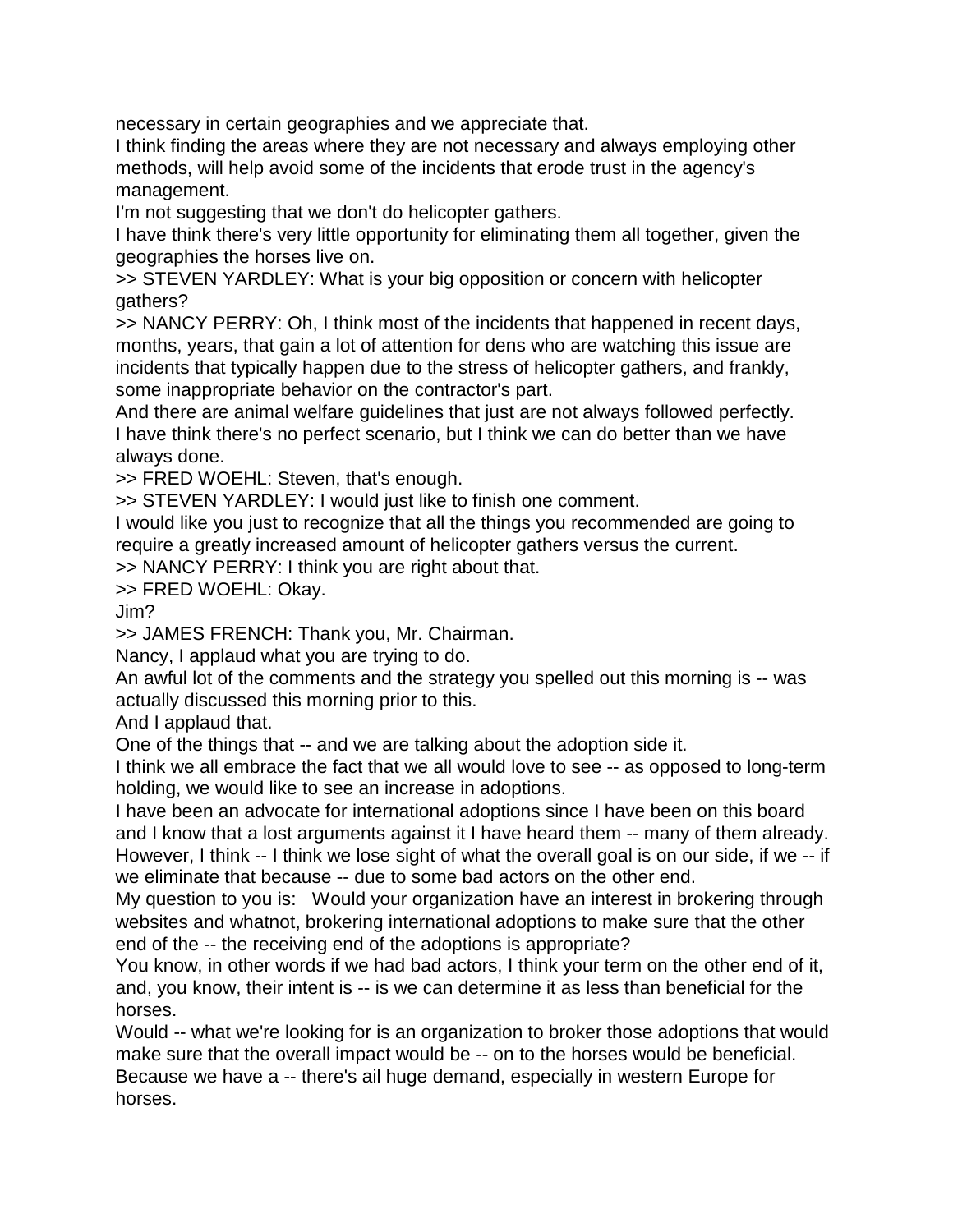>> NANCY PERRY: That's very interesting.

I'm not very diverse on what the interest is, and that's a good conversation to have. I will just say the ASPCA is a domestically focused organization.

So we don't have any real connections externally in the -- you know, outside of the US. Our mission is American focused.

So we would not be in a good position to offer much support there.

I will say that I just have a lot more faith in our ability to track and understand where those horses go.

I'm sure you have heard this before.

I feel a lot more comfortable keeping them in this country, because then we -- I believe we have laws in place that would help us if we did see problems.

That doesn't mean there wouldn't be potential for someone good taking horses and giving them good jobs in another country.

It's much more difficult to ensure their safety, the further away they go and how far outside the reach of our law they would be.

So I just have hesitations around it.

High pressure I also would note that, you know, we are working towards a country where we don't have horse slaughter and there are a lot of countries that do.

And that's a quick -- a quick slide down for horses in other countries.

So all of those things would give me pause, but it's a conversation that we should keep having, I think.

>> JAMES FRENCH: Thank you.

>> Nancy thank you for coming in.

You bring tremendous resources and expertise.

I notices that several times during your presentation you stated y'all were opposed to nonlethal solutions.

>> NANCY PERRY: Mm-hmm.

>> It's my understanding that ASPCA supports euthanization of dogs and cats that are not adoptable.

>> NANCY PERRY: At the same time, we have been actively engaging with the shelter community in this country to really encourage them to move towards higher and higher what we call live release rates to get to the point where euthanasia is not employed for space purposes.

Meaning, it's not employed as a population control technique for dogs and cats. And by being a bit of a gadfly on that, we have seen live release rates go way up in our shelter community in this country.

So I think it's important for our voice to be in favor of pushing everyone away from utilizing euthanasia lightly or conveniently.

And one of my concerns is it's been a challenge for the agency to get comfortable with and feel confident about on-the-range management and prevention on the range. It just hasn't been the strong suit so far for the BLM.

And my worry would be not only would I not feel good about -- I feel like we have a real -- we have created this scenario.

And I feel we have an obligation to every one of those horses to try to avoid them paying the price ultimately for it.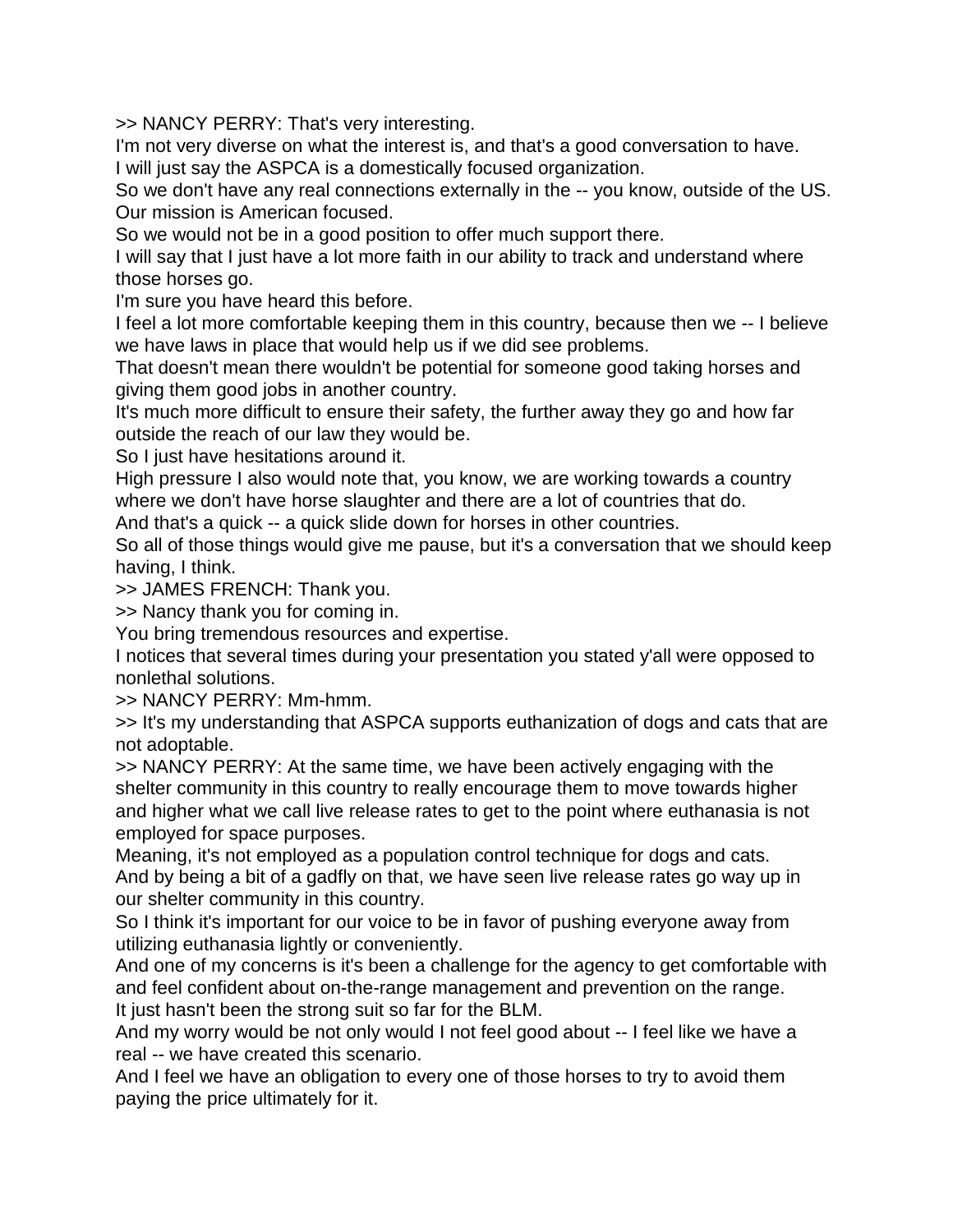So that would be a concern but I also worry that it would become too easy. And I think if we have an escape hatch of euthanasia, I'm not sure it would ever go away, just the way politics work.

You know, when you start down a road, it's hard to undo it.

And so I would hate to see us go down that road if we have any other option in the entire world to exercise.

>> FRED WOEHL: Ginger.

>> GINGER KATHRENS: Hi, Nancy.

Thank you for being here it's great to see.

Does your proposal presuppose that you would be going to the AML of 26,710 horses which many organizations believe is unrealistically low to sustain certain small populations?

>> NANCY PERRY: Yes, there's so much concern and anxiety about AML, whether it's the right number, how to think about AML.

I think we start after the AML conversation with how we engage, not to say there aren't good, important dialogue around whether or not the AML number is the right number. We get that, you know, there's -- it's a calculation.

And it may need adjustment.

Our interest is in recognizing that right now the agency has set that as AML and their job is to work towards it.

So as we enter this conversation, we are sort of post AML in saying, all right, well, that's AML, we are not in a position right now to challenge that.

So instead, we are working towards it, but I think everyone I have talked to from every level of the agency has acknowledged that that precise number may not be the critical piece here.

Getting close to it.

Getting more in the range of AML is what is important.

So I'm not saying that getting to AML isn't important, but I think if we got to 35,000, I think we would be having a very different conversation right now.

I feel like some of that anxiety would allay, if we didn't have 82,000 or whatever we have on the range right now.

So that's kind of where -- we are not very focused on it.

And we are not really trying to argue about it.

Does that make sense, Ginger?

I don't want to -- I don't want to avoid your question.

I just -- I don't know that we're that focused on AML.

>> FRED WOEHL: Thank you, Nancy.

>> GINGER KATHRENS: Yes thanks, Nancy.

>> FRED WOEHL: I really appreciate your -- your program that you did.

I enjoyed our drink and coffee this morning.

But I just have one question for you, and then based on your slide that you had about you are not in favor of BLM being able to adopt out 25 horses.

>> NANCY PERRY: Right.

>> FRED WOEHL: Due to an incident that happened in 2014.

>> NANCY PERRY: Right.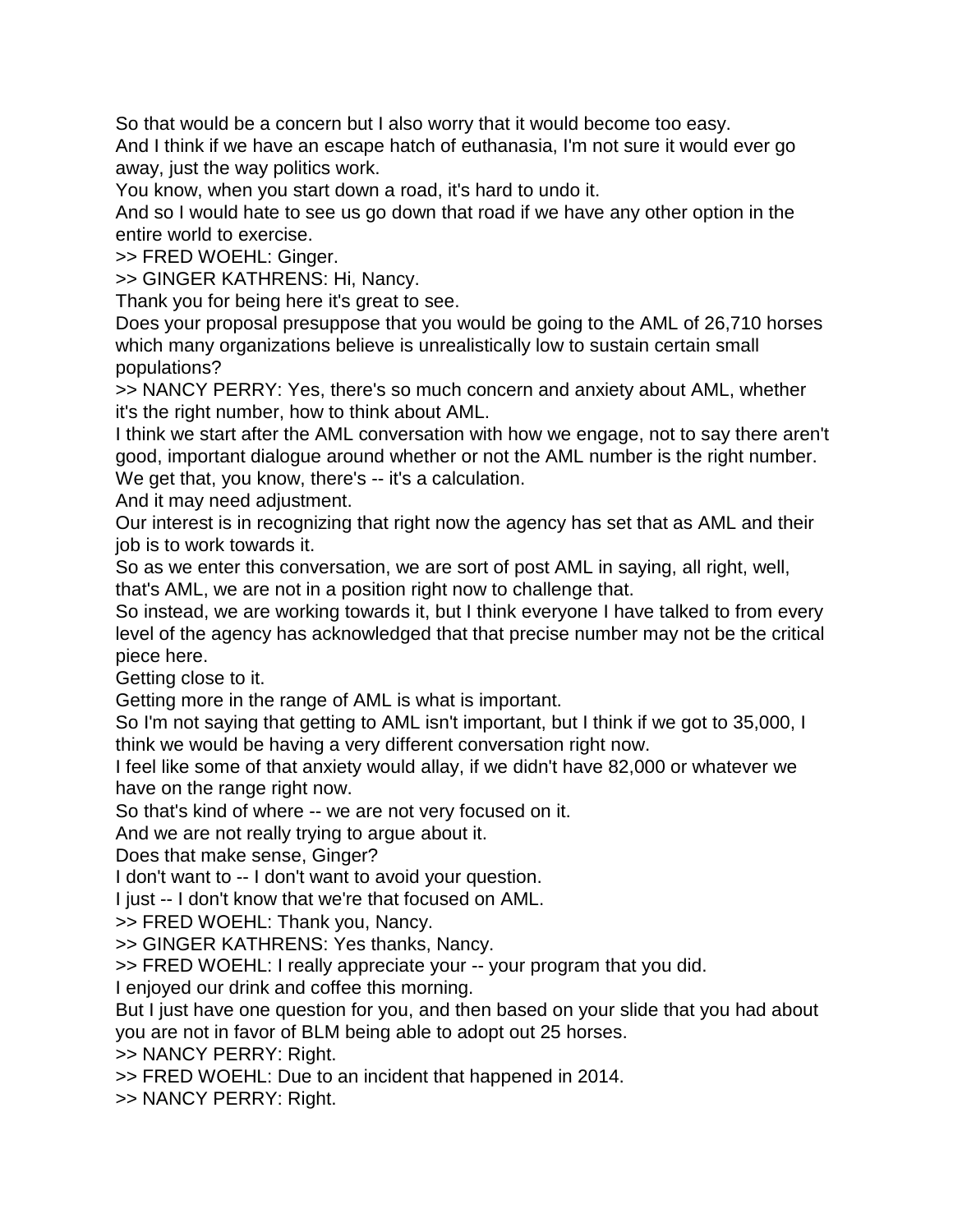>> FRED WOEHL: And it wasn't a broad incident.

It happened with one person and all of that.

Based on that approach tore that, we don't need to issue a driver's license to anybody because there are accidents that happen and people get killed and that's bad.

Do you know what I'm saying?

And that -- that really bothers me because the -- this program of getting up to 25 horses can help out an awful lot.

And it's automatically assuming that they are going to go -- go and take them to slaughter because of an isolated incident that really shouldn't have happened and I agree with that.

>> NANCY PERRY: Yeah.

>> FRED WOEHL: Were lots of mistakes made.

I agree with you that we need to come together and I agree with a lot of what you did, but that stuck in my crawl just a little bit.

>> NANCY PERRY: Yes, I was rushing a bit.

It would be great to have a longer conversation about this, but here's some framing for that.

We support the idea of the right adopters or buyers getting larger numbers of horses. We have seen that happening even before this sales IM came into place.

So I think when that policy came in, I don't think it precludes large-scale adoptions or sales.

But I think that the -- the sales IM is raising concerns because I think really those protections are pretty minimal.

>> FRED WOEHL: Well, now, now prior to this, if I wanted to adopt out four horses, that was my limit for 12 months, until -- 12 months, until they got titles.

>> NANCY PERRY: Oh, right.

>> FRED WOEHL: And now I can do more than that.

So if I have a training stable, where I specialize in mustangs, I can go get me 25 horses and I can train these and I can let other people have the benefit of owning a mustang.

I mean that was the intent.

I guess I'm kind of -- it kind of bothers me because I'm always a positive-looking thing. I never try to look at negative.

>> NANCY PERRY: Right.

>> FRED WOEHL: This glass is almost full, it's not almost empty, do you know what I'm saying?

And one isolated case.

It was wrong.

It was terribly wrong.

It was terribly wrong!

And I agree.

But having that approach, where we are going to restrict on one isolated case, I don't think that's right.

>> NANCY PERRY: From what I understand, even before it went into place, this new policy, it was --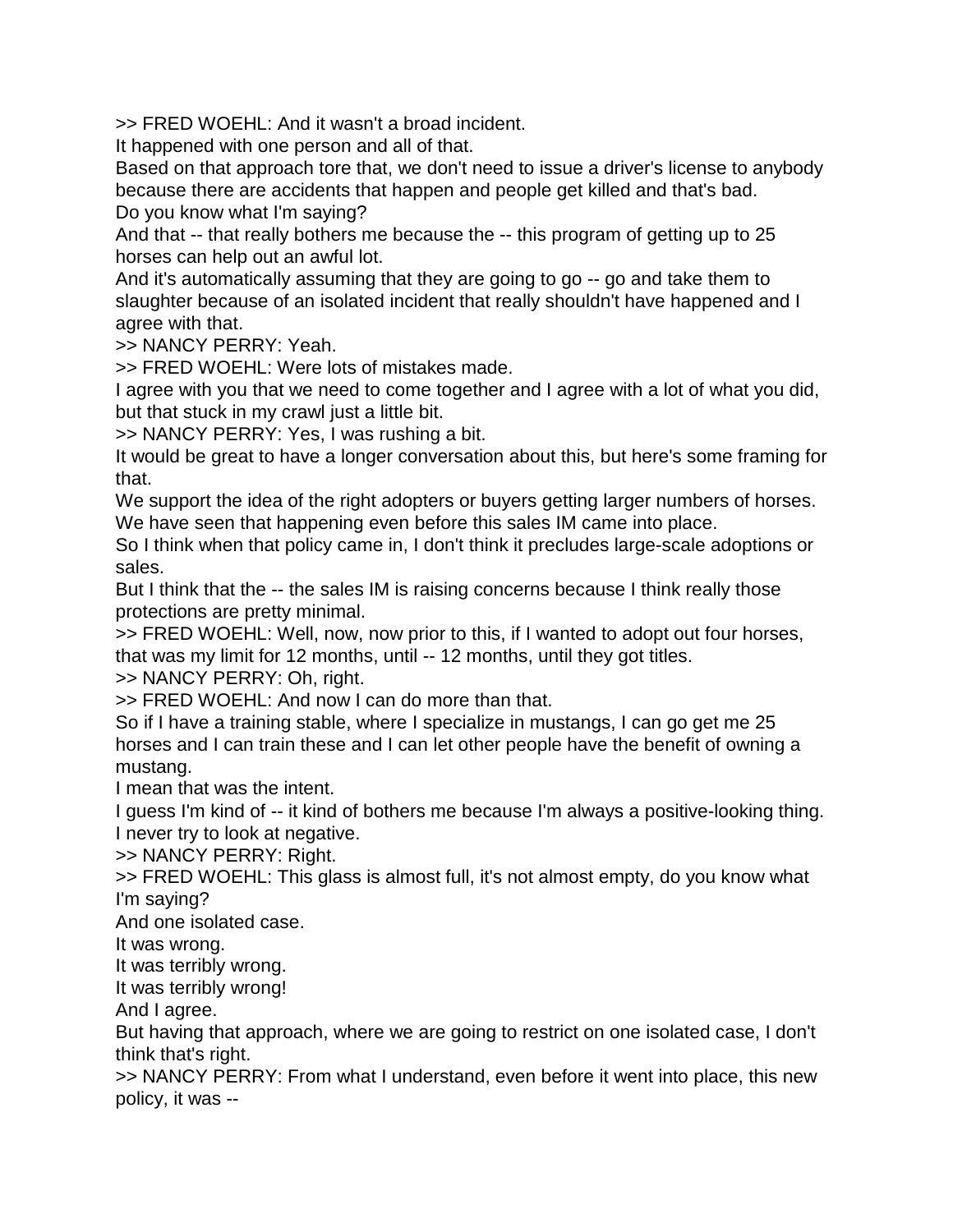>> FRED WOEHL: But it had to go up to Washington, D.C., and get them sign on. It nobody on a local level or state level could do it.

So if I'm a cowboy, I don't want to visit with Washington, D.C.

They don't know which end of the horse gets up.

>> NANCY PERRY: Some of them do.

I hear you.

I don't think we are that far apart on this.

>> FRED WOEHL: Okay.

All right.

Well, you and I can talk about this later, if you will, but we got to get on.

That's just -- I really appreciate the time and the effort that you spend and it's -- it's exciting to me having served on this board for five years and seeing where we were five years ago, where we -- you and I wouldn't even talk to each other.

I mean, I didn't know you then but since you are ASPCA and I was a cowboy, we wouldn't talk to where this morning we drank coffee and had a good time.

>> NANCY PERRY: Yeah, thank you.

>> FRED WOEHL: That's benefits.

>> NANCY PERRY: It's a great thing here.

The Mustang Heritage Foundation has a lot more capacity if we can all find the funding for them.

So they are a good example of a large --

>> FRED WOEHL: And part of the reason is that right there.

>> NANCY PERRY: I think we are sitting really close on this.

>> FRED WOEHL: All right.

Good deal.

Thank you very much.

Bruce, do you want to go on with the -- okay.

Alan, I promise.

You will probably get asked many questions.

>> ALAN BASS: Mr. Chairman, be careful what you promise.

Thank you, Mr. Chairman and members of the board.

For good or bad, I'm not going to talk about horses.

We will talk about livestock.

Whether that helps your meeting or not.

As you all eloquently noted, because I'm the BLM lead in Utah, I do not have to worry about horses in the state of Utah or dealing with them.

I have Gus and that's very comforting from a range parameter to do so.

So as I go about this presentation, again, those would be some interaction or intertwining of horses or livestock.

I will pretty much stick to how the agency deals with livestock grazing on public lands, but think about how horses are managed, maybe with or without the same kind of regulations or direction.

So I will go over -- I thought would be good to have an historical context and we will go about where we are today and the administration, some relevant acts that guide and direct us in that administration.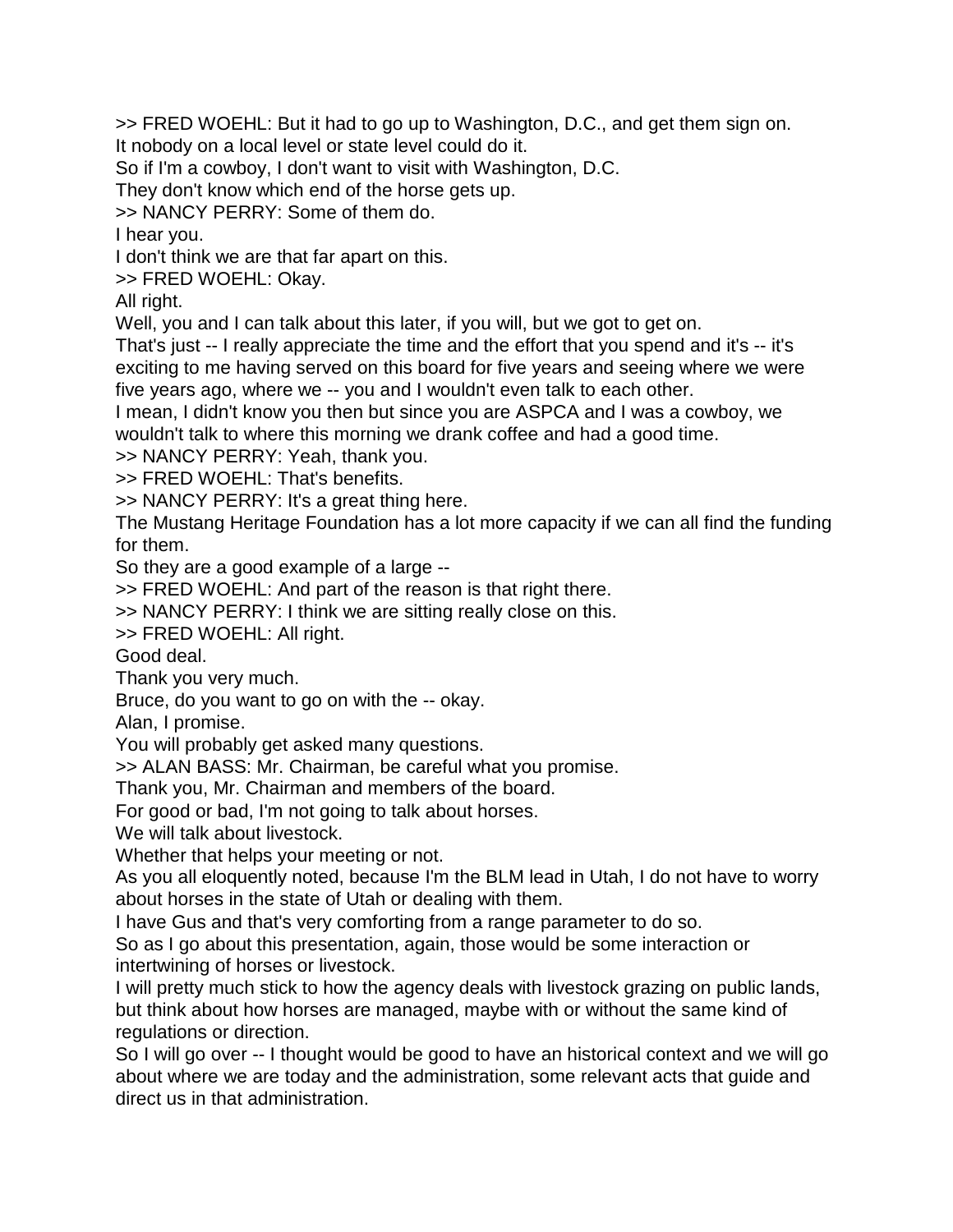And, of course, we will talk about the myriad of regulations that we have in order to administer grazing on public lands.

So as we know, grazing is long in the tooth.

It's been around for a very long time, along with the horses.

They go back long before regulation and a lot of things were in place.

We know after the Civil War, there was a big push to go west.

The next little box comes up, "go west, young man."

All the post-Civil War, they went out and you can see in the picture, a group of livestock gathering crew.

They picked up strays or whatever else.

They went out and they got to the forage first and they made their livelihood.

And many, many, many folks did this, young and old and in between, because it was a very low cost to start up an operation and there was plenty of free forage and unregulated at that point in time.

Over the next several decades, this is occurring more and more and more and it began to be somewhat controversial.

It began to have interactions, the adage of the sheep and the cowmen did not get along.

Basically, the regulatory mechanism of the day was a long rope and a six shooter and that created a lot of hostility.

Then as you progressed towards the early 1920s and '30s, or even the 1900s, you had settlement occurring.

Those coming west that were not so much interested in livestock grazing but homesteading.

Ranchers also homesteaded and that started to create this interaction we still have today of some cry for regulation.

Even the industry itself went to their Congressmen and said we need to do something that needs to be some sort of management of who goes where and when and how we can get along on this public range.

And so we have the Taylor Grazing Act.

This was signed on one of the days that the dust bowl settled on Washington, D.C. They put pen to paper and to arrest the deterioration and at degradation of the United States out west.

Some of the parts I highlighted, Sections of the Taylor Grazing Act, the grazing districts were created.

Concept of a ten-year grazing permit was instituted.

This concept of landowners adjacent to these grazing districts who either owned water rights or were in the business of livestock held the first priority, or preference, but the superiority of position in order to get that grazing privilege on public land authorized those issuing permits for cooperative agreements.

Arrangements to do range improvements and that's a really big deal today, that many of our range improvement.

You heard that water is a major limiting factor.

They are put in and maintained by permittees many of those from which their private water rights are developed from.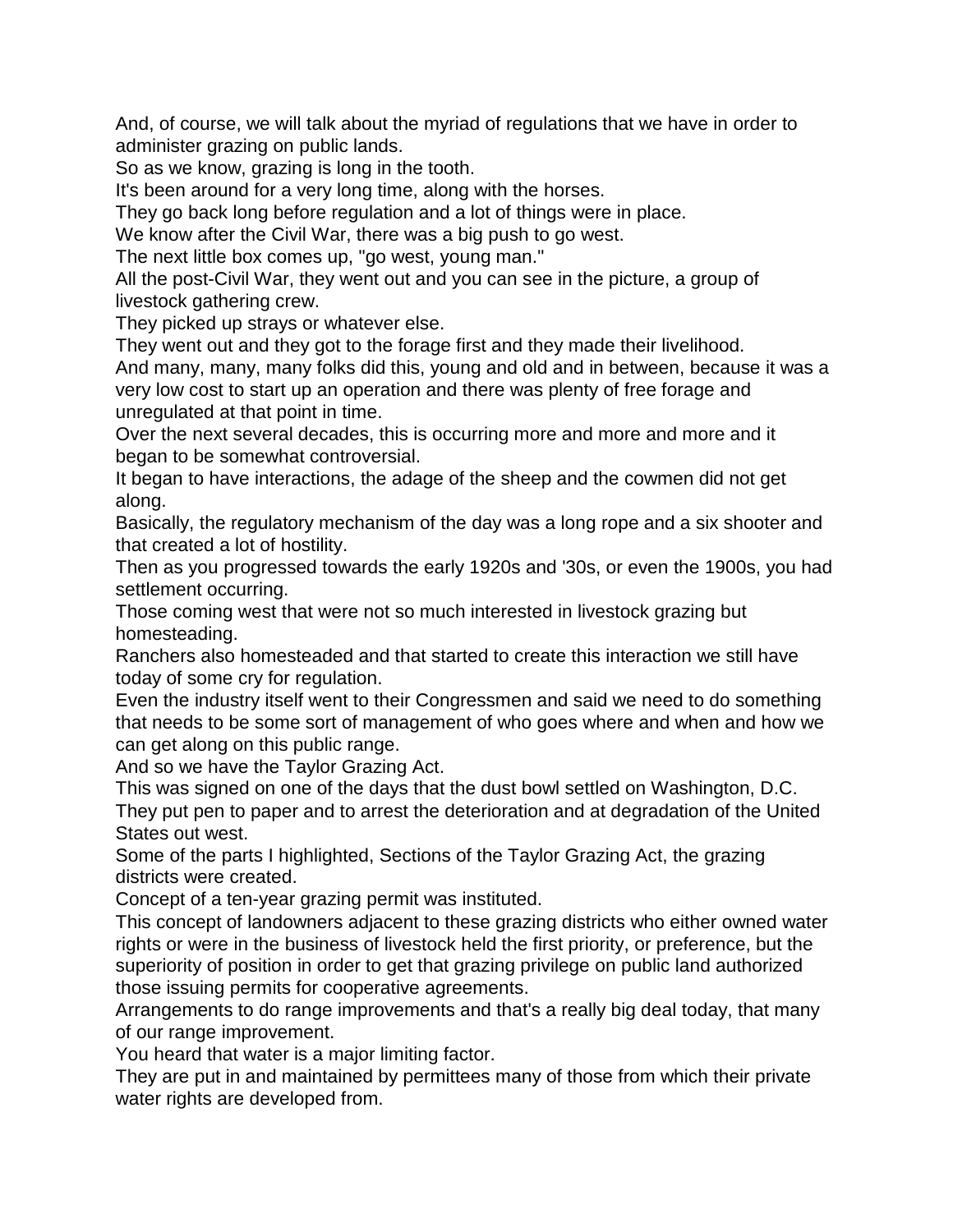And so the -- at that time, the grazing service began this effort to adjudicate and in the 1930s and '40s we went through a process of the who, when and where and how much to graze.

So there was a real effort to kind of control or manage, if you will, the grazing on public lands.

The -- where the allotment concept, when the season of use, the permittee and how much was done.

You notice there on the third bullet point, the concept of this where and when was based almost entirely on the traditional and customary practice.

So they basically asked the rancher permittee, where have they been grazing and they gave them a permit for that.

We then later learned in the '50s and '60s that was not quite so sustainable as people came from the east to the west and they are used to dealing with AUMs, annual unit months, and the amount.

It's how many acres letter AUM.

So in the '50s and '60s, the Bureau went through a secondary adjudication process to fine tune and further address the traditional and customary practices because that's kind of what got us into the problem first place.

During that same time, we have a myriad of other acts that come into play, that grazing was trying to deal with and address and we are expected to manage livestock grazing and compliance with all of these things and some of the ones that we will focus on today, that stand out is the law of Free Roaming Horse and Burro Act and I will talk about other acts and it also talks about horses in that act.

So to go back to the Taylor Grazing Act, you see that the purpose of that was to stop injury to prevent soil deterioration and to provide for their orderly use, improvement and development.

That's critical part for me.

I think orderly use is a key point and, again, thinking about management of horses, how do we do orderly use?

And it's also to stabilize the livestock industry.

There's nothing to impede that but to help manage so that that can be sustainable. It also talks about, in section three of the Taylor Grazing Act that it should be adequately safeguarded and the issuance of a permit pursuant to the provisions of the

act should not create right, Title or interest or stake to the land.

It's an opportunity to use the public land and the Bureau recognizes that it's a longstanding and important aspects of public lands.

Then we get to the BLM's organic debt and I apologize, this violates all kinds of PowerPoint rules.

I understand Dr. Petersen.

You can read it.

I got in red the parts that I think are important.

That the purpose of multiple use is to utilize in the combination that will best meet the present and the future needs of the American people and that's going to be debated as long as after we leave today, forever when you start talking about people's values. Again, the comment was made yesterday that the horses is a passionate program, I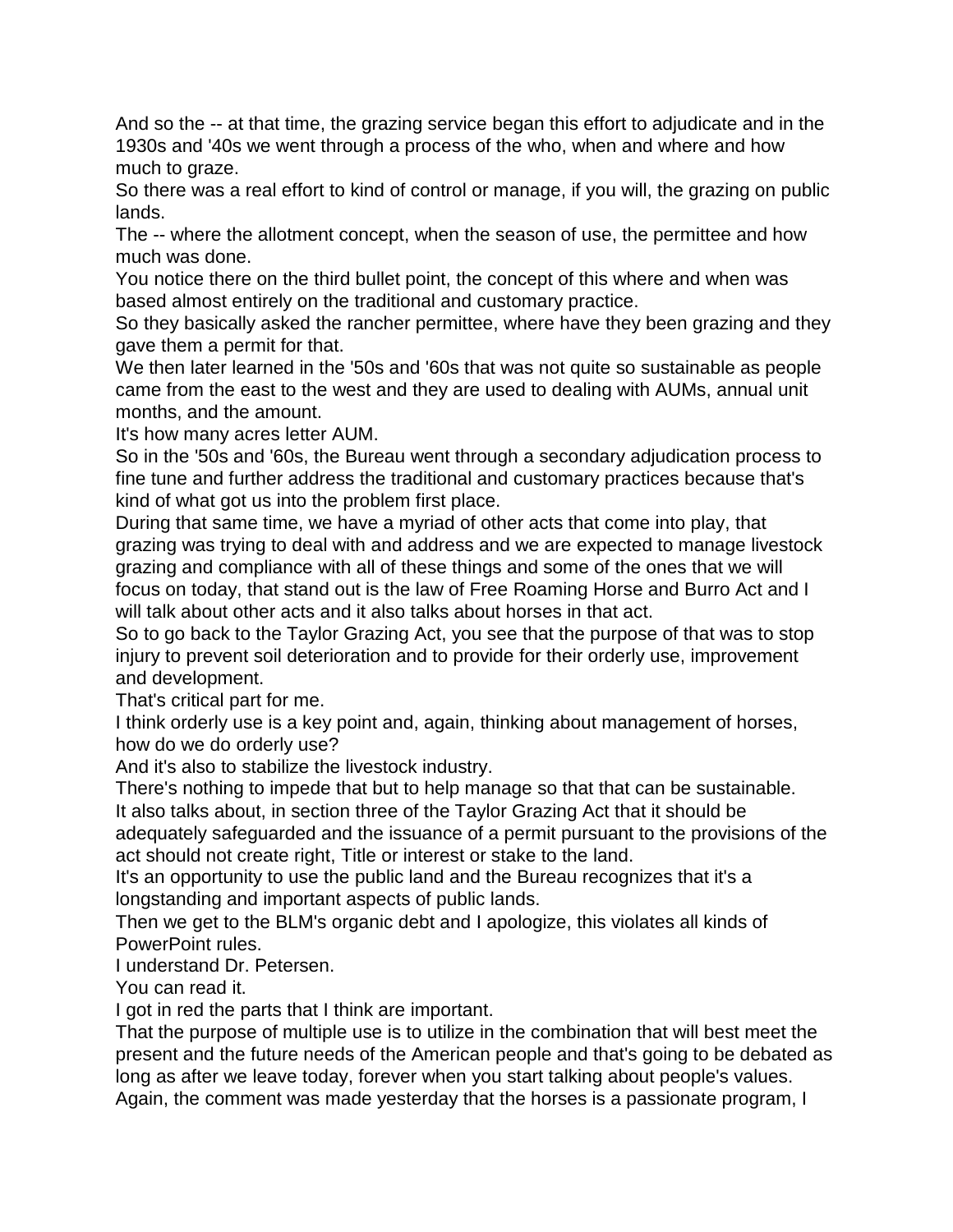believe livestock grazing can be equally as passionate and controversial at times. The next part as well, provide sufficient latitude for periodic adjustments I think that's key for the bureau under the multiple use and the sustainable management guidelines. We need to have that sufficient guidelines for periodic adjustments whatever that might be.

And the end result and the beginning of that management concept, we need to be able to have that latitude to adjust and revisit and review and move forward with new concepts to address what I believe is the -- you know, was the mission of the Bureau is ultimately land health management.

That's the one goal.

That's one common ground we agree on.

I think that's one thing through management we can focus on with all the resources.

And then last, harmonious and coordinated management without permanent impairment of the productivity of that land.

And so we are trying to do all of these things, provide food and fiber and soil health and economic stability.

So thanks to Tammy Howell, this is a picture of the Onaqui herd.

I believe you visited that yesterday.

In the Public Range Improvement Act, it talks about still a concern about the public lands being an unsatisfactory condition and then this act, we highlight the range improvement funds and 8100 fund and the Bureau's option that comes from grazing receipts where we want that money to go back out on the ground on the range improvements and's where we partner with the grazing improvement program, with the water shed restoration initiative, WRI to put water on the ground and wildlife benefit from that and horses went fit from that.

They took time to amend the '71 act and how the act is doing a good job from protecting horses from being captured or branded.

It looks a little better on your computer screen when you are closer.

But it says certain amendments are necessary and then it goes on to say because the horses exceed the carrying capacity of the range, pose a threat to their own happen at that time, fish, recreation, water, soil, conservation and other rangeland values. I think that to me highlights the need for management.

I think if you read the Wild Horse and Burro Act, it occurs over 20 times.

That's the focus we need to have is the multifaceted management.

Today the livestock grazing program.

We issue grazing permits and we monitoring the permits for the terms and conditions in order to meet land health, fundamentals.

Rangeland health concerns and we work with our local partners through consultation. We bill for that use set out through the Taylor Grazing Act and we transmit those around from permittee to permittee.

Just where we are today, there's roughly under 18,000 permits or leases.

There's 12.3 million livestock AUMs.

In 2017, there were 18% of those AUMs and 3.5 million AUMs in nonuse.

There's a myriad of reasons why that could be.

That could be from emergency sterilization, if we do a seeding, we want to arrest that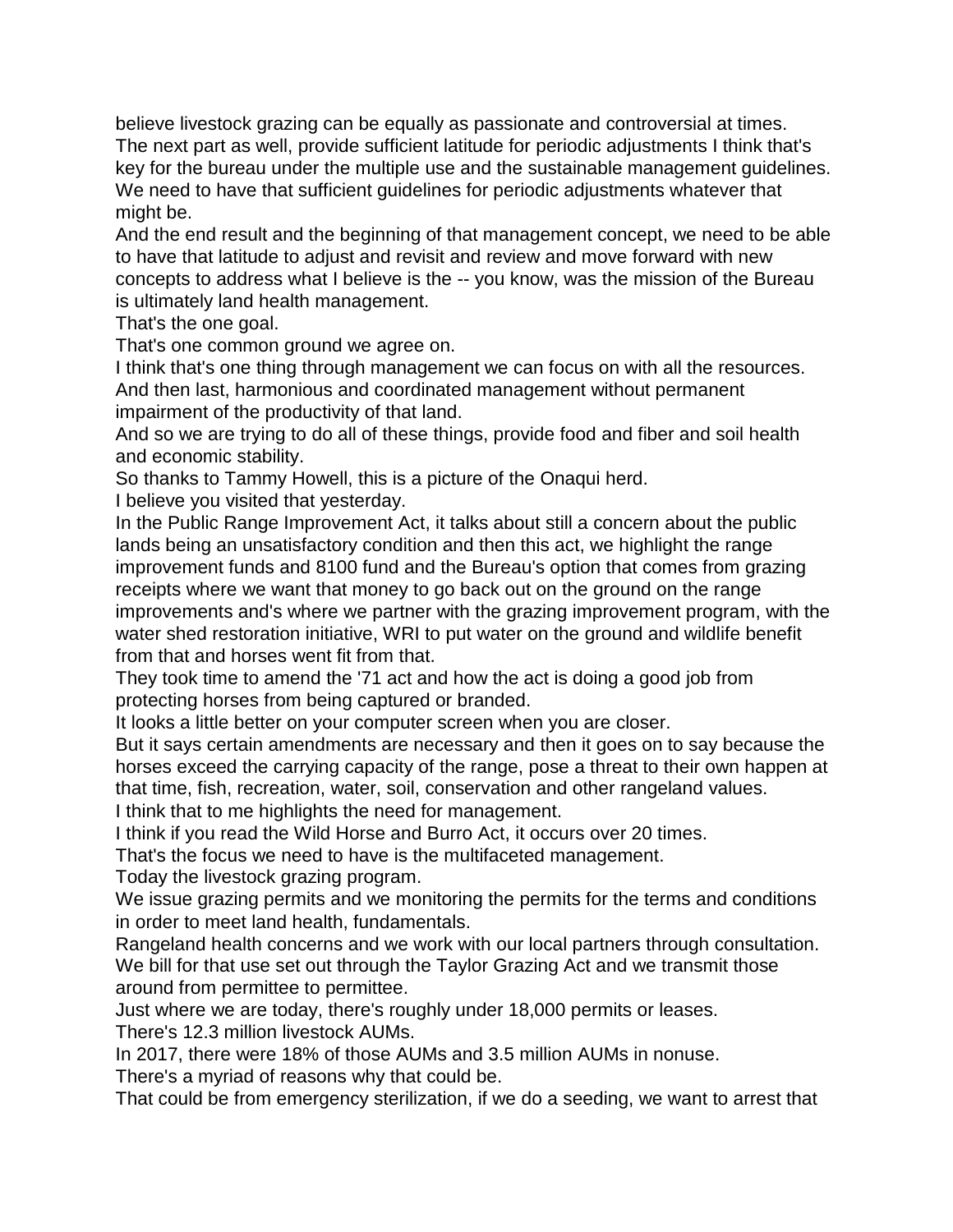from livestock.

We ask that they come off for a period of time.

It could be from personal business uses, perhaps permittee wants to sell a few head and go to Hawai'i for a month.

Certainly one of those aspects, as we heard yesterday and as you watched those bull hog work on that tree, until we restore the vegetation, there's not the AUM.

Because something has gone in and used that forage prior to that, when and where livestock use and there's not anything there.

That ranges from the use of wildlife and wild horses that those permittees are also taking on use for those reasons.

This is just a graph to explain it.

I wanted to highlight on your right, you are looking at the screen and you can see the 1953 is the first date on the bottom.

It goes to 2017.

That decline is from that second era of that adjudication when we realized, you know, giving the permits based on what they were historically doing were not working.

And so it's -- this is a graphical representation of the numbers you saw in the previous slide there, 12 million AUMs and 8.8 being used.

And now I will go through the regulations.

These mind numbing.

I would encourage you if you look those up on the code of federal regulation, make sure you find 2005 regulations.

We even have judges use the wrong regulations.

If you want to read them, please use the 2005 version.

So the 4100, the 43CFR is what governs the grazing administration for the BLM, and there's a lot more in the regulations.

I will go through this pretty quickly.

It talks about us using multiple use and sustainable use with applicable lands and maintain and maintain rangeland.

I think that's critical.

Our fundamentals of rangeland health don't ask us to go for pre-European settlement or a potential natural community.

We need to manage these under the multiple use guidelines for functioning ecosystems.

That's in a sense, if you will, I don't like the word "sacrifice" it generates a lot of negative connotations but it's the give and take for a little bit, for everything that can be on that landscape.

And maybe not everything is everywhere on the landscape and that's about multiple use, but grazing, we take that into consideration.

There' regulations about increasing permitted use or decreasing permitted use for drought, fire or natural causes.

Again, the conditions for range improvement.

We have may require or ask the permittee to put in range improvements.

We may partner them, or provide other range management.

We have conditions for qualified applicants and these terms and conditions that will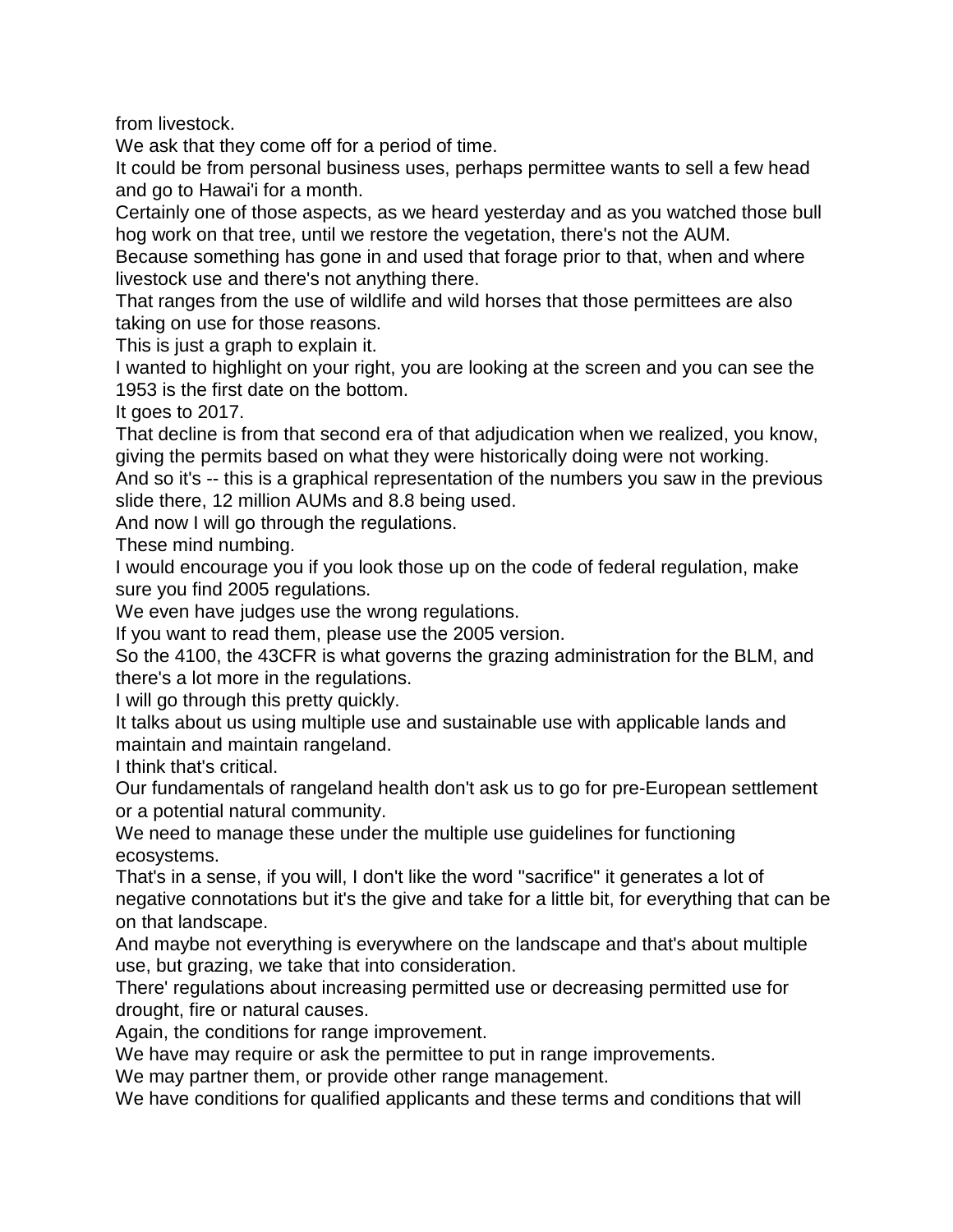continue on to the next slide, talk about a variety of components that we think are important for us to be able to meet those fundamentals of rangeland health and that can be a rotation system, that can be an expectation of a rider, salting locations and a myriad of things, the interested public and the rangeland is still important and necessary for that management of the livestock.

Again, continuing modified terms and conditions.

I threw one in here.

It was interesting.

There are prohibited acts and one of those if livestock are in excess of the numbers authorized.

Not to bring up old wounds but I have seen what would happen if we were 1800% over permitted use on public lands.

It gets pretty hairy.

We do all of this through a proposed and final decision process where the public is involved.

We don't take hardly any actions with this without issuing decisions and allowing the public participation of that and then again the caveat for all of this, 41.80 regulation, it came from the 1995, in the 4100 reg.

I hope that's not me, it's promote healthy rangelands and acceleration regulations and the management of the grazing and the western livestock.

So thank you for your time.

Maybe one day we will be talking about these.

>> FRED WOEHL: I'm from back east and if I want to drill 20 wells, I can drill 20 wells. These water rights is important to the horses, to cattle to anything.

Would you mind briefly explaining water rights and how they impact the range.

>> ALAN BASS: I would encourage Redge to answer that.

So my official response, to water rights are governed by state of Utah.

That would be my official response.

>> FRED WOEHL: All right.

>> ALAN BASS: But, yes, they are very important.

Water rights arise.

The agency holds many water rights and permittees hold many of those water rights and for a myriad of those interactions we are able to work together but for the joint purpose of improvement of public lands.

They need water on the ground to have better health of their animals.

And to consume forage and so our goal is to distribute that water across that allotment, to do just, that and many times, at the end of those, design system, wiring

systems, the permittees are willing to add, you know, 50 feet of pipeline into an open tank or a trough or guzzlers per small game and big game.

There's many times when they will leave their systems charged after they leave their when and where on the allotments.

Wild horses raise their dander a little bit.

They are more than happy to allow that.

Water rights have a beneficial use.

We have to make sure that that is being used.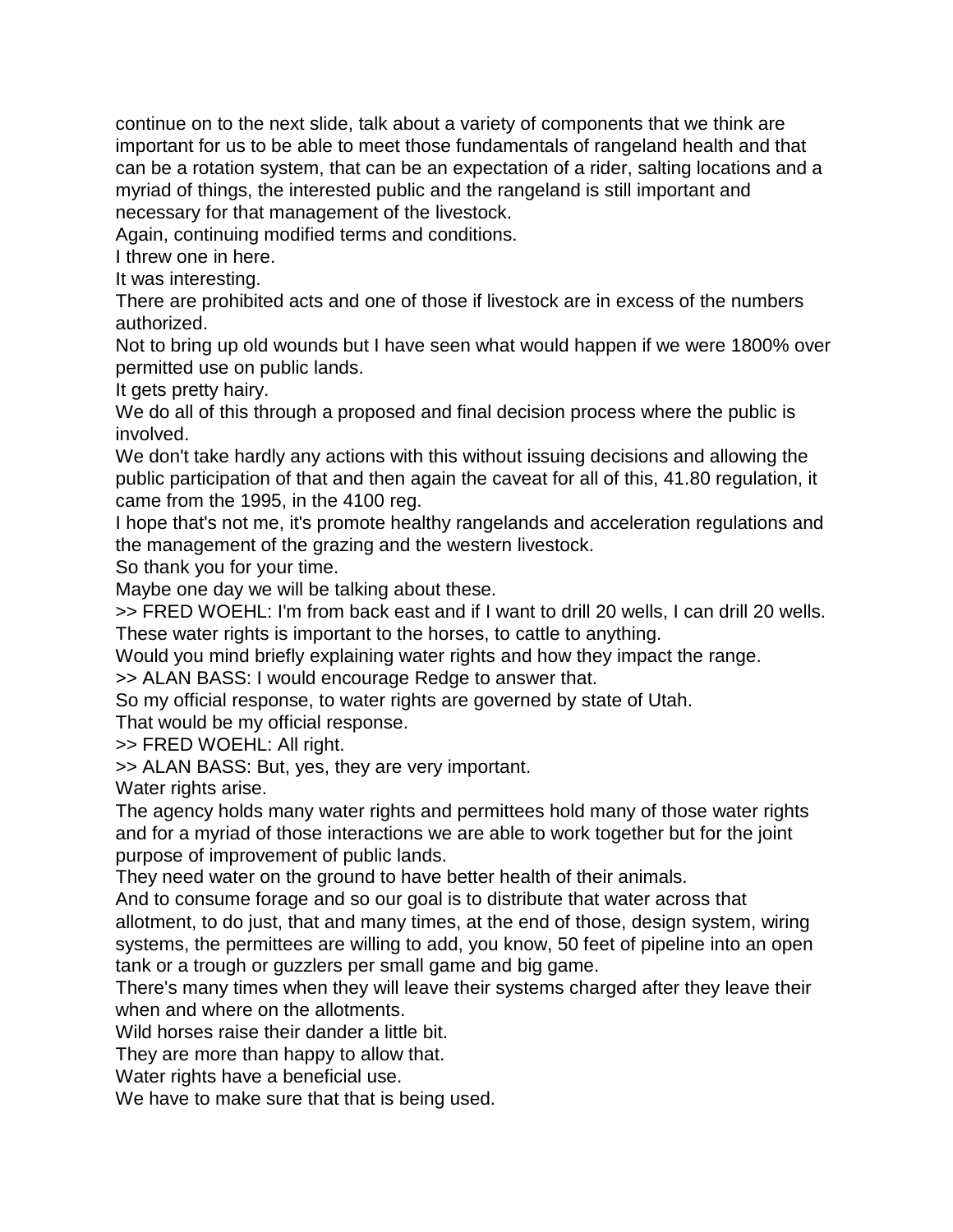We have common allotments and there will be 8 or 10 permittees on that allotment and only one or two have the water rights and that's why it's increasingly important for everybody to get along with that so that that water stays for all of those permittees to be able to use that in a shared management kind of perspective.

I hope that answers your --

>> FRED WOEHL: Thank you.

Anybody?

>> STEVEN YARDLEY: Could you just touch briefly on the social economical benefits of the public grazing to the state of Utah.

>> ALAN BASS: Where is Director Keith?

I don't have numbers in front of me.

Again, I think Redge could probably put some numbers -- sorry to pass the buck to him.

But I know there was an initiative out West, Grass Creek, northwest Utah, to an -- they provided several hundred dollars to look at the ability to keep these small ranching communities in play.

And how they are going to be sustained throughout the generation, and what the agency's interaction was, if you canceled the grazing or if you terminated that for the hundreds of thousands of acres and designated the uses.

They made that area for other uses under the Bureau's mission.

So I can't give you numbers but I think if many of these small rural towns if livestock grazing was to be removed, we would have more neighbors on loss front, for sure. You might be able to answer that.

>> STEVEN YARDLEY: And what would be some of the ramifications, I guess to removing -- if you were to remove the public grazing from the lands and what have been some of the benefits of having -- I know you touched on water rights.

What have been some of the other benefits of having permittees on those public ranges?

>> ALAN BASS: Well, let's start with the positives.

I think grazing the way that we are using it now could be used for a lot of different purposes.

Not only into the livestock industry or put pounds on the hoof which is the rancher's ultimate goals.

We have targeted grazing.

We are using fuel breaks or fuel load removal.

We are doing a concept of outcome-based grazing authorizations where we are trying to work with the permittee to give them as much flexibility as possible.

So when we have identified resource objectives that we like to see out there, possibly for safeguards and possibly for other species and just the land health itself, that they are able to step back a little bit from the rigid when and where and how and whys to a more flexible approach to say, we need to go here and here and here and here in that type of rotation fits here because that's where the water is or that's where we got the rain or that's where the sage-grouse are not going to be here right now and went adjust our management system and go there.

And we know that resource will move and it will be something else.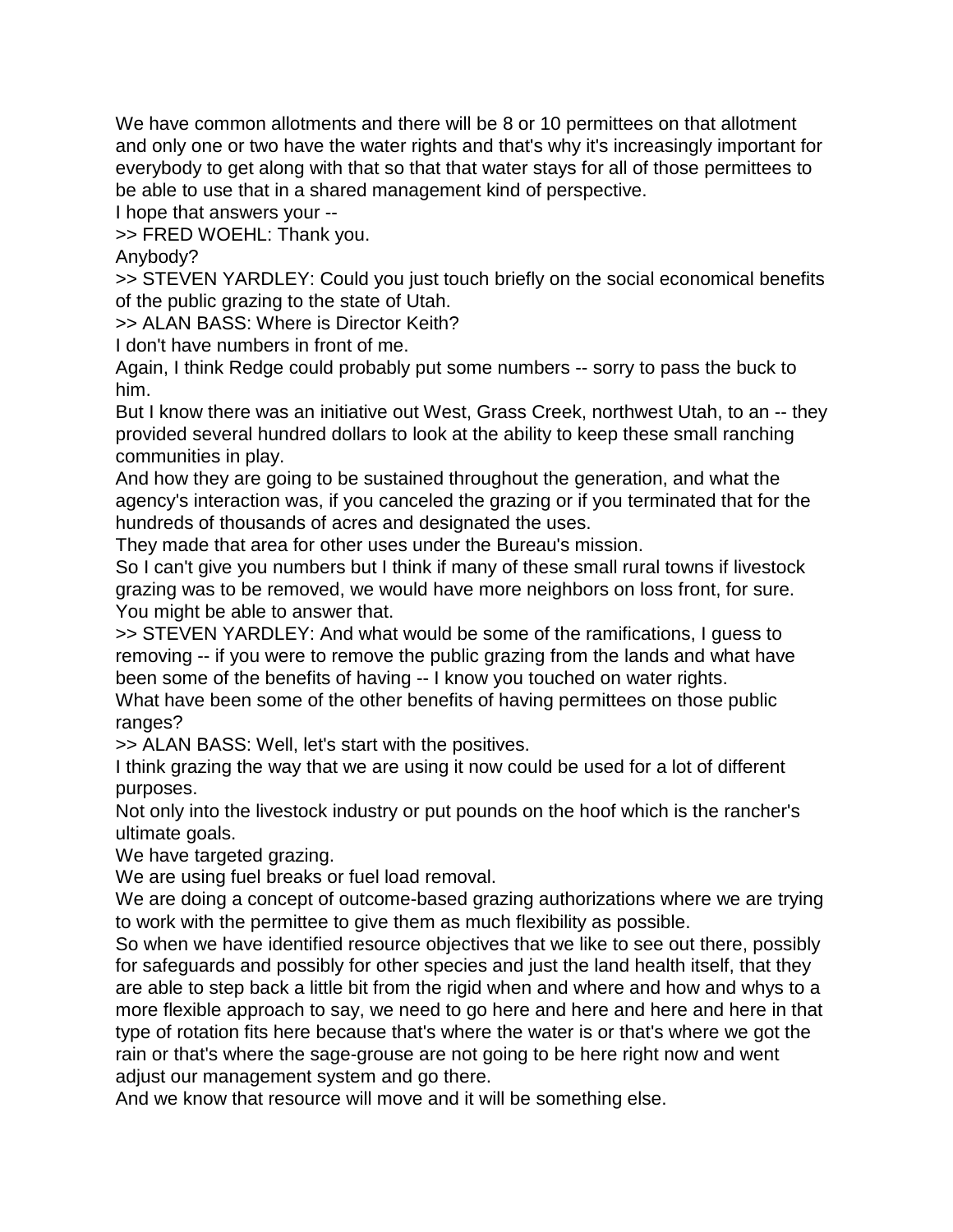So they are able to kind of maintain some land health by having a quote/unquote disturbance, a disturbance, that's in the negative connotation.

A lot of people think multiple use because there's a use.

There's also a negative impact.

Stop mowing your lawn and see what happens.

You will be spraying a lot of chemicals to control your weeds.

I think land disturbance helps.

So having the horses out there, and the ranchers are there and they understand what's going on.

They can give an historical context to the landscape.

They can provide feedback to the agency about what they have seen in the past.

They are usually the ones who give ideas on how to fight fires because it goes through their country.

And there's a knowledge base, because the agency with the limited staff can't get on the ground like we like to.

We may only get out, you know, once or twice a month to an allotment, where they are there every day.

The concept, if we remove that we are going to get back to a perfect condition or pristine condition, I think is a false impression.

Grazing has been occurring on this landscape forever, and, again, the goal is to manage that.

To make that work within the context of social values, the bureau' mission of multiple use and that includes all species that graze out there.

>> FRED WOEHL: Thank you.

Sue and Barry, if you are on the phone, if you have a question, ask it now. If not, mute your phone.

You are creating a disturbance.

Well, Barry is pretty good at --

>> DR. BARRY PERRYMAN: I'm on the phone.

>> FRED WOEHL: Do you have a question?

>> DR. BARRY PERRYMAN: Not this moment in time.

>> FRED WOEHL: Well, put your phone on mute there's a little button on your phone that says mute, m-u-t-e.

>> DR. BARRY PERRYMAN: I will give it a try.

>> FRED WOEHL: Okay.

Well, this is one of the best parts that we had, and this give and take has really been good and I'm looking at the -- (Background noise)

And the read of the board meeting is board input.

If you don't mind, I would like this to go on because this has been really, really good and besides that, my good friend Jim has a question wants to ask.

>> JAMES FRENCH: Thank you, Mr. Chairman.

I'm going to state for the record also that the -- from a water rights issue, you know, you were talking -- you were speaking to that here a few minutes ago and speaking not for Utah, but for Nevada right now, one the things that was observed with the increase and the -- the increase in distribution of horses on to livestock allotments,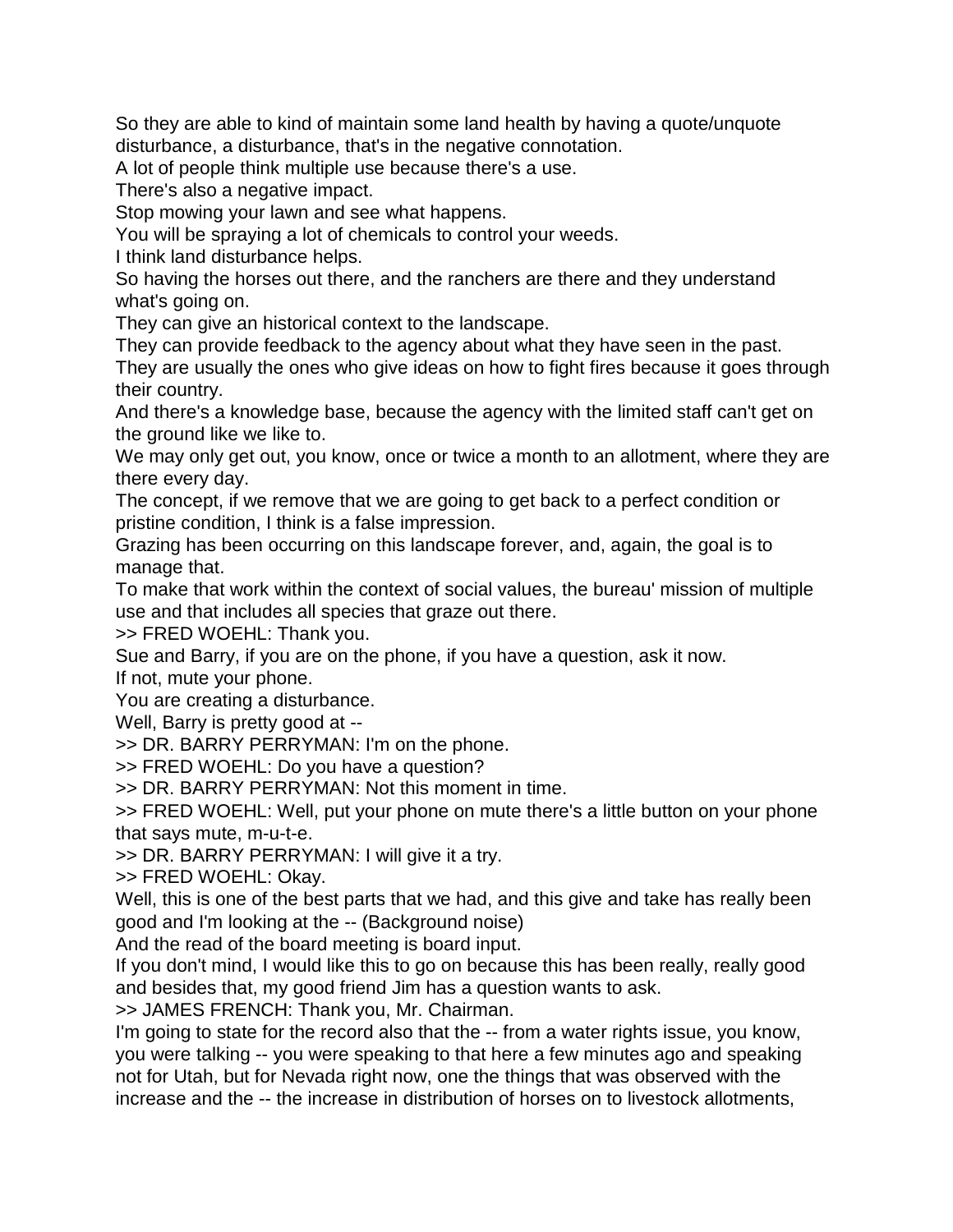was not just the competition between horses and livestock.

In some case it's was the springs that were beat out and quit flowing.

And in many cases, though, it was a lot of those projects that were funded by 8100 funds, having to do with pipelines and troughs and drinkers and all of those kind of things.

Just by the nature of how horses gather around those locations, and mill around on them, whatnot, they damage them often to the point where they quit working. And I know that was something that was not only for livestock standpoint.

It was from the wildlife perspective and the wildlife guzzlers, it was a big deal and it created a lot of damage.

I only say that because that's something to keep in mind as we are moving forward with sharing those spaces.

But I wanted to state for the record for my friend Dr. Perryman also is that from 30,000 feet, there's a paradigm shift going on right now with regard to the Taylor Grazing Act and what -- and what we took as gospel from the 1935 or '34 sustained yield model that was actually spelled out within that.

And orderly use, so to speak.

And because there has been -- when you factor in the changes in water distribution, the time of the year when water comes now, we are in the middle of -- I think most states that don't even have water rights or water drought issues in terms of inches of water produced, we are all seeing drought or snow droughts.

We are seeing a lack of snow, snow pack, which dramatically changes how water is delivered during the season.

And it is -- what that has done, though, is changed and shifted the response to the ecosystem on the lands.

Not only for -- with regard to how we run livestock operations but how that impacts things like other uses on the land, wildlife and whatnot.

I guess with that change in that synergistic impact to the ecosystem, in your view, Alan, what is the shift in management protocol from the livestock industry regarding that?

I know we all -- nobody -- the country I'm at right now is operating livestock the same way they did 20 years ago.

It's all changed dramatically and I'm just wondering if you can give us a little overview of that historical aspect of it.

>> ALAN BASS: Yes, if I'm tracking your question right and I think we saw yesterday or identified one of the concerns with that change in how water comes and when it comes and in what form it comes, is the hauling of the water and the shift that that's created for horses and concentrating them in certain areas.

I know we have a lot of offices that have the same conversation with permittees who haul water.

They may be filling up existing troughs and so they are sort of still grazing and managing their operation on that allotment with that historical way that they have been running that rotation.

So, you know, I think that's probably something that they think about.

I don't know how well -- or if the agency is dealing with that through the grazing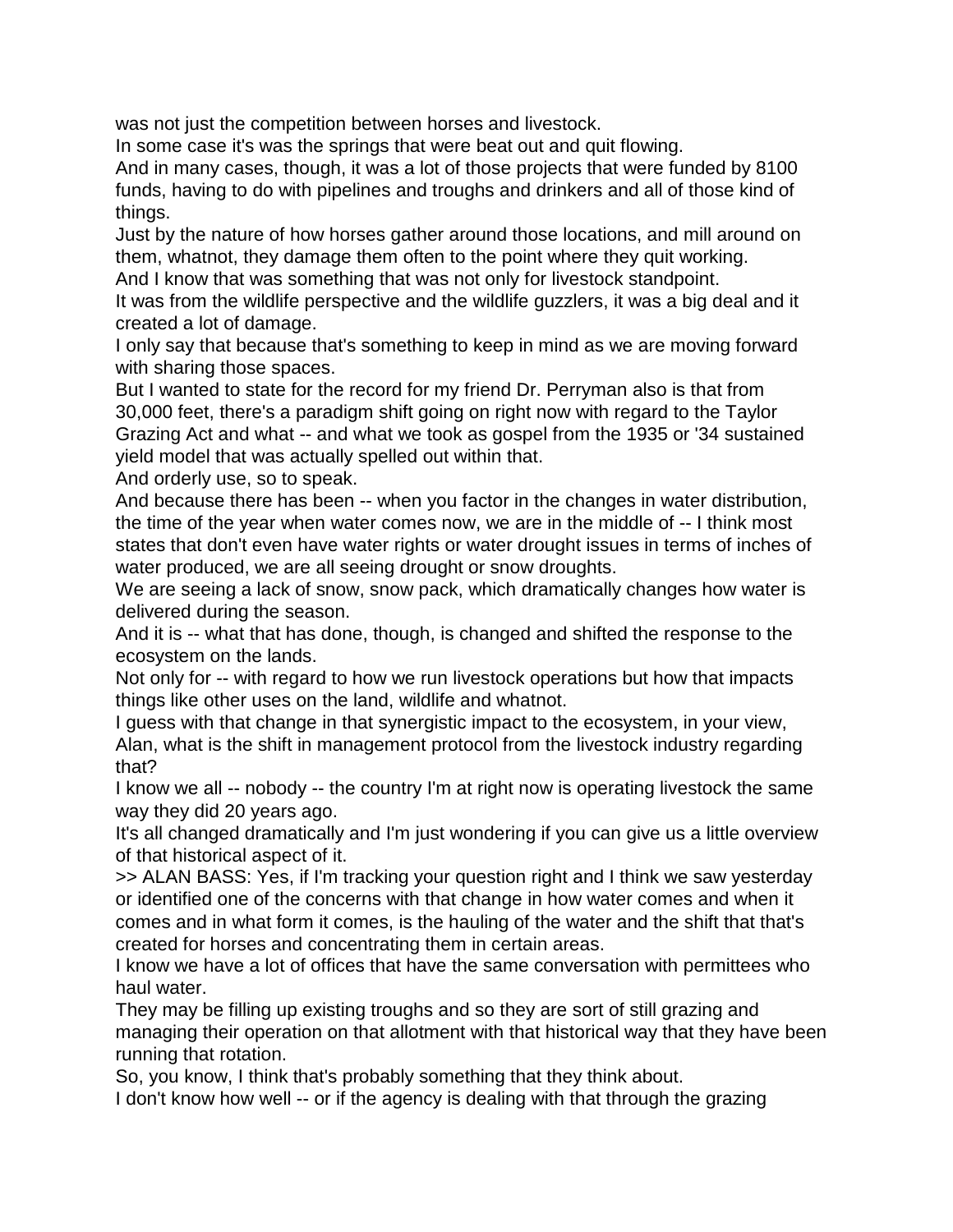administration, because it -- it's the so unpredictable and changing it so often is how do we decide where do we put water developments or where do we take them? There's -- you know, and I could only speak -- you folks from different areas of the country, probably have different interactions and Nevada is doing different things to address this.

In Utah, there's been proposals to consolidate allotments and make, you know, 29 operations into one.

And run bigger herds quicker through rotations and we are addressing, you know. There's an example of two of those water rights.

There's big water rights who are supporting that effort and developing the storage tanks where we can control that flow and they are putting the troughs on floats.

So now you can strategically or surgically distribute that water where you want that and not just have a free flow or filling up that pond where you have the potential for west Nile or whatever else may come.

As far as the grazing rights and the distribution, I'm not sure.

Sometimes it's a challenge for us to get out that far ahead because we are trying to renew the permits that are in front of us.

I do think through the Taylor Grazing and the outcome-based grazing, there's a conversation occurring with that, where with do we want to see our resource objectives where do we want to be in 10 years or 15 years and what is that going to take and water distribution is pinnacle to that conversation.

But the forecasts where we might have it coming or not, it's a challenge.

>> JAMES FRENCH: One little follow-up.

In addition to the water side of that, obviously, with we had vegetated challenges and we have wildfire incidents that have gone from 54 averages and 7 year averages because of the flashy fields on the ground and that's all shifting the paradigm as well in terms of that.

I'm just wondering, you know, the competition now, between users on the ground is becoming much more critical.

I think that's one of the reasons that we are here with the wild horse side of it, because that competition starting to equate into ecosystem degradation and I just -- I know -- I know in Nevada, I know that's a big deal for the livestock operators and you know a lot of the changes you just described with regard to the permits and whatnot, have been voluntary and have been proposed to the -- to the agency over and above, you know, what came down from Washington, D.C.

>> FRED WOEHL: Thank you, Jim.

Just so Daniel doesn't have a stroke, we will go ahead and finish this and however long it takes and we will gain back on the lunch.

I may not let everybody have an hour and 15 minutes.

And I promise by the closing time -- just like yesterday, you were stressing out. We will get through in time, and we will do that again.

But things like this is really educational for us on the board.

And the interaction that we are having, I think, has been a -- well, that big word.

Beneficial, is that the word I'm trying to think of?

It's very beneficial.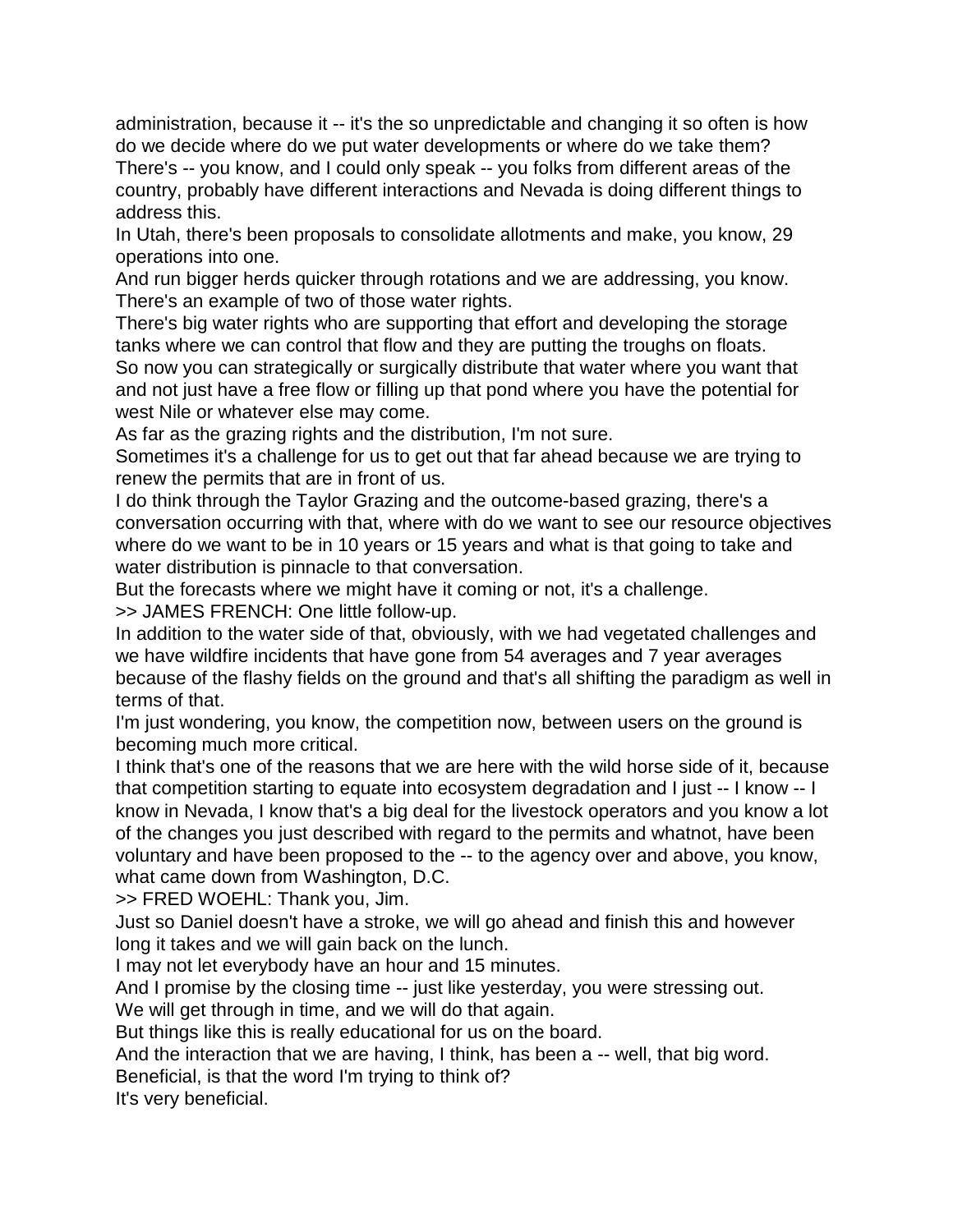So anyway, who is up next, Bruce? All right.

>> REDGE JOHNSON: Good morning.

It's a pleasure to be here with you.

I would like to thank Bureau of Land Management for the opportunity to present to you today on behalf of the governor, Governor Gary Herbert and boss Kathleen Clark, we would like to welcome you to Utah.

And giving us an opportunity to discuss some of the issues that we have.

I was asked to cover multiple use and how Utah needs that on our public lands. So I talked a little bit about healthy rangelands for healthy ecosystems, herds and economies.

That's a big part of the Utah economy, 57% of our state is public lands.

So we have very little private land to work with.

So every decision that's made by a federal agency has significant impacts on our economy.

And our ecosystem and our local communities.

So we appreciate the opportunity to come here and discuss some of the desires of the state of Utah and how we move forward on this.

I think everybody can appreciate that we all love horses.

I worked on this issue for a long time and whether I'm talking with the ranching community or with the advocacy groups, I have never yet run into someone who did not love horses.

And the question is how do we manage them and how do we get to this balance that we can all live in?

And I would like to give you a little background on myself.

These are actually our horses when I was growing up.

Probably one of the few people in my generation that grew up or spent a large part of my childhood without running water, electricity or telephone.

What I did have was about 80 foals every year that I got to train.

So that's kind of my background and that's probably why the governor's asked me to take this on was that background.

I'm not sure it was a blessing.

It gives me some background in how to deal with horses also.

All 80 mares that we ran, ran on open range year round.

So much different than most people back east, on how they train their horses, how they raise their horses.

I would say that a good portion of our mares were just as wild as some of the wild horses that you see out on the range.

Some probably more so if you were at the Onaqui and could approach them and get up to where you could approach them.

Some of our mares weren't quite that tame.

So it gives me appreciation for what -- what some of the challenges are.

I would also say that we were very specific on when we put our herds into a pasture, how much we let them utilize a pasture and the number of horses that we put in a pasture.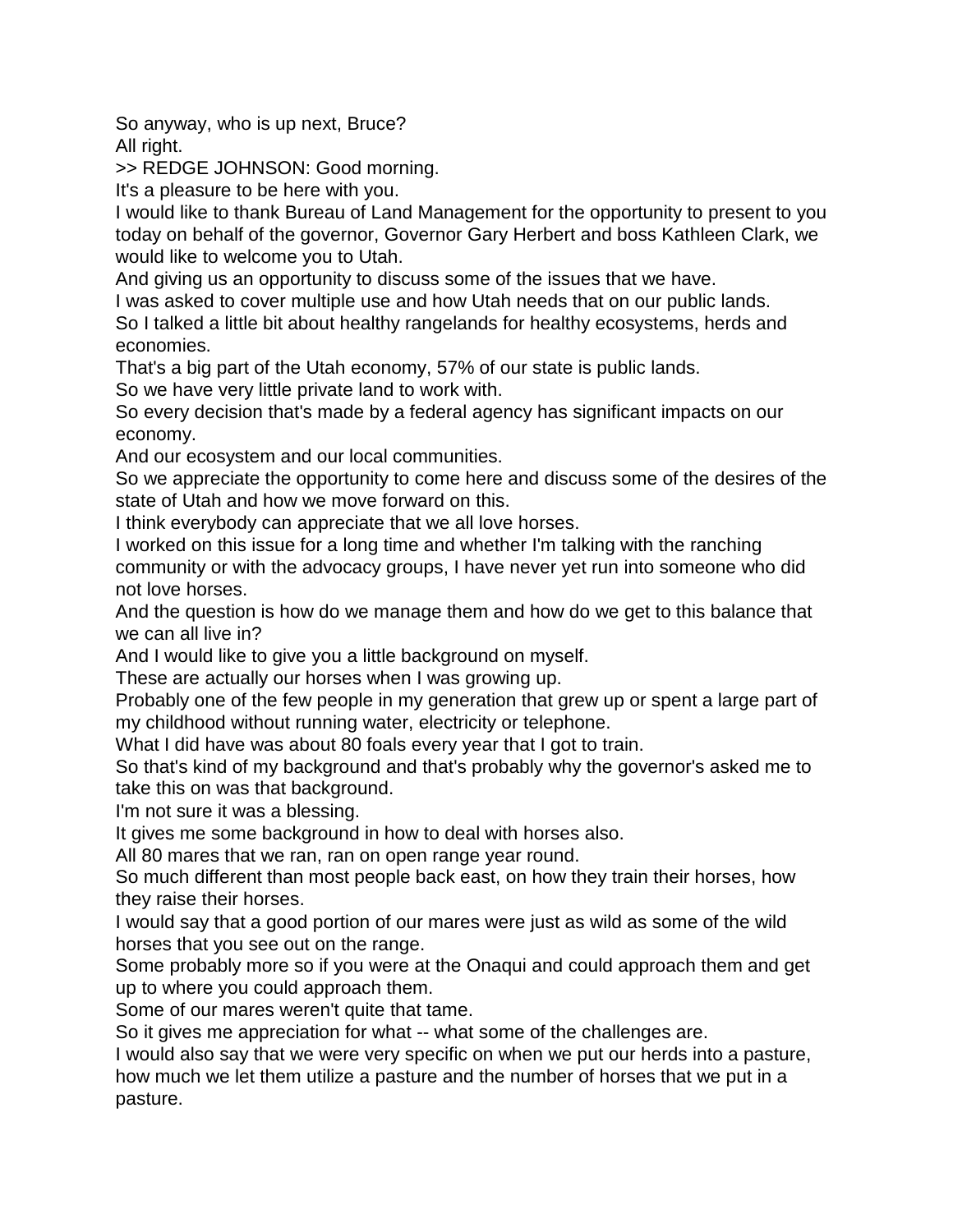And we are very careful about following those principles.

And the reason for that is if we didn't, you wouldn't see the grasses that you see underneath the horses.

What you would see is see bare dirt.

And it's critical to deal with those three principles when you deal with livestock, but especially horses.

They don't have a cloven hoof, but a solid hoof.

They are one of the only animal out there that has that hoof.

They can dig through snow.

Which was great which is why we could leave ours at a high elevation during the winter and they can dig through the dirt and dig up the roots and take out a whole plant and I will get to that in a minute.

It's critical that we look at how we will manage the horses.

As I said, we support the wild horses.

The state of Utah wants to make it clear that we support wild horses and it's part of the economy.

It's part of our culture.

It's just something that we enjoy.

We know people fly into Salt Lake and go out to the Onaqui herd for that.

We don't want to disturb that, but this is the picture that we would like to see of the wild horses.

Healthy herds on healthy rangelands and we have got some work to do to get there. Unfortunately, too often what we are seeing in certain areas are pictures like this and

that's what we want to get away. With on the left, you see that's a forage issue and on the right, that's probably a forage

issue but also a water issue.

We have two different things.

I would like to discuss those and how we properly manage horses for both good rangeland conditions and water conditions.

So there's some talk yesterday about the challenges of BLM and multiple use. I don't envy them because it is a big challenge but their mission is to have productivity of the public lands for future generations.

As Alan was saying, that's a discussion that will probably be continued perpetuity on exactly what that means.

They have sustained yield and that's energy development, timber harvesting,

recreation, also ensuring the natural, cultural and historical resources are maintained for present and future use.

There was a lot of discussion about, you know, these horses have been here for a long time.

There's also other cultural uses out there but a lot of these rural communities depend on, and that was logging and grazing and mining.

That's the pioneers that came here, they didn't have anything when they got here. So when they got here, they had to figure out how do we get the timber for building our houses?

How do we get the ore?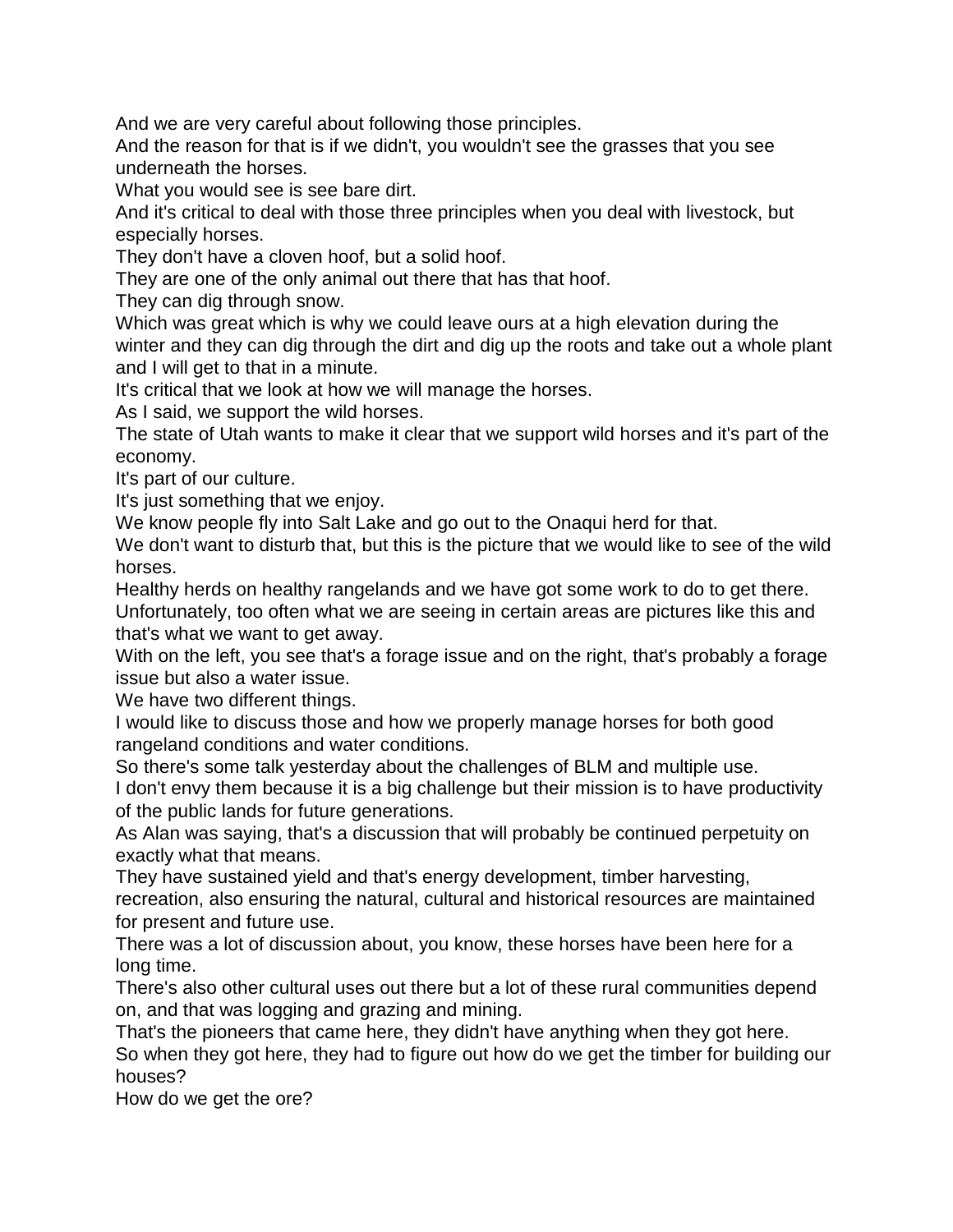I grew up in Cedar City and that's where a lot of the iron ore came from.

They had to figure out how to get the ore out of the ground and that's part of historical multiple use and what we talk about and why that's so important.

We can't have a single use area or a single use on the landscape because our economy being 67% public lands, that's -- that's kind of a death knell for a lost these rural communities and we have to keep that in mind.

The state supports the multiple use mandate of the BLM.

And if we don't have healthy rangelands, then we have impacts to the species.

The picture on the left is the sage-grouse.

And if we have unhealthy rangelands, then we have impacts to the T & E species or any rangeland or any species.

And we are not able to do projects like we have on the right.

We have a lot of renewable resources in areas that we have wild horses but we aren't able to move forward with projects if there's not enough area for the T & E species to survive.

We have to have that balance there.

And that's why it's critical that we have these healthy rangelands across the landscape, with the wind and solar, a lot of times you can have grazing and stuff underneath that, but with mitigation and stuff, that has to occur for the sage-grouse, if we don't have enough healthy landscapes, it starts to impede progress into these other renewable resources.

So as I said, multiple use is critical for the state of Utah.

Wild horses and burros are absolutely part of that.

But we also have wildlife that we need to maintain, not just the threatened and endangered species.

We have all the other species out there.

It's not just big game, small animals, rabbits, squirrels, et cetera, crickets, insects and everything else.

It's the whole gamut that we need to look at and wildlife.

It's not just the big game, the stuff that's pretty to look at or the threatened endangered.

Are there enough bugs on the ground, there are enough mosquitoes?

I know that's not what everybody thinks about, but recreation is also huge.

We have the mighty five here in the state of Utah.

We are very supportive of our recreation industry, and believe it or not, we have a lot of people that go out to the west desert.

There's a lot of rock hounds out there and they like to see the wild horses.

They also -- believe it or not, they like to see the grazing that occurs out there and the cowboys moving their animals around.

It's critical for us.

We live in a very dry state and the state does own the water, and we allow the right to for people to use that water.

It's put to beneficial use.

So we'll probably get into that a little more later.

Grazing is also a critical impact for local communities, and we also view that in the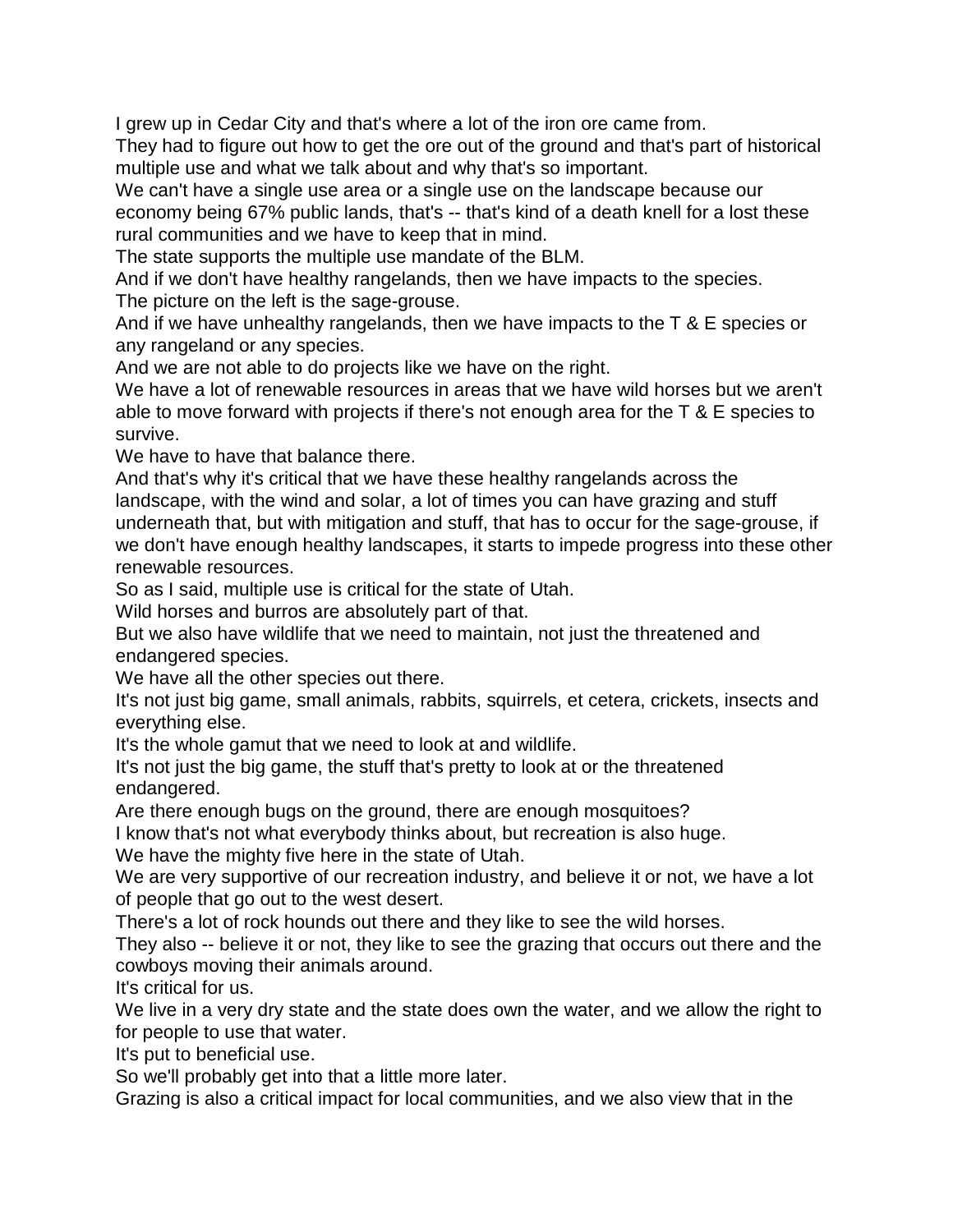state of Utah as a cultural and heritage thing that we would like to protect.

It's a -- it's a very big part of rural communities as Alan was saying.

Some of these areas like Wayne County, 97% public lands.

And the vast majority of their income comes from grazing.

If they don't have grazing, they don't have the year-round stores and the year-round gas stations that also support recreation during the summertime when they do have some recreation.

So grazing is that year-round income that allows some of these rural communities to survive and then the added benefit are when they get some people traveling through for recreation or things like that.

But timber, grazing and mining, a lot of the year-round jobs that allow them to survive. Thanks.

Renewable energy is also a big part, especially in the west desert.

We have wind, solar and geothermal are all in that west desert area.

And there is not conflicts specifically, with wild horses and burros but like I said if we don't have healthy rangelands then we get into some of that conflict because we don't have the opportunity to generate some of that.

Wild free roaming horse -- wild Free Roaming Horse and Burro Act, I won't go through this, because I think the Board knows this by heart.

We looking for the thriving ecological balance on public lands.

So I want to go through these slides really quick.

26 years of change.

This is an HMA down in southern Utah.

There was a re-seeding it was very healthy and 2003, only half of it was there and this is 2016, and we don't see any grasses there.

These are pictures where there are wild horses.

The same thing on the Blonde Wash and it goes back to the discussion of how the horses can separate.

This is probably -- if there's anything from my slide, this one and the other slide, and that's the use of the forage.

You have 50% use, you are pretty good as far as keeping your -- your soil intact. When you get down to 90% use, that's when you start seeing serious impacts, not only to the vegetation, but also impacts your water because you start getting a lot of erosion.

You don't have water retention and another thing that a lot of people don't think about with grazing, is if you keep healthy areas out there, then you also have carbon sequestration.

When you get to 90% use, you don't get carbon sequestration any more.

So something to keep in mind.

The ill pacts to water in the west.

As I said, water is key in these desert communities and what we are seeing is some significant impacts to the water sources, and it was mentioned earlier, once you start trampling down -- and horses do compact the earth harder than a cloven hoof animal. A cloven hoof animal almost tills the earth when they walk, but the solid hoof actually compacts it.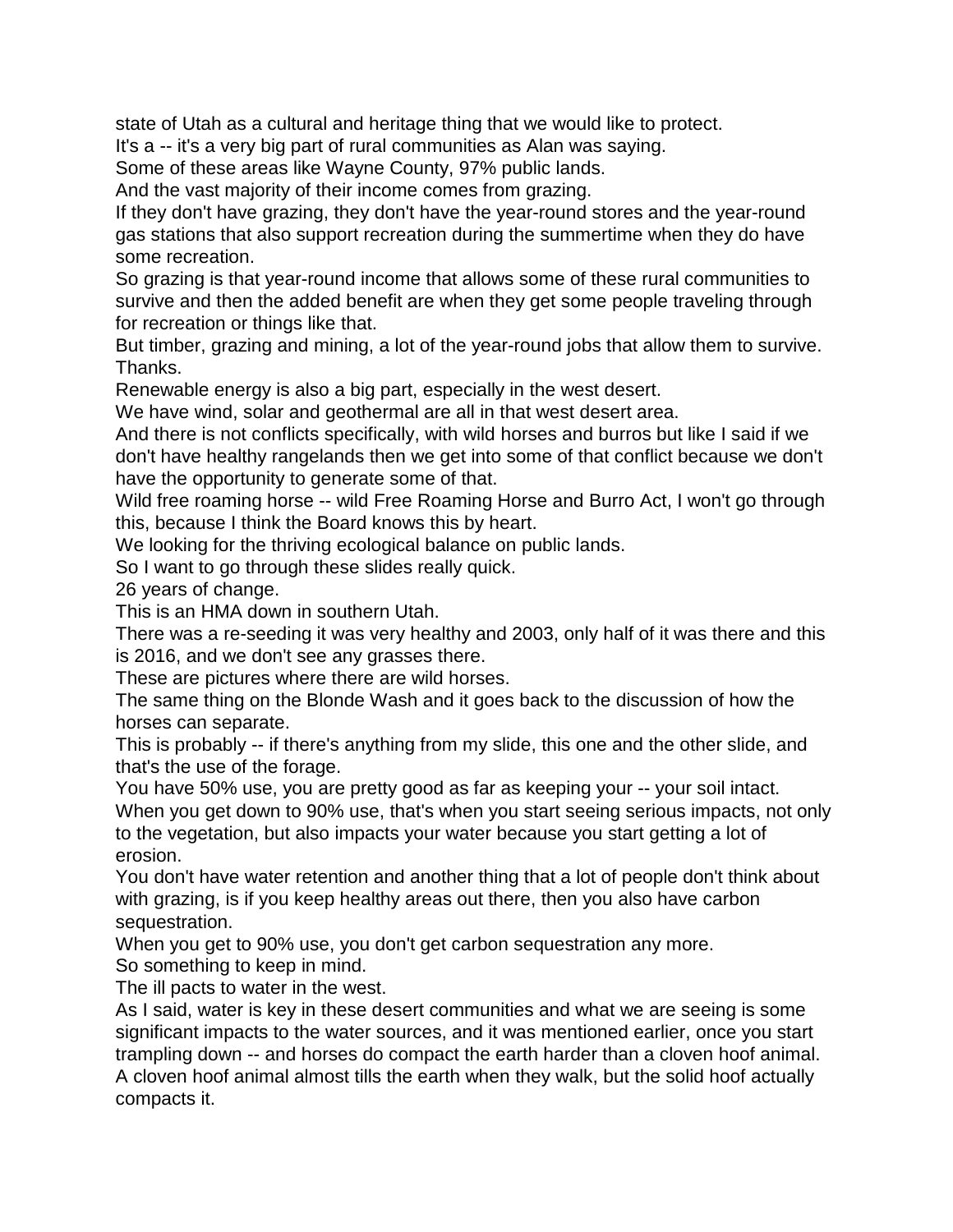You can see this the no livestock grazing in this area for 30 years.

You can see how solid the soils is compacted and that creates not only desertification.

Area but you see springs will actually quit running because the soil gets so compacted. This is the other slide I would like you to take to heart.

And this is how wild horses monopolize water sources.

So you see the green is used by the horses.

And the blue is native wildlife.

I stole this slide from somebody else on the panel.

So I thank them tore that.

But it shows the impact that wild horses can have and in this area, we were not looking at cattle, but I can tell you also from being out on these ranges, that if there are wild horses on these water sources, they will also keep the cattle off.

So it's another impact to the grazing, but mostly looking at the wildlife issue on that. How to achieve AML, some thoughts that we.

Have I know this is very aggressive, but with what's going on on the range, water impacts and forage impacts, threatened and endangered species, we are facing critical challenges and we would like to see AML achieved within three years but certainly within five to ten years.

That's critical or else we will never get ahead of this, especially the ecological damage. We have a lot of restoration and remediation to do on the range and we can't even start doing that until we get down to AML and we talked a little about what the state of Utah is doing with watershed restoration yesterday and we are happy to pitch in on that effort but until we get to AML it's pointless to go out and do those projects. Like we said earlier, we have done the seeding projects.

If you are over AML, the seedings just go away.

They are unsuccessful.

We would like to see all available fertility control options on the table.

Different HMAs will require different solutions.

Some will require permanent sterilization and some we can do the darting but we have to look at them HMA by HMA and see what works in those areas.

If you have areas that are really vast, really rugged, you are going to have to probably look at a permanent sterilization solution as part of getting to AML.

Remove young adoptable animals.

This comes from my background.

The younger the animal it is, the easier they are to imprint with and the easier they are to train.

We need to concentrate on bringing off those animals that are trainable and adoptable. I think it was Protect the Harvest did a futurity and the top sale was \$70,000.

There are ways to help finance some of this stuff, but we need to get those

young -- and they started with very young animals.

Also, though, we need to retain an adequate number of high quality young animals for herd viability and diversity.

We always kept three or four of our best fillies and those were our replacement fillies and that's how we kept them genetically viable and then we brought in a new stud every few years.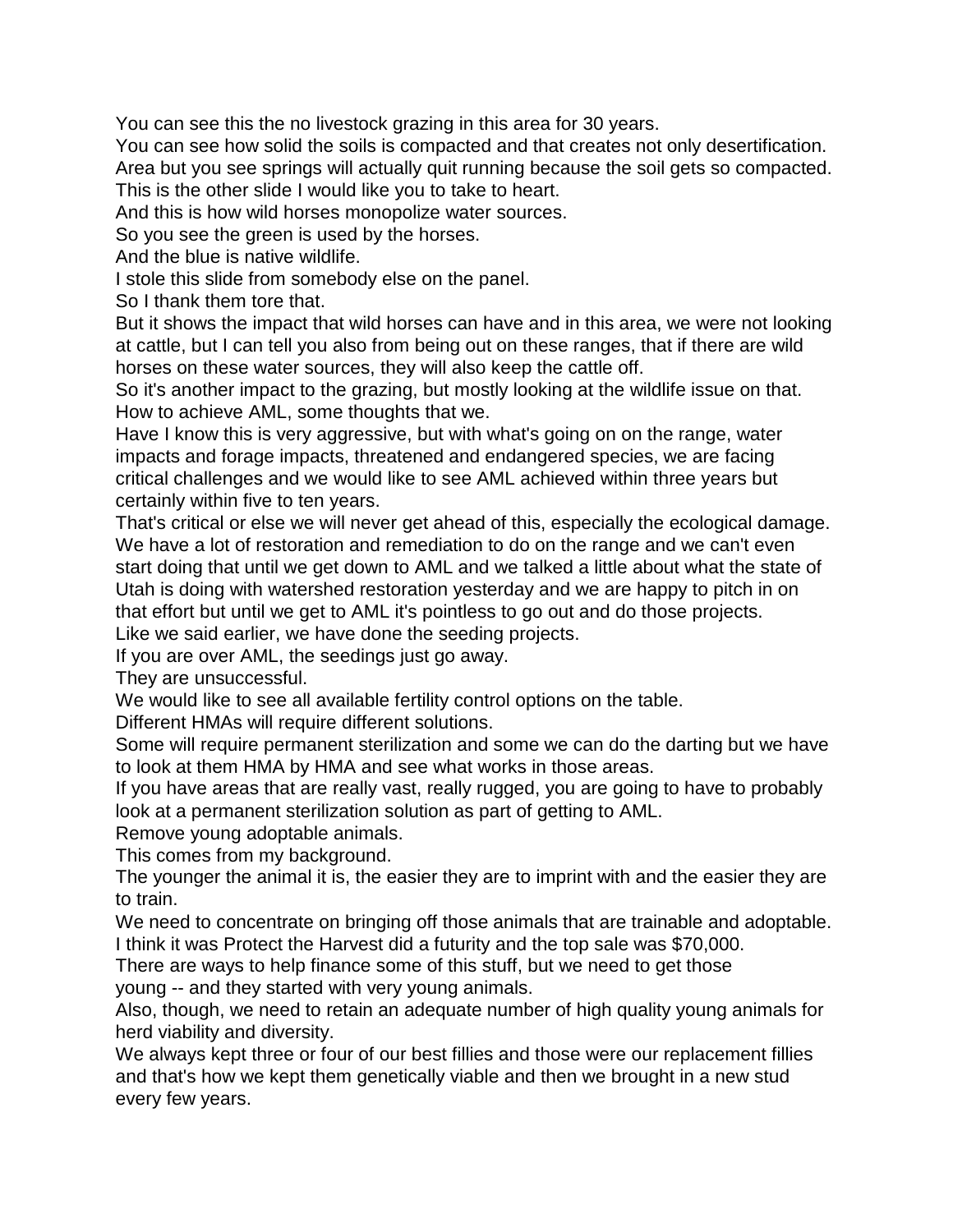We always had 80 head and we had good genetic viability by keeping the -- we also brought in other mares.

There's a way to do that by just bringing in new genetics.

And also I would highly recommend that we look at implementing proven grazing principles in the Wild Horse and Burro Program.

Do we shut off water and try to get them to move to a new area?

But with the wild horses if we don't think about how to move them, and how to get next in new pastures and do some kind of rotation with them, we will always end up with these impacts, localized impacts.

As we deal with the grazing community, we have plans and then we plan on when they will be in the pasture.

I would suggest that that's one of the ways to do this the last couple of days.

I saw that wild horse and burros are the living spirit of the West, I couldn't agree with that more.

They are.

That's one side of the coin.

The other side of that coin are the actual pioneers who brought the horses there.

We hear a lot of discussion of removing the grazing in order to allow more horses to be out there.

Those families, Mr. Yardley's family that have been out here for generations, those are the pioneers that brought these horses to the range.

So I hope we can get away from saying it needs to be one or the other.

There's enough room that they can both survive.

We need to work as partners on that instead of being in conflict with each other all the time.

I appreciate Nancy and the work she's doing to Friday that to fruition.

Dr. Steed was talking about tradeoffs.

We have to have multiple use and how do we get healthy herds on healthy rangelands while also still allowing renewable energy, grazing and the other things that are critical for the state of Utah to continue while we also enjoy the wild horses on range. So look forward to working with you all, and I'm open to questions.

Thank you.

>> FRED WOEHL: Thank you very much, Redge.

Jim, do you have a question?

>> JAMES FRENCH: Thank you, Mr. Chairman.

Real quick question, Redge, from the -- you mentioned we all understand from the governor's office and I'm wondering if there's conversations within that -- that circle that in the process of achieving the recommendations, the five that you just presented to us, is there an appetite on the part of the state and local governments to partner with the federal government to achieve those recommendations?

>> REDGE JOHNSON: So yes, two years ago, the legislature put \$500,000 to doing rangeland projects and \$250,000 went in this year and part of that was for rangelands and another part of that was for some water projects and then actually doing some gathers.

Now we are not -- we have not done anything on the adoption side or fertility side.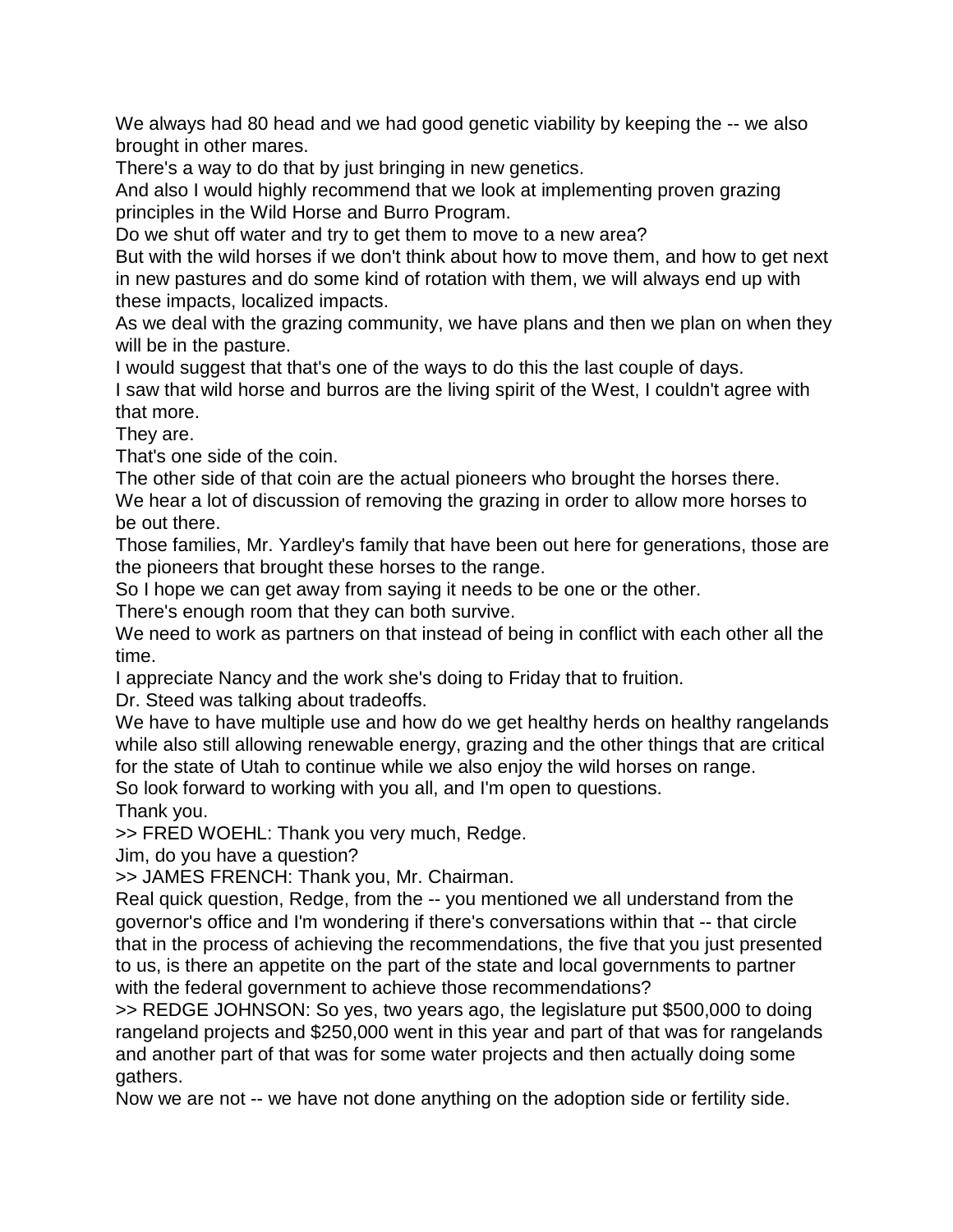But I think you would find a willing partner, in we can come up with some of these solutions to be partners with you on that.

You know we are great partners on the water restoration and rangeland restoration, yes, I think would be partners.

>> JAMES FRENCH: I think the subject matter experts alone and the ability to provide the specific management direction that is necessary for your piece of country in here is crucial in this whole thing and I think -- I would just like to state for the record, I think that part of the solution of this thing is going to be not only public and private

partnerships that was presented by Nancy but also state and local partnerships right alongside of it.

>> REDGE JOHNSON: Thank you.

I would agree with that and state and county Resource Management Plans we refer to that as local ecological knowledge.

And, you know, these people have been on the range for 150 years.

They know how to manage these areas.

And if you see -- I would say, in the 40 years that I can remember, and I have been on the range since I was 10, working with my family, and buying cattle all across the we have, I have seen a marked improvement in many areas in the forage because of the management practices that we use now.

You know, we are not there in the '20s and '30s, but we are learning a lot and implementing those better management practices and I think we can bring that to the table on this issue.

>> FRED WOEHL: Ben, you have a question?

>> BEN MASTERS: I do.

Judging from the historical record of success of the wild horse and burro program, I think that the possibility of the program getting significantly more sun sustainable is very, very real.

And currently, in Utah, it's three times over AML, and there is approximately 800 to 1,000 horses outside of the herd management areas.

If populations double every four years, you are looking at 2,000 horses outside of HMAs and four years, 4,000 outside of HMAs in the next eight years.

The BLM's budget is strapped.

I wouldn't plan on them being able to contain it.

Does the state of Utah have a plan on what to do with potential exponentially growing horse herds outside?

Herd management areas?

>> REDGE JOHNSON: So right now our hands are tied with the same regulations that Congress has put on the Wild Horse and Burro Act.

It's interesting under the act, they are supposed to work with the local wildlife division, and we would like to see more cooperation there.

But to date, we -- I guess, one, that's why I'm here, talking about trying to find solutions.

We recognize this is an exponentially growing problem.

If we don't get ahead of it, that's why our timeline is three years.

You will see a lot of five and ten-year timelines.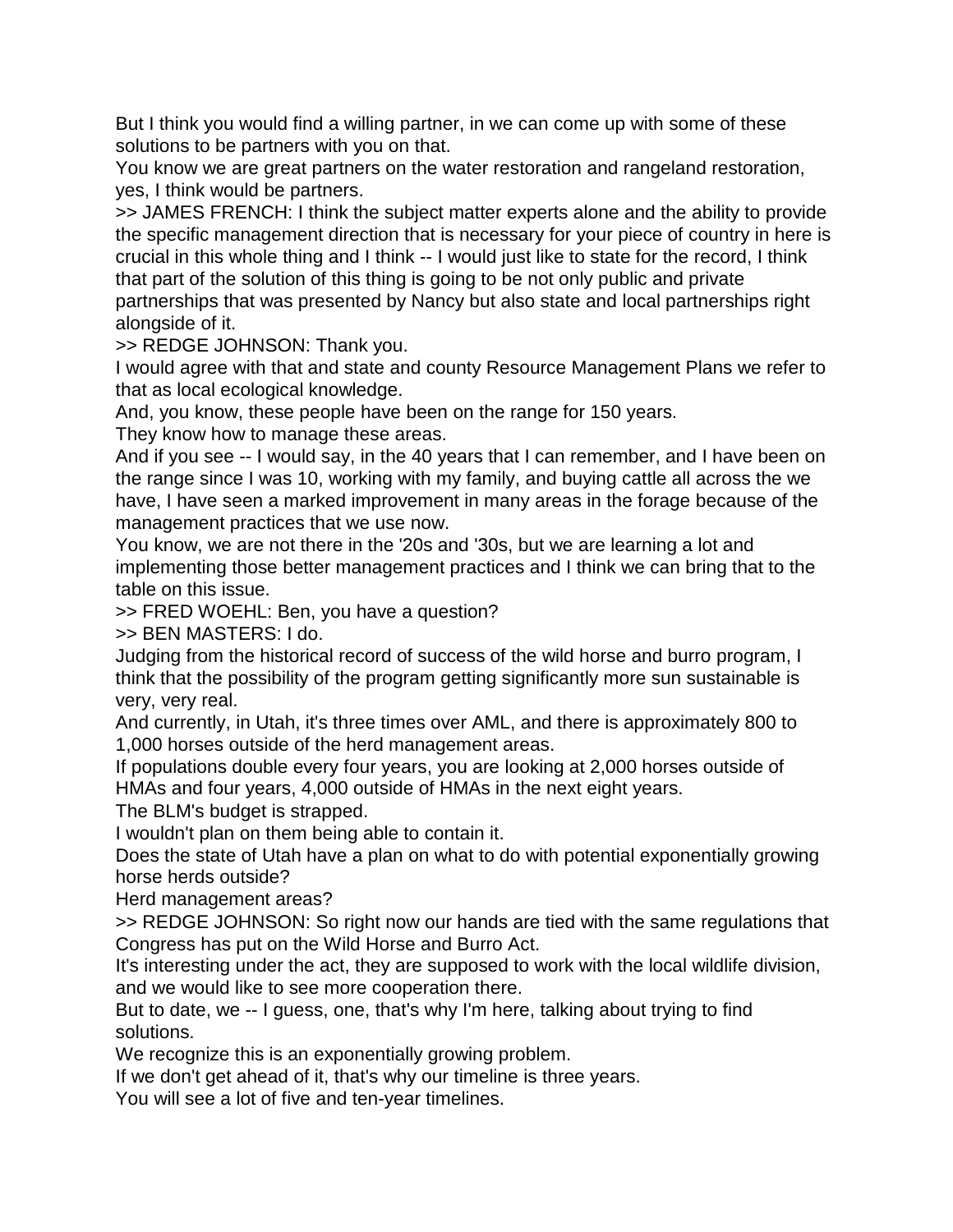I don't think we can let it go that far, Ben.

We have to get on this right away and there is a significant impact to our private landowners.

You know, as I said, some of these counties are in single digit private landownership. And they are still seeing impacts from wild horses.

That's -- that's not fair to them and we also have a lot of state institutional trust lands out on the rangelands.

Those are funds that go to our school children and they are affected by wild horse and burros.

So we have impact and we can't survive the exponential growth in the wild horses and be economically viable in some of these rural counties.

So we will do everything we can and, you know, we have been back to Washington,

D.C., to try toad indicate people on the impacts that we see in rural Utah, but we need a solution from Congress to allow us to -- to address this.

>> BEN MASTERS: On those state lands, if there is a horse on state lands and it's not inside of an HMA, or an HA, whose horse is that?

>> REDGE JOHNSON: It is to my knowledge, still a BLM horse.

We can call and let them know that they are there and they are supposed to be there within three days to remove it, but one of the issues, these are rangelands.

And so when the operator has the rangeland out there, is on the mountain taking care of his cattle during the summer months or harvesting the alfalfa, and he may not be out for a couple of weeks and they have eaten all the feed, but he didn't know that they were there for three or four or five weeks until he goes back out to check on something.

So there are some significant impacts there.

They are still wild horses and they are still protected under the Wild Horse and Burro Act.

The only thing we can do is let them know that they are there.

And Gus is really good trying to get the horses off of the private lands but it's the notification part where these are wide open rangelands.

If you have been down to western Utah, southwestern Utah, you know how big it is and how open it is.

Those horses have a lot of places to hide and they come out at night to feed and so there's an issue.

>> BEN MASTERS: So you are stating that a horse, an unclaimed horse that's on state land that's not inside an HMA or HA, belongs to BLM?

>> REDGE JOHNSON: Are you talking about unclaimed horses or horses that are branded?

We have two things --

>> BEN MASTERS: A feral horse.

That's 40 miles away from the nearest HMA.

>> REDGE JOHNSON: So if it's a branded, marked BLM horse, it's under Gus' supervision.

If it's a feral horse where somebody -- a private individual took a horse out and just let it out, and it's not a BLM wild horse, then the sheriff can go out there immediately pick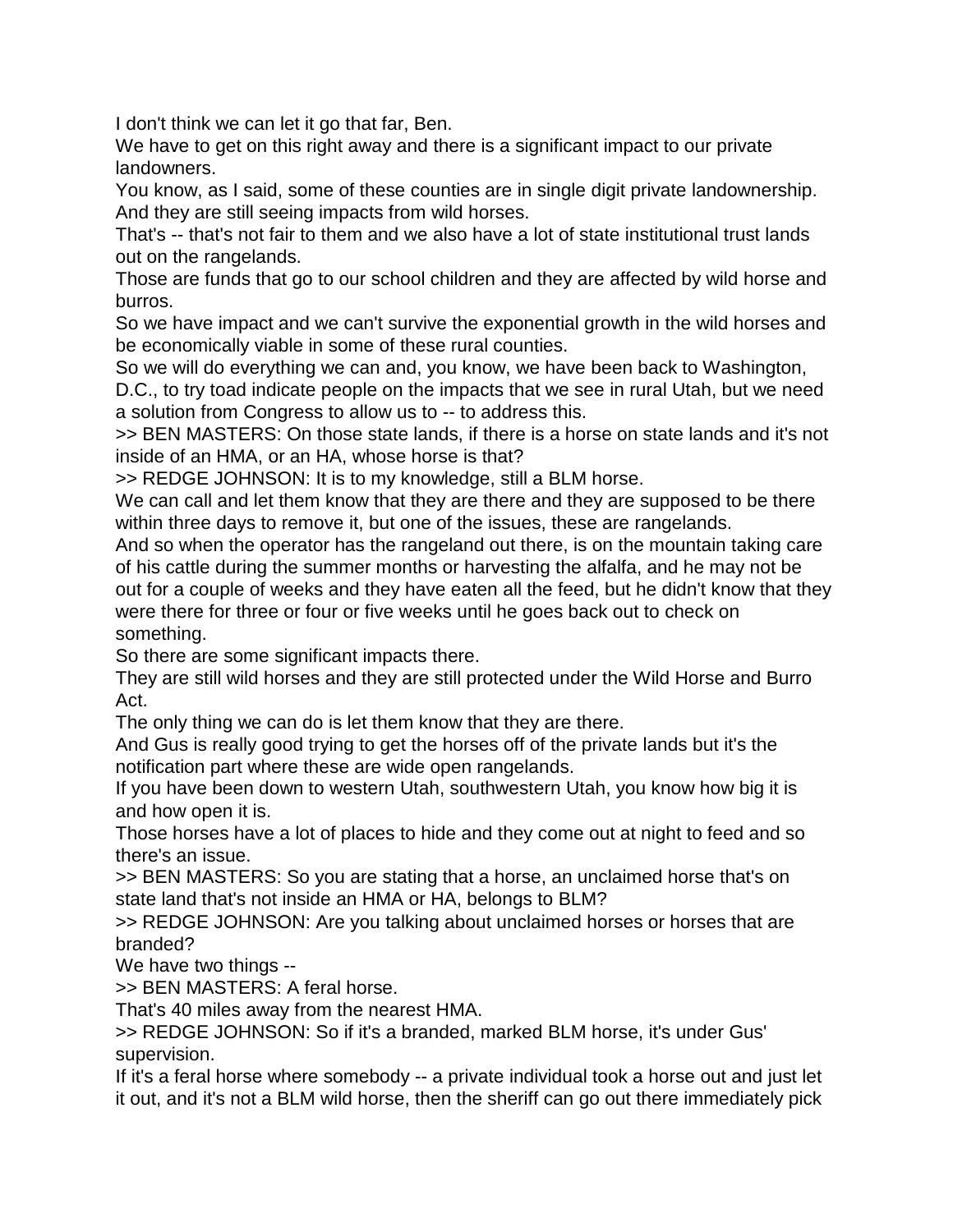it up and they have to hold it for a few days and they can take it to a market and sell it. Does that answer your question?

>> BEN MASTERS: The horses that are in HMAs are not branded.

So if a horse on an HMA and left ten miles without a brand, I don't understand why that horse is a wild horse and is the BLM's.

>> REDGE JOHNSON: So that's a good question and I will have to leave that one to Gus or somebody else on how that one is handled because we -- we can't harass the wild horses.

>> FRED WOEHL: But I think what he's asking, how do you know that it's a wild horse?

How do you know that it's not a horse off the -- the neighbor's ranch?

>> REDGE JOHNSON: Yeah.

>> FRED WOEHL: So what Ben is asking about these horses that are off the range, that they are completely away from it, what is the state of -- the state of Utah going to do about it?

I almost called y'all Idaho.

>> REDGE JOHNSON: That's fine.

We get along great with our partners to the north.

>> BEN MASTERS: Would that be better to defer to Gus?

>> REDGE JOHNSON: It is.

I will leave that one to Gus.

I can tell you most of our ranchers are very nervous about disturbing the wild horses and so they won't do something like that, but Gus, why don't you handle that one.

>> GUS WARR: Sorry, Redge, I want to see you squirm a little bit.

In the horse expand we they move outside of the herd area, even if they are 10 miles away, those animals are still unbranded, unclaimed and they fall under the Wild Horse and Burro Act.

It's not anywhere near an HMA.

We go and investigate it.

We try to determine good it's a feral horse that's been turned loose.

Sometimes we see one with a halter mark or the classic is we look down and see a shoe on it.

That's obviously not a wild horse but a horse that's unbranded, unclaimed, on public lands falls into the Wild Horse and Burro Act.

>> FRED WOEHL: Is there a brand law in Utah?

>> Yes, definitely, we work really closely with the state of Utah and the brand

inspectors and they help us veg these questions if there's any questions.

We can determine are they wild horses or private feral horses.

>> FRED WOEHL: Dr. Petersen, don't panic, you will get your full time.

You will be grilled just as much as these folks are.

>> BEN MASTERS: So that statement that a horse that's unclaimed on public lands is a wild horse, that is a big statement.

Where is that at?

Where is that written at in the act?

Yeah, because that fascinates me that -- that a horse that's unclaimed that could be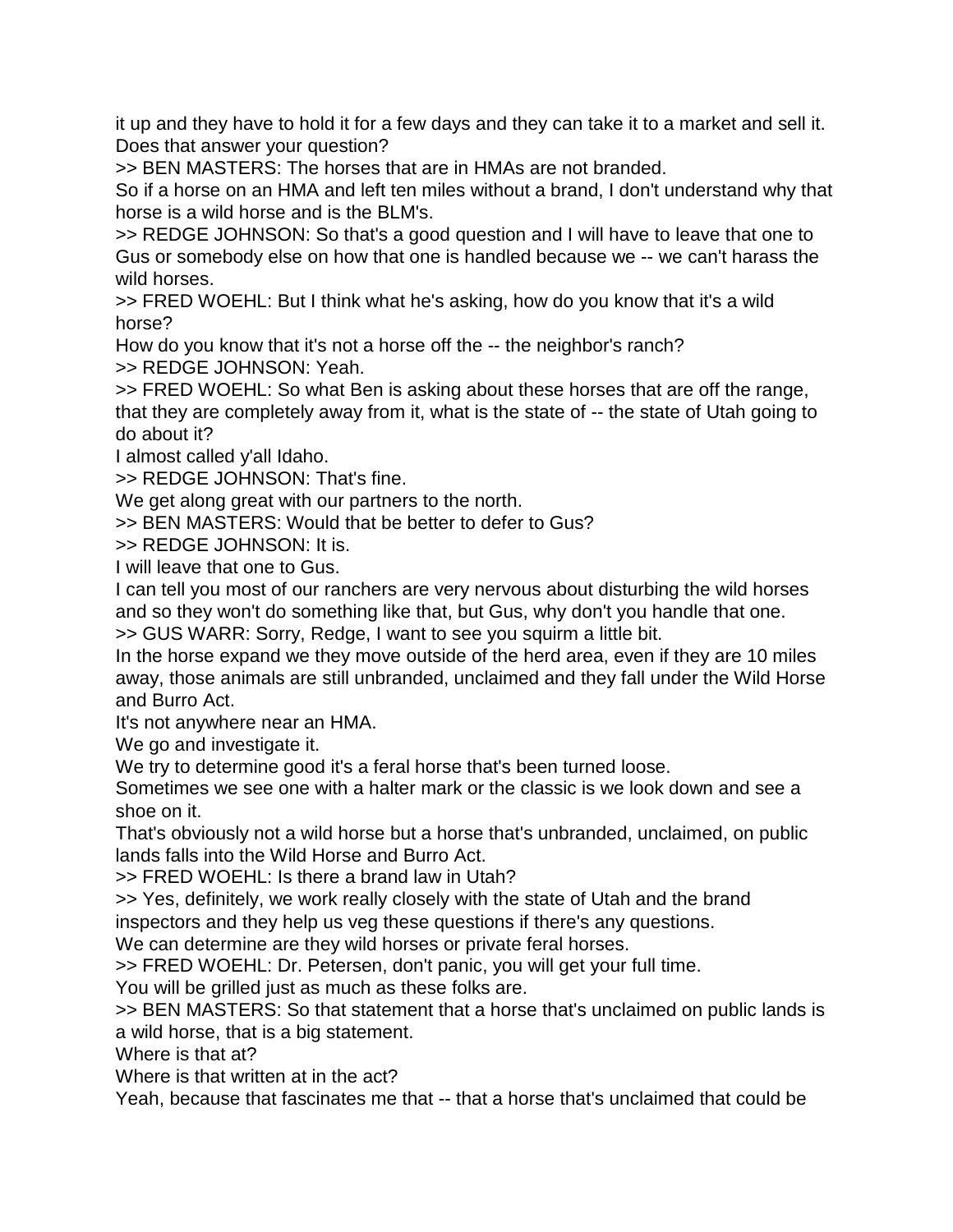200 miles away from the nearest HMA under that definition would be considered a wild horse.

(Off microphone comment)

>> GUS WARR: Mr. Chairman, in the state of Nevada, you know, everybody knows where the Virginia range is.

That's where the Wild Horse and Burro Act originated with Wild Horse Annie, she was talking about the Virginia range at the time.

And much of the Virginia range is state land.

And the Bureau of Land Management, there's a significant herd of horses on the Virginia range.

There always has been, at least in recent history.

And the Bureau of Land Management relinquished -- the question was asked them, are those your horses?

Are those somebody else's horses?

The same question you just asked the Bureau of Land Management, no way. And we had -- we got an opinion from the attorney general just recently, the

Department of Justice that those horses belong, in fact, to the state of Nevada and the management is -- is going to have to originate in the stay of Nevada, and they are going to take responsibility for those horses.

That's why the controversial discussion about the sale without restriction on the Virginia range, the population came up.

>> STEVEN YARDLEY: Are they held within the confines of the act on those horses. >> What was that again?

Are they held within the confines of the act of what they can --

>> Not at all.

They are completely independent of that.

>> I have a comment.

I want to commend you on one thing that you said.

That's where said that they retain an adequate number of high quality young horses. I have been on a couple of gatherings where they return part of the animals they gather to the range and I'm not critical of the folks that were in charge because they were range or grass manners.

They have horse people, but they were returning horses -- and I understand this from an adoption perspectives, Palominos, and buckskins but a lot of them were club footed or bench needed or had straight stifles and those are significant defects that would always lead to early lameness on certain wild horses early death.

And so I'm not sure what the solution is.

I'm sure we could put to go an educational booklet for the people that run the gatherings to help them identify those type of defects, because they do have consequences.

And a just want to commend you for bringing that up because it's a very good point that hasn't been discussed before.

>> REDGE JOHNSON: Thank you.

If I could add to that, during some professional conversations with folks, they were concentrating on those adoptable animals and bringing them on, as many as they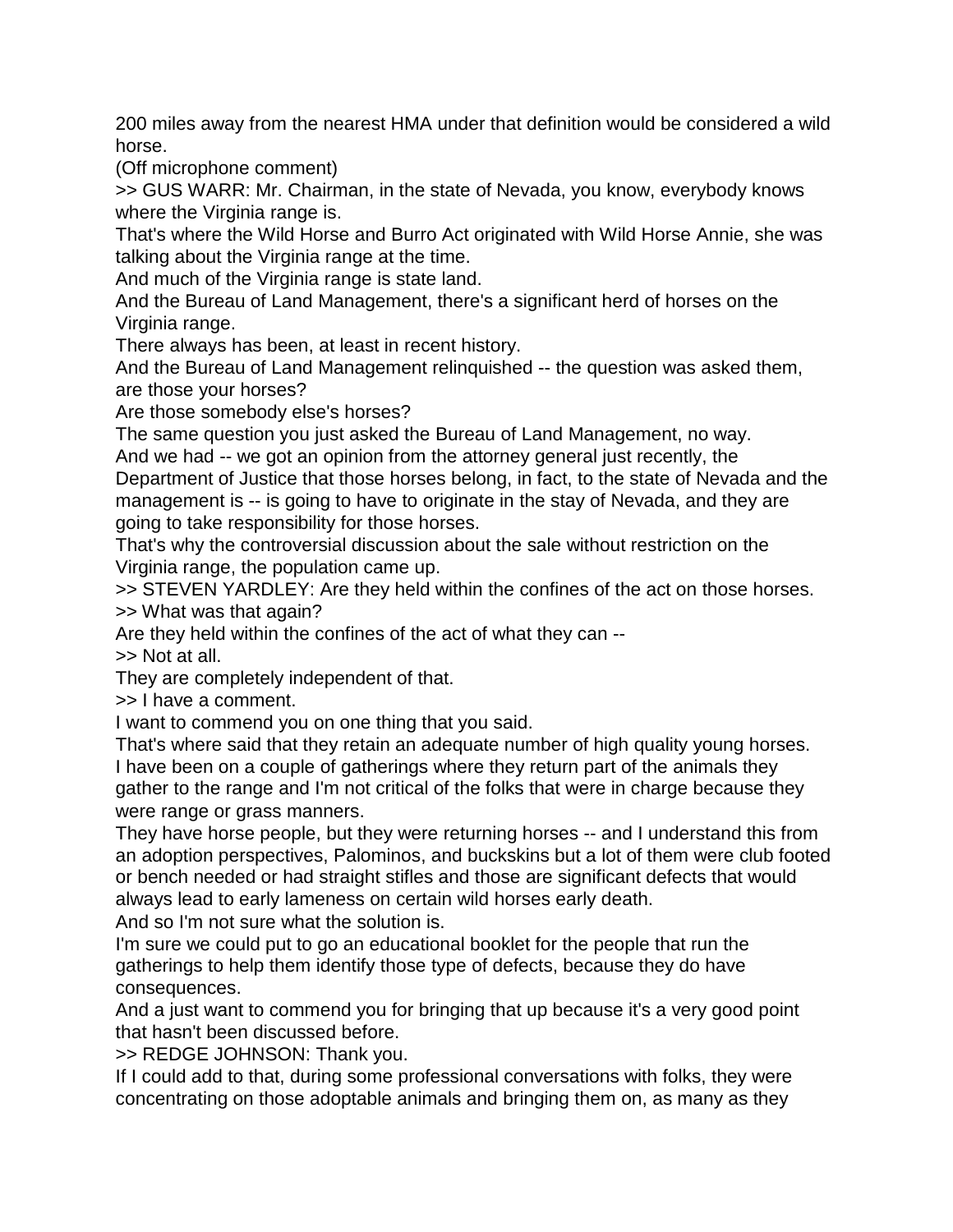could, and my point to them was leave some of those genetic markers in your herds so that what you are developing long term are adoptable animals.

Don't leave -- if whatever you are -- your negative traits if you leave those long-term, you will have less adoptable animals.

>> DR. TOM LENZ: I think one of the issues we faced is a lot of true, good, horse people, traditionally have not adopted these wild horses.

There's been some great effort to correct that with Mustang Makeover and so forth, and I told a fellow on the range that day, horsemen want horses that will remain sound.

And so even though the horse is pretty, if he's got bad knees or he's got hoof problems, they are not going to adopt that horse.

And we need to encourage people that are in the horse business that know how to train and ride horses to adopt these horses.

>> FRED WOEHL: Thank you very much.

That was a good program.

Dr. Petersen.

>> DR. STEVEN PETERSEN: Is that working.

>> FRED WOEHL: As they say in a western I watch, shoot Luke, you are loaded.

>> DR. STEVEN PETERSEN: This is a great opportunity to think through these things and come one ideas.

Mostly my background is in rangeland ecology and management.

Soil focus on the ecological principles that tie to range ecology and I don't know if you have seen this book of Jerry Holechek, the rangeland management principles.

I want you to read it and put on your coffee table and it's a beautiful book and it talks about major fundamental thoughts about how we conserve range.

And my focus is talking about some of those.

In that book, it talks about the main conservation for raising our resource practices that we have and they are to sustain rangeland renewable resources and that's a fundamental part.

To maintain green plants and capture solar energy and sustain range animals and maintaining that should be the focus of management efforts.

And then to provide protection to soil, water, vegetation and sustain the multiple uses that Redge just talked about.

With that we have to talk about the things that keep these rangelands sustainable. They are precipitation which is the single most important factor in determining the plant communities.

And with that are soils that we protect soils, we understand them and realize they have a huge influence on the ability for plants to persist and to respond and when you think about ecological practices and principles we should think about resilience, as well as resistance to these types of disturbances.

It goes along with what Redge was just saying.

I put this map together.

This is of all the HMAs in the West United States.

And if you look at the map of -- this is from -- I can't see the dates on there, but about 30, 40 years, something like that is the average annual precipitation in the United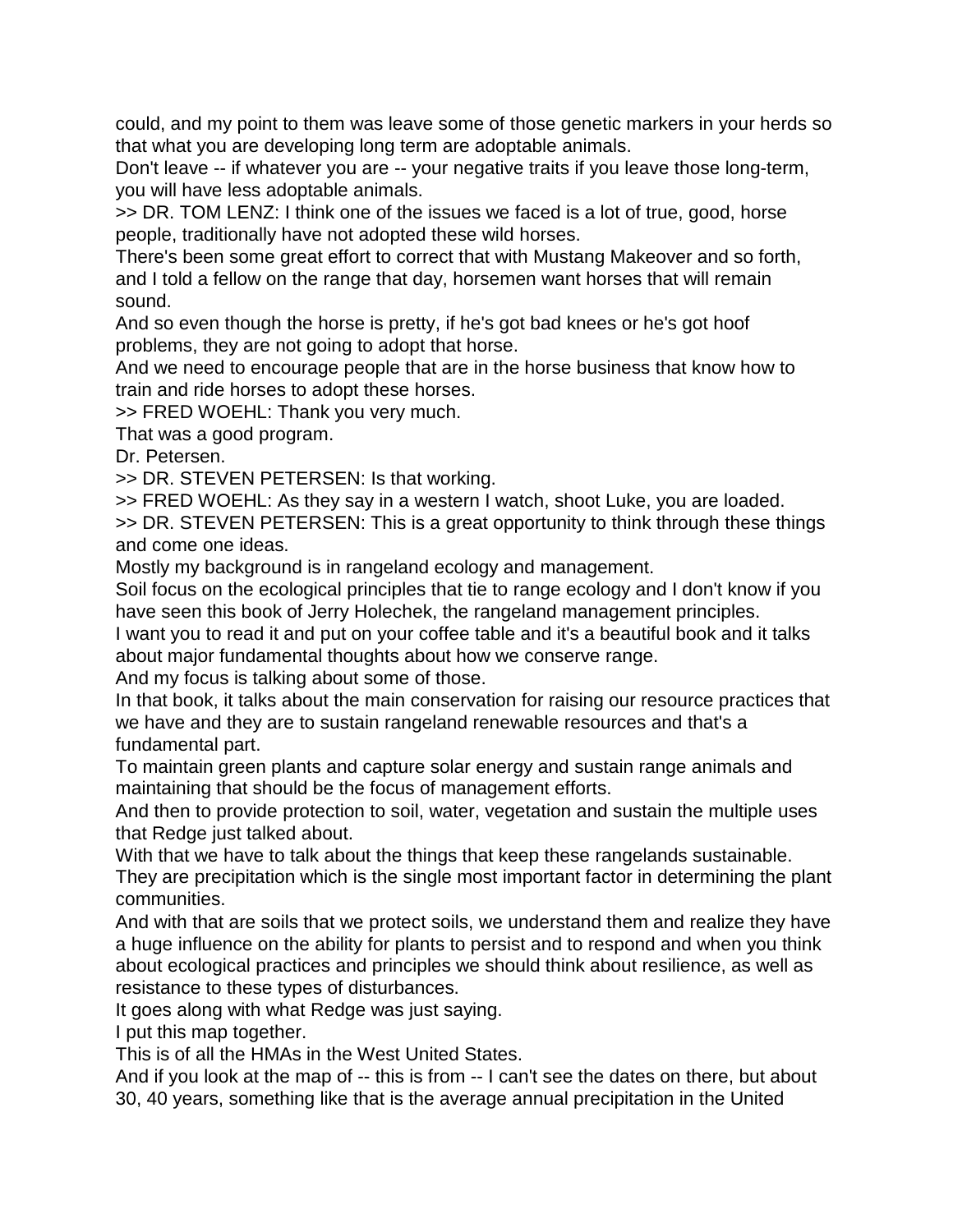States and in red there, that red is primarily the driest parts of the state, and then if you look at Nevada, you have the arid environment.

And you have the relationship between where the horses are at and where rangelands are at and these conditions, it's really important to think about the influence of -- of the environment and the ecological responses and the resilience through these sites and the plant communities.

Also major principle of range is that you consider the potential disturbances and one of them is looking at animal density.

It is the most important of all grazing management decisions.

It has to deal with the frequency, the timing, the duration of grazing and how that can influence the plant communities that are there.

I like Redge's picture of the plants that he had on there, showing total grazing and not total grazing but the influence of plants in response to grazing, having to deal with total amount that was utilized, utilization.

And what happens these plants when which have evolved and grazing over long, long time periods they persist with grazing but as they continue to be grazed on, they have to draw from carbohydrate reserves.

If you keep using those plants over and over time, they only have so much they can draw from.

The roots are not able to do that.

The wheatgrass can respond very effectively, and enough hits of grazing in a time period, especially when they are vulnerable can a deleterious effect on that plant. An important topic is the carrying capacity.

These ecosystems are tolerant of a disturbance, over time you can see what they can actually support and maintain.

And so think about stocking rates.

Your goals are to not over do this to cause damage to vegetation and part of this is to maintain the ecological processes that you see on the environment.

Sort emphasis is then to maintain the interactions so you can maintain the plant community that stabilize the soils, allows for infiltration rates and you get nutrient cycling and all of these processes that are made for rangeland management and health.

And with, that we continue what with has been stated as far as how we manage our horses, the BLM has come one appropriate management levels with the goal of -- this is in the handbook to maintain a balance of free roaming horses and burros with livestock, wilderness and recreation.

If you look back at the 1971 act, a statement that was made was the goal is to maintain a thriving natural ecological balance.

When I was on the committee, we talked a lot about what that means.

And how do you maintain this thriving natural ecological balance and it's an important thing to consider.

And the number of animals, whatever they may be, it's just an herbivore. It doesn't have to be a horse.

It can be anything like we already heard about, livestock, and it doesn't matter what it is, as long as you are grazing these plants and having that effect, you need to consider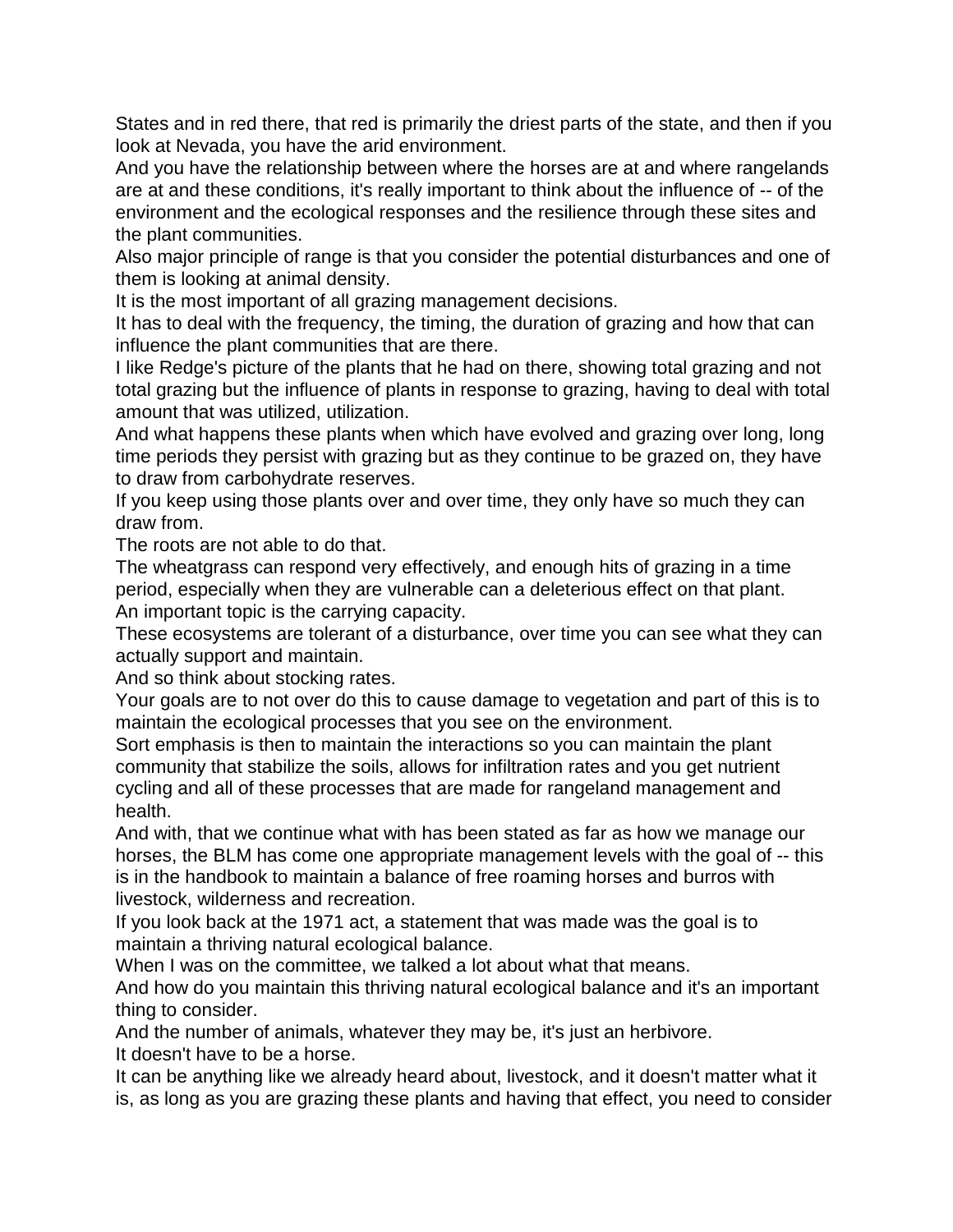what that stocking rate means as far as the resilience of these sites. Just for fun, I pulled up this.

This was off of the BLM website.

They showed the different states.

This is for a report from March 2018, and this was a total of horses by state and the total number of burros and their total.

I thought, well, compare that to 2017, how much is that?

Are we seeing a change and these are the results, every state except a couple? This is Montana that has a decrease, but the rest are continually increasing.

We continue to see an increase in the number of horses.

And maybe more important is the discussion about AML and how many -- what percent of horses are there above AML in these different sites.

And the only one that's below it right now is Idaho.

The rest are all above and overall for the total amount on the bottom right is 207% above AML and that goes back to the concept or stocking rates and what it means to the lands long term.

So I want to show you a few things that have come out of the scientific data collection recently.

This is a site up in northwestern Nevada.

That fencing is great for doing studies.

You don't have to get an EIS, it's called liberty fencing.

So it's part of a team.

There were several of us involved in this study.

We developed those disclosures and five different disclosures.

Gail Collins was the biologist out there who has done a lot of work on horses.

You can see where it's exposed to grazing and on the right it's excluded from grazing. We had a group out of ARS from Oregon.

And this is from Dr. Davies with Gail Collins and Chad Boyd who have reported on their five-year study.

Effects on horse grazing comparing excluded versus non-excluded.

And basically her base is covering density did not differ between grazing treatment from their study.

What they did find was that horses grazed areas had lower sagebrush density and greater soil penetration resistance and lower stability.

What that implies to those who would read this you have to be careful that you may have an effect, right?

So it may have an effect on the ecological function of semi-arid rangelands with the risk to exposing soils to impact the hydrologic process that occurs.

That was published in 2004 and I have a copy of that paper right here, and I can hand them to you if you would like to have that.

I made one though, I should have made a bunch.

I have that for you.

I will give you the whole pack.

I have a whole bunch of papers here that discuss this stuff.

And so on the right, you can see the grass soil aggregates and both are showing a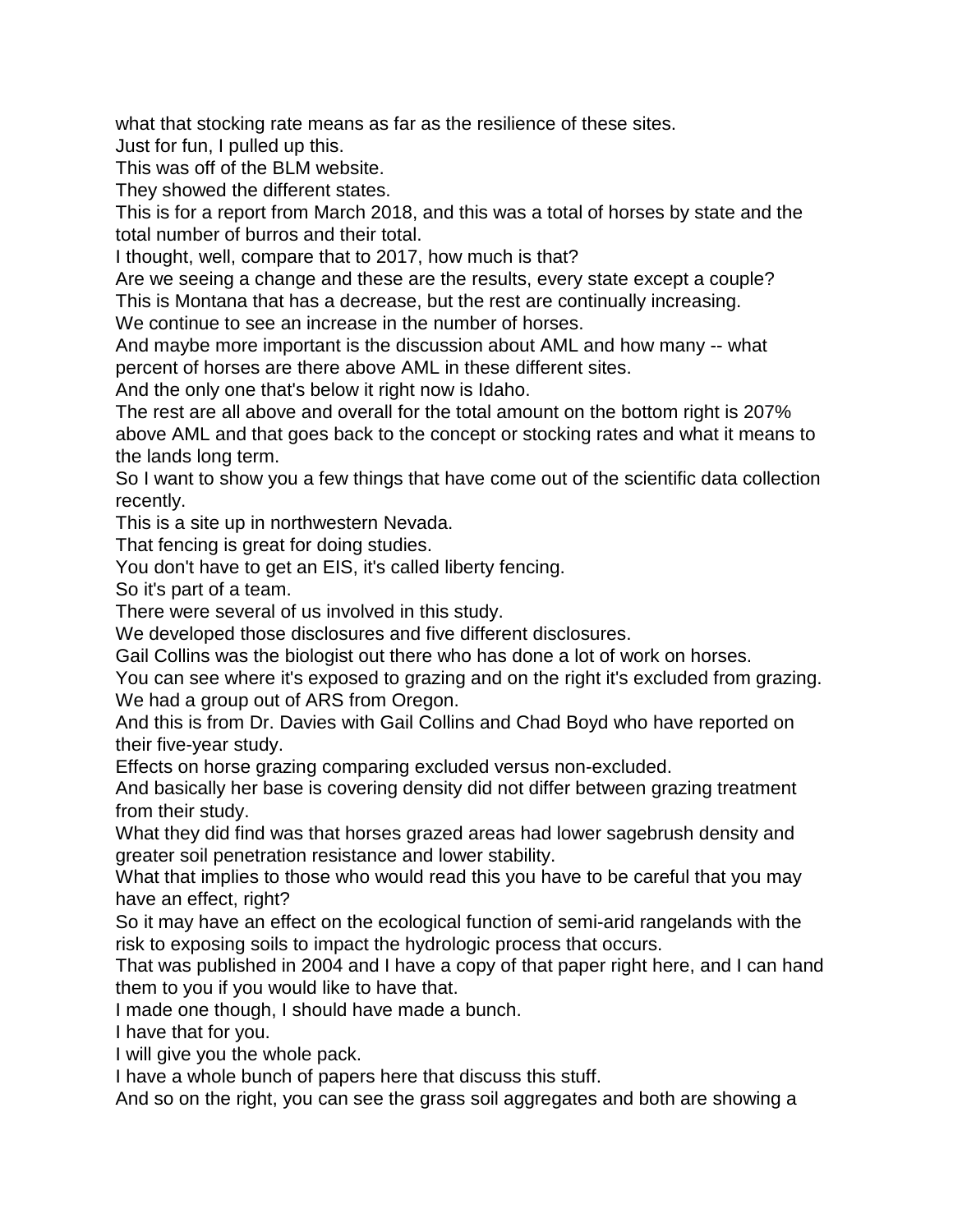significant difference between graze and exposed sites.

And then the same team of people, they put together that study which was looking down.

So Davies was looking at the upland areas.

This study was down in the riparian community.

Again five years.

The same location.

Five different disclosures to show replication in this.

If you consider cover, also the density of plants, that there's an effect.

So bare ground in grazed areas was much higher -- it was much higher.

Significantly higher, and then here significantly lower.

There are these effects that can occur and the next graph shows you this, which is subtle heights and visual obstruction for potentially hiding cover.

To be considered.

And this is for plant community analysis.

This next set of slides is from work that was done by Luke Hall.

Environment was a Ph.D. student out of BYU, Brock McMillan and Redge, this was some of the stuff you were talking about.

They put fences -- they had areas fenced off to horses at Dugway Proving Grounds that's here in Utah and they wanted to see what difference would you see in areas that had horses that were able to access these water sites, versus those that were excluded and this image here is showing the total number of visits of wildlife at a site. And on the left is your horse excluded sites and on the right are included.

And that's just a total of number of visits for wildlife species and if you break it down into individual species that do show up, on the left is showing you, again, excluded sites where you have got significantly higher number of species that are occurring at these sites where they are excluded.

Three minutes?

Got it.

That's perfect.

So the thought is that you think about the size of these animals.

They are large-bodied animals and, again, it's not just picking on horses.

Tobacco any large herbivore.

It's just the interaction between animals.

We did a study, my graduate student out in the same location, not this one but in Nevada where we looked at pronghorn.

She sat up on the hill and observed pronghorn and horse interactions and 50% of the time, when horsed showed up, pronghorn would vacate the water source.

We think mostly because of the size, the pronghorn, 100, 150 pounds and a horse will be 1,000 or 1200 pounds and it's a body size issue.

This is one that Redge just showed.

I want to understand what this is saying in the summer months when water becomes a scarcity and they need the water.

It's showing you the amount of time that the horses will stay at a water hole and utilize that water which can potentially displace other species.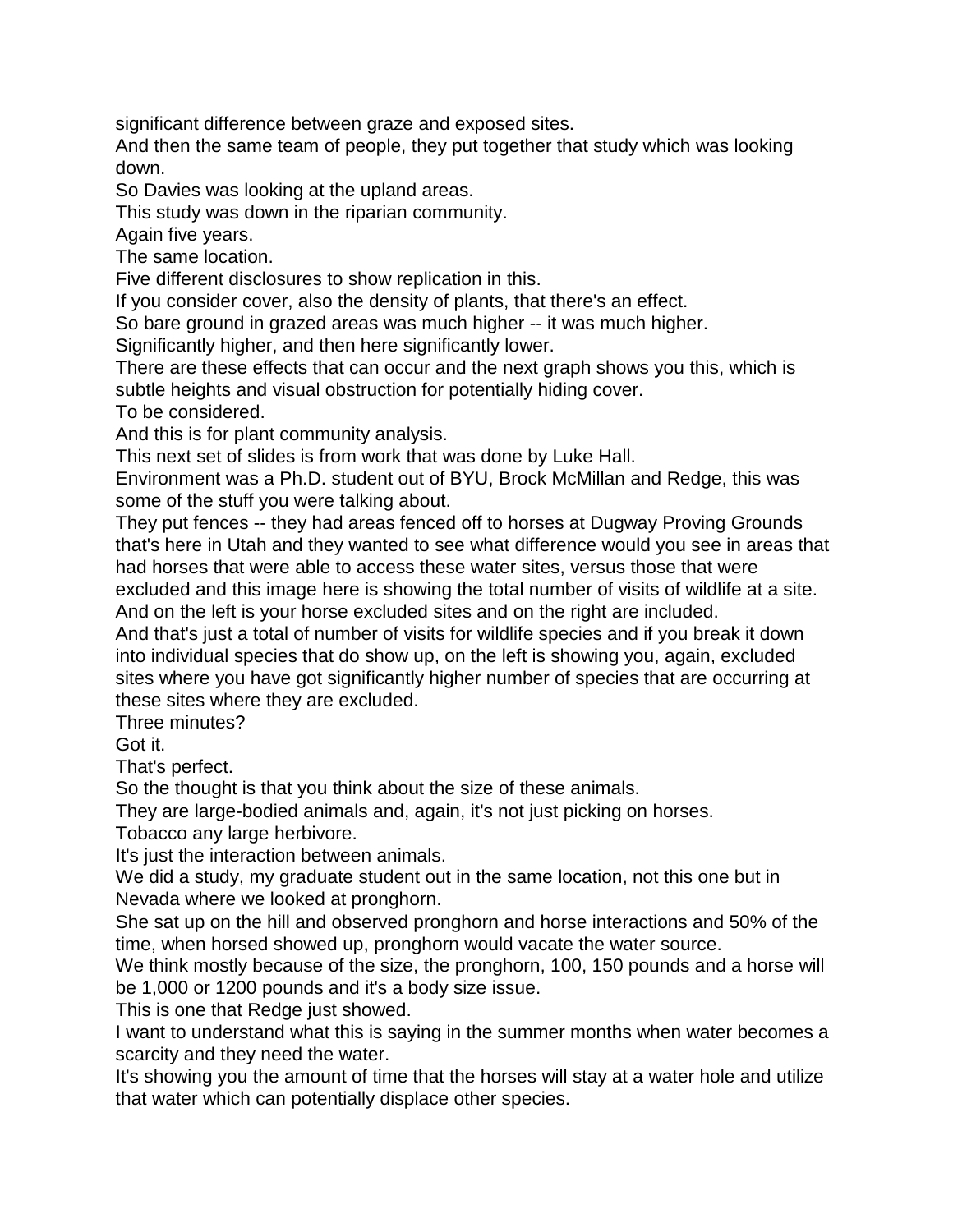A couple of slides left.

This is a description of the state theory.

An important concept, when a site has a potential disturbance, whatever that may be, over time, that disturbance may cross ecological thresholds.

We suggest that it takes energy, to be time and money and extra management to drive these ecological sites back to the way they were historically.

The goal in rangeland management is to not cross ecological thresholds if at all possible.

And that comes down to doing risk assessment, and so for sites that are potentially being utilized by herbivores of whatever type, that needs to be considered very carefully.

The sites like this are not permanently.

I was a week ago in Australia, at brumby week.

They talk about brumby impacts and they have had -- they got over 1 million brumbies, about 1 million brumbies in the whole country.

And there's an area where they removed horses and they still over the laugh three to four years have not -- last three to four years have not seen much of a recovery. We haven't quantified that.

How much can they tolerate in crossing these thresholds.

It may not rebound the way you would like it to recover.

So the thought is to become educated and understand what the ecological processes are like.

And knowing what the principles are like, I think it's really critical and they can apply those, and understand the knowledge to make real fundamental decisions and maintain these landscapes.

And from that, you are able to make predictions about what those impacts might be. And ecological site descriptions have been produced in many states.

I know for Nevada we they have a lot of ecological site.

It allows them to make predictions of what happens when you cross those and what does it feel like and what does it take to get them back.

I think that's a real fundamental part of this.

And with that, if you have any questions about this, I'm more than happy to answer those.

>> STEVEN YARDLEY: I would like to comment, Dr. Petersen, I think the all the information, a fundamental impact of what you presented is the most important thing that we have heard yet.

Knowing the significant impact that the rangeland resource has on so many different animals and.

So different people, what's at stake here with the excess population of wild horses, is astronomical.

And I would hope everyone would take an opportunity to review this information and look it over, but could you just touch on, you know -- and you kind of have, but you brushed over this transition that occurs when there is a threshold, an ecological threshold that's crossed.

What are the ramifications on these arid desert communities of crossing that threshold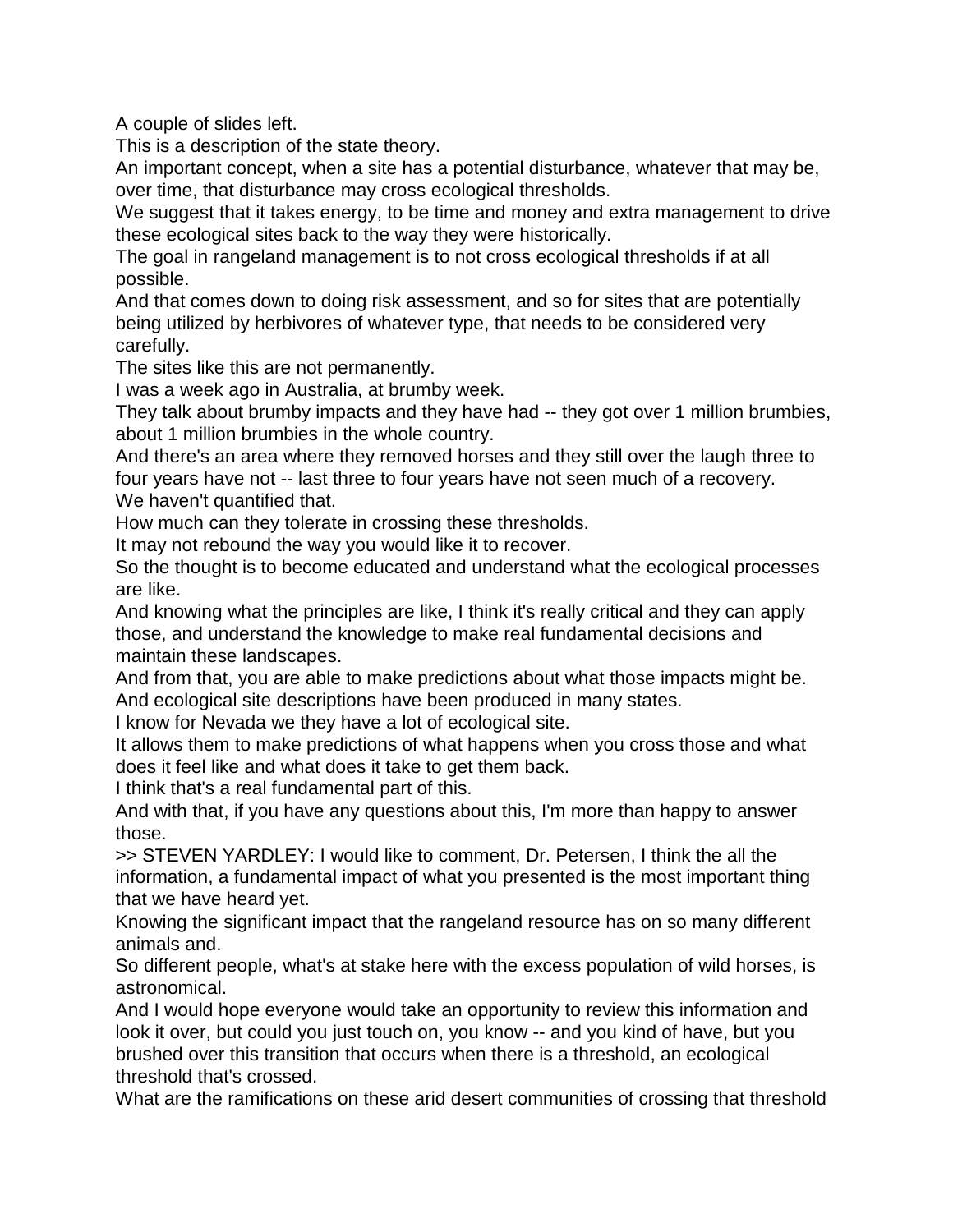and how long does it potentially take to return back to that pristine state it was in to between with.

>> DR. STEVEN PETERSEN: I love that question.

I teach to that to my students all the time.

8 to 10 minutes, it's not enough to go into detail.

These sites are sustained.

You have plant communities that have abiotic, and biotic.

You have your plants and the litter in the soil and decomposition rates and you have water and infiltration of the soil and all of that goes to go.

So they maintain these processes which are nitrogen cycling and the hydrological cycle.

These are fundamental parts of maintaining the ecosystem.

As sites become degraded for whatever the cause, is it can cause that disruption to those processes.

The discussion of what a threshold is, it's hard to define with strict numbers.

So the goal is to figure out where you see the decoupling processes.

You get higher runoff which has greater sediment content in that runoff.

That's the concern that you start losing your soils.

You can go from a abiotic, or biotic, where -- abiotic where you start to lose soils and the ability to infiltrate water and those are much more difficult to recover from, the abiotic thresholds.

If you lose your A horizon or the O horizon, that takes a long time, especially in the semiarid and arid environments that I was showing on this map.

If you let it go long enough, you could talk hundreds of thousands of years of recovery, unless you will do something about it.

So many of the discussions we have is kind of -- you could say it's more about triage. You don't see this long-term impact.

But the goal is we have a lot of effort, we need a lot of effort it do things to restore the rangelands and implement the recovery and maintain the recovery process. Is that a fair question?

>> STEVEN YARDLEY: What is the cost involved and the success rate in the arid communities when you talk about trying to overcome those thresholds through man made manipulations and the re-seedings that you can do to get it back to a state where you would like to see it, especially when you are involved with millions of acres that you are talking about.

What are costs involved in that?

>> DR. STEVEN PETERSEN: I will have to price out seed.

When they do seeding operations, the cost is outrageous, especially in the western -- the Great Basin environment, in particular.

These lands are dry.

Nevada is 10 inches or less per year as an annual average precipitation.

I think down in some of the low elevations where it could be 5 or 6 inches per year. The ability to seed and have the seed germinate and be established.

If you get 1 to 5% success and you are seeding, then your average is pretty good. Sometimes they have less than that.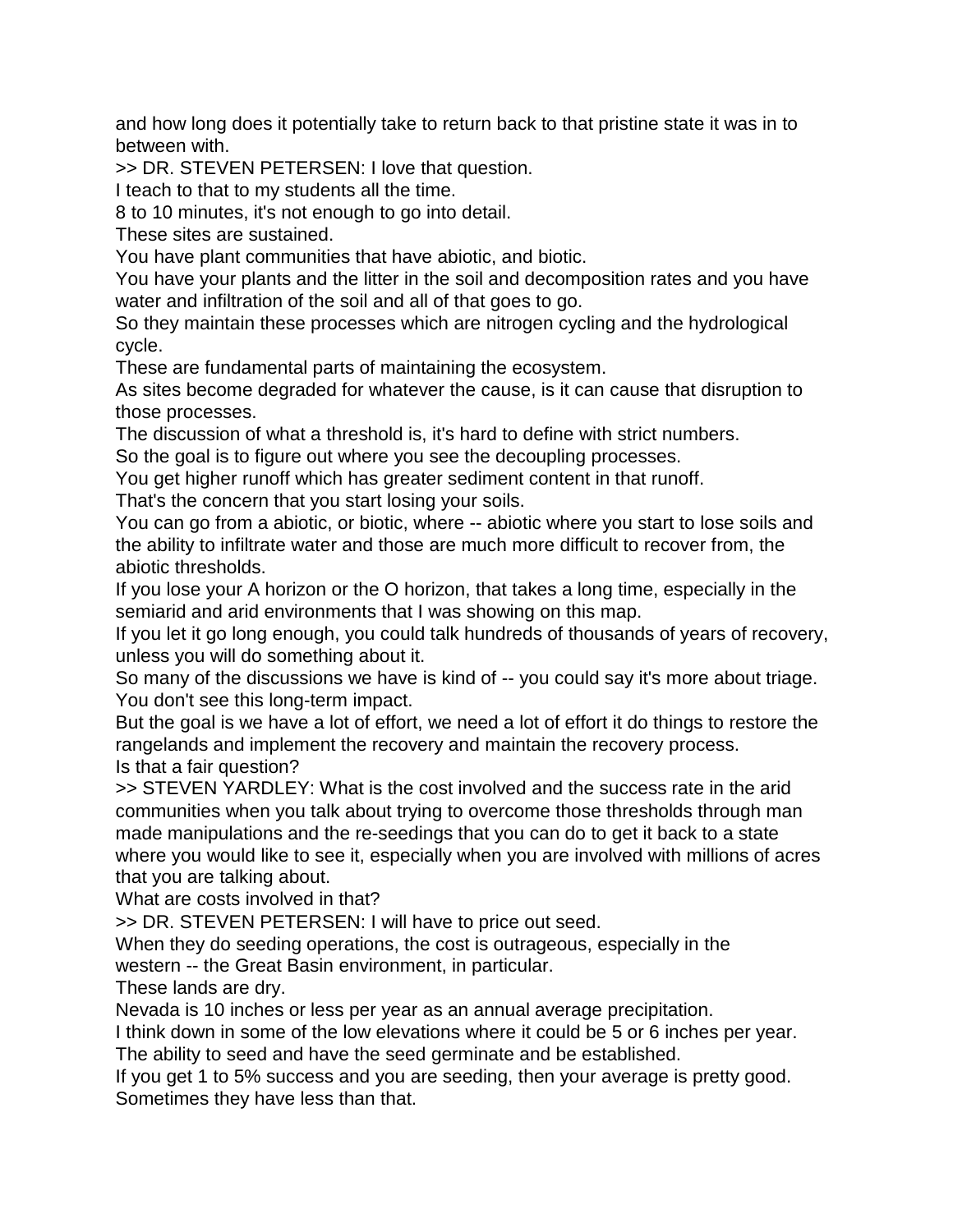And so it costs a lot to go out and do seeding and have it work and be a successful thing.

That leads to a discussion about, yeah, the whole business of what kind of plants you can seed out there because some will persist and some don't do well.

It's a challenge.

It can be very expensive.

>> STEVEN YARDLEY: Did you say 1 to 5%.

>> DR. STEVEN PETERSEN: That's not atypical for dry, arid rangelands.

That's typical.

>> STEVEN YARDLEY: Thank you.

>> FRED WOEHL: Celeste, you woke up.

>> CELESTE CARLISLE: I like this kind of stuff, and so I was listening.

>> DR. STEVEN PETERSEN: It is a fun topic.

>> CELESTE CARLISLE: I wanted to appreciate what you had to say.

This is in particular wild horse study but it does not preclude other large hoof ungulates and the point is not to mace blame at all, it's to figure out how to better manage.

We need better information about our horses on the public lands and doing the right thing.

So I support that.

Thank you.

>> DR. STEVEN PETERSEN: I agree with that.

>> FRED WOEHL: Anybody else have any questions?

Board, I would like to really appreciate you coming and you have done a good job.

>> DR. BARRY PERRYMAN: Mr. Chair?

>> FRED WOEHL: We will have some talks about that.

I was a bit apprehensive.

This is great.

I didn't ask you if you had a question!

(Laughter).

>> Trust me on that.

>> FRED WOEHL: I do trust you.

But this was really, really, really, really, really good.

This is first time we have ever done anything like this and it was really, really good. I'm serious.

I really enjoyed it.

>> Not just you, Fred.

>> FRED WOEHL: I think they do.

Daniel?

That's what I was fixing to do next.

Sue, are you on the phone?

>> DR. BARRY PERRYMAN: Mr. Chairman, this is Barry.

Can you hear me?

>> FRED WOEHL: We can hear you.

>> DR. BARRY PERRYMAN: Great.

I have a quick question.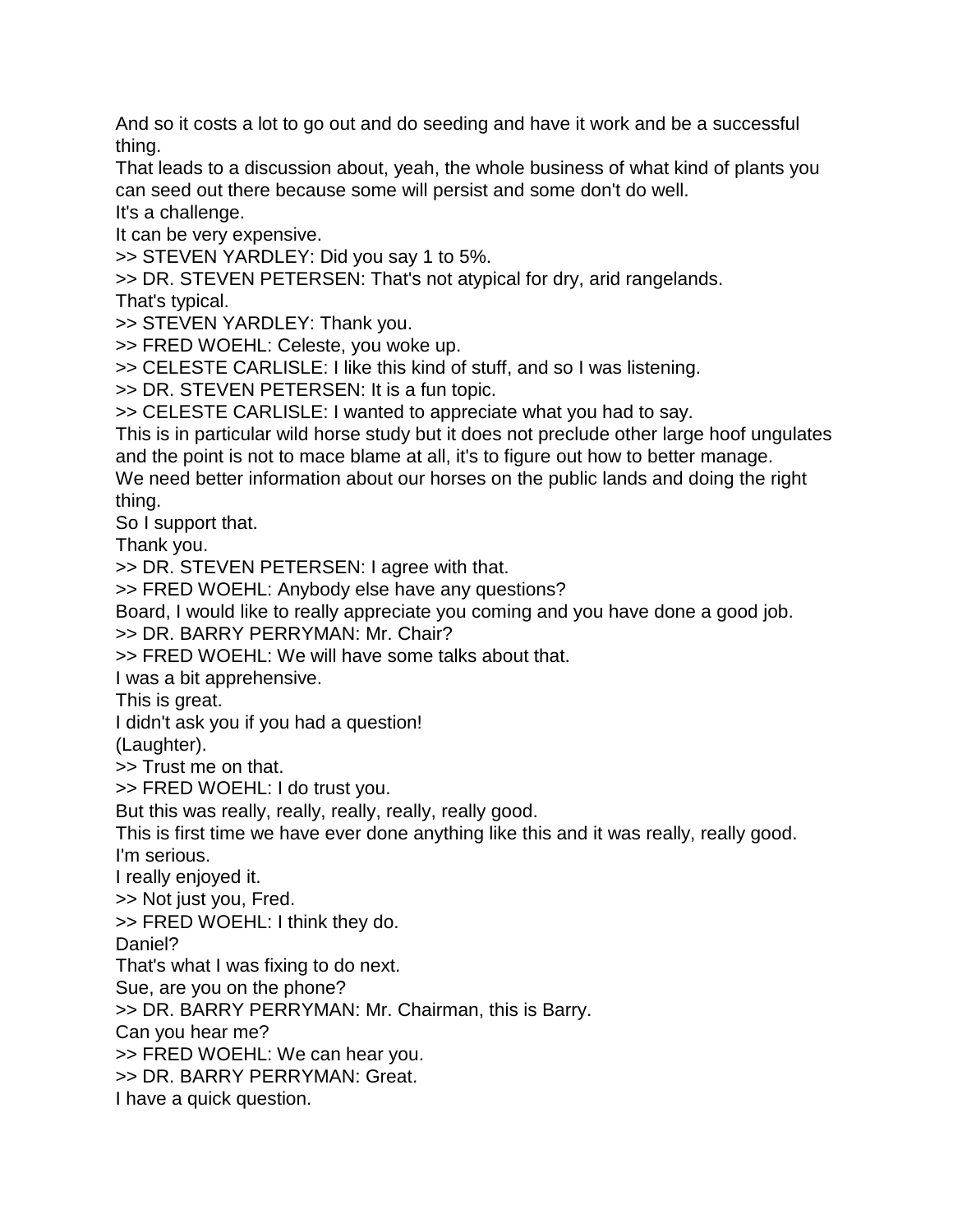I just went through the Green River Tunnel and I lost everything.

I have a quick question for Dr. Petersen.

Could you explain that, you know, you were talking about Dr. Davies' study up at the Sheldon.

Could you explain for the public very quickly or reiterate once again because you did it earlier in your talk, that there is no such thing as grazing or there's no such thing as grazed or ungrazed.

It's always in some context of timing, duration and intensity?

>> DR. STEVEN PETERSEN: Yes, I can address that.

That -- going back to that fundamental principle in the beginning, that's what matters the most and if there is an ability to manage animals and how they use these landscapes, that is when you have the most effective use as I mentioned these plants, these perennial grasses they evolved with this but they are sensitive to the way they are grazed.

And the timing of grazing is really important.

It goes with upland and I riparian system.

You can graze riparian systems every year, but if you hit them again and again, over and over, that can be an issue.

That is a big problem.

Also if you graze them during a critical growing period when they are producing their inflorescences, they can handle that but they can't handle it over and over, especially in one growing season.

So they are vulnerable.

They are adaptive to those conditions but they are vulnerable as well.

Being able to keep your animals where the plant community is best benefited over time, is an important thing to consider.

I don't know if I answered the question or not.

What else did you ask about that?

I don't know if I got the whole thing.

Anyway, that's good.

And that's some stuff for you to think about.

Oh, it was about gradients, right, about over time period.

You know, you have to be able to understand that there will be animals from and there's different levels of grazing, and they will move on to the next ones and so there's movement going on.

But, again, it's this interaction between the grazer and the plant community that's there.

>> FRED WOEHL: Barry, can you hear me?

Barry?

Barry?

Sue?

We don't have anybody on now.

All right.

Okay.

>> DR. BARRY PERRYMAN: I can hear you!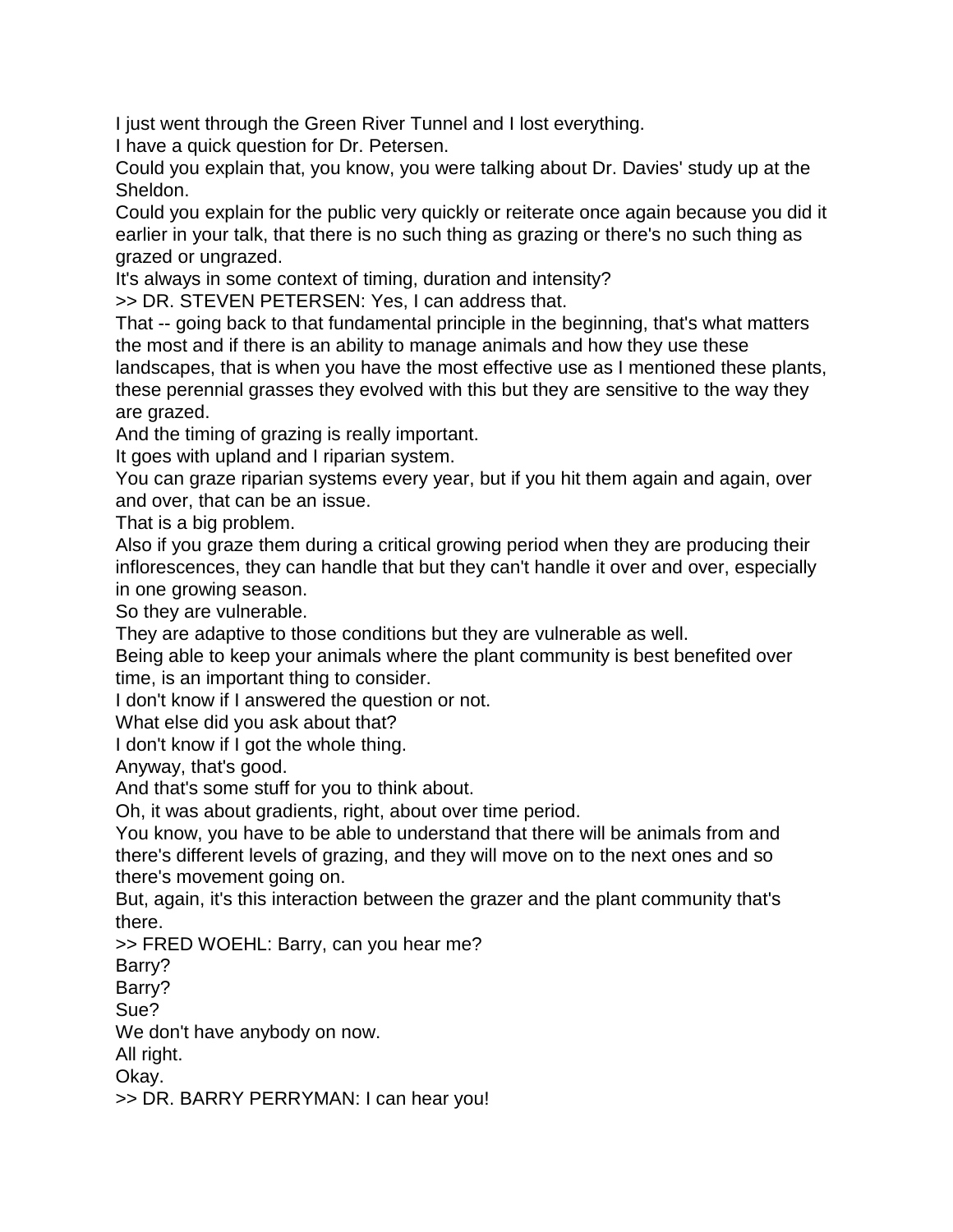(Laughter)

I heard most of what Dr. Petersen spoke of and I just wanted to just add very quickly that the study in the Sheldon, although there was no major differences between the two treatments, it was only true under that specific grazing scenario of timing, duration and intensity.

If you changed that timing, duration and intensity, you can expect a movement of one way or the other, depending on whether it was more intense or less intense. >> FRED WOEHL: Thank you, Barry.

>> DR. STEVEN PETERSEN: There are a number of horses -- the Sheldon has had up to in the past, 1,000, 1200 horses on it.

The study was around the Badger Mountain area.

So a number of enclosures were set up in different spring areas springs and creeks and this is a very arid environment as well.

It's a lot like what you see in that picture.

That's next door.

That's over in the Roaring Springs Mountain area of Steens Mountains.

But anyway, that area did have horses that varied in the number and they were doing some roundups at the time and so the intensity of grazing did occur over time and I believe it states that in that document.

You can go through that and read that paper and have both of them here, both the Davies and the Boyd paper that describes that process, but there was -- you know, that was a discussion they had as well.

How many horses are there?

Are they staying in the area?

Are they moving on?

Coming back?

And I don't believe they really carefully looked at the exact number of animals that were present all the time.

We did have some cameras up.

We were take pictures of these horses.

We have knew they were coming inconsistently.

We do have that data that we can go back and look at.

>> FRED WOEHL: Okay.

Okay.

Board, at this time, I think we will go ahead and take a ten-minute break and then when we get back, there's a change in the agenda, not much of a change, but for the next couple of hours we will have working group reports but we are also going to talk about some recommendations and try to formulate some of those.

We aren't going to finalize them but talk about -- I didn't say you could leave! We are adjourned for ten minutes.

(Break)

>> FRED WOEHL: If everybody will get seated, we will take up again.

>> DR. BARRY PERRYMAN: I am here, Mr. Chairman.

>> FRED WOEHL: If the board members would make their way to the platform, we will take up again.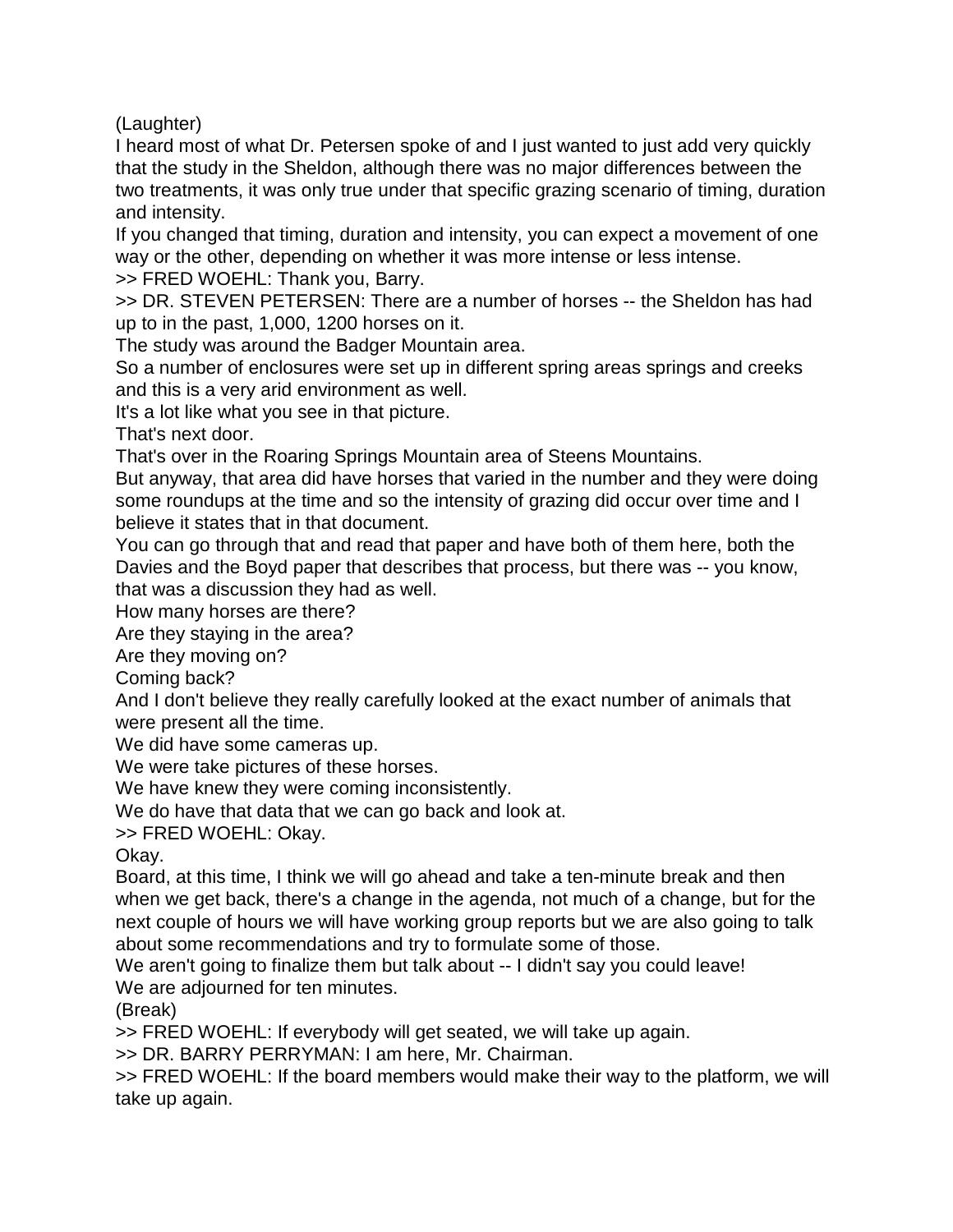Yes.

Yes.

All right, Board, the next item on the agenda is the working group reports. We have that until lunch.

We will break for lunch at 11:30.

I want y'all to know we will have an hour of this and then we will take it back up. One of the things I would like to propose in this thing is I don't think we are going to have a lot of working group talk to describe.

I would like to take this time to maybe work a little bit on doing some concepts and ideas for our recommendations that we will finally formulate and put out according to the schedule at 4:30.

So if y'all don't have any problems with that, and because I think a lot of y'all are -- the recommendations that you are going to make was a direct result of your working group.

So if that meeting with everybody's approval, we will just go right into it.

So one of the things that -- I don't know what to do about this point about who goes first or what goes what or things like that.

So Ginger had mentioned to me that she had a couple of items that she would like to bring up.

So I will just go to her.

>> GINGER KATHRENS: Thank you, Mr. Chairman.

These are really very small things in the scope of things.

A couple of -- a couple of points and recommendations that I would like for you to consider.

We have had some conflicts between wild horses and burros and trucks and cars and so forth, east of Bullhead City where my brother lives and in other places in Wyoming and so forth.

And in Wyoming, they have used something called a Strieter light.

And these are small reflectors and it's s-t-r-e-i-t-e-r, they are on the posts and on the sides of the highway on both sides.

The concept is that particularly the conflicts occurred at dusk and at night.

And when the headlights of the truck or car hit the light, it creates cross beams that go across and has the effect of deterring wildlife to cross there.

They are being used, and there have been studies done on this, that has office has, if that's important to you.

And they are being used in Wyoming.

I drive, of course this to the Pryors, I drive through Wyoming on a regular basis. And so from roughly Worland, and Thermopolis and it's big, open country but there's a lot of conflict that's happened and also south of Grand Teton National Park they use Strieter lights.

I would suggest to BLM that they review where there are conflicts with wildlife, including burros and horses, and look into using this tool, which I think is very modestly priced to avoid collisions and damages to both humans and mammals. >> FRED WOEHL: I don't know if that's something that is feasible or allowed because you are talking about state highways and BLM has no -- I mean, no jurisdiction.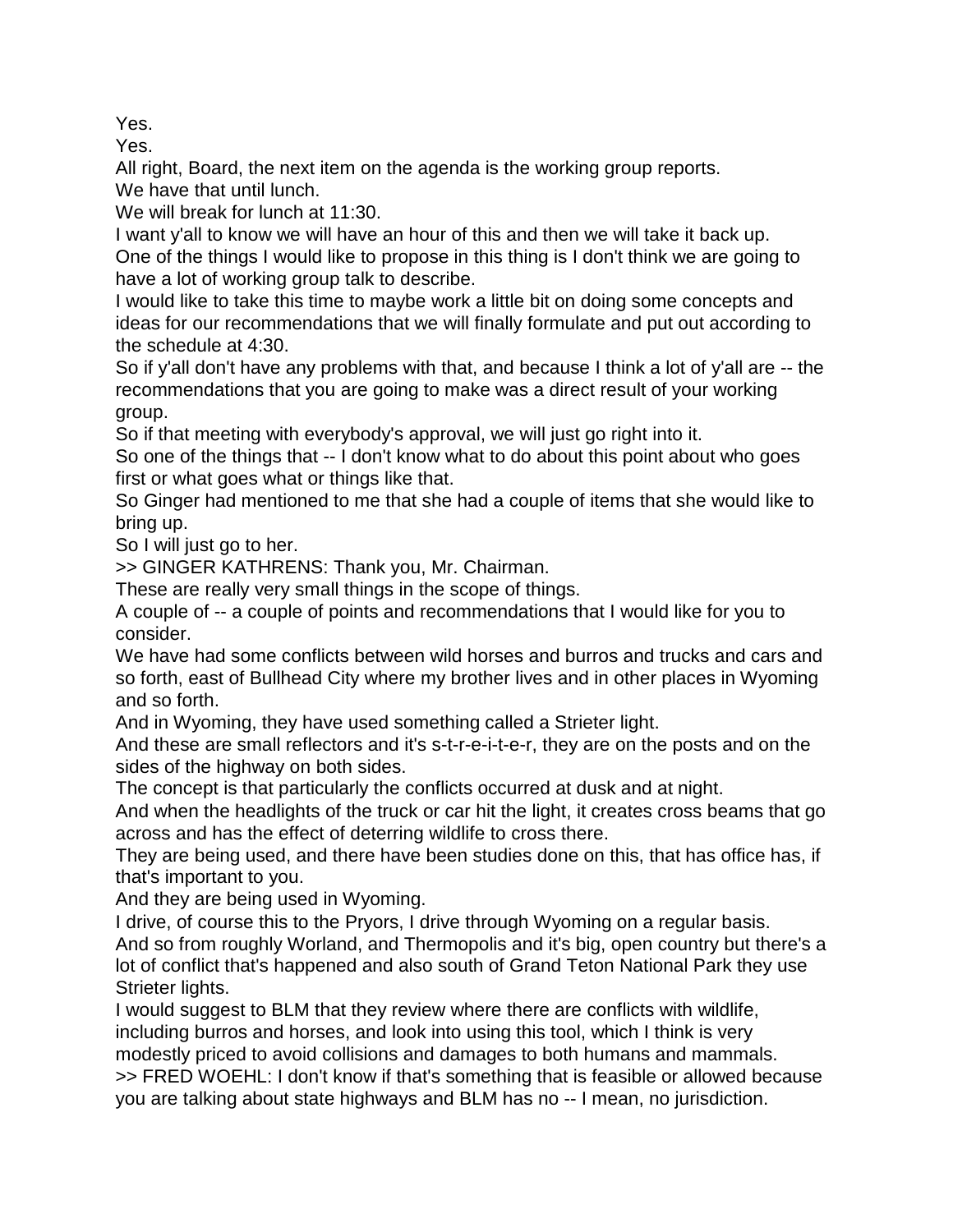>> GINGER KATHRENS: Jurisdiction there.

Well, I think what BLM could do is since, particularly east of Bullhead City, it's BLM land and Black Rock Desert Burro range, but they could interface, of course, as they do on a regular basis with state and local governments on this.

>> FRED WOEHL: Well, I -- okay.

That's something that we can talk about.

Okay.

What else?

>> GINGER KATHRENS: We love what Gus has done as far as having a kiosk with some of the rules of the trail and also those -- those plastic sticks that have also rules on there, don't feed, don't get within 100 feet, and also, they let the public know where they are.

And they let the public know that they are in a herd management area, managed by the Bureau of Land Management or the Forest Service.

I think the Forest Service could utilize this as well.

We raised the awareness that these are wild horses and not domestic horses.

And it also will increase, I believe, tourism and maybe help some of the smaller communities that are around areas that people don't know what they are seeing or they don't know that they have even passed a wild horse herd area.

In one of the small communities in Colorado, Maybell, they have a sign right outside of town that says, you know, that you are entering wild horse country and so forth and there's good signage at Sand Wash, if you have been to Sand Wash Basin but it can help promote the opportunities for the wild horses.

So I would like to see BLM do this in all the herds, where -- where they can identify that you are entering a wild horse herd area and here are the rules of watching and behaving in wild horse area.

>> FRED WOEHL: I'm sure there's a minimum standard but each state stands alone. I mean, our role as the board is to make broad recommendations from 30,000 feet, not getting exactly in that.

Now, Bruce, isn't there a regulation that requires signage?

Don't you have a -- on your HMAs and things of that nature?

>> BRUCE RITTENHOUSE: I'm not sure what you mean, require signage?

>> FRED WOEHL: Saying this is BLM land.

This is BLM rules.

>> BRUCE RITTENHOUSE: Typically when people enter public lands, they see typically all the signs that will say, you are entering the lands managed by the so and so field office.

You know, and I think it's still up -- I think it's those HMAs that have high accessibility to the public probably already have kiosks in them.

I think, you know, again, somebody, I'm from Colorado, we have kiosks in Sand Wash Basin out there, but I think that's the only one.

Well, a Little Books has the friends of the mustang group there has developed a large structure there and that educates on the wild horse story. So it varies.

>> GINGER KATHRENS: In Wyoming specifically, there's great opportunity for this.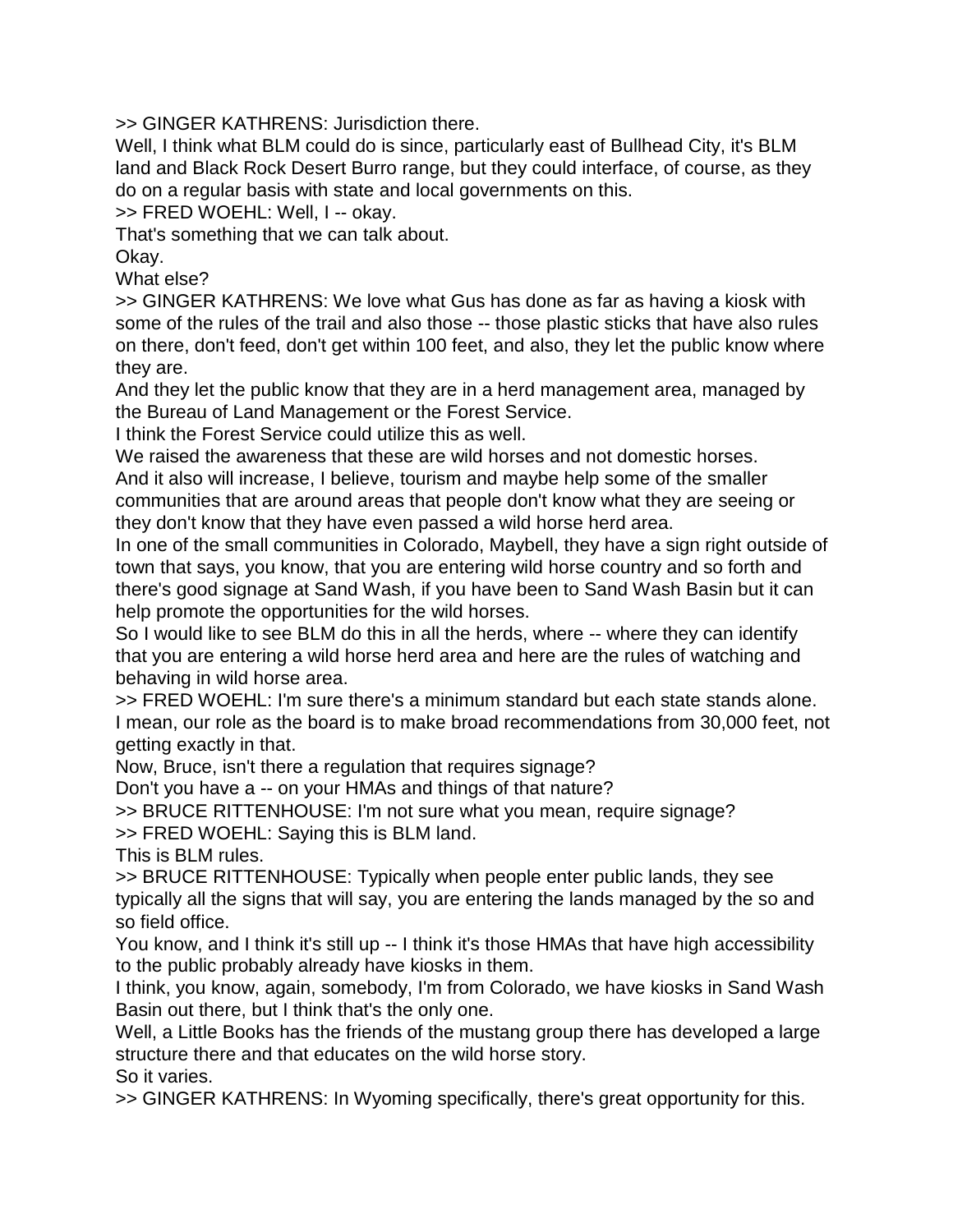Excuse me.

The route to Riverton, there are a number of herds that you pass along the way and that would be very beneficial, I think, Stewart Creek.

Green Mountain.

But herds where people are driving down the highway -- and I have been in the motel there in Rawlins and people are going, yeah, I saw some horses.

And the owner of the hotel, in fact, said, well, those are wild horses.

And they said, oh, really?

I didn't know that.

So we create an appreciation and more enjoyable trip if you know that long strip as wild horses that you are looking at.

>> FRED WOEHL: I think we could -- we can probably do something along the lines of encouraging BLM to promote stuff like, that but as far as mandating they do, A, B, C and D, I don't think we can.

>> We can include it as part of a marketing strategy that we all discussed earlier. You know marketing was a big emphasis or push for the bureau in order to meet some of those goals that -- that they put out.

I have think that would be part a marketing strategy, for sure.

>> FRED WOEHL: To promote.

>> GINGER KATHRENS: I think -- yeah, I agree.

It is more marketing.

And in the long run, it's also about adoption.

If people get used to seeing horses and they go, wow, those horses are really cool.

I would like to have one of them one day, it's an incentive to adopt.

>> FRED WOEHL: Okay.

We can talk about that later.

Okay.

Ben?

Do you have anything you want to bring up?

No recommendation or anything like that?

Steven?

We may get to go to lunch early.

My goodness.

>> STEVEN YARDLEY: Sorry.

Yesterday there was presented to us by Alan Shepherd the on range branch chief, a set of options that were presented to Congress.

There were four different options that were presented to Congress, that BLM spent a lot of time and money adopting and I think as a board, we need to find one that we can stand behind and support and tell Congress, you know, this is -- this is the option that the Board supports.

>> FRED WOEHL: Okay.

So you are referring to the four options, A, B, C, and D, that he presented yesterday then?

>> STEVEN YARDLEY: Yes.

>> FRED WOEHL: Okay.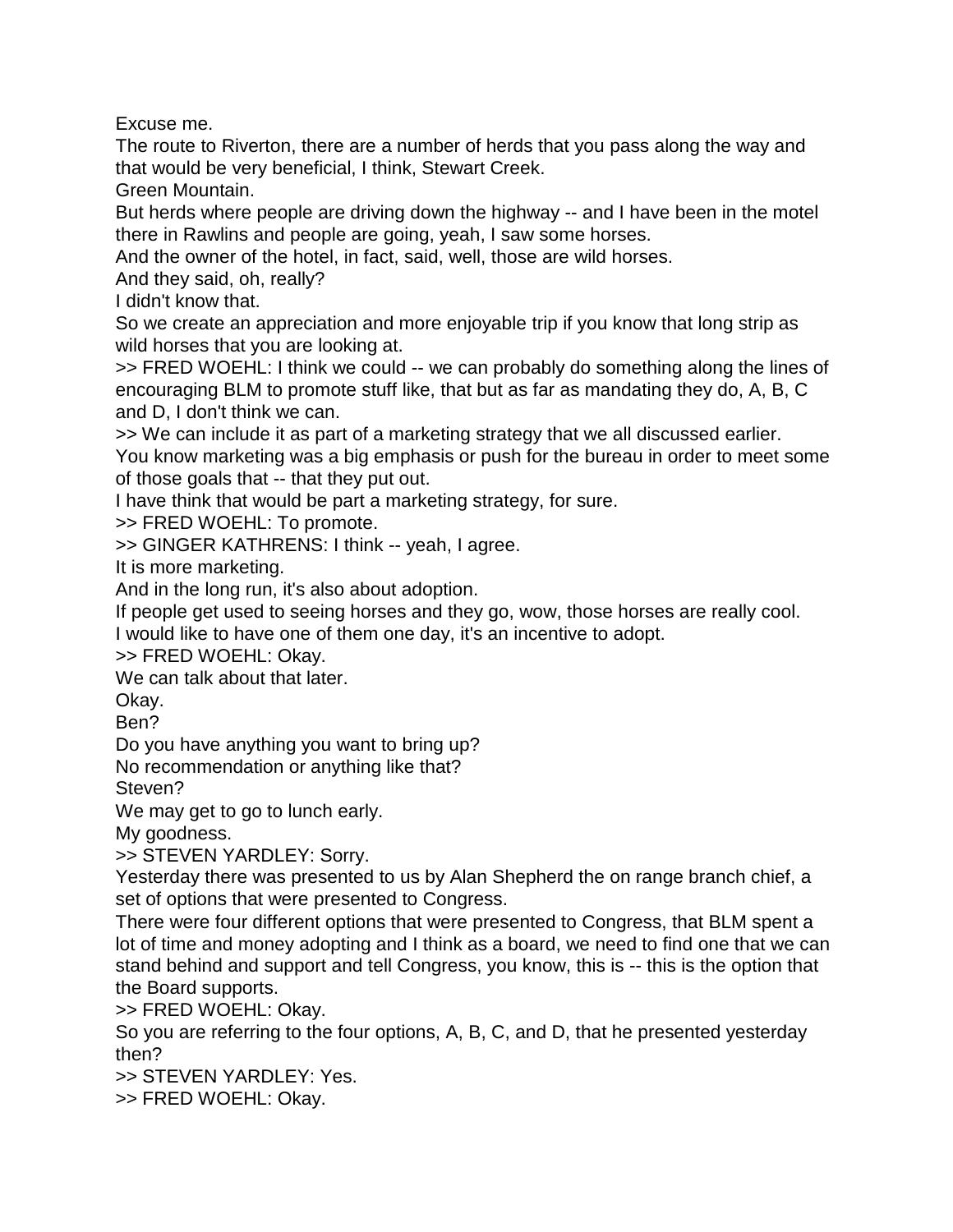Okay.

I think so too.

I think we need to think about that and we can talk about it a little bit further, but come up with an option.

I think that's great.

I think that's a good idea.

>> STEVEN YARDLEY: I think it would be beneficial for everyone on the Board, maybe now or during lunch, but whenever you have a moment to kind of review those and look it over and kind of see what -- as you study it, what you think would be the best viable option.

Because I know BLM put a lot of thought and effort into it.

I have think we ought to support next in it.

>> FRED WOEHL: Good idea.

Good idea.

Was there anything in your's and Celeste's working group that y'all come up with? >> CELESTE CARLISLE: I don't -- I think just general overall support for the BLM continuing to -- they were given marketing survey, which advised them to do some branding work to get some consistency between and among their adoption events and raise the level of professionalism and train volunteers and things of that nature, just so when you show up at an event, you know exactly what to expect.

Then implementing the solutions in a very, very, very comprehensive plan this they were given is going to take some resources and time and I think the Board needs to be supportive of that so that the adoption program can continue its forward progression. >> FRED WOEHL: In what way?

What areas?

What type of --

>> CELESTE CARLISLE: I think that we should be supportive of -- that part of the marketing plan called for subcontracting out some portion of those -- that entire program.

That's going to be expensive and going to require RFPs and that whole thing. >> FRED WOEHL: You are talking about the Great Lakes Marketing report that we got?

>> CELESTE CARLISLE: Correct.

>> FRED WOEHL: That was a very interesting report and a lot of things in there. >> CELESTE CARLISLE: It was.

So I think that having come from oddly enough, strangely, I shouldn't have ever had this job, but marketing job for a short period of time.

Oftentimes the marketing studying is done and nothing else happens.

Sometimes what happens is agencies will hand pick from that.

Obviously the low hanging fruit will happen first but they can do within, but I think we need to be very supportive of making sure that they actually complete that project. >> FRED WOEHL: Do you think that every aspect of that marketing survey should be implemented or do you think we need to cherry pick the ones that applied the best or -- >> CELESTE CARLISLE: I think they should be relying on a subcontractor to help them in making decisions.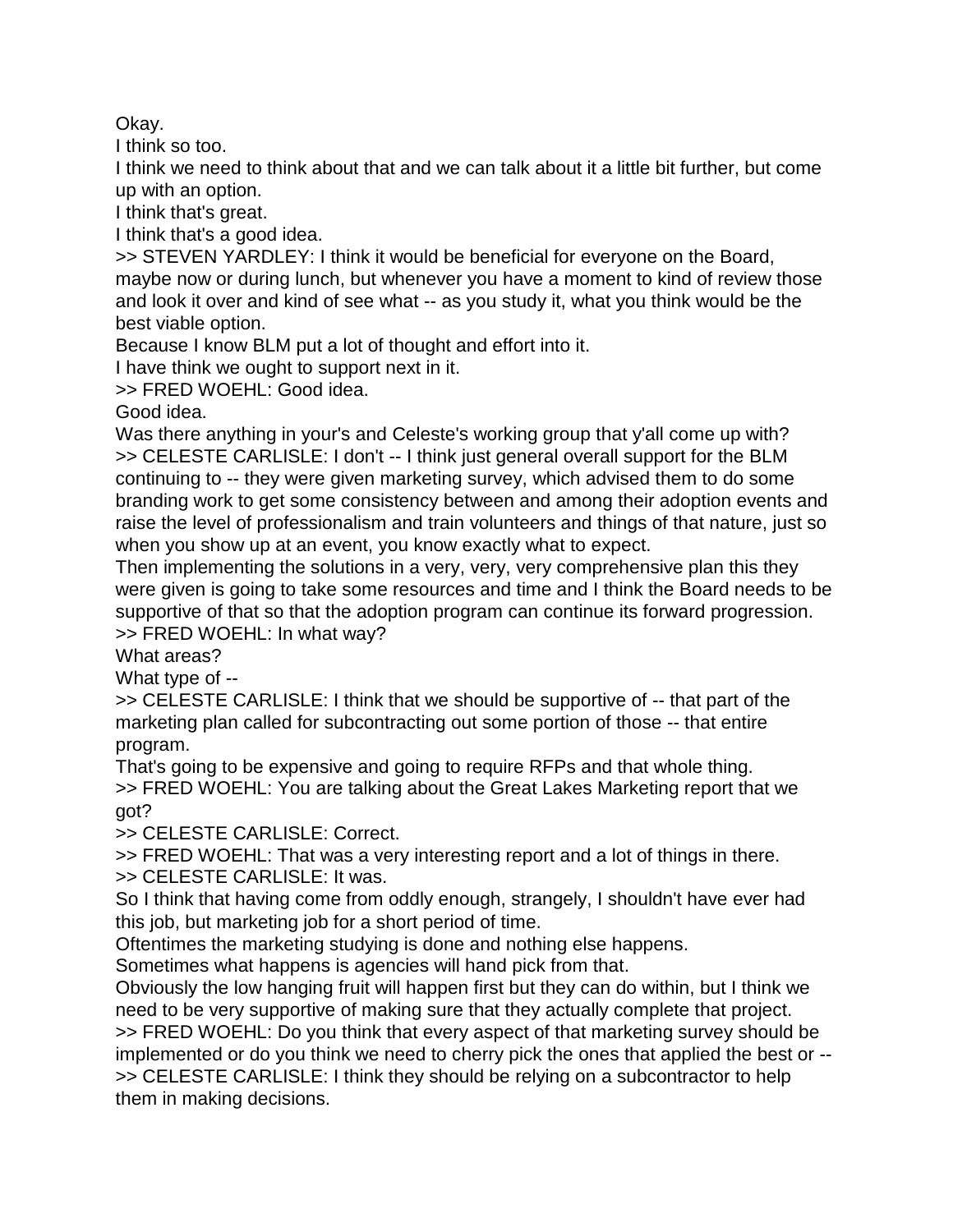I don't think they have the expertise to make that call but I think that people do. >> STEVEN YARDLEY: Do you think that the recommendation we could make as a board, would be to implement the Great Lakes research project?

>> CELESTE CARLISLE: So it's a little lazy.

They have begun implementation of it and just making sure that we are backing the continuation of that.

A project like this, that they sort of reach out a top out point and then we sort of run out of money at this point and then everything that you have done down the line --

>> FRED WOEHL: Well, money is a limiting factor.

We have to admit that.

Maybe y'all could develop something along the lines that implemented, you know, to continue applying, aspects of that report that they can, that's feasible and economically feasible or something like that.

>> CELESTE CARLISLE: Okay.

Let me tweak some wording.

>> FRED WOEHL: Yeah.

I think -- for those of the board that wasn't there, the BLM in 2016, they did a marketing survey and it was really good.

And Holle' gave everybody one of those the other day.

Great Lakes marketing survey and there's a lot of information in there that is just incredible that makes tons of sense and it's a thing that I hadn't even thought about b when I read it.

We had problems in the past with marketing and there's been a lot of work done along this.

It was us asking questions and everybody asking questions and BLM and how we can do a better job of marketing these horses.

Because a mustang is a great horse and promoting that and pushing that and -- it's a remarkable thing within the BLM is that you have autonomous states and you have the whole Eastern States.

I think you have 30 something states east of the Mississippi that's in the Eastern States.

And each one of them have tried to come up with their own marketing plan.

And to promote and do all of this stuff.

I think the result of this would be to try to put everybody together, and it's incredible. And so coming up with a recommendation that as many of those that are economically feasible to apply, something along those lines.

Does that make sense?

Okay.

All right.

Good enough.

Was there anything else that y'all come up with?

Yep?

>> STEVEN YARDLEY: I don't think so.

We were really encouraged by some of the things that the board -- or that -- that the BLM has already implemented.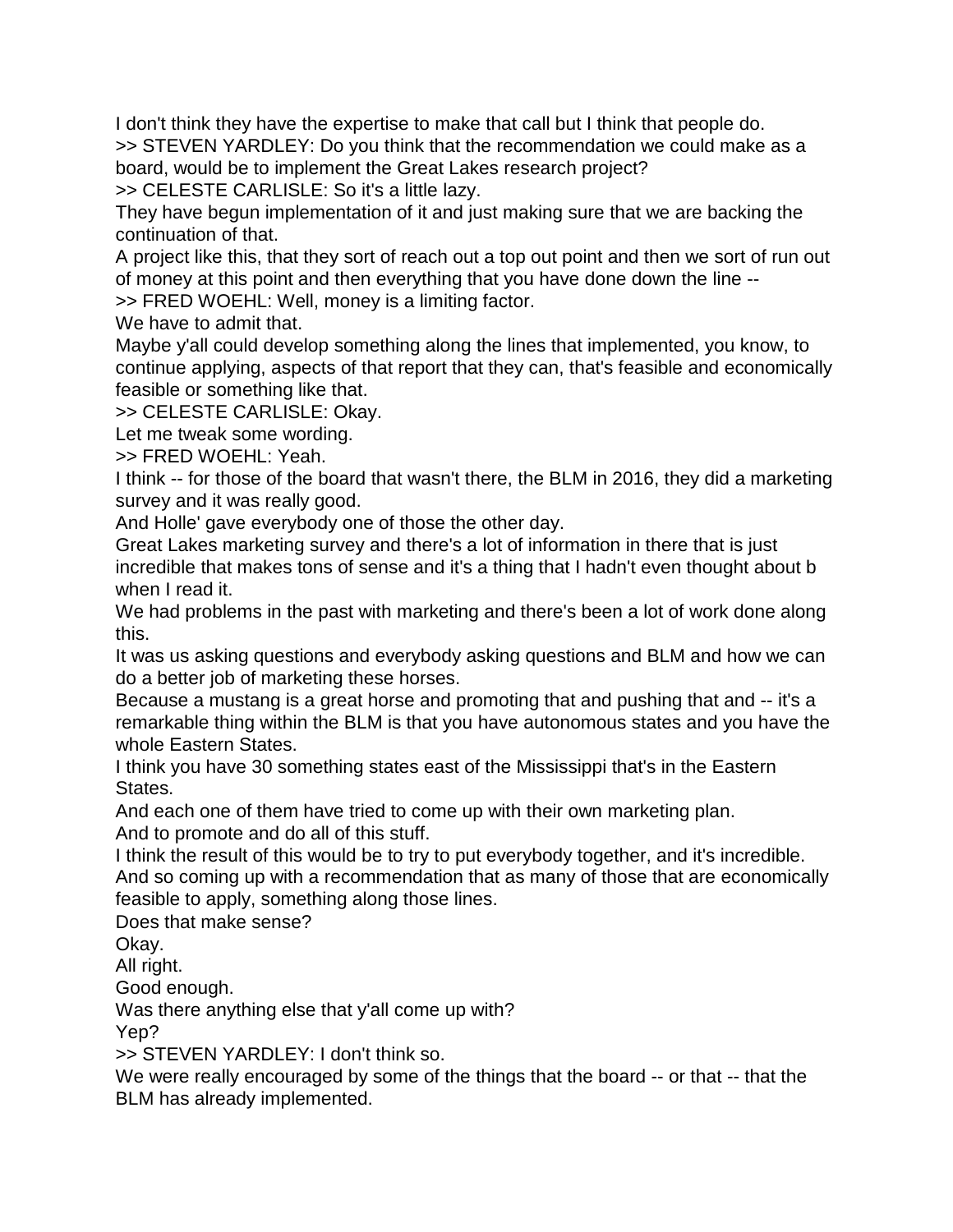They have talked about it earlier in the meeting, and being able to increase the number of horses that an individual can purchase.

I think that really opens the door for a lot of willing people who would like to make a go at training wild mustangs.

Also we are encouraged by the BLM's making an incentive to make it easier. I don't know if we came up with a recommendation but there has been some good discussion about whether \$1,000 is the right amount but I they it's a step in the right direction and maybe when we have a recommendation, there might be something that comes if we want to see that increase.

>> FRED WOEHL: Well, that's a budget amount and I know Holle' spoke of where they come up with it, but in 2015, when that was the board recommendation, that they do that, that \$1,000 was about what TIP trainers were getting.

And what it was, we wanted the TIP to be -- I mean, if I TIP my own horse, I need to get the same thing.

Do you know what I'm saying?

TIP is a trainer incentive program through the Mustang Heritage Foundation.

>> STEVEN YARDLEY: Maybe it would be wise to leave it where it's at, but we are encouraged by some of the new approaches that are being looked into by the BLM. >> FRED WOEHL: Well, I mean, last year they found homes for 4600 horses.

That's a lot more than what we have had.

I mean, that is a very steep climb.

Very steep climb.

Celeste?

>> CELESTE CARLISLE: To add on to the newer sales policy that you have been referring to, and Nancy brought it up in her presentation.

This is some concern on behalf of some of the groups that it's, perhaps, maybe the only problem is that it's written unclearly and so if we could have some direction for -- I'm not sure how to say this, clarifying it and making sure that it is abundantly evident that any loophole or perceived loophole is closed.

I think that would go a long way towards --

>> FRED WOEHL: Well, you know, and I'm being very honest and very up front when I address this like this, is that, you know, the glass is half full.

It's not half empty.

Just because one person did something wrong, it should not be held against everybody else.

That upsets me that if I go and I assume that I'm going to do something bad those horses I. say pardon me, but to hell with you, I will go buy some quarter horses. I'm being very honest.

It's up to that person on the field, that's making that decision, whether or not them horses go or not, to make the best decision they can with the information they have. I mean, if a guy comes up in a trailer and it's got plywood on the floor and cattle panels

on the side where it's rusted out and you look at him and he says, I'm going to train 25 horses.

Well, no! You know?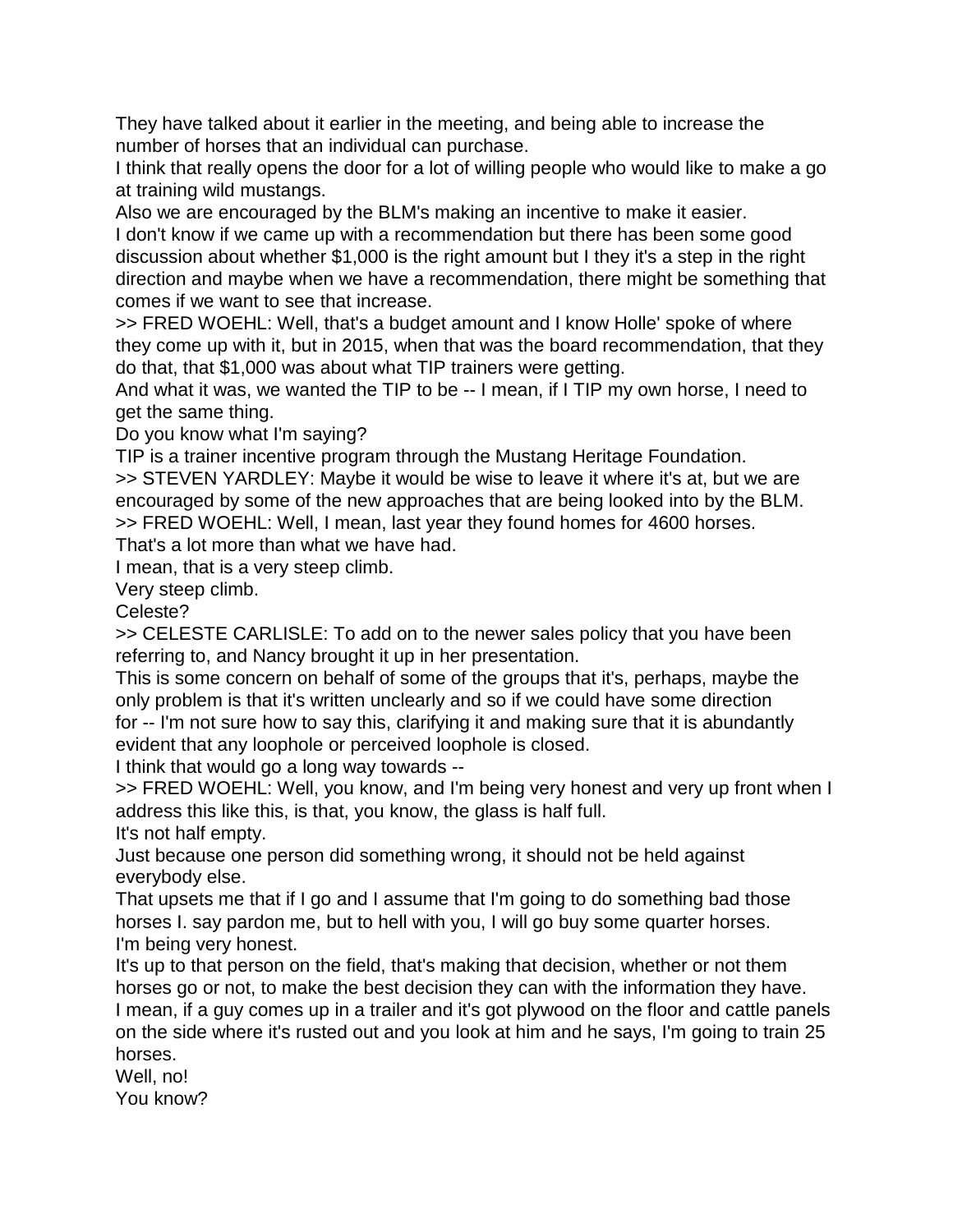I mean, that's up to that person in the field to do that.

And the problem that bothers me is that when the Bureau of Land Management makes a decision based on the base information that they have and they are covering everything, they are covering 50 states, and then when -- and then when somebody who brings it on a more personal level because of a terrible instance, terrible. It's one of those things.

But me judging somebody because someone else made a mistake, is not the right way to handle things.

You have to -- this has to be trust.

There has to be confidence among this.

I mean if you are looking like that, then nobody should have a driver's license because we may have a wreck on the way home.

That's -- you know, that's -- that is more of a chance of you having a wreck driving home than someone else doing something else with these horses.

>> CELESTE CARLISLE: But we are not on that panel.

So we don't have to talk about that.

>> FRED WOEHL: No, but you may have to vote on a recommendation.

>> CELESTE CARLISLE: This is very true.

Well, perhaps I will work on a little bit more of that wording that may be amenable to discuss.

>> FRED WOEHL: I would have no problem with clarifying it a little bit, but I do have problems with prejudging people based on one person.

>> CELESTE CARLISLE: I do too.

>> FRED WOEHL: But you want to do it.

So, you know, that's -- that's all I have a problem with.

Was there anything else that y'all want to bring up from y'all's working group? Yes?

Go ahead.

Yes, yes, help yourself.

>> You know, I think one of the things we have to keep in perspective on liberalizing the adoption numbers and whatnot.

If we had a corral full of horses that we had options with, you know, with what's left over, I think this would be much more of a relevant conversation.

I'm not saying it's irrelevant, but it would be even more relevant.

You know, we are looking at 70,000 horses.

And on -- we are looking to try to -- we are trying to give recommendations of how -- what we are going to do with them.

We are also talking about the populations that are doubling every four years and I think the 800-pound gorilla in the room, we don't know what we are going to do with all of these horses.

I would say to the board and everybody that's out, there we need to be looking for -- for solutions to -- to allow for more adoptions out there on the ground.

I'm not saying we give them away to people who will slaughter them. That's not my point at all.

I'm just saying that is comes back to what our chairman just said.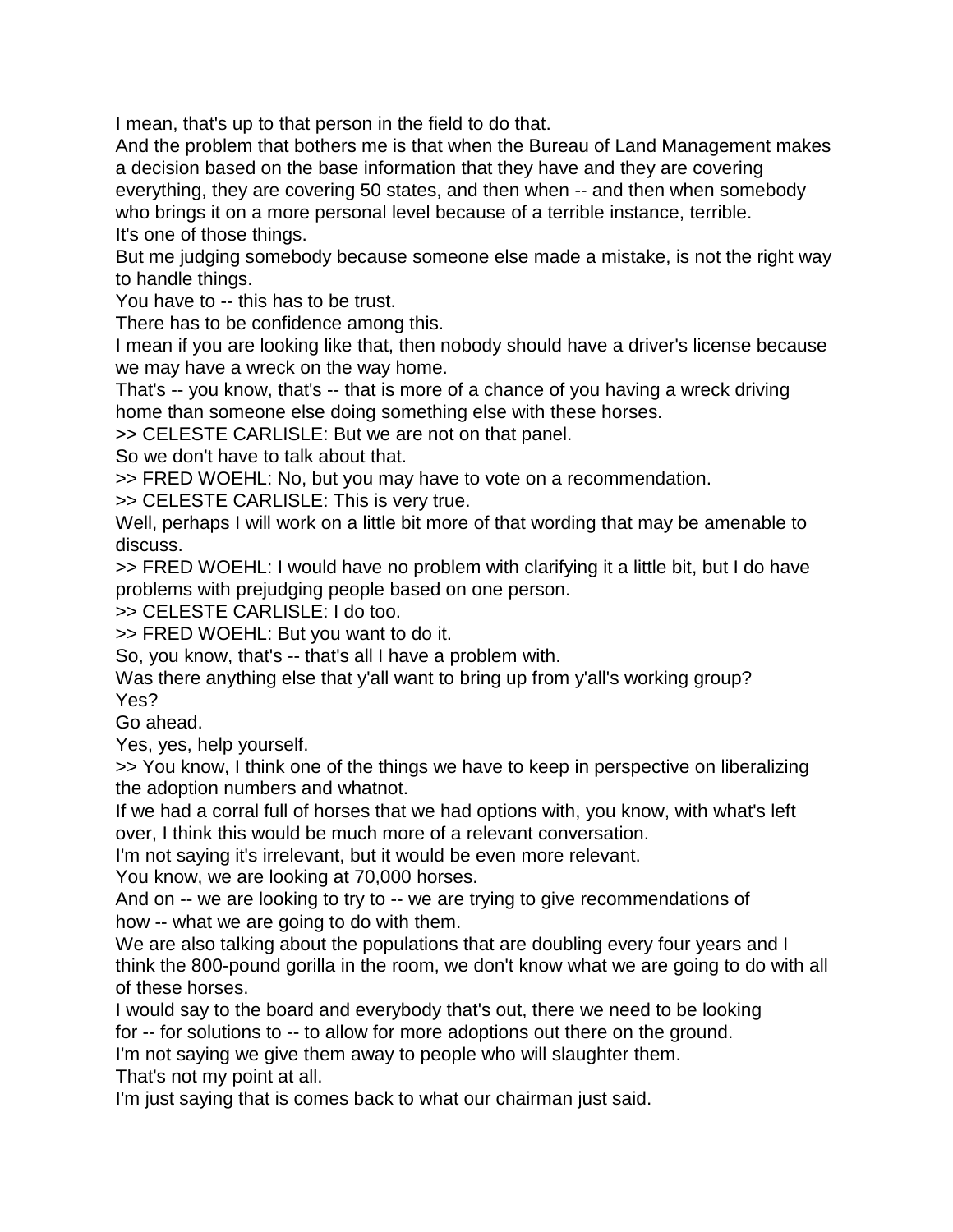I think we need to assume best intentions on people until they prove us wrong and yes, there will be problems out there that we will have to deal with down the road, but I think clarifying what is -- what the consequences are, if you do violate the rule or the law, is -- I think is a good start and it's good place to go with it.

But I think we can do to increase the adoptions to get more of them off the long-term holding site.

>> I wasn't on the board when the \$1,000 incentive program are implemented.

Are there good procedures in place to follow up on those horses to make sure that they are not eventually abused or neglected?

>> FRED WOEHL: Generally speaking, when -- all I can refer to is TIP.

I mean, and, well, you can do this on the wild horses too.

When they -- the plan that they have got, is when they would go and adopt that horse, they get \$500.

Now, they say that horse.

They don't own that horse for a year.

Okay?

And then at the end of the year, generally in that time, a BLM employee will go out and ensure that the horse is maintained and everything is X, Y and Z, and then at the end of the year, they can get the other \$500.

Now, I have been a TIP trainer for a long time.

And when someone comes to me to look at one of my TIP horses.

If I get the least indication that horse is already spoken for.

But now, I can't say every TIP trainer is that way.

But I'm just going about me.

I can tell you where every one of my TIP horses are.

I can tell you who has them.

I can tell you what they are doing and I'm talking at the last count was 76 of them.

I can tell you where every one of them are.

And it's a -- and so there is that requirement.

Now, on a -- an SA horse, a sale authority horse, there isn't any follow-up on that. But what they are referring to on this -- in this bonus incentive, there's a year from the time that they pick up that horse, to the time that they get it.

So, yes, there's -- you know -- and I don't think anyone will keep a horse -- I mean, for a year and not --

>> DR. TOM LENZ: Take care of it.

>> FRED WOEHL: Yes.

>> DR. TOM LENZ: Those of us who get called out to look at horses or -- not these horses but horses in general to see if they were abused in general.

Otherwise, it always worries me that some of the folks are taking the horses for the money, and not for the horse.

A year is a long time, so I think you would probably pick up --

>> FRED WOEHL: You pick up real quick, plus the field staff going out there.

>> DR. TOM LENZ: It wouldn't hurt randomly to just drop around two or three years later.

>> FRED WOEHL: Well, but --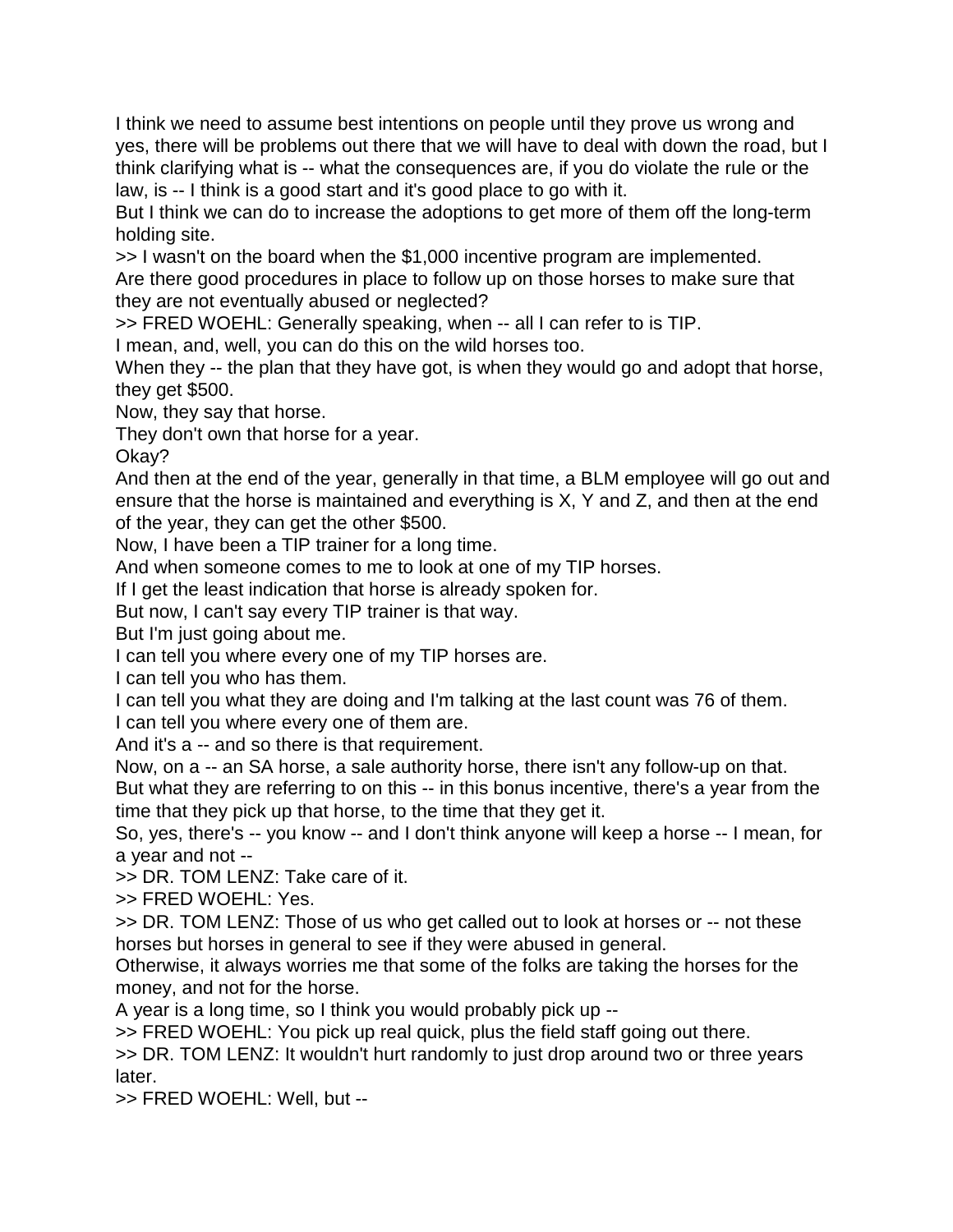>> DR. TOM LENZ: It's a resource issue, I'm sure.

>> FRED WOEHL: But they don't have any authority.

>> DR. TOM LENZ: After they signed them over.

>> FRED WOEHL: After they are titled, they are their horse.

And so it's a -- yeah.

Ginger?

>> GINGER KATHRENS: Yes, Mr. Chairman.

I think to increase adoptions, back to the increasing adoptions, it's -- it's no fluke that there's a higher adoption rate in the horses in the herds that are known.

And so back to the signage, but there are other things, you know, I think we can do to put a wild face on the adoption program, and that is for people to know where their horse came from.

And so if they visited a range and so forth and then they have a roundup, the adoption rates go up if the herd is known.

I have been around for a long time and spoken to thousands of people all over the country.

I know that that's true.

>> FRED WOEHL: Well, that's very true, because, I mean there's -- I mean, groups, you know, get together and I mean, there's folks that want horses from that HMA because they had horses in the past, you know?

So that's very true.

And one of the things that we have done, and BLM has done, there's a lot of horses that were born in -- in -- in holding and they never would keep up with where that colt was from.

You know, they just let it run with its momma and then when they got ready to wean it -- but it wouldn't have a brand on it.

There are a lot of horses on, it that have Oklahoma brands.

I mean, you know, but they were from a horse that was caught from the wild.

And so that -- many are not there.

Well, there's been a lot of work.

BLM has done a lot of work to change that.

So that horse gets the same nuclear brand as its momma to keep that line.

And, you know, it's like buying a Ford or buying a Chevy, or buying a Dodge.

If you go and the truck doesn't have any emblem on, it and it's part Dodge and part Chevy, what kind of truck is it?

There are folks who really care about.

The Tiger Period, or the Pryor herd.

I'm partial to Wyoming horses.

I had a whole bunch of them.

It's like everything else.

And so that is a good -- I mean, that's great.

That's great and that's the -- good.

Anything else that you had from y'all's group?

Okay.

Tom?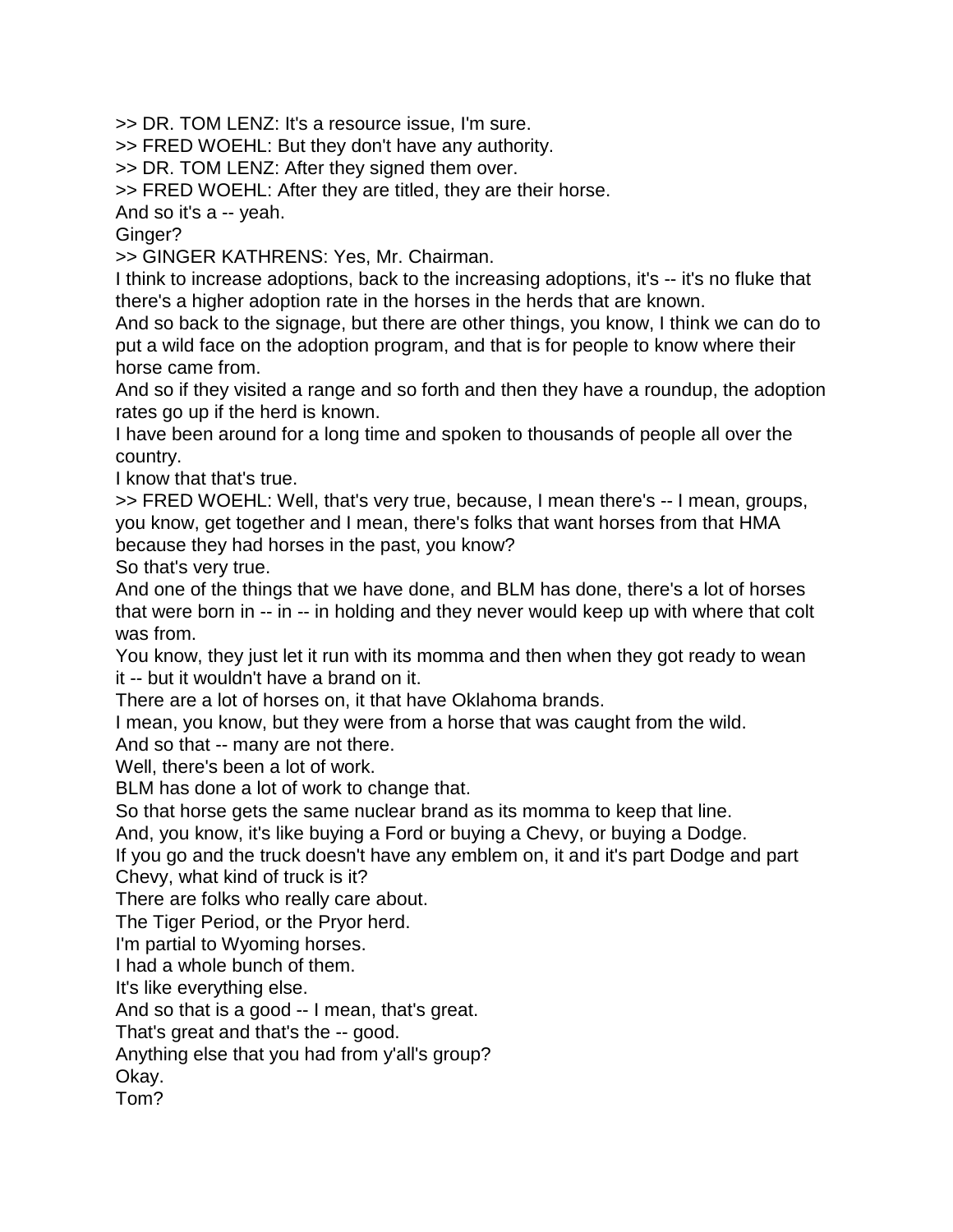>> DR. TOM LENZ: All right.

Let me get my notes up.

So the population growth suppression working group, we had a really interesting meeting, I thought.

We reviewed the on-range and holding population numbers, and the gather numbers over the last few years.

It looks like Nevada has greatest number of horses with over 40,000 horses and 3600 burros and we have -- we view the total number here plenty of time.

So I won't go over that.

Removal numbers increased in 2018, from a previous six-year average of around 4300 animals, up to 9500 animals.

Contraceptive vaccine uses, used PZP and 275 doses of PZP and around 14 doses per year of GonaCon.

And it was estimated that Spain would reduce the greatest number of foal. So after reviewing fertility use or the contraceptive uses or the gatherings, it's pretty obvious of that group and should be to everybody that removals in fertilities are not making much of a dense to sustainable population.

We reviewed the current research projects and there are some promising results with the use of GonaCon and y-shaping IUDs.

This is not a formal recommendation, but to first focus resources on getting down ton an AML within the next three to five years by using removals primarily.

This can be accomplished and accommodated by off-range holdings and also to consider adding on-range euthanasia, purely from a welfare perspective, or to decrease pain and suffering.

In the herds that are suffering due to dehydration and/or starvation.

We believe the consensus was once at AML, once that use has been achieved, a combination of current contraceptives sterilization, sex ratio adjustments and removals should be able to maintain herds to an acceptable level.

>> FRED WOEHL: So you are talking about when they are gathered, club footing things of that nature?

>> DR. TOM LENZ: No.

No.

We are talking about situations where you have herds of horses or family groups where there's severe situation due to water shortage or starvation, rather than capturing those horses, perhaps the on-range euthanasia, it would be much better from a pure welfare perspective, rather than breaking up the herd and putting them through the capture technique and transportation, and so forth, and so forth.

>> CELESTE CARLISLE: I would propose getting to AML in three to five years is too difficult.

I think we need more time, based on the numbers and the parameters within which BLM has to stay within them just based on how many they can physically remove every year.

Maybe that can go a little bit up, but we're -- we have to kind of start at some level of assumption, and I would also propose that instead of on-range euthanasia that any gather, any time, even before AML is achieved that we increase use of fertility control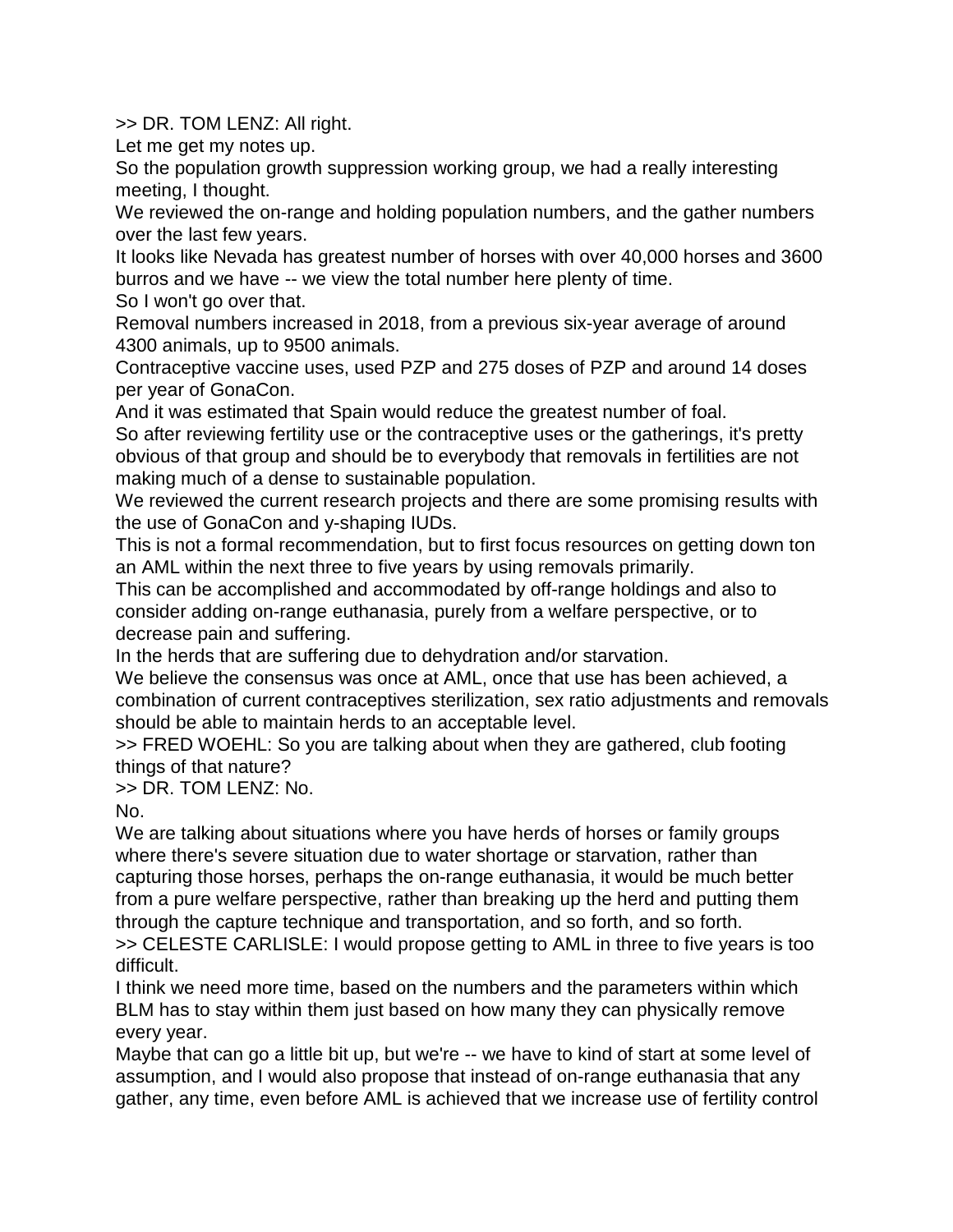in all situations.

And we may be able to greatly reduce or hopefully completely remove any idea of euthanasia on the range or anywhere for that matter.

And I would be willing to model that out for you, if you would like, though I probably can't do it by the end of this meeting.

>> DR. TOM LENZ: Well, you know, I think in a perfect world, I think that would be great, but, you know, it's our observation that we're in a critical tipping point here, that it's not like we have three or five or ten years to fix this.

I understand that it's going to take a long time, probably, but well before I joined this board, there was a lot of discussion throughout the horse industry about this issue. And we continue to hear in a couple of years and in a few years we are going to have something that will work.

Well, I don't think we have a few years.

I think we need to get on the stick and make some really hard decisions. These are hard decisions.

No doubt everybody in this room loves horses and a lot of us devoted our entire life to improving their health and welfare and so these are hard decisions that have to be made and I think we need to -- that's what we are getting paid for, is to make those decisions and make the recommendations to BLM.

So that's something I think we can discuss.

>> FRED WOEHL: It is tough.

It is tough and we have to come up with some kind of answer.

BLM has struggled with this.

There's lots of folks have and it's a tough thing, but the range that we saw in our field trip, as we have heard from three -- what I can consider experts today, the range is at that -- probably past the point, don't you agree, Ben where some of the range will ever come back within -- I'm older than that you.

It ain't going to come back in my lifetime.

Is it going to come back in yours?

>> BEN MASTERS: I hope so, but, I mean, I spent three weeks in Nevada, and I can count the number of healthy meadow complexes on HMAs on one hand.

>> FRED WOEHL: And so it's kind of -- one of the things I'm taking out from this meeting is the potential of this private partnership where -- Celeste, you and I talked about this.

Where instead of BLM having a long-term holding.

Return to freedom group has long-term holding and they take over these horses or the Cloud Foundation take over these horses, something like that.

I mean -- I mean, I have mustangs at home.

I have my own return to freedom deal.

I mean, I have mustangs at home, you know?

And so I'm doing -- I'm doing my part, but anyway, that is one of the most exciting things I have taken away from here, but if this does not take effect, if we don't do something immediately -- I mean, seriously, immediately, they are in a severe drought here.

And the other day, when we drove back from the range where we were at, where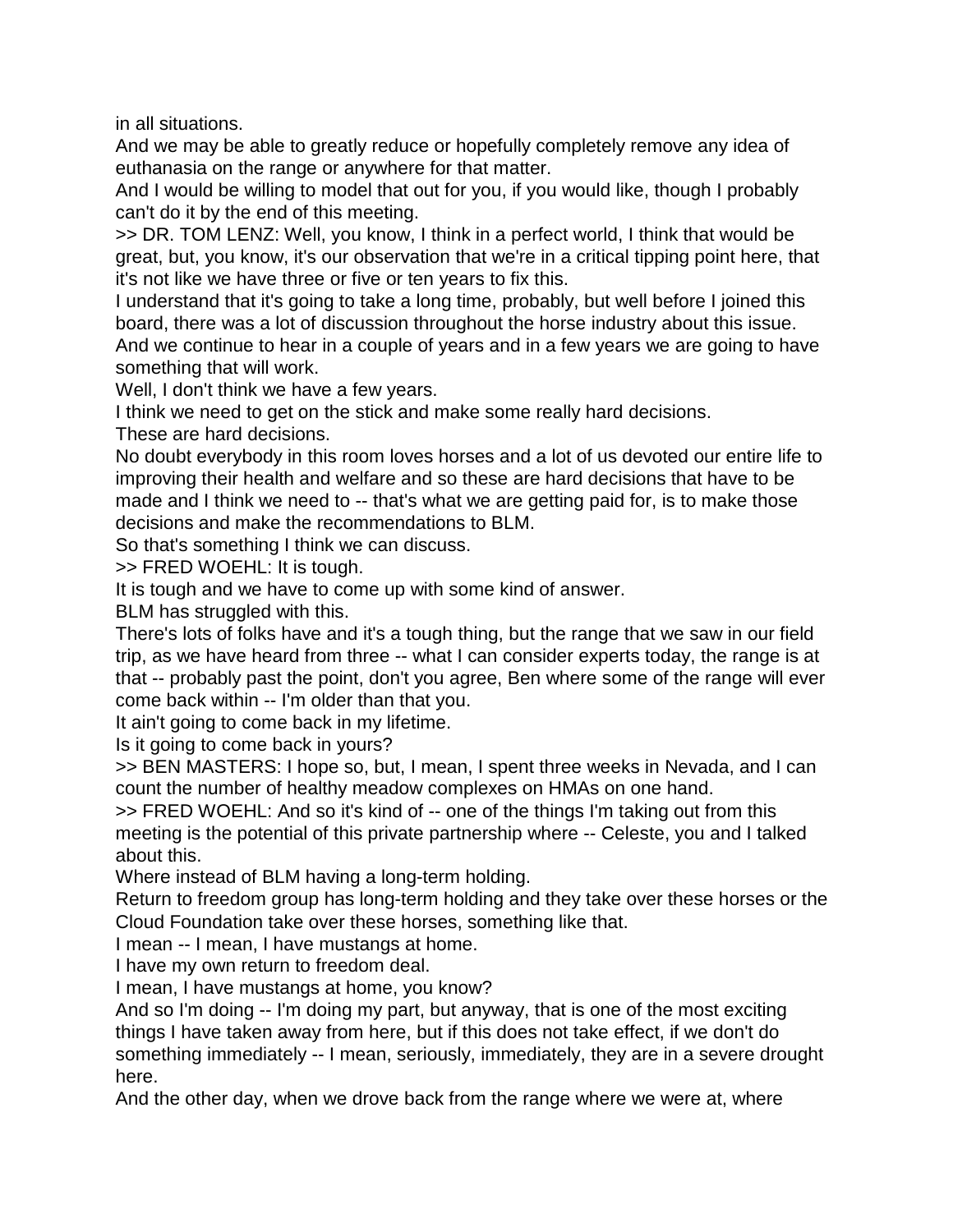those -- where those horses was and we drove to that valley of private land and I could look at that range and look at the range we just left, it was just like the pictures we have seen, day and night.

So coming up with an answer, coming up with an approach, you know, and -- you know, and I have always said that a journey of a thousand miles begins with one footstep, but we haven't taken any footsteps and the journey is still up ahead of us and we are talking about three to five years doing this, A, B, and C.

Tom has a point.

In 2016, this board made the recommendation that we impose the 1971 law as written. Ben was on that committee.

Steven was on that committee.

Ginger was on that committee.

Ginger did not agree.

She voted no, but eight of the nine members did and that kind of brought things to the attention of what was going on.

Now, we haven't -- but we haven't progressed since then.

That's been two years.

The population has grown more.

We have more horses out there.

Long-term and short-term holding, we have more horses than that.

Our budget has gone down 5%, and I anticipate in the budget for 2019 and 2020 is going to be about the same.

So coming up with a proposal and a plan to recommend to the Bureau of Land Management needs to take all of this into consideration.

There's not money to go ahead and increase long-term holding.

I mean, there's not money to do all of this.

And so we got to come up with something that we can recommend that's feasible, that makes sense and that is doable.

That's a tough thing to do.

>> DR. TOM LENZ: I agree 100%.

I'm excited about some of the options that have been presented here from some of the animal welfare groups.

I would like to see every horse out there end up in a happy place.

All right?

But, again, we're not there right now and we need to make some hard decisions in interest of the horses.

>> GINGER KATHRENS: I have been around for a long time, coming to these meetings.

I remember not too long ago, John Fallon served on this board.

He is not inherently in the wild horse loving area, and I release rates speck him greatly.

He was almost begging the BLM to increase the fertility control doses. He said 400 doses.

What is that going to do?

So when you have the past president of the cattleman's association and also the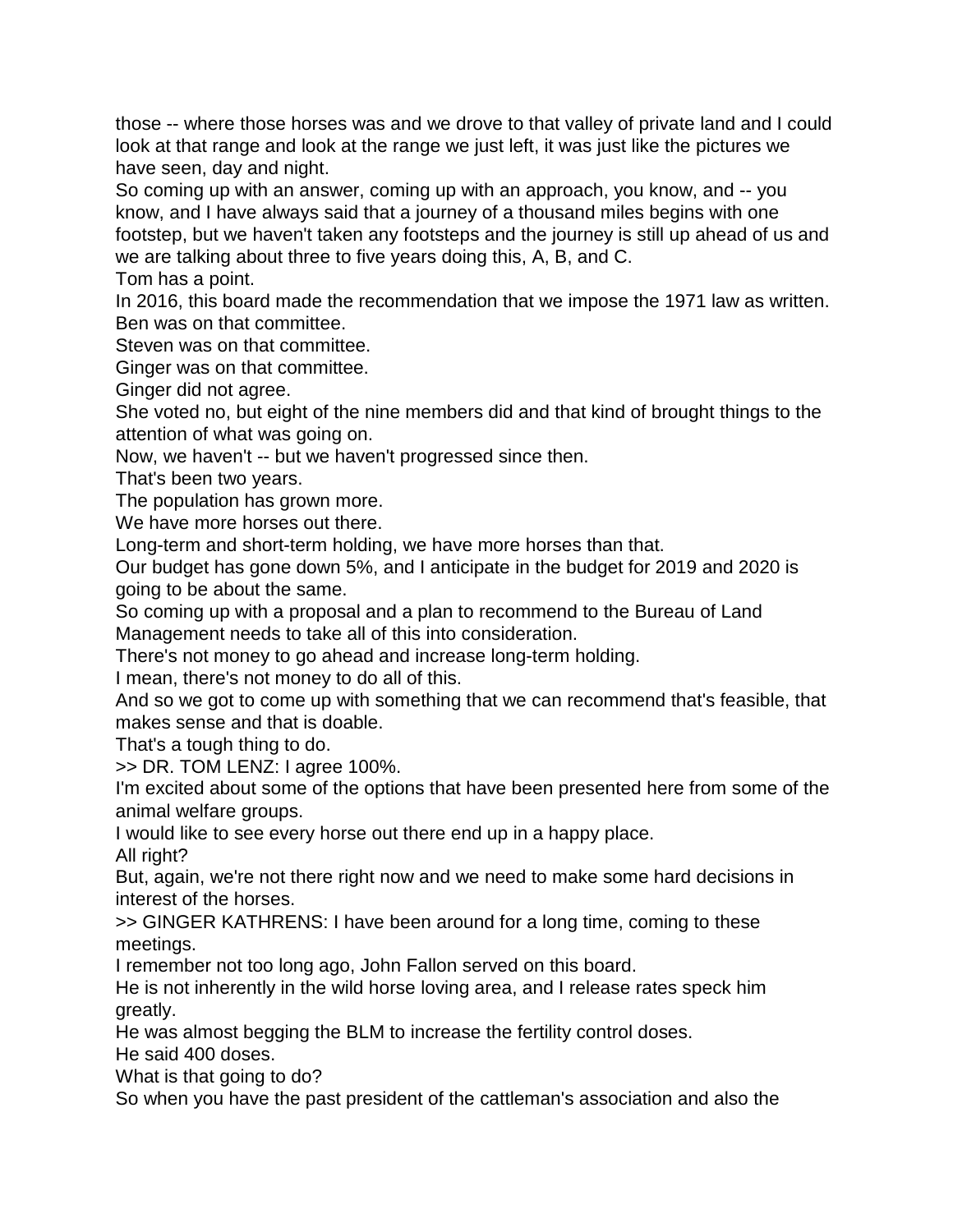advocacy community begging BLM to increase fertility control, you know something is very wrong.

I think this is a moral argument, should our wild horses pay for the inaction, long-term inaction of the government when tools that were available were voluntarily not used.

And I totally agree with Celeste that we have to up the game and with Nancy Perry, that every mare that is given PZP-22 and if they are then reapplied in a couple of years, science is indicating that it has very long durability and it would render infertility. And Ben and I didn't even have a person in our volunteer group.

So from a volunteer standpoint, I think there are a lot of people who stand ready to help.

And that goes back to advertising and marketing.

If people know where herds are and they admire them, they are going to be much more inclined to volunteer and we need volunteers like crazy to carry out on the range management.

But back to the moral question: Do you kill the horses because of a failure in management?

>> JAMES FRENCH: Mr. Chairman, I was going to sit on my hands on this, but I can't.

You know, there's also -- I believe there's a greater moral issue as well, and that is should the native wildlife suffer that same fate?

And inaction of any stage is not only assuring that but it is also -- we are at a point and I just have to keep coming back to Dr. Perryman on this thing.

We are not talking about horses any longer.

We are not talking about mule deer and pronghorn anymore.

We are talking about the land ever supporting those animals.

I know that sounds like doom and gloom.

I live in northern Nevada and I absolutely agree with everything Mr. Masters just said, that we are well past the point of no return in some habitats.

We have places right now that we have lost -- literally lost major mule deer populations.

Literally lost them.

We are not talking about the sagebrush that are dependent on them.

I cringe to think what is going to be left.

And so I guess I would say is that because we are at this point right now, we will have to look outside this box, whether we are going to -- we are going to fertility treatments on horses or whether we are going to gather in the long term or short term holding or whether we are going to wonder how the policy -- the shifts in policy are going to result in humane treatment of the horses.

I'm not advocating inhumane treatment of anything.

I'm just saying we have finally gotten to a point where any additional inaction is going to result in -- in inhumane treatment of horses and that is -- that is going to come in the form of starvation and -- and in the form of loss of habitat and dying of the thirst in Nevada in a lot of locations.

You know, we just heard yesterday about the number of emergency gathers that were conducted this year, and just Nevada alone.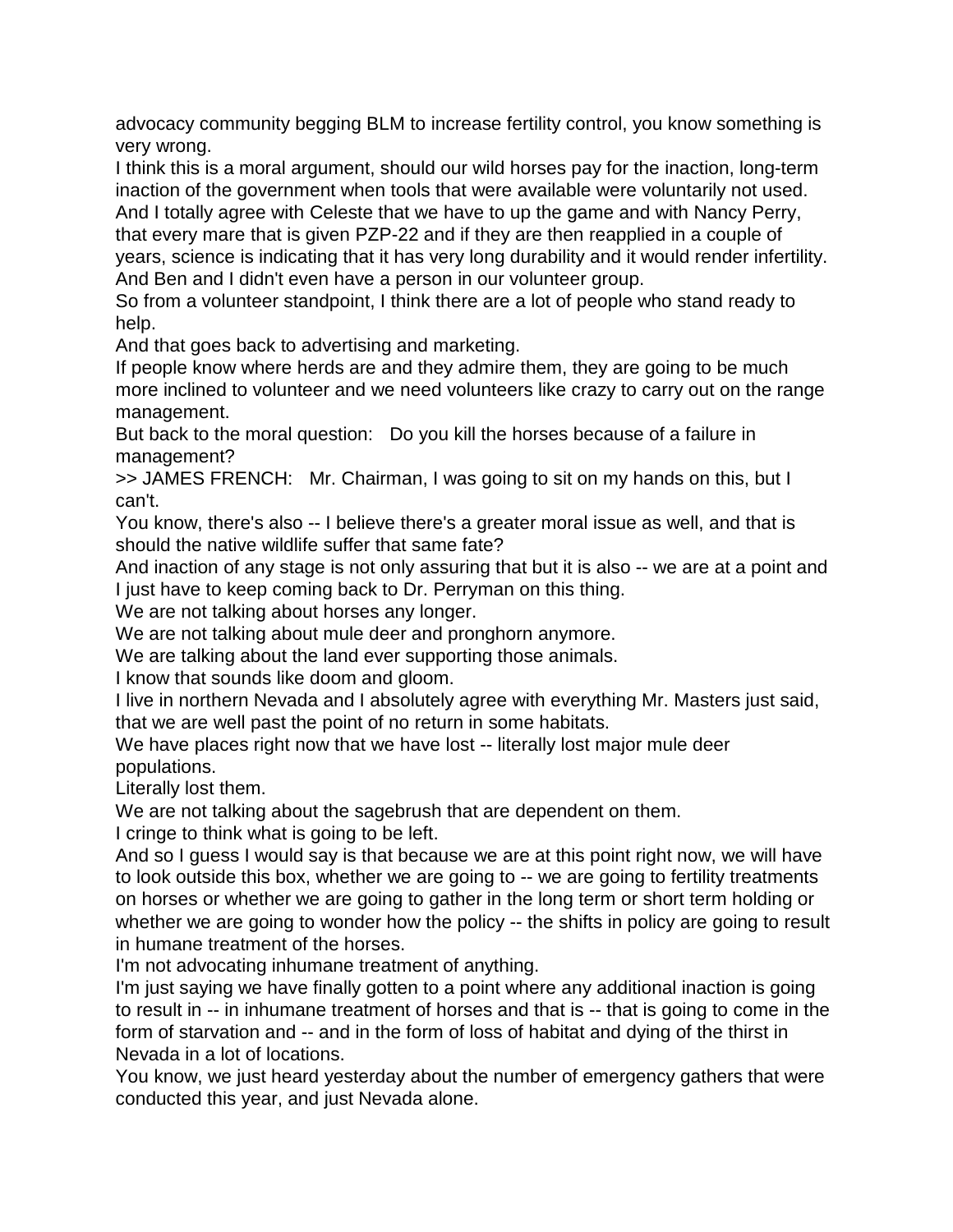Emergency gathers are just that.

You know, you are going to gather them or they will die right there in one spot. Many of them did die, just the act of trying to put them in a truck, trying to get them into one location to take them off the land where they were starving to death, many of them perished as a result of that.

But nobody wants to talk about what was left over after we pulled those horses off that piece of land, what was left for those indigenous wildlife that's got to -- that are faced with trying to over winter in those locations this year.

I would just say that it's -- I'm going to emphasize this one more time and we will hear about it in terms of recommendations that this is about habitat.

This is about the ecosystem and this is about -- about what we -- it's less about horses at this stage of the game.

It's sad that we have gotten into a corner to where that's all we can talk about now, we have to put the horses on the one side because it is about the habitat at this stage. I will leave it at that.

>> FRED WOEHL: Steven.

>> STEVEN YARDLEY: I completely echo what you just said, Jim.

This rangeland resource that the horses utilize is also utilized by a myriad of other animals, other species, not just mammals and invertebrates and there's so much at stake here that we -- once it's gone, professor Petersen talked, about it could take hundreds or thousands of years to get back.

I would argue in situations with all the invasive species that we have now, I don't know if those thresholds can ever be overcome.

So the carrying capacity at least within our lifetimes assuredly within our lifetimes is removed and the animals that utilize that for their winter range or their summer range now don't have that habitat available to them.

And along with that, the horses don't have that.

And I would argue that there are horses currently that are being abused inadvertently by the BLM, not by any choice of their own, but because their hands have been tied as to what they can do and I think we need to do everything we can in our power as a board to not let that process continue to happen to an agency that has been given two very separate charges that are linked for the management of the land first and foremost and the management of the horses but first and foremost, we have to take care of land so it can take care of horses.

And we have to humanely do what is right for the horses and sometimes it's a lot more humane for a horse to be euthanized than it is for it to starve to death or die of thirst. And that's all.

>> FRED WOEHL: Thank you, Steven.

>> DR. BARRY PERRYMAN: Mr. Chairman?

>> CELESTE CARLISLE: Oh, Barry is on?

Go Barry.

>> DR. BARRY PERRYMAN: Mr. Chairman?

>> FRED WOEHL: Yes, sir?

>> DR. BARRY PERRYMAN: I just need to weigh in for a little bit too, to echo latest things that have been said.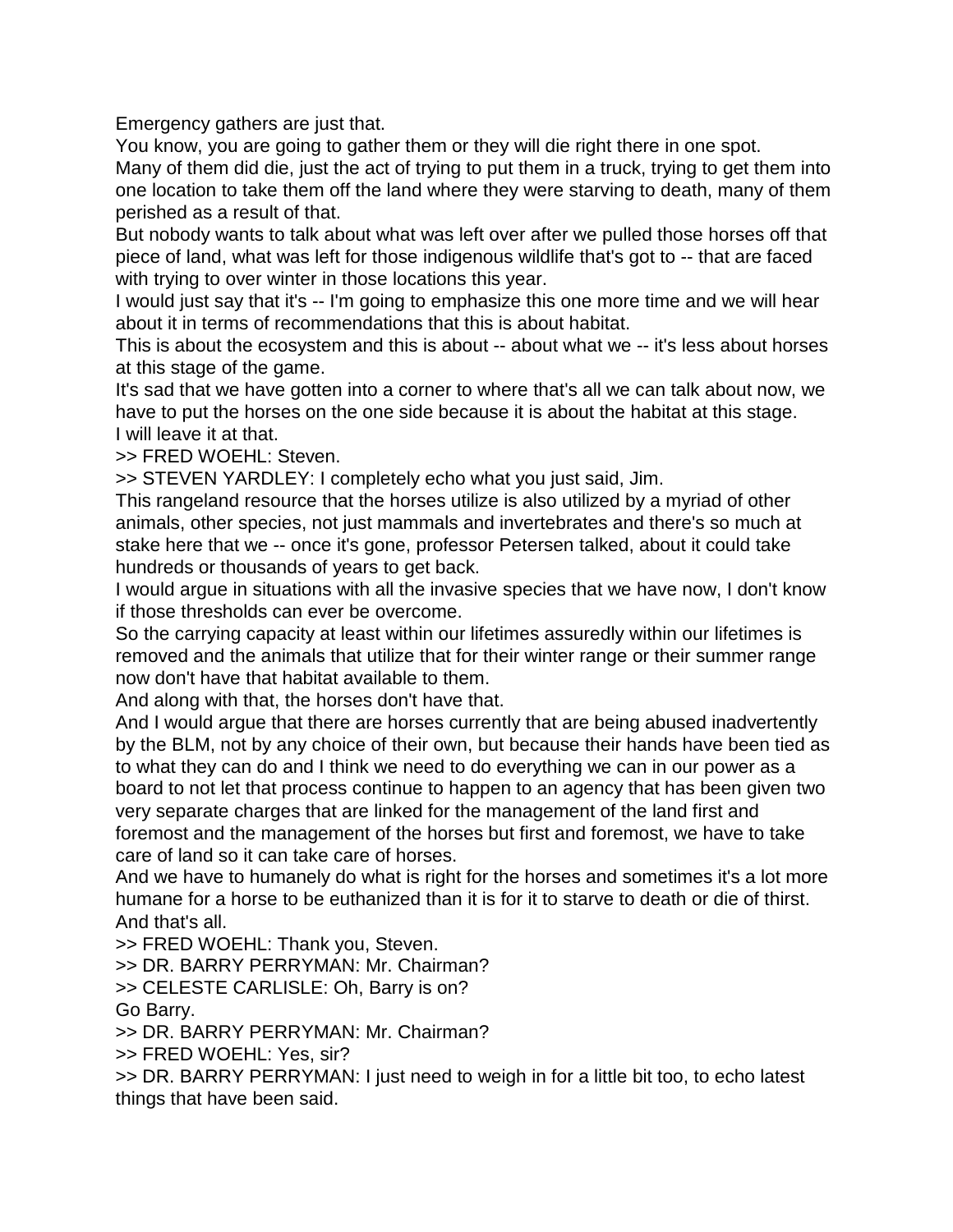And as I said yesterday, I think there's a nonlethal way out of this. I really do.

If all of the parties are really interested in doing something, for the benefit of horses, I think there is a way out of this.

I have to say this, it doesn't make sense to -- to administer contraceptive to a dying mare!

And we're down to the habitat.

We're down to the face.

If we don't control these numbers to the point where this habitat could be maintained in the future, we lose our options for the future.

We lose them.

We no longer have the option to have wildlife species, pasturing birds out, there squeaky dogs and other small mammals and horses and mule deer.

If we lose the habitat, we no longer have those options.

They may be reduced options now in many of the HMAs.

This is not true in all the HMAs, but those critical ones that have just been abused and abused for decades now, we have -- we can't afford to lose the options for the future and if we -- if we sit around with inactivity and if we delay, delay, the longer we delay, the higher the chances are that we will lose those options for the future.

And it just -- you know, for me, it just doesn't make sense to administer contraceptive to a dying mare.

It just -- it just doesn't play.

I can't -- I can't wrap my head around that.

So with that said, I will let you guys get back and listen in a little bit more.

Thank you.

>> FRED WOEHL: Well, Barry, before you do that, you talked to us the other day -- the other evening about the horses in long-term holding.

Do you want to address that a little bit?

>> DR. BARRY PERRYMAN: As far as the sort of nonlethal way out of this? Is that what you are referring to?

>> FRED WOEHL: Well, or a lethal way.

Whatever way you want to do it.

>> DR. BARRY PERRYMAN: Okay.

Well, there's already been some discussion this morning about, you know, transferring the care or the responsibility of the care from the federal government to private entities or NGOs that may or may not exist right now at this moment.

And I think -- I really do think that -- that there are millions of people both on an individual scale and on a foundational scale that would be willing to, you know, contribute whatever is necessary, to the time and the in, and the monetary means to, you know, taking care of these horses.

These are drastic times and I think when -- if we make the case correctly -- you know, Americans are generous people and they are concerned about their heritage and I think they will step up to the plate if there -- if they are presented with the opportunity in the appropriate way to -- to take on this task of supporting animals in long-term holding facilities of one kind or another, various kinds.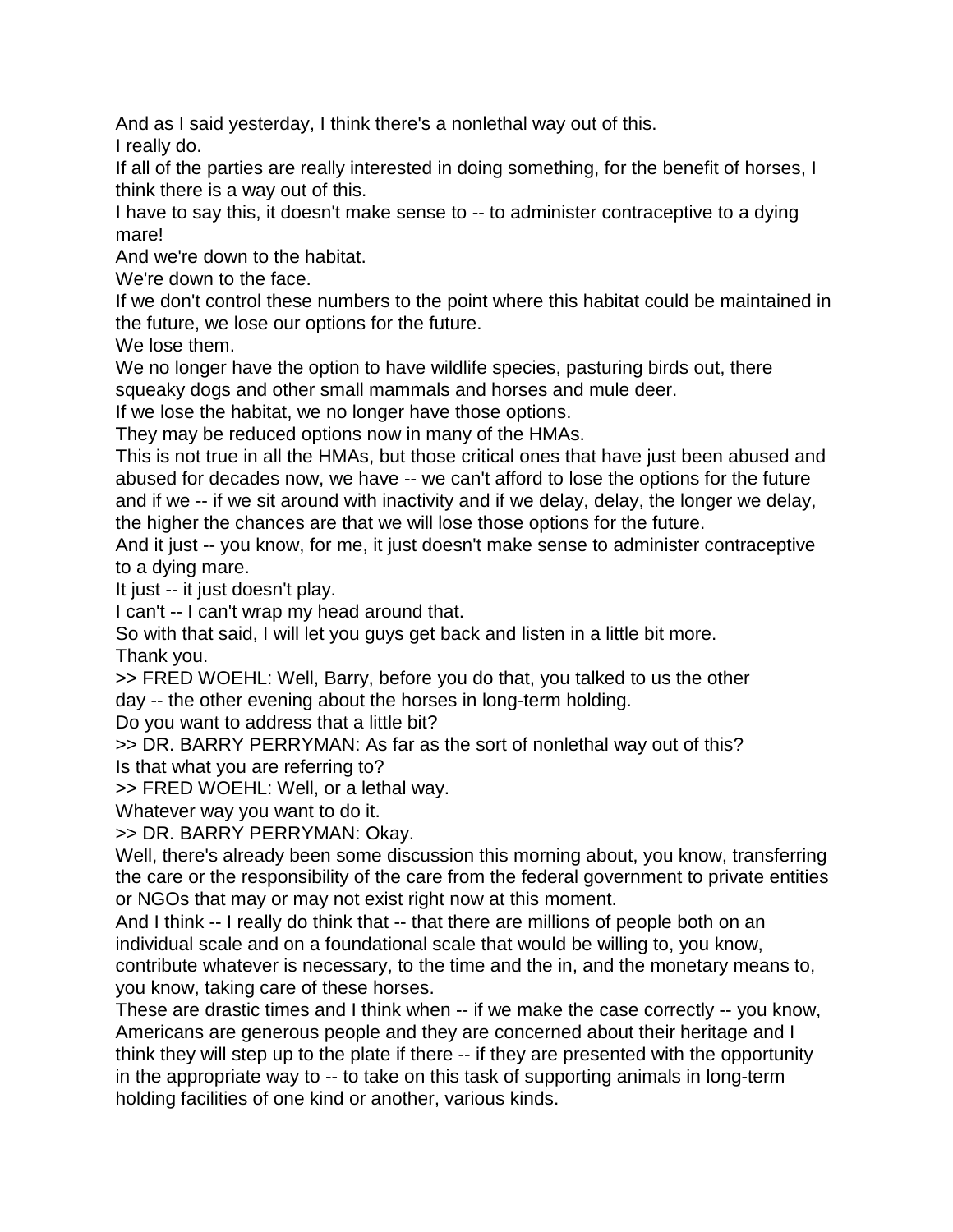You know, maybe in somebody's backyard, you know they have two or three or one, and maybe there's long-term holding facilities that are -- you know, that have thousands of horses in them.

But it's -- I mean, it's -- it's -- I think that's our way out of this thing, we have got to get these horses off the range.

There's no question about that.

And the question becomes how do we manipulate them into various markets or various homes to compensate for that?

Because we are up against it.

And we know we are up against it.

You know, I just think that's the way out of it.

It's through private and NGO-type partnerships with BLM to transfer these horse care, the off-range horse care over to that sector of the -- of the country.

Does that make sense?

>> FRED WOEHL: Yes, it makes sense to me.

Okay.

Thank you, Barry.

Celeste?

>> DR. BARRY PERRYMAN: Thank you.

>> CELESTE CARLISLE: I think it's in Quaker circles when you agree with someone, you say, Barry, my brother speaks for me.

I think it would be a bold and empowering move on behalf of this board to unify in a pretty big recommendation that doesn't include euthanasia, because we are stepping outside of the box and we talked yesterday on our way to dinner, sort of informally if the energy in this room right now that will make it happen.

These board members, these cattlemen associations in here, these advocates to continually say, just do it this way or this way, because it's the way I like, isn't going to work.

These are bigger, and newer ideas but without everyone getting behind it, they will fall flat just like all the ideas in the past.

So I want to continue to advocate for this idea you first brought up, being very much on the right track.

If we can sort of broaden it, biggify it, if you will -- I like to make up words -- and get euthanasia off the table.

I know that's not popular with everybody, but I think we still have a way out of it and we need to pursue it, but that is not going to be easy.

>> FRED WOEHL: Well, the one thing that I would recommend is that if that's something that you want the board to consider, then you consider the board's approach to applying, spay techniques.

Then you know where I'm at.

I mean, the thing is if we are going to use every tool, we need to use every tool. We don't need to say, well, no, my way is the only way.

And I don't want euthanasia and all of this.

If we want every tool in the tool box, not only spaying, not only gelding, PZP, GonaCon, anything new that comes up, anything applied because PZP is not the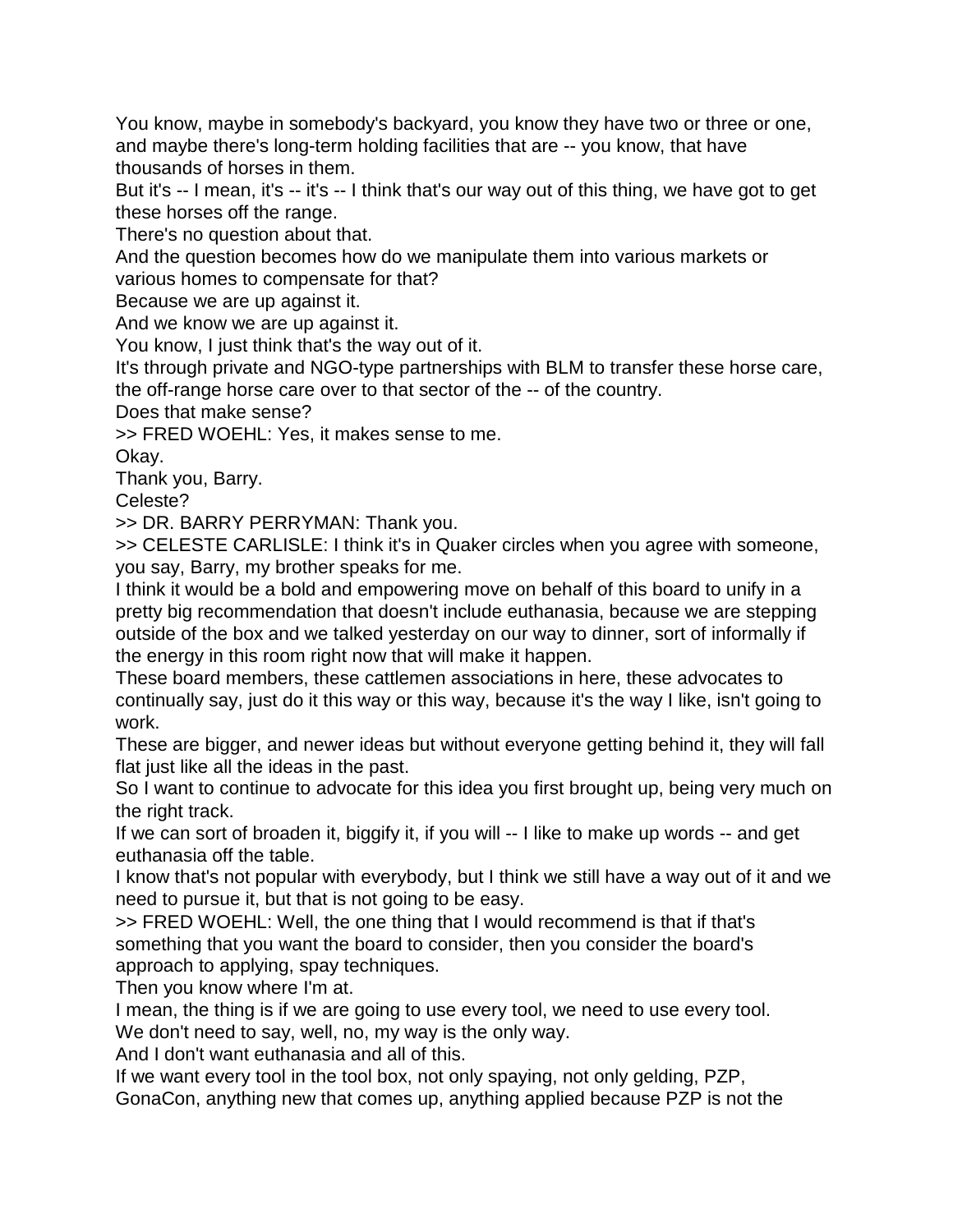answer.

You cannot use PZP on every herd.

You cannot use dart every herd.

Well, just gather them.

We will put them in a pen and give them a shot and two weeks later, we will give them another shot but you have got to do it again.

These are wild horses.

The horses we saw out there in our field trip, they were not wild horses.

They were wild horses but they were not wild horses.

When you can go up and a horse looks at you and walks over to you like you are going to give him something, that's not a wild horse.

And so, you know -- and we have to base this on the ten states that is there. Every HMA is different.

Every horse herd is different.

We heard Gus say them horses, the mob, they are acclimated to humans.

They are acclimated to seeing people.

You go a little further and they see a truck and run.

It's one of those things that yeah, I have no problem with that, but I really have a problem with somebody saying, my way or the highway.

I really do.

So honestly -- and I'm being very honest, I would not use PZP on my horses.

I would not even consider using PZP on my horses.

Would I spay my horses?

I would in a heartbeat.

Because I don't want to put anything unnatural in my horse.

(Off microphone comment).

>> FRED WOEHL: Well, but you are talking about taking -- taking something that's pretty precious to me off of a male horse.

(Laughter)

I mean -- I have a problem with that!

(Laughter)

You want to be brutally honest, you know?

I mean, it really -- and I have helped geld a whole bunch of horses and it hurts me every time I do it.

It does.

So what you are saying, Celeste is, we're going to do that.

We will take that big, important part of that male horse and not do a thing with that, but don't touch the girls.

>> CELESTE CARLISLE: I don't say that in terms of management.

(Off microphone comment)

>> FRED WOEHL: Okay.

Go ahead.

Are you through?

Are you done?

Oh, goodness.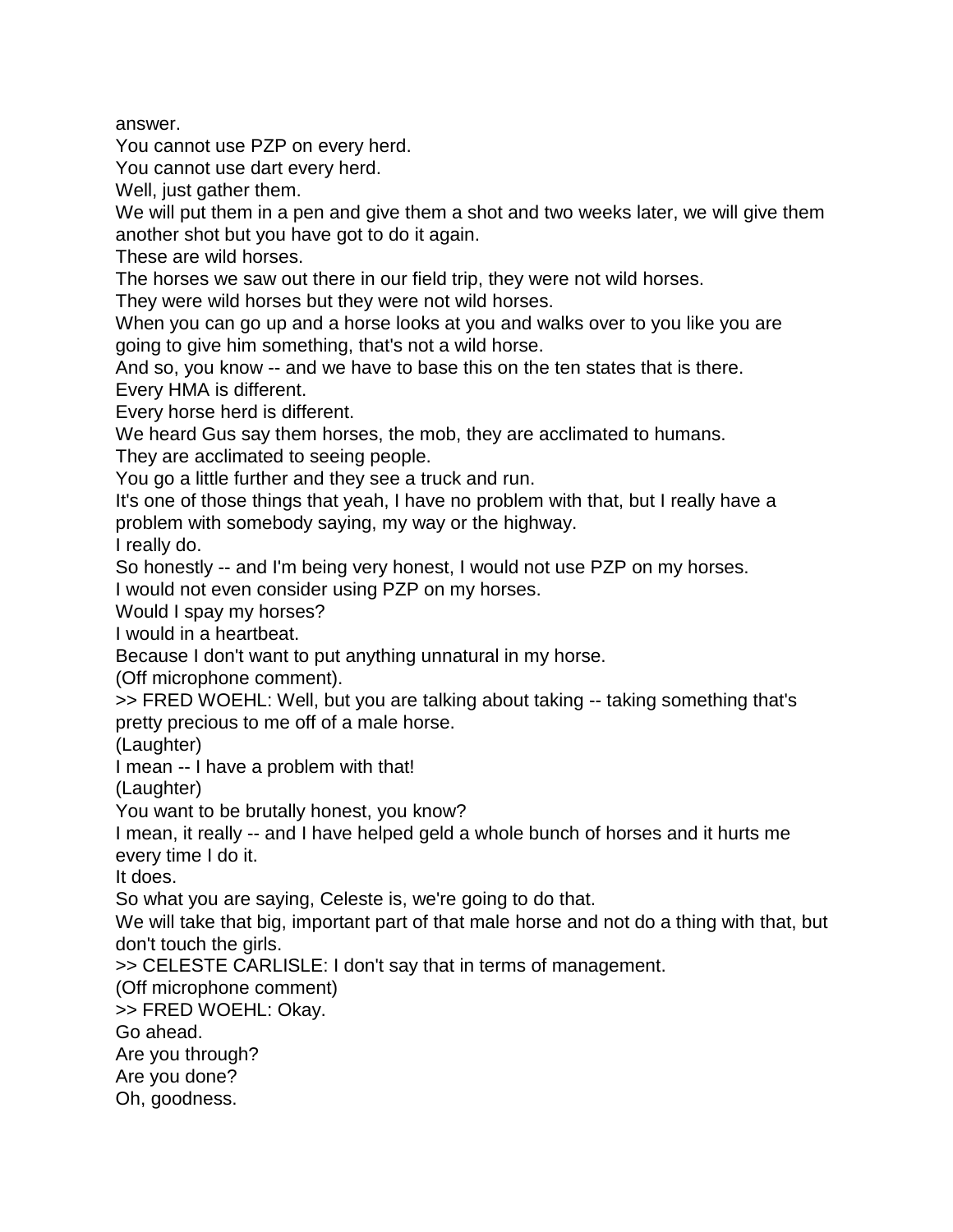>> JAMES FRENCH: I would like to end this on a positive note, if I could.

>> FRED WOEHL: Well, Hallelujah.

>> JAMES FRENCH: Dr. Perryman and I spoke about this last night.

I said this at Grand Junction.

I looked at everybody in that room and the energy that room, some of it negative and some of it positive energy, but it was energy.

I do believe that that is the solution to this problem.

And I do -- this morning, Nancy's presentation, it was -- it reminded me of something I saw happen in my lifetime and I can remember 1963, a lot of you folks don't remember that.

You didn't see 1963, but I remember a small group of people out there that had an issue with the reduction in habitat for Rocky Mountain elk and it had been reduced down to the general feeling at the time was that the elk populations had been reduced to about four and a half, 5% of their original range.

And that group of people, everybody told them the same thing we are hearing here today.

It's too big.

This problem is big.

We got -- society has moved in.

The technology has changed how elk are going to move around.

The elk numbers are -- we got genetic issues with the elk and you can't -- a whole bunch -- a whole range of discussions on that.

But that group moved on.

And we -- and they created and outfit called the Rocky Mountain Elk Foundation.

And that foundation right now is well over \$100 million a year prospect.

They are buying ranches right now for elk habitat.

They are in every state that has had historic elk populations right now.

They have a presence there.

And they made a difference.

And I would just say that is the challenge we have right here, is create a foundation. Create those public NGO alliances, not just the federal government.

I'm talking about state and local governments as well.

If you look at what's going on in Utah right now, Nevada could learn from that example. I really believe that that is the solution to this thing.

That does not negate the fact that we have a train wreck that we inherited. We have to deal with that.

Any decision that we make that hinders the ability of BLM to reduce the numbers to AML quickly risks the -- risks the prospect that we won't have an ecological system to support horses when we decide to expand our range later on down the road, and it is exactly that -- that issue right now.

So with, that I just -- I -- I just employ -- implore everybody that if you have got an idea about it, if you got a group that you recommend, if you got an idea relative to an NGO to take on these public/private partnerships, let's hear it.

Let's do it.

Because this is our opportunity right now.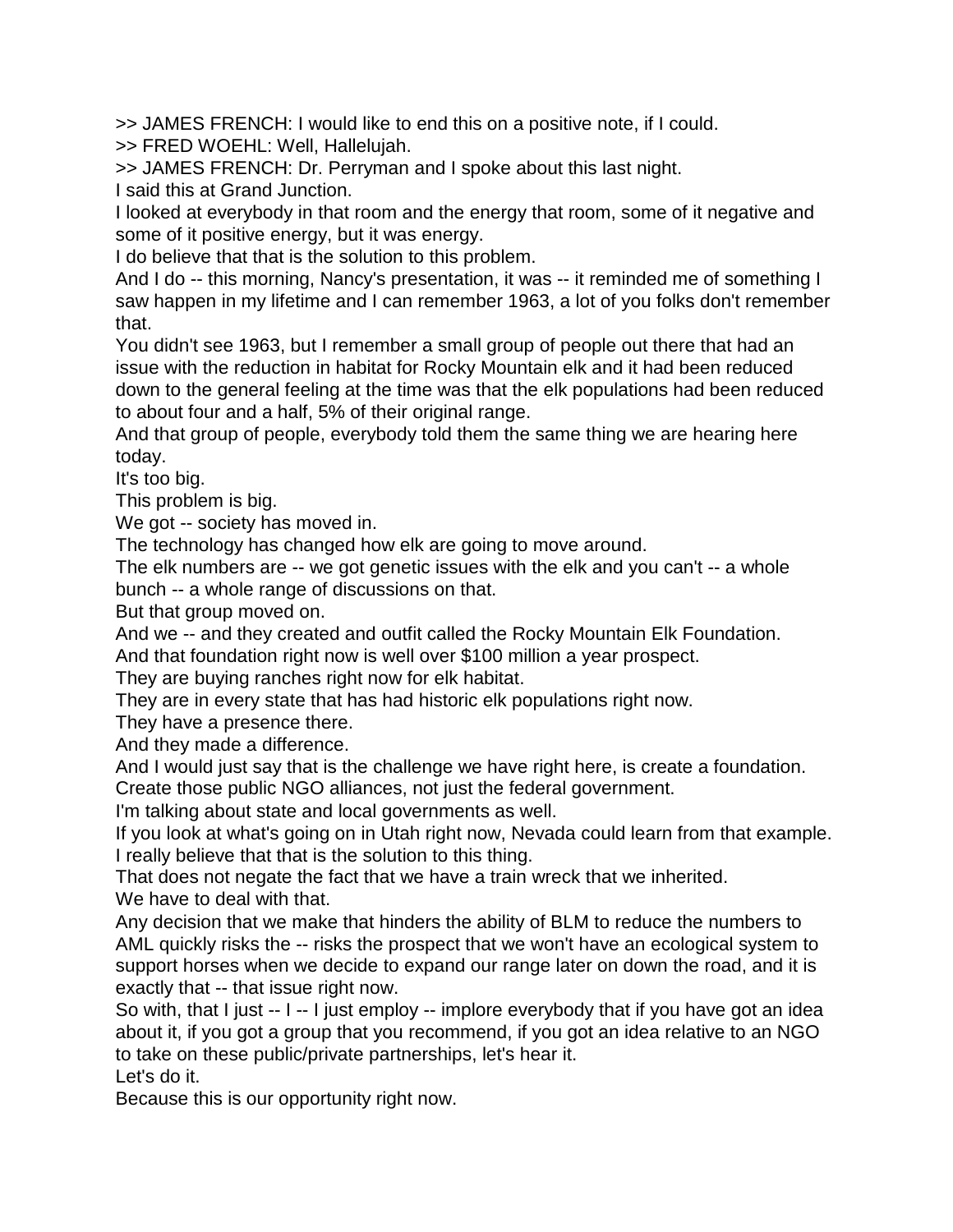Thank you. >> FRED WOEHL: Thank you. Thank you very much. At that, we are going to go ahead and break for lunch and we will take back up at 12:45. Is that what you want to do? That's what we are scheduled? Okay. We will take back up at 12:45. Thank y'all. (Lunch break)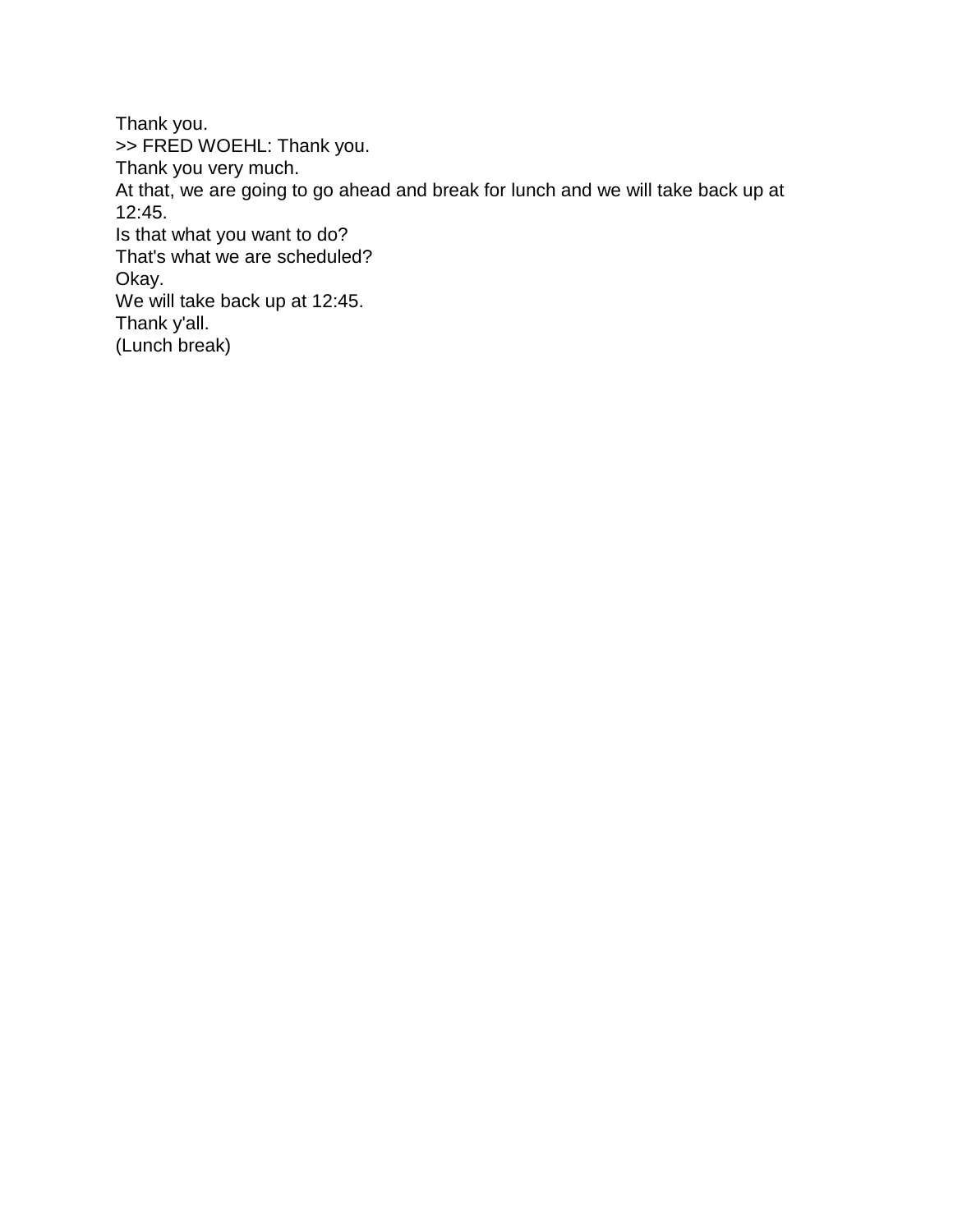## ROUGHLY EDITED TRANSCRIPT

## BUREAU OF LAND MANAGEMENT WILD HORSE AND BURRO ADVISORY BOARD MEETING SALT LAKE CITY, UTAH OCTOBER 11, 2018 12:45 P.M.

\* \* \*

REALTIME CAPTIONING AND/OR CART (COMMUNICATIONS ACCESS REALTIME TRANSLATION) ARE PROVIDED IN ORDER TO FACILITATE COMMUNICATION ACCESSIBILITY AND MAY NOT BE A TOTALLY VERBATIM RECORD OF THE PROCEEDINGS.

\* \* \*

>> FRED WOEHL: Are we back up yet? Close? Not yet. >> DR. BARRY PERRYMAN: You can hear you. This is Barry. I'm on. >> FRED WOEHL: All right. >> DR. BARRY PERRYMAN: Hi, Fred? >> FRED WOEHL: We'll come back together. I have been asked to share another poem. I will share one that's very short and really quick and about my good friend right here, Dr. Tom. When you see this old cowboy, just remember he's not ragged by his choice. He never meant to bow his legs or put that gravel in his voice. He's just chasing what he really loves and what's burning in his soul. Wishing to God that he'd been born about 100 years ago. That's my good friend Tom. (Chuckles) >> DR. BARRY PERRYMAN: Mr. Chairman. >> FRED WOEHL: I hope everybody had a good lunch. They have the best hamburgers. >> DR. BARRY PERRYMAN: Mr. Chairman, are you there? >> FRED WOEHL: We will pick back up where we were at.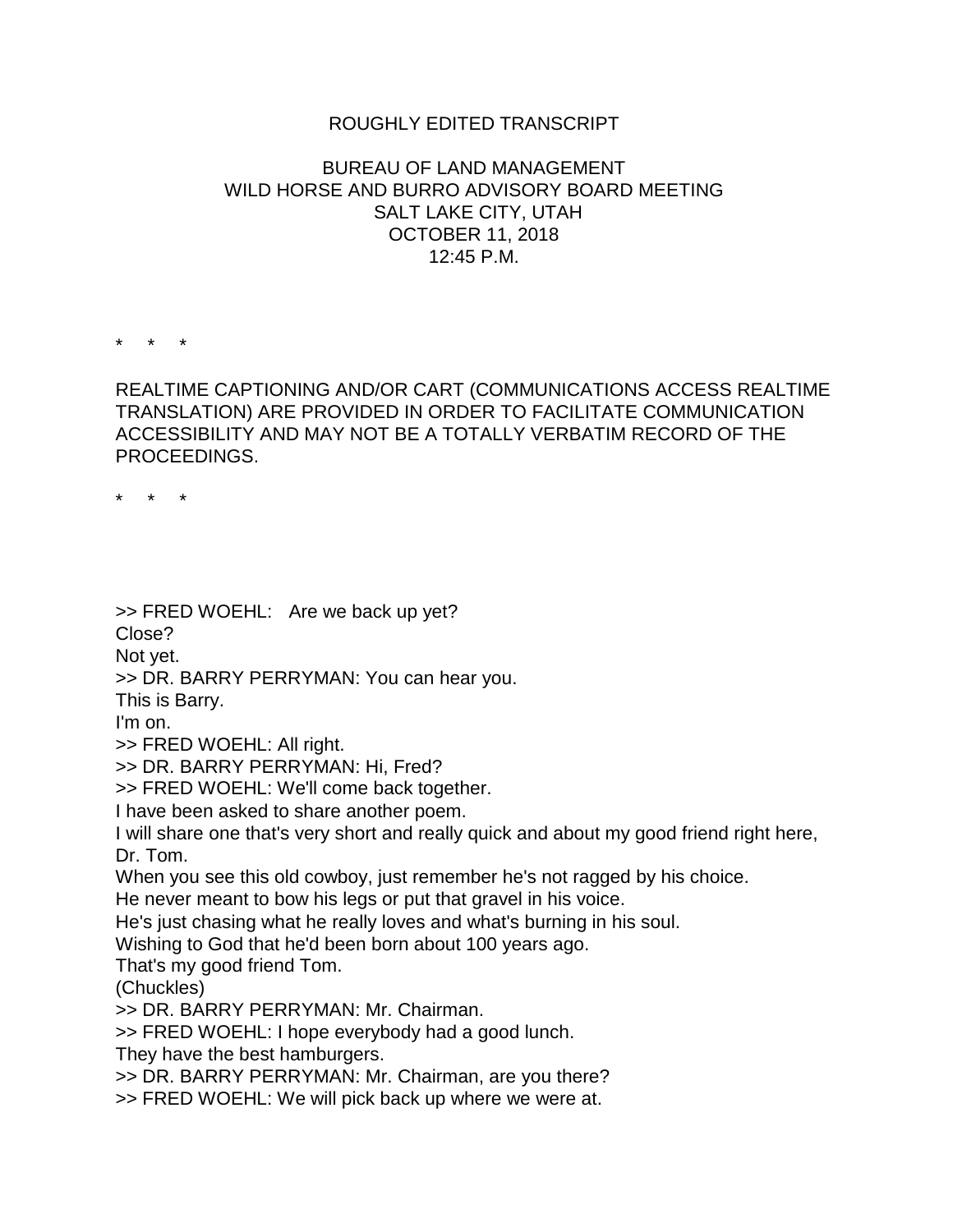We were talking about working group reports and some of the recommendations we were going to make.

Where is Steven at?

>> DR. BARRY PERRYMAN: Mr. Chairman?

Do you hear me?

>> FRED WOEHL: All right.

We got a lot of stuff to cover because we only got 30 minutes to come up with these and get them written but we will do more formal work towards the end.

One of the things I would like to bring up --

>> DR. BARRY PERRYMAN: Mr. Chairman, Mr. Chairman?

>> FRED WOEHL: Yes, Lord.

>> DR. BARRY PERRYMAN: Can you hear me?

>> FRED WOEHL: Yes, yes.

>> DR. BARRY PERRYMAN: Could you have Dorothea text me the live link.

I would appreciate it.

>> FRED WOEHL: Dorothea text you the live link?

>> DR. BARRY PERRYMAN: Yes.

>> FRED WOEHL: That is a done deal.

And speaking of Dorothea I have to give her a huge round of congratulations and thank yous.

And we need to thank our sound people.

This is fifth year where they have been around and have done such an outstanding job.

If you get a chance to pat them on the back before the end of the day, I would greatly appreciate it.

They do a really good job.

They do an awful lot.

I'm hunting.

I wish I knew where stuff was in this book.

Steven, do you have something you want to bring up, a recommendation or anything? Right now.

(Chuckles)

Shazam!

>> STEVEN YARDLEY: Yes.

>> FRED WOEHL: Okay.

>> STEVEN YARDLEY: All right.

That was kind of --

>> FRED WOEHL: You wasn't expecting it, was you?

>> STEVEN YARDLEY: Let me get to where I have them written down.

>> FRED WOEHL: I don't know where they are at.

I thought they were right here.

Someone got in my book while I was gone.

There's tab six.

Tab six.

Oh, that -- yeah, tab eight.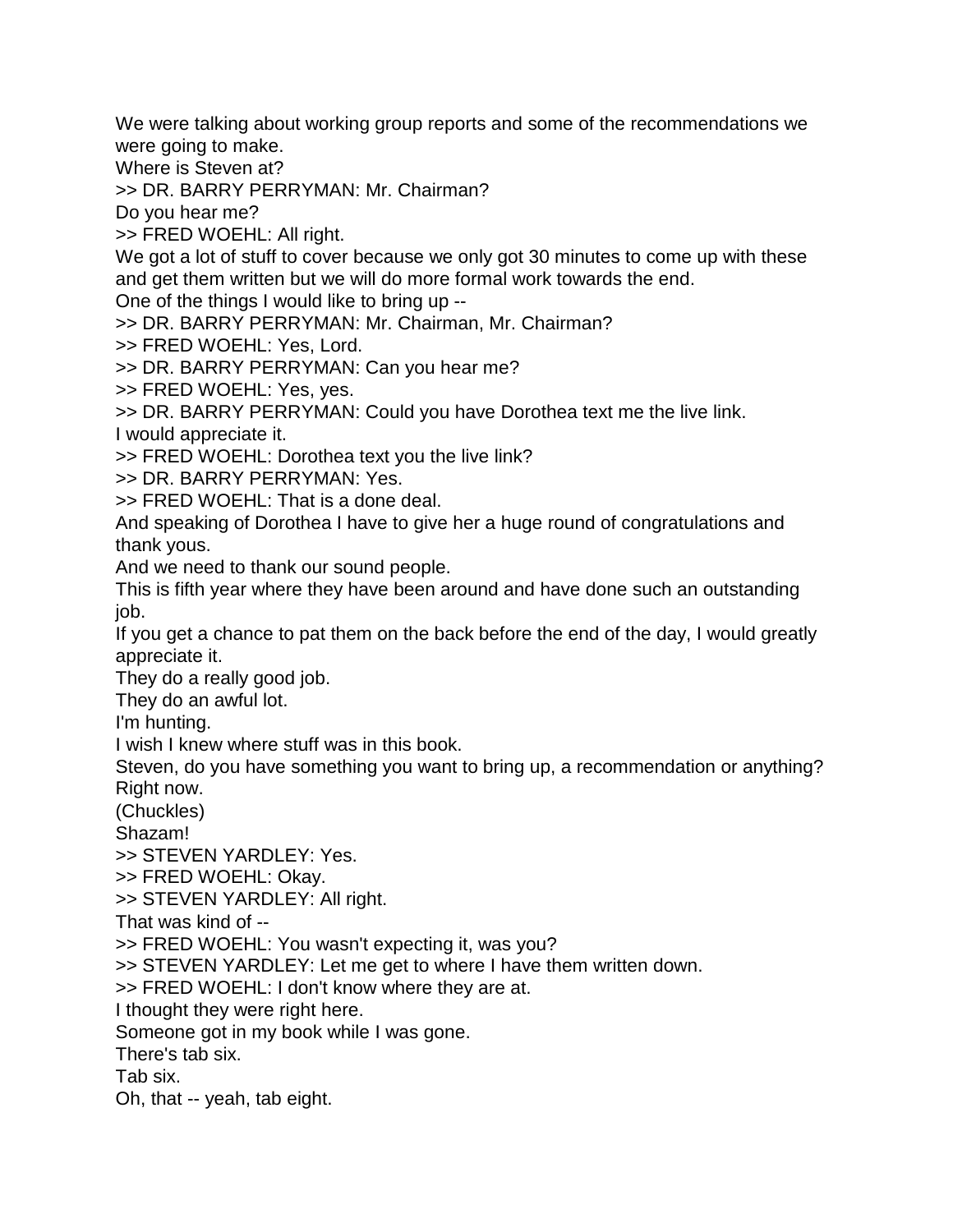Yes.

Yes.

Yes.

Okay.

Steven, it's in tab eight.

>> STEVEN YARDLEY: Yeah.

>> FRED WOEHL: Tab eight and what we are talking about and what we want to do is we want to -- what we really want to do is come up with a -- a recommendation to the Bureau of Land Management on which of these options the Board endorses, I guess, would that be a good way of putting that?

And so I thought we would have a discussion about each of them.

>> STEVEN YARDLEY: Okay.

>> FRED WOEHL: And then come up.

Okay?

Does that make sense?

Ben?

>> BEN MASTERS: I'm just looking at the schedule and it says that the recommendations is for the 4:30 time slot.

So are we moving that until now?

>> FRED WOEHL: Well, what we are doing, we are not making recommendations. We are working on them.

Since we can't do what we do in 30 minutes.

In our other board meetings we have about two hours where we talk about this and write 'em down and all of that.

We can't do a two-hour deal within 30 minutes since we had a short working group meeting.

We talk about them and then we will go on and discuss.

We will not formalize them.

We will just get our minds around them and then at the -- the 4:30, after we have public comments, we will then formulate them.

Does that make sense?

Okay.

All right.

Okay.

Steven, you got an opinion and which one of these do you think we need to do? So I will just turn it over to you.

>> STEVEN YARDLEY: Well, after reviewing over lunch and not -- and also the past several days in reviewing the different options that are available, considering the time frame that we have to -- and the constraints we have to work with, in order to prevent more ecological damage from happening on the range and also considering the budget that the BLM has to work within and the confines of that, I personally believe that option number one is the best option to go with, both in terms of sustainability on the range and ensuring the least amount of ecological damage is done, and also the least amount of money in order to be fiscally sound is spent for the horses. And so my recommendation is that the Board of the four options given by the BLM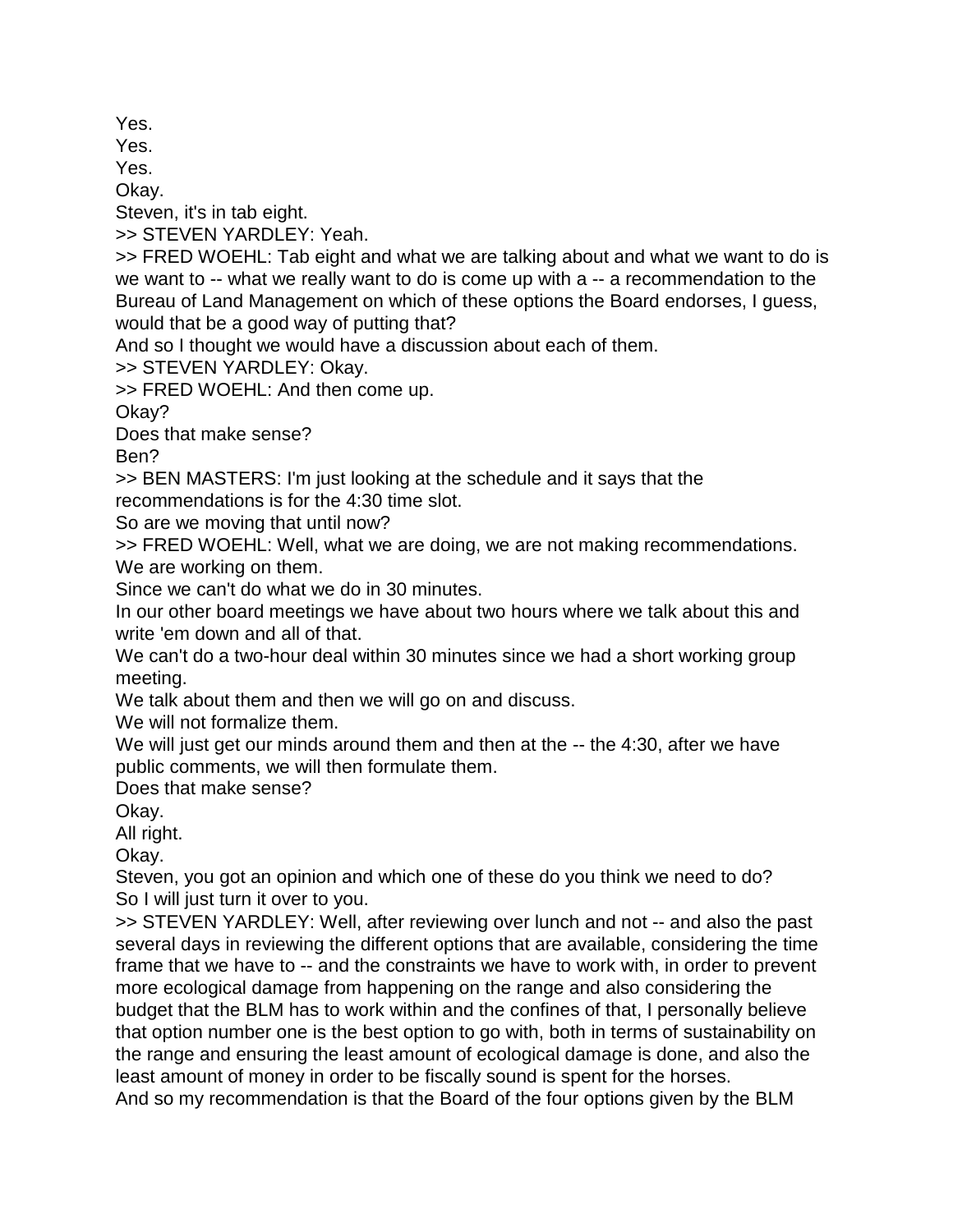accept option number one and advise that the BLM support option number one in their different options that they have given to Congress.

>> FRED WOEHL: Okay.

Thank you, Steven.

Any other board member have -- okay.

Celeste?

>> CELESTE CARLISLE: I have been over these options a lot, and the information that has in front of us on these pages is pretty scant.

And for the purposes of the board, really reading through and understanding what each option entails, and I would say that none of these options are good as they stand for various reasons, but that there are some pieces of them.

But in one of our recommendations that we haven't yet started talking about yet, incorporates some pieces of those options already so I actually would not be supportive of any of these options because I think what we will present takes little pieces of from each of them.

>> FRED WOEHL: Let me ask you this.

You said -- I know for a fact that BLM just didn't pull these options out of the air. They worked with a group.

They had a working group that set down and these were -- I mean these were as well thought out as they could based on everything.

And I know some of the things that are in all four of these options is difficult. I mean, it is difficult but part of the -- part of the reason why they have an advisory board is to help them in these difficult decisions.

Now, no matter what recommendation we make, BLM has the right to say no, we don't like that.

Okay?

But the fact that they put these three options -- or these four options out reflects that they would like to have some input on these options and I really appreciate what you are saying, and, I mean, if I had my way, I could take parent of one, part of two, part of three and part of four, and come up with something, but that's not the options that we have and I hate being kind of forced into making a decision like this but you have to have a little bit of trust that these were the four options that they come up with, based open the information that I don't have, that you don't have, and like that.

>> CELESTE CARLISLE: But Alan Shepherd did say yesterday that these were options that there was some mixing and matching possible in them, and perhaps -- but perhaps Bruce can -- am I not assuming correctly?

>> BRUCE RITTENHOUSE: Well, I can't speak for, that but I just want to remind the board that this report was for Congress and not the BLM, not to select an option on the report to Congress.

We were wanting Congress to provide us some direction on how they felt.

>> FRED WOEHL: Well, let me ask you then, Bruce, would it be advantageous or beneficial if the board did or -- or would it be just kind of a trying to push a truck uphill? I mean --

>> BRUCE RITTENHOUSE: Yeah.

I have think we heard yesterday, I think it was asked of myself and Alan, when do we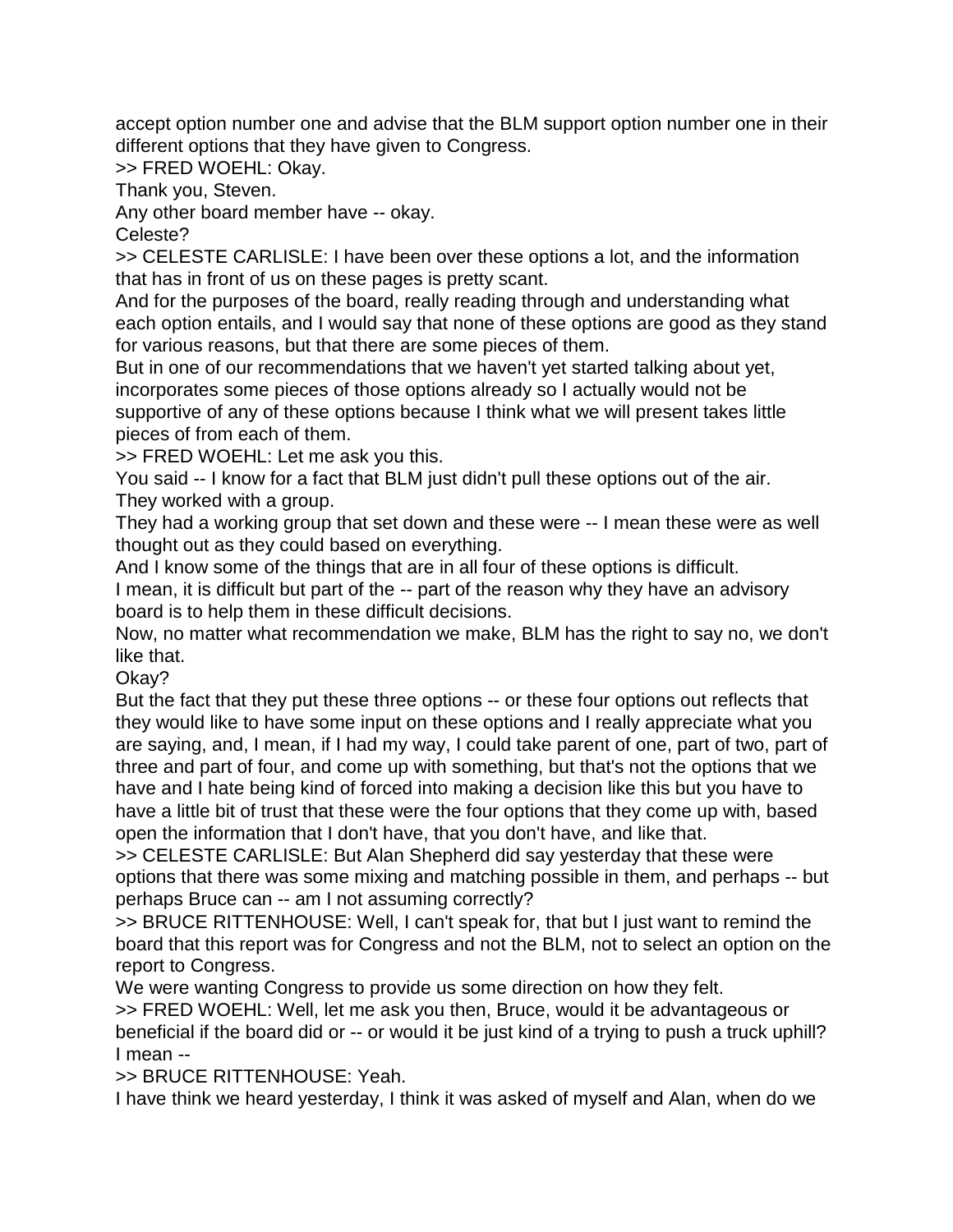expect to hear back from Congress and I think the answer was, we have no idea. >> FRED WOEHL: No idea.

>> BRUCE RITTENHOUSE: And so I mean, in getting your question is that I think that -- no, I don't think it would be pushing uphill, a truck uphill but to make a recommendation on which option or which blend of options, I mean, you either can take them as they are written in the report to Congress or you can mix and match. And -- or incorporate new things as well.

>> FRED WOEHL: Okay.

Well -- and I'm just thinking out loud.

Would a recommendation -- well, we don't make a recommendation to Congress. So I guess that don't work.

They take action on this as fast as they can due to the situation that we got, but -- but --

>> DR. BARRY PERRYMAN: Mr. Chairman?

>> BRUCE RITTENHOUSE: And just kind of following, is that, you know, basically we will take our direction from Congress.

>> FRED WOEHL: Right.

Right.

>> BRUCE RITTENHOUSE: If Congress says you will implement option one, we are then -- we will be doing that.

>> FRED WOEHL: Well, see -- I was going to say, we don't work for BLM.

We can lobby Congress.

We can ask for answers where y'all can't.

You have to be responsive to them.

>> STEVEN YARDLEY: And then I would also add by us saying we are in favor of this option, and voting on it as a board, if I were personally a Congressman and there was a Board that was chartered with making recommendations to the BLM, I would want to know where that Board stood as far as the recommendations that had been given to me by BLM so that I could know going forward what they thought in their collective knowledge was the best option.

>> FRED WOEHL: Could I construe that as a campaign speech?

You are going to run for Congress.

Is that --

(Laughter).

>> STEVEN YARDLEY: Not any time soon.

(Laughter).

>> DR. BARRY PERRYMAN: Mr. Chairman?

>> FRED WOEHL: Yes?

>> DR. BARRY PERRYMAN: Mr. Chairman?

>> FRED WOEHL: Yes?

>> DR. BARRY PERRYMAN: I have a question that would help me, if you don't mind.

You don't just deliver a report to Congress.

I mean, did you just put this in the Federal Register and let it go?

I mean who received it?

What committee?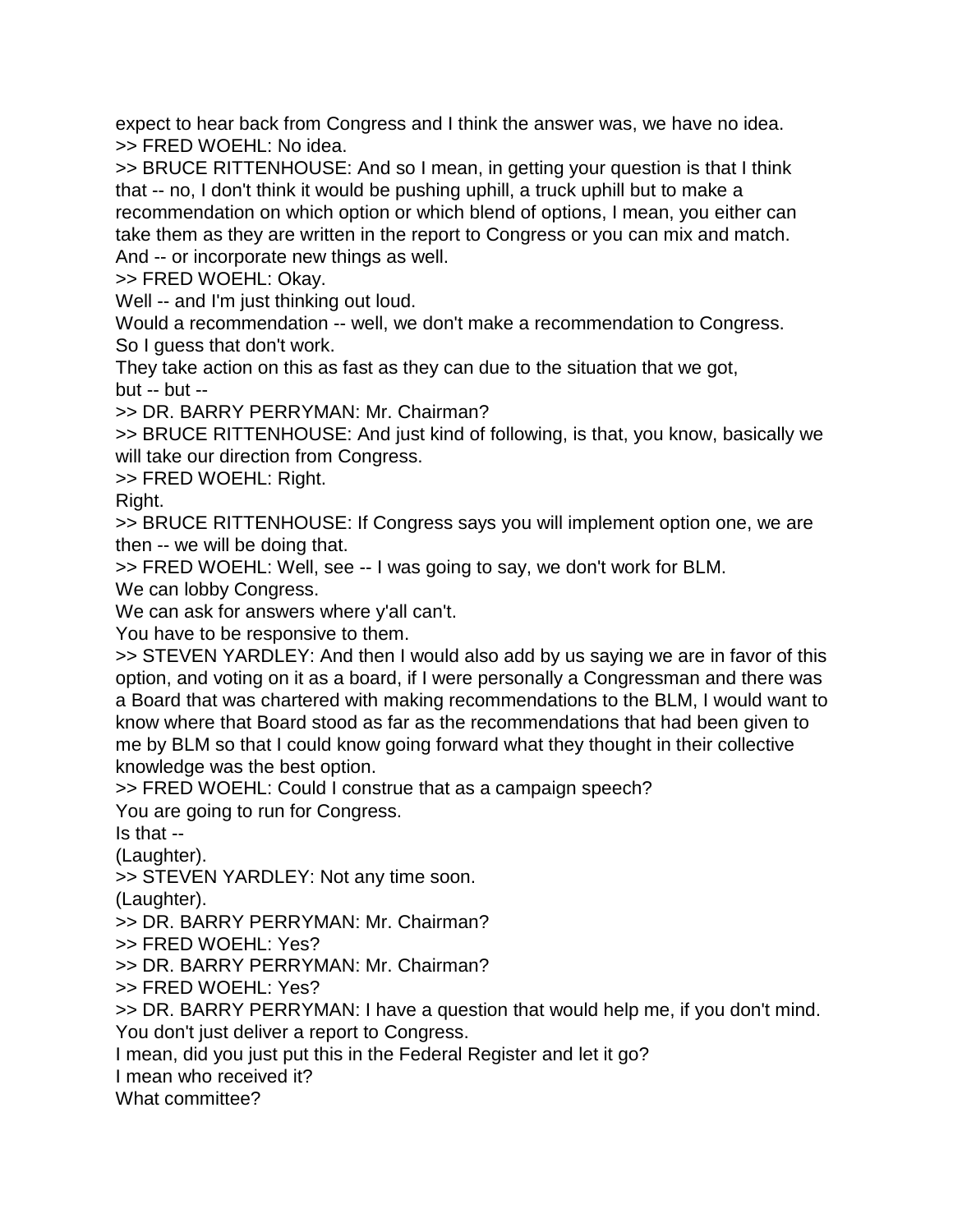What staff?

What -- who -- who was delivered -- who was it delivered to?

Who was it discussed with, Bruce?

>> BRUCE RITTENHOUSE: Do you want to answer that question? You did the briefings.

>> FRED WOEHL: They are passing the buck to Alan.

He will be up here in a minute.

>> BRUCE RITTENHOUSE: I hate to do it, man, but that's your baby.

>> ALAN SHEPHERD: I believe when we finalized the complete packet and it went through the different layers of approval, through our organization, it went to Congress through our budget staff, I believe.

And would it have been OMB too, Kristin?

>> KRISTIN BAIL: Well, part of it is we don't know everyone who has been discussed because, you know, the secretary's office is involved.

They don't let folks at our level know who has talked to whom.

>> FRED WOEHL: Yeah.

>> KRISTIN BAIL: So we have provided some information because we wanted you to know that we had the support, and kind of the different things that could be emphasized or deemphasized and the investments that were taken.

And, I mean, don't know yet what will come of it.

So the board can say looking at the different things that were emphasized.

Knowing that there were large investments involved in it, there was one level where we doubled adoptions and we used permit sterilization a lot more and others where gathers were huge, or off-range holding becomes very large.

And also the overall assumption of trying to get around a ten-year period, I mean, that's even something that folks interested in a different time frame.

So as far as what helps the board, I don't know that understanding who has seen it or what -- because we don't really know what the next step.

Is I think the opportunity today is to -- to provide feedback on, you know, those different options and then we can always work with you to get better ideas of what that costs and all of that stuff and how we come one those numbers.

So that's my recommendation.

>> DR. BARRY PERRYMAN: Well, my question -- I mean, if it went to Secretary Zinke's office, I understand it goes up the chain, but I kind of need to know if it was presented to the appropriations committee in the House, if it was presented to Murkowski's staff, or the western caucus.

I mean who saw this?

Because if we are going to make recommendations, I need to kind of predicate that.  $So -$ 

>> FRED WOEHL: Barry?

Barry?

--

>> DR. BARRY PERRYMAN: Yes.

>> FRED WOEHL: We don't have that answer for you.

And there's no way -- nobody in this room knows that.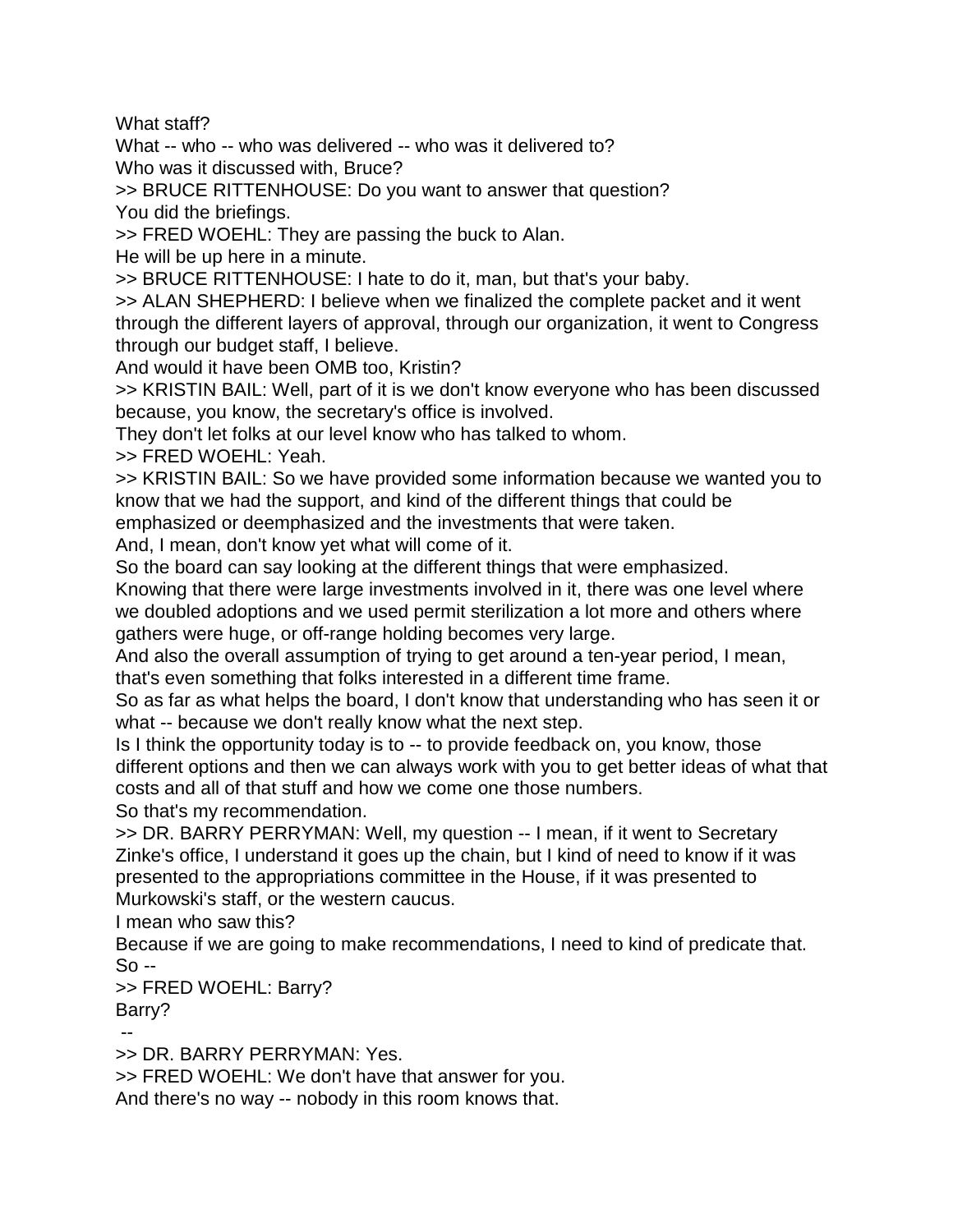>> DR. BARRY PERRYMAN: Holy cats!

(Laughter)

Okay.

>> FRED WOEHL: I could make something up.

But, you know --

>> DR. BARRY PERRYMAN: That's the information --

>> FRED WOEHL: I see where you are coming from.

Wait a minute.

I found the person responsible for it.

Holle'.

Hang on a minute.

>> HOLLE' WADDELL: Just a little bit.

The request for the report, of course, came through the appropriations.

So when it was submitted, it, of course, went through our leadership and then through the Department of Interior and then, to OMB and then to PMB and then to the appropriations committee.

>> FRED WOEHL: So the appropriations committee in the House --

>> HOLLE' WADDELL: Both.

>> FRED WOEHL: The House and the Senate.

>> DR. BARRY PERRYMAN: Okay.

Thank you.

>> FRED WOEHL: The House appropriations or the Senate?

>> HOLLE' WADDELL: It came out of the consolidated appropriations.

So it would have been the Congress.

>> FRED WOEHL: Bruce, can you hear that?

>> DR. BARRY PERRYMAN: Yes thank you.

>> FRED WOEHL: I mean, Barry, not Bruce.

That will teach me to drink iced tea for lunch.

Anything else, Barry?

>> DR. BARRY PERRYMAN: Not at the moment.

Please continue.

>> FRED WOEHL: All right.

Okay.

Yes, Jim?

>> JAMES FRENCH: Thank you, Mr. Chairman.

Has there been any acknowledgment that the report was received?

At all?

>> ALAN SHEPHERD: Yes.

Yes.

We had  $-$  I had a few requests for some additional information from some staffers, and I think our leg folks have seen some stuff as well.

It's always come through them as I worked with the leg affairs to get the information back to them, the leadership and that.

>> JAMES FRENCH: So did USDA or Interior, from the Interior Secretary's office and on down, have they acknowledged this thing at all?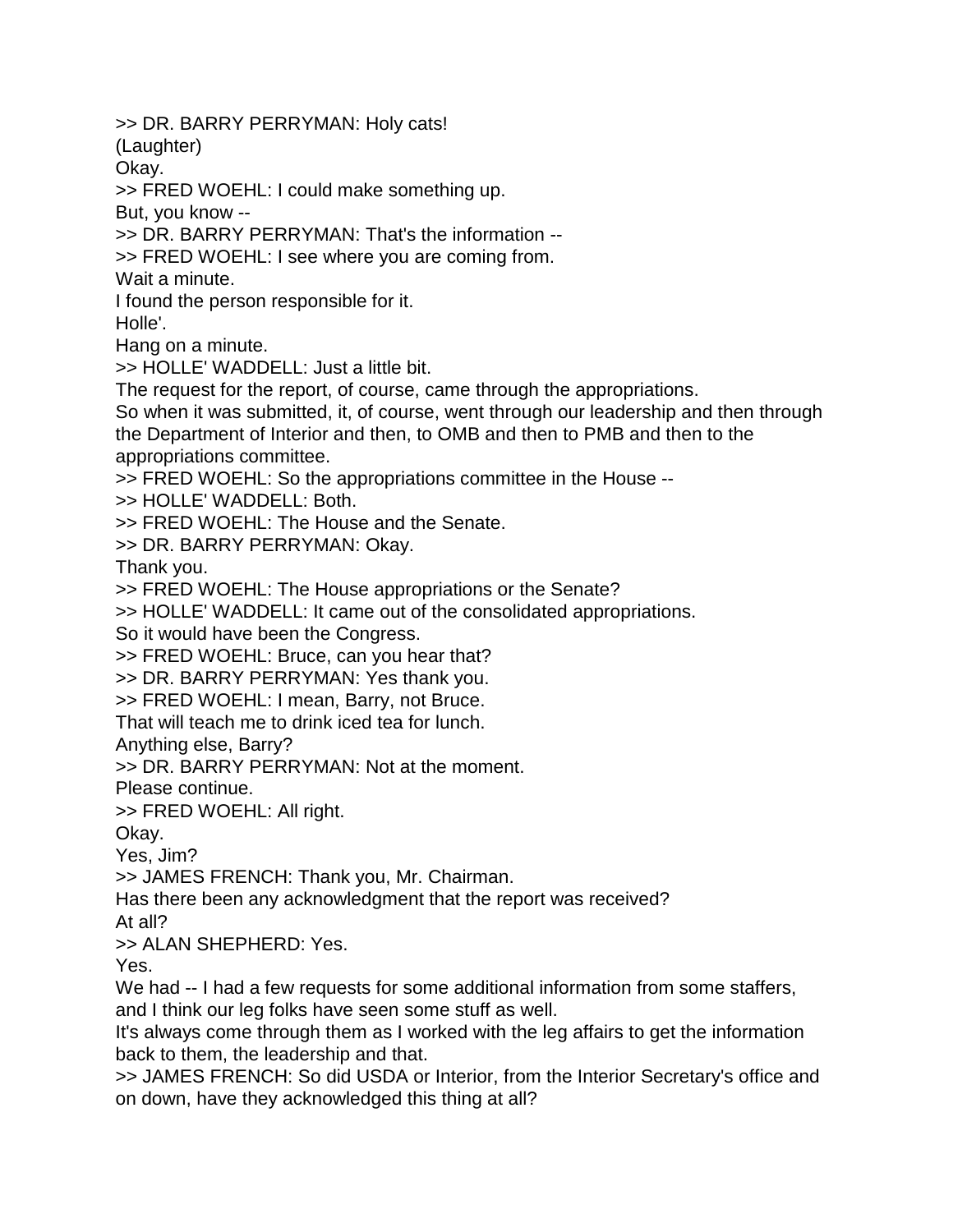I'm curious.

We can lobby, and we can insert our comments into this process and I think that's -- I think I would like to be able to do that, if we can.

And so I guess rather than cold turkey go and talk with undersecretary Bernhardt or one of those folks, I would like to know who have seen the report and commented on it.

I mean, it's surprising to me that a report that they requested, that was provided to them has gone on deaf ears and I I'm curious about it.

>> BRUCE RITTENHOUSE: I think we feel the same way.

Alan -- oh, where did Alan go?

Yeah, we really have not gotten much information since then.

So -- because there were several -- besides the options in the report, there are some proposed legislative fixes -- I won't say fixes but amendments to the act.

So, I mean, those were some things that were, you know, would allow us to move forward and, you know, I would ask the board to say, take a look at those as well in the report.

>> JAMES FRENCH: Right.

>> BRUCE RITTENHOUSE: Those legislative -- the potential legislative amendments that the BLM said this will help us in this situation.

>> FRED WOEHL: Do you -- Board, I will ask you all this.

I'm sure this is something that ain't going to go away, and Bruce has asked us to look at more information.

I was not aware that there was some proposed changes to the 1971 law.

Do you think it would behoove us until the next meeting so we can examine the whole picture and come up with a decision at that time instead of going off half-cocked and not knowing the --

>> ALAN SHEPHERD: So Fred, we didn't think we needed to include the report to Congress in the notebooks.

So that's our oversight.

I mean, it is on the website.

And I don't know if it would be beneficial to put it up on the screen here or what, but, I mean --

>> FRED WOEHL: Well, it would --

>> BRUCE RITTENHOUSE: You are dealing with a complex report in a short amount of time.

>> FRED WOEHL: I don't think so.

I think if you and Dorothea could furnish that up with that website address.

You have don't have to do it now, but --

>> BRUCE RITTENHOUSE: Do you want copies of it?

>> FRED WOEHL: Do you have copies that?

>> BRUCE RITTENHOUSE: I can get you copies in ten minutes.

Then I will excuse myself for that time.

>> FRED WOEHL: Okay.

So we will table this for the moment.

Okay?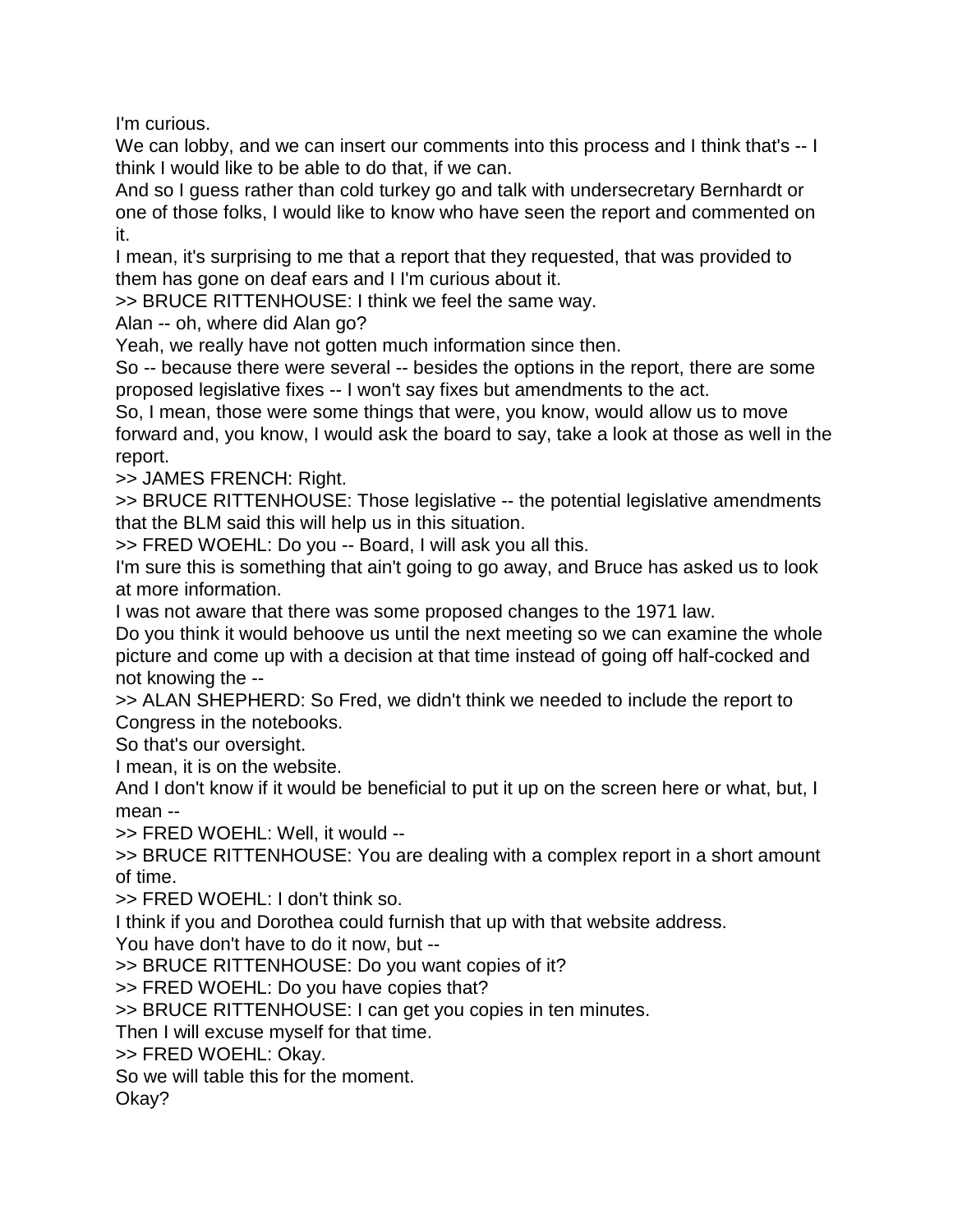One of the resolutions that I would like to bring up is the one that we have made every time because it really makes -- makes sense.

Where is it at?

I have lost it again!

And it's the one that we have recommendation seven and it's one that we have made all the time and it says BLM shall continue to work towards full implementation -- that big word -- previous accepted recommendations of the board and prioritize according to the BLM metrics of meeting AML.

Note, this is the first recommendation from the board's April meeting.

In other words, just make sure that they follow up on this stuff.

I don't like us to make recommendations and they say, yes, we want to do it and then nothing else happens.

Does that make sense to everybody?

So I would like to include -- include that for sure.

Any comment on that?

Does that -- I mean, I really want to know, does that make sense to everybody? >> It makes sense.

>> My only comment is what was -- what was obvious and urgent when this came up first time has exponentially gotten worse since then.

>> FRED WOEHL: Right.

Right.

And the -- yes, it has.

It has.

But still there's -- the thing is when the Board makes a recommendation, we make it in such a way to where we want them to do something, but there's a lot of -- and for lack of a better phrase, government red tape.

Even though it makes sense to me and makes sense to you, when you apply it to the overall thing, there's no way they can do it because of all the government red tape. And one of the things that I noticed when I first came on the Board, there was no follow-up on this stuff.

If you go back and look from the very beginning when they had the advisory boards, there were recommendations made on and on and on and on, and no follow-up.

And one thing I want to do as a chair, is be sure that in we make the effort -- we took the time to discuss and develop recommendations.

I wanted to be able to follow-up and say, did you or did you not?

What could you do?

What couldn't you do?

Especially ones that they say we agree with.

Does that -- and so -- so one reason why we did this is so we would always have that up front, so we knew when it would come up again when they gave their answers to it, we would have this and we would be able to see what they were.

And the broad stroke of everything that we have approached is meeting AML. Okay?

And so everything that we do has a basis, basically of meeting AML.

>> That's exactly right.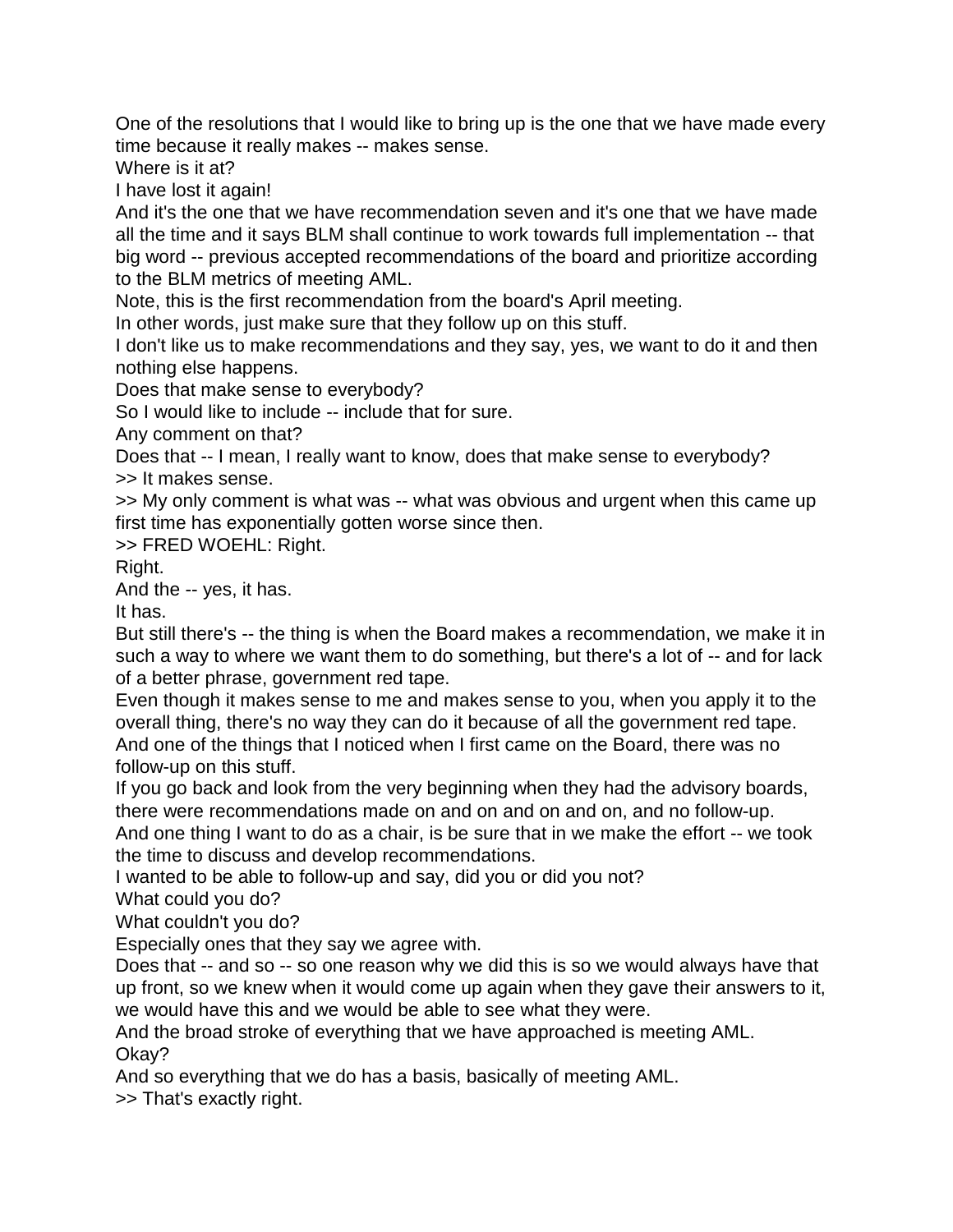And Mr. Chairman, I would just also expand on that idea.

I'm not sure how the other board members report these activities to the people that they answer to.

Being a county commissioner, I know my county commission and I also know the initial and game commission for the state of Nevada, including the department of wildlife is keenly interested in what we are doing right here.

And I have updated them.

I will update them again when I get back from this meeting, in terms of what transpired here and those questions get asked.

You know, of all of those proposals that you made in Grand Junction which ones were handled and if not, why?

And so I would say it's real important that we have that conversation each time.

>> FRED WOEHL: Anybody else?

Okay.

Now, another thing I want to bring up, and it's one of the things that -- Ben, do you have that, that I had you type up for me.

Would you read that for us, please?

By the way, board, Ben is an excellent typist, if you need anything typed up, be sure to see him.

(Chuckles)

I type with one finger on each hand but he uses his whole hands.

Thank you, my friend.

Okay.

One of the problems that we have is water issues.

And we talked about.

This we will talk about this, but here's the -- what we have come up with.

Encourage BLM to gather horses and HMAs that are over AML that are reliant upon supplemental water.

One that AML -- once that HMA is at AML, stop hauling supplemental water, except under very extreme circumstances.

What we have got -- and it's one of those things to where people say, let the horses run free!

And then when they get short of water -- oh, you have to bring them water.

I don't see the game and fish commission carry out water for the deer and the elk. In extreme situations they do.

It's the same thing with hay and things of this.

And so the problem is AML, getting the horses where they are.

A lot of these areas -- I mean, supplemental water hurts because them horses stay around where that area is, instead of going out and drinking water from this spring while they are graze in this spring.

If they have a horse of nice water right there, that's where they will stay and they abuse that ecosystem where they are at, and it's -- it's just not good.

So anyway, that's one recommendation I would like to bring up.

Anybody have any comment?

Jim?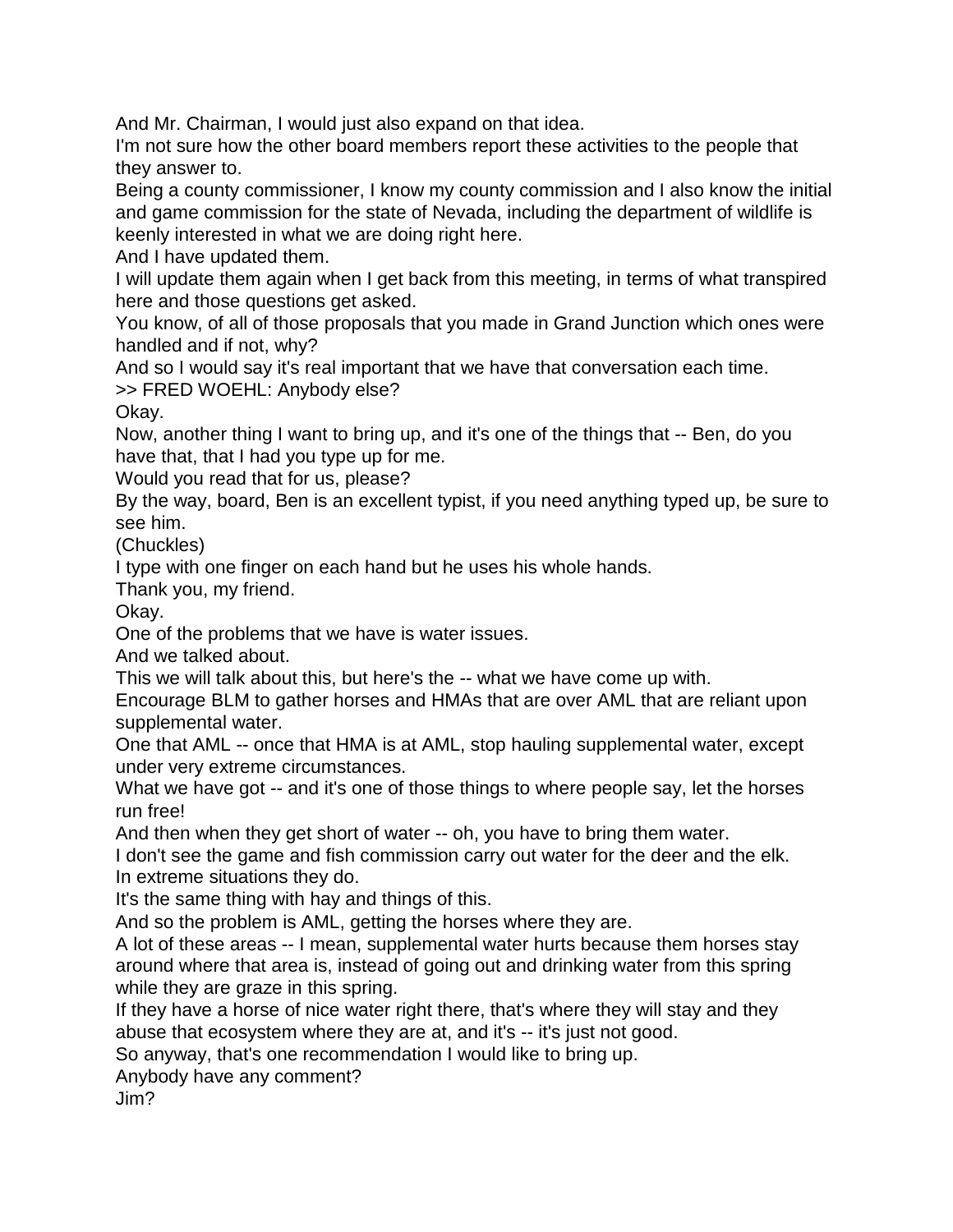>> JAMES FRENCH: Yeah, we -- I think we had a pretty robust conversation about that this morning, but it comes back to, from my standpoint, the ecosystems and preservation of those ecosystems.

And one of the things that I have observed in Nevada, which I mentioned this morning, I want to state for the record right now, is that we have districts -- BLM districts in Nevada right now that have actually programmed water hauling as -- on an annual basis.

And before we have a water season, before we know what the season is going to look like.

And so to their credit, there has been historic problems with water distribution in some of those HMAs and so they just but it on -- it's programmed and they get their contributors and they haul water.

The problem with that is if you are dealing with -- if you are dealing with excess -- or with problems with your HMA or your stocking rate and you are doing it as part of your program, you are assuring that you are well above at least the carrying capacity of that piece of country during the cycle, during this weather cycle.

You know, we are in a drought now.

You come out of that and maybe things change but the bottom line is that every year, if you know that will happen every single year, and you are programming for that, that tells me that you know that you have got an issue with stocking rates and all you are doing is -- like I said yesterday, you are drilling holes in the floor to take care of the leak in the roof.

But I would say that, you know, that gathers are an important part of that, and it's -- and for the horse's benefit, as much as for the wildlife benefit.

Because a lot can happen under those circumstances, with -- when you are hauling water so one location things can happen, leek a float sticks open and it drains a tank out on to the ground and all of those animals are standing around an empty tank.

Those kinds of things are -- you know, those are just not tenable.

That's not management.

That's just trying to temporarily take care of a problem.

I'm not saying that we shouldn't -- we should allow these animals to go without water. I'm just saying from a program perspective, gathers need to occur under those circumstances.

>> GINGER KATHRENS: Mr. Chairman.

>> FRED WOEHL: Ginger.

>> GINGER KATHRENS: I certainly don't disagree with what you are saying.

If this has been done year after year, then have you also habituated other species to count on these water sources, as well as the horses, and might there be a weaning process?

I don't know.

I would worry about that.

>> FRED WOEHL: Well, as the group we had talk with us today, SMEs, the subject matter experts, he had a graph that when there are horses, there the other animals don't drink and don't come to that water.

>> GINGER KATHRENS: Well, that's not universally true, of course.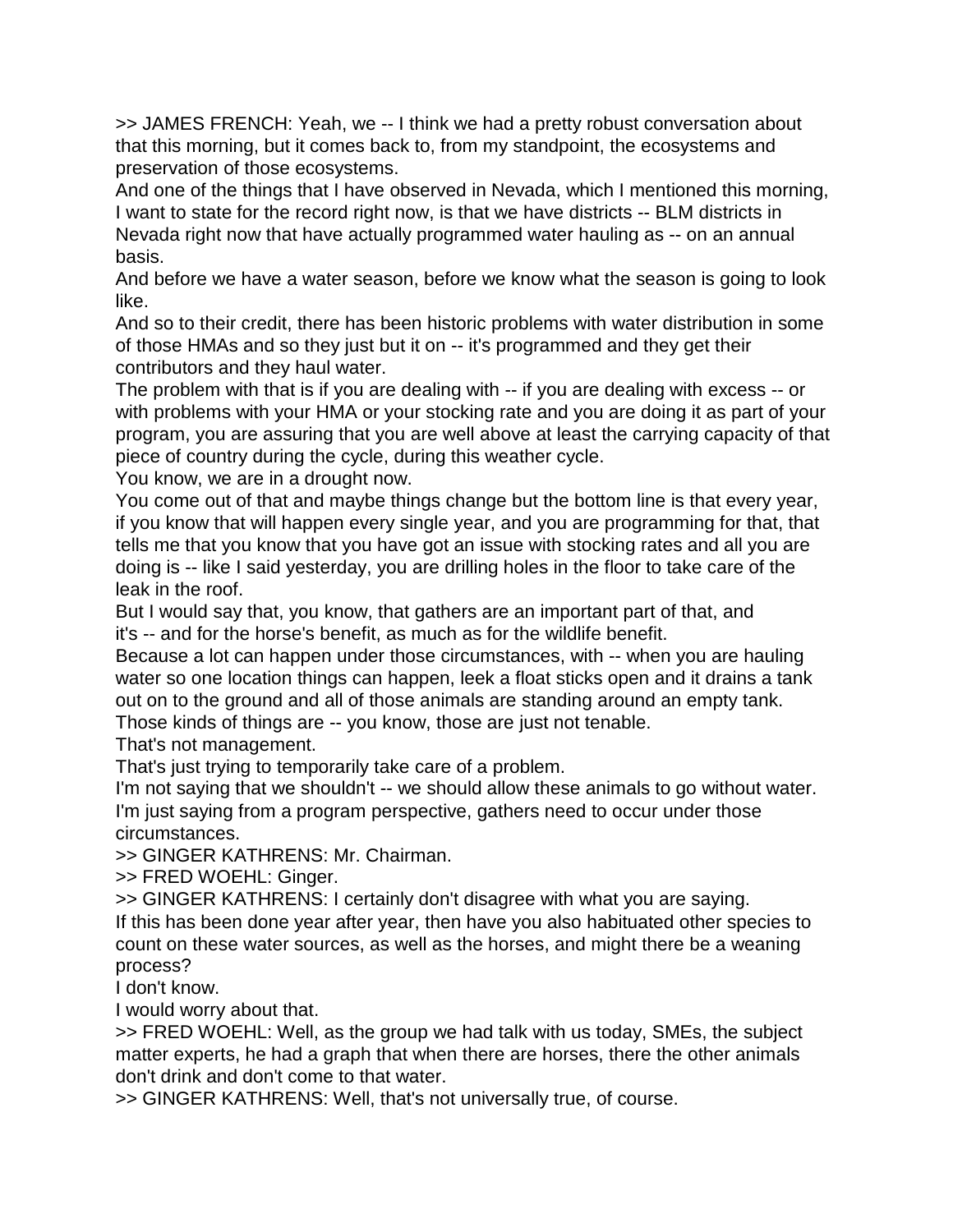I mean, there are birds that drink out and there are horses that are not there all the time.

There are other species that use that water.

So I'm asking an informational question right now, because I'm not familiar with -- where are you talking about?

>> JAMES FRENCH: There's several right now, but Owyhee Desert was one that was habitually done and to their credit, we just burned the center out.

So there's a huge gather going on, because there's no winter range for the horses to sit on.

The sad part is we have a fairly large wildlife resource that will come down to that same winter range that's missing right now.

 $So -$ 

>> FRED WOEHL: All right.

We have about 20 more minutes.

Anybody else have anything to bring up?

Go ahead, Jim.

>> JAMES FRENCH: Pardon me.

I think, you know in, talking with Dr. Perryman, one of the recommendations that we really wanted to see incorporated in some form is to provide a specifics program at the proposals that would -- would trigger emergency gathers and those HMAs that overlap over the top of habitats which are severely impacted at this moment in time, or are -- have an endangered species or threatened species or species on the sensitive species list that are actually competing right now for that.

Because we are actually seeing -- a good example is the greater sage-grouse, a good portion of those HMAs are overstocked which have issues with -- with limited water distribution right now.

They are directly competing with greater sage-grouse.

And mainly in Dr. Perryman's comment, the big issue with greater sage-grouse right now, according to all of the studies that are on the ground right now, the limiting factor in northern Nevada is late spring brood habitat.

And that broad habitat is directly impacted by -- by horses because they are looking for that -- that lush riparian habitat as well.

That's what they are on.

So rather than push the -- push those populations to the brink to where we have to list them on the endangered species list, we feel that it's prudent for the part of the Bureau of Land Management to actually effect those -- those removals down -- certainly down to AML or low AML and evaluate that following to make sure that we are at a level that will no longer impact those resources.

Did I make sense on that or not?

>> FRED WOEHL: Yeah.

Ginger.

>> GINGER KATHRENS: Yes, I had a question.

I don't know if anyone was at the advisory board meeting in Oklahoma City, when Dr. Jeff Manning gave a report and he listed the top eight reasons for the decline in sage-grouse populations and at that time, he didn't list wild horses.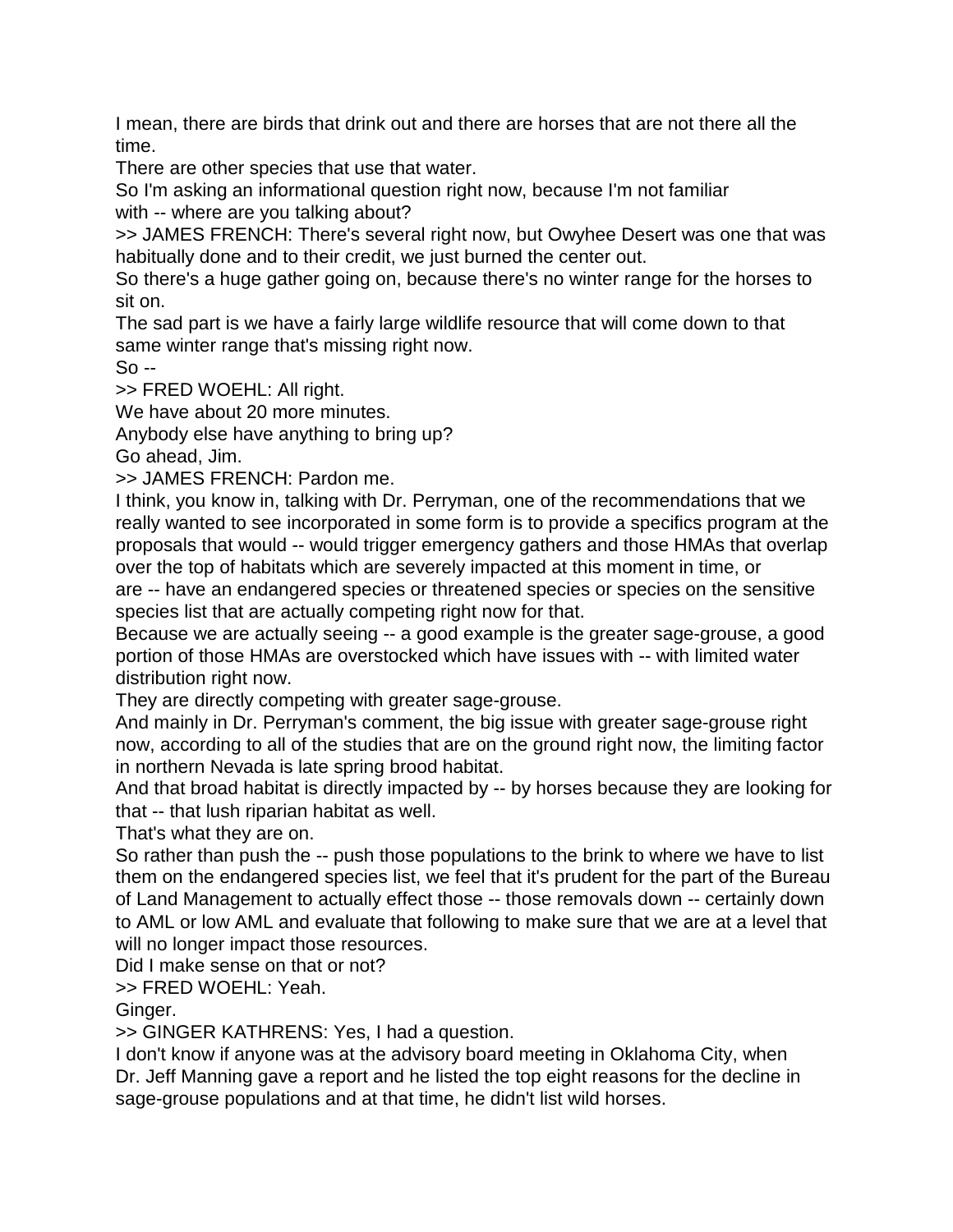And this was -- I can't remember.

Maybe four or five years ago.

And after the meeting, he was -- he was asked why, you know, did he not list the horses.

He said they really are not a player in -- in this and I think it was based on the fact that at that time, at least, there weren't as many wild horses, but still, he -- he was -- I think he was being very honest, but it didn't meet well with BLM at that time.

But I think he was just giving his own assessment of a study that he had done.

>> BEN MASTERS: I'm not familiar with the man, is he --

>> GINGER KATHRENS: Oregon.

>> I can tell with you 30 plus years on the ground, with respect to riparian and upland riparian habitats which is crucial for late-season brooding that horses have a big impact on them, especially in the years like we are in right now where waters are limited to certain locations and it's not lake we see in this part of the country where you can point across the valley and there are two springs over here.

Whitey desert, there may be three springs running which is almost 5,000, if you include the Idaho side of it.

We talking about 5,000 square miles.

So it's a large, large, piece of habitat, very high, sits above 7,000 feet and 6500, 7,000 feet in such of it and the available water certainly this time of year or this -- under these conditions are critical.

And I appreciated Dr. Perryman's comments on that yesterday, because the way he sees it right now, based on what we see in the -- in the priority habitat for greater sage-grouse, the potential impact for wild horses is very real.

>> FRED WOEHL: The thing that I want to just point out is the sage pictures or the time picture at that stage that we saw this morning from 2012, 2016, and 2018, the change in the -- the -- and that's got to have impact on everything that uses that range. And so I -- what would your recommendation read?

>> JAMES FRENCH: The recommendation would for the Bureau to evaluate those HMAs which overlap critical habitat -- priority or general habitat for greater sage-grouse, and to determine whether or not under emergency gather situation to at least remove horses down to AML and monitor and determine whether or not that is -- that has been adequate.

>> FRED WOEHL: And that's late season or late brood?

>> JAMES FRENCH: Late spring brood habitat.

That's what would benefit immediately from that right now, but there will be other habitats that are included in that general habitat as well.

>> FRED WOEHL: Okay.

>> JAMES FRENCH: But that would be our recommendation now.

>> FRED WOEHL: Why don't you draft that up and bring it for me to the meeting. Ben, you got something?

>> BEN MASTERS: Um, I think that there is a fence from a lot of stakeholders in the west that the Bureau of Land Management is going to get control of the Wild Horse and Burro Program.

I think there's a false hope among the different state wildlife agencies that it will be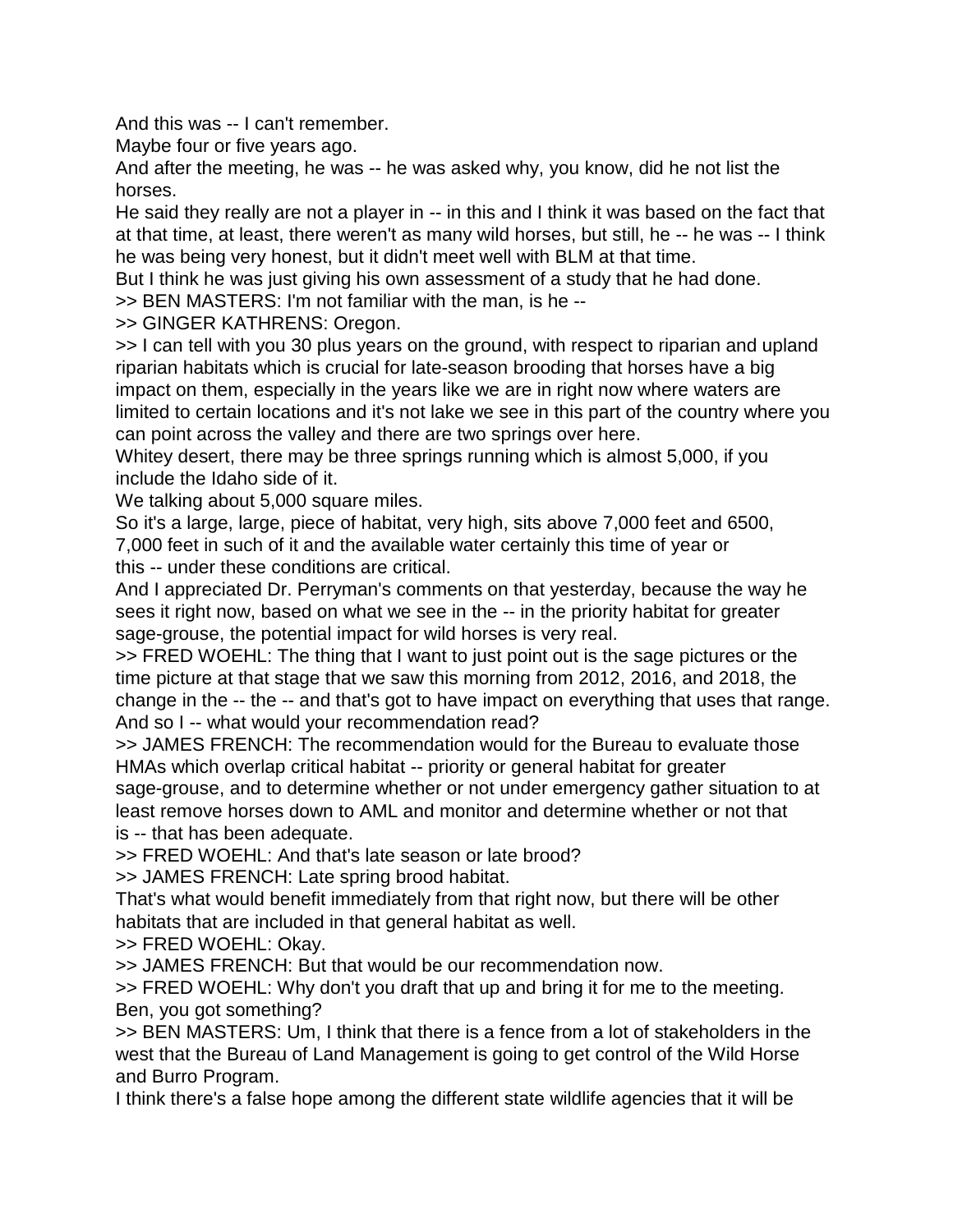resolved in the next decade and if we can look into the past and learn from history, we can see that this program has never been on a sustainable path forward and I think that there's -- that the Bureau of Land Management needs to recognize the failures of the wild horse and burro policy and to not give false hope to the other stakeholders in the west.

So I developed a recommendation to notify -- oh, I have stuff popping up. Notify all western states governor's offices, western counties, RACs and state wildlife agencies where wild horses exist, that the Bureau of Land Management's wild horse and burro program is unsustainable, underfunded and has no plan to stop the exponential growth of wild horse and burros which are currently three times over the appropriate management level.

Notify these parties that thousands of horses have already left the defined herd management areas, and that large breeding herds are expanding in number and range, far outside before they are legally designated.

Notify these parties to expect the increase potential for ecological impacts, economic ramifications, highway safety concerns, litigation from multiple parties, needed press and to recognize that if it's beyond the Bureau of Land Management current ability to stop either the population growth or the expansion of these wild horse herds, to encourage states and local stakeholders to fully understand that the Bureau of Land Management's wild horse and burro program has no current plan to manage wild horses as dictated by law and to encourage those parties to develop management plans for thousands of breeding horses outside of herd management areas. >> FRED WOEHL: That's pretty long.

Celeste?

>> CELESTE CARLISLE: I would say it's a little overkill to continually throw BLM under the bus for everything.

Just because this placing blame on who did what is here nor there.

I think preparing other state agencies for participation in what it's going to take many stakeholders and counties and states and cities, is a way forward.

But I don't think perhaps with that particular language, but I completely appreciate the direction of it and the need to involve different levels of administration of this.

>> FRED WOEHL: One thing I have been greatly impressed with, and I'm pleased and it's -- I'm surprised a little bit to be quite frank with you is the reaching out of the advocacy groups to try to come up with a solution by working with everybody that's involved.

That's something that Celeste, our new board member, who I appreciate a lot, has drilled home to me, that -- and it's really, really neat, and it's one of those things to where I'm really feeling good.

She's talking about private placement of these horses in long-term holding and more and more of that, and that's really, really one of the things that I feel more encouraged about and enthused about, is the joint working together.

You know, if you have got two horses in harness and they are both pulling different weights, you ain't going to go nowhere.

But if you put those horses where they are pulling in the same direction, you can move a lot of stuff!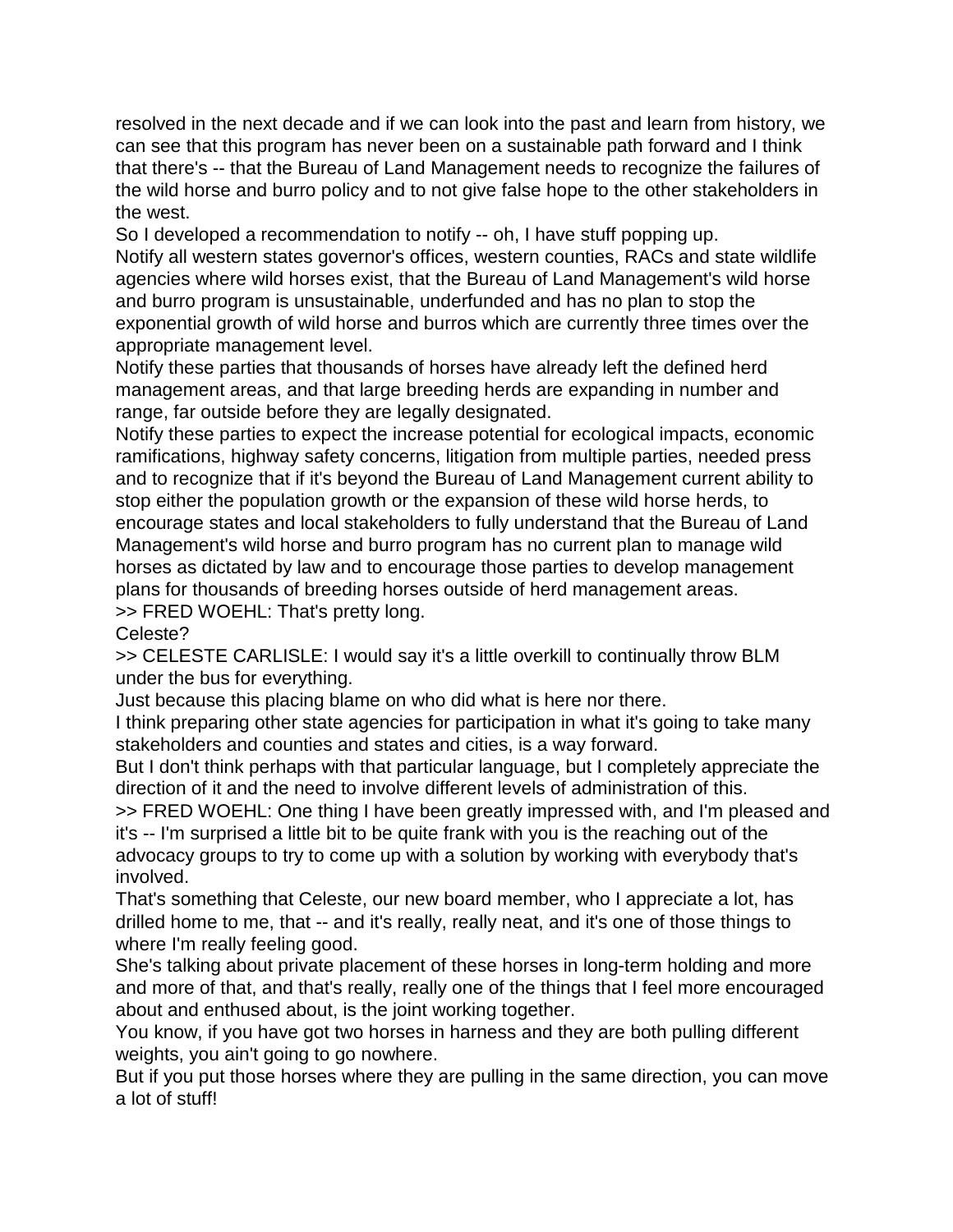And I'm encouraged about this.

But one things that I'm a little bit -- and I guess I'm -- I don't know.

I'm an old man and I'm kind of stuck in my ways at times, but there has to be given and take in every aspect of it.

And Celeste and I have had lots of talks about this and I'm -- I want to congratulate BLM for picking her because I think she's going to be a great board member and I mean that from the bottom of my heart.

But I agree with Ben's position in that some of the things that have been done don't make any sense and it seems like it's getting worse and worse and worse.

Ben has been on the board for three years and he's been a very active and vocal proponent for the Bureau of Land Management.

He's done an awful lot to help them.

He's done a lot to help Mustang Heritage and I sense his frustrations.

And I have had talks with Ben.

It's kind of like turning a great big ship.

It takes a while to turn it, but also just like we did in 2016, you sometimes have to take action to make it that everything is -- you are serious about it.

And so this is something that we need to talk about a little bit further and -- and explore.

And I sense Ben's frustrations and -- but the other thing I want to do is when we make recommendations -- recommendations, I want them to being of the kind that we can get an answer from.

I don't want them to be where BLM says that's too much.

We don't want to do that, do you know what I mean?

I don't know.

I'm just thinking.

Anybody else have a comment?

Jim?

>> JAMES FRENCH: Mr. Chairman, thanks again.

We talked a little bit about this this morning, and I -- and I don't disagree with what you decided here.

I think I do disagree, though, with the direction that's going to take both us and the Bureau of Land Management because I have been sitting here last couple of days and

I -- I have been encouraged by the -- by the reaching out, as our chair has talked about from the NGOs, I think we have -- and I do believe this, I'm not being Polly Anna about it.

I think we have an opportunity to take a whack at trying to rectify, at least, a good portion of the mistakes of the past and, IE, all of those horses in captivity.

And I think I would like -- I would not want to send a message to the folks that might have an interest in becoming a partner in this, saying -- I would hate to send them the message that we are defeated and that -- and that, you know, their involvement as such would be irrelevant.

I want folks to know that this is another shot at trying to do the right thing, but I also want them to understand what I believe in my -- down deep inside, is that we are -- this is our last best hope.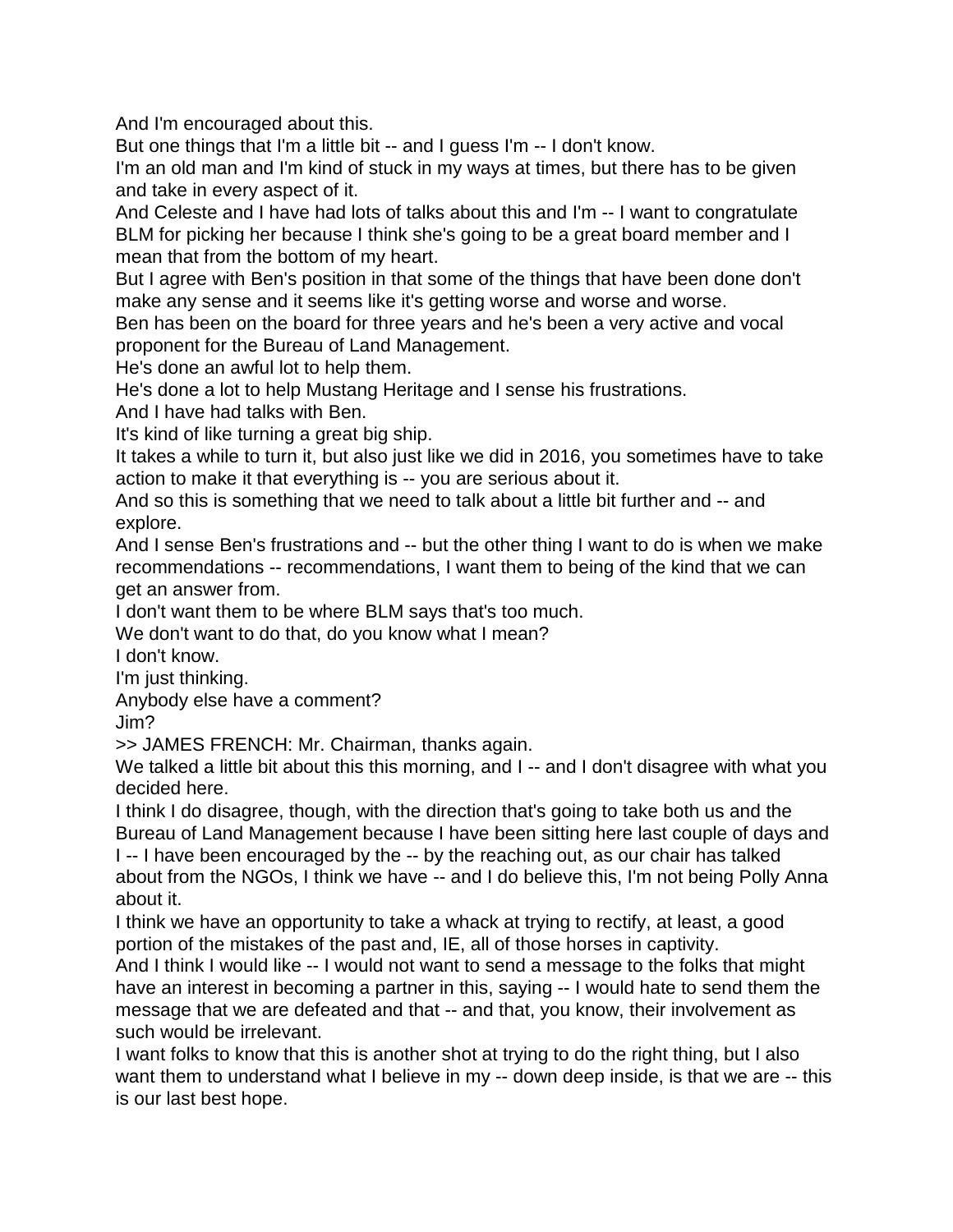What we are doing right now.

I know it sounds doom and gloom and the sky is going to fall, but I can tell you right now that everybody that knows anything about range ecology right now, and has been watching what's going on on the ground in the last 30 years are all saying the same thing in unison.

This is our last best hope.

So I would -- I just want to say that I want to -- I want to embrace what has been offered so far and -- and I have basketball heartened by the involvement of those folks who want to be a part of the solution in this thing, and I would just tell the Bureau of Land Management that there's a lot of folks who are elbow to elbow with you right now and want to see you succeed, because we succeed and so do the horses right alongside you.

>> FRED WOEHL: Right.

Steve, you had a comment?

>> STEVEN YARDLEY: I might change the verbiage a little bit and maybe shorten up what Ben's recommendation is, but I think it comes in the context of hope for the best, but prepare for the worst.

And I think, you know, in the day's modern age when there's a hurricane coming off the coast, they don't wait until it hits to make preparations for it.

I think there's an urgency, now more than ever, just as -- as Jim has talked about. That there are drastic changes that need to take place.

There's an ecological disaster, that's disparaging as we speak and is just going to get worse and worse, if some drastic and hard decisions aren't made in this big ship, as big as it may be, and as big as it is growing, doesn't get turned around real fast.

And so I think it would be advantageous to, I guess, have a call to arms even for all the other agencies involved to get in and participate and help out in any way, shape or form.

Because we are facing an ecological disaster real quick if things don't change.

And we need every player that can be at the table here at this time.

>> DR. TOM LENZ: Just a couple comments.

I'm relatively new to the board.

I have been following this issue for 15 to 20 years.

I talked to a lot of BLM people and various areas, I have no doubt that the BLM people are 100% committed to this and the issue is well above them.

It's not them.

But I think -- and the interesting thing I have observed over the last two years, three years, I spent a lot of time around the horse industry and up until about two years ago, the horse industry paid no attention to this issue, because they felt it was not their issue.

Veterinary medicine paid some attention because we were concerned about animal health.

What I noticed over the last two or three years, there's strong interest throughout the horse industry, and there's strong interest throughout the veterinarians over the country that we reached a point that something needs be done.

They are willing to step up and do something.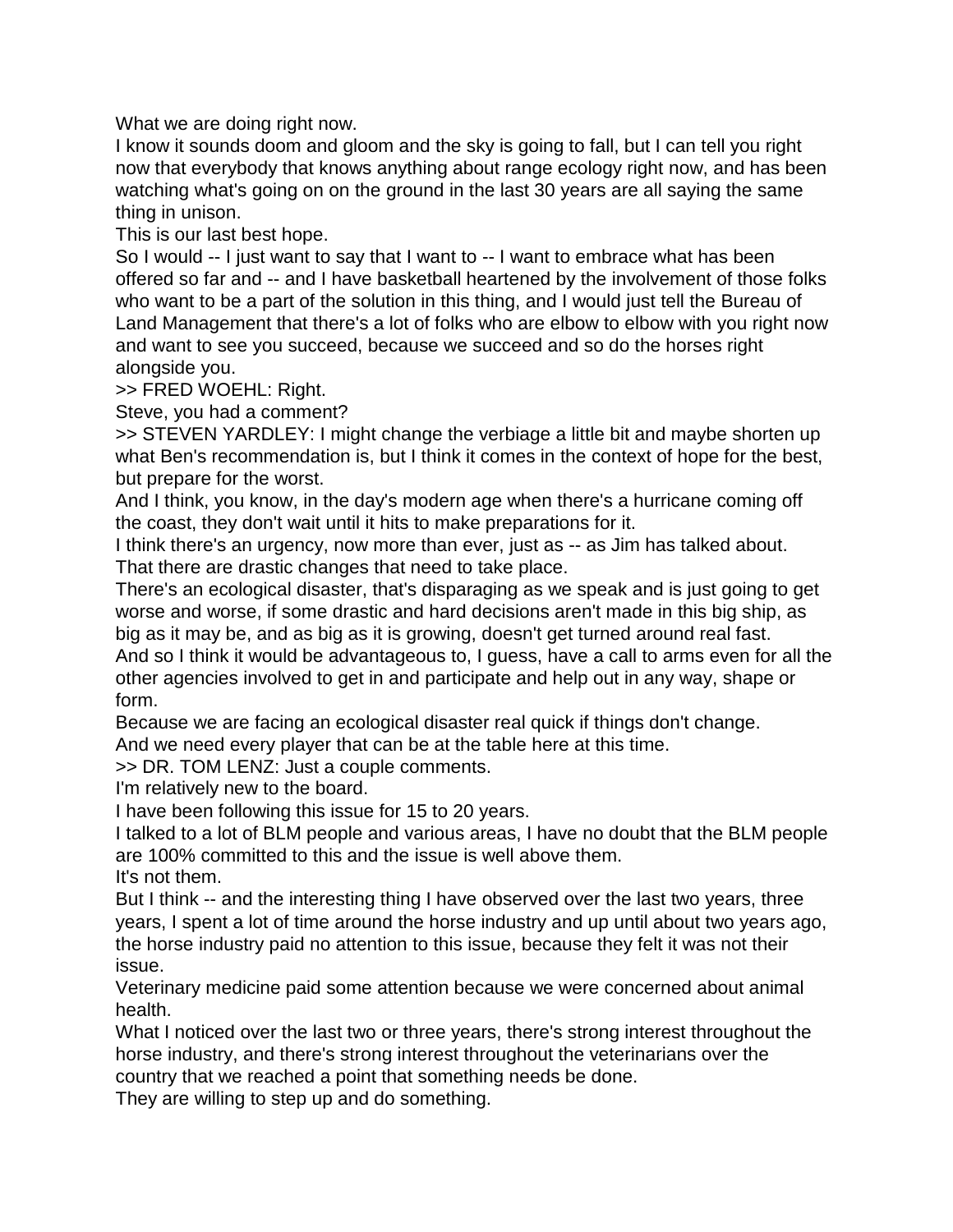And I think that was reflected when the people from the various animal welfare groups okay.

Up with some suggestions.

I would like to know more about this.

This is not just a wild horse and burro issue.

It's an issue for everybody that has any interest in it, whether they be wildlife biologists or hunters or veterinarians or horse owners.

I have think that's encouraging.

Every meeting I go to, there's discussion about the plight of the wild horse and burros and what should be done.

And so I think that's encouraging to me, because it's a significant shift in how folks have viewed this in the past and these some are folks that can do something about it. They are not -- you know, they are not just wondering about it.

They can adopt the horses and they can buy the horses and so forth. Okay.

I'm about done anyhow.

I think it's encouraging.

I think there's a lot of activity that maybe even BLM and some of the folks involved close to this are not aware of.

>> FRED WOEHL: Well, one thing I'm going to do in my role as board, I'm going to establish two new working groups, and one to work with that group that you have. I'm really going to appoint you as chairman of that.

And the other thing is with my vice chair Sue, and with you, I'm going to appoint a couple of others to work with the advocacy groups and come up with the answers and pull this to go.

I'm really excited about that.

Really excited.

So as we go to break, I have some very good news, something that I'm excited about. At this point or at one time during the day, we had Belgium, Switzerland, Denmark, France and Australia, watching us on TV.

And so that's pretty cool because next week I'm going to Australia.

So maybe they are trying to figure out what I look like.

Anyway.

(Laughter)

And then we had -- how to receive me.

Yeah.

We had almost 400 people watching this thing the whole time and we had total minutes watches of almost 26,000.

So y'all didn't know it, but y'all are movie stars now.

Well, Ben always has been but that's neither here nor there.

Anyway, we will take a break and come back at 2:00 and one of the most exciting parts of this is letting the public get to speak and that will happen beginning at 2:00. So we'll break until then.

Thank you.

(Break).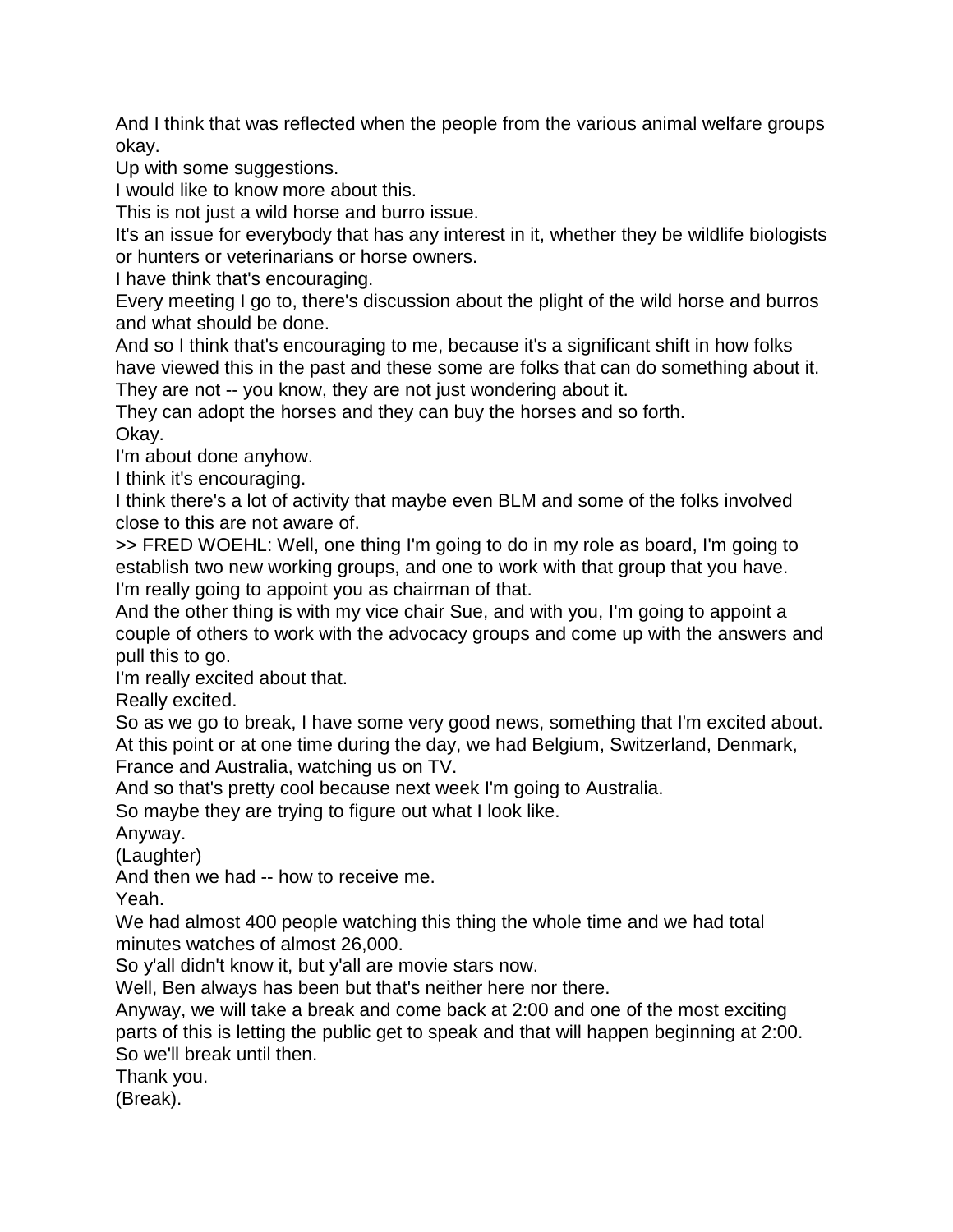>> FRED WOEHL: If everybody could take their seats.

Everybody take their seats.

Board members, please make their way back to the podium.

>> FRED WOEHL: It's now time for public comment.

I will turn the microphone over to my good friend Dan, he will give us the rules of the room.

>> DAN ADAMS: We are glad to have you here and to hear your thoughts and ideas. What I will do is walk through real quick the rules of the room.

You should have received this when you walked in the room.

It comes out everybody gets four minutes.

So what I will do is I will be sitting here next to you and I will give you a one-minute warning when you are at three and we ask everybody to be respectful of everybody else and end it right at four.

Also you can't roll your time over to somebody else.

So it's your four minutes for you only to speak.

If on this sign-in sheet, if you did not mark yes in the far left column, if you left it blank, that means you are not signed up.

So if you want to sign up, you had to have marked yes on that sheet.

(Off microphone comment).

>> DAN ADAMS: Okay.

My right and your right may be different.

A couple of rules of the room that we want to follow is the seating, we want to make sure is available for everybody.

We don't want to have anybody's view be blocked.

If you don't want to stand up, we ask that you do so behind the chairs in the back and make sure that everybody has a seat so that you are not blocking.

The second item is that speakers or other attendees are not allowed to approach the dais at any time without consent from chair.

So there's a tape marker right here in the front.

We ask that you don't cross that, unless it's your turn to speak.

And then we ask that you come to this chair and take a seat.

What I will do is I will call out three people at a time, so the other two speakers can queue up here behind the tape and be ready to come up.

The media, we ask that they check in at the door and there's a taped area for them to set up.

Number four, no attendees can place microphones or equipment in the space set aside for the board.

Nothing in the front.

Could you use a camera if you're seated and not blocking somebody.

If anybody disrupts the meeting, we will ask you to leave, or you will be escorted out.

Number seven, those wishing to address the board, like we said, have to sign in. And to know that your comments are to be addressed to the board.

This is the board's meeting and so we are all here to help them with information.

Number eight, attendees wishing to provide handouts to the board, need to give them to Dorothea, at the sign-in table when you come in.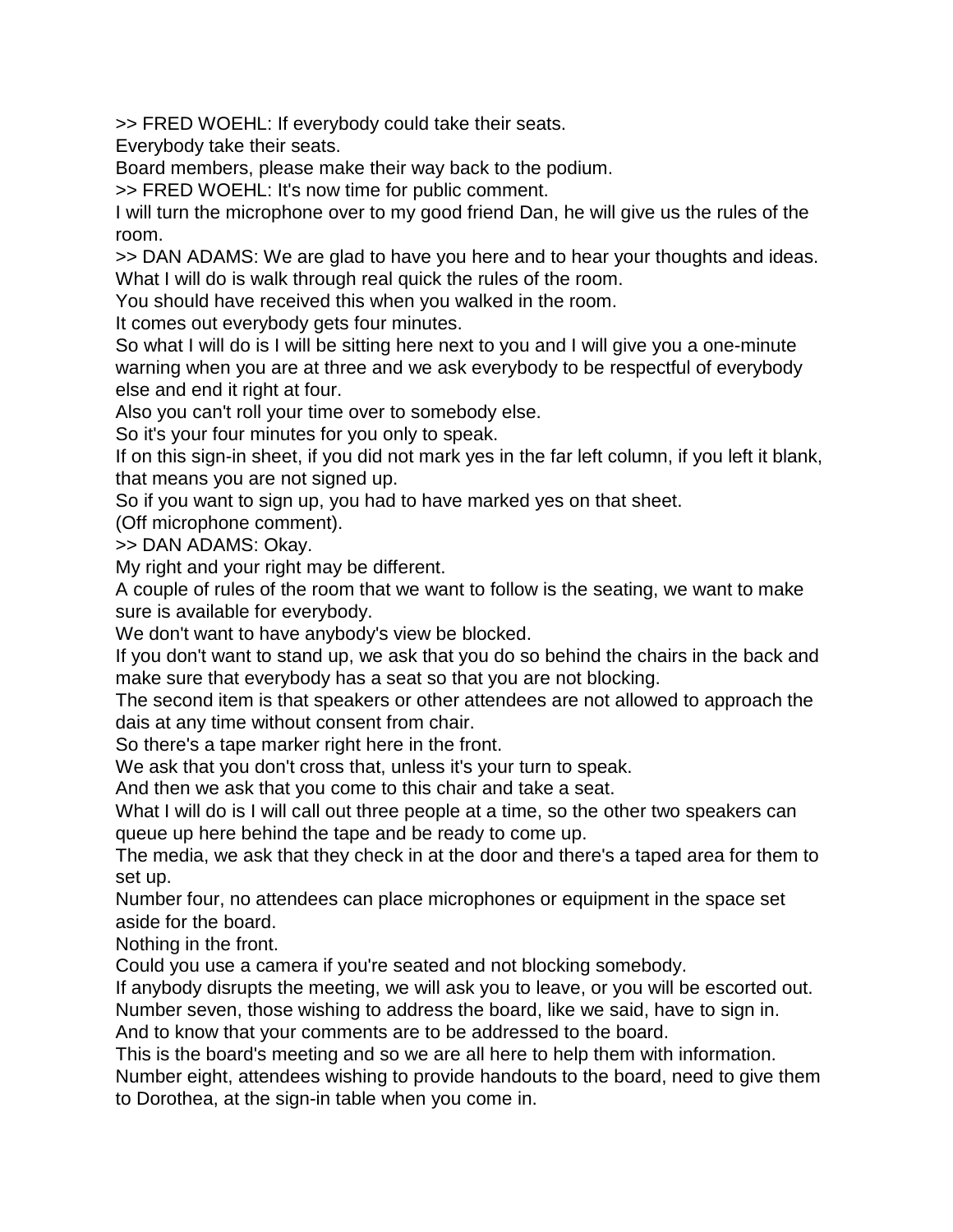You are not allowed to hand them to the board when you come up to speak. Number nine, within the meeting room, attendees will not be allowed to display signs being placards that block the view of the participants.

Number ten, the board will not respond to comments made during the participation period.

This should not be interpreted that the -- to mean that the board members do not agree or disagree with anything you said.

11, the chair does reserve the right to comment on any factual inaccuracies that may be shared during the public comment period.

And lastly, number 12, the BLM commits to maintaining these rules and maintain cooperation with these recalls.

I would just add as has been said in the last little bit of the meeting, there has been a lot of positive energy and people talking about ways to solve problems together.

I had a number of you come up to me and say, gosh, I hope people are positive because we want to solve these tough problems together.

So we would ask you to approach this as a way to helping each other solve a really tough challenging problem.

I would also point out that Dr. Barry Perryman and Dr. Sue McDonnell who are on the board, both weren't able to be here today but they are participating by phone. And lastly, just everybody's safety is very important.

And also -- so if we need to exit for some reason, as you go out these doors here, you can go left or right to an exit.

You can go left or right if you need a restroom too.

Yes?

(off microphone comment)

>> DAN ADAMS: So you would like to speak but you didn't sign up? (off microphone comment).

>> DAN ADAMS: Do you mind if she goes first?

If you have a long drive, you are up.

A small fee.

That's true.

That's true.

Okay.

So then our other two that would line up here, if Gary Watson and Ethan Lane would queue up here.

And then just -- so this is being Livestreamed.

So it's really important that we speak into the mic and if it's pointed right at your mouth, it works best and then we push the button here too.

Okay.

You want to go ahead and state your name.

>> Okay.

My name is Lori Klein, and I'm here today because I have -- I'm very passionate about especially the Muddy Creek HMA herd, and I was listening Livestream yesterday from back home, and I wasn't planning to come up here until I was listening to the last end of Gus speaking, and from that point on, I was listening.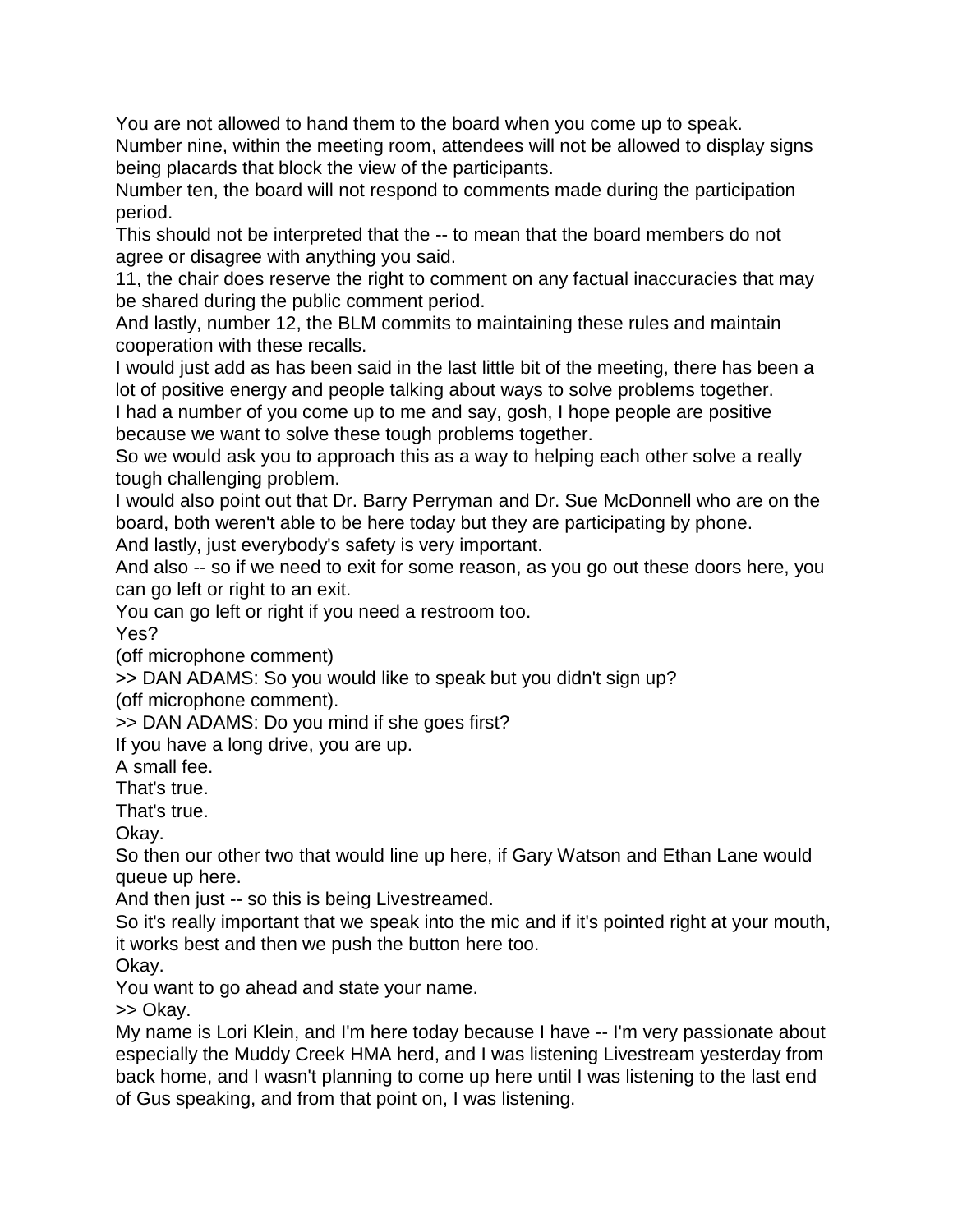And later in the evening, I got a phone call telling me if I had heard about what Gus had said.

And I didn't realize it pertained to me.

So today, I wanted to make this 400-mile round trip to verify exactly what my discussion with Gus was the day before the roundup.

And I find this very important because I have dealt with the various horse specialists with BLM, and we have always had decent conversations and I wanted to be educated.

And the day I pulled up to Gus because I wanted to make sure I was in the right spot to -- at this time, when they were setting up the panels and I wanted to make sure that I was not out of place.

And so Gus and I started to have a conversation.

And I said to him -- it was my first time I had ever been to a roundup and I felt like I would be emotional because I had gotten to know the horses for many years, photographing, staying out there for weeks on end, and I became very interested in allotments, cattle grazing and the horses.

And how they -- you know, how the ecological works -- how everything works out there.

Anyways, when I told him that I thought -- I felt that if I show emotion it might show weakness and I don't know if that was appropriate way of describing it, but he said, oh, yeah!

We should -- you should see some of the people that come here, especially one woman.

All she did was cry, cry, cry, cry, cry, cry, cry.

This is the man I talked to that day.

And I am defending my honor and my truth into what happened that day.

And that's what I get from the BLM specialists has been that attitude.

And when I asked him -- I photographed and documented the Emery County search and rescue chasing the horses with mares with new foals and chasing them until they saw me walk out with a camera with one of them was just taken off of one of the trucks by men.

When they saw me, one went out -- radios and went out to get the other guys to come back.

And as they came back, I was in the woods.

I had been photographing the horses up in the trees.

So they don't know I was around.

My car was down at the other end.

So I left the area.

I went and called a friend to ask them to call search rescue -- the Emery county Sheriff to see if there were any rescues out there because they pulled one their trailers. Oh, okay.

And I just want to say there's been -- there's horses that have died out there because they couldn't get through the gates to water, and, I mean I could fill a book.

I have given my affidavit to the BLM and my statements and FOIA, and I hope you view on that.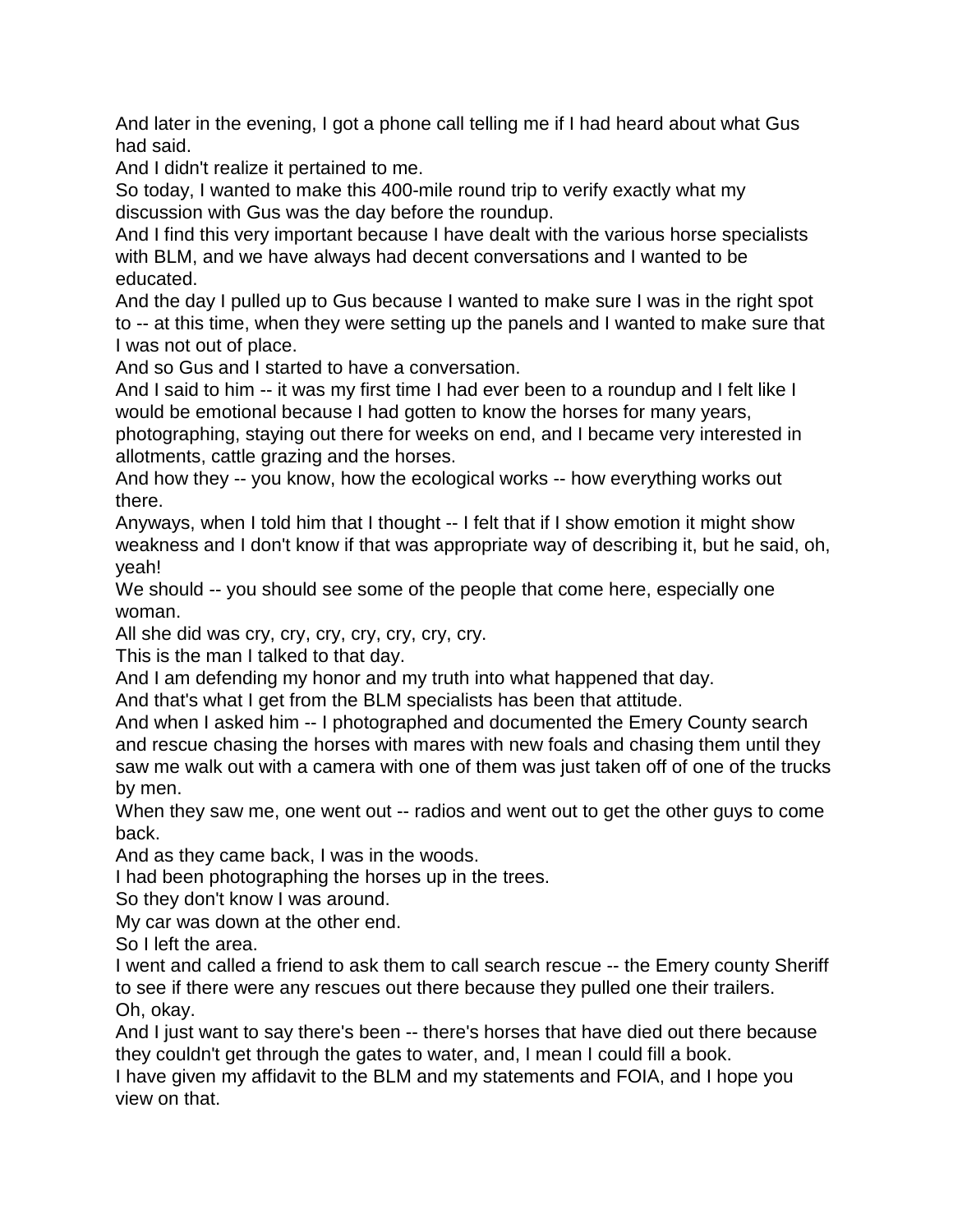I worked hard on that, doing interviews with people who were trying to hear what I had to say.

And I really hope the board members here will contact me to find out more of what I have experienced out there.

And the hazing by the ranching community.

And I have learned that a great amount of ranching community is embedded in federal, state and commissions in the counties and I feel there's bias.

And when you talk about ecological damage, I don't hear anything about the cattle or the algae from the cattle mature, or the destruction from them at all.

Okay.

I appreciate it.

Thank you very much.

>> DAN ADAMS: And after you is going to be Barbara Sunblade.

>> Good afternoon, chairman Woehl, members of the board, I'm Gary Watson, chairman.

Mojave county board of supervisors and also part of the BLM RAC board and recognized breeder for the American quarter horse association.

While Nevada is ground zero for the horses, Mojave County ground zero for burros.

I made sure that each one of you have a map and it should be in front of you.

And simply all it does is it provides the herd areas and the HMAs for western Arizona.

There's some horse areas but it's a burro population of about 7,000 burros.

They are currently moving to the east, to areas with more forage and more water.

The western Arizona habitat, which they have been there for quite a number of years, can no longer support the current population.

Most of this area receives only 8 inches of rain per year.

The environmental devastation is affecting other populations.

The indigenous populations of the desert big horn sheep, the mule deer, Gambel quail and many others.

Our state director of the BLM Ray Souza has achieved about 800 adoptions this year. Still, it's not enough to change an effective change of that population control.

In the Bullhead City area, of which is in Mojave County, there have been 11 recorded burro incidents in last 18 months.

So far, no human fatalities.

So far.

Near lake pleasant, north of Phoenix, on I-17, there have been a number of other accidents.

This is getting to the point where we are looking at human safety, ecological safety and the safety of those burros, and wild horses.

I as a board member and my board backs me in this statement, we urge us to use every available tool to reduce the populations in Mojave county and western Arizona. And with that, I thank you very much.

>> Good afternoon, my name is Ethan Lane.

In my day job, I'm the executive director of the public lands council, representing all of the western cattle and sheep associations in all of the western states that support horse populations.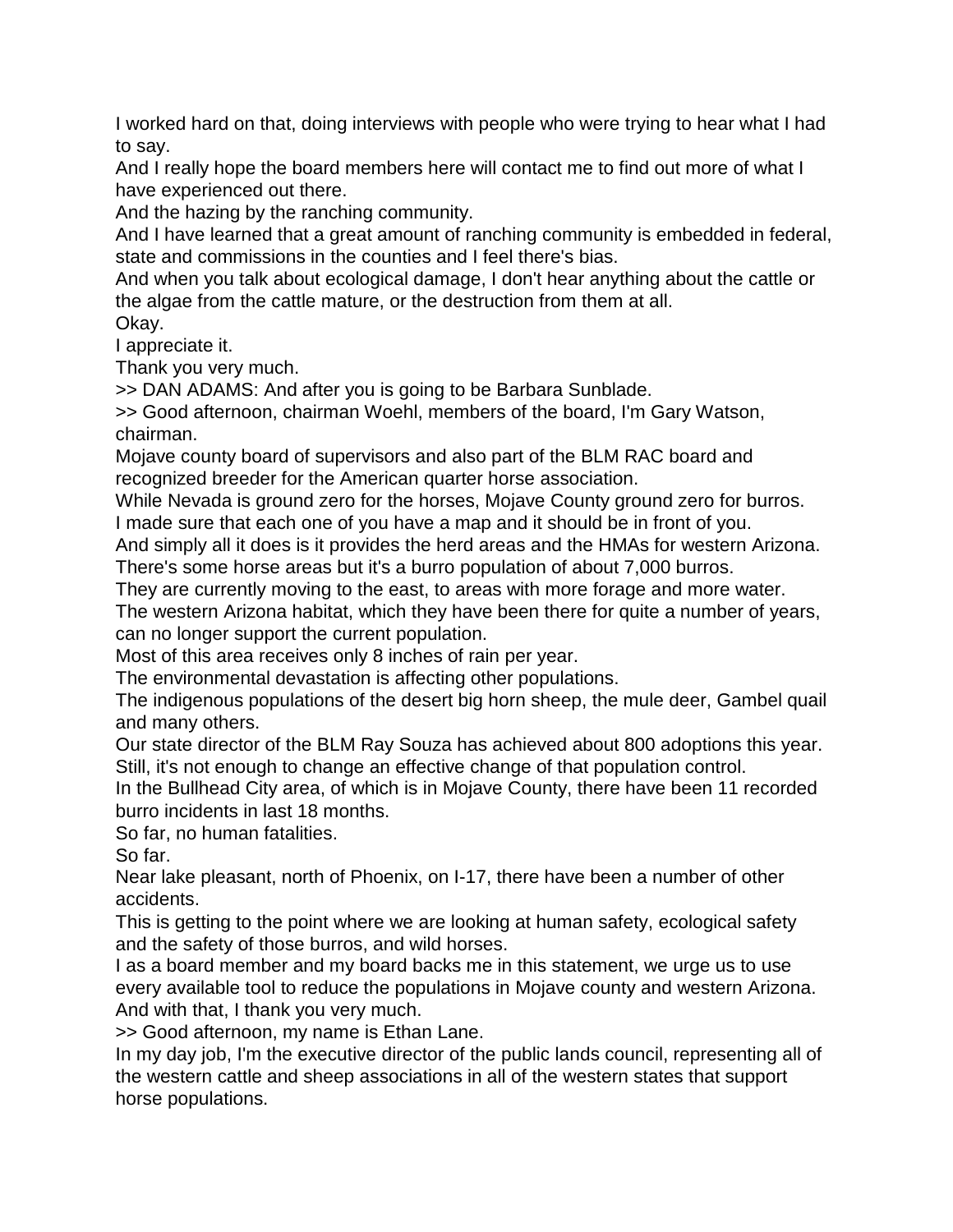I also currently serve as the chairman of the national horse and burro rangeland management coalition, made up of 18 national organizations and representing roughly 10 million Americans, ranging from sportsman to professional land managers,

ranchers, outdoor enthusiasts and others with concern about how horses and burros are managed on public lands throughout the west.

My comments will be in addition to our written comments already submitted for the records of this hearing.

We heard a lot over the laugh couple of days about the dire straits we are in, in managing these populations.

Since this board last met, the populations on range are up approximately 15,000 horses, give or take.

The solutions we have seen short of full use of the Wild Horse and Burro Act are a BB gunshot at a tank when you look at their impact on that he exploding population.

Ten horses here, 20 horses, there limited use of PZP, small scale gathers will not get us to a point where we can sustain this.

Question call for the use of full options available, including euthanasia and sale without limitation to achieve these goals because only then can we talk about some of these other solutions, getting us to a sustainable long range population.

Ben was right earlier when he said there is no plan.

That is not necessarily the BLM's fault.

We have an activist Congress that has saddled them with this management nightmare and then demanded a report on how they should deal with the situation that they created themselves.

That is a challenge that has proven to be almost insurmountable as everyone in this room knows.

But what's incumbent upon this board is to taken to speak truth to power and to continue to outline that there are options that must remain in the conversation.

We cannot afford to pretend that half measures will get us where we need to be to maintain a healthy viable population, while also allowing these rangelands to heal. We can support all multiple uses in the West.

And wearing my hat as the head federal lobbyist for the cattlemans, I strongly support that.

Horses, recreation, and others, but we have to have balance to allow that to occur. We cannot allow one use to take over those resources and consume them to the point that nothing else is viable in that environment.

We have thank the board for their time and attention over the past few days.

We look forward to their recommendations and their future work.

Thank you.

>> DAN ADAMS: After Barbara, Teresa Klein and then Tom Allen and Kimberly Ehrhardt.

Barbara is up.

Yes.

>> Thank you for the opportunity to comment.

The number discussed in the four options for managing growth suppression presented yesterday were, indeed shocking.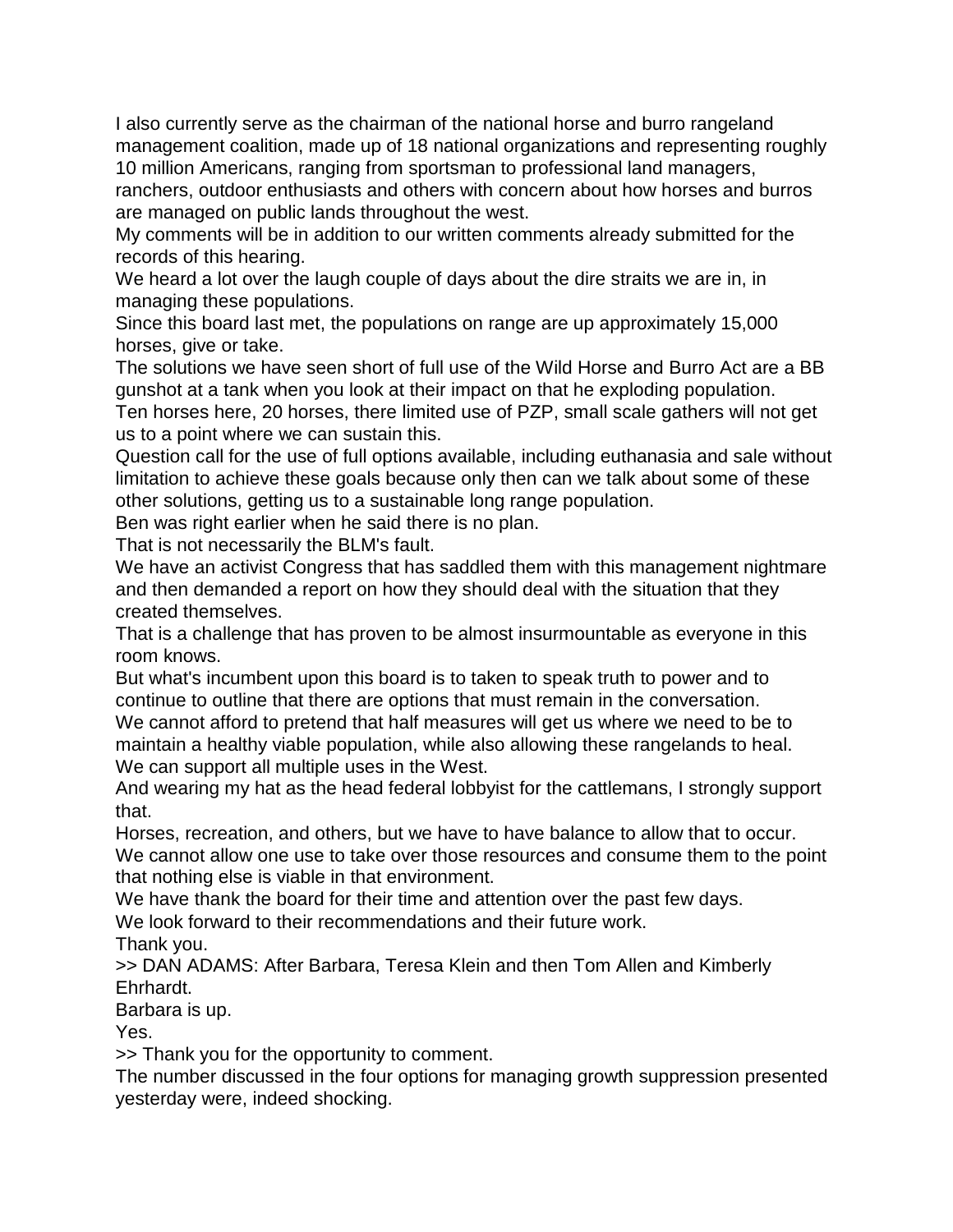However, my understanding is that the numbers were based on claims by the BLM that the growth rate doubles every four years.

The two-year NAS study commissioned by the BLM and funded by US taxpayers indicates that the growth is 15 to 20% per year.

In some areas since then, the herd growth has been reduced due to increased predation, and climate change and other items that would affect reports from the NAS study and also the numbers that the BLM have claimed.

Why are you not using the impartial NAS data and recommendations?

Why are taxpayer now funding scientific studies handpicked by the BLM.

On the subject of rangeland health integration, why is there no mention about the degradation caused by cattle and sheep?

In terms of water, in Sandwash Basin, Colorado, the supplemental water provided was placed far enough apart to allow the forage -- you know, the horses not to degrade the forage.

Have you considered digging wells?

The NAS report stressed that addressing issued with science-based management approaches that were applied consistently and communicated transparently to the public could help to increase public confidence in the Wild Horse and Burro Program. The report was published five years ago.

And I'm looking forward to that recommendation becoming a reality soon.

Someone mentioned for the first -- or the first person who spoke, mentioned the helicopter roundup issues that have taken place, specifically this summer. I would like an investigation into that.

They have clearly violated the comprehensive animal welfare program for wild horse and burro gathers, standards that the BLM found necessary to come up with on June 30th, 2015.

I have some handouts in the back for each of you.

So I have a copy of those standards and I underlined --

>> One minute.

>> Thank you.

And I underlined those areas in case you are not aware, a refresher, if you will.

I also have some considerations for management that for land use planning, this has not been popular, but some closure to livestock grazing, which is, again,

recommended or temporary removal.

I will also provide you with a copy of that.

I also have the NAS brief report version, kind of like the cliff notes in the back for you as well.

I'm hoping that you read its recommendations and use them in your advisory to the BLM.

>> DAN ADAMS: Teresa Klein.

>> Thank you for having me here today.

My name is Terese Klein, I'm with the wild horse league in Dayton, Nevada.

I have heard a great deal about getting to AML.

I heard about the available tools in the tool box that will enable the BLM to reach those AML goals.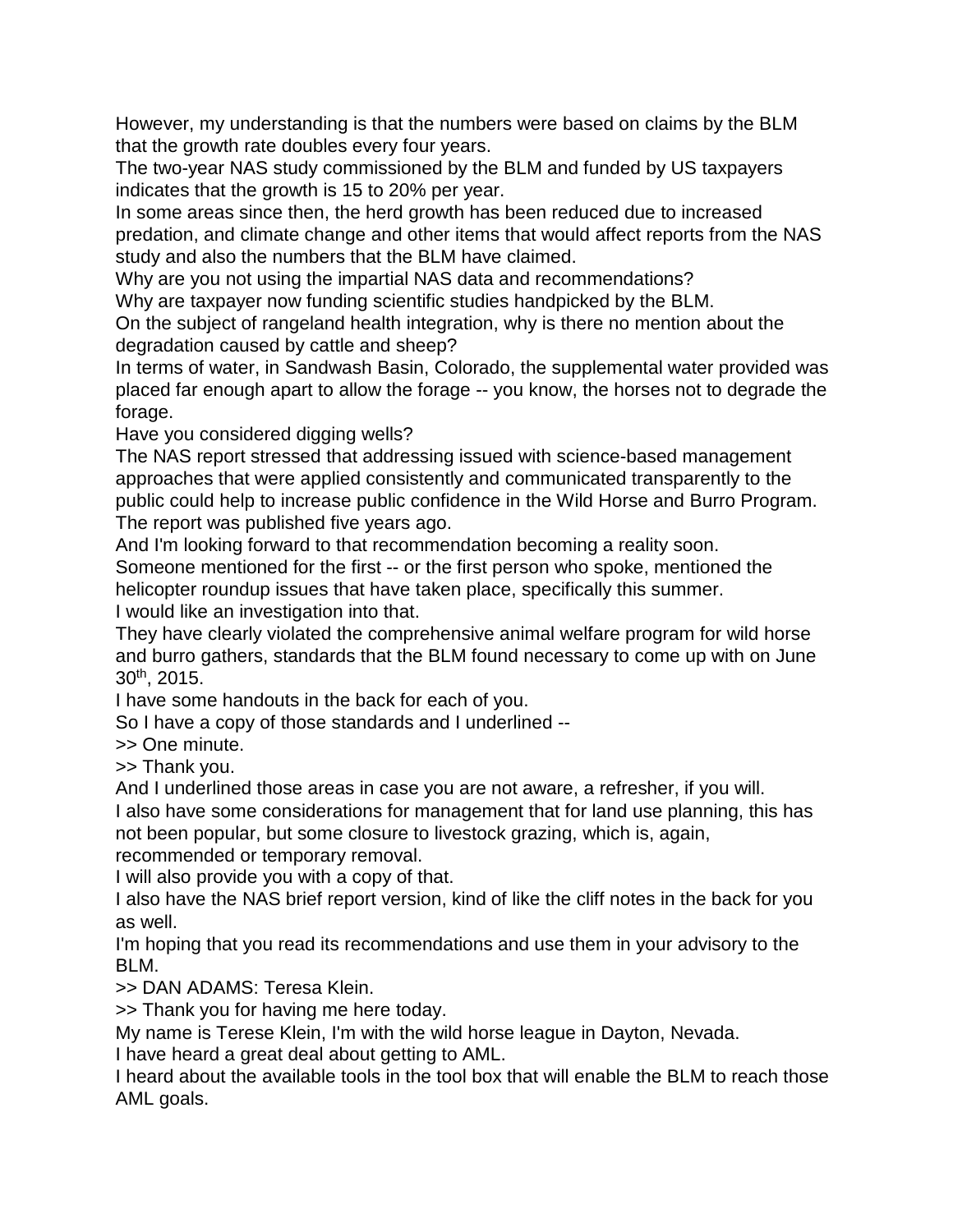I have heard how long it will take to getting to use these different scenarios and how much it will cost to reach AML in these time frames.

What I haven't heard is how to maintain genetic diversity with these AML numbers. I have relocated over 100 horses to better forage.

I'm concerned about inbreeding.

We had three club foot stallions.

Just a small number, 100, and three, I thought was a rather high proportion.

It was a diverse band, but considering these three horses bond, they might have been from the same family.

They were very bonded to one another.

The information I'm about to relay is readily available to me online.

It should be available to the BLM.

I apologize in advance for pointing out problems with no solutions, but I only have four minutes.

In many areas, the BLM's plan to reduce wild horse herd population numbers for this arbitrary AML number will drive that area herd to inbreeding and potential extinction.

A leader in the field of equine population is Dr. Gus -- you have talked about somebody by the name of Gus.

It may be a different Gus.

He's involved in the horse genome project.

He's director of the equine blood typing at the University of Tennessee and I believe he's still a professor at Texas A & M.

Dr. Kaufman suggests that leaving them vulnerable to a long range loss of genetics. (Background noise)

How small is too small?

At what point do the wild horse populations suffer the risk with irrefutable genetic damage.

Based on the DNA analysis, he now believes that the minimum wild horse and burro herd size is 150 to 200 animals.

He has worked in collaboration with the Dr. Francis Singer, research ecologist at the biological resource division for the United States USGS.

Preliminary evidence with the range in some areas, the example was the prior wild horse.

The preliminary evidence suggests that the heard of prior wild horses has been managed at dangerously minimum levels over the past 25 years and an increase in established appropriate management levels need to be considered in order to

preserve the genetic viability of the herd.

(Background noise)

According to BLM's own statistic, the herd is larger than 61% of the herds under the management, prior AML of 121 larger than 70% of the herd AMLs by AML based on the BLM's last formal report in -- (Inaudible)

I only have one minute.

The last thing I would like to say, the BLM is setting the national heritage species up for inbreeding and failure to reproduce and low vitality and population fragmentation and eventual distinction.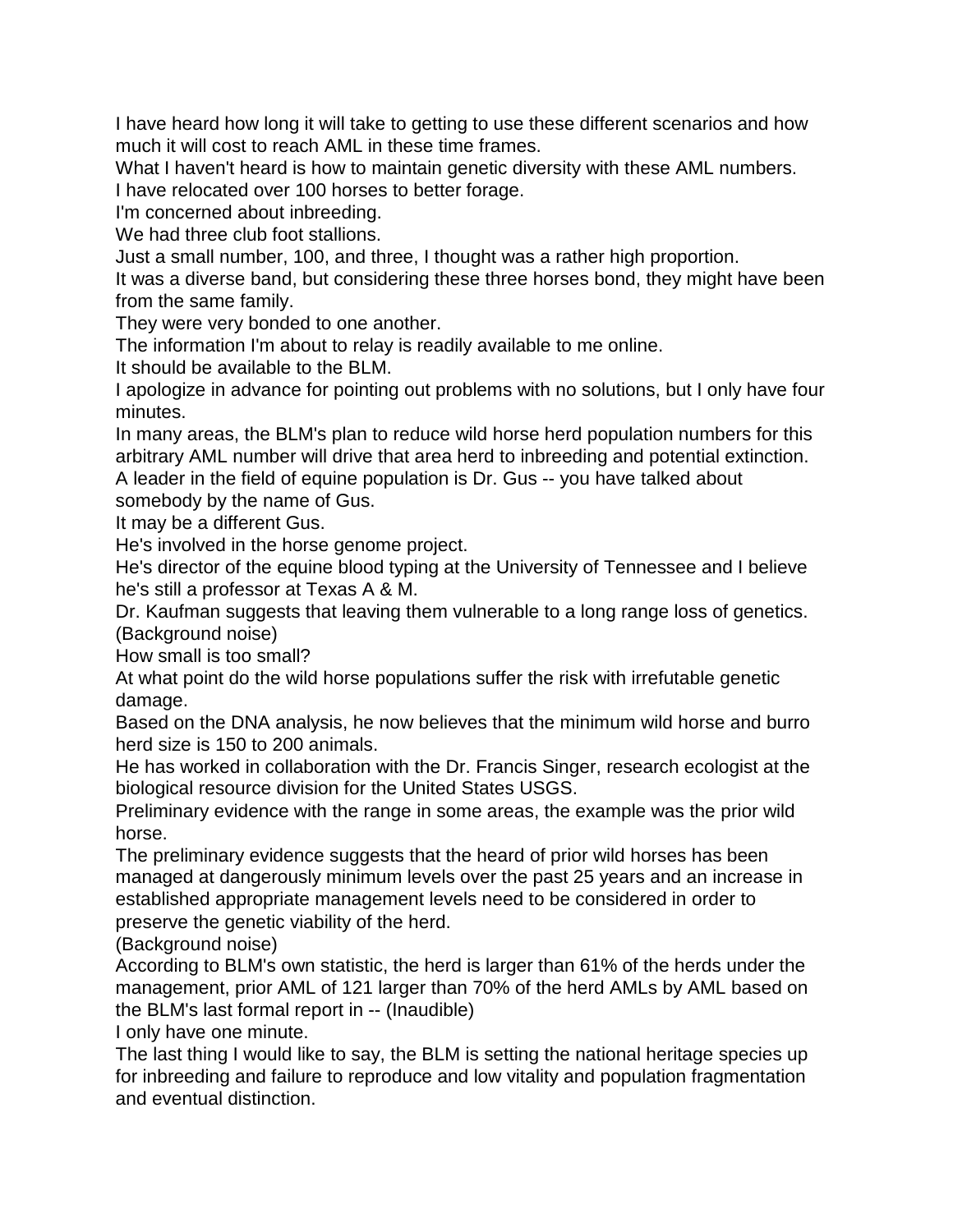Thank you for letting me speak.

>> DAN ADAMS: After Tom, we'll have Kimberly Ehrhardt and -- (Inaudible) Sorry if I messed up your last name.

>> Thank you for the opportunity to provide a statement.

My name is Tom Allen, a member of the board of directors of public lands foundation. I'm here representing our members who have collectively thousands of years of experience professionally managing that resource.

No one in the Foundation receives -- (Inaudible) -- someone once told me when I use the word "hope," the word" doubt "could be used as a substitute.

I remain filled with hope but plagued with doubt about the wild horse and burro program.

Hope is that Congress will fund the BLM to bring the numbers to appropriate management levels as soon as possible.

And either allow the sale animals without limitation or provide the funding to place an additional 60,000 plus animals in holding facilities for the remainder of their natural lives.

And as well provide the funding to gather nearly all animals each year to give fertility drug PZP to the proper number of mares.

My doubt is that any of the above options will occur.

There will be somewhere near 150,000 wild horses and burros on the range in another four years absent significant -- (Inaudible) -- to give this number perspective, consider the following.

Those excess numbers are greater than putting at least 500 new ranching operations or enterprises on public lands each funding 500 head of cattle for six months of the year.

No one would think this is a good idea.

Yet predictably, that's the equal of what we will have in another four years with unmanaged wild horses.

The program is unsustainable and functional with only minor variation.

The result has been uncontrolled increases in numbers resulting in destruction of healthy horses, financial impact on small businesses, and starvation and dehydration of horses.

If the numbers are not brought to AML, the preview we are seeing of starvation and dehydration will accelerate.

Mother nature will ultimately -- (Inaudible) -- you will prevail using a heavy hand. Heavy hand that she has reviewed and she will add disease to this, to bring us -- (Inaudible) this must be avoided.

You deserve our appreciation for willingness to serve and hopefully you will prevail where others before you have been largely -- (Inaudible)

You must work to influence the administration to take your advance.

And we look for a way forward that can provide for wild horse and burro, wildlife, land and the people who depend on healthy plans for their use.

>> This is not a change in weather, but in attitude, and human cooperation.

This climate that we are in right now is essential for constructive progress because challenges interconnect us as to wise and acceptable solutions.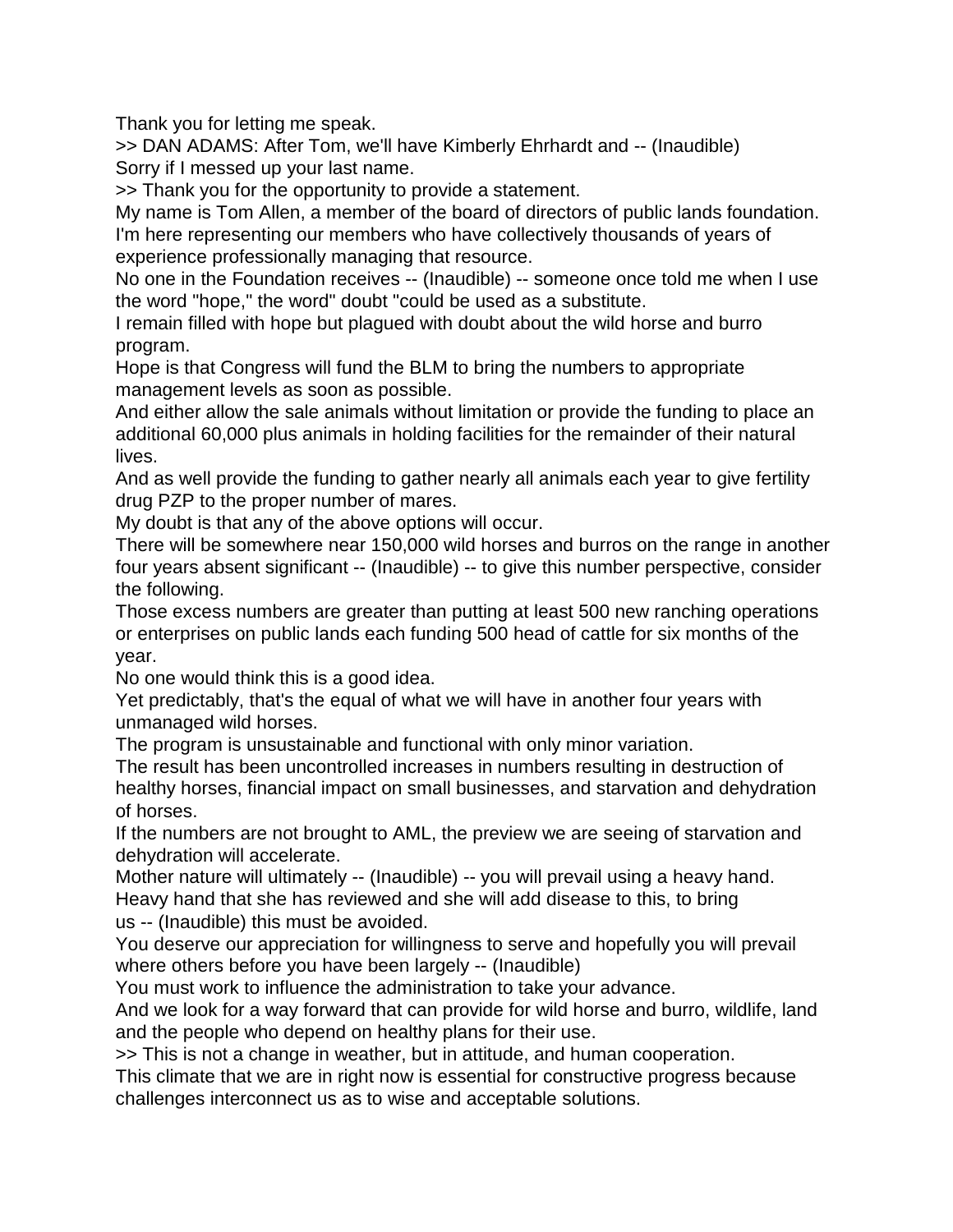First, I'm a wild horse advocate.

I also advocate for healthy public lands, local communities, and wildlife, including apex predators of species.

Over last few days, we have heard the phrase all the tools in the tool box as an analogy for authorized management methods.

Several such tools in on range wild horse population suppression are PZP and GonaCon.

These vaccines are proven effective with years of scientific data, trials and use. They are acceptable and supported by the BLM, majority of wild horse -- majority of wild horse advocacy groups and the current concerned American public. As humane.

Cost effective in that they are \$50 or less per month per mare and with some evidence that a few years.

Consecutive vaccination may produce infertility, which at this point, if they are on range, is that such a bad thing?

Without the cost of surgery.

So two things for one.

Yet with all of these benefits, to both the wild horses and budget, this tool is allocated the smallest percentile of the program's budget.

No solution -- no solution can ever be effective if it is underutilized or in some HMAs not at all.

It's not utilized at all.

The combo tool -- the combo tool from the tool box is full implementation -- full implementation of PZP, plus volunteer darters.

>> DAN ADAMS: You have one minute.

>> This compounds the savings.

In large HMAs where access and mare identification is difficult, modifications such as roundup, dart, mark, release, could be used producing a documented, significantly less reproductive on-range herd, allowing holding facilities and adoption programs to further reduce the off-range population.

Will this tool alone achieve BLM's goal of AML overnight? No.

It won't.

But combined with volunteers, advocacy groups and the rest of the tools tool box, moving forward cooperatively, knowing we have made the wise decisions and are on the right dirt road together.

>> DAN ADAMS: After Mark, we will have Adam P, Peggy Coleman Taylor and I think it's Gailey Hunt.

Gail Hunt.

>> Good afternoon.

You should have a handout that you can follow along and make things a little more easily understood.

My name is Mark Graker and I'm with SpayVac for wildlife.

SpayVac was formed in 2017, to advance SpayVac which is a PZP-based contraceptive vaccine with proven long lasting single dose efficacy in horses and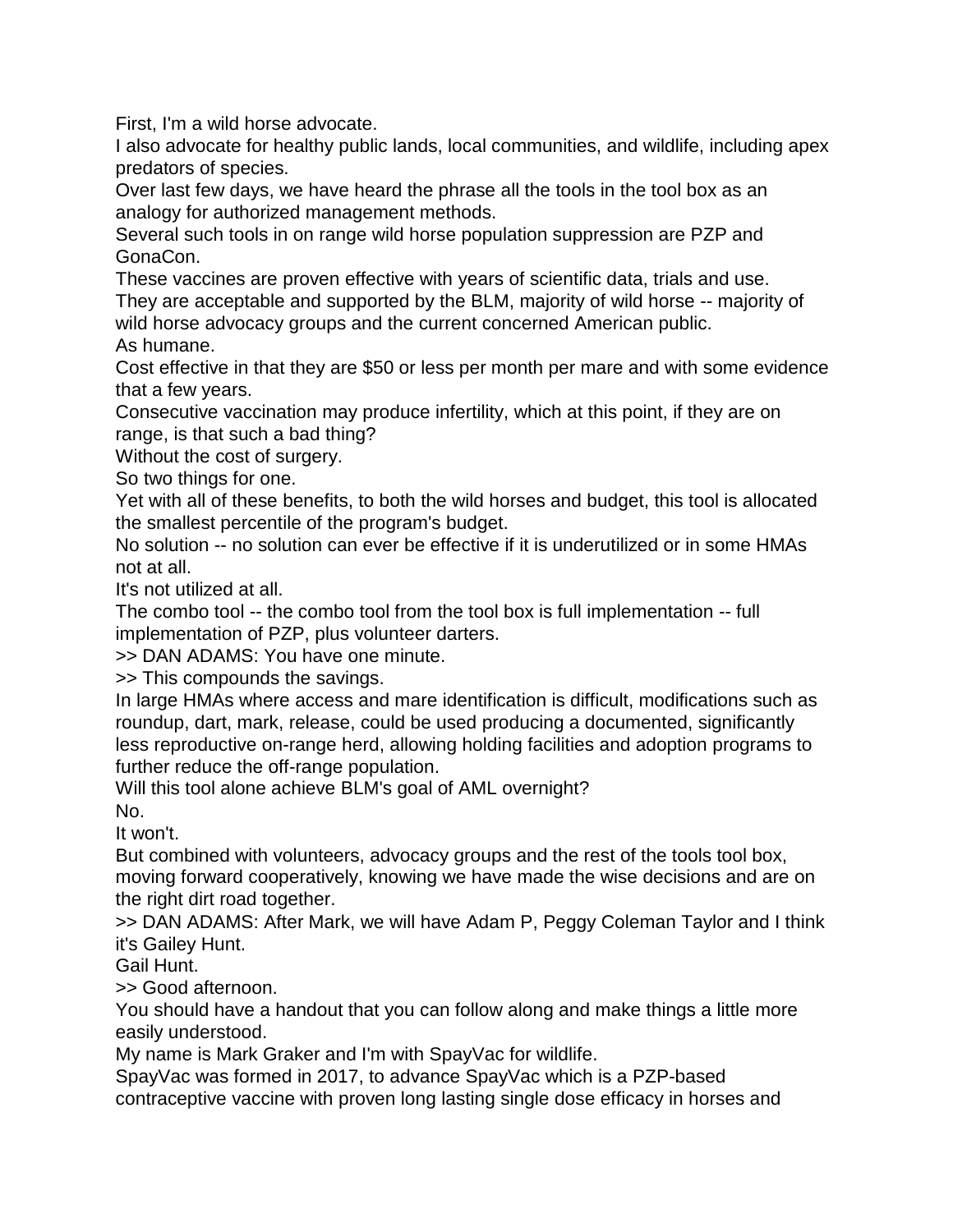several other species as well.

With respect to formulation, SpayVac is similar to other PZP vaccines that are familiar to and wildly accepted by the Bureau of Land Management and the animal welfare community.

You can see from this unnamed table, PZP, and ZonaStat H and SpayVac all share PZP as the antigen.

We all use similar adjuvants but we have different sort of special technologies associated with trying to enhance the immune response.

SpayVac uses liposomes with adjuvant and antigens between them.

This way the antigen is released more slowly over a period of time, resulting in a much more robust are response.

So that's the key to the difference in efficacy between SpayVac and the other PZP vaccines is this liposome technology and we have licensed this technology from the inventers, the IMV in Halifax, Canada, and we're in the process now of registering SpayVac with the EPA and we expect to approval in about a year or so, about late 2019.

In 2003, the USDA, the national wildlife research center undertook the trial of SpayVac and in the first year, all 12 mares received a single dose, were contracepted and 10 of the 12 were contracepted, all from dose, two, three and four, and most of the controls were -- were pregnant during the trial ranging from 75% to 100%.

Consequently, the USGS undertook a study of two formulations and one of these performed quite well.

Tables one and table two.

>> DAN ADAMS: One minute.

>> Although not as well -- it's not as strong as the formulation that was tried in Nevada. It was nevertheless at about 60% efficacy at the end of five years and the formulation that we plan to register is the formulation that was used in Nevada.

Thank you.

>> DAN ADAMS: Mark?

>> Thank you for the opportunity to address you during the public comment period. My name is Adam Peel, I'm the natural resource policy specialist for the national association of conservation districts.

NACD represents the 3,000 conservation districts and the men and women who serve on their governing boards.

As of you know, state governments carry out natural resource management programs at the local level.

NACD's full comments were submitted in writing prior to the meet, but I will highlight some of the top line concerns.

We encourage the board and BLM to implement alternative methods to address the over population and reduce expenses to the taxpayers.

Use scientific rangeland health practices, continue to manage the populations to balance their impacts on rangeland resources, while protecting native species, oppose HMA and support spaying and neutering of wild horse irrespective of their final

destinations and the management of tribes on their impacted land.

NACD supports long-term fertility control of wild horse and burros.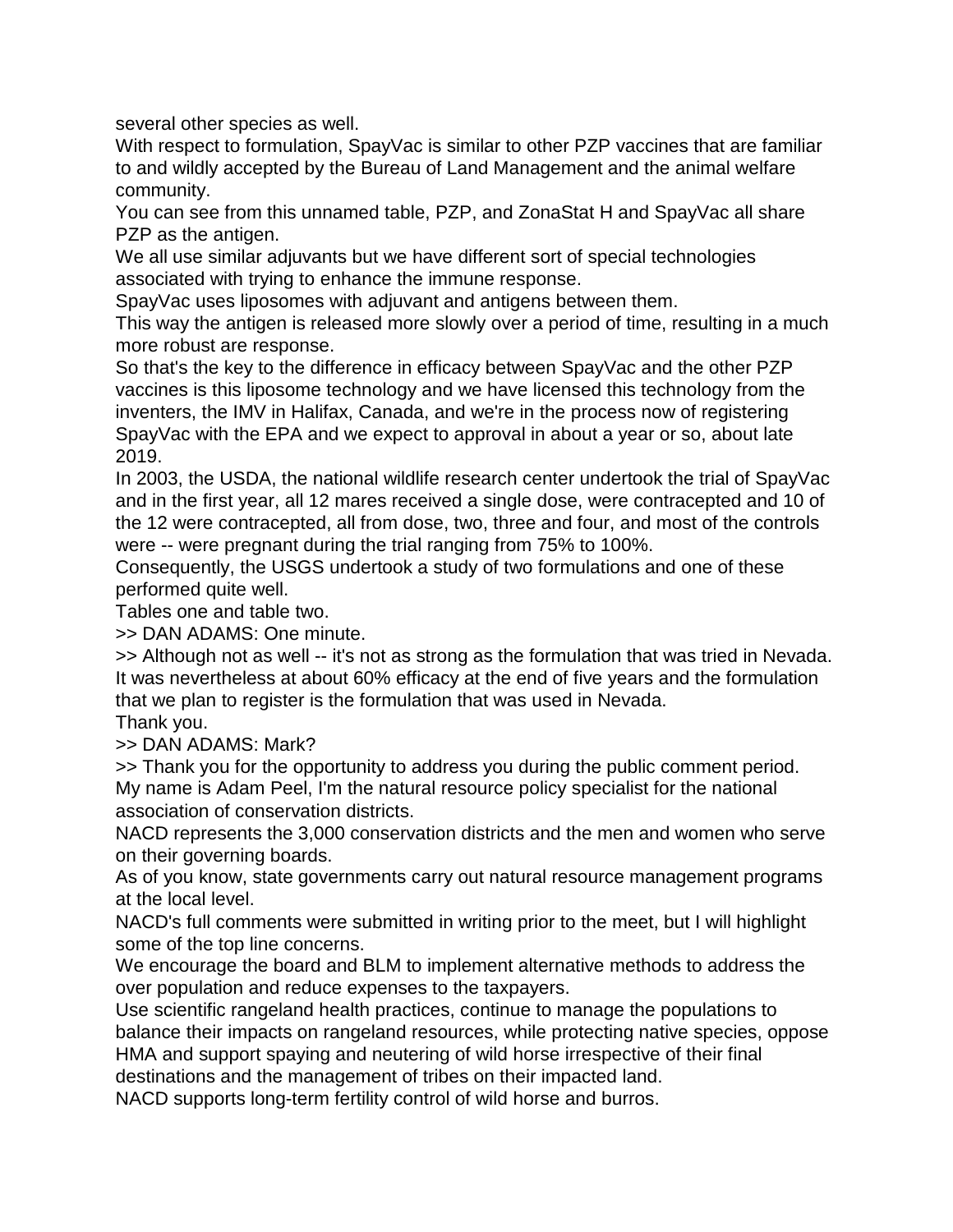The sterilization of females and males are used humane practices to reduce the population.

We recommend to the board and to BLM to follow its Resource Management Plans to ensure it meets AML.

Wild horses and burros found on private and public lands outside of HMA should be removed immediately to prevent detrimental impacts to rangeland health: Board emphasized the importance of science and rangeland health.

One thing to highlight is -- and this echoes the commission statement of NACD is we have to have all the tools in the tool chest for the local land managers to use in their decisions.

We cannot handcuff land managers with certain restrictions as though may be appropriate in other areas.

As you guys all know, are aware and support, local land managers know the local land the best.

As we heard yesterday, from the BLM Utah increase in private property and public safety concerns across the state are due to an expanded wild horses population.

Wild horses and burros will be there.

This must be a priority.

As we saw on the tour on Tuesday morning, the land is struggling to provide a healthy die' and water sources for the horses to have a substantial population.

Today, Dr. Petersen addressed the critical impacts happening to the rangelands.

I want to thank you for the opportunity to speak and to address you.

NACD looks forward to continuing our efforts with the BLM and this board to address the over population of wild horses and burros.

Thank you.

>> DAN ADAMS: Peggy?

>> Thank you for this opportunity.

I wanted to agree with Mr. French, that the climate of this particular gathering here is really great.

A lot different from last year.

So it's very promising with the ASPCA to join forces and to step up to try to resolve the issues to benefit the horses.

So as I listen to the presentations, the questions and the boards, I hear political agenda of persuasion or propaganda, whereas truth becomes unrecognizable. One would be led to believe that the world is going to explode, if the wild horses and burros continue to roam free on their legally designated public land and state that it's only for wild horses, burros and wildlife.

And when sets policy pertaining to our public lands appears to be motivated by greed. The repeated dialogue on what is best for the wild horse and burros is what's in best for the special interest groups.

Let's follow the money better the BLM 2018 data as follows: Truth, the BLM cost to support the wild horse and burros we always hear 50 million annually, pertaining to 26.9 million acres and a total of 81,952 wild horses and burros.

In 2018, there was a 44% loss of wild horse and burro originally designated land since the 1971 free roaming wild horse and burros land.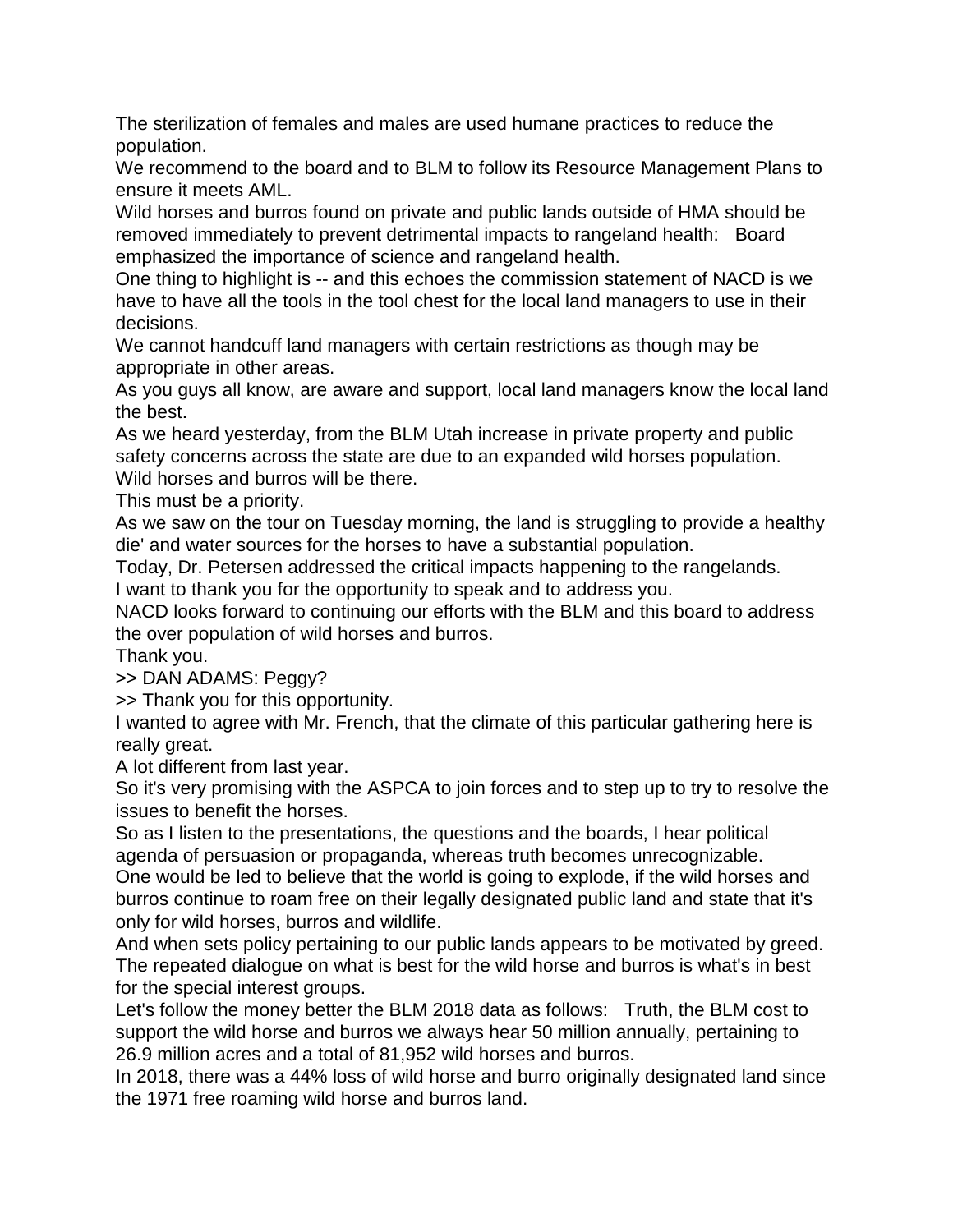The BLM cost for the grazing is up to 1 million annually at 155 million acres, and 1,000,933 cattle equivalencies that are being charged \$1.43 per AMU, which is lower than the 2002 costs.

Truth, BLM oil leases, Utah averages about \$23.50 an acre.

And netted this year 3 million plus in 2018.

Truth.

The BLM manages 254 million acres and administered 700 million acres to oil, mineral coal interest and the feds receive 12% of the profit and states 25%.

BLM generated 96 billion from sales and goods.

Truth oil fracking operations once established on public lands stop becoming multiuse, not to mention the huge amount of water usage required for these operations.

Truth, wildlife population comprised especially deer, due to fracking platforms based on environmental assessments and the extensive roads created that disturb the sage-grouse nesting.

>> DAN ADAMS: One minute.

>> Nesting habitat, not horses, bears or mountain lions.

The tools available for years and seem to find on blind eyes and ears, without cost and inhumane.

Once is to release the geldings back into the acres of public land that was once theirs and as such, presently not being used for any other usage, living out the rest of their lives free without cost to taxpayers or reproduction.

Another such suggestion, pay cattle ranches not to graze in exchange to keep the same number of wild horses on the range whereas the rancher makes more money at the end of the day by not grazing therefore BLM costs for holding wild horses is reduced.

A win/win.

Present the truth of all factors that represent issues of concern.

Not blame the horses for each -- for the lack of participation which is due to geoengineering, extreme land erosions when perhaps the floods are more likely. >> DAN ADAMS: Time.

>> Okay.

>> DAN ADAMS: Thanks, Peggy.

Gail Hunt and then after Gail, we'll have Redge Johnson, Keeley Hendrickson and Brianna Schwartz.

>> Hi, board.

I would like to say it's a pleasure to be here, but it's not.

This is really difficult, especially for us dainty and gentile women.

I was a designated banjo player for the Forest Service.

And I was never any good at it.

So compared to that, this is much, much harder because of the sheer level of contention, and understand that everyone has to be so committed to their position. It's basically livelihood vs. life, and we're loyal to those positions. I get that.

But I think there are a couple of things we could all agree on.

One would be in 47 years, there's been a failure to launch.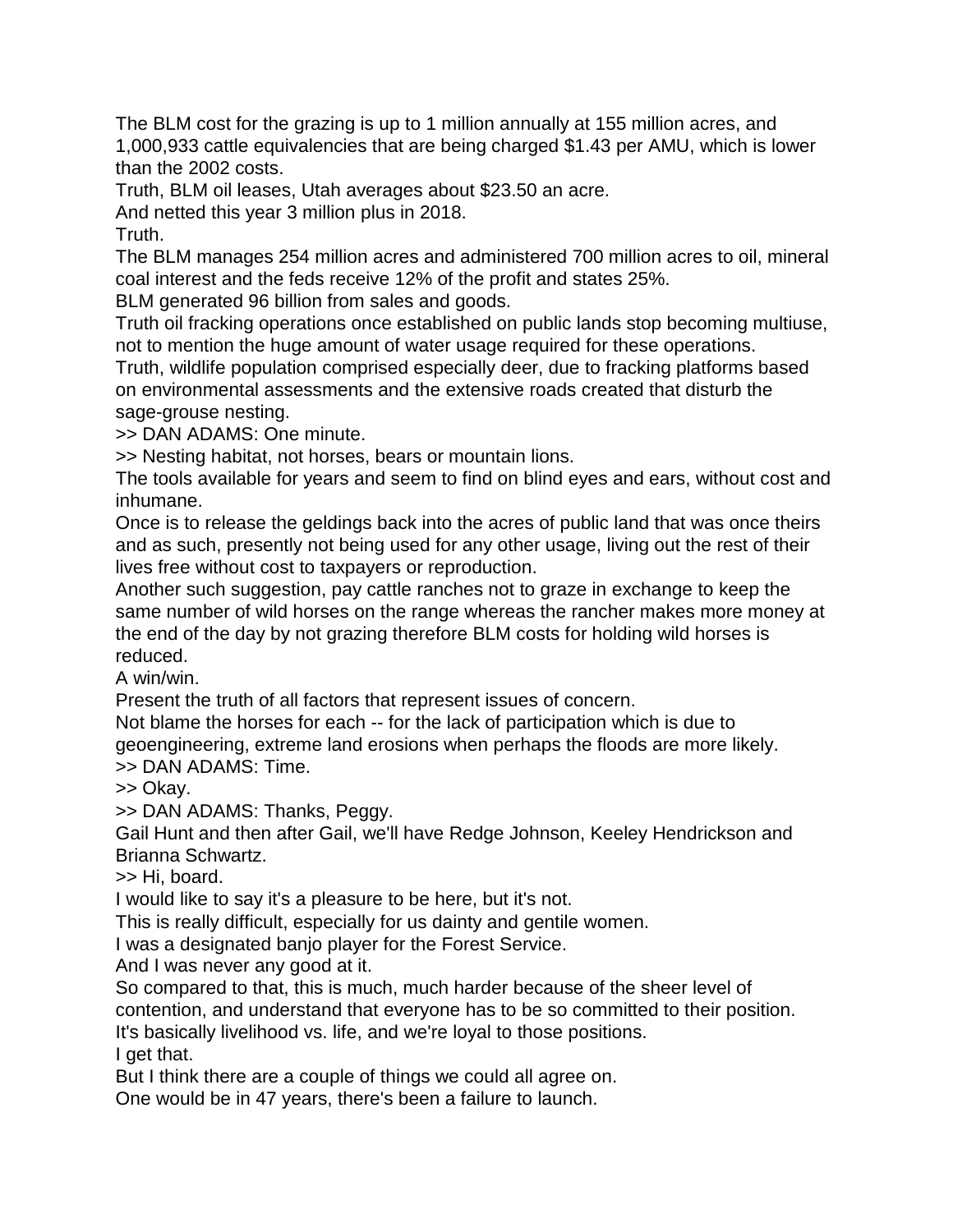The other might be that nobody I know is interested in the no action alternative. There's got to be some progress.

And thirdly, I hope that everyone involved would agree that we just need to get real serious about hiring vets.

And I'm not talking to be clear, about hiring vets to do permanent sterilization on mares.

I'm talking about veterans, our war fighters, the people who risked everything so that we could all be in this room and be contentious and we could come before our federal government and have a dialogue with them.

I'm talking about our veterans.

Virtually everything that has been discussed in this room in the last two days, that needs doing, can be accomplished by task force of veterans.

We need to do that.

I have done a little ground work with veterans and talking to my Congress people and others and everyone I approach with this seems to be very enthused.

I think what we need now is to sit down with agencies, with all interested parties and talk about the tasks ahead of us and how do we accomplish that.

One thing I do know, I can say from my history with the federal government, this is something that I believe a multitude of partners would get on board with.

So if you are looking to save money, I think you can get a very qualified workforce and have some other people help us with the bill.

Because we are all interested in providing employment opportunities that aren't just, you know, menial tasks.

I mean, we have the people that bring the most knowledge and skill and experience and problem solving capacity, more so than any other sector of our population, and they deserve to be challenged just like we all want to be challenged to do our best and to solve new problems.

So I'm not talking about just fertility control, but that would certainly be the place to start.

And I believe knowing what some of these --

>> DAN ADAMS: You are at one minute.

>> What some of these tough, remote ranges look like, I believe we could sit down together and analyze some HMAs and see what it would take to have a means of getting that done, even with these high-flight horses such as Warm Springs, the remote areas.

I know we can get it done and I think we can get it done by late winter if we got busy. Thank you very much.

>> DAN ADAMS: Thanks, Gail.

Redge Johnson.

>> Good afternoon.

Good to be back with you this afternoon.

Redge Johnson with the Utah governor's public lands policy coordinating office. I gave most of my comments this morning during the presentation.

We have also given you some written comments that I would like to you review.

We will just take a couple of minutes and go over some highlights.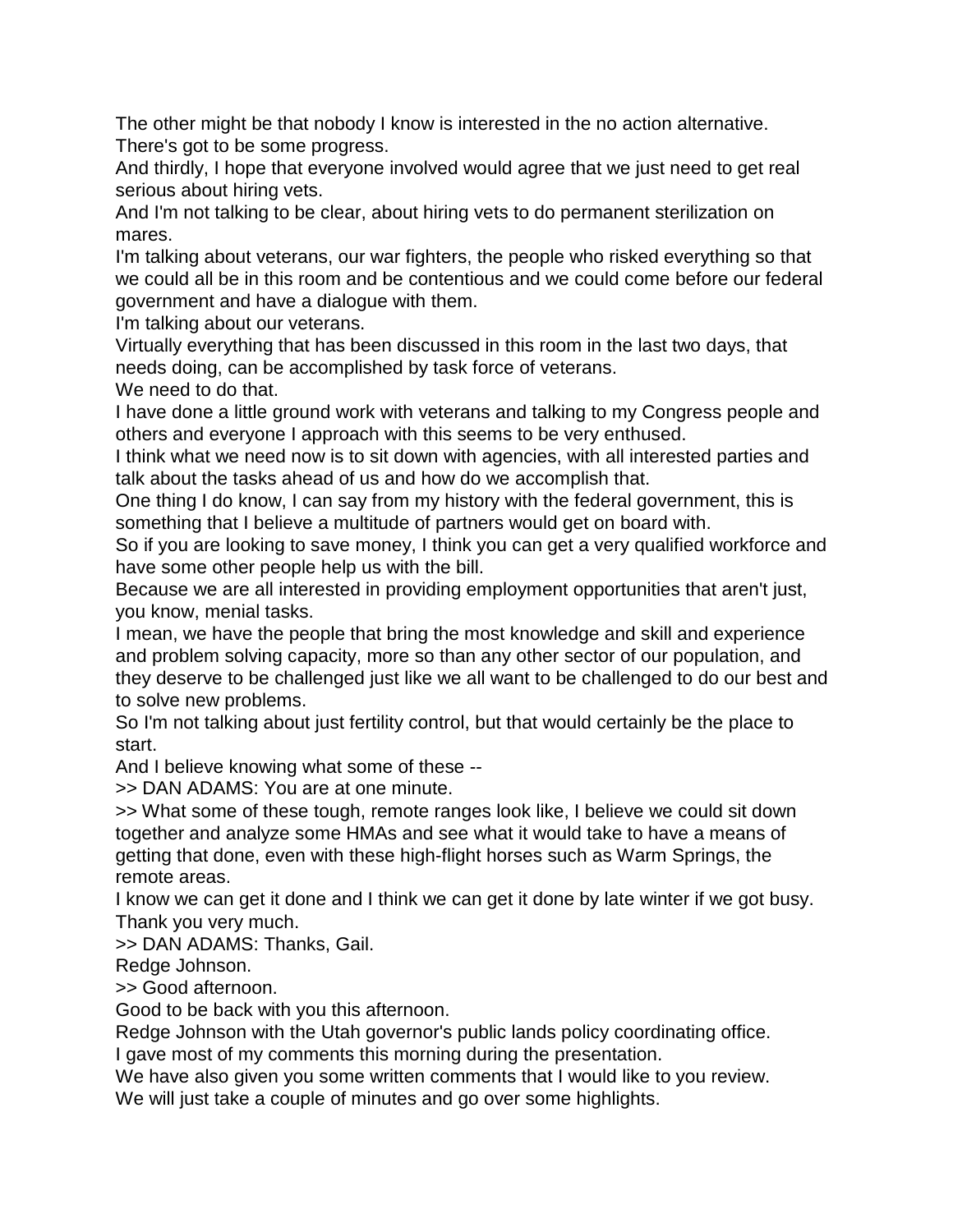I have to support what has been said here before, that I think the temperature in the room is conducive to getting some things done and I'm hopeful that we can do that. We have been working some of the advocacy groups on trying to come to some solution.

But it's critical that we get that done and get that done immediately.

We hope that you will concentrate on the condition of the rangeland and we are at a crisis point right now.

And that's why I say during the earlier presentation I was calling for three years to get back to AML.

If we let this go any longer, the program will keep going.

It's critical to the state of Utah.

67% of our state is public lands and a good part of our west, southwest desert includes the areas where we have wild horses and burros.

And they are welcome there.

And we want to support them but we also need to find a way that we can have thriving ecological balance on those areas and allow other multiple uses in that area.

We are not there for just one single use or any use.

We would like to have the full range of opportunities for all the people across state of Utah and all the people across the nation to be able to go out there and recreate or do what they like to.

So each HMA also requires specific management categories or management categories and so we include the permanent controls, including the mares and studs. I'm afraid without that kind of that full range of authorities, it's going to put too many restrictions on what the local managers can do and, I like the suggestion you had earlier about working with the local governments.

Our county Resource Management Plans, especially in those areas that have HMAs and our state management resource plan also cover how we can work together on some of the wild horse and burro issues, but it has to be a partnership, a true partnership, 50/50 partnership or better with all levels of government trying to solve this I don't think any one area is going to be able to solve this on their own and it's going to take private citizens, the groups working together and everybody to try to solve this.

Most importantly is time.

The time is now to implement.

We can't let this go until next year or the year after that.

The crisis is right now.

And I'm glad to hear, that you know, a lot of groups are willing to work together with -- >> DAN ADAMS: One minute.

>> The government and at the national level, at the state level and the local level, with all the divergent groups out there.

Wildlife is coming to the board and the horse advocacy groups are coming to the board, animal rights groups.

I'm encouraged to see what we are hearing right now in this room but encourage us to move today.

Thank you very much.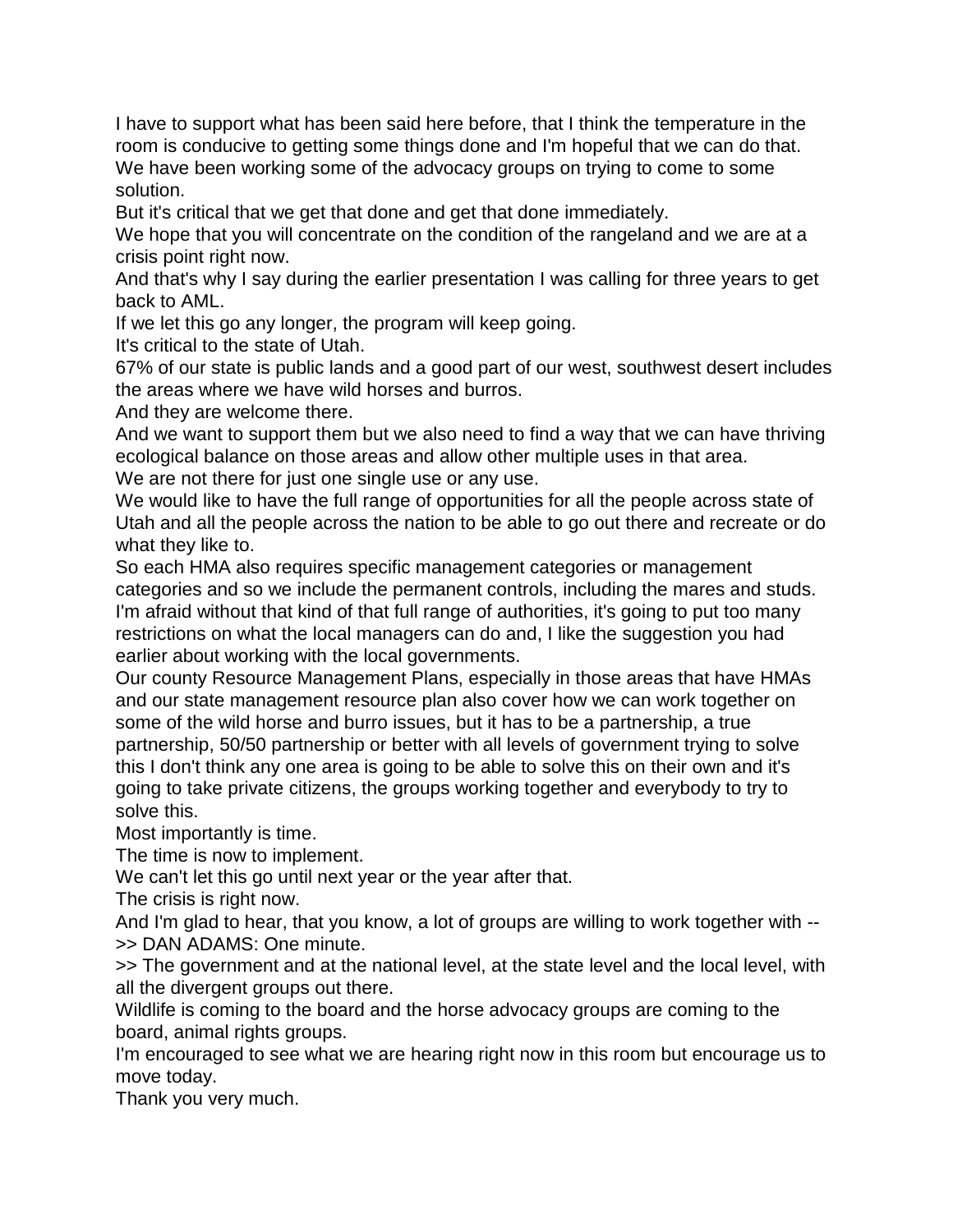I appreciate your time.

>> DAN ADAMS: Thank you, Redge.

Next Keeley Hendrickson.

>> Good afternoon, board members.

Kali Hendrickson.

You are good.

No problem.

I have been called worse.

>> DAN ADAMS: Sorry.

>> I'm the executive director for the White River and the Douglas Creek conservation districts in northwest Colorado.

We are home to the Piceance-East Douglas herd management area that does have an AML of 135 to 235.

Within the county we are 900 head of horses.

So as many of you know, I have been involved in this issue for a while and I used to say Colorado, you know, felt kind of funny for Colorado to be speaking when we had Nevada with issues they have got.

But unfortunately, we are growing and that's been our concern, is we are growing our numbers as well.

I am trying to remain hopeful that BLM and Congress will provide a full tool box to honor the legacy of the wild horse and burros by ensuring that they are treated humanely and with dignity.

The taxpayer dollars are prudently expended.

Those are the three criteria that I believe we must follow.

I want to thank all of you guys for serving on the board.

You are making the hard decisions that need to be made and your recommendations to make use of all of those tools that were available through the act are greatly appreciated.

Without all the tools in the tool box, the program will continue to be going down a disgraceful path.

We have submitted written comments.

I specifically ask that you take a look tell pictures attached.

You saw some of them earlier today on other presentations but as you know, pictures speak volumes.

And we all need to pay closer attention to those if we can't get out on the ground itself. As the board is made up of various interests and points of view, your views are critically important.

We hope that the administration will recognize your expertise and act upon your recommendations.

Over the past three days, you have seen and heard the realities with a multitude of scientific research, showing the impact of the horse over population on rangeland health, and all that depend on them, including the horses, the wildlife, the livestock, the recreation and the local communities.

Once we cross that state and transition threshold, it's basically a point of no return for productive lands.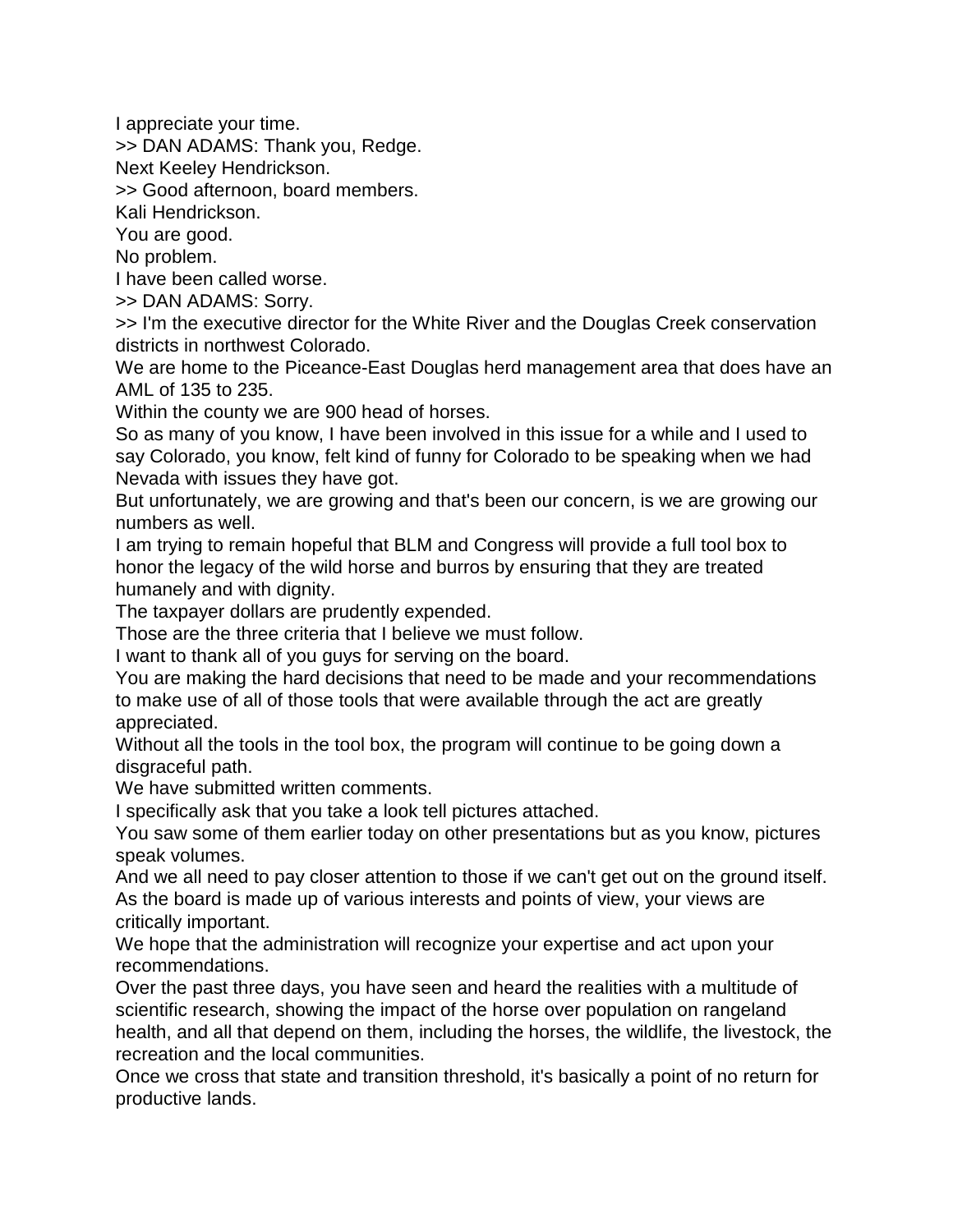I'm very pleased to hear most of the discussion centered around the habitat and ecological impacts during this meeting.

I recall many of those same conversations while I was serving on the board from 2012 to '14.

The board at that time warned us all this is where we are headed, where we are today. >> DAN ADAMS: You have one minute.

>> Unfortunately, we all have seen since that time the number of horses double, the land and water resources deteriorate, and more horses and wildlife suffering.

And we continue to hear that PZP will solve the problem and some saying remove the livestock and all will be well.

We can find long-term holding and a plethora of interest.

We all have the responsibility to solve this issue.

Those who distracted the issue with the horse vs. cow conversations and those who litigate the agencies of BLM need to accept the primary responsibility of the situation that we are currently in.

It's time to stop the nonsense and take real action to stop the degradation of the land. And that does include Congress.

Thank you.

>> DAN ADAMS: Thank you, Kali.

Next is Brieanah.

After Brieanah, we will have Mark Ward, Linda Hannock and then Barbara Flores. >> Good afternoon, many chair, members of the board.

My name is Brianna Schwartz, I'm the government relations and policy council for American wild horse campaign.

And I'm here today with my colleague Mary console, recommending our organization and over 750,000, excuse me, members and supporters and followers that is.

With my time, I would like to address two things.

First, the BLM's report to Congress.

And second, this board and the Interior Department's March towards mass sterilization of our federally protected wild horses that's against the will of over 80% of the American public.

First, in the agency's report to Congress, the BLM stated that each of the four management proposals, some implementing mass surgical sterilization would require new legal authority.

They understand that the authority to sterilize federally protected wild horses is not cheer and requires clarification from Congress.

Therefore, mass surgical sterilization is not a viable management tool.

As you choose options to support, I ask that you keep this in mind.

Second, as we have heard this week, the BLM has begun its experiments in the Warm Springs HMA by beginning to round up 100% of the horses that live there.

Next month, the agency will then remove the ovaries of 100 mares in a barbaric procedure known as ovariectomy colpotomy.

This is unnecessary.

They know and admitted that many of the mares would abort their foals would suffer awful complications and possibly die.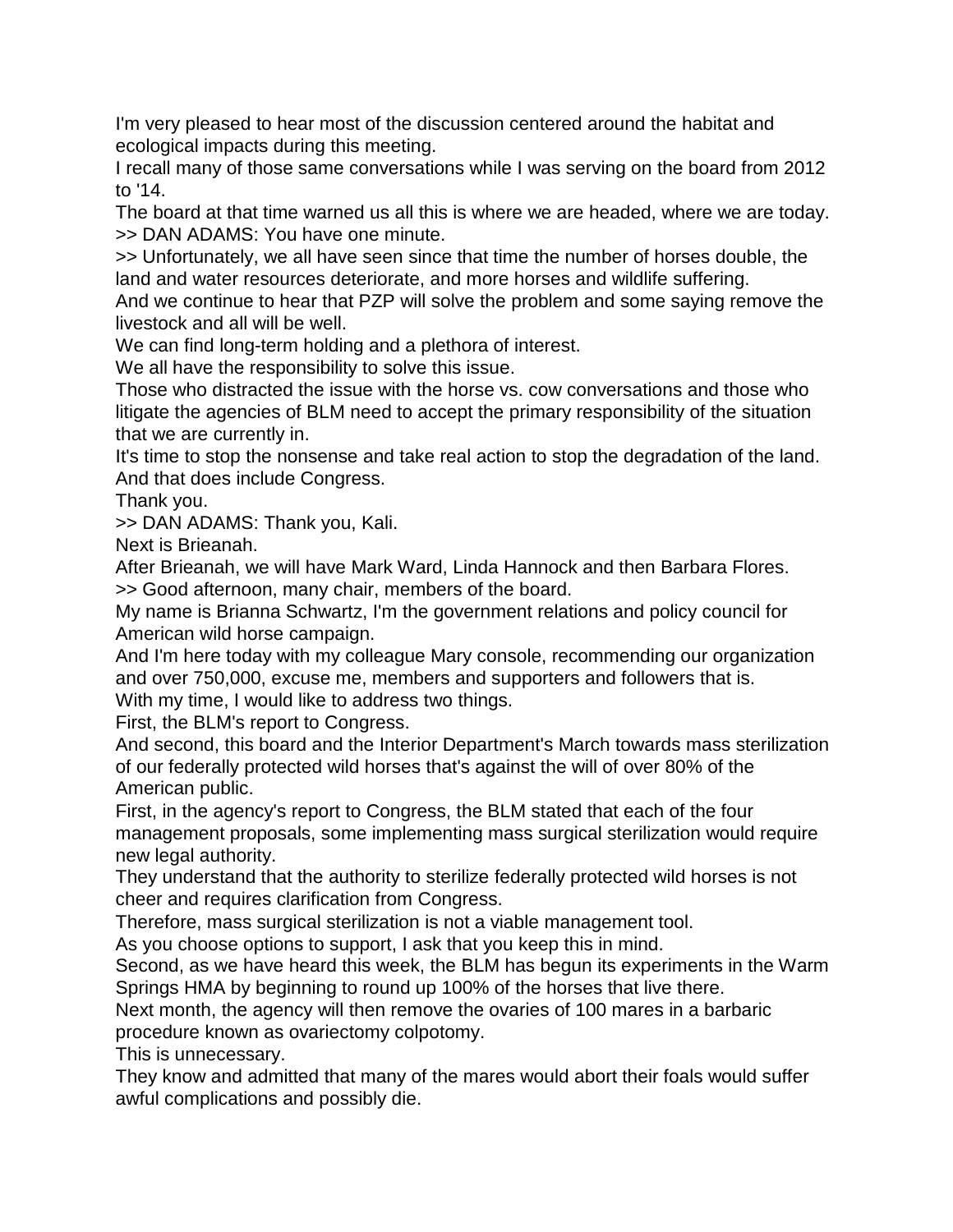Yet, the BLM is not observing the welfare of the animals during the procedures, and has refused to allow for meaningful public observation of the public of these procedures.

Instead of these -- of these options that go against the directive under the wild horse act for humane management.

All they have to do is spend more than 0% of their budget on implementing PZP. The BLM spent 0% of its budget!

And NAS has recommended that the BLM implement PZP over and over.

The 253,000 petition signatures in the boxes behind me, that we are delivering today, on behalf of my organization, are testimony to the desire of the American people to see their federally protected wild horses and burros managed humanely.

Republican, democrat, independent, rural, suburban, urban, male or female, it doesn't matter.

The American people want humane management options for their wild horse and burros.

>> DAN ADAMS: You have one minute.

>> Thank you, sir.

Therefore I ask this board to consider the full picture when making a recommendation. Recognize the agency's obligations under federal law which includes the Wild Horse Act and the National Environmental Policy Act, recognize the directives from

Congress, the will of the American people, and most importantly, the horses and the burros that we all love.

We understand the crisis and we want to help find humane solutions.

Thank you.

>> DAN ADAMS: Mark Ward.

>> I'm going to refer to a handout that I hope you all have.

The cover page is the national association of counties, American county platform and resolutions for 2018 and 2019.

And I would -- if I could, I would like to direct you to the last page of that handout, that I will discuss.

The NGO that I'm with, balanced resources, a good deal of our mission is to advise and represent and advocate for rural counties in Utah, in particular, those who are affects by this issue, three of which are Beaver, Iron, and Miller Counties and Beaver County commissioner Tammy asked me to make these comments.

She was here yesterday, but had a conflicting obligation in Arizona with the national association of counties.

The national association of counties, not just Utah association of counties or the Nevada association of counties or what some may say are counties with an extreme point of view, bust as of this year, the national association of counties this past summer in Nashville at their annual convention, adopted the language that you see there, highlighted in yellow regarding wild horse and burro management.

Most notably, they support restoring congressional funding for the acts, meaning the wild free roaming horse and burro act, sale without restrictions provisions.

Further, NACO, supports the sale and the fertilization ever them.

This is in recognition -- the fact that the national association would unanimously adopt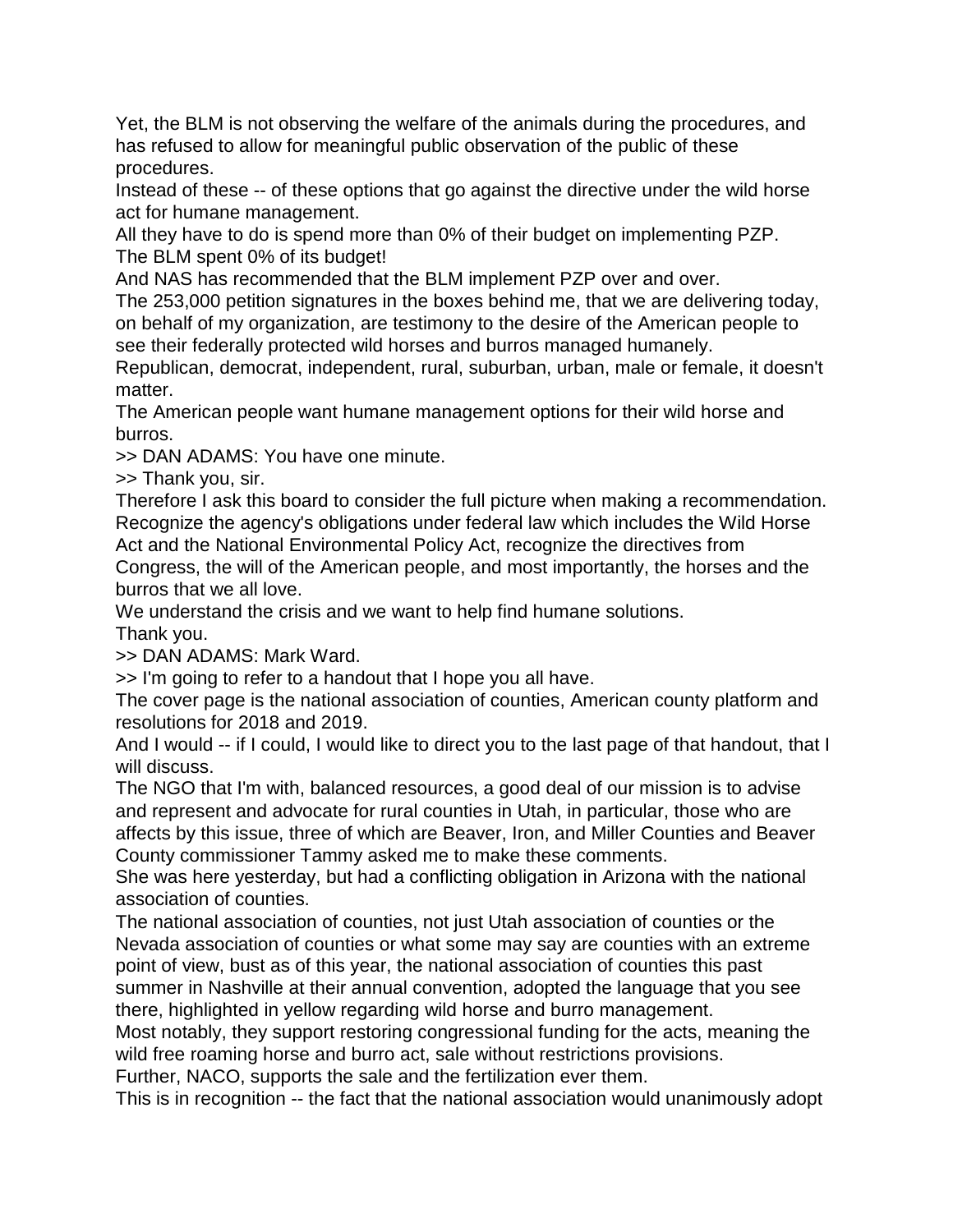this is in recognition of what's been said over and over the last couple of days. We are not approaching ecological disaster.

We are in the midst of it.

The eye the hurricane is here.

And counties feel this acutely.

Three counties I mentioned feel this acutely.

Much ever the economy of those three counties is grounded in traditional livestock grazing.

That grazing operates on a legal premise that has existed since 1934, the Taylor Grazing Act, the creation of the -- the grazing districts and allotments.

And it's the -- the ranchers that the permittees who dutifully and obediently follow increases and decreases --

>> DAN ADAMS: One minute.

>> -- thank you.

In AUMs and that's the backdrop.

That's the legal backdrop against which we are having this discussion.

And the AMLs as you all know were set in a scientific way to achieve perpetuation of those AUMs so everything could be in balance.

So when the AMLs, when the herd sizes blow past the AMLs, what suffers? Grazing.

Not to mention the landscape.

So it's in recognition of all this, that NACO has weighed in on this and we just want you to know that this is not -- this issue has come main stream throughout the United States.

It's not an outlier position, it's a main stream position, okay?

I'm talking about the restoration of all the available tools.

I want to make sure that you are aware of that.

So thank you.

>> DAN ADAMS: Thanks, Mark.

Linda?

Linda Hannock?

>> Good afternoon.

My name is Linda Hannock, I'm from Colorado, and I also am on the board of directors for the Cloud Foundation.

This is not an emotional issue.

This is an intellectual issue and this is an economic issue.

It's all based on money spent and facts and figures.

My background is my life long adulthood, I have been an educator and I have been a small business owner for almost three decades.

I come with a varied background on these topics.

What I want to talk about today is the grazing program and how it impacts the budget of our wild horses.

I had a chart that I didn't get in time, and so I will send it to you.

It's based on 2018 BLM numbers.

The current numbers from the last ten years.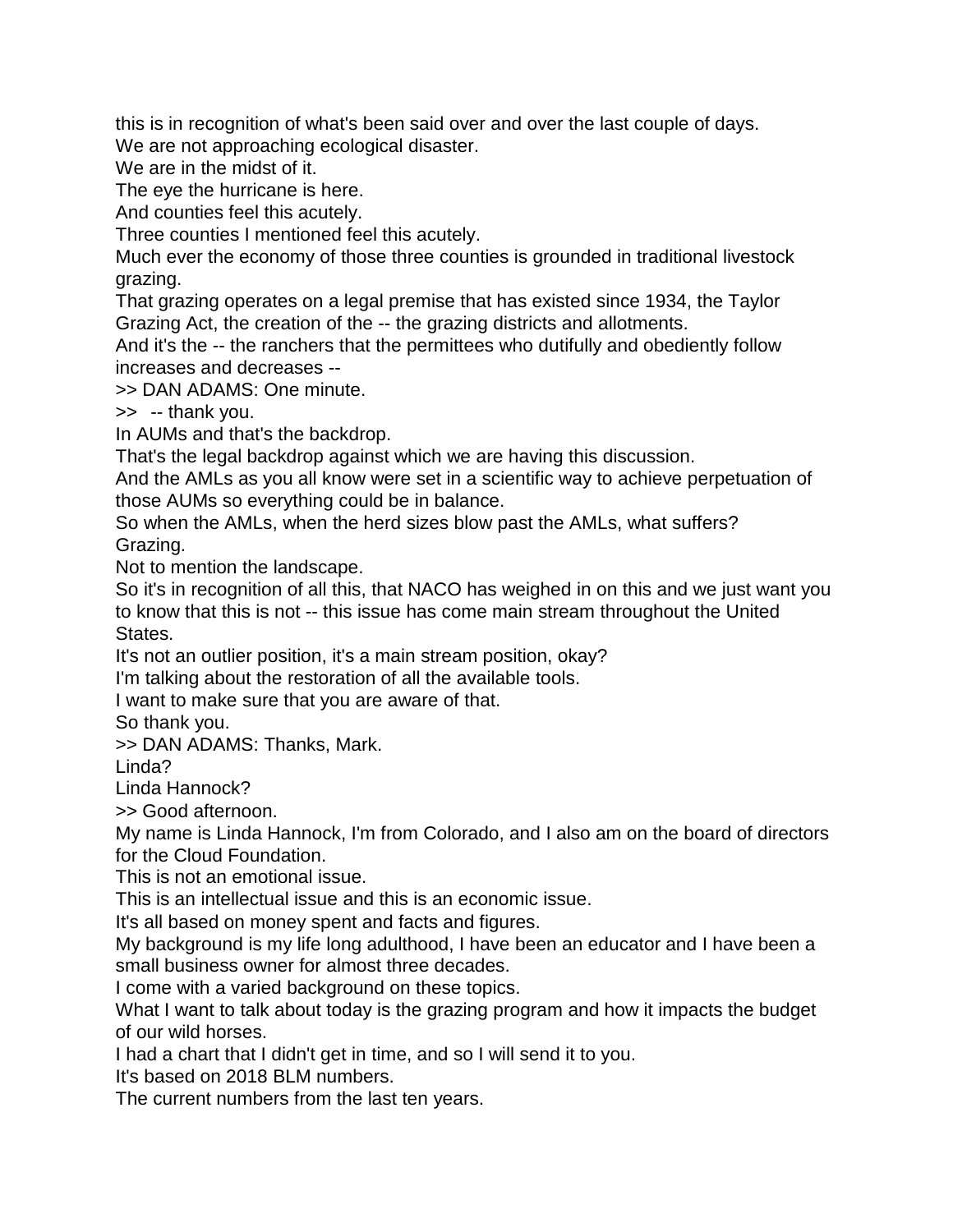What is the economic impact of our public lands from the grazing program? The ranchers that participate self-report, and the AUMs don't always reflect under reporting interest and past grazing.

The actual numbers of livestock on our public lands is higher than represented.

The average grazing AUMs for last ten years is approximately 1 million -- 1 million per animal units per year.

There are currently 15,000 grazing permits using public lands.

That's individual permits, and those are also group -- corporate groups.

Less than 2% of the land is used for beef that is even been Americans.

That's something that people don't really understand.

The public lands beef is not feeding America right now.

What is the elephant in the room?

In 2017, long-term holding costs \$5 million.

That's pretty black and white thing.

Since 2008, we have lost \$1.2 billion or 120 million a year from the grazing program. How do we lose that?

We see a lot of photographs of horses on the lands, but we don't see pictures of cows on the land much.

What is wrong with these pictures?

>> DAN ADAMS: You have one minute.

>> The current BLM numbers, the ratios of livestock to wild horses is 28 to 1.

Is that over population by the wild horses?

The grazing program must be more fiscally responsible and must be self-supporting without millions of dollars of subsidies every year.

The one thing I would like to remember that the 1971 act states, wild horses shall live on public lands principally, not exclusively.

Thank you.

>> DAN ADAMS: Thanks.

Thanks, Linda.

Barbara?

Real quick, Barbara, let me jump in real quick, after Barbara finishes, then we have Joanna Grossman, and Mary Decancel, and then Elise Lovon; is that correct?

Okay.

Thanks.

Go ahead.

>> I have been a wild horse advocate since the mid-1980s when I adopted my first mustang.

She was a great divide of the Wyoming basin.

I recently had to put her down at the age of 35 in June.

We did a lot of things to are promote the mustang as a great horse.

She did hunter over fences and trail riding, western pleasure.

Anything.

She never said no.

So she was best horse I have ever had.

A group of us in about '87, '88, formed with the Bureau of Land Management the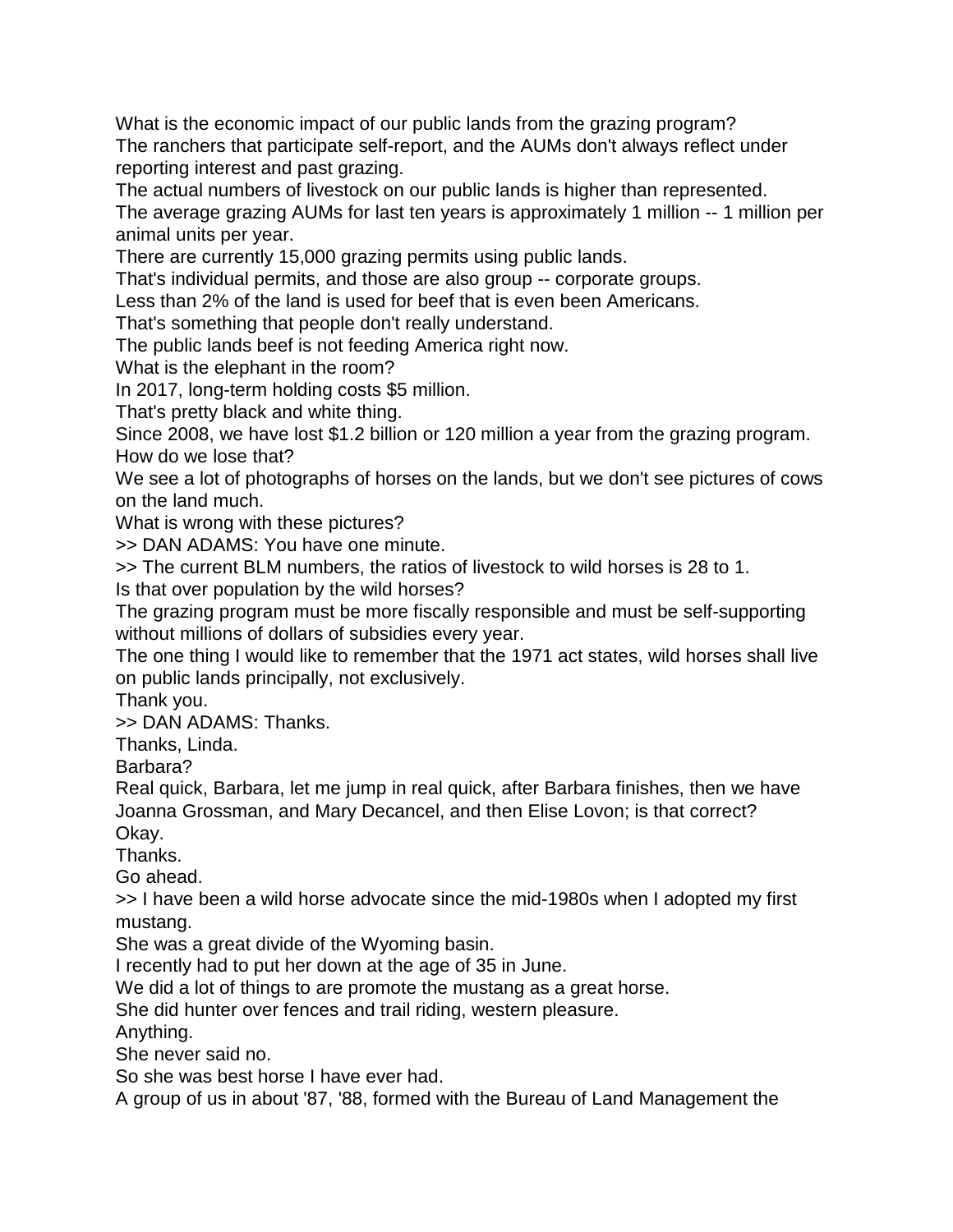Colorado wild horse and burro coalition.

We helped Fran Ackley of the BLM write guidelines for checking on adopted wild horses once they were in their adopted homes.

We checked on horses within first month or so of their adoption and directed adopters towards available resources where needed.

We reported back to the BLM and we all worked together.

Over the next few years, the BLM began to send us adopter information and asking for visits and signoffs only when first year was ending or had ended.

All that was wanted was to get the horses off the BLM books and not their problem anymore.

I objected to this.

Saying that in order to assist adopters we needed the information and the ability to contact them sooner.

Nothing happened to correct the situation.

I told Fran Ackley I would no longer do adopter checks for the BLM if all they wanted was a signature to terminate the BLM responsibility.

The CWHBC members helped at adoptions.

We also started going out on herd areas and herd management areas by ourselves to observe wild horses in range conditions.

I myself have been on the ground on herd areas and herd management areas in Colorado, Wyoming, Utah and Nevada.

As time went by, it became obvious that the BLM was not interested in the welfare of the wild horses but simply in removing them from their homes as we became more critical of BLM and contractor practices that harmed the horses.

The BLM severed ties and pulled support for the CWHBC group.

We began to see that all they wanted was our support, not our input or criticism, no matter how constructive it was.

The Bureau of Land Management seems to have forgotten that America's wild horses and burros belong to the American public, not to the BLM.

>> DAN ADAMS: One minute.

>> They are only responsible along with US Forest Service for protecting, managing and controlling the public's wild horses.

The big thing I wanted to say is that AML has been set on a national level at a number according to Gary Sigodick that the national cattleman beef association said they could tolerate.

AML needs to be set on each herd area by monitoring, by scientific methods and each area is different and not at a national level.

If we were to maintain AML at this national number, it would be 3% of what the livestock AUMs have.

Thank you very much.

I have a flyer that I gave out that has more information.

>> DAN ADAMS: Thank you, Barbara.

Next will be Joanna.

>> Thank you all for the opportunity to provide comments today.

My name is Joanna Grossman and I'm the equine program manager for the animal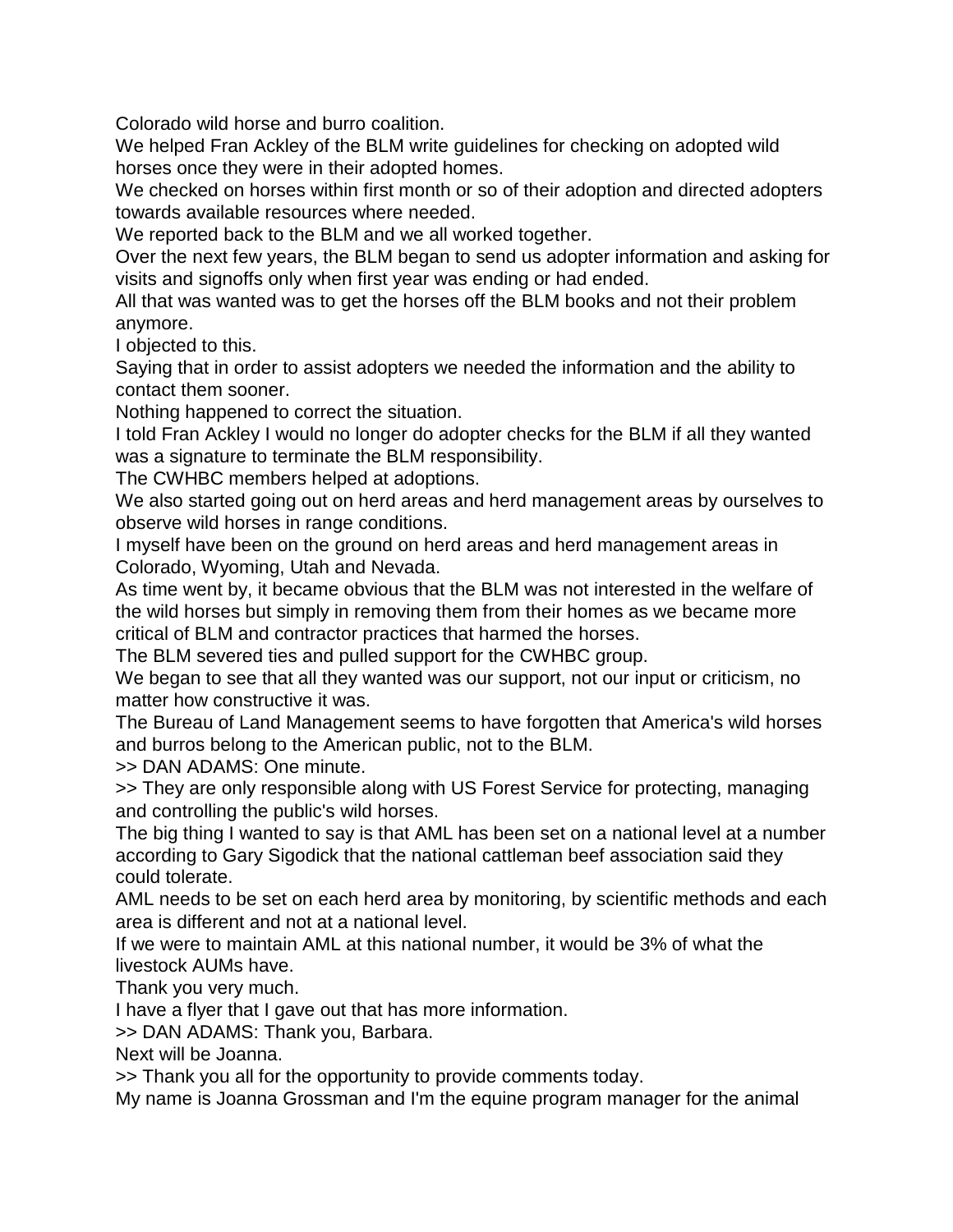welfare institute, a nonprofit founded in 1951 and dedicated to reducing the suffering inflicted on animals.

The new policy which allows for the sale of 25 horses at one time, with no waiting period between transactions replaces a far more prudent policy that allowed only four horses per sale for the waiting of six months between purchases.

Although we appreciate the BLM's desire to find good homes for horses, the agency needs to be transparent with stakeholder as to what oversight mechanisms the BLM to make sure that they are not sold to the kill buyers.

The killing of 2,000 horses must not be repeated.

Several people wrote to Secretary Zinke to a relinquishment of BLM's responsibility and I included a handout for your review.

We must look at what protections are in place, and the standard boiler plate in the sales contract.

They have must demonstrate that it's doing its due diligence to make sure that someone seeking to purchase 25 horses at one time is not falsely representing their intentions.

Second, we fully support humane management tools to curb population growth, such as PZP fertility control but the manned sterilization is not humane.

The ovariectomy and colpotomy is widely outdated and carries significant risks. It's astounding that the agency would aggressively pursue an option with the National Academy of Sciences explicitly regarded as inadvisable.

When Colorado state withdrew from partnership with BLM, like Oregon State before it, it should have been a sign to weigh other options.

Instead the BLM is proposing to move forward with the surgeries that the BLM admit it's may not be conducted in sterile condition and no welfare operations in the in place. The BLM received thousands of comments in opposition to the ovariectomy

experiment but regrettably chose not to heed the concerns that were raised.

Finally, the omission of the herd area repopulation working group from this board meeting's agenda seems counterproductive of the goal to find viable and long-term in the hold facilities.

They should look at herd areas that have minimal populations and develop pilot reintroduction plan.

We recognize a single solution to the ongoing problem of the long-term holding at enormous taxpayer expense does not exist but a multi-prong approach will be necessary.

In like of, that we must return some of these animals to the range on the millions of acres of public land previously occupied by wild horses.

Thank you again for your time.

>> DAN ADAMS: Thank you.

Next will be Mary.

>> Good afternoon, everybody.

My name is Mary Console and I'm a staff member with the American wild horse campaign.

I very much appreciate this opportunity to talk with you.

I'm here to speak out against the BLM's failed strategy of roundups and removals, of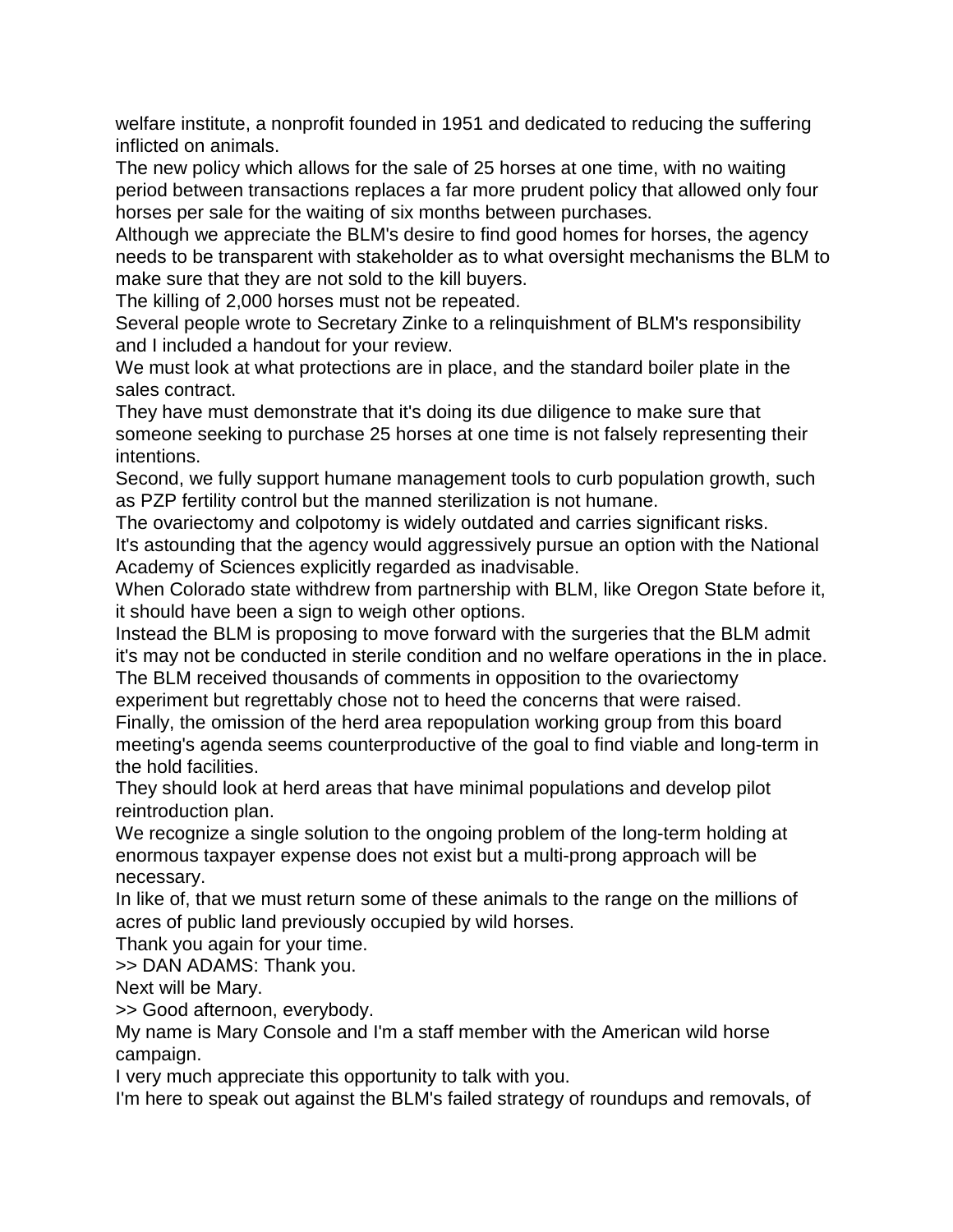America's wild horses and burros from our public land.

And this board's L. unanimous backing of this failed strategy.

This year, the BLM is planning on removing over 11,000 wild horses and burros to make room for the over 1.5 million livestock, private livestock grazing on public lands at the expense of American taxpayers.

Yet neither the BLM, nor the board have talked about that livestock or the damage that they are wreaking to the range.

Additionally, despite all of the talk about using all the management tools, this year the BLM has only PZPed 119 horses.

I repeat that number 119 horses.

I remind the BLM -- let me use my glasses.

I remind the BLM that roundups and removals are not supported by science.

They are brutal to the horses and burros that the BLM is supposed to be protecting and they are not supported by most Americans.

First, in 2013, the national academy of science has warned that roundups and removals fueling high population growth rates on the range.

And that they are expensive and unproductive for the BLM and the public that it serves.

Yet, they continue because the BLM continues to cater to special interest groups, including ranchers.

Also, while the BLM maintains that roundups are humane, nothing could be further from the truth.

Old and injured horses, pregnant mares and tiny foals, along with stronger, and healthier horses are chased for miles with foals often paying the biggest price.

Abortions, broken legs and necks and horrendous deaths are all too common. Horses are also routinely euthanized for nonlife threatening conditions or for the severe injuries they sustained during their capture.

Although the BLM claims that roundups are necessary to keep wild horses from starving, most are coming off the range in good condition.

Ironically, as a result of the BLM's new sales policy, most of these healthy horses will end up in the slaughter pipeline.

>> DAN ADAMS: One minute.

>> Third, besides the quarter of a million signatures, 80% of Americans oppose the roundups and removals, and the killing or the slaughter of our wild horses.

It's time that the BLM and the advisory heed the recommendations of the NAS and the will of the American people.

Stop the roundups and removals.

Stop making excuses.

Prioritize PZP fertility control as a safe, humane and sustainable alternative for managing these iconic symbols of our American heritage.

With 30 years of science supporting it, PZP does work.

It just needs to be used.

Thank you.

>> DAN ADAMS: Thanks, Mary.

Okay.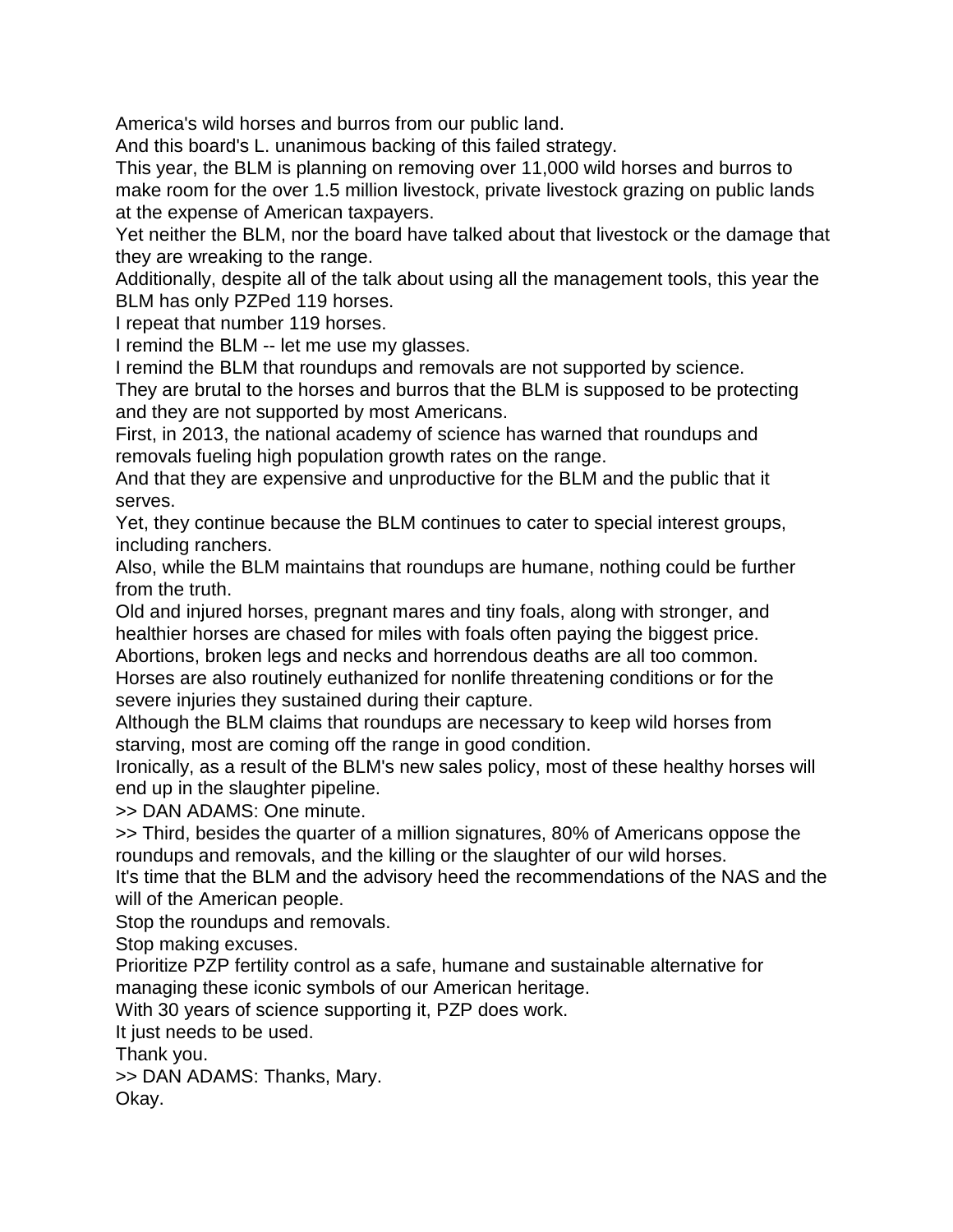Next we'll have Ginger. After Ginger, we'll have Elise Lovan and then Justin Shannon. Adam, I think we had you on here twice. You only get to go once, man. Oh, did I have -- >> Right before me. >> You are Ginger. Yep. You know what I got that wrong. Ginger, you are first and then Elise. Unless you guys want to wrestle for it. (Laughter) >> Okay. I better put my glasses on. >> Let me make sure, there's only one Adam P, right? All right. So after -- so we'll go with Ginger and then Elise, and then Justin Shannon and then Ken Brown. >> Ready? >> Yes. >> Hi. Oops! I am Ginger Fedek, I'm the wild horse and burro project chair for In Defense of Animals, a nonprofit organization. In hearing the presentations and comments from the past two days, I. struck by the complete absence of mention of the effect livestock has on these very public lands we are discussing. In many areas. Wild horses and burros share the land with livestock, yet all the degradation is blamed

on the wild horses who are vastly outnumbered by livestock. We agree that healthy rangeland is a priority, but there are multiple uses contributing to the degradation.

What happens when you get to AML and the degradation of the range continues? You are going to say, oops, I guess we were wrong.

It wasn't just the horses.

You've got to take the livestock into consideration.

I am not here to ruffle any feathers.

I have worked on cattle ranches and helped our sheep ranching neighbors with their stuff.

I have been a rancher myself, and I have needed to utilize my range management and range animal science degrees in protecting my own ranch an my own rangeland.

So I would like to end this on a positive, because I don't want to ruffle these feathers of the ranchers because I understand you.

I do want you to know that the wild horse advocates here today did not travel all this way to say leave them alone.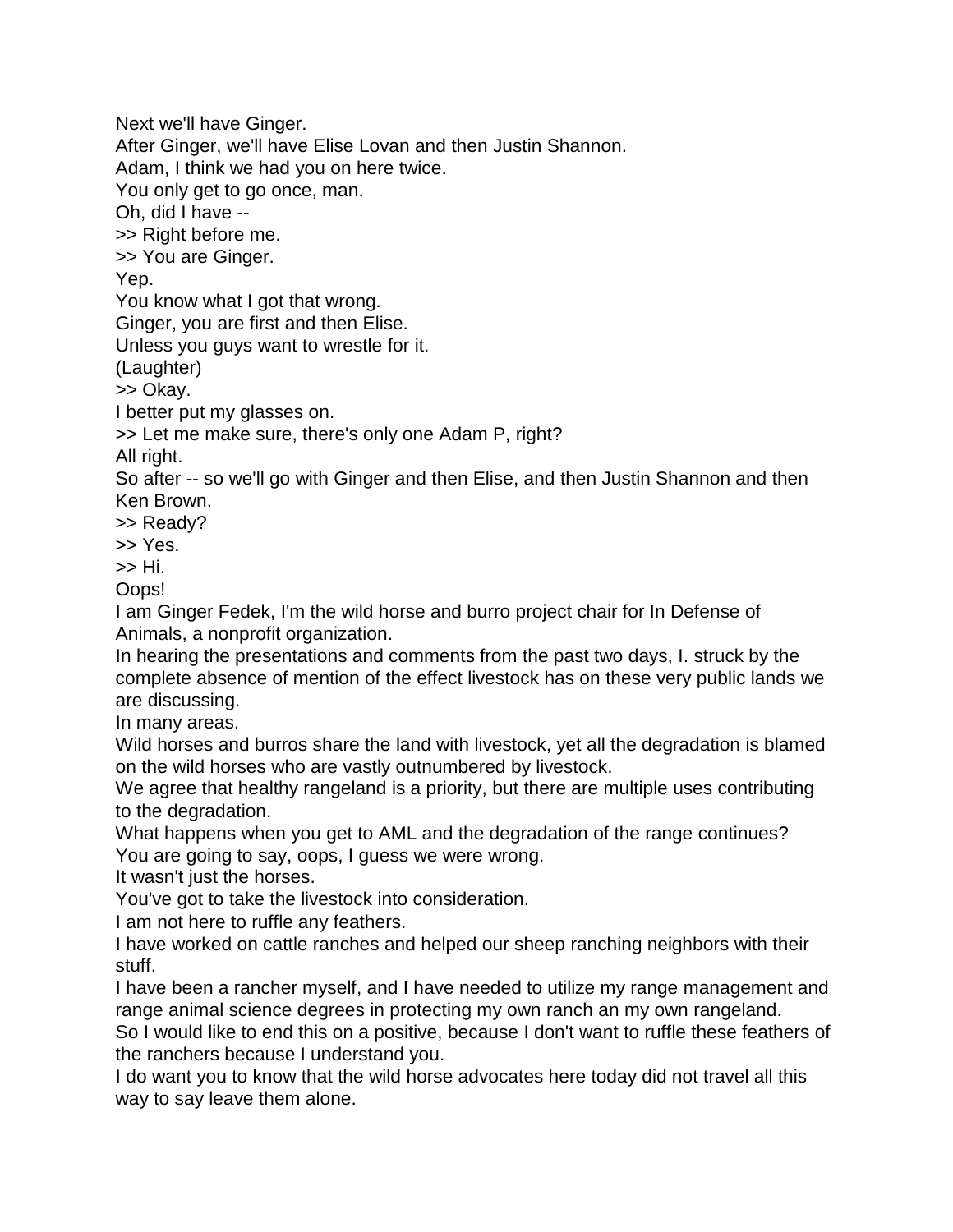Do nothing.

We want to work together with you, the BLM, stakeholders, communities, for success and we believe in the multiple-pronged approach to solution.

It's not just PZP.

But PZP is important.

You can't just use less than 200 per year and expect any kind of an outcome.

So we believe we can accomplish our mutual goals without permanent sterilization or killing excess horses as Ms. Carlisle had stated before.

We believe we can capture this so-called energy in the room, that Mr. French talks about, and throughout our country to be the solution.

You talk about having limited tools in your tool box.

It's become a cliché this meeting, but yet the most potent and cost effective tool you have available is completely underutilized and that is volunteers.

>> DAN ADAMS: You have one minute.

>> There are places where advocates and community stakeholders and BLM all work together.

There are ID databases run by volunteers.

There are starters, all at no cost to government as opposed to 3,000 per mail in the BLM report to Congress.

It costs nothing to do this darting where volunteers are involved.

The increased budget funding for fertility control went to research, rather than to field application and we keep talking about how we are at this crossroads and time is of the essence.

Let's get it out in the field.

It's more than one.

Now, there are plenty of other solutions that you were presented in this document that was signed by 100 other organizations and these are solutions that use a

multiple-pronged approach and in working together.

>> DAN ADAMS: You are at time, Ginger.

>> And there's this other document as well.

Thank you very much for the opportunity to speak.

>> DAN ADAMS: Thank you.

Next is Elise.

>> Good afternoon.

I'm Elise Lovan and I'm a volunteer for foreign national weld horse advocacy groups on policy.

And in my day job, I'm a government employee with 25 years directing federal and state employment and training programs.

My state budget alone is larger than the entire BLM budget for wild horses in the country.

I find that disheartening because the cost to run real programs and make real change costs money.

In my job, I have learned the value of broad-based coalitions and the need for inclusion.

The work is hard.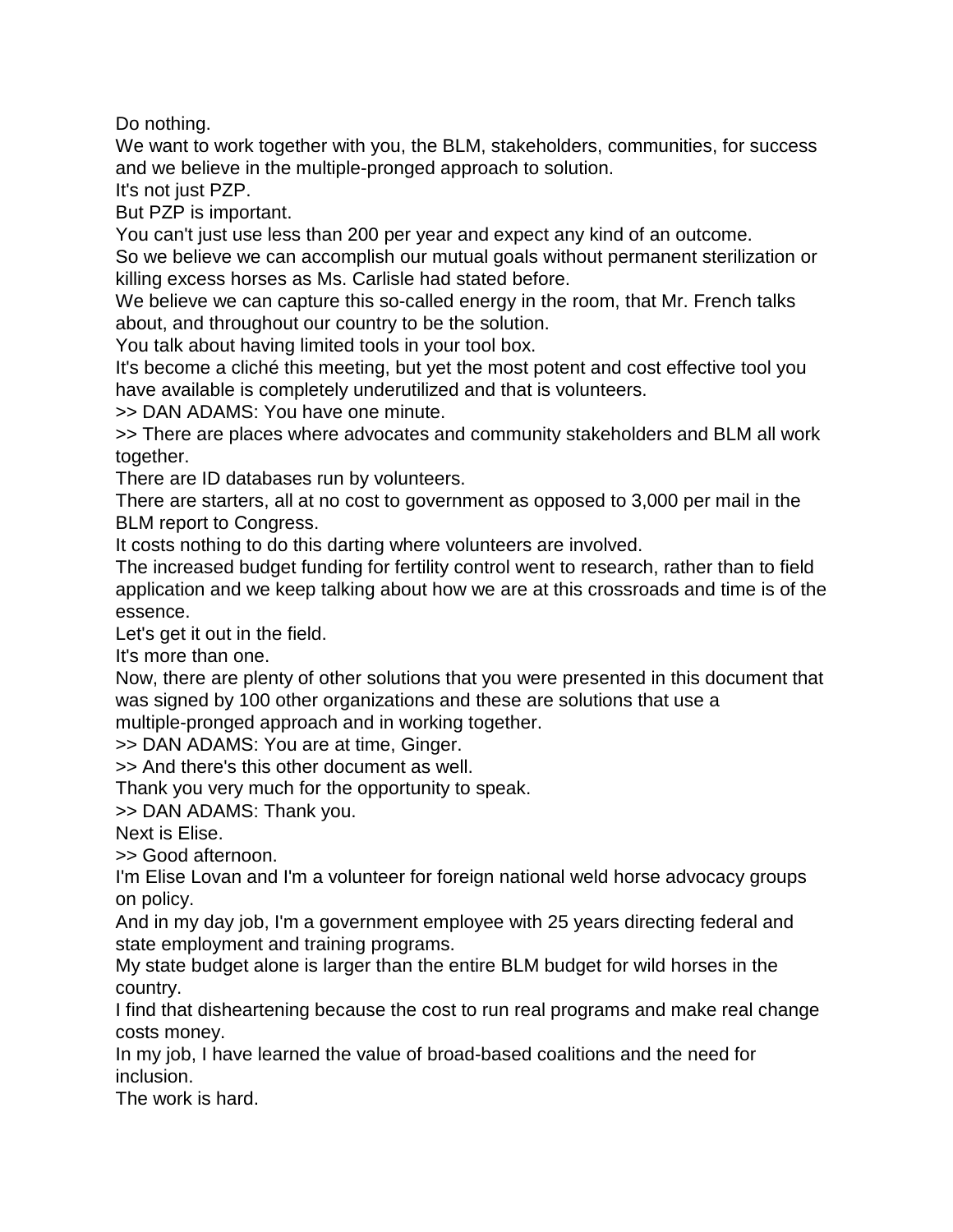But through efforts such as public/private coalitions, you build foundational work that can weather the tides of political change and make real advancement that last beyond administrations.

You think we have heard some real dialogue and we want to look at further. I want to talk about how we build solution-based toolkits and manage wild horses and burros that could -- that could follow and add potential fiscal resources for on-the-range management and create economic generators for rural communities. Some of them can be done by developing pre-apprenticeships and registered apprenticeships for diverse populations.

Those can be done at federal, state and local government positions.

And they would help ensure that we have a workforce needed to manage our rich resources and also worker pipeline that is diverse, as we have seen from many of the people here, there is an aging population and building a workforce is very important. You start that from the ground up when children are young.

Federally, these earn and learn programs are ways to create no skill jobs without debt, engage youth at early ages so they stay in school and can be leveraged with the federal work-based learning programs that can assist with cost for the individuals and also allay some of the costs to government and the private sector.

Gail talked about the creation of the veteran core program.

This is one that would enlist returning an unemployed veterans to participate in fertility of darting animals.

Research has proven the healing powers of such programs and this could go a step further, as it could help them use this as a career pathway into jobs related to the environment.

The veteran are an important part of our workforce and we need to find jobs that are growing jobs that can help to use the skills that they have.

Public/private collaborations can hem help with increasing the visibility and the marking programs through volunteers and the use of community connections.

It all happens they ground level, but government needs to manage and make things fair.

Training programs can be offered to those who are living --

>> DAN ADAMS: One minute.

>> The day-to-day experiences their new adoptees at home.

Such partnerships further increase more direct support, more access to in-person and online technical assistance, home visits and updates on the well-being of the wild horses before they are adopted.

BLM doesn't have the resources to provide one-on-one support and this approach can further ensure adoption success.

Thank you to the board and BLM for this opportunity to offer ideas for consideration on the complex issues before us regarding public lands, our wild horses and burros and future generations.

I invite you to be leaders and work with all -- wall the public, to create a future state for our environment, our wild horse and burros and be leaders for future generations. Thank you.

>> DAN ADAMS: Thank you, Elise.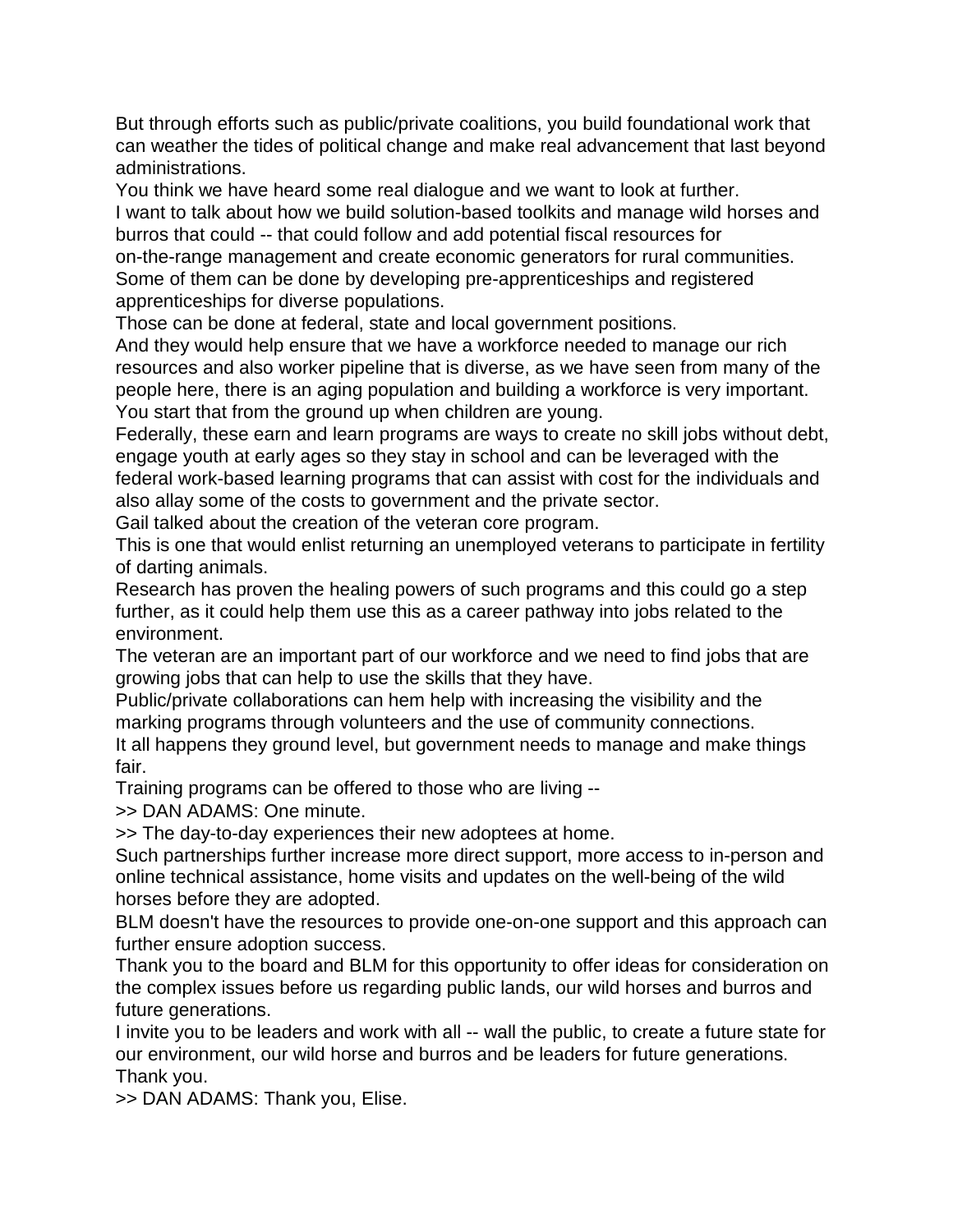Justin?

>> Good afternoon, my name is Justin Shannon.

I work for Utah division of wildlife resources as a wildlife section chief.

I just have a short statement.

The Utah division of wildlife resources has a strong partnership with the BLM on resource-related management issues.

We encourage the BLM to manage horse populations to appropriate management levels using all available options.

We feel that managing horse populations to appropriate levels will result in improved habitat, less competition at water sources and will benefit wildlife populations in Utah. UDWR, my agency, is willing to partner with and assist the BLM in managing the horse populations to appropriate levels.

Thank you for your time.

Thanks.

>> DAN ADAMS: Next up we have Ken Brown.

And after Ken, we have Pat Shea, Maggie Orr and Lori Klein.

Oh, thanks.

Okay so -- yes so we have Ken Brown, and Pat Shea and Maggie Orr and Kelly sublet.

>> Thank you, Ken Brown representing western counties alliance, deals with counties in the west.

I appreciate the opportunity to respond.

As you noticed, I parked close to the mic because I knew you would charge me with travel time.

WCA continues to support the wild horse and burro program on public lands when proper management exists.

Excess numbers continue to be a major problem in areas where WHB animals cause over grazing and resource damage.

Wild horse burro populations need to be managed within established, appropriate management levels, which they are not.

Good coordination and communication between state and federal agencies, county officials and private stakeholders relating to population data and monitoring.

WCA continues to support an enhanced gathering process which assists in reducing numbers, particularly in overpopulated areas.

We continue to support the reintroduction of disposal facilities, which are necessary to care for animals in need.

WCA continues to support your working is group, which is a very good concept dealing with various issues with the program.

WCA does not support reducing livestock AUMs to accommodate additional WHB roaming animals.

WCA thanks the Board and staff as you endeavor to improve the WHB program. And have a good day.

>> DAN ADAMS: Thank you, Ken.

Pat?

>> I'm Pat Shea I'm a research professor at the University of Utah.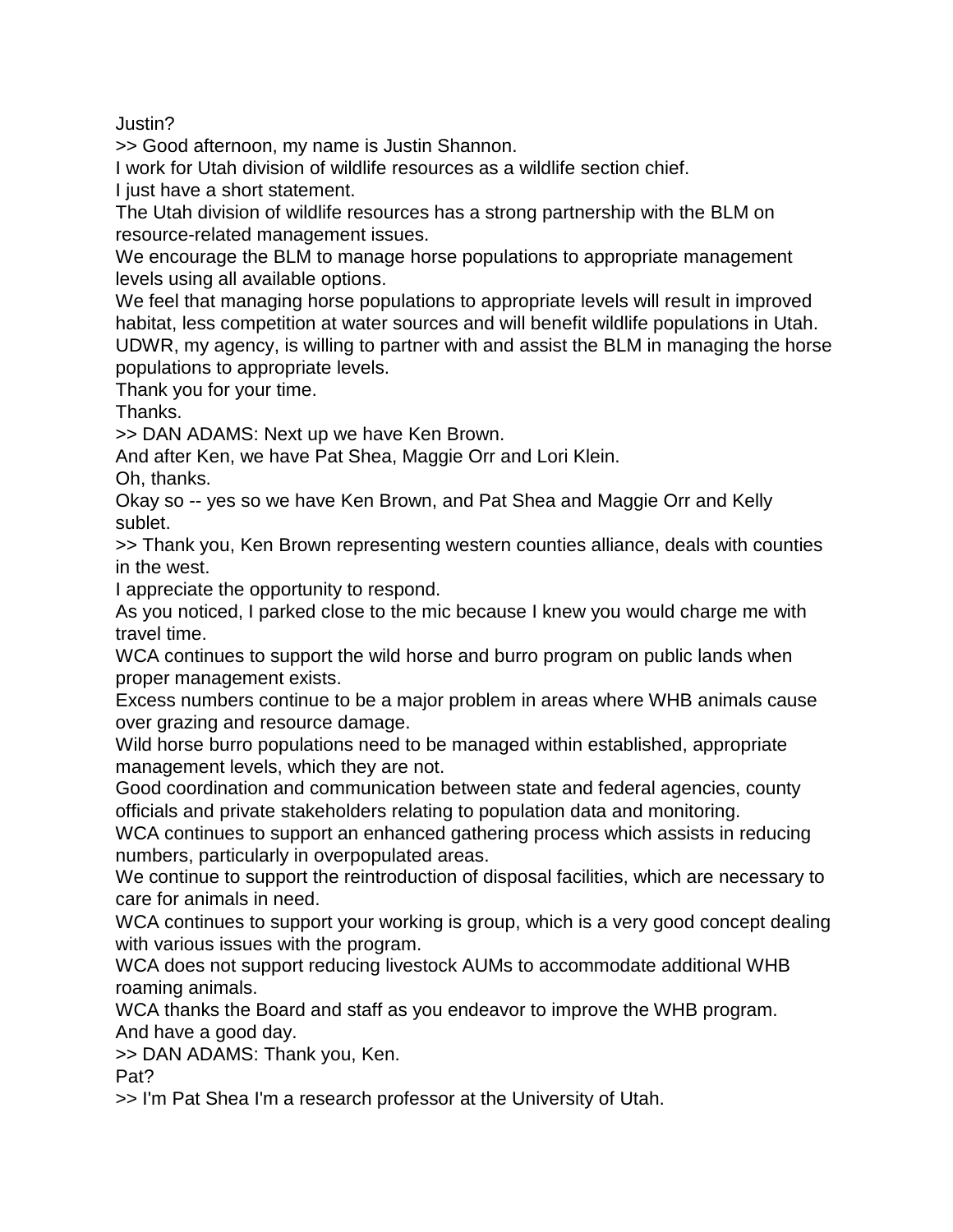I was the director of the BLM in 1997 to '99.

At that point, we had 32,000 wild horses and we were close to 28,000 as a carrying capacity.

So I want to make four suggestions today and I need you to follow through on them.

First, there needs to be a concerted spending on research and application of that research on fertility control.

That's the first Catholic BLM director to implement the birth control, it was not without controversy.

Second, I think using the veterans is a very good idea.

I'm an honorary colonel in the Utah National Guard, and there are frequently projects that they are looking for.

So I would suggest each director of BLM in the western states try working with their state governors to identify acreage of greater than 500,000 acres of public land where wild horses could be put and tourism could be encouraged to go out and visit and see the wild horses in their natural habitat.

We came close to doing that Carson City, but then for political reasons that never happened.

I do think that there's a great possibility of tourism -- excuse me, tourism and wild horses going together in an economically viable way.

Mentioning the National Guard is another one of my favorite topics because with our pull down in Afghanistan and Iraq, the defense department still has a large logistical capability.

I teach in Pakistan, and there are places in the world like Pakistan where horsepower still means a horse and so one of the things that would be considered is to take many of the horses that are in grazing areas now and transport them through the DoD to those countries that could use them, and using the USAID to figure out what would be the most effective and humane way of doing it.

These horses would be a great, great value to the people that I will see in developing worlds.

So I would like to thank you for your time.

I suggest that Congress really is the forum in which these things have to happen. I have to tell you at any time I went to see Congressman Young or some of the other powerful members of house or the senate, and suggest that they needed to buckle up and do some things about the 1971 act, I was shown the exit door quite quickly. So that's where the forum has to be focused on doing the things that will get us back to a manageable size for these herds.

Again thank you for your time.

>> DAN ADAMS: Thank you, Pat.

Maggie?

>> Hello my name is Maggie Orr and I'm with the Lincoln county conservation district and the Nevada association of conservation districts and the Nevada conservation commission.

The conservation commissions came out of the dust bowl.

They are entities of state government, elected by local people.

In Nevada where the federal government owns 85%, CDs connect public and private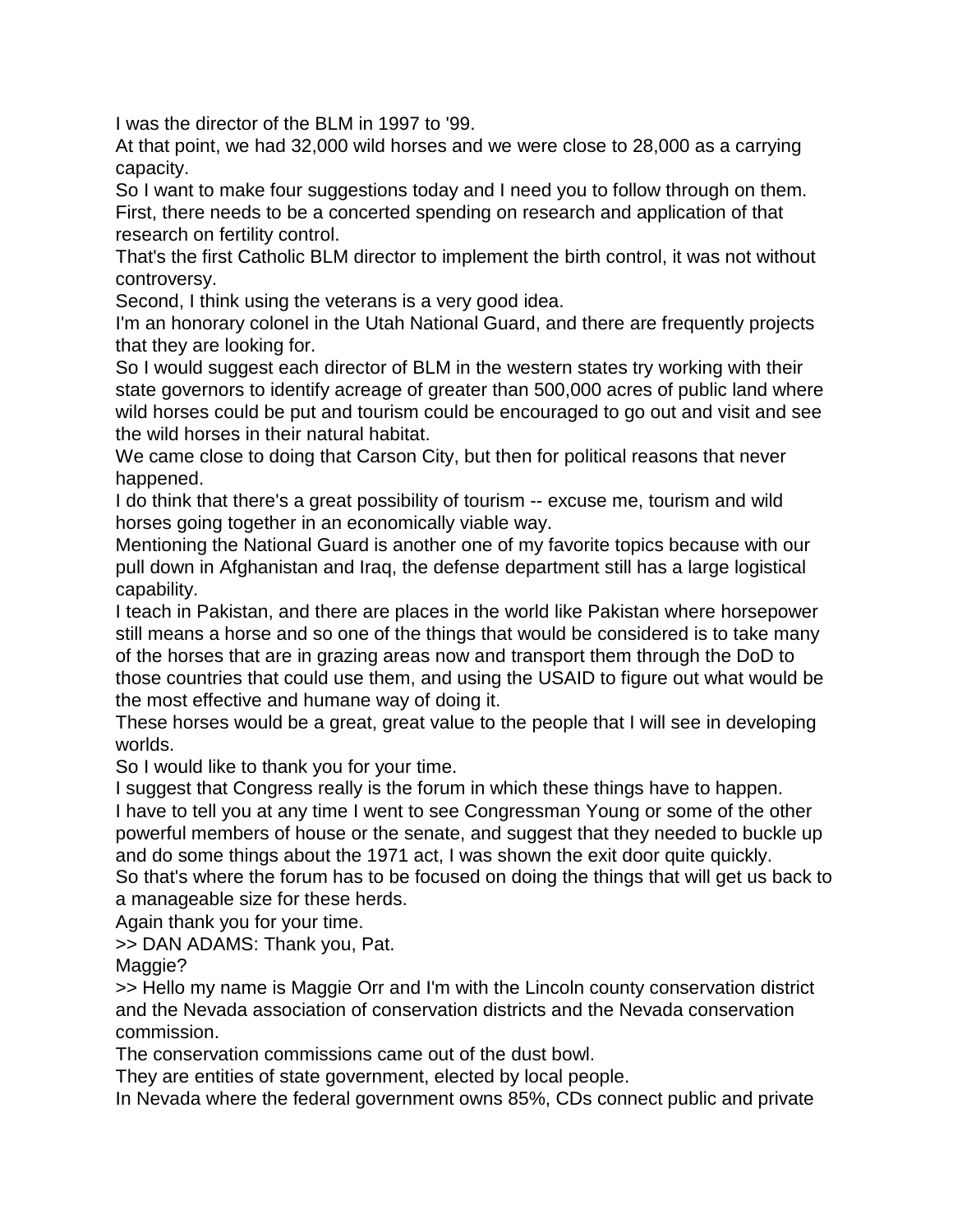industries to ensure proper management of rangeland resources.

The Nevada conservation commission, supports these statements.

It is essential that wild horse and burro numbers be kept at or below AML.

All established solutions to excess numbers must be allowed and followed, adoption, sale, sterilization and human euthanasia.

Long-term holding is not a solution, but a misuse of public funds.

The 1971 wild horse and burro act should be enforced as enacted.

The Lincoln county conservation district, it on lands in Lincoln county.

My local BLM office conducts emergency gathers as they are able, both for protection of human lives and on our highways and when wild horses do not have enough water or food.

When horses are in jeopardy, rangelands are already in jeopardy.

The frequency of emergency gathers is increasing.

Since you last met, BLM has completed the NEPA removal of horses from multiple herd areas as the 2008, ELRP and 17 HMAs.

This he have moved out of the herd areas ton private land.

Every sage-grouse project that the BLM completes is negatively affected by the negative use of horse numbers exponentially over AML.

Managed livestock grazing is not the cause of degradation.

There's one solution to reach the desired goal of healthy horses on healthy rangeland. We have to get to AML by all means allowed.

It would be great for off range horses, however, Nevada can't wait for this option if people don't step up.

I sincerely hope that they do.

I serve on boards like you to try and make a difference.

I cannot ignore what can be observed by anyone who goes to look at Nevada's rangelands where wild horses and burros are present.

I said that the CDs came out of the tragedy of the dust bowl.

Conservation districts stand ready to overcome the tragedy of our rangelands where wild horse and burro numbers are above AML.

We have can't come to solutions until we deal with the problem.

Please continue to recommend that BLM be given all the means to solve the problems as described in the recent report to Congress.

>> DAN ADAMS: One minute.

>> Option one in the report is the most viable option.

I understand this is not easy.

Thank you for doing the right thing for the horses and the rangeland.

>> DAN ADAMS: Thanks, Maggie.

Kali.

After Kali, we will have Debbie Gonzalez, Shawna M and Sundays Hunt.

>> I'm Kali Sublett with the Mustang Heritage Foundation.

I'm going to try to keep it short.

I will focus on one of our most successful programs the trainer incentive program and kind of give you a snapshot of where we are.

And just if I don't get to it in the end, I guess my goal is to encourage you to continue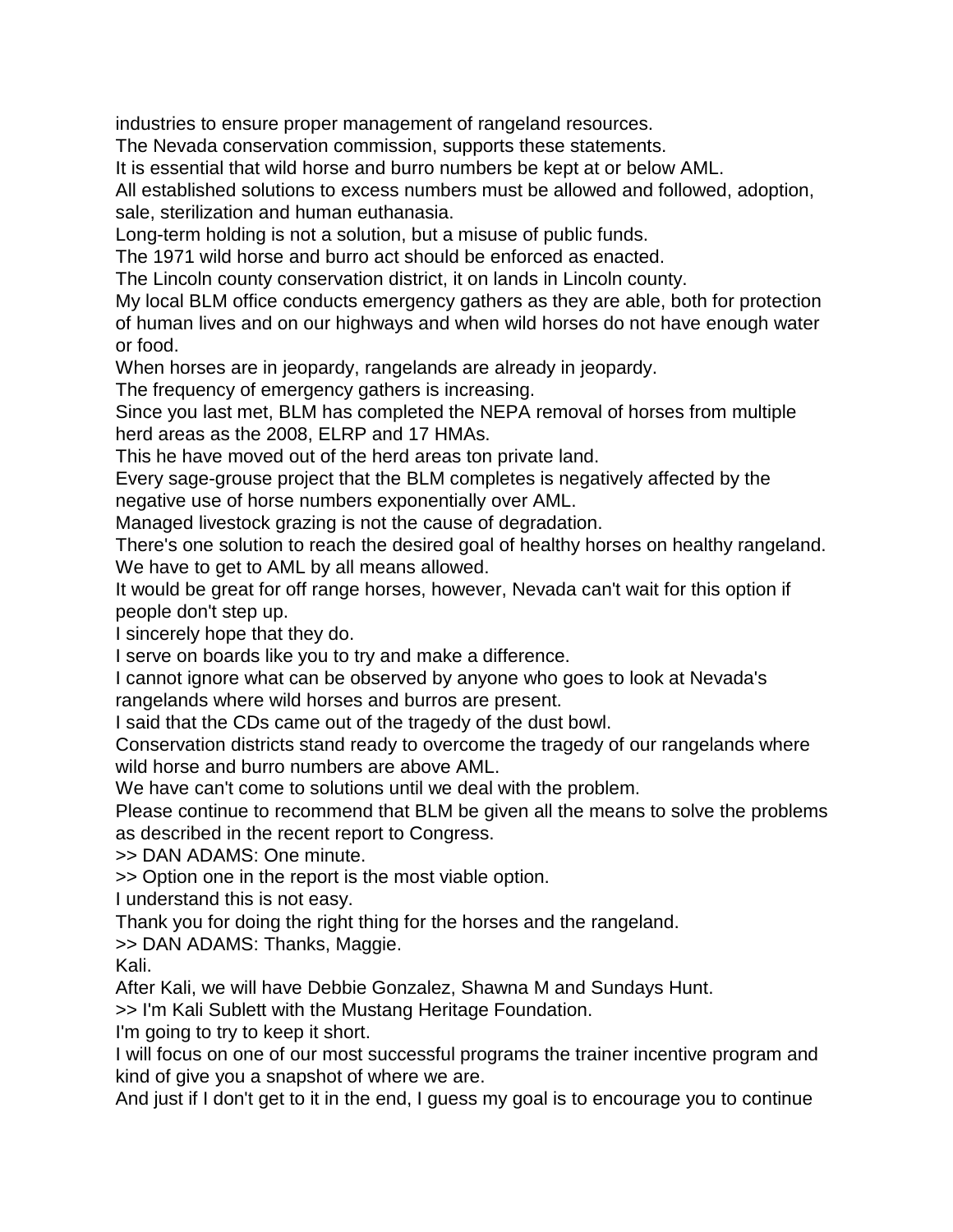to encourage the BLM and supporting organizations like the Mustang Heritage Foundation who are actively placing animals into adoptive homes.

I know adoption is not the answer.

But it definitely is working, and like Dr. Lynn said, there's a lot of enthusiasm and interest if, not enthusiasm at least interest from the entire equine community.

We are seeing it across the United States, and I think this is a really important time to give it all we can and do as much as we can to support those programs that are working.

Since 2015, we have seen a significant growth in the TIP program year over year. However, the past two years we have either had to suspend or delay the program due to lack of funding.

We have not advertised the program in over 18 months, and are still meeting and exceeding adoption goals.

Based on the trainer interest, even without advertising, we are confident we can place upwards of 4,000 animals in fiscal year 2019.

We have over 450 animals currently in training with 40 to 60 being picked up by trainers each week.

We have 430 approved TIP trainers five or more applications coming in weekly. Again, this is without having advertised the program since 2017.

We feel confident that if we are able to reach our goal of 4,000 adoptions in 2019, we will continue to see an increase in momentum that could take us to placing 5,000 to 7,000 animals annually.

The TIP program costs on average 1400 to \$1,600 per animal per placement. This includes a \$1,200 or \$1,000 payback directly to the TIP trainer and into the local economy.

The program has been supported financially by the BLM for the past 12 years, and saves BLM an average of \$14 to \$16,000 per animal.

That's a savings of more than \$100 million in holding costs since 2007.

The past two years we have expended our budget before the end of fiscal year. We are currently stagnant at approximately 1600 annual adoptions.

However, again, our potential is 4,000.

In FY '19, we are hoping and planning to receive BLM funding to support 2100 adoptions through the TIP program.

That leaves with us a need to fund an additional 1900 adoptions.

That leaves us --

>> DAN ADAMS: One minute.

>> 2.6 million.

We are now looking for additional funding sources to fill the gap between BLM funding and program potential.

So that's just kind of a quick snapshot.

BLM is supportive of the TIP program and has continued to support the TIP program, but we are fortunately and unfortunately at a point where BLM funding is no longer covering the program potential.

So I just want to put that out there.

I know there's a lot of talk about other organizations.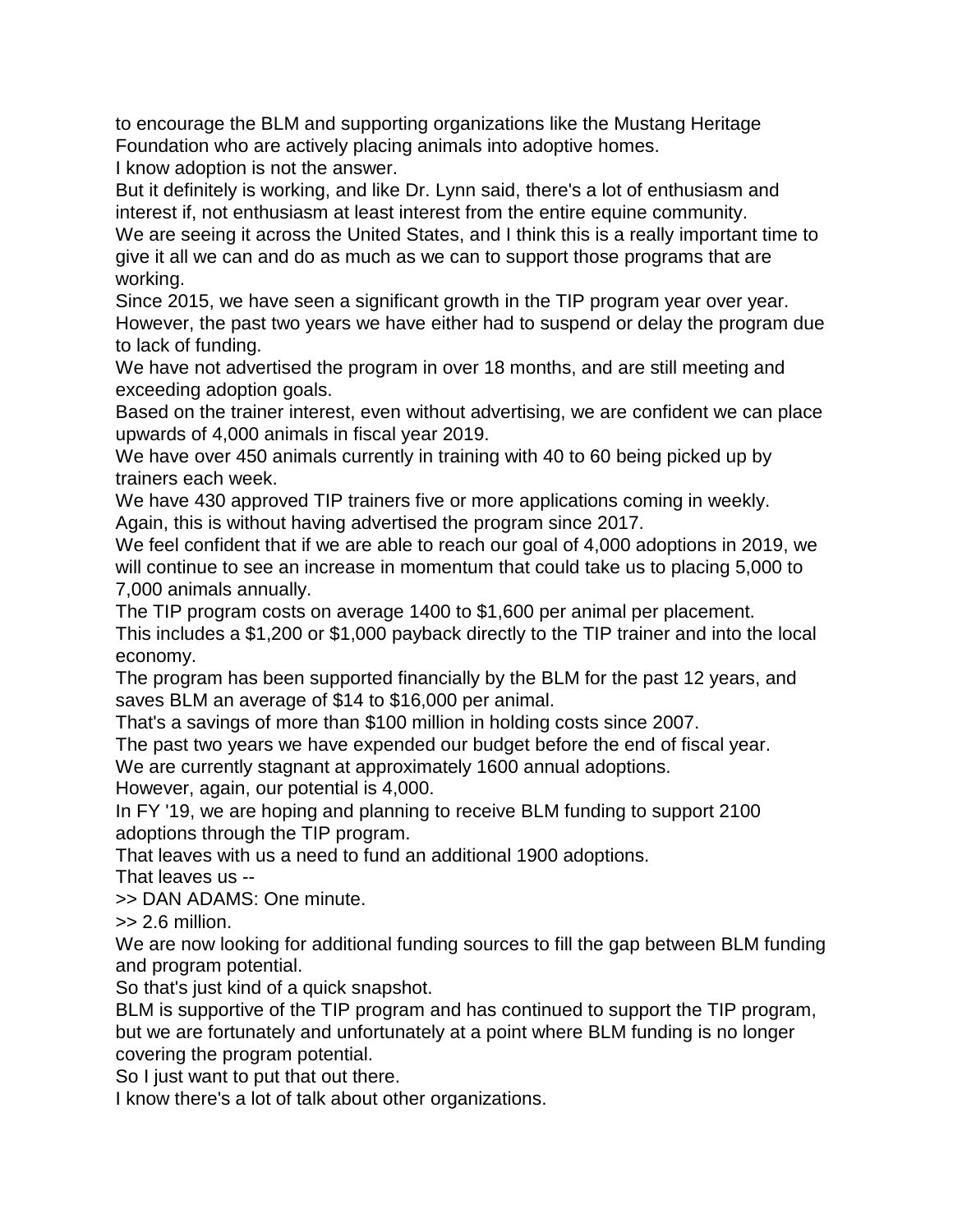We have been talking with other organizations about supporting the program. So we are talking a lot about what we want to do and need to do and just want to remind everybody that there is a program that is working and there are some positive things that are happening and a lot of excitement and we want to keep that momentum going.

That's it.

Thank you.

>> DAN ADAMS: Thank you.

Debbie Gonzalez.

>> I don't look like a Gonzalez.

Thank you for allowing me to speak today.

My name is Debbie Gonzalez.

I am a mustang owner and a horse own created and a member of Welco.

Today, I wish I could remind you of the exponentially expanding body and the entwinement with ecology and our environment.

As you know, all species -- all species on the range have an impact on our -- have an impact from ants antelopes, cattle to cougars and horses to hare and sheep to sage-grouse.

It can't be hoisted on to one species' back.

You know that to be true.

The ecosystem of our high plains and mountain states has been in trouble since people decided to break it up into bits and pieces without regard for anything but the money that could be made from the land.

Unfortunately, I can't remind you much of anything.

I have only been allocated a scant few minutes.

But even if I had been allotted an extended amount of time, it wouldn't make a difference.

I feel your agenda has been set.

My background as a multigenerational native Coloradan, raised on the high plains of southeastern Colorado and my land grant college degrees aren't worth a hill of beans in your decision making process.

Awful though I would like to point out two items.

The current set AML of 126,000 is the same number that Congress deemed endangered when it enacted the 1971 wild horses and burros act.

And since 1971, the mustangs have lost over 40% of land originally set aside for them. Finally, keep in mind that the idea of ecotourism, since 80% of the American people support the mustangs, and those 80% will ultimately affect the decisions made regarding the icon of our western heritage.

Thank you.

>> DAN ADAMS: Thank you, Debbie.

Shauna.

>> Good afternoon, board and thank you for the opportunity today.

The spreadsheet and information that I'm utilizing today converts grazing receipts, reported by the BLM budget, justification report for the private livestock grazed under the public lands grazing program.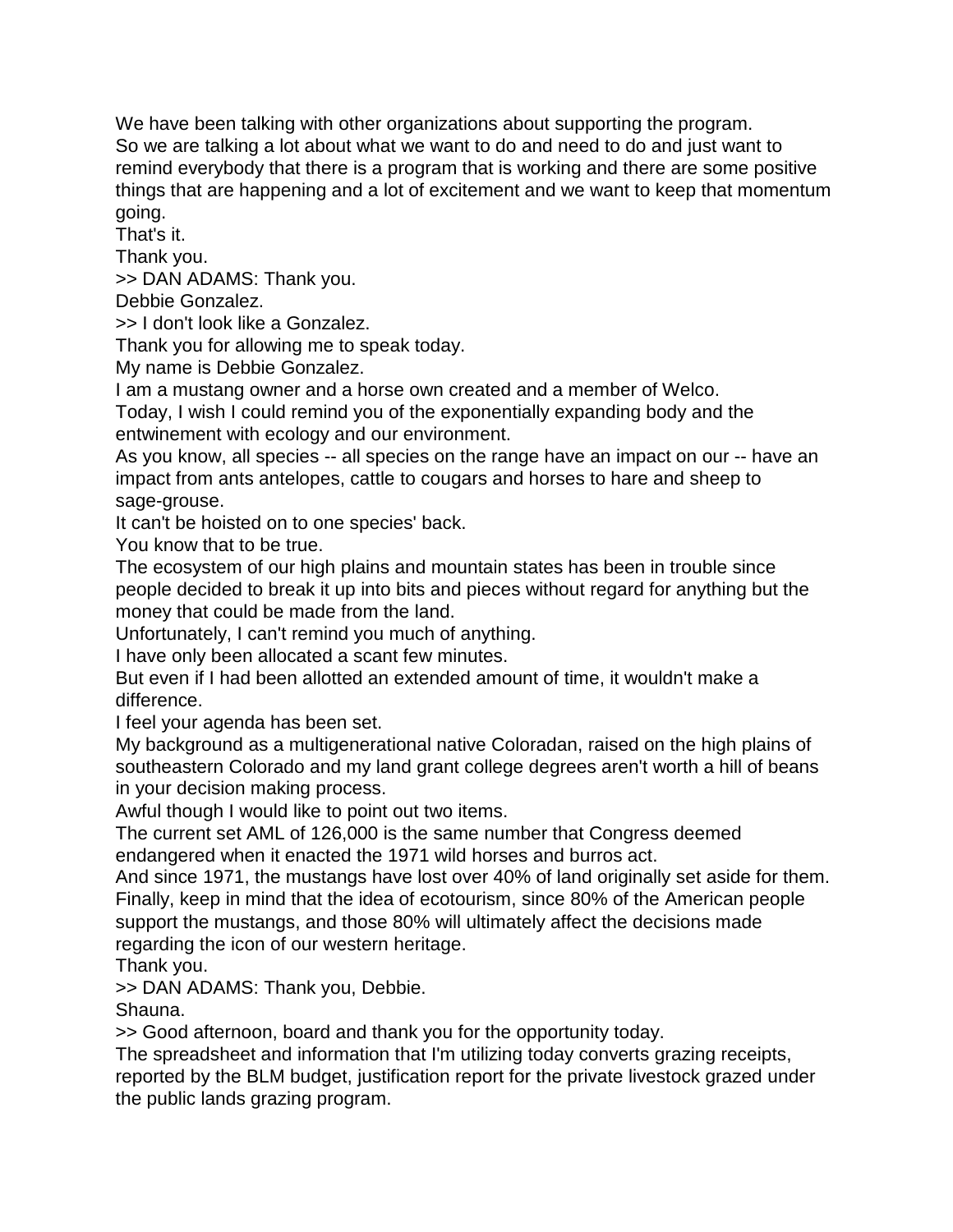Utilizing BLM data, we are able to get a closer head-to-head count comparing wild horses that are estimated by the BLM and permitted cattle grazing from 2002 to 2018. The BLM's own data completely undermines the BLM's entire argument for getting rid of wild horses to mitigate the environmental and fiscal costs of overgrazing on public lands.

The wide spread overgrazing across BLM land is due to cattle and the numbers show it.

Grazing receipts are self-reported by ranchers on an honesty basis.

The grazing fees done actually reflect under reporting or trespass grazing.

Therefore, the actual number of subsidized privately owned livestock on public lands is likely much higher as those are not reported bit BLM.

The federal grazing program subsidies lose taxpayers 1.25 billion over ten years or 125 million a year in direct costs by the BLM's own estimates.

When direct and indirect costs are factored, in those taxpayer losses rise to between an estimated 500 million and 1 billion a year, according to the GAO.

Why are we hiding the public lands ranching costs from the public?

Why are those costs not publicized as those of the wild horses and burros? Why are the wild horses and burros continuously made out to be the culprit of over grazing?

The accounting for cattle, deer, antelope, moose, it never makes headlines but the BLM wants to blame the wild horses it seems for their own poor mismanagement. I do want to commend some of the BLM field offices that jumped into with advocacy groups this year as we were in drought situations that they worked with the advocates that were so willing to go out and take and deliver water to the wild horses.

That's what it takes.

It takes a group.

It takes a tribe.

So thank you so much for allowing me to speak today.

And I hope that you will continue hopefully to take care of our wild horses.

>> DAN ADAMS: Thanks, Shauna.

Next, we will have Sunday.

After Sunday, it will be present Beiling.

And Brent will be our final.

>> My name is Sunday Hunt, I'm the Utah director for the Humane Society of the United States.

And I'm here to represent our position.

The BLM estimates that there are approximately 82,000 wild horses and burros living on our land while questions remain about the validity of the population claims and whether current appropriate management levels and AMLs have been appropriately established.

The Humane Society of the United States and the legislative fund understand that there's conflicts related to wild horse populations and we recognize that the BLM is mandated to maintain the public lands for multiple-pronged approach.

Uses and that the BLM has determined that wild horses and burros is necessary. The USUS, in satisfying the diverse stakeholders in the debate, however, we also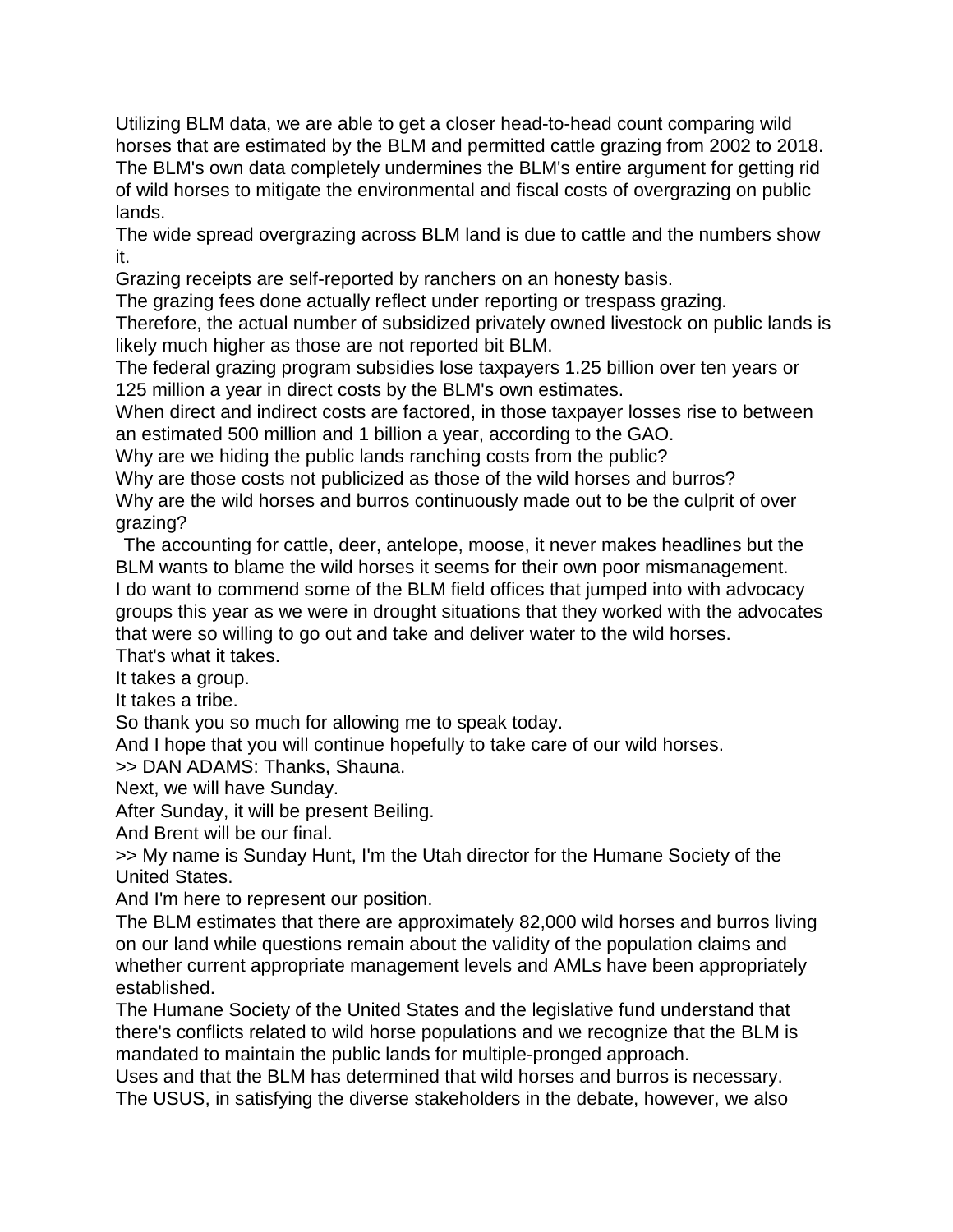believe that where the agency is working to manage wild horse and burro populations that those efforts must be humane and in that release rates speck we must first acknowledge that the HSUS, that slaughter or destruction is not an option that should be on the table.

It's simply inhumane.

Furthermore, it's an action that only runs against the instincts of American public, but also nullifies nearly 50 years of federal policies that calls for the protection of these living symbols of free spirit of the American west.

Policy that was put into place in an attempt to halt the very actions of agencies attempting to pursue now.

We include in this concern serious reservations at HSUS, and hold with revised policies, particularly IM number 2018-066.

That could open the door to slaughter.

The previous policy put into mace in 2012 came to fruition as a result of investigations which reveals that the BLM was selling horses to a known kill buyer who was subsequently sending them to slaughter.

It limited the agency to selling only four horses at a time, with the required six month period between cells and its intent was to prevent kill buyers from the subsequent and resell of wild horses and burros.

Immediately, after documents are signed, this policy limitations was one of the few safeguards in place to prevent horses and burros from ending up in the slaughter line. It removes the safeguards and allows up to 25 horses without petitioning the agency. More than 25 horses -- if you petition the agency and it appears to place no wait time between sales.

Whale Congress has put language in from selling wild horses to slaughter, it is clear that sell authority animals have ended up in the slaughter pipeline in the past, and the revision of the policy could very well mean that many of our iconic wild horses and burros may end up into the slaughter pipeline.

The HSUS firmly oppose these policy revisions.

We also believe that --

>> DAN ADAMS: You have one minute.

>> Where the agency is working to manage wild horse and burro populations that they must be both effective and humane.

We also express our concern with the BLM's proposed research in Burns Oregon. Due to the possibility and the ability of federally approved less invasive methods of fertility control, we believe it should focus on the implementation of already available controlled tools and look less invasive surgical methods and it would allow the agency to begin large scale implementation immediately and help avoid the public backlash. That said, we are not suggesting a hands off policy.

We have always brought a constructive approach to the resource challenges and a fresh perspective to the wild horse and burro move.

We want to continue to work with stakeholders.

>> DAN ADAMS: You are out of time.

Thank you.

Brett?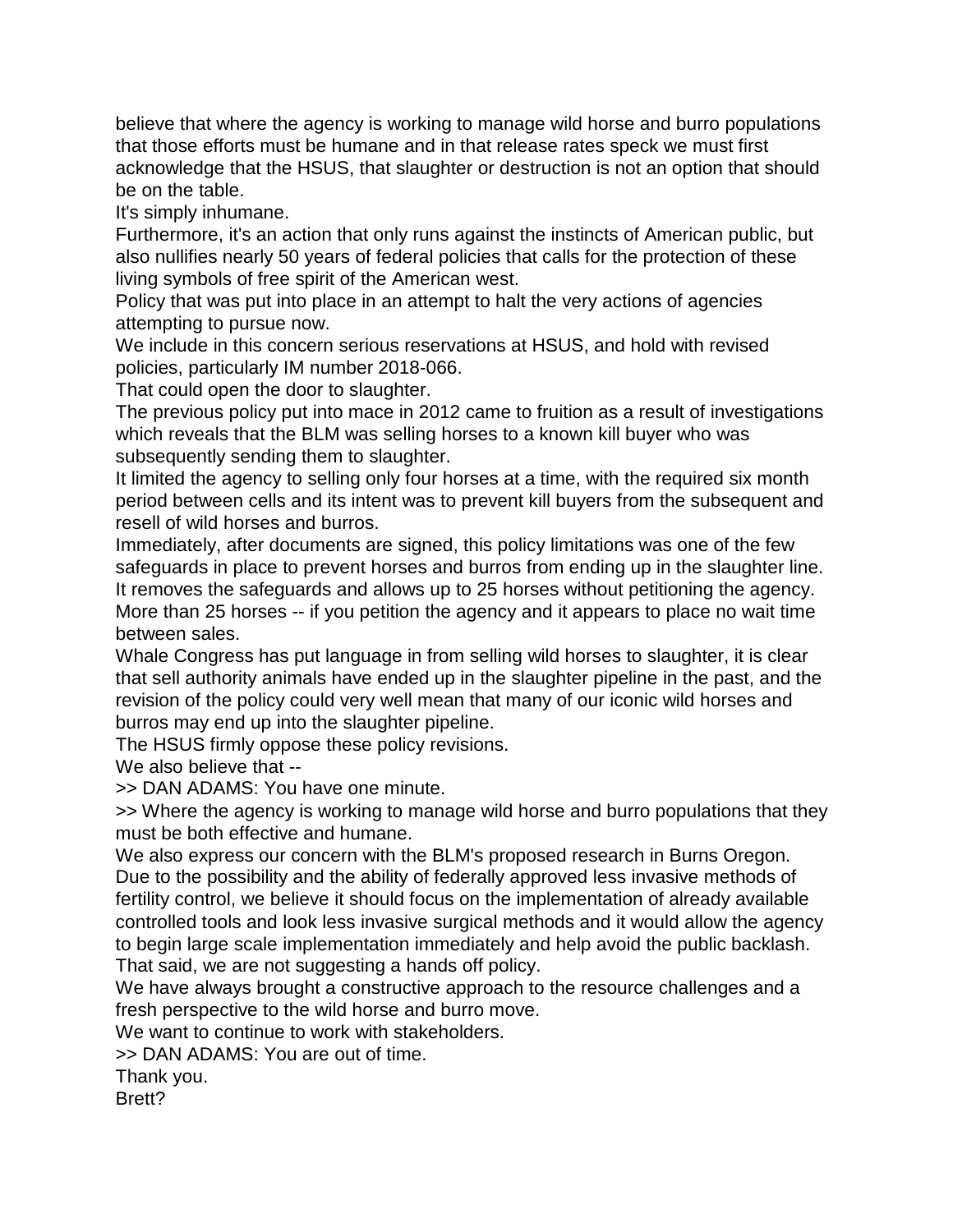>> Good afternoon to the board.

Thank you for letting me make comments today.

I represent Utah farm bureau federation which represents 34,000 farmer and rancher families in the state of Utah.

I would like to commend the board and the audience for the civility of the comments today.

I think we all can come to solutions when we have this kind of a civil discussion and commend you all for that.

I have submitted written comments but I wanted to talk from the heart.

I grew up in southern Utah and I have come from a ranching family.

One of the places that we run cattle is near the Muddy Creek allotment.

We also run cattle on the Tavaput plateau.

Both places you don't have gathers this year.

We applaud your efforts and thank you for helping us.

The last time I went out there this summer to gather cattle, we had a poor mare, a mustang, a wild mustang there that she had a colt at her side and she had been deteriorating in the drought conditions, and she had died the night before and her poor baby foal followed us the rest of the day.

So we as cowboys were gathering cattle and we have this orphan foal following us. As ranchers, I'm telling you, it's unethical to watch wild horses, sheep, cattle or wildlife being managed on this.

The AML will allow 70 mustangs.

The last count they had over 600.

When you have those kind of conditions, there's no way that you can sustain the population in good condition especially when you have a 40-year drought like the one we have been experiencing.

They didn't have water to drink in many cases.

We had to move all of our cattle from the area where the mustangs are and this occurs in all of the areas where ranchers are bordering these mustangs as they graze. They graze differently than cattle.

One of the things that we want to point out today, we don't expect any -- any favorable treatment or special treatment as ranchers in how we manage our animal units.

If I exceed my numbers, I'm going to be penalized.

I'm going to be trespassed and forced to comply with that.

But I will tell you this, if -- if there are conditions on the range that don't support the animals, our ranchers don't send animals out.

In fact, in southern Utah this year, most of our ranchers have voluntarily taken as much as 90% cuts on their range.

The problem is the mustangs are not managed in the same way.

And when you are at five and 600 head above the carrying capacity, it's devastating to the range.

One of the things that Redge Johnson and others have pointed out earlier is when -- when you have utilization rates that you have to follow, that means -- >> DAN ADAMS: You have one minute.

>> The cattlemen can only graze up to 50% of the grass available and they have to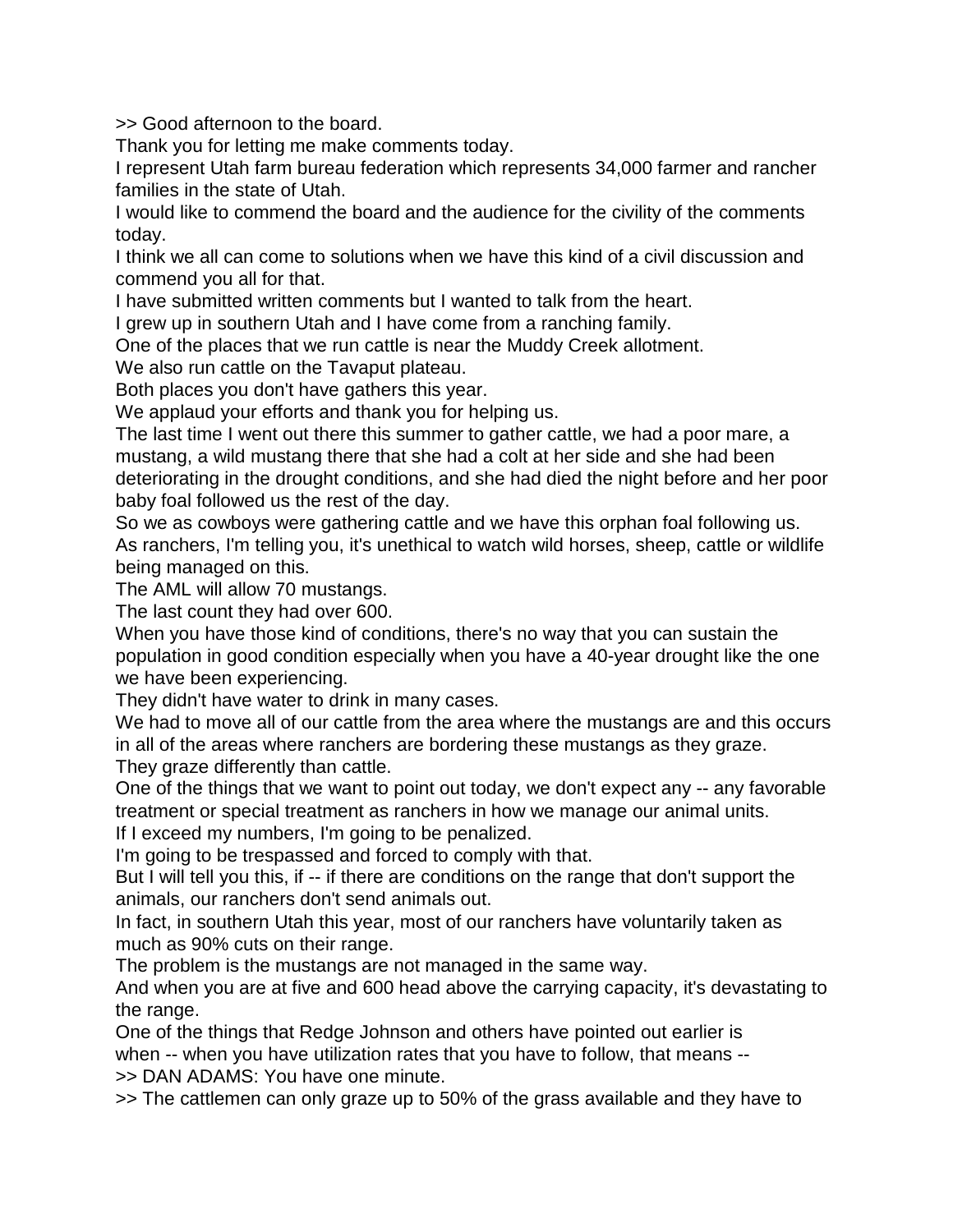remove the cattle.

Horses on the other hand, will take up to 90% because they are never -- they are not managed.

They have can't be taken off the range.

So as we look for solutions to this, the farm bureau would like to offer its support to helping the BLM find funding to find all available solutions that have been mentioned today and we would love to -- to use our power to lobby and to help find sources of funding to take all of the animals that we can off the range and give them back to the AMLs.

And I appreciate you for your time.

And I want you to know that farmers and ranchers really do have the best interest of these wild mustangs and burros at heart.

>> DAN ADAMS: Thank you, Brett.

I would like to echo -- I'm highly impressed with how civil and great people have been about being respectful and listening to others.

There's been some difference of opinion, but yet you guys have handled yourselves extremely well.

So very impressed.

I pass it back to you.

>> FRED WOEHL: Thank you.

I echo your sentiments.

Board, we are going to take a five-minute break and then we have a lot of work to do for the rest of the day.

The board is adjourned for five minutes.

(break).

>> FRED WOEHL: I need the board back up here.

We are running late.

I said five minutes.

You've already took nine.

All right.

The meeting will now come back to order.

Is Barry still hooked up?

He is?

Barry, are you there?

No.

I hadn't heard from Sue or her -- or him.

Okay.

All right.

Board, at this time, we are going to talk about recommendations.

I have got about three that I want to talk to y'all about and then we'll just start over there with Ben and come this way, and we'll talk about all the recommendations that you have and we'll address every one of them and I will start out.

I've got -- like I say, I've got about three.

And one of the things that I am -- board, I'm really feeling good about.

I mentioned this a little bit before.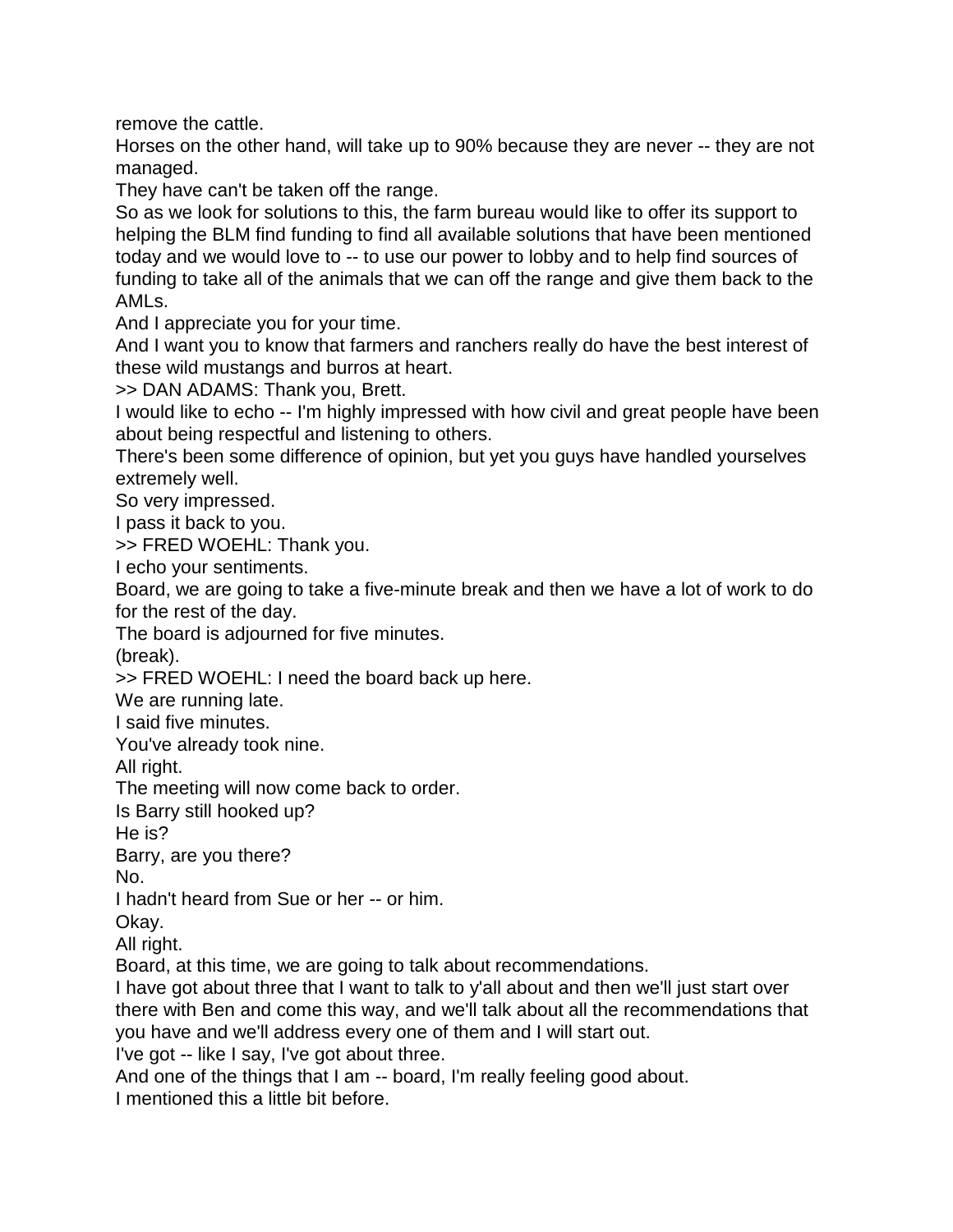Although there are several advocacy groups out there that really have an opinion that they don't want to work with Bureau of Land Management on anything, we do have several of these that have expressed a desire to work with us and to -- to come up with a -- with a program and they might need a little bit of time to do this in.

And so here's the recommendation that I proposed.

Now, Daniel, are you going to put them up here for us?

You do -- you do need to.

You need to type fast.

All right?

Okay.

Let him get this up so we can do this.

And like I said, I'm going to -- these are proofs and we are going to talk about them and we can change anything you want.

We have to get this done in about an hour and a half, an hour and 20 minutes. So we have to move fast.

Within two years, if positive solutions and cooperation between parties and BLM, doesn't correct the current problem, BLM should follow the stipulations of the wild horse animals deemed unadoptable for sale without limitation or humane euthanasia. This is a -- this is a recommendation that we made in 2018.

I am encouraged greatly by the -- and I -- I'm going to blame Celeste for this, in that she's got me convinced that within two years or less, they can come up and start working together, sharing the cost of these long-term holding maybe put horses in long-term holding and try to get a handle of this program, without detriment to the range, and further detriment to the horses.

So I will start over again.

Within two years, if positive solutions and cooperation between interested parties and BLM does not begin to correct the current problem, and you might put in -- the current problem, and probably put in parenthesis, overpopulation, BLM should follow stipulations of the 1971 Wild Horse and Burro Act, in long and short-term holding -- all suitable animals in long and short-term holding, deemed unadoptable for sale without limitations or humane euthanasia.

That's straight out of the 1981 law.

So any of the board have any comments on that?

>> Well, there's a couple.

The second line, it should be interested parties.

It should say between interested parties.

>> FRED WOEHL: Interested parties.

>> DR. TOM LENZ: Interested parties.

And at the last line, it should be or euthanasia.

>> FRED WOEHL: Or, yes.

Okay.

In other words, my thoughts behind this is to give them two years -- I mean, and get something going by that time, and if it don't get going by that time, then we have to do something.

There isn't any ifs, ands or buts about it.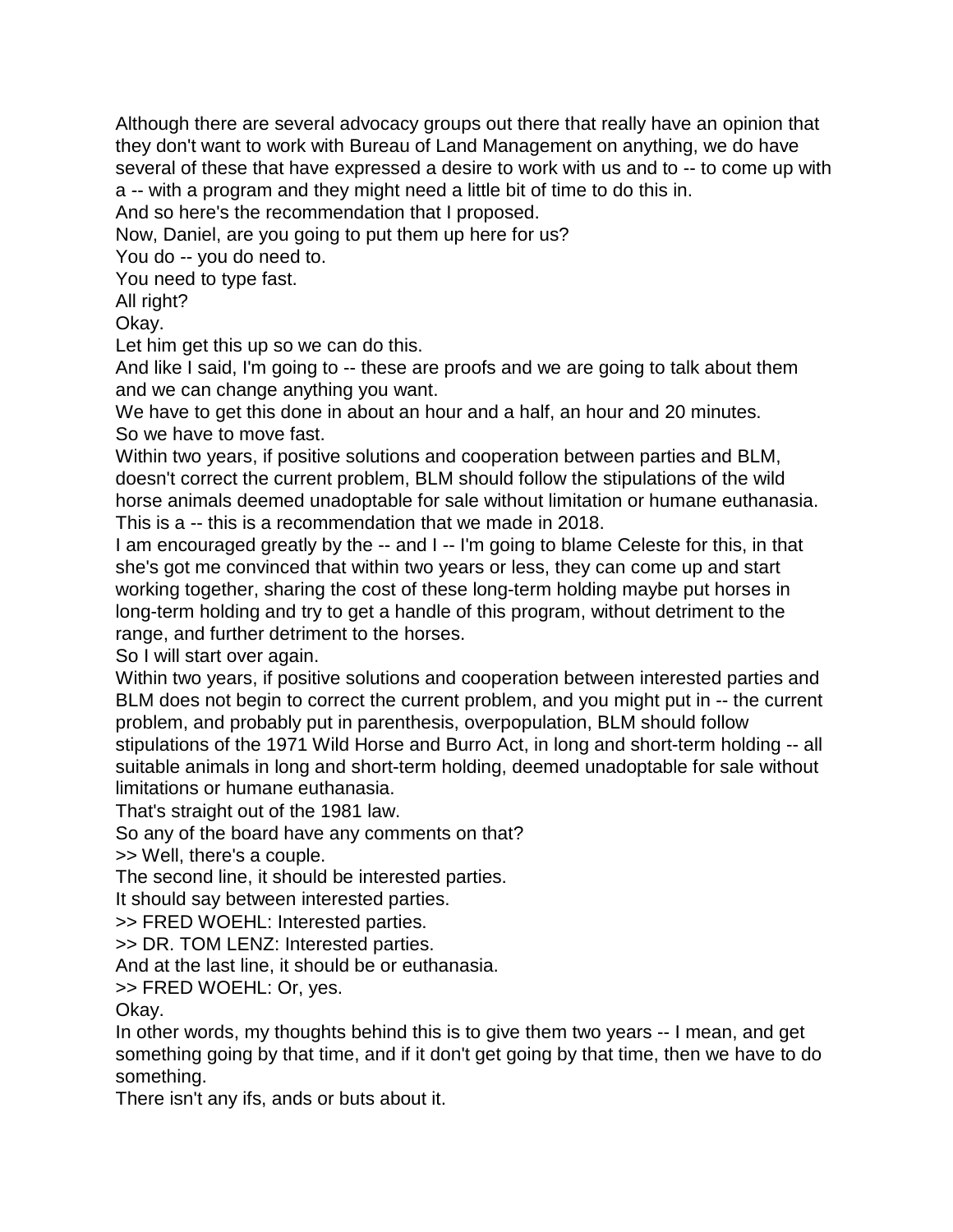Yes, Celeste.

>> CELESTE CARLISLE: Is this our -- does this encompass the recommendations that Jim, you and I were talking about.

Is this supposed to lead into that?

>> FRED WOEHL: This is separate.

>> CELESTE CARLISLE: Okay.

I feel like I don't know about this one.

>> FRED WOEHL: No, you don't.

>> CELESTE CARLISLE: Okay.

Just checking.

>> FRED WOEHL: You do now.

>> CELESTE CARLISLE: Okay.

I need to clarify.

Okay.

Let me read this.

>> FRED WOEHL: Okay go ahead.

>> Could you define correction of current populations?

How are you going to measure that?

>> FRED WOEHL: You are right.

>> Do you want to add a percentage?

>> FRED WOEHL: Not begin to reduce AML?

Established AML?

I hate the word "begin."

>> FRED WOEHL: Okay.

What would be a good word?

I'm not an English -- hell, I'm from Arkansas!

>> DR. TOM LENZ: There has to be a measurement or else it doesn't mean anything. >> FRED WOEHL: You want to do --

>> BEN MASTERS: How about taking possession of 25,000 horses annually for ownership?

>> FRED WOEHL: Well, I agree that should be the ultimate goal but it will be hard to -- when they kick this off to take 25,000 at once.

Am I right, Celeste?

>> CELESTE CARLISLE: And also this is so broad, that I think it could be interpreted in any way by anyone.

 $So -$ 

>> DR. TOM LENZ: That's right.

>> CELESTE CARLISLE: So let me clarify exactly what you are getting at.

I think what you are looking for is that all of these promised partnerships that we have been talking about, we need to see some measurable movement with -- with and among those groups by some certain -- those groups need to step up and prove that what they have offered up is in the works or beginning to actually affect any sort of change, and if not, the board will be put into a situation, again, of saying we need to release all of those restrictions.

>> DR. TOM LENZ: But I think you still have to put in either a number or a percentage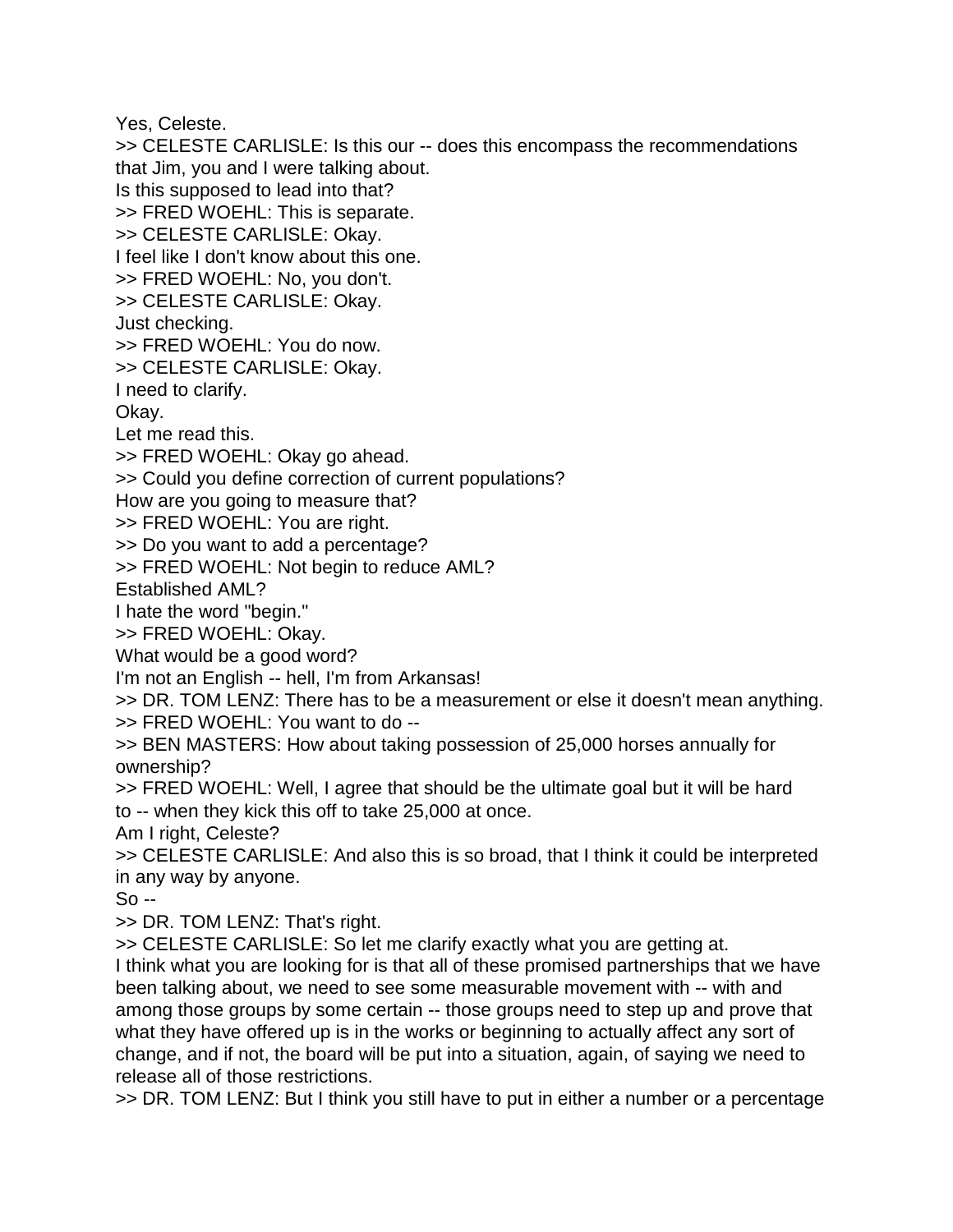or something.

>> FRED WOEHL: Okay.

What do you think --

>> CELESTE CARLISLE: Can you give us a week?

>> FRED WOEHL: 10%.

>> CELESTE CARLISLE: 10% of what?

>> FRED WOEHL: Go ahead, Jim.

>> JAMES FRENCH: I would hope that we would fall back on the standard protocol that BLM carrying capacity.

>> FRED WOEHL: AML.

>> JAMES FRENCH: Whether it be for allotment evaluation, or the context of an HMA, the difference, is that in those units of measurement, there -- there can be a wide variation in terms of what carrying capacity actually is, given conditions.

>> FRED WOEHL: How about if we put over population, 10% of the current number of horses on range?

>> DR. TOM LENZ: I would say that does not decrease the total number of horse and burro inventory, which would be everybody.

I think 10% is not a lot, if we are looking at two years down the road.

>> FRED WOEHL: Well, the reason I said that two years is it's going to take them at least a year to get up and running, I think, and then it's going to -- and then -- you see, whatever they do, they are going to have to run by BLM and dah, dah, dah, dah. And so I don't -- I mean --

>> DR. TOM LENZ: It just doesn't seem like a big --

>> FRED WOEHL: 10% would be 8,000 horses, almost 9,000.

Which is a drop in the bucket, but it's a start.

>> DR. TOM LENZ: It's a slow start.

>> FRED WOEHL: Well, 20%?

Or 25,000 like Ben said.

>> BEN MASTERS: Yeah, I mean, I think that these ideas and the language is kind of too arbitrary and open to interpretation.

I'm not comfortable voting in favor of this and don't really plan to.

>> FRED WOEHL: Okay.

>> BEN MASTERS: How do you define interested parties?

How do you define problem?

How do you define positive?

>> CELESTE CARLISLE: This is a whole meeting in and of itself.

Yeah.

>> FRED WOEHL: Well, positive solutions is just positive is not negative.

>> BEN MASTERS: I mean --

>> FRED WOEHL: Cooperation is cooperation.

>> CELESTE CARLISLE: How about the board being supportive of the fact that these partnerships and programs that are coming to the BLM and that the BLM knows about many of them, that the board is supporting those actions and is encouraging the BLM to actually step into the role of assisting with the implementation of these programs. >> FRED WOEHL: Well, here's my approach on this.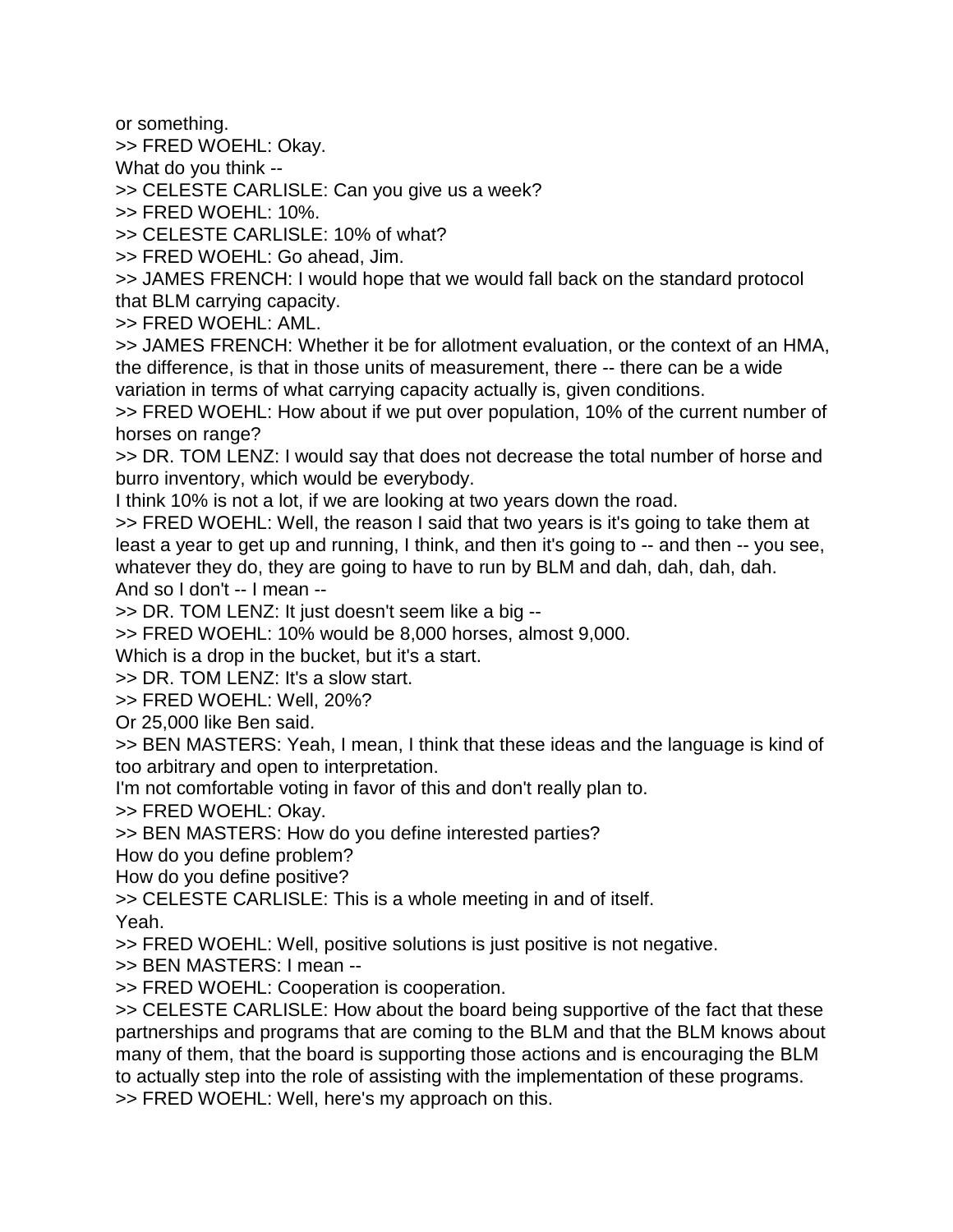We have stuff like that ever since we have begun.

If these folks are really serious about stepping up and helping, that's I didn't said two years.

I mean, I don't want to come back next April and not have anything done and the population has grown by 20,000.

>> CELESTE CARLISLE: I totally understand that.

>> FRED WOEHL: The colts will be on the ground.

>> CELESTE CARLISLE: But what I'm saying -- I'm not saying that -- what am I saying this I'm trying to say that BLM has to step into the role as well.

It's all well and good to say, great, groups come up to the table and tell us what you've got and then do it.

But if from DC the communication to state leave, the communication to field offices is not there, none of this will happen.

The BLM also has to be vested in this completely throughout their structure.

That's what I think the board should recommend.

>> FRED WOEHL: Well, the thing is -- and here we, go I want to reiterate this, we are flying at 30,000 feet.

We are not going to make a recommendation to the field office.

That's not our job.

Our job is to make recommendations to BLM as a whole through the chief over here.

And so I am confident in my mind that BLM is doing every that they can to prevent this problem from getting any more but their hands are tied.

One of the promising things that we have had is the partnership between the advocacy group, like yours -- and I will be brutally honest for you.

I have no respect for any advocacy groups that don't have any horses.

None, zero, nada, zilch, but those who want to make this thing work and I think personally, I want to give y'all a chance.

Because I know you love these horses.

>> Fred?

>> FRED WOEHL: But we can't go on without doing something.

We can't go on without doing something.

>> GINGER KATHRENS: Who are the interested parties?

And by the way, we do have horses.

>> CELESTE CARLISLE: I don't think it precludes other interested parties.

>> FRED WOEHL: And that's why I said interested parties so we might have some state agencies.

We might have some -- some animal -- you know, those live animal park that you go and visit.

I'm serious.

We got to get rid of these horses!

We are faced with two options.

The only two options we have is placing them in homes or get rid of them.

There's no in between.

>> CELESTE CARLISLE: This may be a few things in between.

>> FRED WOEHL: Not on the range, there's not.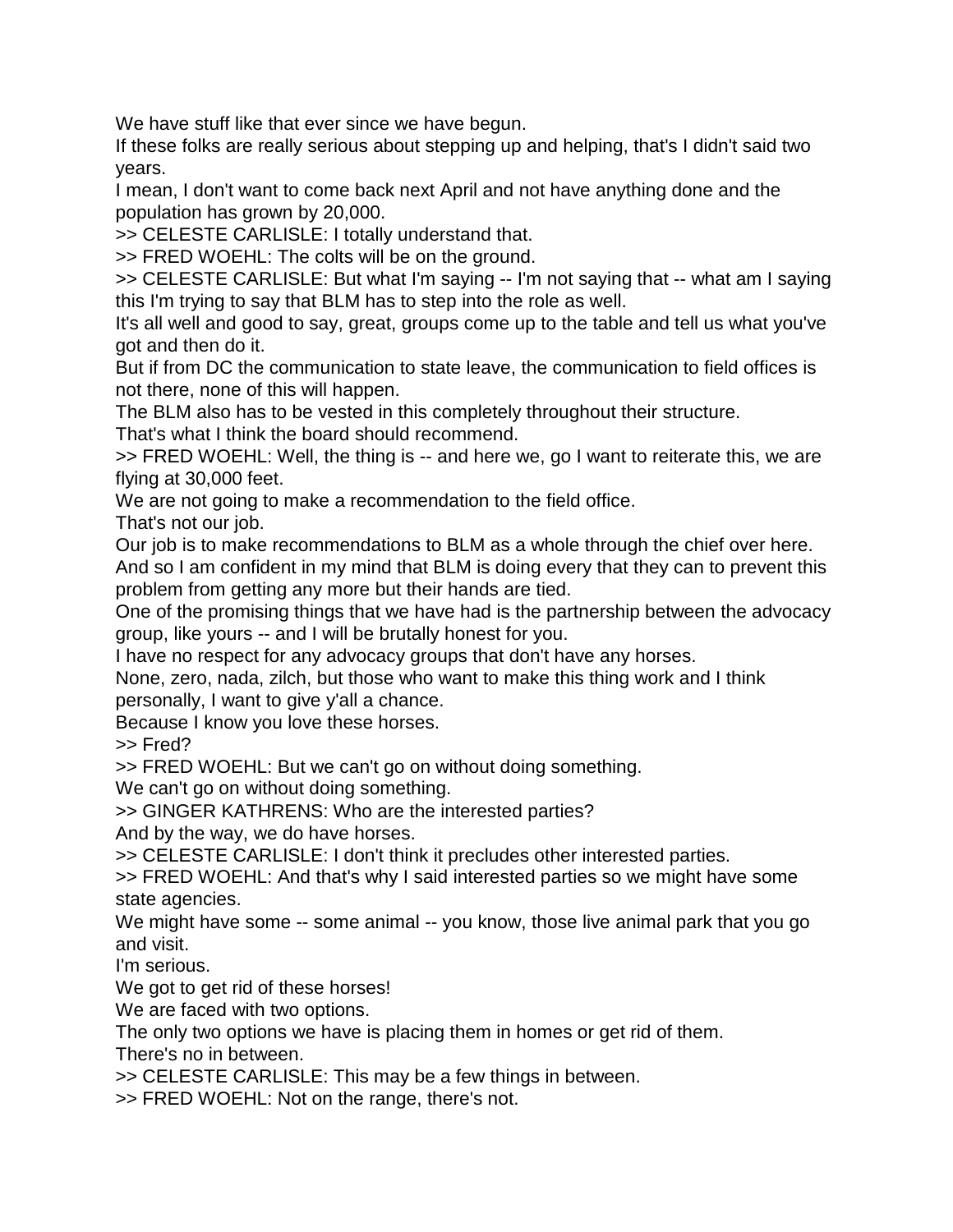>> CELESTE CARLISLE: I'm not going to support this.

So I would like some portions of the idea, but, like Ben said, this is just way too broad, with no -- there's nothing actionable.

I think coming up with money --

>> FRED WOEHL: There from the parenthesis where you are at, erase everything up above that.

Back that way.

Yep.

>> CELESTE CARLISLE: So this is the thing that the board always recommends. >> FRED WOEHL: We don't always recommend it, but that's wait it is.

>> CELESTE CARLISLE: Does this preclude the other recommendation that I think is coming down the pipeline?

>> Mr. Chairman?

>> DR. TOM LENZ: I'm sitting here trying to put together some language real quick in my head here.

I think one of the things we are missing here because we are tripping over the wording on some real broad language is that I think the intent -- and I don't want to put words from anybody's mouth here.

I think the intent is that we need to offer -- offer encouragement and a -- an admonition to the Bureau of Land Management to embrace what has been offered today.

And -- and then we can talk relative to -- you know, there was a lot of deliverables that were actually reported on in the Bureau's -- in the Bureau's document in terms of where they were sitting with regard to AML and where they were sitting with regard to holding short and long term.

And I think those are deliverables that we all would recognize or those numbers are all -- are kind of indicative of how the system, the program has kind of gotten out of hand.

I think if we can measure that in terms of where are we relative to the annual production, where are we with regard to holding, long-term holding and where are we with regard to the volunteer program and -- and how that has developed over the last year or two.

And I think it would give -- personally, I think I would be more comfortable in evaluating that in a year and trying to get a feel for whether we have the momentum rolling. And if we have to use some sort of midcourse correction, tap the brakes a little bit down the road, in a couple of meetings.

I have think that would give us the opportunity to do that.

And I think it's always open -- we are always open to being able to -- if it doesn't work, if it's -- let's say, if it's a failure, we can always recognize that as well and we certainly have that option of -- you know, we are still operating within the two-year time frame that Fred, that you were interested in.

What I would like to do is I would like to look at it from the standpoint of the positive and try to look at it from that.

>> DAN ADAMS: Can I offer something?

I have 30 minutes until five.

You have a tremendous amount in common.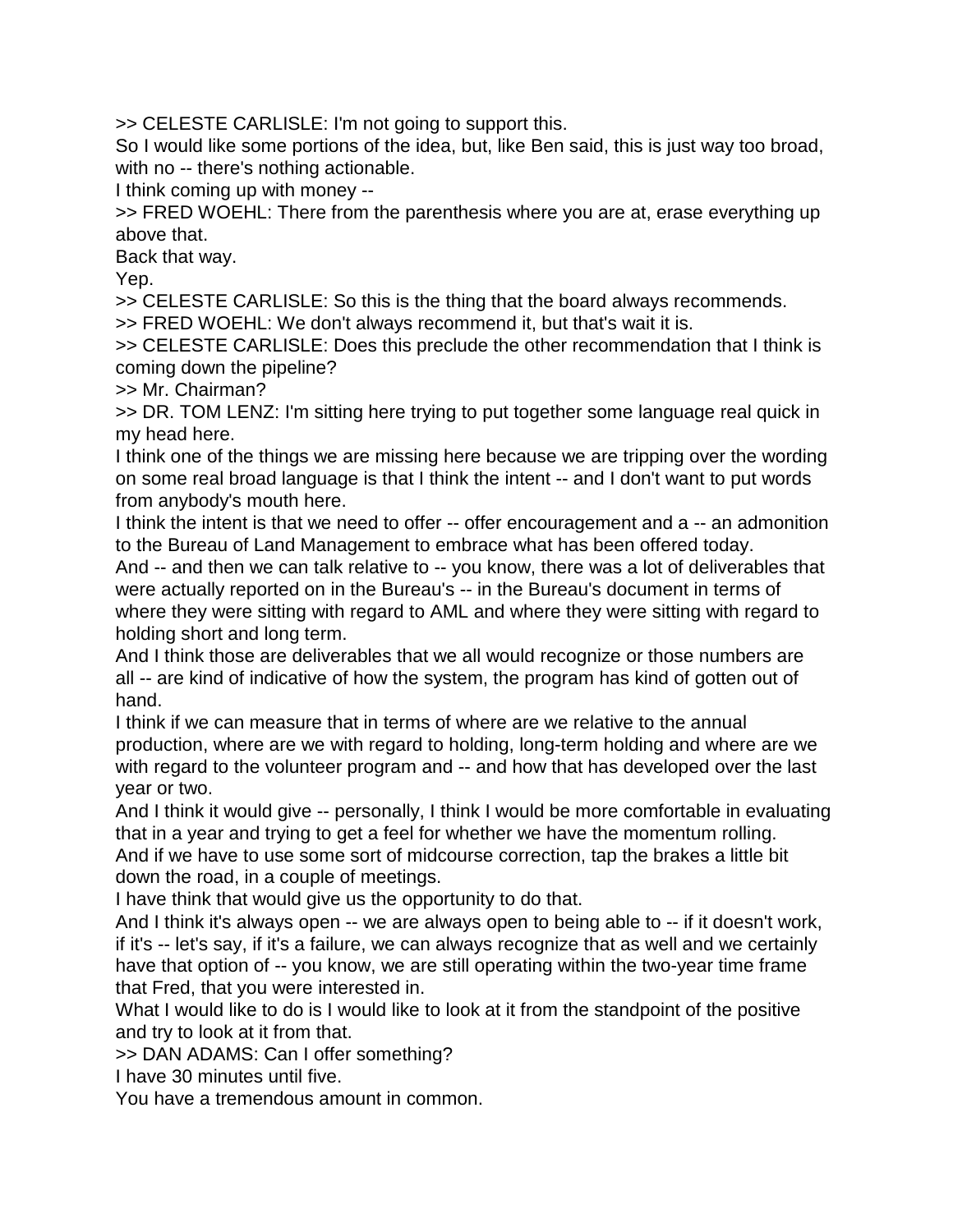I could just bullet the list out.

What are all the things you can agree on as a board that you want? So you want to achieve AML.

You have a whole list of things, but then you can take that and very easily make a statement like you are trying to do here.

Maybe the idea would be to list the desired outcome, or the elements of it and then you could put it into a statement off that.

>> DR. TOM LENZ: How about it can be a bullet point or whatever you, the board encourages the BLM to collaborate with interested equine advocacy groups to decrease the total number of horses and burros in inventory, or whatever verbiage you want to use -- I mean, somehow we want to encourage the BLM to form these partnerships in order to decrease the number of horses that they are responsible for, right?

>> BRUCE RITTENHOUSE: That's what I'm saying, that's a statement. That's a desired outcome.

We can take them and list them and it's easy to put into a paragraph.

>> DR. TOM LENZ: Well, there it is.

>> FRED WOEHL: There's no paragraph on anything.

These are recommendations one, two, three, and four.

>> BRUCE RITTENHOUSE: I understand.

It feels like we are kind of taking ambiguous ideas here and maybe we need to get a little more concrete of what those exact points are.

>> STEVEN YARDLEY: I have a concrete recommendation.

Encourage volunteers --

>> FRED WOEHL: No, hey, I'm the board and I'm the chair and we will finish this before we go anything further.

>> STEVEN YARDLEY: One thing I noticed working on the board, it usually takes at least two years for the BLM to enact any recommendation we make.

And so I think that we should just leave it as it is.

BLM should follow the stipulations of the 1971 Wild Horse and Burro Act by offering all suitable animals in long and short-term holdings being deemed unlikely to be adopted. We are standing on -- we are falling off the cliff as we speak.

I don't think we should wait until we hit the bottom to start putting groups together. We can have this ongoing as we go.

And I would also like to touch on this term sale without limitation.

It doesn't mean they have to go to slaughter.

No, by no means does it mean that.

Horses that are offered for sale without limitations anyone can purchase.

That means the Cloud Foundation, the wild horse federation, whatever other

organization would like to purchase these horses has an ample opportunity to do so and should do so and I would encourage to do so.

And so my personal belief from the time I have been on this board, let's start now. Why wait two years?

Every recommendation we have made has taken at least two years to fully enact. >> FRED WOEHL: True.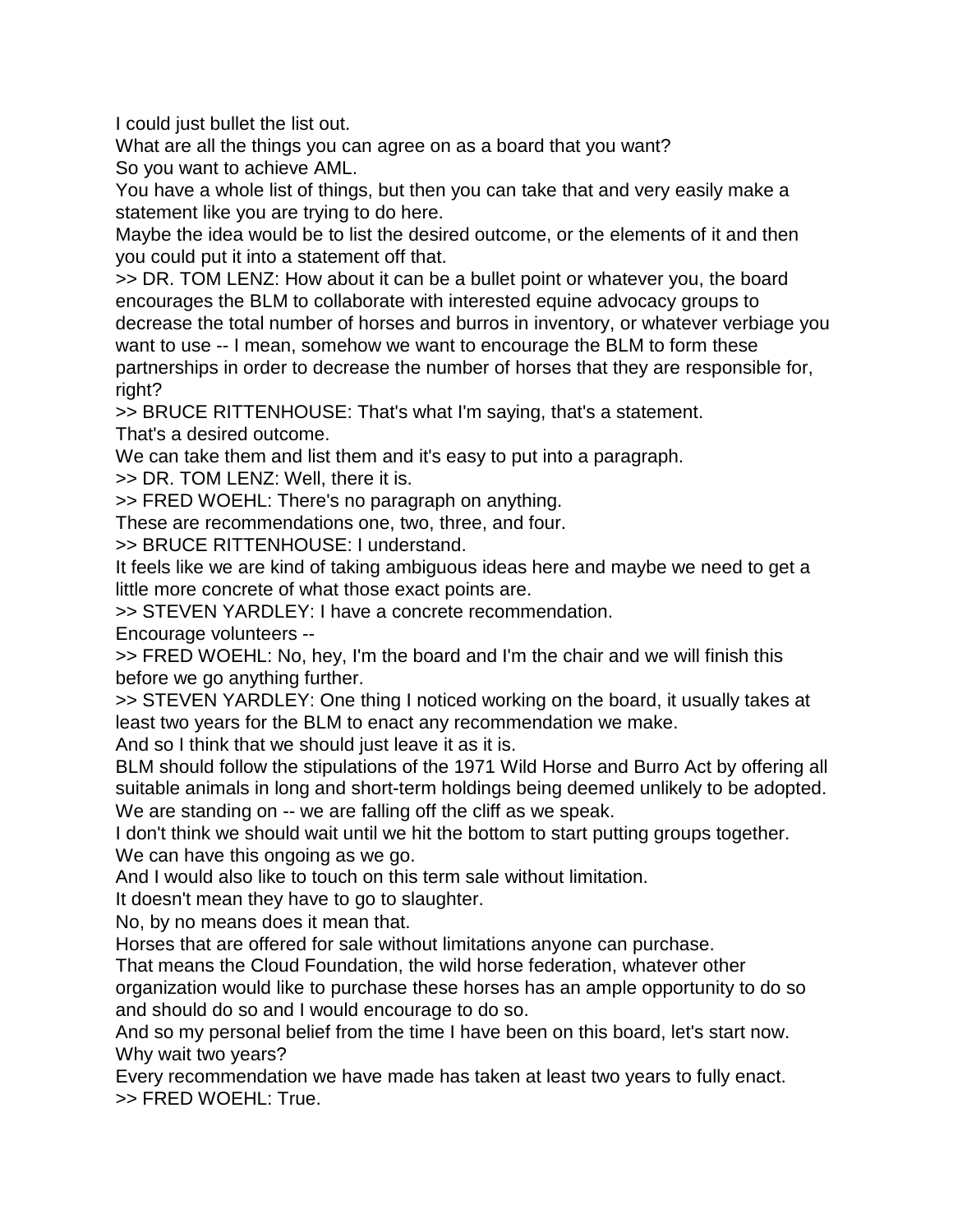That's true.

>> CELESTE CARLISLE: So I --

>> FRED WOEHL: Go ahead.

>> CELESTE CARLISLE: Just to be very clear here, I don't really think this has anything do with the workability of groups and their approaches to the BLM, and I would -- that's fine.

Put that out there.

You know I won't vote yes on it, but I don't think they should be tied necessarily to a recommendation.

So separate it out.

>> JAMES FRENCH: You are saying separate out the --

>> CELESTE CARLISLE: Yes, I don't think there are needs to have anything to do with groups that are interested in working with BLM.

>> JAMES FRENCH: Oh, I agree.

>> FRED WOEHL: No, no, no.

That's not what I'm saying.

I guess I am but the thing is, you told me in two years, you would have a solution that would work this done.

What happens if -- (Off microphone comment).

>> FRED WOEHL: Someone mentioned two years.

And in two years we will say, oh, my goodness, we forgot to do something.

>> CELESTE CARLISLE: Yeah.

>> FRED WOEHL: And then we will have 120,000 horses on the range and another 80,000 in holding.

>> CELESTE CARLISLE: Because this is too vague, I would not tie it to anything.

Something must happen for this or something doesn't happen and then this. It's too vague.

I would say that we are very near to having all kinds of great ideas to partner with the BLM and be ready to act on, but I'm not going to put a timeline on it.

It's going to fly or it's not.

And we are working as hard as we can.

>> FRED WOEHL: Okay.

All right.

>> CELESTE CARLISLE: I'm not going to say --

>> FRED WOEHL: Erase it and start over.

I don't we have enough support for it.

>> BEN MASTERS: Mr. Chairman, can we leave that one to be voted on and list more?

>> FRED WOEHL: Well, I don't think there's enough support for it.

>> STEVEN YARDLEY: Well, that never stopped us from voting on it.

>> FRED WOEHL: Okay.

All right.

Okay.

Just leave it there.

All right.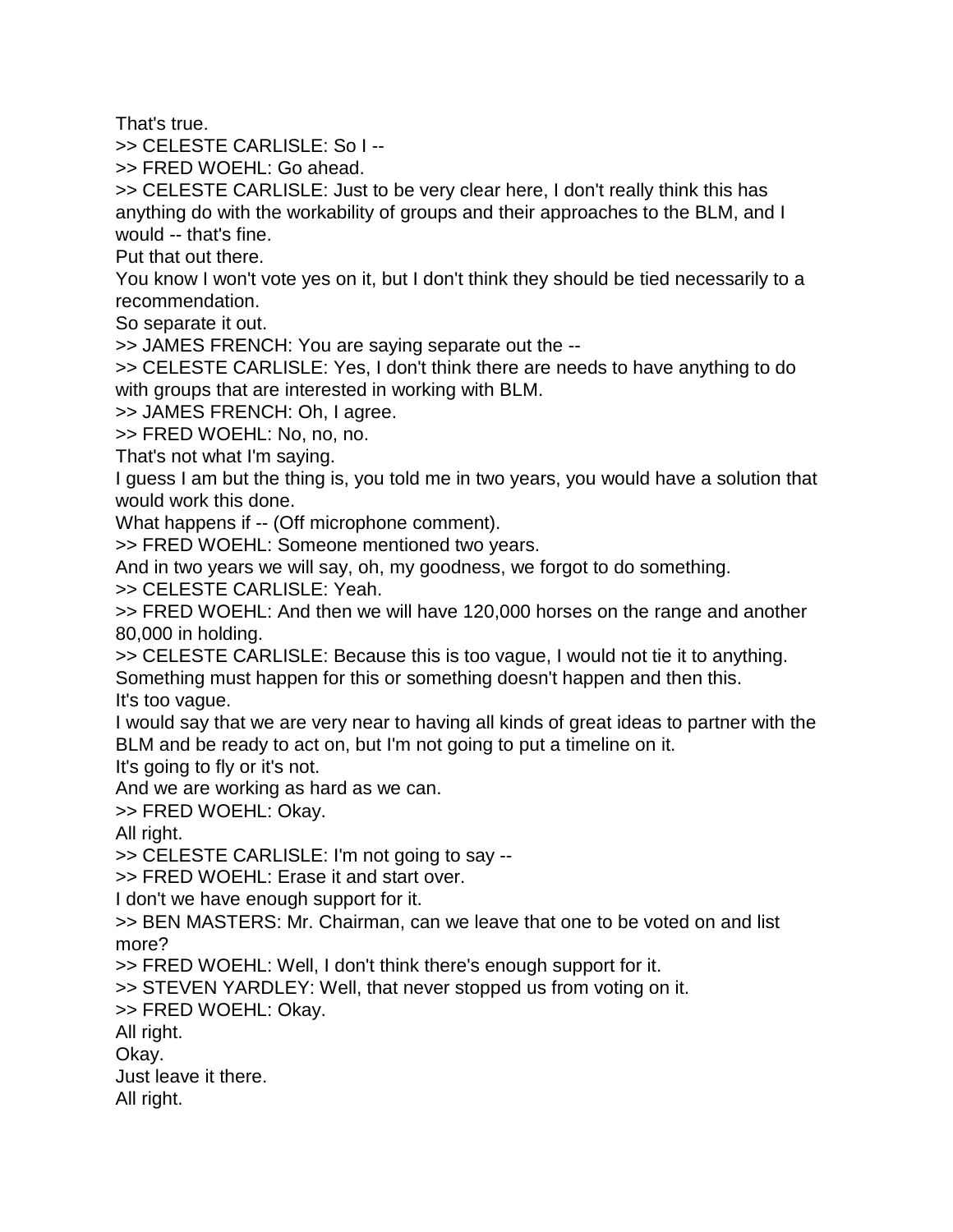Number two.

Okay?

What's the one you got over there on your computer?

>> BEN MASTERS: I have two recommendations.

>> FRED WOEHL: But mine?

>> BEN MASTERS: The recommendation that Fred wrote which I have on my computer is: Encourage BLM to gather horses in HMAs that are over AML that are reliant upon supplemental water.

Once that HMA is at AML, stop hauling supplemental water, except under extreme circumstances.

Once again, that was Fred's recommendation.

>> FRED WOEHL: Okay.

>> BEN MASTERS: I have some that I have written.

>> FRED WOEHL: Okay.

I've got one more.

Okay?

Now drop down one more.

Continue to support an increase use of organizations like the mustang -- well, back up and take out -- take out organizations and put in programs.

Like the Mustang Heritage Foundation Trainer Incentive Program.

To place horses in good homes.

All right.

Ben, your turn.

>> BEN MASTERS: Including inmate training programs --

>> BRUCE RITTENHOUSE: Say that again.

>> BEN MASTERS: Inmate training programs.

4-H and youth programs.

4-H.

>> BRUCE RITTENHOUSE: Oh, my gosh.

>> BEN MASTERS: Youth programs.

Local fertility control advocacy groups, ecosanctuaries.

And the Mustang Heritage Foundation.

Celeste, would this be a good recommendation to incorporate some of the ideas that you have?

>> CELESTE CARLISLE: Yes.

For sure.

Some of the ideas.

That's a good one.

We wanted to make some sort of recommendation to support the marking research that the BLM has already had, and to continuing supporting the various phases that that plan recommended to the BLM.

They have begun implementation of some of those phases but I think to encourage that that -- that it continue following the -- finding the right terminology -- I think the recommendations within that marketing report.

They are picking them off to a certain extent but, I think we should encourage them to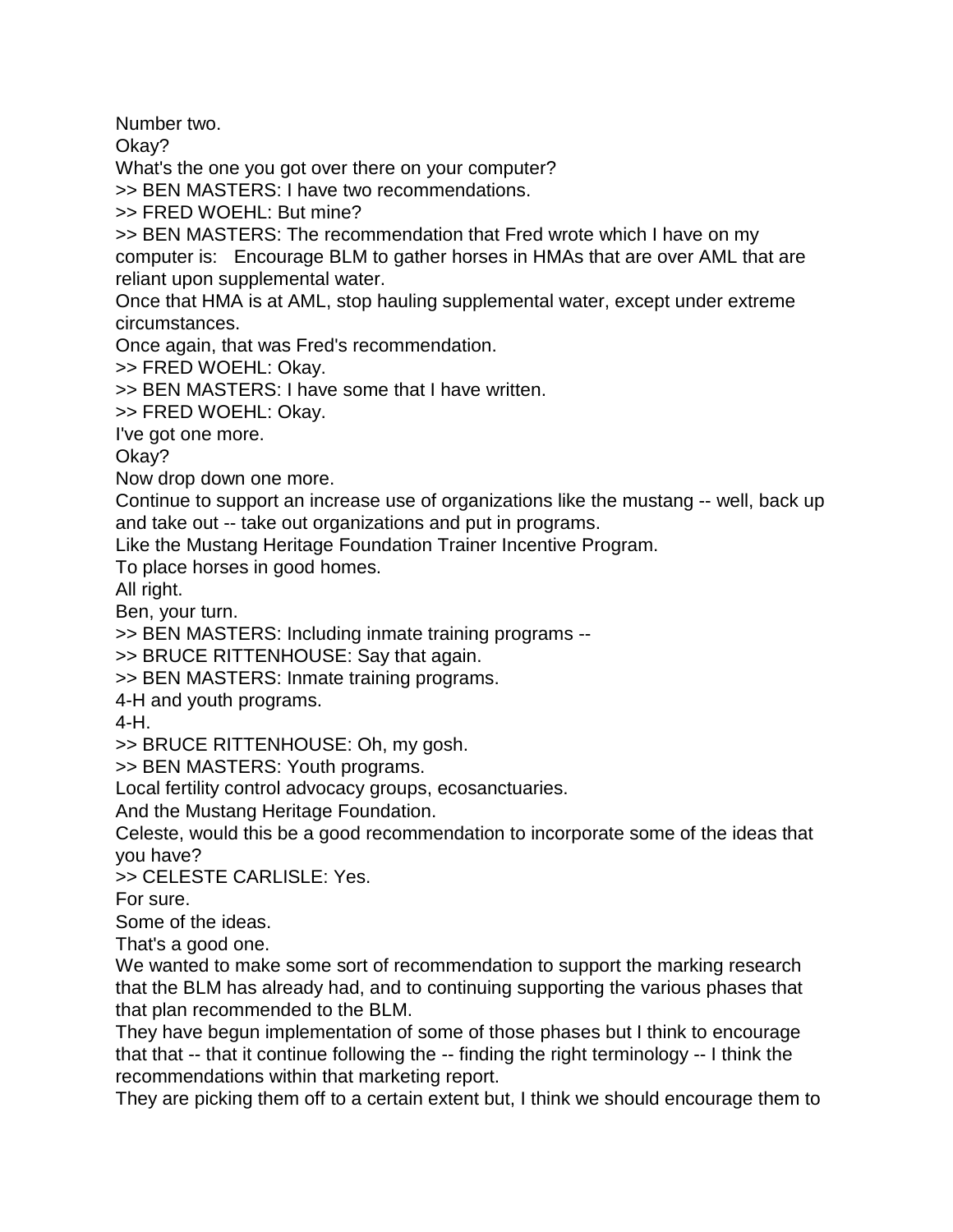pick off the entire list.

>> FRED WOEHL: I would think we would need to define the recommendations that they can, because some of them they probably can't because of federal law. That's great marketing.

They had nothing to do with federal law.

And believe me, the federal law is way different than what a private company can do. >> CELESTE CARLISLE: So maybe saying the feasible recommendations of the marketing report.

>> FRED WOEHL: There you go.

All right.

Okay.

Good.

>> BEN MASTERS: Mr. Chairman, I have more recommendations.

>> FRED WOEHL: Go ahead.

>> BEN MASTERS: Reach out to military and veteran organizations for help with adoption and volunteer fertility control application.

Control application.

I have another one.

Relocate 2,000 geldings to Cliven Bundy's grazing allotment.

(Laughter)

>> BRUCE RITTENHOUSE: Do I have to write that one?

>> FRED WOEHL: Lord, I apologize.

All right.

Steven.

>> You are going to get me in trouble, Ben.

>> STEVEN YARDLEY: So I still think it would be good to have -- we have all go the full congressional report.

Hopefully you had a chance to look at that.

I think it would be beneficial for the BLM and for Congress if they choose to act upon it to know where the board stands.

I think it would be good for us to take an official stance on the options that -- the option of one of the four that we felt was the best as a board.

Personally, I believe that option one is the best.

I open that up for discussion.

That's found on page 13.

Official report.

My recommendation is that the board accept the BLM's recommendation to Congress of option number one as a bath forward for achieving AML as the preferred path forward.

>> GINGER KATHRENS: Steven where is that again?

>> STEVEN YARDLEY: It's on page 13.

Official report.

And make sure you have the colored page because first one they gave us --

>> Yes, use the colored version because the black and white one --

>> FRED WOEHL: You had your hand on it.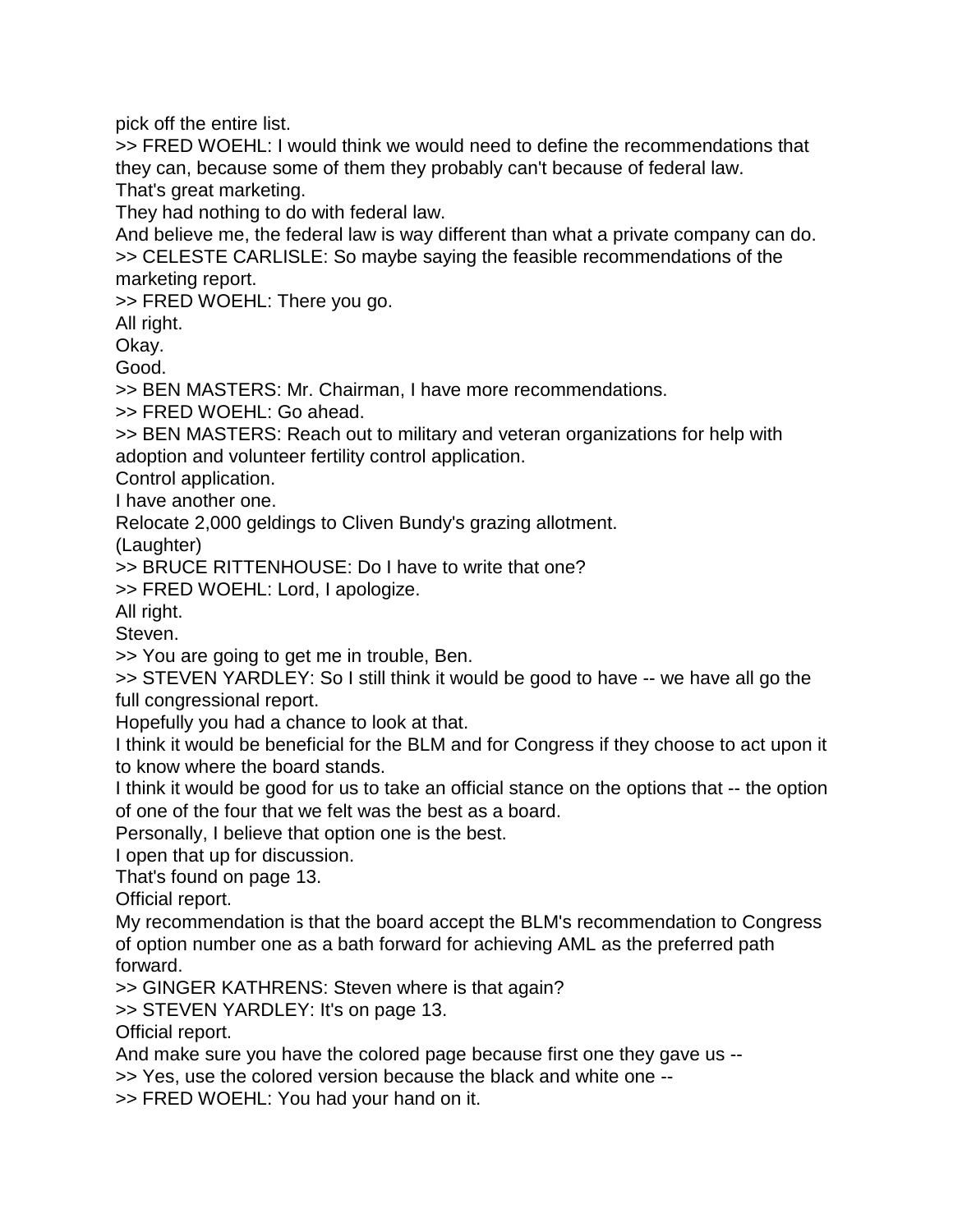It's under your right hand.

Okay.

Steven, do you have anymore?

>> STEVEN YARDLEY: To go with this?

>> FRED WOEHL: No.

To go with it.

Do you have --

>> STEVEN YARDLEY: And recommend Congress give the BLM the authority to carry out this option.

>> FRED WOEHL: Now, doing these recommendations, it needs to be something that the BLM has -- we have no -- we can't recommend to Congress.

We are not a congressional recommendation board.

>> STEVEN YARDLEY: But we are citizens who can make that recommendation. >> Not as a board.

>> FRED WOEHL: Not as a board what we do is make recommendations to BLM.

>> STEVEN YARDLEY: So should we just delete the last sentence?

>> FRED WOEHL: Yeah.

Yeah.

>> STEVEN YARDLEY: Okay.

>> FRED WOEHL: Yep.

Steven, do you have any other recommendations?

Take off that last sentence, Dan.

>> DAN ADAMS: Okay.

Drop this right here?

>> FRED WOEHL: Yeah.

Okay.

Do you have anything else?

>> STEVEN YARDLEY: Yes, I do.

My recommendation is that the advisory board recognizes the value, supports and recommends increased research, funding, and implementation of permanent sterilization as one of many viable tools in our quest to achieve a thriving ecological balance, by achieving and maintaining appropriate management levels.

>> Make sure I got it right.

>> FRED WOEHL: Sterilization.

>> DAN ADAMS: Okay.

>> FRED WOEHL: Looks good.

>> DAN ADAMS: After implementation.

>> STEVEN YARDLEY: And supports ongoing research -- funding and implementation of the main permanent sterilization --

>> DAN ADAMS: Wait, hold on.

>> FRED WOEHL: Of humane permanent sterilization.

>> STEVEN YARDLEY: As one of many viable tools.

>> DAN ADAMS: Everybody look away.

One of many --

(Laughter)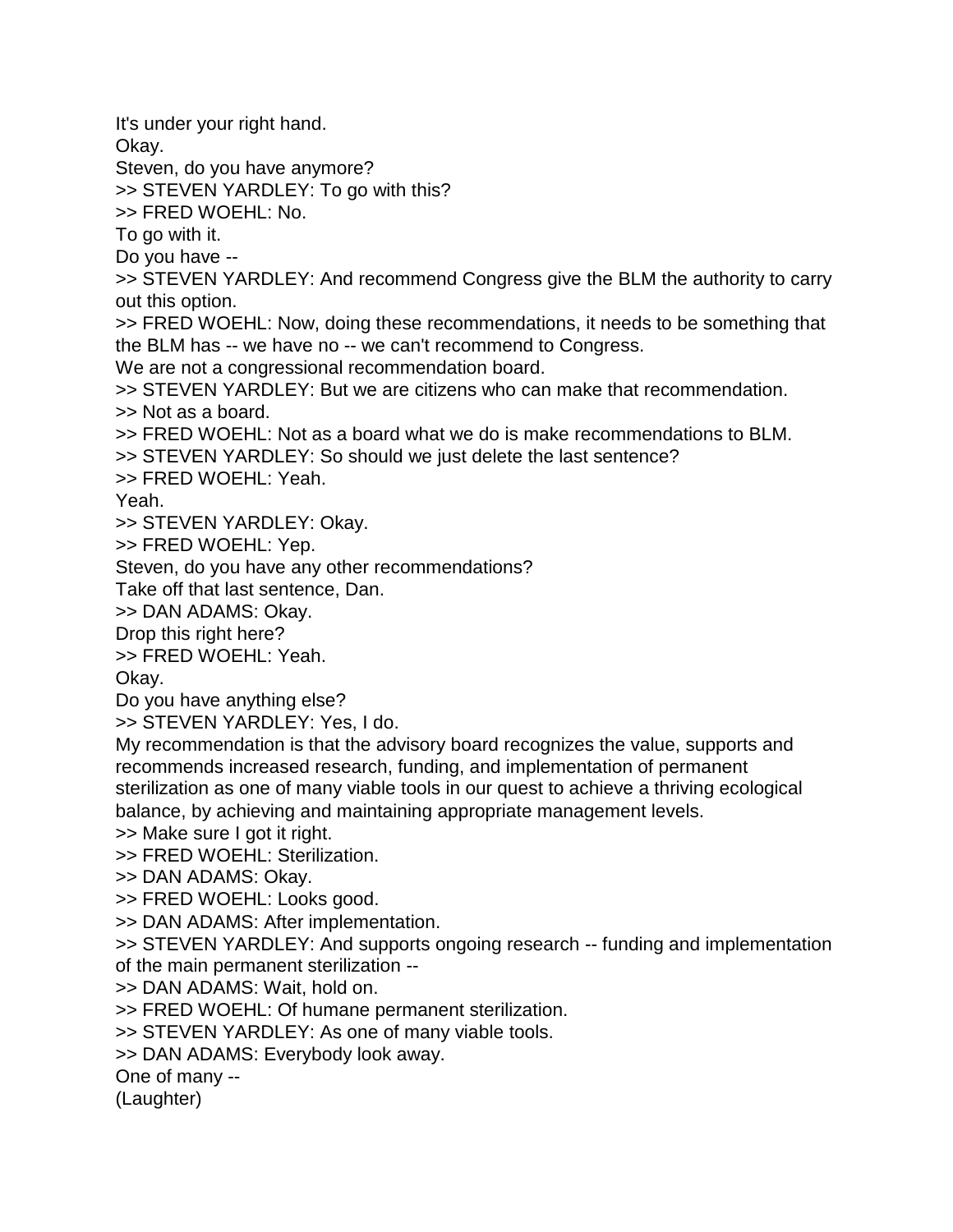>> STEVEN YARDLEY: Viable tools.

In the quest to achieve a thriving ecological balance by achieving and maintaining appropriate management levels.

>> FRED WOEHL: Dang!

I would hate for you to write me a letter.

Anything else?

>> STEVEN YARDLEY: No.

>> FRED WOEHL: All right.

Celeste?

Nope?

We are just bulleting down.

We will come back and take 'em one by one.

>> DR. TOM LENZ: I want to separate this out.

We have a large advocacy group, and I hope others follow that are willing to put up some money, and some resources to actually alleviate the issues.

So I would like to add something like the board encourages the BLM to collaborate with equine advocacy groups for wild horse and burro inventories.

>> DAN ADAMS: Can you help me out again?

>> FRED WOEHL: To collaborate with -- if not effective, implement the 1951 --

>> DR. TOM LENZ: I thought I said that.

>> FRED WOEHL: Anything else?

You and Sue had one, didn't you?

You better.

(off microphone comment).

>> DAN ADAMS: Your mic if you don't mind.

>> FRED WOEHL: Don't you two have one?

Hold it a minute.

I might want him to finish up.

>> DR. TOM LENZ: Sue has one.

If I don't read, this I will be in trouble.

So we recommend that --

>> FRED WOEHL: The board.

>> DR. TOM LENZ: Resources on getting down to an AML within the next three to five years by using removals as can be accomplished and accommodated off-range -- >> FRED WOEHL: He does pretty good.

>> DR. TOM LENZ: First -- underline first focus resources on reaching AML within the next three to five years by using the removals as can be accomplished and accommodated by off-range holdings.

>> Is there a second?

First focus or is that it?

>> FRED WOEHL: No, BLM first focus resources.

I mean when they have resources, their first focus is reaching AML.

>> DAN ADAMS: Okay.

Gotcha.

>> FRED WOEHL: Okay.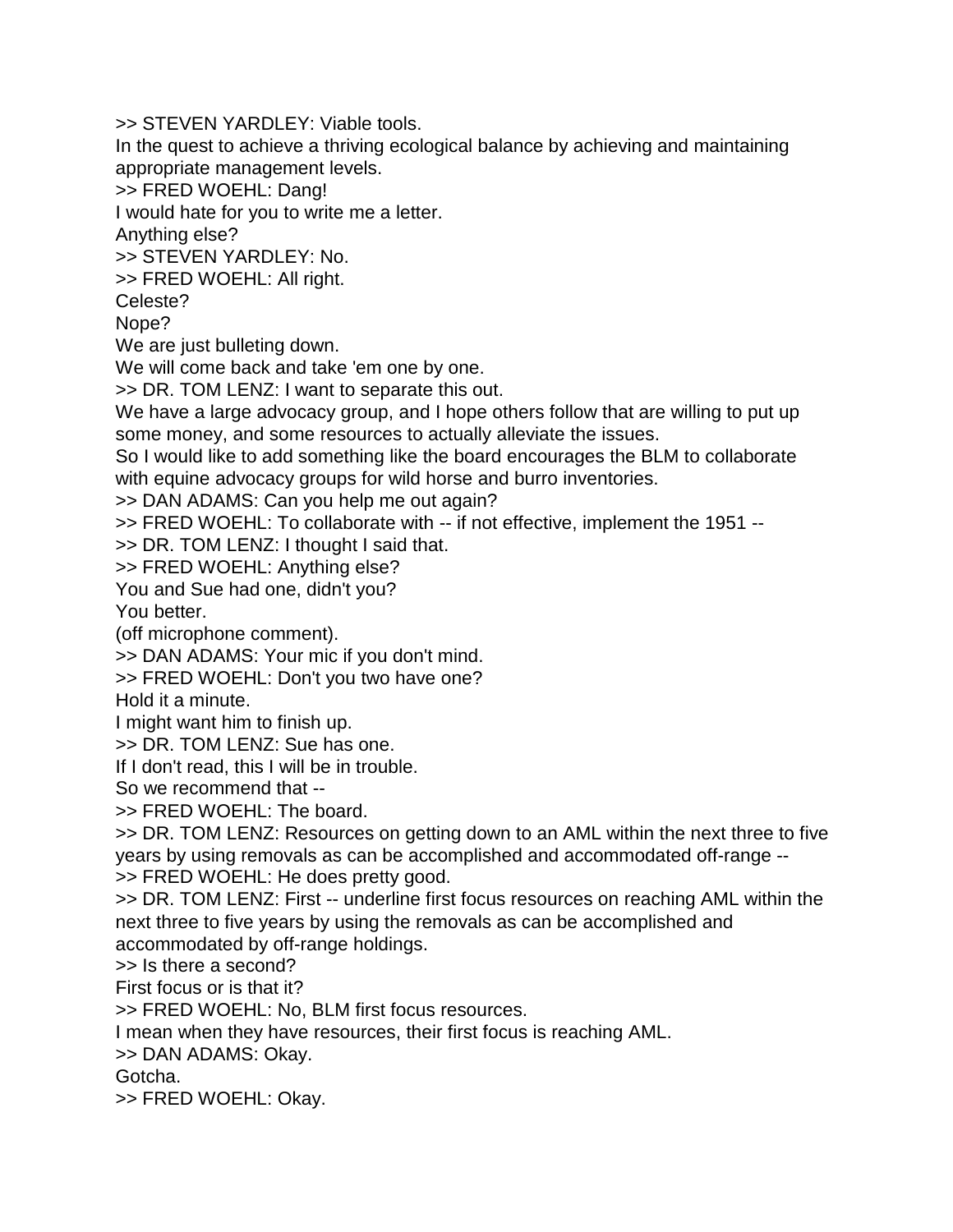All right Jim.

No.

No. Go.

>> JAMES FRENCH: This is the remaining one that Dr. Perryman and I have worked out last night.

On those HMAs exceeding AML --

>> FRED WOEHL: Hold it a minute.

AML.

>> JAMES FRENCH: I wanted to include HMAs and AMLs.

>> FRED WOEHL: Back up.

No, back up on --

>> JAMES FRENCH: Right behind HMAs.

>> FRED WOEHL: Yeah.

HMA and HAs.

>> JAMES FRENCH: Meeting AML, initiate emergency gathers where horse boundaries overlap priority habitats for threatened and endangered species.

Threatened and endangered and sensitive species.

>> FRED WOEHL: I don't think you need horse in there because HMA and HA are horse.

Do you think that --

>> JAMES FRENCH: Yeah, that's true.

>> You have threatened, endangered and sensitive.

>> FRED WOEHL: I would add, threatened, sensitive, and endangered.

>> JAMES FRENCH: And initiate evaluations to establish carrying capacity.

>> DAN ADAMS: One more time.

>> JAMES FRENCH: Initiate evaluations to establish carrying capacity.

>> FRED WOEHL: Any others?

>> JAMES FRENCH: One other that we haven't talked about, but maybe we would --

>> FRED WOEHL: Add it.

>> JAMES FRENCH: One of our recommendations is to meet in DC.

>> FRED WOEHL: Okay.

We will talk about that later.

>> JAMES FRENCH: I'm done then, Mr. Chairman.

>> FRED WOEHL: Ginger?

>> GINGER KATHRENS: Here we go.

Apply PZP, PZP-22, and any thoroughly vetted, safe reversible vaccines to all mares captured and returned to their ranges.

Maybe.

To all mares, captured and returned to the range.

Safe, comma.

Save is a good word too.

Safe, reversible vaccines to all mares captured and returned to their ranges.

I have some others.

>> FRED WOEHL: Okay go ahead.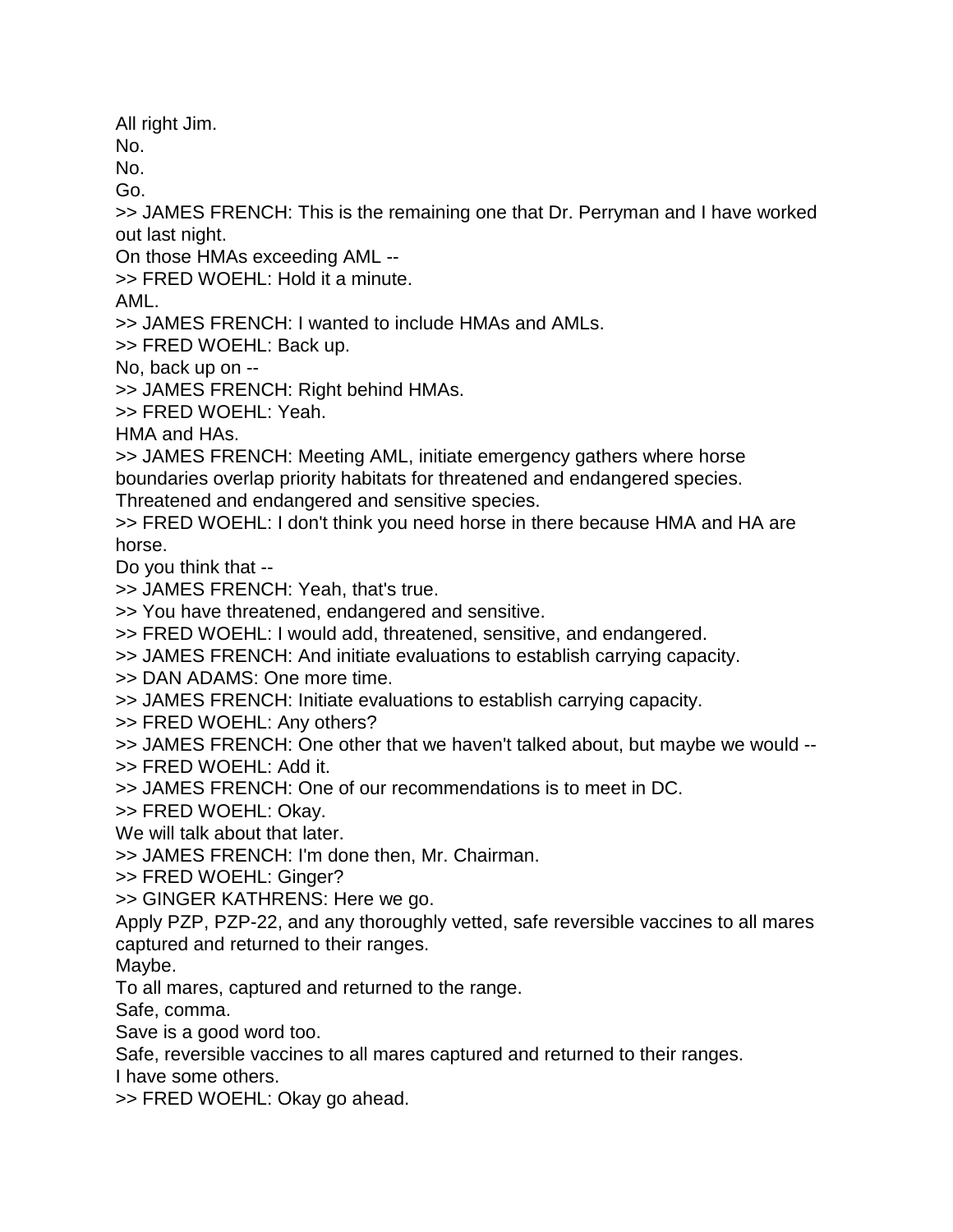>> GINGER KATHRENS: Okay.

Develop a national database to track all treated mares.

And this is a little bit similar to Ben's, I think.

Utilize volunteers -- utilize volunteers, including veterans to apply the vaccines --

>> FRED WOEHL: We already got one of those.

>> GINGER KATHRENS: In the field.

>> FRED WOEHL: We already got one of those.

>> GINGER KATHRENS: I don't think you do, in the field.

>> It was inclusive.

>> GINGER KATHRENS: Oh, okay.

Great.

Sorry.

>> I think it's different -- I think it's in the field.

>> GINGER KATHRENS: Yeah.

>> STEVEN YARDLEY: You only want it to be in the field?

>> GINGER KATHRENS: No, no, I don't, but including in the field then.

>> FRED WOEHL: Well, adoption and control.

I don't remember.

I mean --

>> Ginger, do you want to change this one as Ben had it or is that acceptable.

>> GINGER KATHRENS: Each out to veterans and fertility control applications.

I think implied in that is field darting, since they are cracker jack shots.

>> FRED WOEHL: No, they are not.

>> GINGER KATHRENS: Did you think of veterans delivering PZP by darting.

>> BEN MASTERS: That was my intention.

>> FRED WOEHL: Okay Ginger, anything else?

Celeste?

>> CELESTE CARLISLE: Well, I don't know how this will fly but we have all said maybe in secret, but -- I would say almost this entire board is first and foremost supportive of nonlethal management populations and I think it would be nice to say that.

That is the priority and the goal and the hope.

I -- I know I'm sounding like I always do, like the Pollyanna.

But the board has never said that before and the board makes recommendations for other forms of control but I think it's important to say that -- maybe it's important to say that the priority is nonlethal population management solutions.

>> GINGER KATHRENS: Certainly what we heard today through the comments, the vast majority of people would support that.

So I definitely --

>> FRED WOEHL: Depends on where you are at.

I don't think the vast majority of people support.

That there's 350 million people who --

>> GINGER KATHRENS: I said the people who spoke today.

>> FRED WOEHL: Oh, okay.

>> JAMES FRENCH: Mr. Chairman, it's sitting here and bouncing around in my head,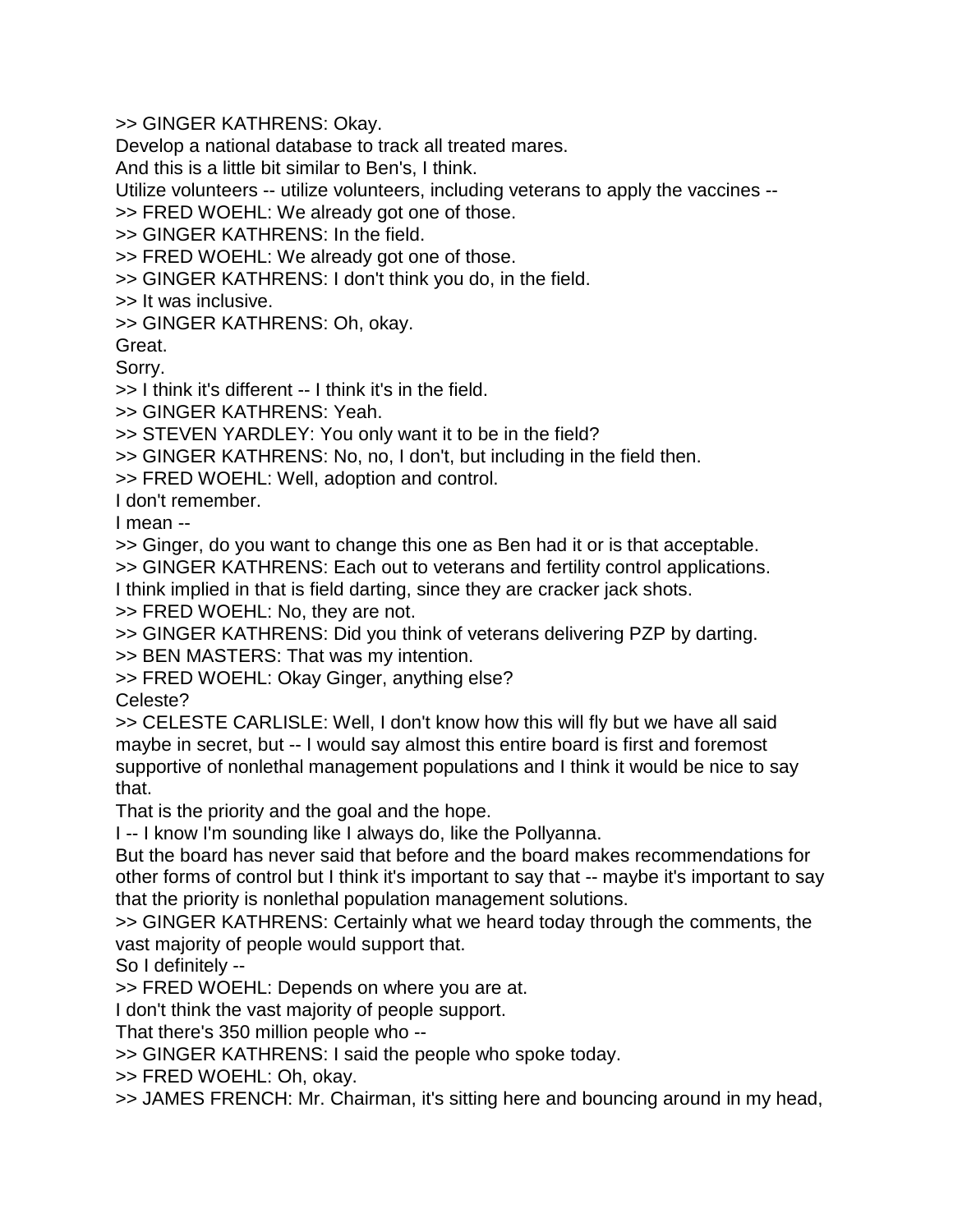I think nonlethal is exactly what we want to see happen.

I don't want to say that imply that that could never be applied in the worst case scenario.

>> FRED WOEHL: I don't think I could support -- the priority of the board is nonlethal. I mean, we are going to have to do something.

What do you think, Tom?

>> DR. TOM LENZ: Well, that's a broad statement.

I think there are a lot of situations where you have horses that are in body condition one or two or you have horses in remote areas that you are not able to gather or there are horses that are starving to death or horses that are severely injured and they need to humanely be euthanized to decrease pain and suffering.

I'm not an advocate of euthanizing healthy horses.

There are so many exceptions to that, I don't know if I can support it.

>> CELESTE CARLISLE: I think there's potentially a way to capture this sentiment in those talks we were having about foundations that might support -- absorb some of those costs of care and -- and pasture-type situations and have that wrapped around this idea of nonlethal forms of managing these populations ahead of other forms.

>> FRED WOEHL: That's what I mentioned in the first one and based on our talks to give them enough time to get that done.

But in they don't get it done -- there would have to be a time limit on it.

So, I mean, that's what my recommendation was, based on our talks.

In two years if they don't have programs in place, then there's no other option that we have.

My humble opinion.

But if you want to leave it in there and have the board vote on it, that's fine.

>> CELESTE CARLISLE: Well, maybe we don't -- maybe we don't have the quite right formulation of this idea.

>> GINGER KATHRENS: Well, maybe prioritize nonlethal, you know?

So that anything that's lethal would not be the first option.

Whatever you think.

>> STEVEN YARDLEY: I think it's important here to recognize that the BLM has never really even used to this point -- to any major extent --

>> FRED WOEHL: They haven't done it at all.

>> STEVEN YARDLEY: They haven't done it at all.

I think that's important to recognize.

And Celeste, honestly, I'm sure we would have varied opinions on this subject, but I think our intent on both sides is pure.

>> FRED WOEHL: Okay.

Let's go back up to the top.

>> DAN ADAMS: Okay.

I want to do a quick time check with everybody.

So it is 4:56.

>> FRED WOEHL: But we go to 5:15.

>> DAN ADAMS: We go to quarter after and then we have the hard stop.

>> FRED WOEHL: Well, we have to stop the air.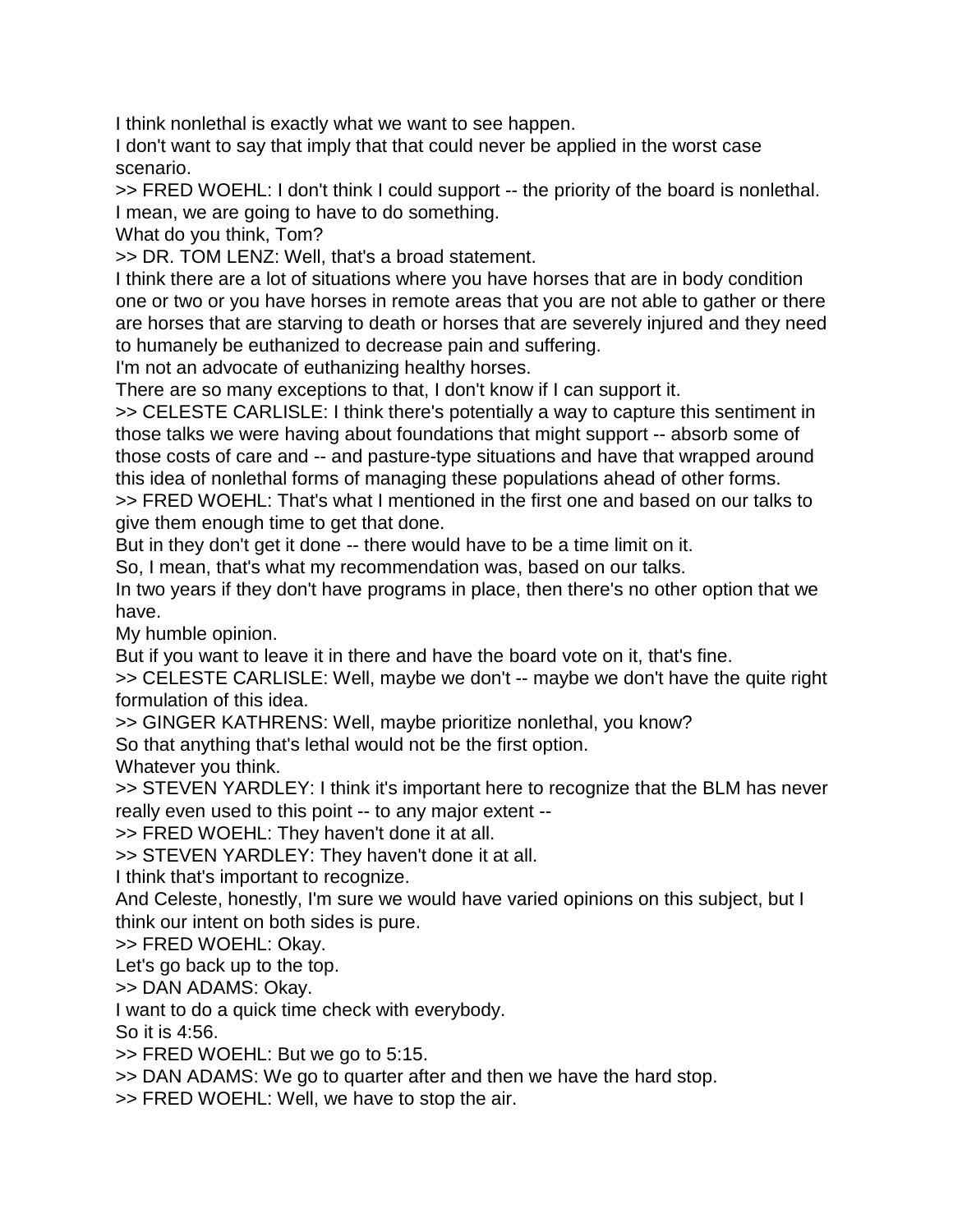>> BRUCE RITTENHOUSE: Just the two points of clarification, the one where we call it ecosanctuaries they call it public off range facilities.

>> FRED WOEHL: Up, up, up.

That's where they are.

>> BRUCE RITTENHOUSE: Public off-range pastures.

And then the second clarification, off range.

>> FRED WOEHL: Off range.

We're not in church.

So we have can't take up an offering.

>> BRUCE RITTENHOUSE: The second one, regarding option one where it says recommendation, in reviewing the report to Congress, those aren't recommendations. They are only options.

We did not -- the BLM did not make a recommendation.

They are options.

>> This one here?

>> FRED WOEHL: Yep.

>> BRUCE RITTENHOUSE: No, no, the one where it says page 13.

>> Oh, okay.

>> BRUCE RITTENHOUSE: So that needs to be rewarded because they are not recommendations.

>> FRED WOEHL: Just back up and say the board accepts option one to the report to Congress.

>> Yeah, right.

>> FRED WOEHL: Option one from the report to Congress.

As the preferred path.

Yep.

To reach AML.

Okay.

>> STEVEN YARDLEY: When I made that, could I put also in the required changes to enact that?

>> FRED WOEHL: Okay.

And -- of the board accepts option one and the required changes to the regulations. >> STEVEN YARDLEY: Yes.

>> FRED WOEHL: In the act -- back up.

And.

A-n-d.

And the act.

Capital A.

Okay, board accepts -- back it up so I can read it.

Board accepts option one and the -- and the required changes -- and the required changes to the regulation and the act from the report to Congress as a preferred path forward to reach AML.

(Off microphone comment).

>> FRED WOEHL: Are you changing how it's worded or --

>> CELESTE CARLISLE: I will just quickly say that I would recommend that we don't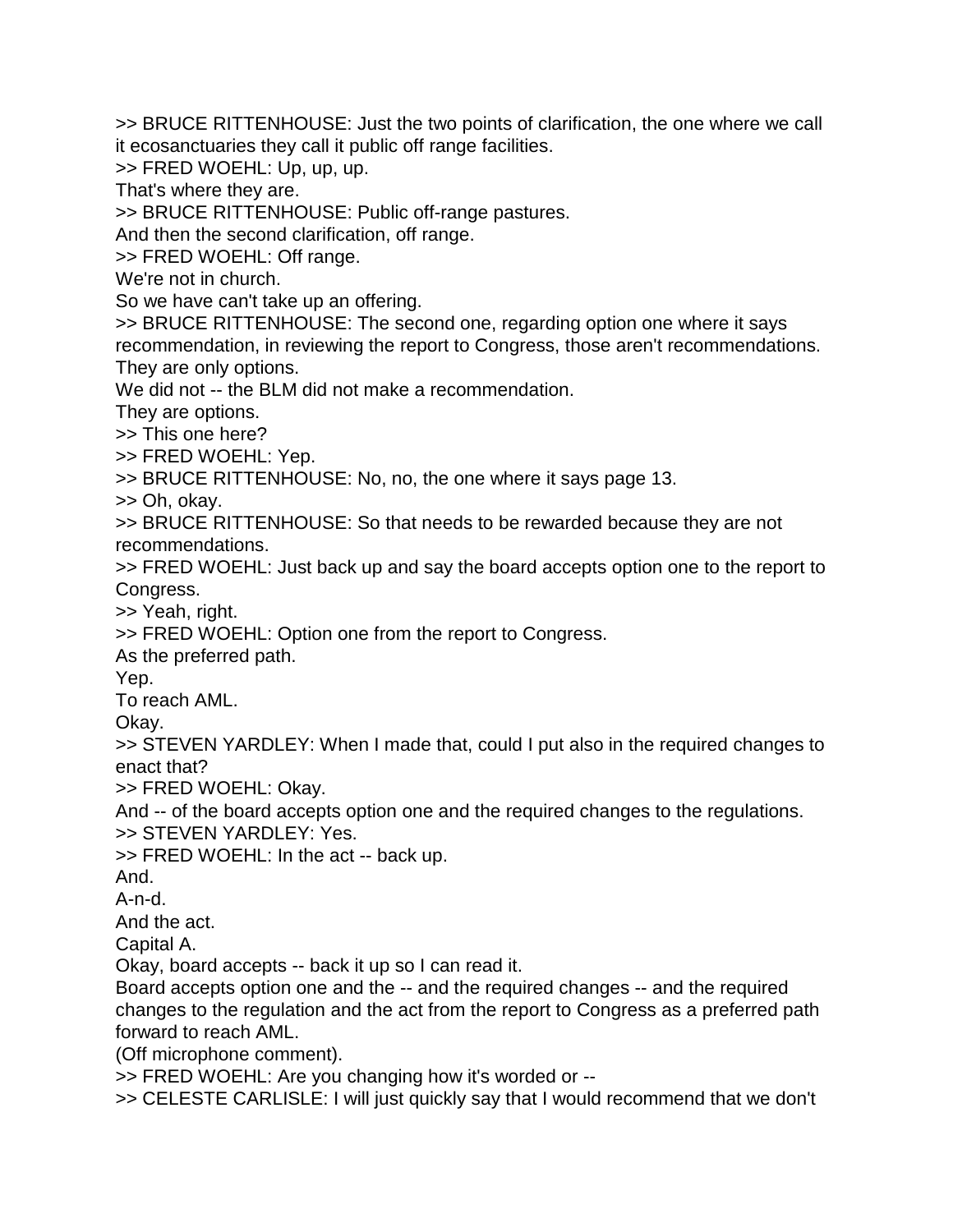vote on these options at all, because I think there's a combination of these options that is potentially useful but we do not have time to go over that and I do not think any of the options as presented are quite there, but they are almost there. >> FRED WOEHL: Okay. All right. Go back up to the top. Okay. Take that out. >> STEVEN YARDLEY: Wait. Why we are taking that out? I thought we were going to vote on that. >> FRED WOEHL: Yep. No need to have it there. Take it out. No -- okay. All right. Recommendation number one, we are going to go through these pretty quick. Okay? >> Do you want me to number these? >> FRED WOEHL: Number one, encourage BLM to gather horses and HMAs that are over AML that are reliant upon supplemental water. One HMA is at AML, stop hauling water in extreme circumstances. Jim, aye or nay? Ginger, I'm sorry. >> GINGER KATHRENS: Aye. >> JIM KURTH: Aye. >> DR. TOM LENZ: Aye. >> FRED WOEHL: Aye. >> CELESTE CARLISLE: Yes. >> STEVEN YARDLEY: Aye: >> BEN MASTERS: Aye! >> FRED WOEHL: Number two. >> KRISTIN BAIL: Are you going to record the vote? >> I can do that behind each one. >> FRED WOEHL: We have one right here. Barry, are you there? Sue, are you on the line? No, it's all right. It's all right. Okay. Number two, continue to support an increased use of programs like the Mustang Heritage Foundation trainer incentive program to place horses and burros in good homes. I would like to increase use. Increase funding and use.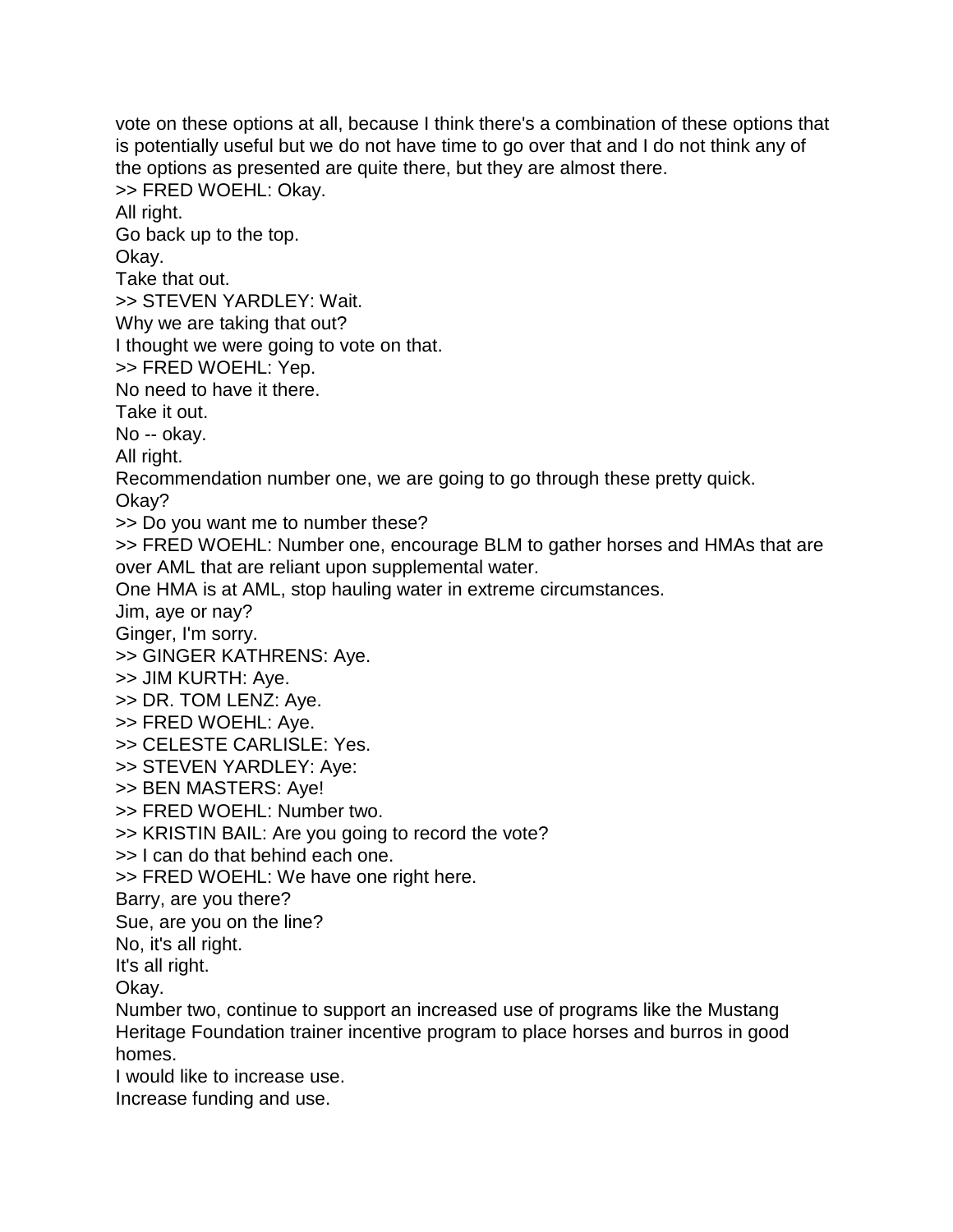Add the word funding.

Right there.

And use.

Okay.

Anybody else have any comments about that?

Okay.

Ben, I will start with you.

>> BEN MASTERS: Aye.

>> STEVEN YARDLEY: Aye.

>> CELESTE CARLISLE: Aye.

>> FRED WOEHL: Aye.

>> DR. TOM LENZ: Yeah.

>> JAMES FRENCH: Yep.

>> GINGER KATHRENS: Yep.

>> FRED WOEHL: Number three, encourage volunteer and partnership opportunities for fertility control and adoptions including inmate training programs, 4-H and youth programs, local fertility control action groups, public off-range pastures and the Mustang Heritage Foundation.

>> CELESTE CARLISLE: I have think it's advocacy groups.

>> There you go.

>> FRED WOEHL: I don't think we need to name the Mustang Heritage Foundation. I would recommend that we say organizations like the Mustang Heritage Foundation. >> STEVEN YARDLEY: Do we have to even include them on it or could it be --

>> FRED WOEHL: Well, it is a model.

Organizations like -- l-i-k-e.

Mustang Heritage Foundations.

What do you think about that, Ben?

Are you okay with that?

>> BEN MASTERS: Aye.

>> STEVEN YARDLEY: Aye.

>> CELESTE CARLISLE: Aye.

>> FRED WOEHL: Aye.

>> DR. TOM LENZ: Yes.

>> JAMES FRENCH: Yes.

>> GINGER KATHRENS: Yes.

>> FRED WOEHL: It's going pretty good.

Number four, support the existing marketing research BLM has completed and support implemental phases and items from the marketing report.

That didn't -- let me read it again.

Support the existing marketing research -- we probably need to name that report, from Great Lakes --

>> CELESTE CARLISLE: Great Lakes.

>> FRED WOEHL: The existing Great Lakes research.

>> STEVEN YARDLEY: Great Lakes marketing.

>> FRED WOEHL: Go back up after existing, at Great Lakes Marketing -- marketing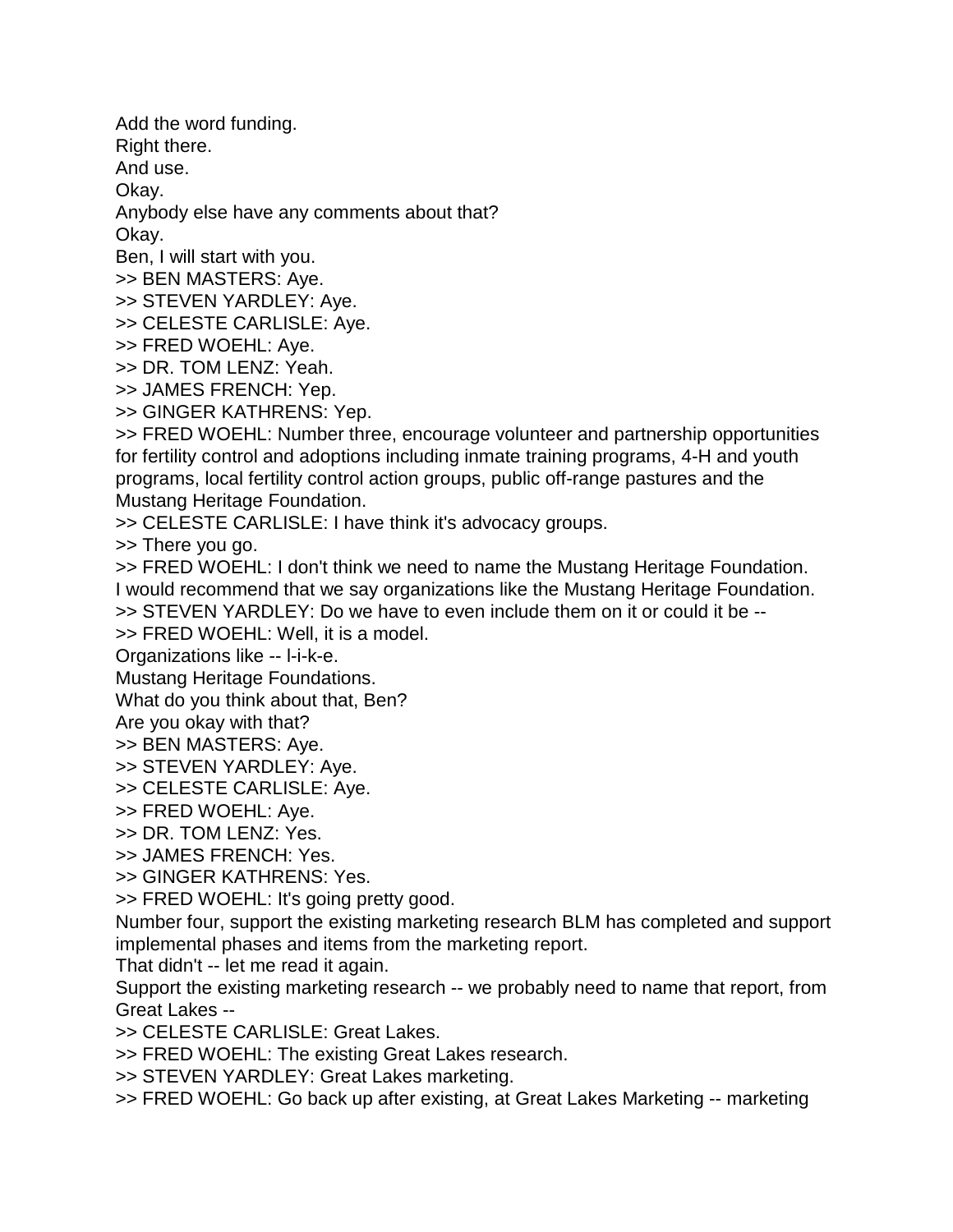research report submitted to BLM. And take out has completed. Take out completed and support implemental -- implementation. Back up. Implement. Implement. >> CELESTE CARLISLE: No, no, no. Let me speak. >> FRED WOEHL: Shoot Luke, you are loaded. >> CELESTE CARLISLE: Listen to me. To BLM and support -- oh, my God, how did this get so messed up? And support implementation -- >> GINGER KATHRENS: And implement. >> CELESTE CARLISLE: Well, they are called something. Ollie, do you know what this is off the top of your head? Support and implement list of recommendations. Take out phases. >> FRED WOEHL: The list of -- >> CELESTE CARLISLE: Support and implement list of recommendations -- I'm talking so that he doesn't get confuses. >> FRED WOEHL: There you go right there. >> CELESTE CARLISLE: Feasible recommendations of -- there you go. Thanks, Fred. >> FRED WOEHL: Ginger. >> GINGER KATHRENS: Yes, sir? >> JAMES FRENCH: Yes. >> DR. TOM LENZ: Yes. >> FRED WOEHL: Yes. >> CELESTE CARLISLE: Yes. >> STEVEN YARDLEY: Yes. >> BEN MASTERS: Yes. >> FRED WOEHL: Number five, reach out to military and veteran organizations with help for adoption and volunteer fertility control applications. Help with what type of adoptions? Adoption events or what? >> GINGER KATHRENS: Well -- >> All the above. >> FRED WOEHL: Ben aye or nay. >> BEN MASTERS: Yes. >> STEVEN YARDLEY: Yes. >> CELESTE CARLISLE: Yes. >> FRED WOEHL: Yes. >> DR. TOM LENZ: Yes. >> JAMES FRENCH: Yes. >> GINGER KATHRENS: Yes.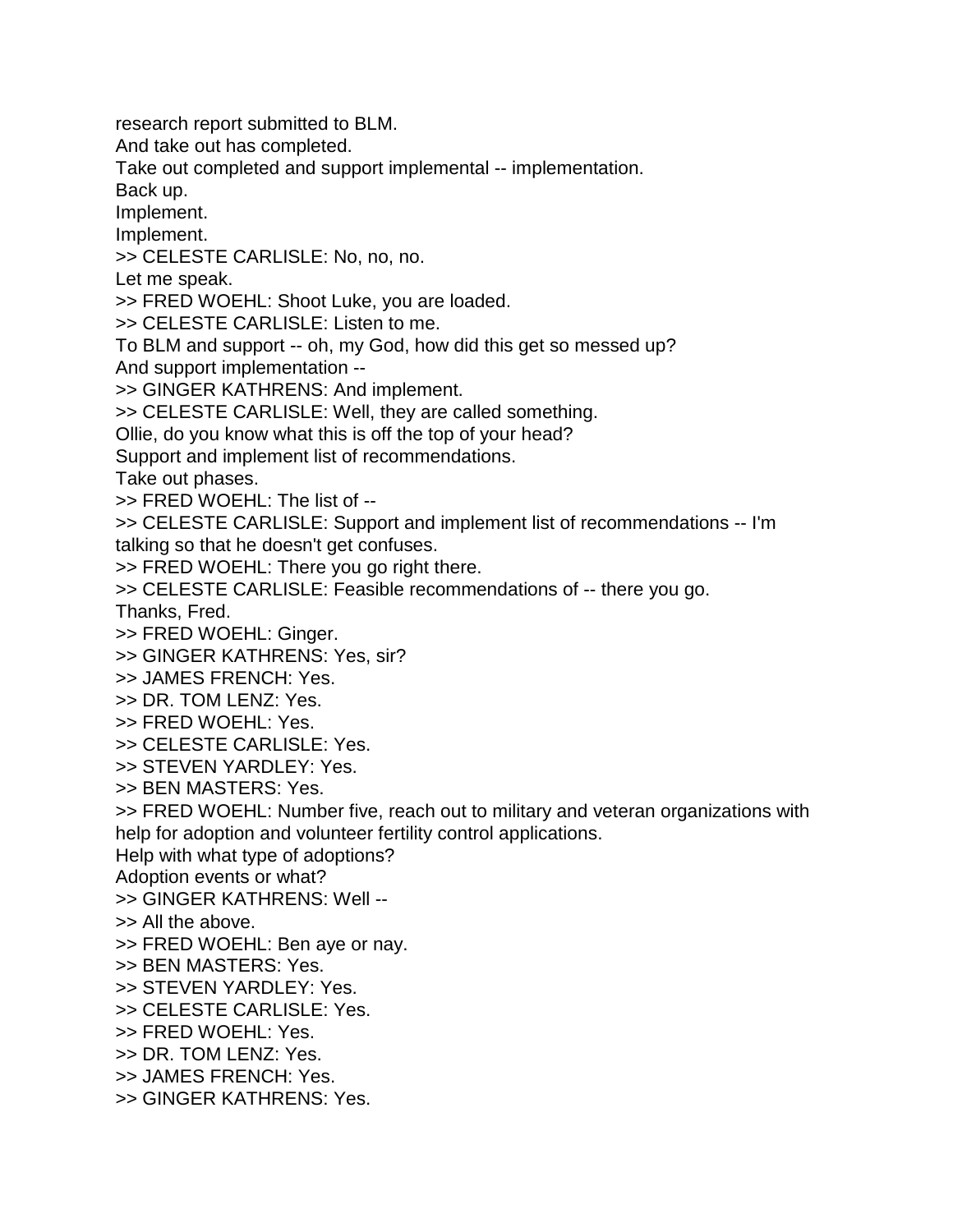>> FRED WOEHL: Number six, take out that page 13 from report.

Good.

Board accepts option one and the required changes to the regulation and the act from the report to Congress as a preferred path forward to reach AML.

Okay. We got about five minutes. We got to go fast. Ben? I will come back to you. Steven? >> STEVEN YARDLEY: Yes. >> CELESTE CARLISLE: No. >> FRED WOEHL: Yes. >> DR. TOM LENZ: Yes. >> JAMES FRENCH: Yes. >> GINGER KATHRENS: No. >> BEN MASTERS: Yes. >> FRED WOEHL: Okay. The vote is 4-2. The motion carries. Or the recommendation carries. Okay. Number seven, the advisory board recognizes the value of and supports ongoing research and funding of humane permanent sterilization as one of the viable tools in our quest to achieve a thriving ecological balance by achieving and maintaining AML. Now, to clarify this, we are talking about gelding and spaying, correct? >> Yes. >> And IUDs. >> FRED WOEHL: Right. Okay. >> Should I put that here in parens? >> FRED WOEHL: No. No. No. No. >> Okay. >> FRED WOEHL: In other words, we are as the phrase that we have been using increasing tools in the tool box. Ginger? >> GINGER KATHRENS: No. >> JAMES FRENCH: Yes. >> DR. TOM LENZ: Yes. >> FRED WOEHL: Yes. >> CELESTE CARLISLE: No.

Can I say a quick thing just for the record parameters developed over the years by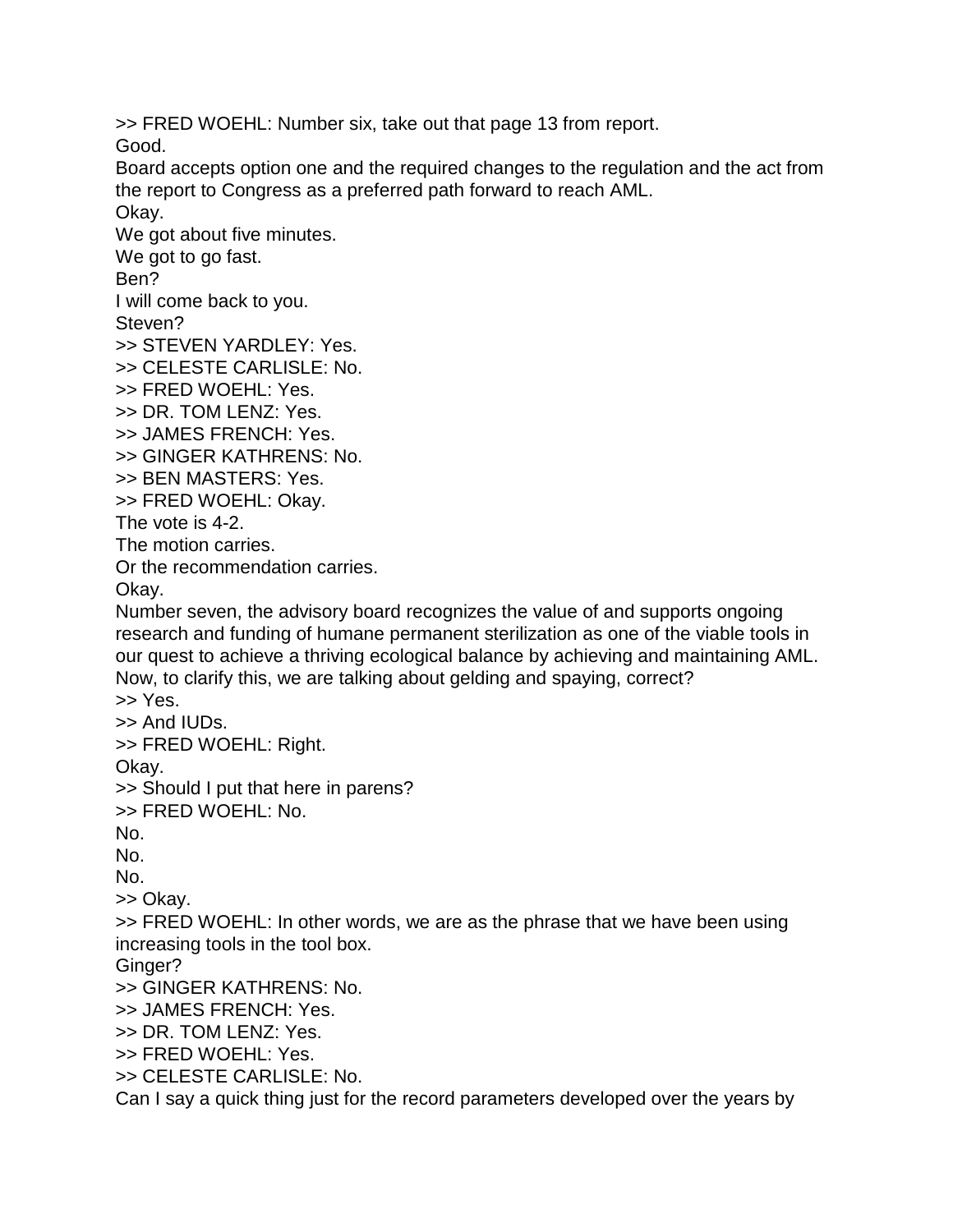wildlife fertility control researchers and scientists and applicators it makes me nervous and it doesn't fit in the parameters.

I like the general idea but I have got to say no.

>> FRED WOEHL: Okay.

Steven?

>> STEVEN YARDLEY: Yes.

>> BEN MASTERS: Yes.

>> FRED WOEHL: The vote is 5-2.

Passes, carries.

Number eight, the board encourages the BLM to collaborate with interested equine advocacy groups to decrease current unadoptable horse and burro inventories.

This is one submitted by Tom.

Ben, starting with you?

>> JAMES FRENCH: Can I ask a quick question?

To increase the inventory?

>> GINGER KATHRENS: Decrease.

>> JAMES FRENCH: Oh, to decrease.

All right.

Sorry.

>> BEN MASTERS: Yes.

>> STEVEN YARDLEY: Yes.

>> CELESTE CARLISLE: Yes.

>> FRED WOEHL: Yes.

>> DR. TOM LENZ: Yes.

>> JAMES FRENCH: Yes.

>> GINGER KATHRENS: Yes.

>> FRED WOEHL: The motion carries 7-0.

Number nine, we recommend that BLM first focus resources on reefing AML in three to five years by utilizing removals as can be accomplished and accommodated by off range holding.

Ginger?

>> GINGER KATHRENS: Well, I don't know how to vote on this.

Reaching AML in three to five years --

>> FRED WOEHL: We haven't got much time for comments.

>> GINGER KATHRENS: Okay.

Then I have to vote no.

>> FRED WOEHL: Okay.

>> JAMES FRENCH: Yes.

>> DR. TOM LENZ: No.

>> FRED WOEHL: Yes.

>> CELESTE CARLISLE: No for the same reason as Ginger.

We are almost there but no.

>> STEVEN YARDLEY: No.

>> BEN MASTERS: I don't think it's realistic.

So can I not vote?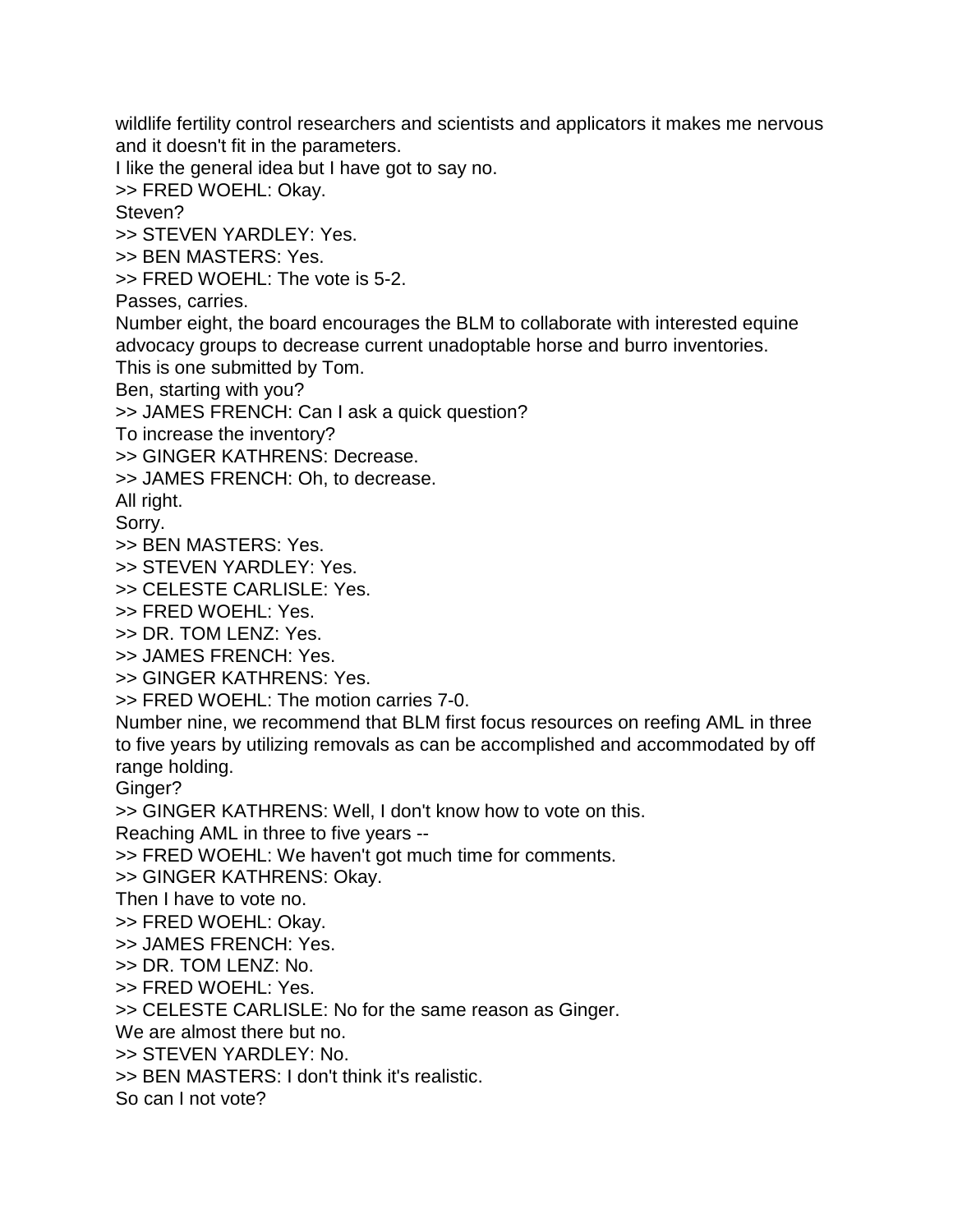>> FRED WOEHL: You are going abstain?

>> BEN MASTERS: I abstain.

>> FRED WOEHL: All right.

The motion carries 3-2 or 4-2.

And with one abstaining.

On the HMAs and HAs that exceed AMLs that overlap the -- initiate the evaluations to establish carrying capacity.

I'm going to start with Celeste on this one.

>> CELESTE CARLISLE: I'm going to say yes.

>> FRED WOEHL: I'm going to say yes.

>> DR. TOM LENZ: Yes.

>> JAMES FRENCH: Yes.

>> GINGER KATHRENS: Yes.

>> BEN MASTERS: Yes.

>> STEVEN YARDLEY: Yes.

>> FRED WOEHL: The motion carries.

Okay.

Number 11.

Apply PZP, PZP-22 and any safe reversible vaccines to all mares captured and return to the range.

>> Can I make a comment on this?

>> FRED WOEHL: Yes, if brief.

>> Well, in light of 12 where you want to establish a national database I would like to see us microchip those horses before we return them to the range.

Is that acceptable?

>> And we are doing, that yeah.

We can do that.

>> FRED WOEHL: But now here's the thing that I want to say about that too is one of our other recommendations at Carey, we recommended using spay.

So how can we microchip --

>> I'm talking about microchip.

>> FRED WOEHL: We are talking about this right here.

All mares captured.

No, no, no, no, no.

We already --

>> JAMES FRENCH: We would have to delete "all."

>> STEVEN YARDLEY: I think it's important here to have fertility vaccines probably.

Because are this says reversible vaccines.

So you need to have fertility in there.

>> FRED WOEHL: What he's saying after reversible, add fertility.

>> CELESTE CARLISLE: Control.

We don't want them to get fertility vaccines.

Fertility control.

Reversible fertility control.

>> FRED WOEHL: I love the way we have all ever these chairs.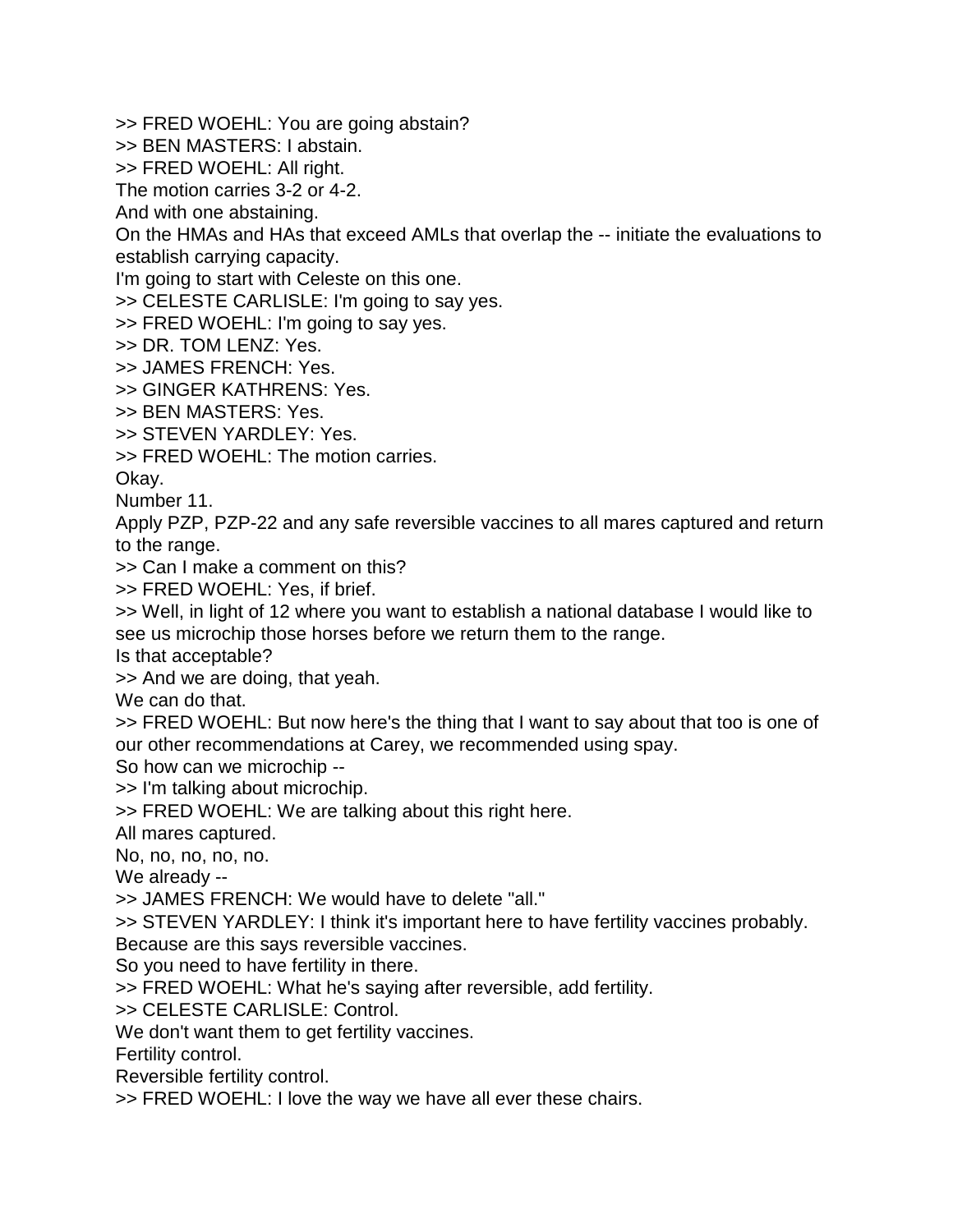Fertility control vaccine.

Add vaccine.

I'm going to start this one and I will have to say no:

>> JAMES FRENCH: The word "all" has to stay in there, flight.

>> DR. TOM LENZ: I can vote for it if all is out, but if it's not, no.

>> GINGER KATHRENS: I think it could be taken out.

>> FRED WOEHL: The trouble I have with this one here is that we have already voted to use spay and we are already doing this.

If you want to go back up and -- or say along with or whatever add -- you know, use PZP and spaying or whatever to mares captured, something like that.

>> CELESTE CARLISLE: I have a good one.

How about implement safe reversible fertility control vaccine, as part -- as at least as part of the fertility control management of mares captured and returned to the range. So that doesn't preclude one thing or another, but it makes it important that this be implemented alongside gathers.

>> FRED WOEHL: That's good.

All right.

>> I would drop this part here then?

>> FRED WOEHL: Yes.

>> GINGER KATHRENS: Aye.

>> FRED WOEHL: I can live with that.

I vote yes.

>> DR. TOM LENZ: Yes.

>> JAMES FRENCH: Yes.

>> GINGER KATHRENS: Yep.

>> BEN MASTERS: Yes.

>> STEVEN YARDLEY: Just a point of clarification before I vote.

If we have mares that have permanent fertility control, and they are returned to the range, we don't need to give them fertility control vaccines.

>> GINGER KATHRENS: That's correct.

(Off microphone comment).

>> STEVEN YARDLEY: I will vote yes.

>> CELESTE CARLISLE: Yes.

>> FRED WOEHL: All right, develop a national database to track all treated mares. Bruce, we are doing it now?

Aren't we microchipping them?

Ollie?

Microchipping?

>> That's not what I meant by the database.

>> We have a database?

>> I would clarify what you mean by this.

>> GINGER KATHRENS: I will.

>> But you have to have a permanent identification which is the microchips.

>> GINGER KATHRENS: That's a good thing.

But the database would be allowing the people to identify the mares without capture.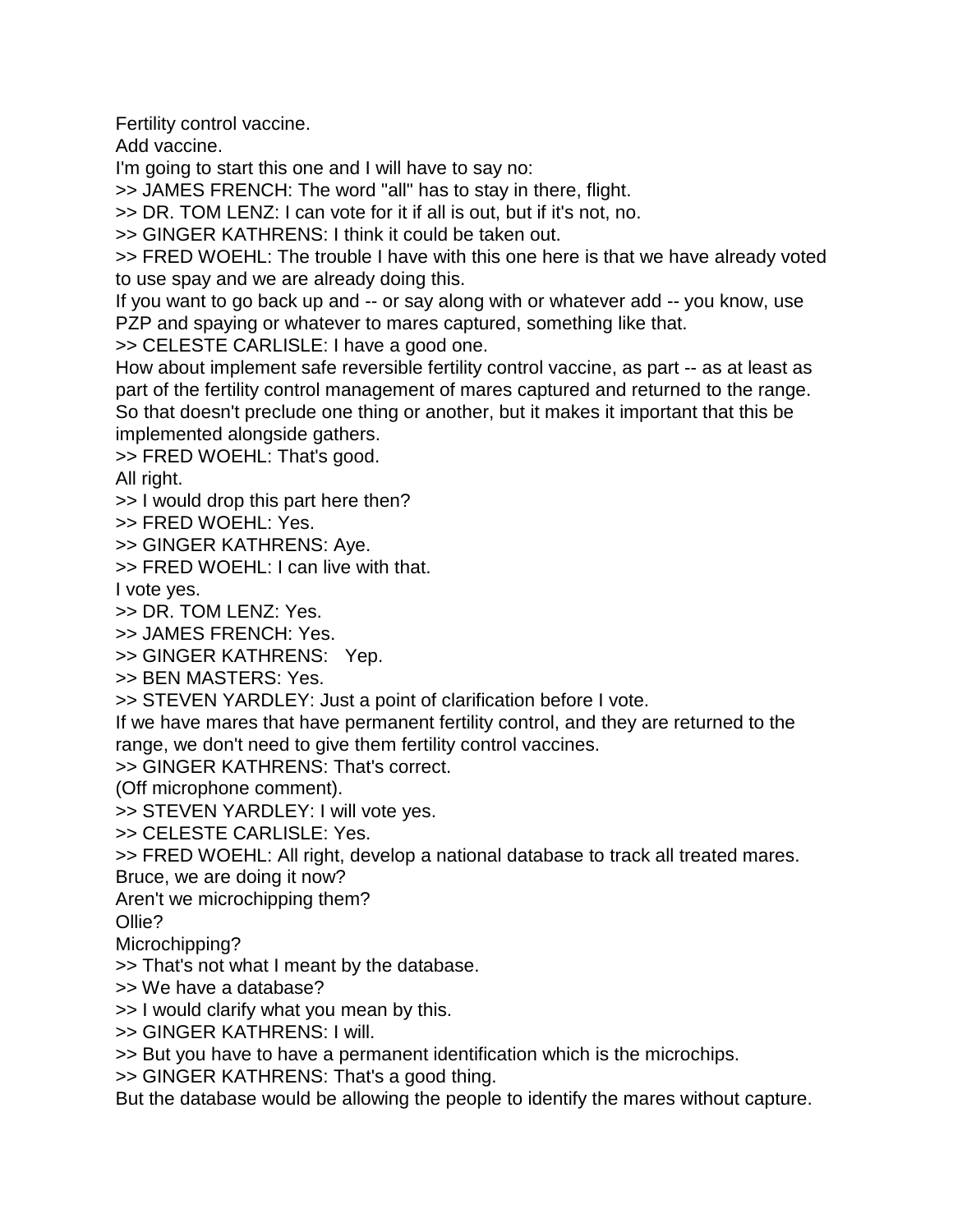So they would be doing this by all kinds of techniques, photographic techniques and developing a database.

>> FRED WOEHL: Oh, no.

Okay.

I mean, the Bureau of Land Management has their microchip database so they can keep up with the horses.

>> GINGER KATHRENS: Right, right.

But this is to track them when they are in the field.

>> FRED WOEHL: Yes?

>> CELESTE CARLISLE: BLM does have an outdated database.

There is a lot of interest behind updating that database, but I -- it's been very slow and clunky to get going.

So I think encouragement from the board to continue on that track is important.

>> So should it say something about update existing national database or --

>> GINGER KATHRENS: Yeah, developing.

Yeah.

That's good.

>> FRED WOEHL: Develop and maintain?

>> CELESTE CARLISLE: And make available to all field offices.

>> GINGER KATHRENS: Well, whoever is in charge of that herd volunteer efforts should be included, not just Bureau of Land Management.

To take the load off of BLM in that regard.

>> FRED WOEHL: Now, here again we have to realize the fact that we are flying at 30,000 feet and we cannot dictate to the individual field offices and ten state offices. We can't -- but -- but we can update and make available -- no, no, don't change anything yet.

So what we are doing to the national BLM which is Bruce is to update and make available to all BLM field offices the existing national database to track all treated mares.

That's fine.

Because we are not making any recommendations to the field offices.

>> Do you want to drop that part?

>> FRED WOEHL: No.

No.

No, it's good.

Okay.

Jim?

(Inaudible).

>> GINGER KATHRENS: Yes.

>> BEN MASTERS: (Inaudible).

>> BRIAN STEED: Steven.

No.

>> CELESTE CARLISLE: Yes.

>> FRED WOEHL: I will vote yes.

Go ahead now.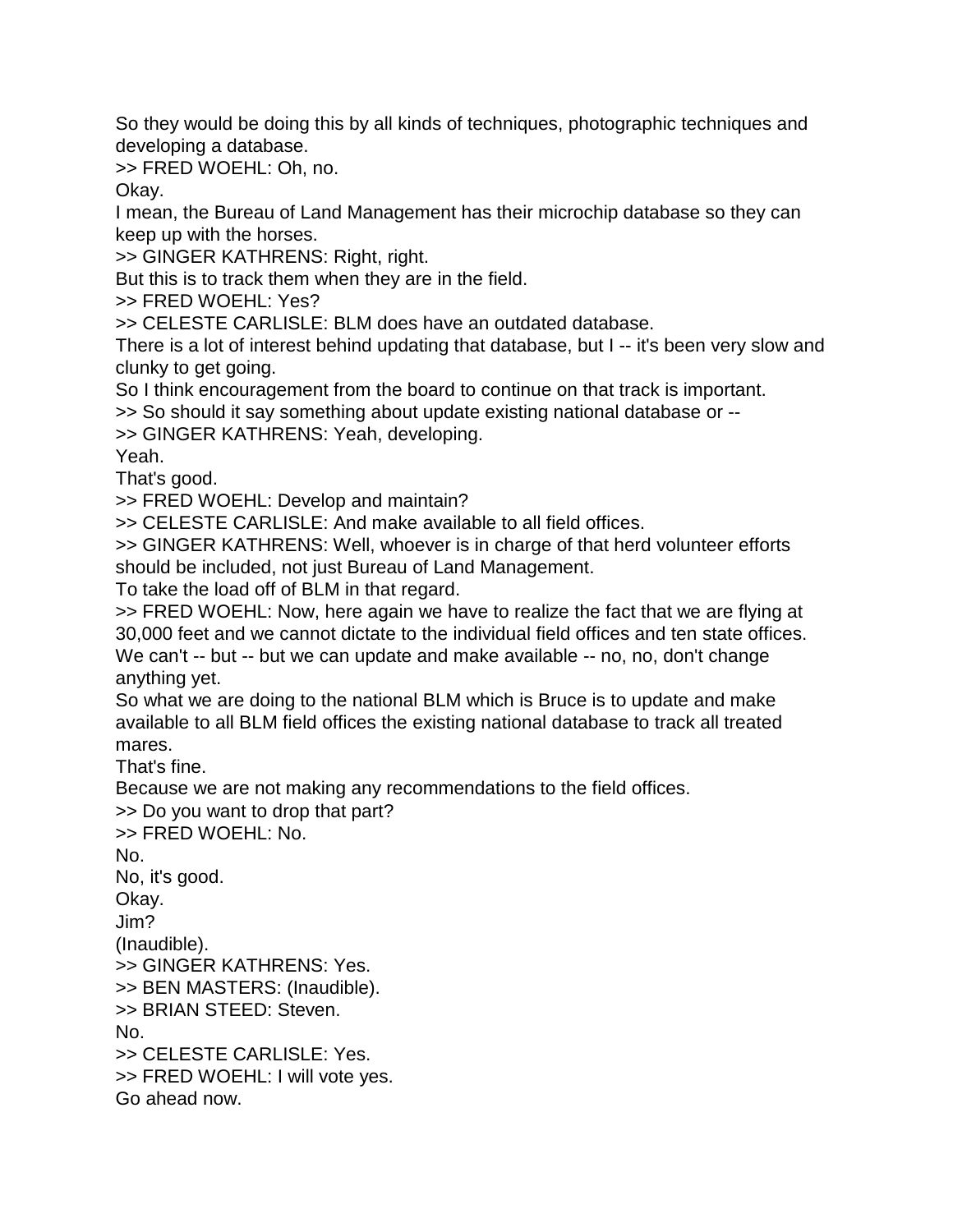Here's your chance.

Type this in as she reads it.

>> CELESTE CARLISLE: Strike the sentence number 13, prioritize nonlethal management options for population control purposes.

>> DR. TOM LENZ: So define prioritize for me.

>> FRED WOEHL: If I may put words in your mouth, you are saying that's not -- nonlethal management would be first option.

>> CELESTE CARLISLE: Correct.

>> FRED WOEHL: And if that don't work, all other methods apply.

>> CELESTE CARLISLE: It's getting a little tricky.

>> DR. TOM LENZ: I think I would be comfortable with setting the priority -- the word prioritize as the first choice for nonlethal management options but I don't want to remove all of the -- all of the tools, because it --

>> FRED WOEHL: I agree.

I agree.

>> DR. TOM LENZ: We are at a point where we don't have much choice --

>> CELESTE CARLISLE: So prioritize nonlethal, blah, blah, blah, it does not preclude --

>> FRED WOEHL: I have no problem -- I have no problem personally making nonlethal management a priority, but if that don't work, we got to --

>> STEVEN YARDLEY: I think we should wait on this and figure out as a board when we have more time to discuss it.

>> FRED WOEHL: That's up to Celeste, if she wants to pull it off, we can.

But if you don't, we can vote on it.

>> CELESTE CARLISLE: I don't know.

>> FRED WOEHL: I mean, I have no problem with that right there, voting yes, if that's the -- I mean prioritize --

>> CELESTE CARLISLE: Yeah.

I think if we could just vote yes on that or if we could just vote on, that it shows that we are prioritizing that.

I don't think we necessarily need to list that we are precluding other things just showing as a board this is what we would want and prefer that's it.

>> BEN MASTERS: I think it's overly simplistic.

My priority as the wildlife management chair is the wildlife and the habitat that that wildlife depends on.

So that is my number one priority.

And in order to achieve that priority, if lethal management options are necessary, due to budget constraints, then I'm willing to do that because my priority is wildlife and wildlife habitat.

There's so many -- like, I just have issues with this.

Like, would I prioritize nonlethal management?

Yes, I would.

But I also understand that the BLM might not get a \$500 million a year budget next year, which is going to be what it takes to have nonlethal management there.

>> CELESTE CARLISLE: Just as a clarification, lethal management is not free.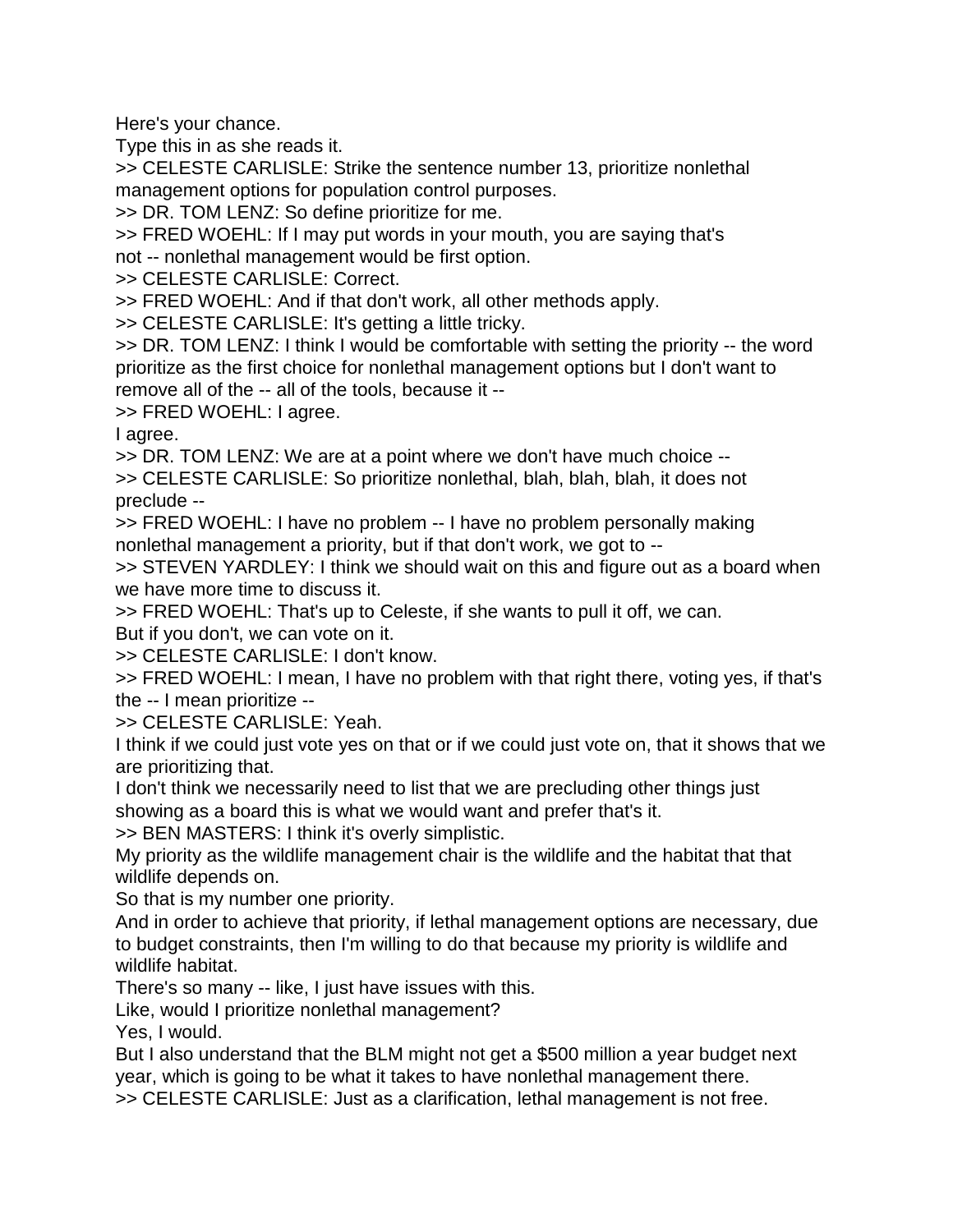>> BEN MASTERS: Okay.

>> STEVEN YARDLEY: My argument would be, okay, by prioritizing nonlethal management, is that saying that that has a priority over rangeland health and rangeland management?

And --

>> CELESTE CARLISLE: No.

>> STEVEN YARDLEY: But it could be interpreted that way.

>> CELESTE CARLISLE: No.

We are still managing the horses for all the other priorities that we have listed. >> FRED WOEHL: Well, let me say this.

Congress the last several years has made this statement in the appropriation bill, appropriations hearing shall not be available for the destruction of healthy, unadopted wild horse and burro for the sale of wild horse and burro that would result in their destruction or production into commercial products.

There's a rider since 2010, I think.

So, I mean, what we are saying here is something that is already being done.

So I honestly -- with this, I don't see any need for this.

So what I'm asking, Bruce, right now, this is what you do anyway, isn't it?

>> BRUCE RITTENHOUSE: Yes.

>> FRED WOEHL: Okay.

>> Mr. Chairman?

>> CELESTE CARLISLE: Thank you for that explanation, Bruce.

>> FRED WOEHL: He really poured it on.

>> You know this goes back to a conversation I had with Celeste this morning.

I don't think this is a statement for Congress or for the Bureau of Land Management as much as it's a statement of where we sit with regard to the question of euthanizing horses.

I think Celeste's comment this morning have to do with assuring any of those -- any of those NGOs that may have an interest in partnering as we are trying to build this coalition to manage that this is -- this is -- in a perfect world, with that question at hand, not a question of wildlife management or habitat or wildlife itself, a question of lethal versus nonlethal management for the horses themselves.

Here I am putting words in your mouth, but that's how I understood it when we talked about it.

In a perfect world, we are not interested in the lethal option either, but we are also not -- I don't think we are -- I think -- I don't think we are willing to walk away from it either if that's the last resort.

We.

Have I think from the standpoint of making a statement that we have a nonlethal management priority, given the two choices, that -- that I'm okay with that statement for that reason.

But I just -- I will just state for the record that that is -- you know, that we still need to retain all of the tools in the tool box.

>> FRED WOEHL: Any other comment?

>> DR. TOM LENZ: Well, my only concern -- I'm happy to hear from Bruce that that's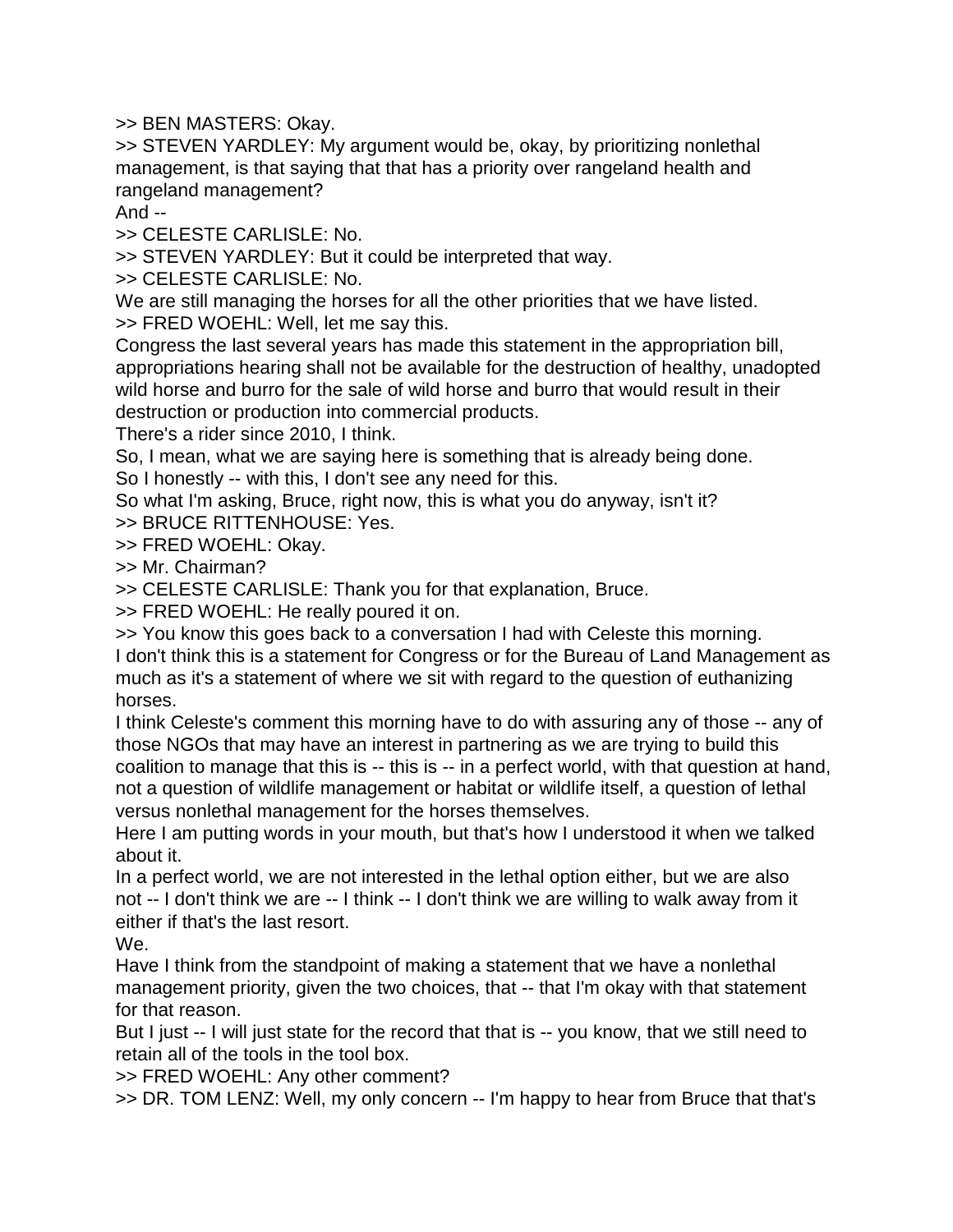what they already do but I don't want someone to interpret in an isolated situation where there's some herd isolated off in the middle of nowhere, where you can't access them that are over populated that this option is not utilized, right? I don't want -- it could be interpreted that way.

>> FRED WOEHL: Well, how with b could we say that BLM prioritize --

>> Gentlemen, can you make sure that you are speaking into your microphones. >> FRED WOEHL: Can you say that BLM prioritizes and then -- you see, then that would -- well, if we add something -- the decision is up to the Bureau of Land Management?

 $Or -1$ 

>> CELESTE CARLISLE: Now wordsmith idea.

We as a board prefer nonlethal management for population control purposes whenever possible.

>> FRED WOEHL: That's better, I agree.

We as the board -- so we are not making a recommendation.

We are making a statement.

>> CELESTE CARLISLE: Correct.

Correct.

Which can help us to build some of the -- a lot of the support we are going to need to go forward with collaborative working groups.

>> FRED WOEHL: Where possible.

>> CELESTE CARLISLE: You don't need to write that part.

>> FRED WOEHL: Yes, he does.

>> CELESTE CARLISLE: No, I don't want it on there.

>> FRED WOEHL: When possible.

(Off microphone comment)

>> GINGER KATHRENS: And we just put a period after population control.

>> CELESTE CARLISLE: We could.

>> FRED WOEHL: We as the board prefer nonlethal management options for

population control purposes when possible.

(Off microphone comment).

>> Your microphone, Jim.

>> FRED WOEHL: Are we still on air?

Good.

>> JAMES FRENCH: I don't want to give the impression that euthanasia by gunshot is not acceptable form of euthanasia.

>> FRED WOEHL: I agree with that.

>> JAMES FRENCH: Because the American veterinary medical association, supports the use of gunshot.

>> FRED WOEHL: But let me ask you this, Tom.

Should that be the first option?

>> DR. TOM LENZ: I don't want it to be the first option.

I don't want to give the impression that that's a bad thing.

>> FRED WOEHL: No, no, no, no.

And I think that when possible -- I mean, I don't want to go out there and just start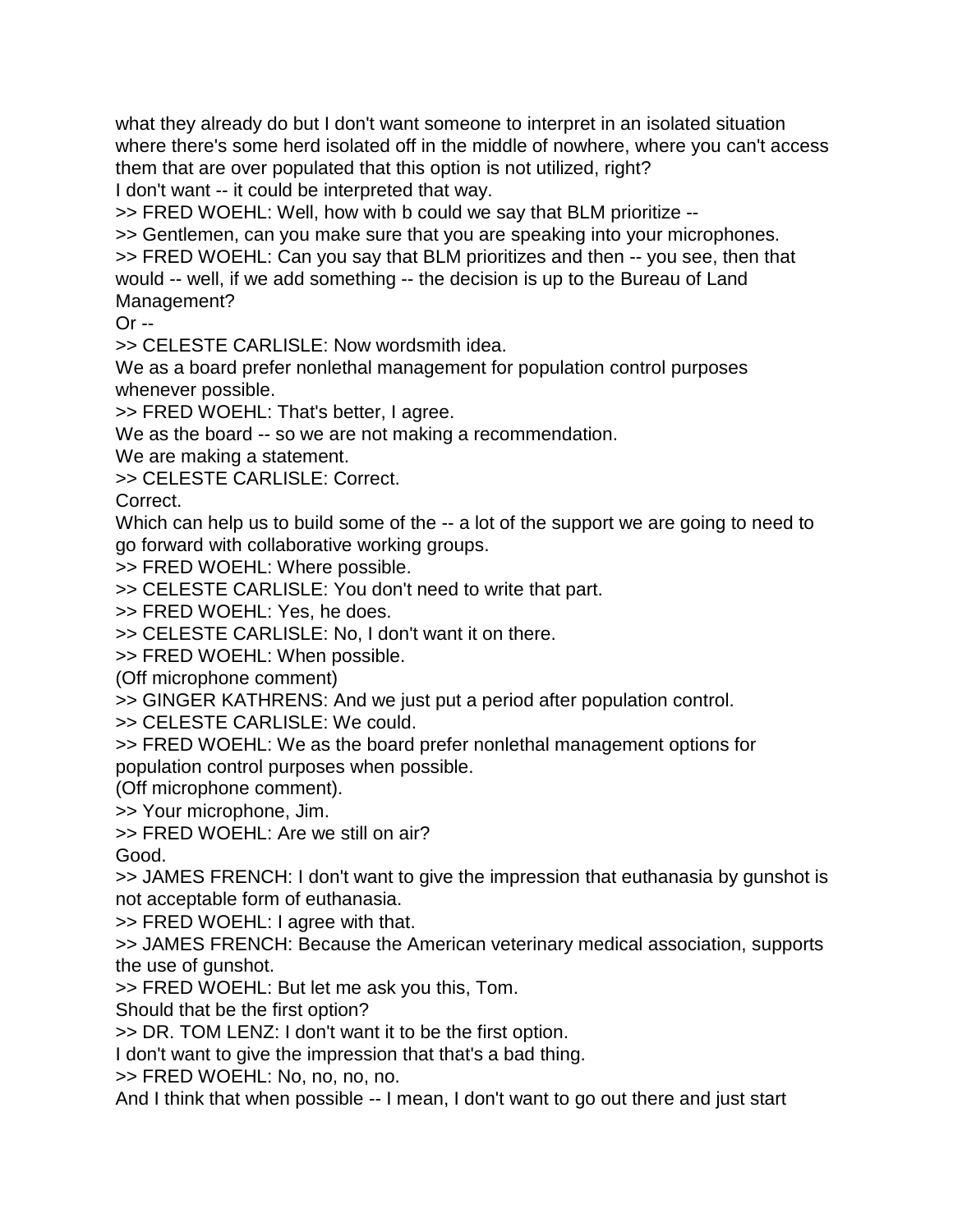euthanizing horses and I agree where possible, we prefer nonlethal management. Where possible.

>> STEVEN YARDLEY: I would say too, though, it's kind of inherent to me, that nonlethal management is normally the preferred method that I don't -- I don't feel comfortable and I don't feel like I want to vote in favor of it, simply because normally that is -- but there are exceptions and I don't want --

>> FRED WOEHL: But now here -- let me explain something to you and this is what I'm picking up on this.

And we're going to have to express some trust in this, okay?

Celeste is trying to work with other advocacy groups to come up with an approach that will bind us together where we can work together and we can have a team that moves forward and she's ask for this so she can show these other groups that this is the preferred management if we put the preferred management is to shoot every horse, then she will have trouble -- am I putting words in your mouth?

>> CELESTE CARLISLE: No, this is the goodwill.

This is the ambassadorship.

It's a statement that I have heard almost all of you say, of course we prefer nonlethal management options.

And I think it's really nice to state that publicly.

That's all.

It doesn't take other options off table.

>> Mr. Chairman, if I could say to your point, your question, if you look at the first part of that statement, the first thing we say, we as a board and basically what we are stating here is that we -- the consensus of this board personally feels that based on what we know about this program, prefer nonlethal management as an option when possible and I -- I think I have heard that also, that none of us would prefer or shoot the lethal option if -- if there was another option out there.

So I think basically all we are stating for the record, what we all said all along.

>> STEVEN YARDLEY: But there are some people on the board who I spoke with, who do believe that it's a lot less devastating, emotionally, to a horse to on the range euthanasia, than to be gathered up and knotted up.

And so --

>> BEN MASTERS: Can we have it because that wording has my yes, undoubtedly, 100%.

>> GINGER KATHRENS: Celeste, are you okay with this?

Because I'm going to have to vote no on it.

If the idea is that we are trying to be inclusive and have advocacy groups and welfare groups, then I -- you know, I think we --

>> CELESTE CARLISLE: What is the win possible is what --

>> GINGER KATHRENS: Well, yeah.

>> FRED WOEHL: Well, that just makes sense.

>> CELESTE CARLISLE: I think it's straightforward.

>> FRED WOEHL: That just --

>> GINGER KATHRENS: That means that --

>> FRED WOEHL: Where possible -- listen where possible, my wife makes me wash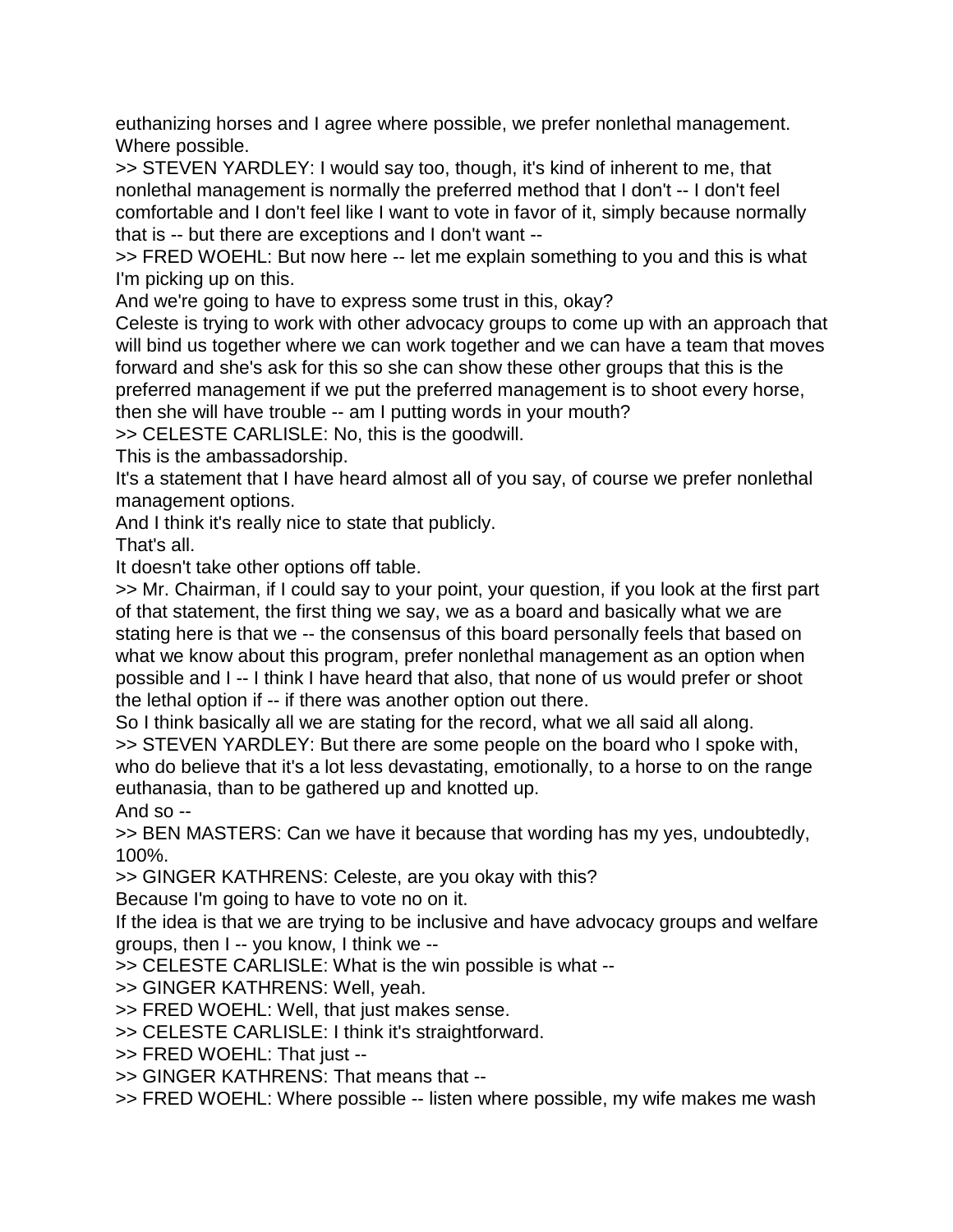the dishes after supper.

She don't make me wash them every night because I leave early, but where possible, she makes me wash them.

And so where possible, there be some places where nonlethal management is not possible.

 $S<sub>0</sub>$  --

>> JAMES FRENCH: I think I would propose that we on this with the -- (Off microphone comment).

>> FRED WOEHL: All right.

Ben.

>> BEN MASTERS: Yes.

>> STEVEN YARDLEY: No for the time being.

>> CELESTE CARLISLE: Yes.

>> FRED WOEHL: I'm voting yes.

>> DR. TOM LENZ: No.

>> JAMES FRENCH: Yes.

>> GINGER KATHRENS: No.

>> CELESTE CARLISLE: It didn't go but I think this is an important -- I'm not trying to re-up it at all, I just want to say these are good -- these discussions are good for the record.

>> FRED WOEHL: There's seven of us here so I got six votes.

Ben voted yes, you voted no.

You voted yes.

I voted yes.

You voted no.

You voted yes.

You voted no.

The yeses carry it, 4-3.

>> BEN MASTERS: Now just saying that wording we as the board, that that be revised to four out of three members of the board?

>> FRED WOEHL: Nope, nope, nope, nope, it's we as the board.

When the board votes, that's how it is.

>> BEN MASTERS: Okay.

>> FRED WOEHL: That's just like Congress and the Senate when they vote, that's how it is.

>> STEVEN YARDLEY: Even though it passed, I think we should revisit it in another board meeting.

>> JAMES FRENCH: One of the conversations that Celeste and I had ago, this is part of the record right now.

This conversation we just had right here is part of the record right now.

And that was her intent is to get this out here, because I think it was a good conversation to have and I think -- I think we pretty much stated our position left to right on this thing and I think that --

>> FRED WOEHL: Well, and, again, honestly, with the BLM people I know, this is what they do anyway.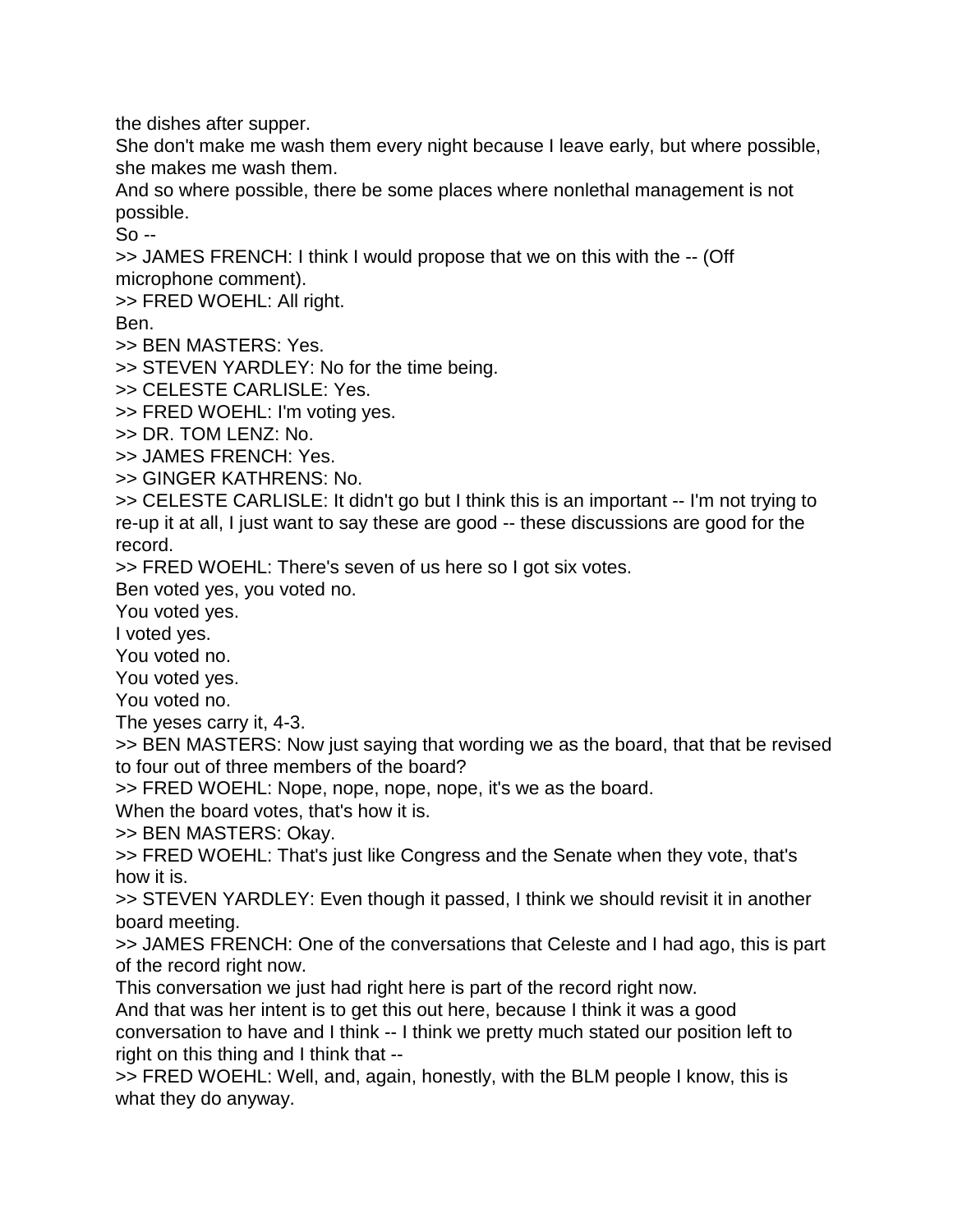I don't know any of them that go out there and start shooting horses.

I mean, and I don't know any of them that if there's a way to help a horse without putting it down, that they would.

I think what this does, it allows us to be a little bit more proactive in my humble opinion.

We will go ahead and talk real quick.

Do we have any other comments?

13.

Did you hear that, Bruce?

13 recommendations.

We should have went 14.

>> Baker's dozen.

>> I have been sitting here formulating what the responses will be.

>> Can we do a process check-in, if that's okay.

So with the IT group do we -- have we lost our closed captioning?

Are we still streaming or -- I'm sorry, our super awesome team of wonders.

>> FRED WOEHL: No, you.

We're still on the air.

(Off microphone comments)

>> FRED WOEHL: Well, if -- I mean, I -- I apologize for that, but this meeting -- we need to finish up our meeting, and so -- all right.

Let's talk as a board about making a recommendation to Bruce while he's thinking about stuff, but where we want our next meeting.

I think we pretty much talked about this at length the other night and we all chose DC? >> STEVEN YARDLEY: Yes.

(Laughter)

>> FRED WOEHL: All right.

So for the record, the board unanimously recommends Washington, D.C., for our next board meeting, hopefully in April.

>> STEVEN YARDLEY: No, late March.

>> Is that calving season or --

>> STEVEN YARDLEY: We're off the board in open.

We would like it to be before we go off the board.

I -- I think Ginger would too.

That being said, early March --

>> GINGER KATHRENS: Oh, I don't know.

>> STEVEN YARDLEY: Well, that's our bread and butter.

>> All right.

You are proposing Washington before the end of March?

Because of three members expire March 30<sup>th</sup>?

>> FRED WOEHL: Okay.

>> STEVEN YARDLEY: That's my birthday.

>> Okay.

So location, we will -- we will get back with you on the location.

We will weigh that in, and look at the benefits of Washington and -- and potential other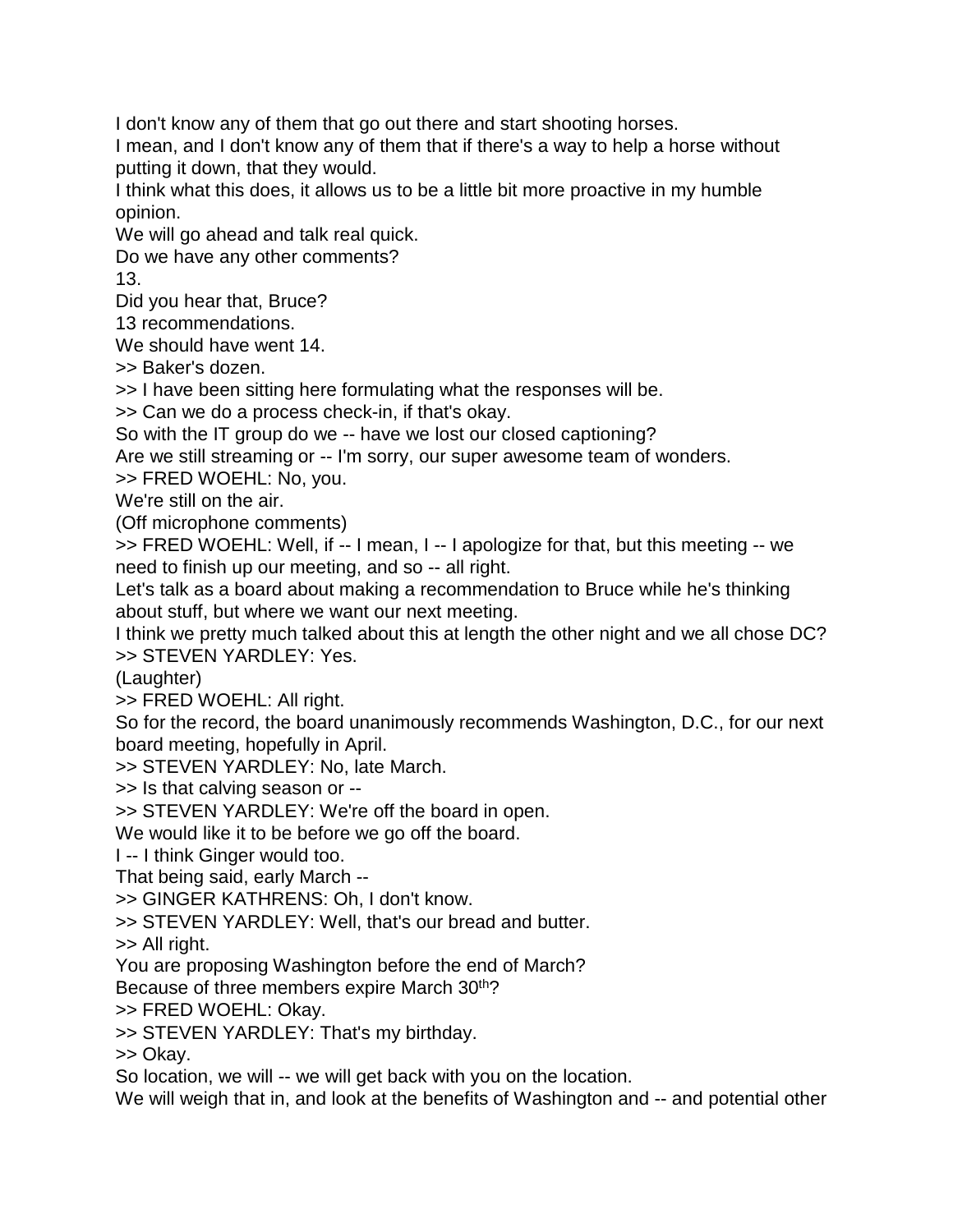places as well. >> FRED WOEHL: Okay.

Fair enough.

We would appreciate that.

All right.

Ben?

Final comments?

>> BEN MASTERS: Just --

>> You also had approval of meeting minutes.

Does that have to happen before you adjourn?

>> FRED WOEHL: Oh, shoot!

I forgot all about those.

I will entertain a motion to approve our executive summary and minutes that were done from the last meeting in Grand Junction.

Do I have anybody to make that motion?

>> GINGER KATHRENS: So move.

>> Second.

>> FRED WOEHL: Moved and seconded.

All in favor, say aye.

[ Chorus of ayes]

Phew!

Did I forget anything else that?

>> Not that I can remember.

>> BEN MASTERS: Final comment, if we don't meet in March and this is our last advisory board meeting, I enjoyed working with all of you.

It's been an honor to be on this board.

I have learned a lot about the federal government and land management and how easy it is to criticize a program, and how hard it is to get inside of it and actually try to fix it.

And it hasn't been ease, but I'm so grateful for the opportunity to sit on this board and thank you all for the knowledge and working with me.

>> FRED WOEHL: Thank you, Ben.

Steven?

>> STEVEN YARDLEY: I would echo what Ben has said.

I enjoyed serving on this board and getting to know the various people, their expertise, their willingness and their desire and their passion for the program, for the horses, for the range, for the ecosystem that we are dealing with here.

And a desire to make a difference, and a step in the right direction.

I have learned a lot.

I would agree wholeheartedly with Ben.

It's a lot easier to say what needs to be done than to make all the changes necessary to enact it, and I appreciate those who are striving in the right direction to make those necessary changes.

I do think there is a sense of urgency with the wild horse program that we haven't seen in the past because we have excess horses and there's a lot of ecological damage that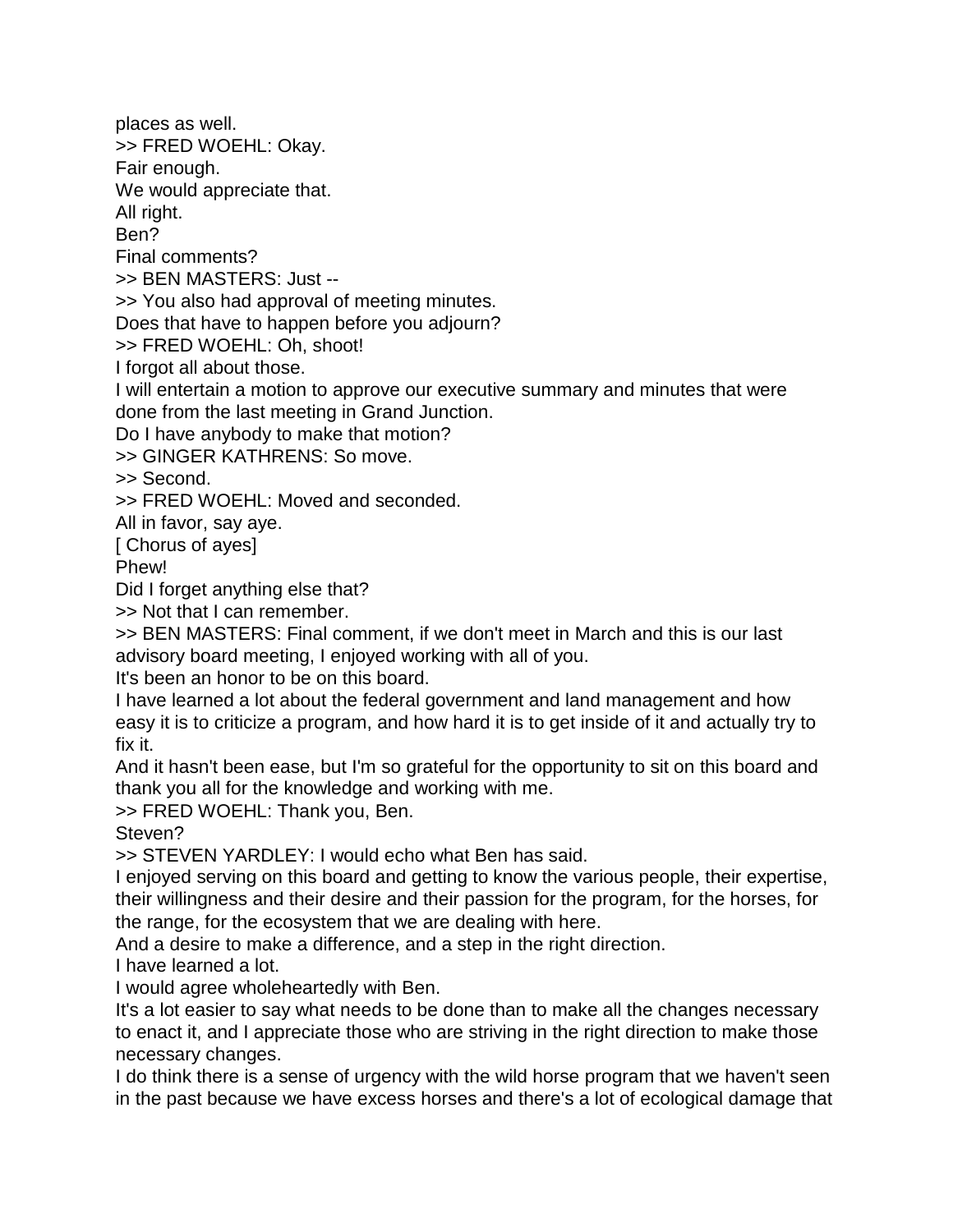is occur, not -- and it's not their fault.

It's our fault as people, because of our mismanagement and our choices to kick it down the road.

They are just doing what God intended them to do.

Grow and reproduce.

And so I hope that we can make some changes in the future for the benefit of the horses and for the benefit of the range that them along with so many other species rely on upon for their homes.

Thanks.

>> FRED WOEHL: Celeste?

>> CELESTE CARLISLE: I just have a deep amount of respect for every single one of you sitting up here and for every BLM staff member that we have interacted with. And also the people who stood up and spoke today.

What you say does not go on deaf ears even though I know oftentimes it seems that it does.

But your comments are taken to heart and then, you know, weighed against a lot of different things, but it really does matter.

And I'm really honored to sit here even though it's hard!

>> FRED WOEHL: Tom?

>> DR. TOM LENZ: Well, this is my first board meeting.

I'm pleasantly surprised because I had a lot of folks warn me that I would be frustrated an upset by the end of it, and I'm not all.

So I'm really happy with the collaboration, discussion, commitment, of everybody and I thank everybody out there that's presented their opinion and we certainly consider those.

So I want to thank you all for a good meeting.

>> FRED WOEHL: Thank you, Tom.

Jim?

>> JAMES FRENCH: Thanks, Mr. Chair.

I echo everything I heard here.

I have to say I got the same admonition from my colleagues when I was selected for this board, and told me that I was going to be pulling my hair out.

And I'm pleasantly surprised.

I think they looked at me like I had two heads when I came back after my first meeting and I told them, I don't agree with you.

That this is worth doing.

It's hard and it's difficult, but everything that means something in life is.

And -- and I think it is -- I want to just assure the folks that are still in the room and that are streaming with us right now, is that there's a group of people up here that

are -- are -- volunteered to do this job, that are very committed to doing the right thing. And I'm honored to be a part of that.

>> FRED WOEHL: Thank you, Jim.

Ginger?

>> GINGER KATHRENS: Yes, sir.

Mr. Chairman, I have been around for a long time on that side of the advisory boards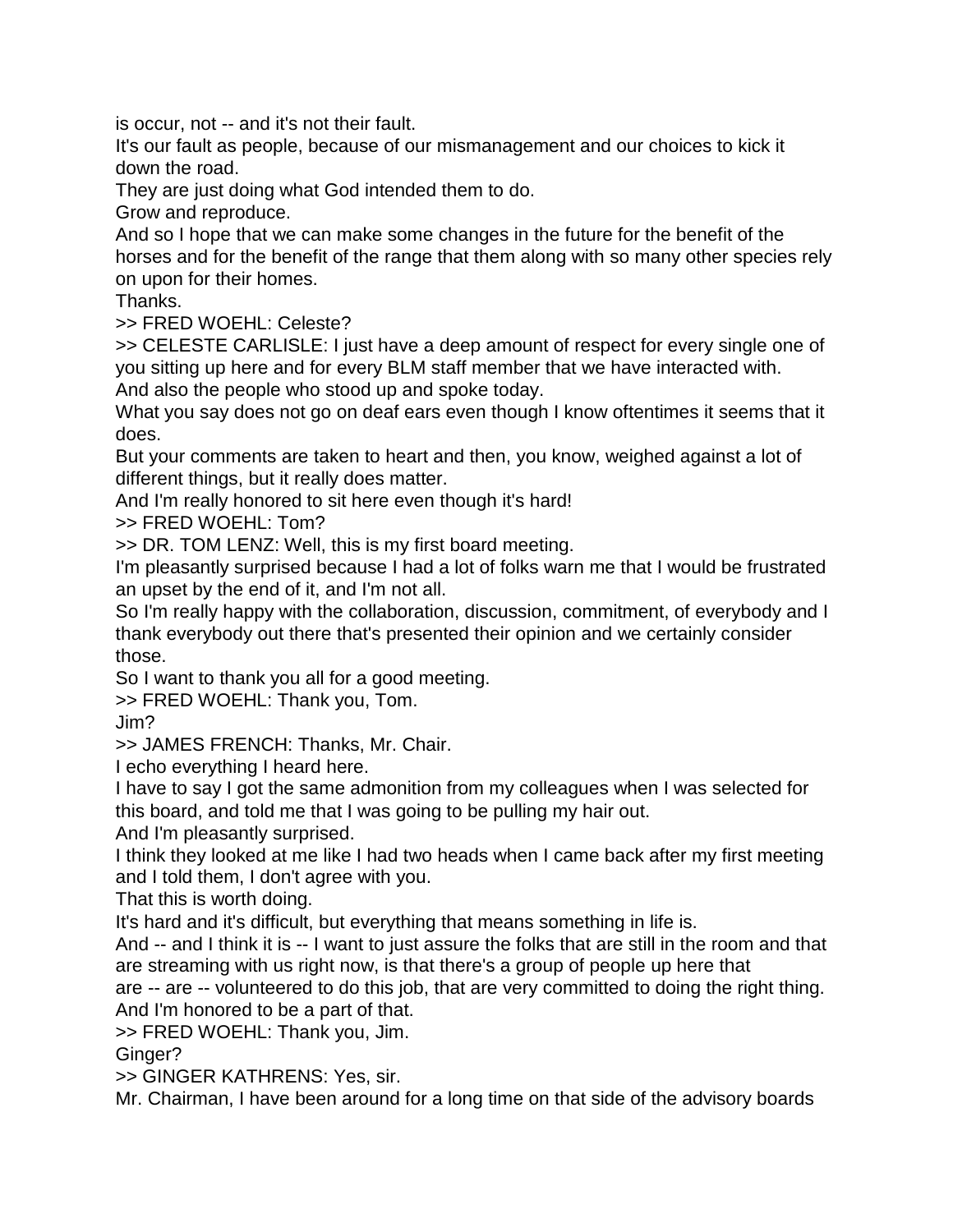and I will have to say that many times during meetings, there was not the civility and respect for each other that I think this board has.

And I commend you all.

I'm not only honored to serve.

I was very surprised to be selected to serve and I very much appreciate it. Thank you.

>> FRED WOEHL: Thank you Ginger.

>> Just in case the other two are on the phone still?

>> FRED WOEHL: Barry?

Barry?

Sue?

They are not on the phone.

(Laughter)

It's been a -- whenever you come -- I mean this is starting in my fifth year of doing this. I have been the chair for the last four.

And it's always interesting to get new board members because some of them come in with a big idea of how they are going to change the world and then some of them come in like Ben that come up to me and said, buddy, we are going to work good to go, let's go have a beer.

And so that was really good, you know?

And what I will tell about you Ben is don't ever sing with him, because he screams. (Laughter)

Anyway.

It's been an interesting thing and I have really enjoyed being here.

It is an honor to serve as a chair of this.

It's kind of like herding cats.

It honestly, is but it's a -- it's a lot of fun.

I'm really appreciative of Bureau of Land Management and the ones that put this on.

Our sound system, our new lasting meant ore over here.

>> Just happy to be here.

>> Who by the way is getting a new knee tomorrow.

>> FRED WOEHL: Oh, really?

Wow!

>> This made me not think about it.

>> FRED WOEHL: Oh, that's good.

That's good.

That's good.

I really appreciate the young lady setting next to me.

She is very patient about things.

She's very nice.

She is just a really -- and we are honored and privileged.

I wish every person in her place was as nice as she was when I worked, because it would have -- I would probably still be working.

I couldn't serve on the board, but I will hand the microphone over to her.

But before I do, way I want to give my pal Bruce.